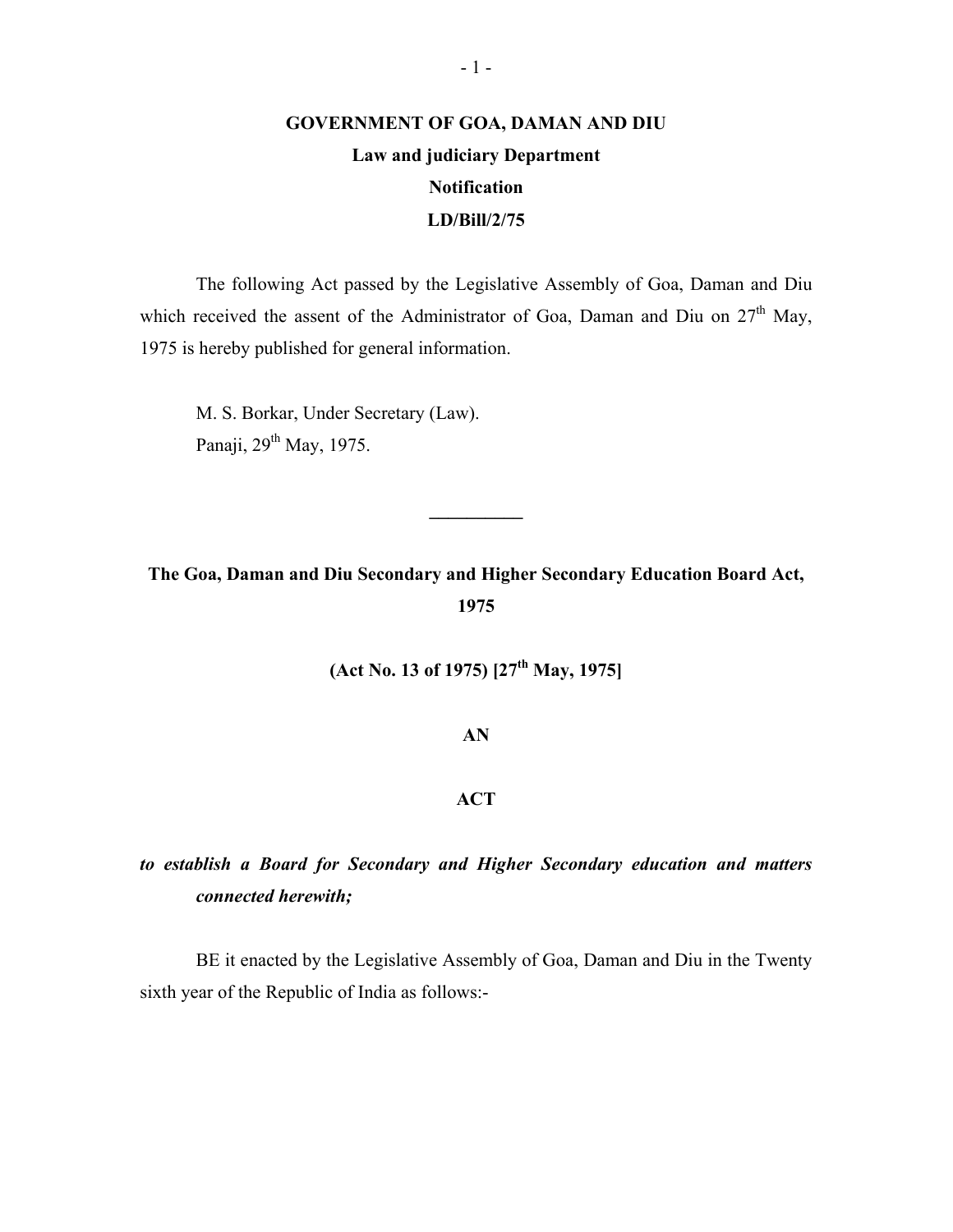## **CHAPTER 1**

1. Short title, extent and commencement. –

This Act may be called the Goa, Daman and Diu Secondary and Higher Secondary Education board Act, 1975.

It extends to the whole of the Union territory of Goa, Daman and Diu.

This section shall come into force at once; and the remaining provisions of this Act shall come into force on such date as the Government may by notification in the Official Gazette, appoint.

2. Definitions. – In this Act, unless the context otherwise requires;

- (1) "appointed date" means the date on which the remaining provisions of the Act are brought into force under sub – section (3) of section 1;
- (2) "Board" means the Board established under the Act;
- (3) "Chairman of the Board" means a person appointed as Chairman of the Board constituted under the Act;
- (4) "Designated area" means area specified under the rules;
- (5) "Director of Education" means the Director of Education, Government of Goa, Daman and Diu;
- (6) "final examination" means the secondary school certificate examination or the higher Secondary and Higher Secondary School Certificate examination conducted or caused to be conducted by the Board;
- (7) "Government" means the Government of Goa, Daman and Diu;
- (8) "Head Master" means the person in charge of the academic administration of a secondary or a higher secondary school recognised by the Board;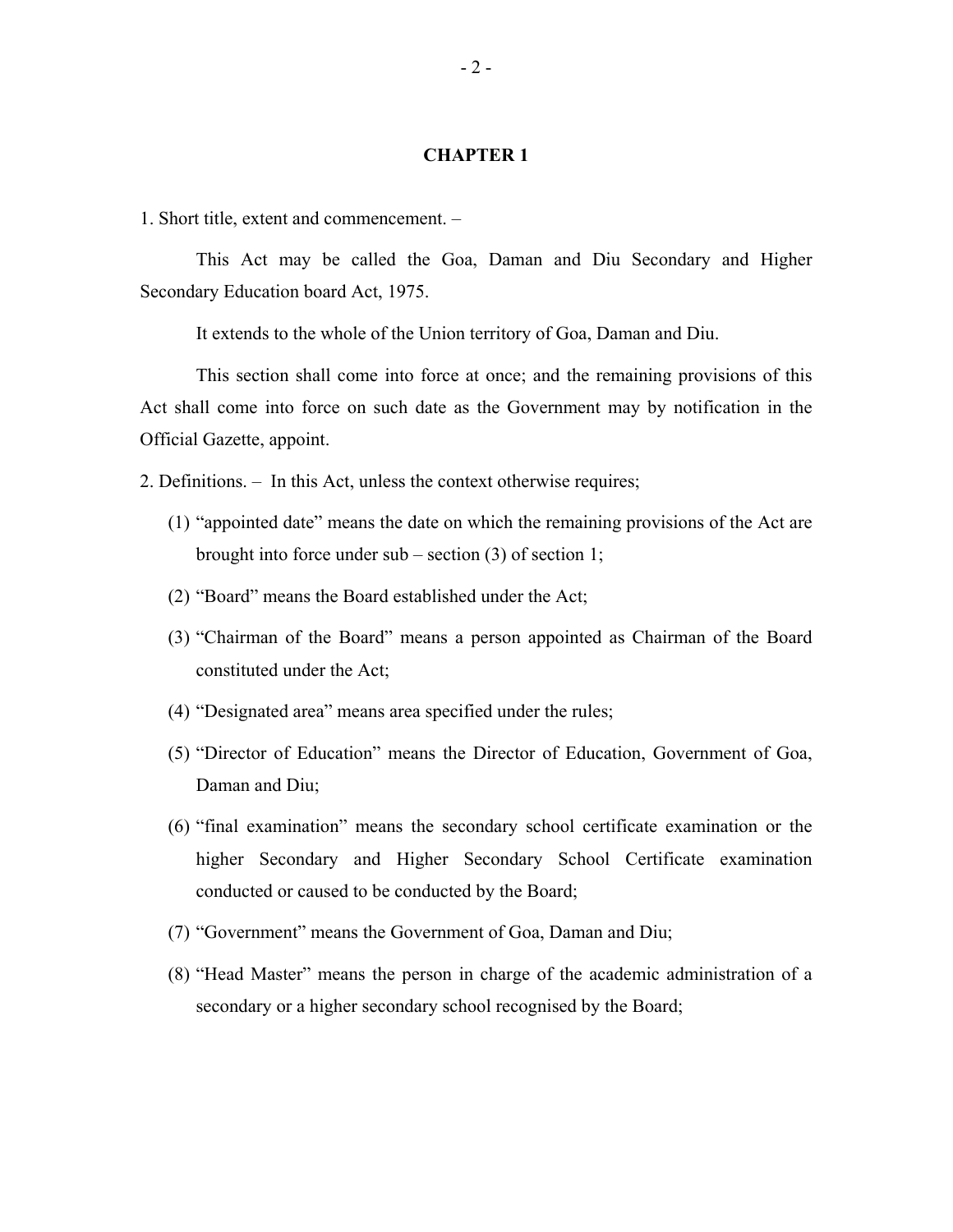- '[(8a) 'higher secondary education' means such general or combination of general and technical or vocational or special education which is designed to meet the educational needs of students in classes XI and XII]
- (9) 'Higher Secondary education' means a higher secondary school recognised as such by the Board under clause (*1*) of section 5;
- (10) "institution" means an academic institution imparting secondary or higher secondary education;

 $2[(11)$  $2[(11)$  $2[(11)$  'management' in respect of Government run institution means of the Director of Education and in case of other institutions means the trustees or the managing or governing body, by whatever name called, of any Trust or of any Society registered under the Societies Registration Act, 1860 (Central Act 21 of 1860) under whose management one or more schools or institutions are run;]

- (12) "prescribed" means prescribed by rules made under this act;
- (13) "primary education" means education imparted in a primary schools recognised by the Government;
- (14) "regulation" means the regulation made by the Government under section 48 and by the Board under section 47;
- (15) "secondary education" means such general, technical, vocational or special education (including any combined course thereof) which is designed to meet the educational needs of the period of adolescence and which follows, immediately the primary education and precedes immediately the higher school education;
- (16) "secondary education" means a school recognised as such by the Board under sub-section (*1*) of section 5;
- (17) "teacher" means a member of the teaching staff other than the head master of the secondary school recognised by the Board;
	- $3[(18)$  $3[(18)$  $3[(18)$  "State" means the State of Goa.]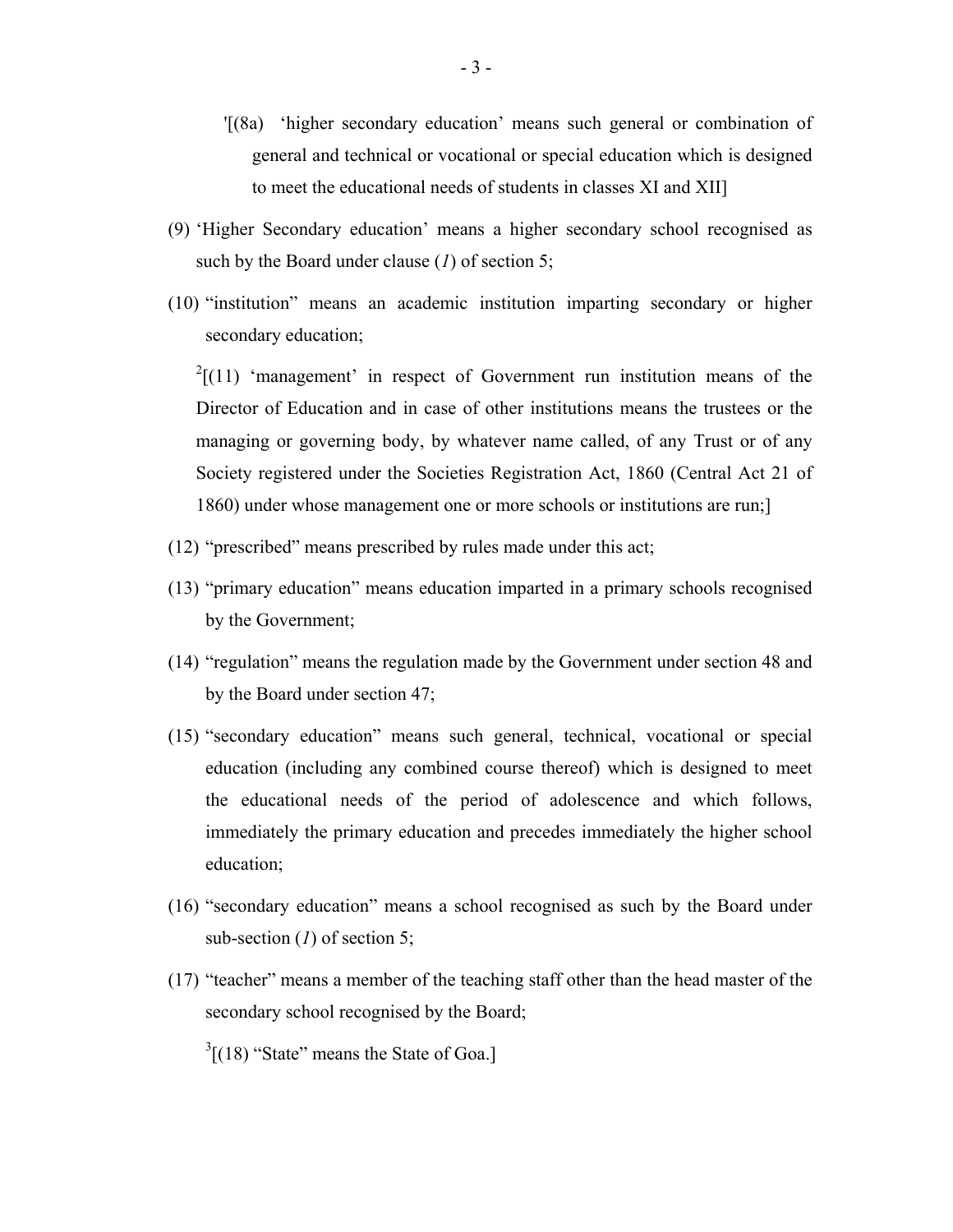(19) "text-book" in relation to the examination under this Act, means any books recommended or otherwise sanctioned by the Board for use of that examination.

 $\mathcal{L}_\text{max}$  , and the contribution of the contribution of the contribution of the contribution of the contribution of the contribution of the contribution of the contribution of the contribution of the contribution of t

<sup>1</sup>[This](#page-122-0) clause has been inserted by (Amendment) Act 1996 (No. 19 of 1997) (Published in the Official Gazette Series I No. 13 dated 26-6-1997).

 $2$ [Clause](#page-122-0) 11 of the Principal Act has been substituted by (Amendment) Act, 1996 (No. 19 of 1997) (Official Gazette Series I No. 13 dated 26-6-1997).

 $3$ [Clause](#page-122-0) (18) of the Principal Act has been substituted by (Amendment) Act, 1996 (No. 19 of 1997) (Official Gazette Series I No. 13 dated 26-6-1997).

 $\mathcal{L}_\text{max}$  , and the contribution of the contribution of the contribution of the contribution of the contribution of the contribution of the contribution of the contribution of the contribution of the contribution of t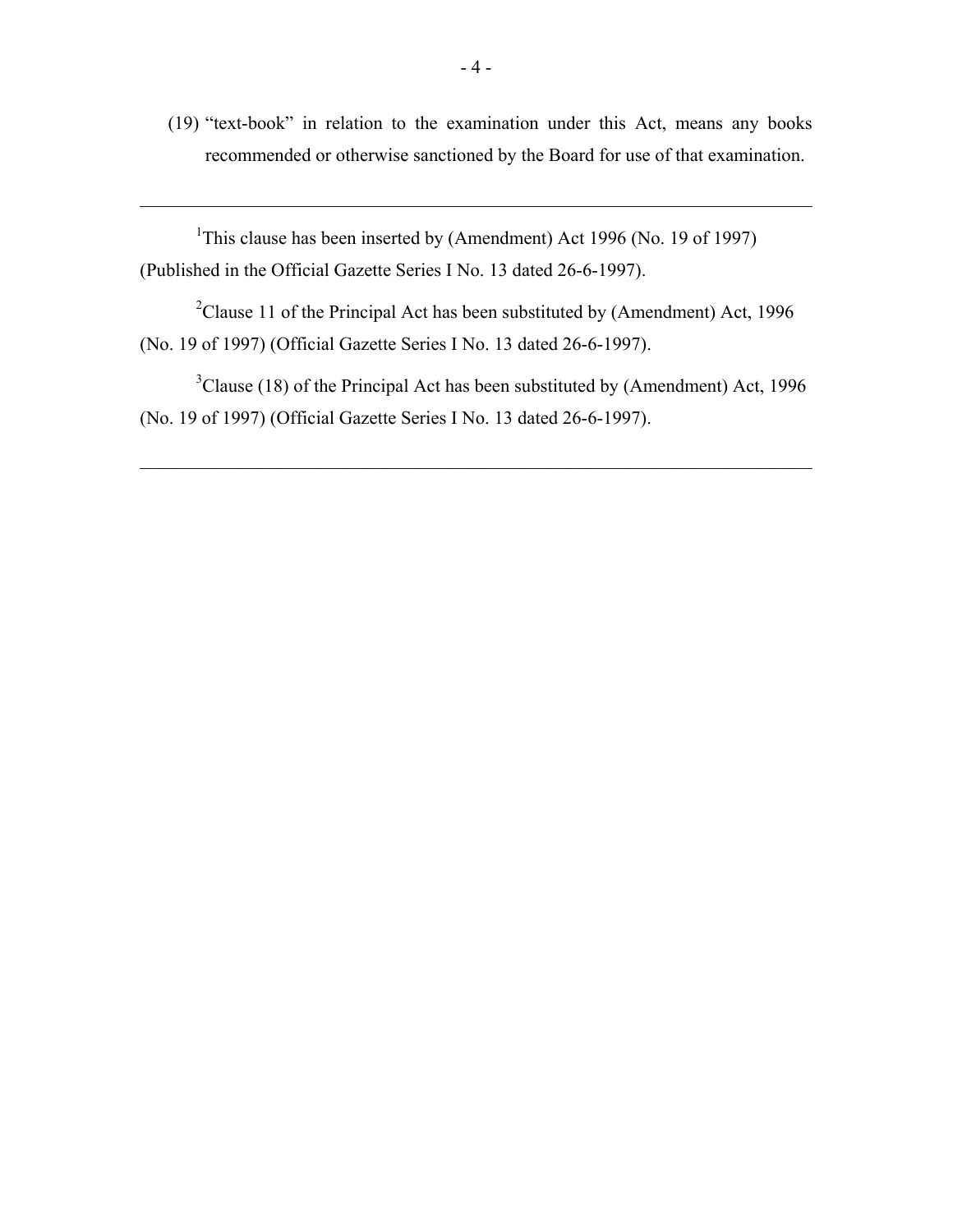#### **CHAPTER II**

#### **Board**

#### **3. Establishment and Incorporation of Board. \_\_**

- (1) The Government shall, by notification in the Official Gazette, establish a Board for the territory by the name of "the Goa, Daman and Diu Board of Secondary and Higher Secondary Education".
- (2) The Board shall be the body corporate by the name mentioned in sub-section (1) and shall have a perpetual succession and a common seal, and shall have power to acquire, hold and dispose of property, and to enter into contracts, and may by the said name sue and be sued.

**4. Aims of Board.** The aims of the Board shall be to provide secondary and higher secondary education and, for this purpose grant recognition to the required number of such schools in the territory; to pay special attention to the improvement of the secondary and higher secondary education so that it meets the required needs and standards of economic and social development; to provide adequate facilities for educational and professional advancement of socially and educationally backward communities; to take such steps and such measures as may lead to intellectual, academic, physical and cultural development of the youth.

**5. Powers and Duties of Board. \_\_** Subjects to such conditions as may be prescribed and subjects to such directions as may be issued by the Government from time to time the Board shall have the following powers and perform the following duties, namely: ---

to grant and to withdraw recognition to the secondary and higher secondary schools;

to advise the Government of matters of policy relating to secondary and higher secondary education in general and on the following matters in particulars;

ensuring a uniform pattern of education;

maintaining of a uniform standard of education in secondary and higher secondary school;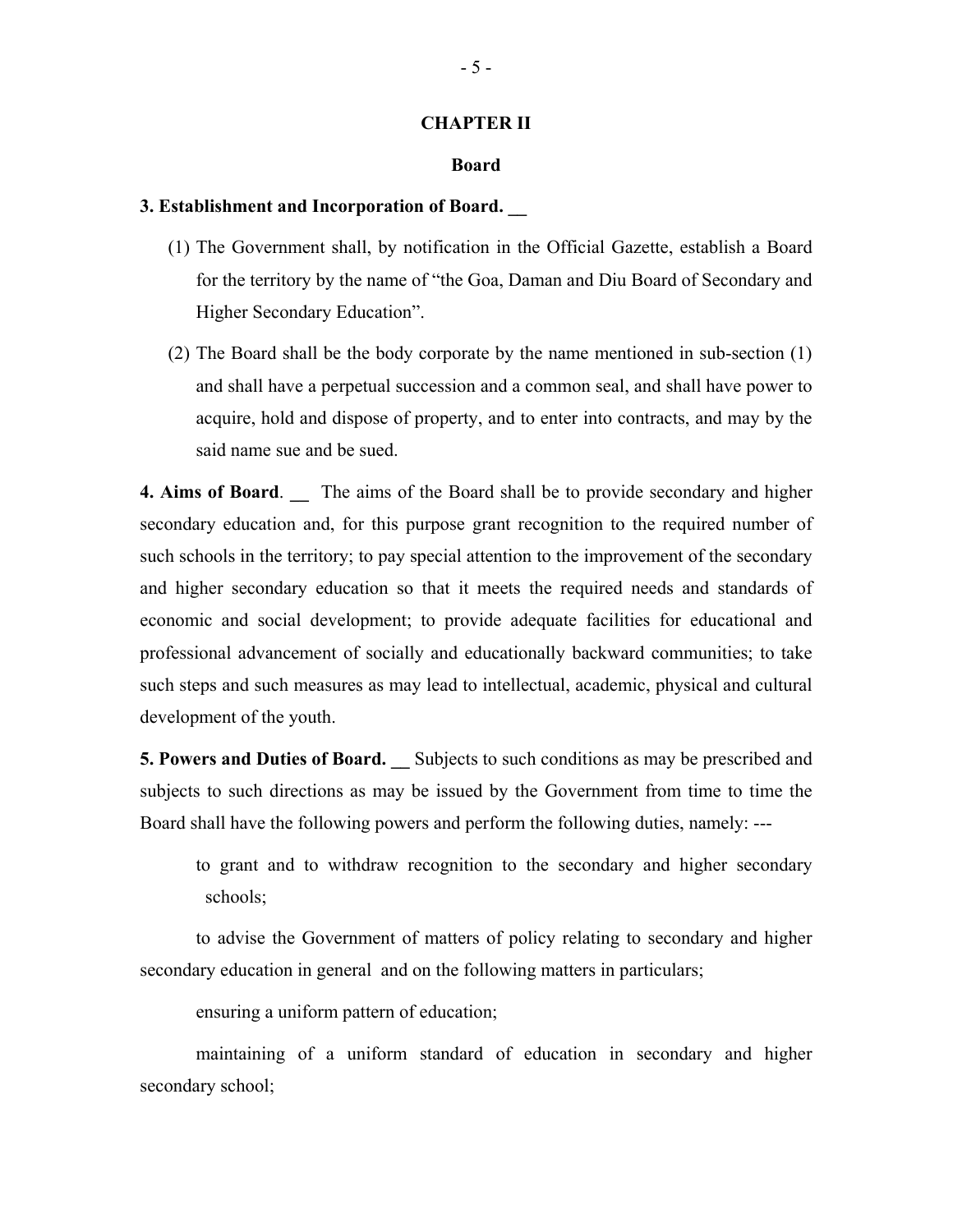co – ordination between the national policies and the policies of the territory in respect of secondary and higher secondary education;

co – ordination between primary, secondary, higher secondary and university education.

To lay down guiding principles regarding curricula and syllabi for the entire secondary and higher secondary courses and to prepare the detailed syllabi for all standards of secondary and higher secondary education;

To formulate general principles for recommending text-books for sanction by the Board and to sanction such books subject to such conditions, as it may deem fit to impose;

To advice the Government in standard requirement in respect to staff, buildings, furniture, equipment, stationery, and other amenities required for secondary and higher secondary schools;

To prescribe and prepare text-books for all standards of secondary and higher secondary education;

To prescribe conditions for admission of regular and private candidates to the final examination;

To demand and receive such fees as may be prescribed, from candidates to be admitted to the final examinations;

To award certificates to candidates passing the final examinations;

To institute and award scholarships, stipends, medals, prizes and other rewards and to prescribe conditions therefore;

To receive bequests, donations, endowments, trusts and other transfers of any property or interest therein, or right thereto;

To hold any property, interest or right referred to in sub-clause(*11*) above, and to manage and deal with the same;

To demand and receive such fees s may be prescribed, from secondary and higher secondary schools recognized by the Boards;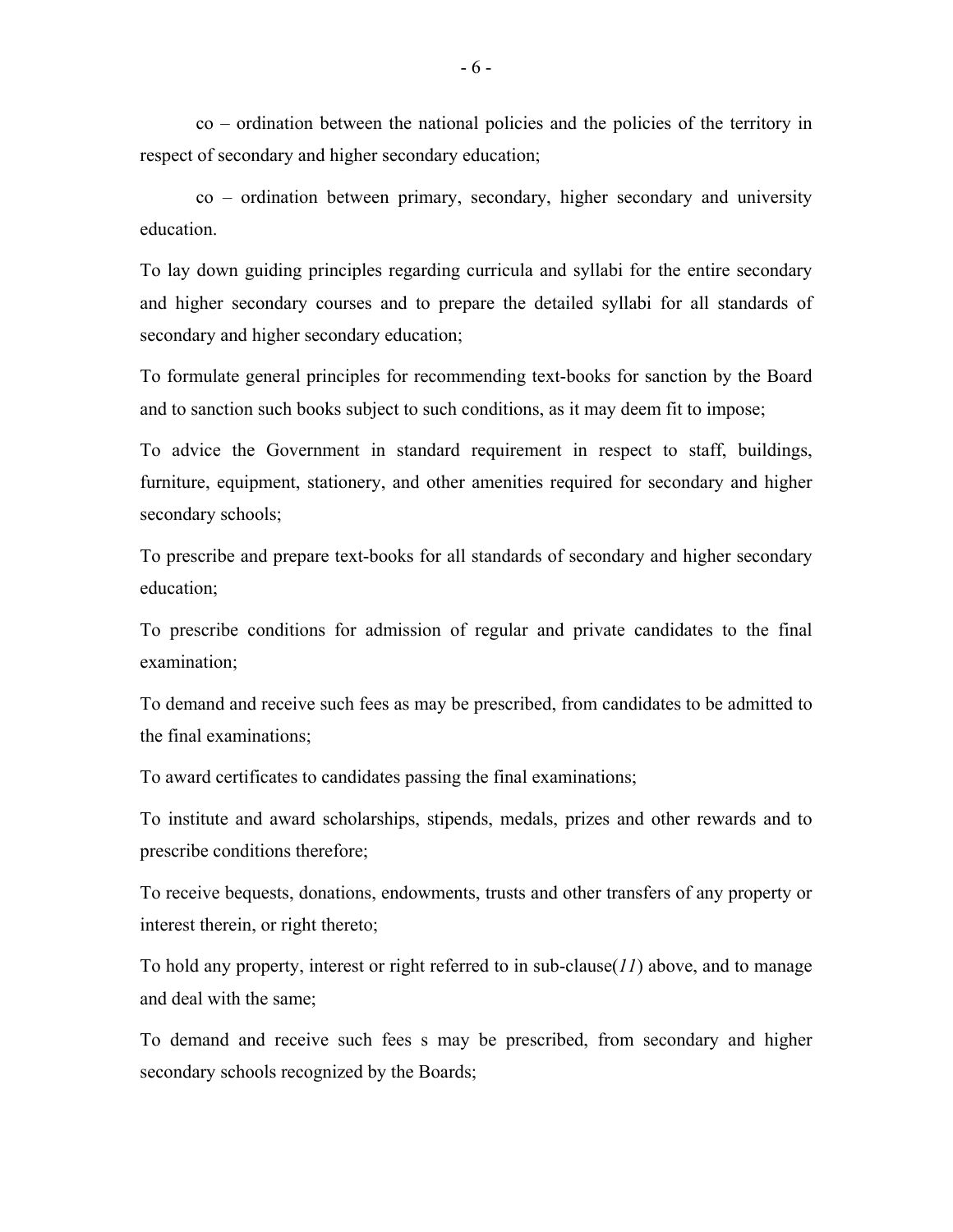To appoint paper-setters, translators, examiners, moderators, supervisors and other necessary personnel for conducting the final examination in the territory, for evaluation of candidates' performance and for compiling and release of results;

To open centres for the final examinations conducted by it;

To declare the results of the candidates at the final examinations conducted by it;

To prepare a list of candidates according to merit for the purpose of award of scholarships, stipends, medals, prizes and other awards;

To lay down procedures to deal with cases of use of unfair means in the examinations and to deal with such cases;

To generally evaluate the performance of students in all examinations in secondary and higher secondary schools including the final examinations and make, from time to time, necessary recommendations in respect of the same to the Government;

To lay down the manner in which recognition would be granted to or withdrawn from secondary and higher secondary schools;

To call for any information from secondary and higher secondary schools and to call for special reports and information from the Director of Education generally and in particular in the matter of withdrawal of recognition in cases of secondary schools and higher secondary schools which show poor academic results or commit grave academic irregularities;

To require institutions recognised by it and by the Department of Education to extend their co-operation in the conduct of the final examinations;

To recommend measures to promote physical, moral and social welfare of students in the institutions recognised by the Board and to lay down conditions of their residence and discipline;

To appoint officers and servants of the Board, other than the Chairman, Secretary, Joint Secretary or Assistant Secretary, in its office and to regulate terms and conditions of their services;

To constitute provident fund for the benefit of the officers and servants of the Board;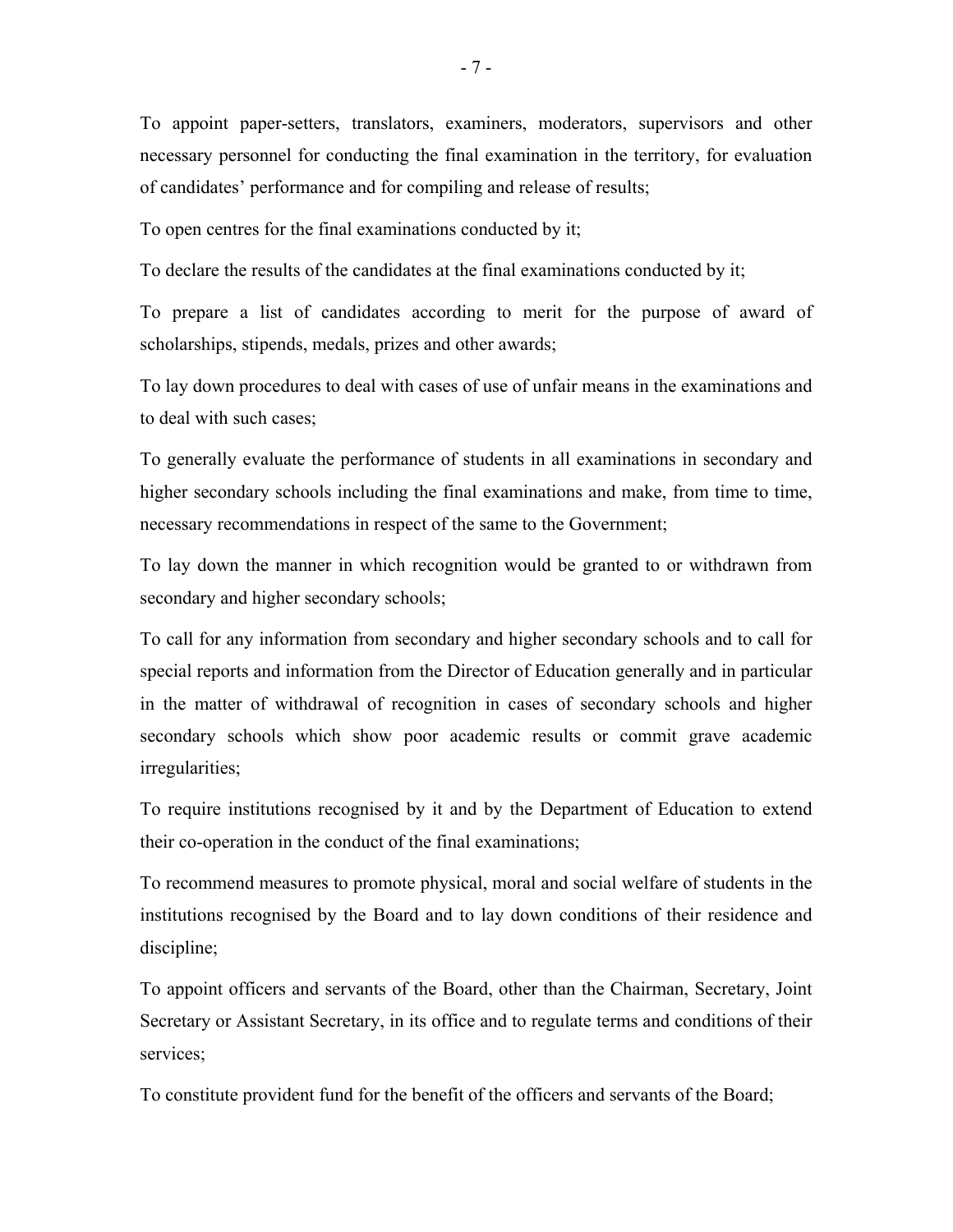To prepare the annual financial statement and to recommend to the Government for sanction, the annual budget;

To conduct statistical and other research for the purpose of evaluation and reform of the curricular instruction and examination systems;

To appoint such committees as it may think necessary for the efficient discharge of tits functions under this Act;

To consider recommendations made by Committees appointed under this Act;

To make regulations for the purpose of carrying into effect the provisions of this Act;

To exercise such other powers and perform such other duties as may be conferred or imposed by or under this Act;

To publish reports, paper, journals, bulletins etc. giving information's of the activities of the Board;

To do all such acts and things as may be necessary to carry out the purposes of this Act.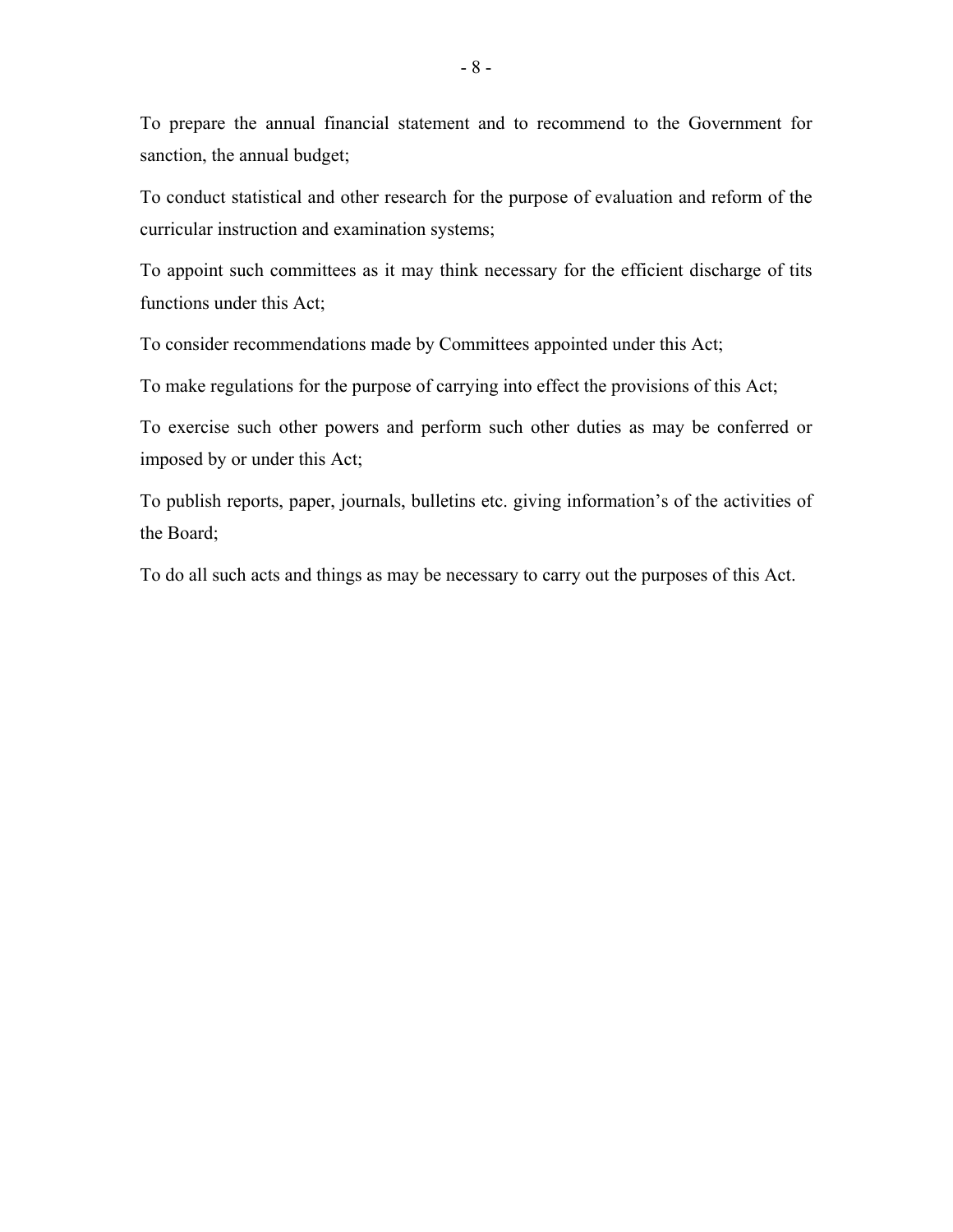### **CHAPTER III**

# **Officers of Board**

**6. Officers of Board.** The following shall be the officers of the Board: ---

- (i) The Chairman of the Board;
- (ii) The Secretary, Joint Secretary and Assistant Secretary of the Board; and
- (iii) Such other officers in the service of the board as may be declared by the regulations to be officers of the Board.

## **7. Chairman and Vice – Chairman of Board. \_\_**

- (1) The Chairman of the Board shall be appointed by the Government, by a notification published in the Official Gazette.
- (2) The minimum qualifications and experience required for the purpose of appointment to the post of Chairman of the Board are:
	- (i) Second Class Master's degree of a recognised University; and
	- (ii) Teaching or administrative experience of not less than 20 years in the field of education.
- (3) The Chairman of the Board shall subject to any terms and conditions in his contract of service, hold office for a term of four years from the date on which he enters upon his office.
- (4) The Government may from time to time extend the terms of office of the Chairman of the Board: provided that the terms shall not exceed in the aggregate a period of eight years.
- (5) The Chairman of the Board shall be a servant of the Government and shall draw his salaries and allowances from the funds of the Government. The salaries and allowances and other conditions of service of the Chairman shall be such as may be prescribed by the Government.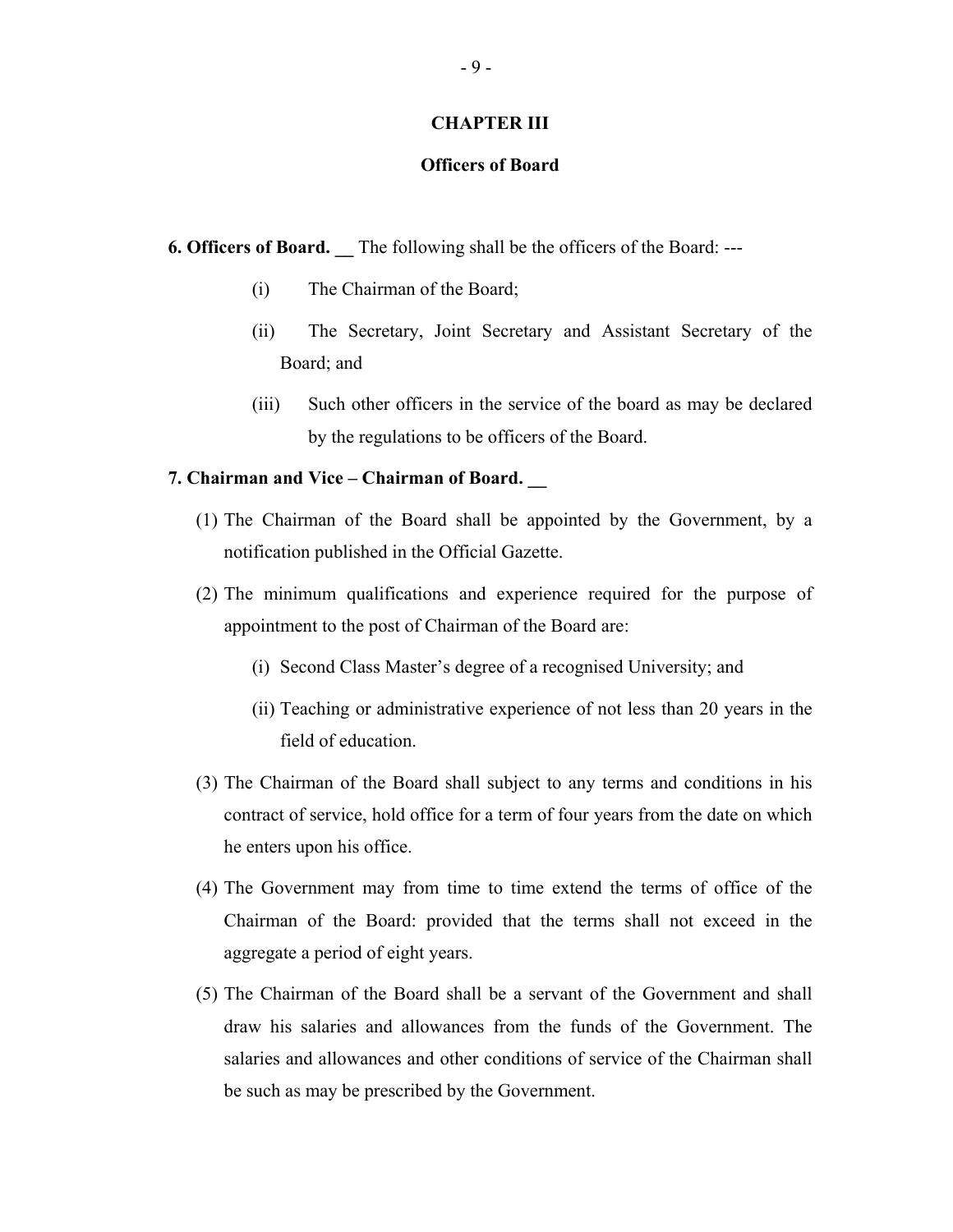- (6) No person shall hold, or continue to hold the office of the Chairman of the Board after he completes the age of sixty years.
- (7) The Government shall appoint a Vice chairman, from amongst the members of the board, to exercise the powers and duties of the Chairman in his absence of not less than one month.
- 8. Powers and Duties of the Chairman. \_\_

The chairman of the Board shall be the principal academic and controlling officer of the board and shall preside over at the meetings of the Board and any convocations of the Board. He shall be an ex-officio member and the chairman of the Executive Council, the Academic Council, the Examination Committee, the Finance Committee and the Recognition Committee.

> He shall be entitled to be present, with the right to speak at any meeting of any authority or body of the Board, the Executive Council, the Academic Council, the Examination Committee and the other bodies or committees of the Board. He may delegates, by a regulation, this power to any other officer of the Board.

The Chairman of the Board shall have power to convene meetings of the Board, the Executive Council, the Academic Council, the Examination Committee, the Recognition Committee, the Finance Committee and the other bodies or committees of the Board. He may delegates, by a regulation, this power to any other officer of the Board.

It shall be the duty of the Chairman of the board to ensure that the Act, the rules and regulations made thereunder are faithfully observed and he shall have all powers necessary for this purpose.

If there are reasonable grounds for the Chairman of the Board to believe that there is an emergency which requires immediate action to be taken, he shall take such actions as he deems necessary and shall, at the earliest opportunity thereafter, report his action to such authority or body as would have in the ordinary course dealt with the matter. In the event of dispute arising between the Chairman of the Board and the authority or body as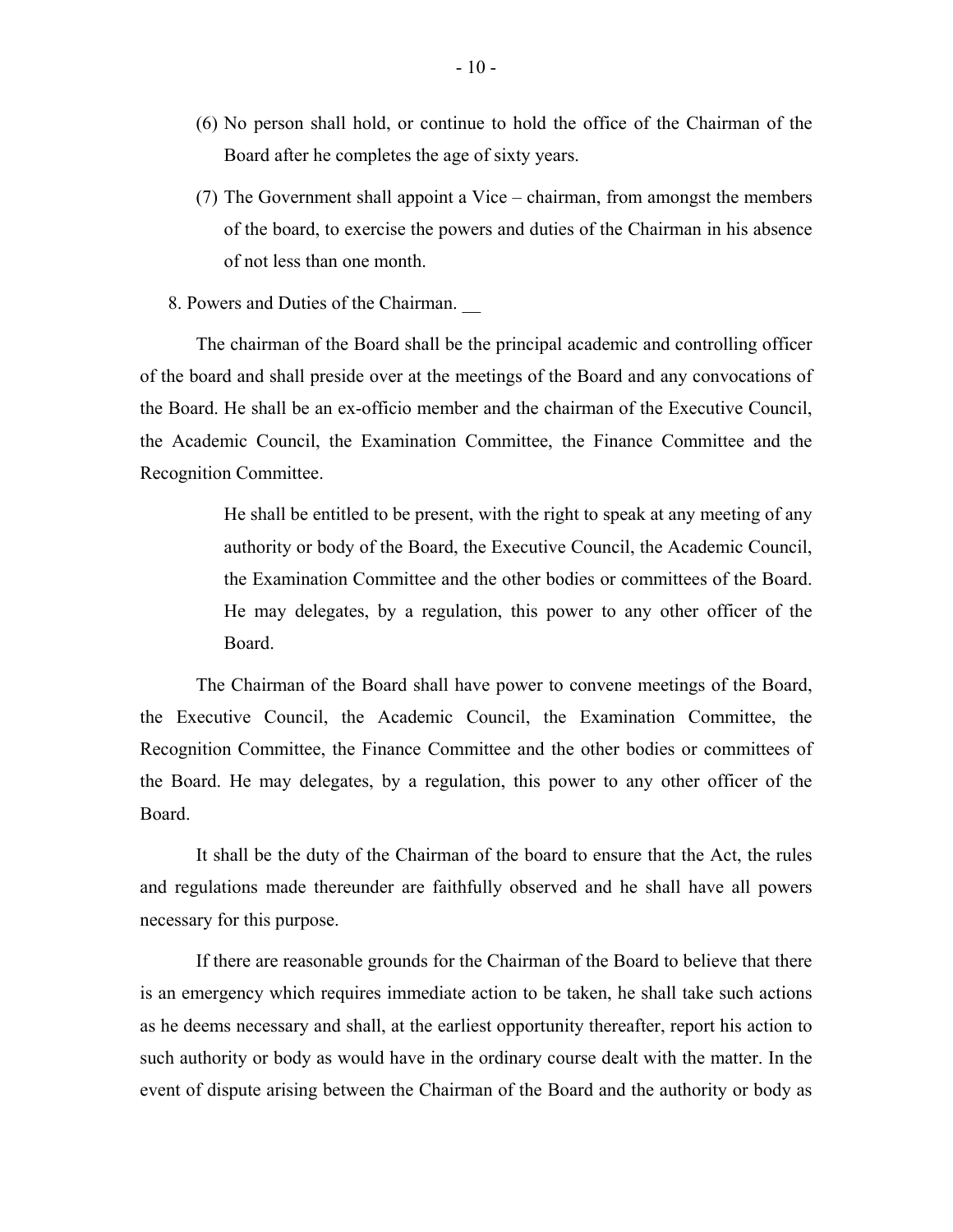to whether there was in fact an emergency the matter shall be referred to the Board, the decision of which shall be final.

The Chairman of the Board shall be responsible for the administration of the affairs of the Board in accordance with the Act, the rules and regulations made thereunder and shall give effect to the decision of the Executive Council and other authorities or bodies of the Board which are not inconsistent with the provisions aforesaid.

It shall be lawful for the Chairman of the Board, as the Principal executive officer, to regulate the work and conduct of the officers and members of the administrative and ministerial staff of the Board in accordance with the provisions of this Act, and the rules and regulations made thereunder.

Where any matter is required to be regulated by a regulations, the Chairman of the Board may, for the time being, regulate the matter by issuing such directives as he thinks necessary, and shall at the earliest opportunity thereafter, place them before the Executive Council or other authority or body concerned for approval.

The Chairman of the Board shall exercise such other powers as may be prescribed.

#### **9. Appointment, Duties and Power of Secretary, Joint and Assistant Secretaries.**

The Secretary of the Board shall be a whole time salaried officer of the Board. He shall be appointed by the Government. <sup>4</sup>[\[The](#page-122-0) eligibility criteria, mode of recruitment and terms and conditions of service for appointment of the secretary shall be such as may be prescribed.]

 $5(2)$  The minimum qualification and experience required for the purpose of appointment to the post of Secretary of the Board are that ---

(i) he should possess a Second Class Master's degree and Diploma in Higher Education of recognised university in Arts, or Science and Bachelor's degree in Education with experience with experience both in teaching and administration of not less than 15 years; and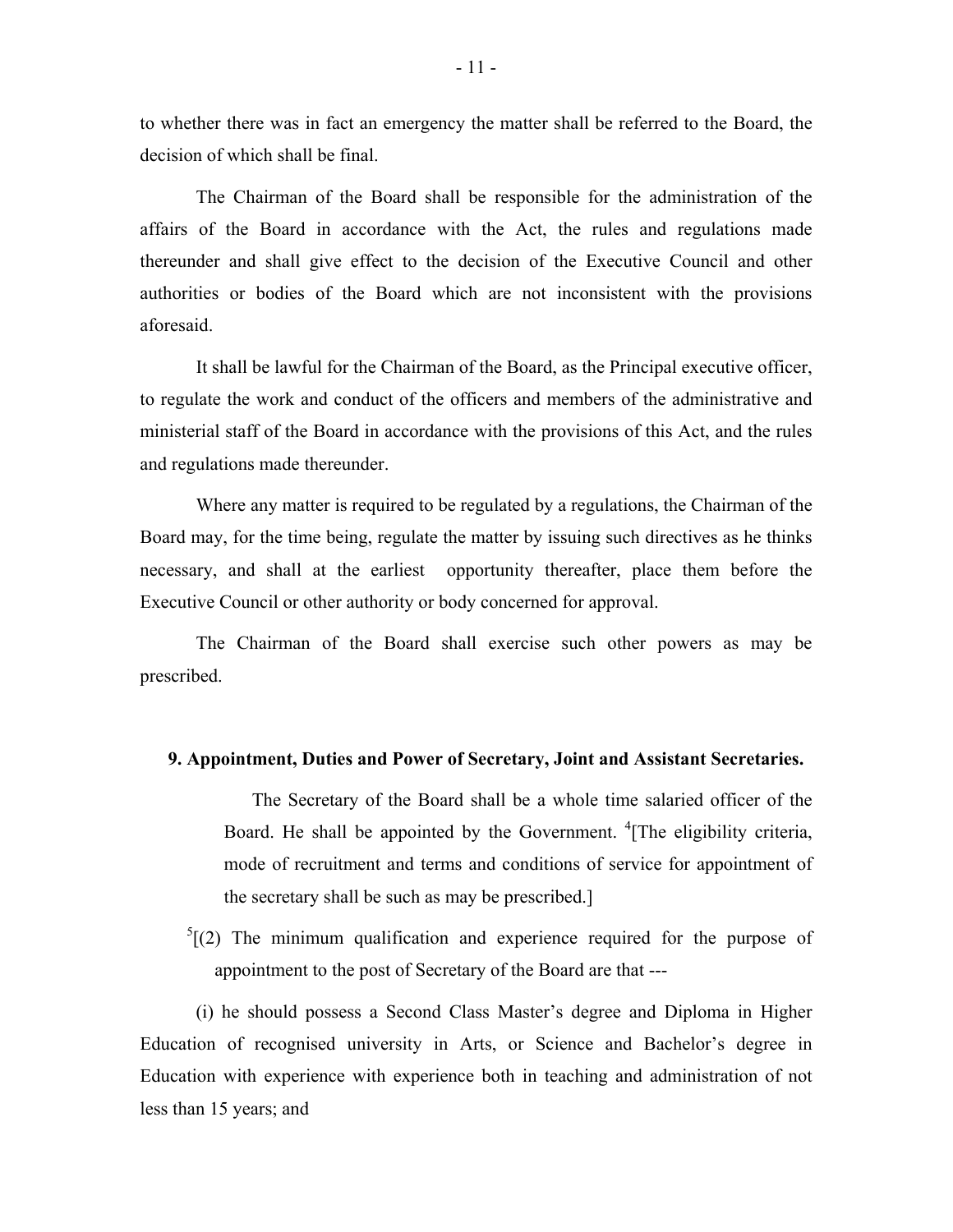(ii) he should have held a responsible post not below the rank of Education Inspector or its equivalent under the Directorate of Education of any State Government or union Territory Administration, for not less than five years, or;

a Grade I officer of the Goa Civil Service.]

- (3) Next to the Chairman of the Board, the Secretary of the Board shall maintain control and discipline over all the employees of the Board.
- (4) The Secretary shall act as Secretary of the Board, the Executive Council, the Academic Council, the Examination Committee and Recognition Committee, but he shall not be entitled to vote.
- (5) Subject to the control of the Executive Council, the Secretary shall have power to enter into agreements, sign documents and authenticate records on behalf of the Board.
- (6) He shall be the custodian of the records, the common seal and such other property of the Board as the Executive Council may commit to his charge.
- (7) He shall keep the minutes of all meetings of the Board, the Executive Council, the Academic Council, the Examination Committee, the Finance Committee, the Recognition Committee and of such other committees and body where he may be directed to act as a Secretary by the Chairman of the Board.
- (8) The Secretary shall ensure, in accordance with the direction of the Chairman of the Board, the proper organisation and conduct of final examination and other tests and declaration of results.

The Secretary shall exercise such other powers and perform such other duties as may be prescribed, or are required from time to time by the Executive Council or the Chairman of the Board.

The Government may appoint one or more Joint and Assistant Secretaries for the Board on the recommendation of the Board. Such Joint and Assistant Secretaries shall exercise such powers and duties as may be assigned to them by the Secretary under the general or special order of the Board.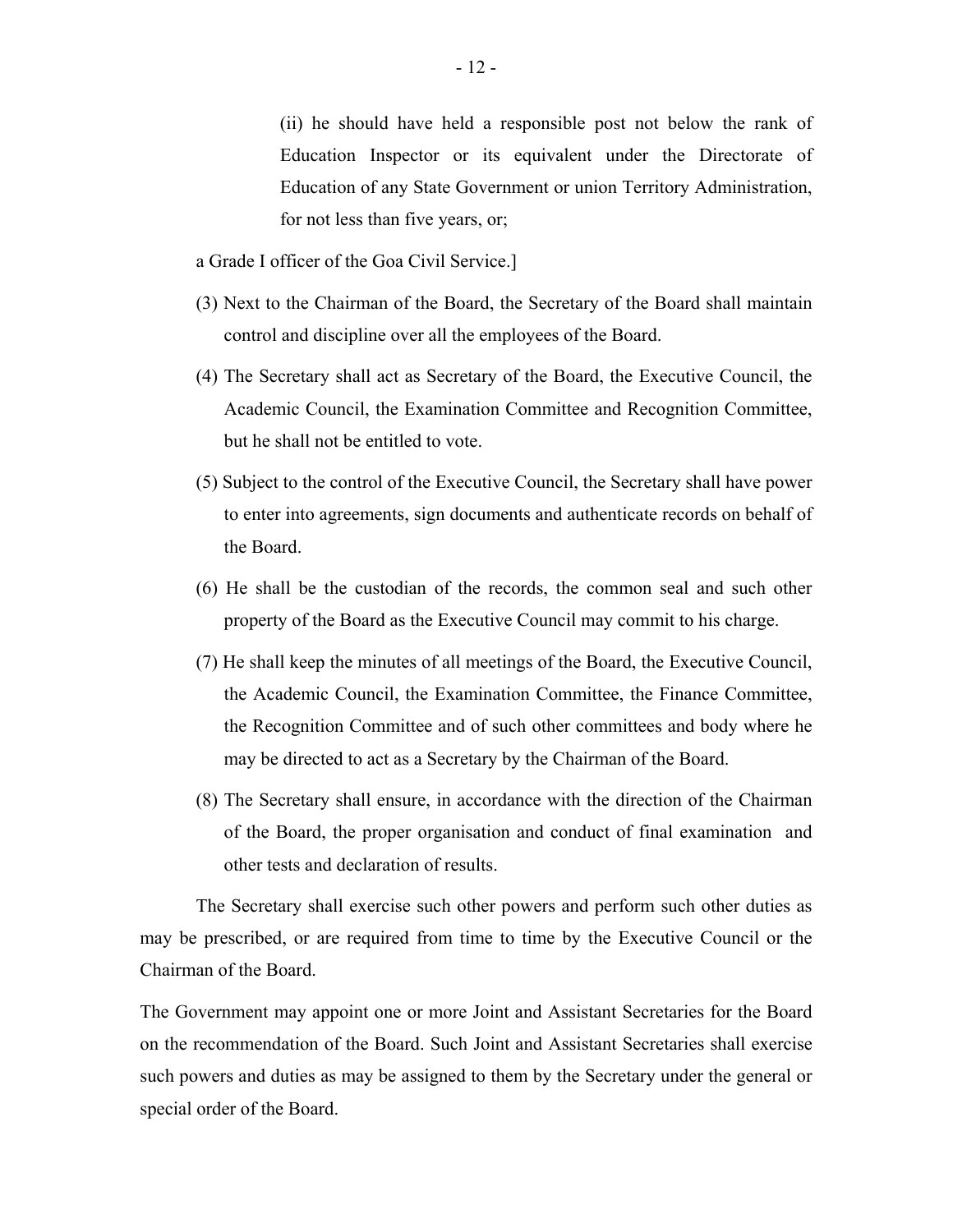When the office of the Secretary of the Board falls vacant, or when the Secretary is, by reason of illness, or absence or any other cause, unable to perform the duties of his office, such duties shall be performed by such person as the Chairman of the board may appoint for the purpose from among the Joint Secretaries.

The Secretary, Joint Secretaries, and Assistant Secretaries appointed under this Act, shall be the servant of the Government, and they shall draw their salaries and allowances from the consolidated fund of the territory. The salaries and allowances shall be such as may be prescribed by the Government.

# **10. Other Officers and Servants of Board. \_\_**

- (1) The Board may appoint such other officers and servants, as it considers necessary for the efficient performance of its functions under this Act;
- (2) The salaries and allowances and other conditions of service of the officers and other servants appointed by the board under sub-section (1) shall be such as may be determined by its regulations made under this Act.

 $\mathcal{L}_\text{max}$  , and the contribution of the contribution of the contribution of the contribution of the contribution of the contribution of the contribution of the contribution of the contribution of the contribution of t

 ${}^{5}$ [Sub-section](#page-122-0) (2) of the principal Act has been substituted by (Amendment) Act, 1996 (No. 19 of 1997) (Official Gazette Series I No.13 dated 26-6-1997).

 $\mathcal{L}_\text{max}$  , and the contribution of the contribution of the contribution of the contribution of the contribution of the contribution of the contribution of the contribution of the contribution of the contribution of t

<sup>&</sup>lt;sup>[4](#page-122-0)</sup> In section 9 sub-section (1) of the principal Act the expression "His emoluments and terms and conditions of service shall be such as may be prescribed" has been substituted by (Amendment) Act, 1996 (No. 19 of 1997) (Official Gazette Series I No. 13 dated 26 6-1997).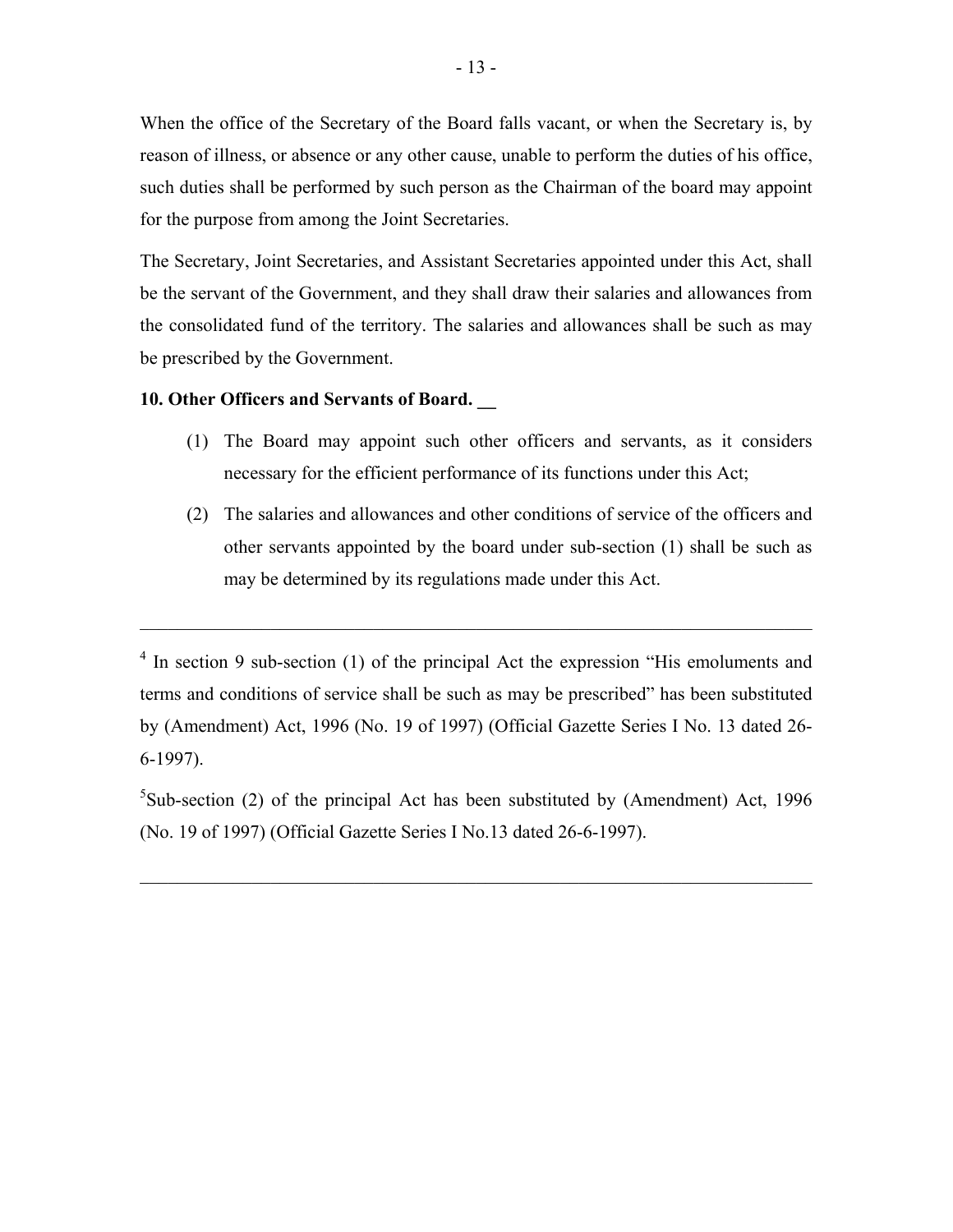#### **CHAPTER IV**

## **Authorities of Board**

#### **11. Authorities of Board. \_\_\_**

- (1) The following shall be the authorities of the Board, namely:---
	- (a) The Board;
	- (b) The Executive Council;
	- (c) The Academic Council;
	- (d) The Finance Committee;
	- (e) The Examination Committee;
	- (f) The Recognition Committee;
	- (g) The Board of Boards of Studies; and
	- (h) Such other bodies of the Board as may be declared by the regulations of the Board, to be the authorities of the Board.
- (2) The Board may appoint such other Committees as it thinks necessary for the efficient performance of its functions.
- (3) The Constitution of every Committee appointed by the Board, the term of office of its members, and the duties and functions to be discharges by it shall be such as may be laid down by regulations made in this behalf.

**12. Board. \_\_\_** (1) The Board shall be the principal authority for all financial estimates and budgetary appropriations, and shall consist of the Chairman and the Vice-Chairman of the Board appointed by the Government under section 7 and of the following members namely:-

# *Ex – officio Members*

Class  $A - \binom{6}{1}$  The Director of School Education or his nominee not below the rank of the Deputy Director;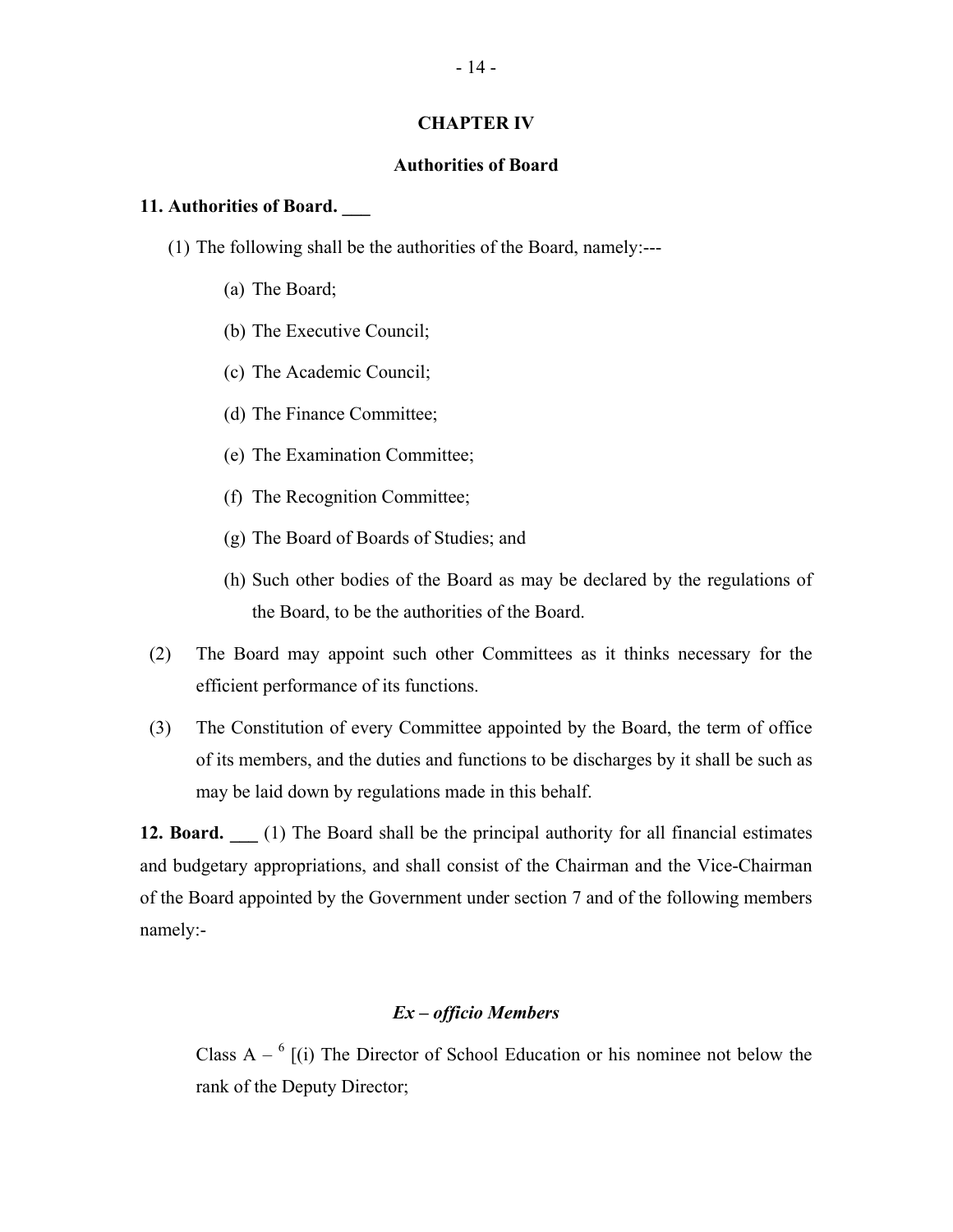- (ii) The Director of Sports and Youth Affairs;
- (iii) The Director of Arts and Culture;
- (iv) The Director of Craftsman Training;
- (v) The Director of Technical Education;
- (vi) The Director of State Institute of Education; and
- (vii) The Director of Higher Education.]

#### *Elected Members*

#### Class B –

- (i) Two members of the Legislative Assembly elected by the members of the Legislative Assembly of the  $\frac{7}{1}$  State ] from amongst themselves;
- ${}^{8}$ [\[\(ii\)](#page-122-0) Two members one each from Science and Arts faculties to represent the university of Goa, to be elected by the Academic Council of the University from amongst its members of whom at least one member shall represent the colleges and until the first such elections are held, persons nominated by the Government from amongst the Principals and teachers of the colleges in the State;]
- $^{9}$ [\[\(iii](#page-122-0)) (a) Four Principals of Higher Secondary Schools of which two each to represent North Goa and South Goa District respectively; and

(b) two representatives from vocational stream of which one each to represent North Goa and South Goa Districts respectively elected by the teachers of vocational stream in such schools in the State recognised by the Board from amongst themselves;]

6Class A items (i), (ii), (iii), (iv), (v) & (vi) of the principal Act have been substituted by (Amendment) Act,1996 (No. 19 of 1997) (published in the Official Gazette Series I No. 13 dated 26-6-1997).

7 the word "territory" has been substituted by the word "State" by (Amendment) Act,1996 (No. 19 of 1997) (Official Gazette Series I No. 13 dated 26-6-1997).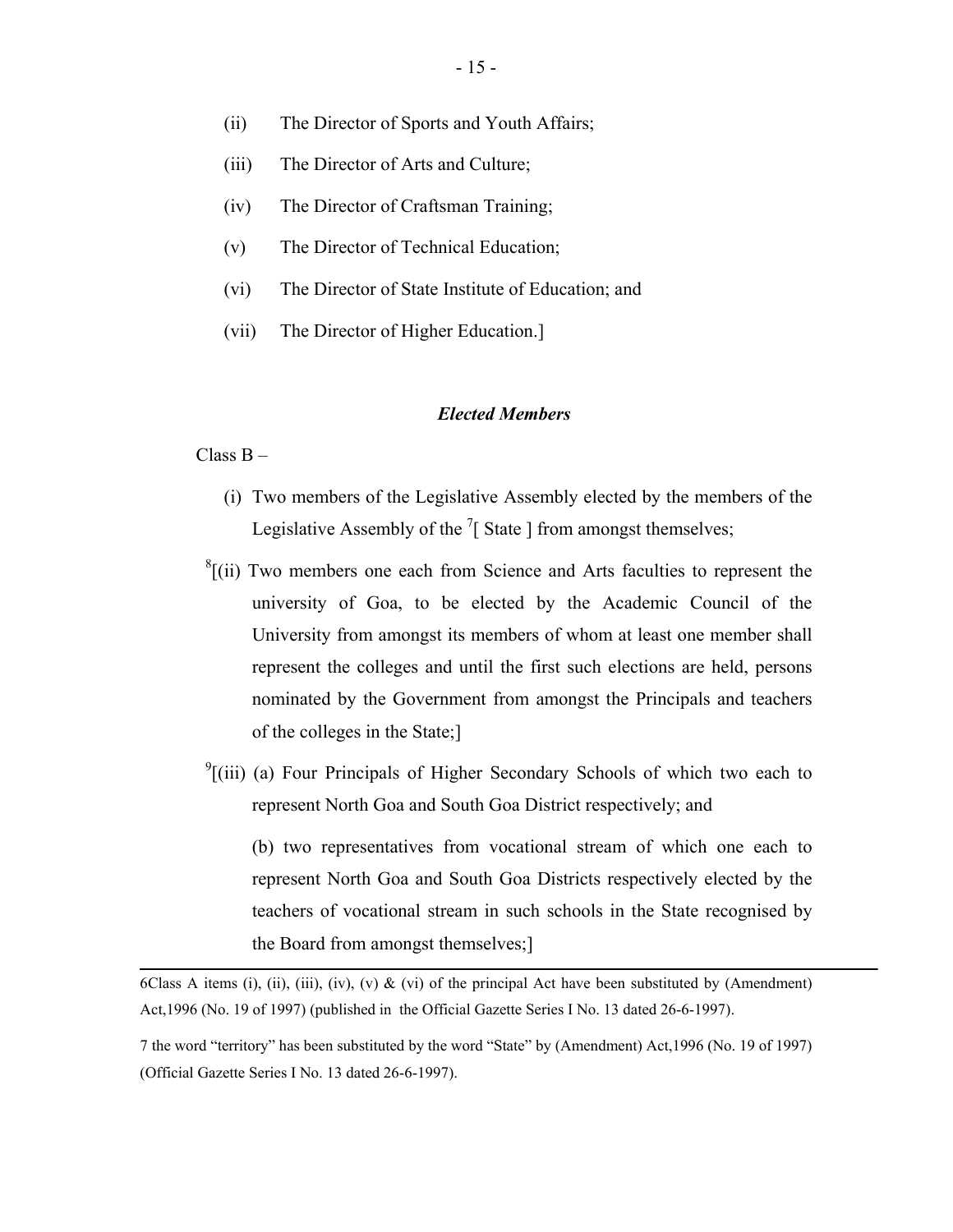8Class B (ii) of the principal Act has been substituted by (Amendment) Act,1996 (No. 19 of 1997) (Official Gazette Series I No. 13 dated 26-6-1997).

 9Class B (iii) of the principal Act has been substituted by (Amendment) Act,1996 (No. 19 of 1997) (Official Gazette Series I No. 13 dated 26-6-1997).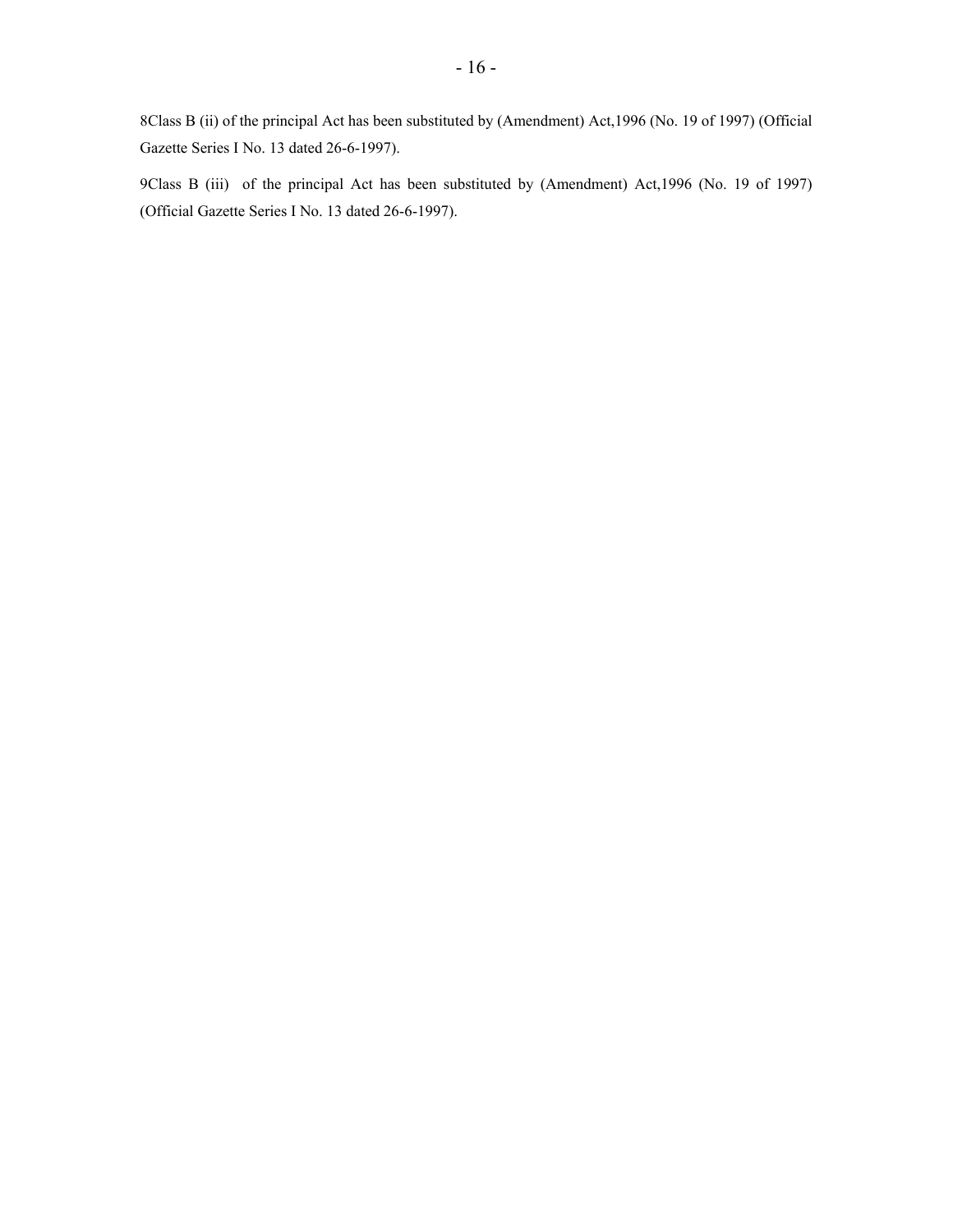- $10$ [(iv) Two Grade I teachers from Higher Secondary Schools to represent North Goa and South Goa Districts respectively, elected by the teachers of such schools in the State recognized by the Board, from amongst themselves;]
	- v) Six head masters of secondary schools other than higher secondary schools, one each from each designated area, elected by the head masters of such school in the designated area from amongst themselves.
	- vi) Six teachers of secondary schools other than higher secondary schools, one each from each designated area, elected by the teachers of such school in the designated area from amongst themselves; and
- $11$ [(vii) Two representative of the management of Secondary and Higher Secondary schools elected by the management of such schools in the State recognised by the Board, from amongst themselves;]

#### **Nominated Members**

Class  $C^{-12}$ [six] members to be nominated by the Government:-

 $13$ [(i) One representative of visual/performing arts;]

 $10$  Class B (iv) of the principal act has been substituted by (Amendment) Act, 1996 (No.19 of 1997) (Official Gazette Series I No.13 dated 26-6-1997).

 $\mathcal{L}_\text{max}$  , and the contribution of the contribution of the contribution of the contribution of the contribution of the contribution of the contribution of the contribution of the contribution of the contribution of t

 $11$  Class B (vii) of the principal Act has been substituted by (Amendment) Act, 1996 (No.19 of 1997) (official Gazette Series I No.13 dated 26-6-1997).

 $12$  For the Word 'Five" the word 'Six' has been substituted by (Amendment) Act, 1996 (No.19 of 1997) Official Gazette Series I No.13 dated 26-6-1997).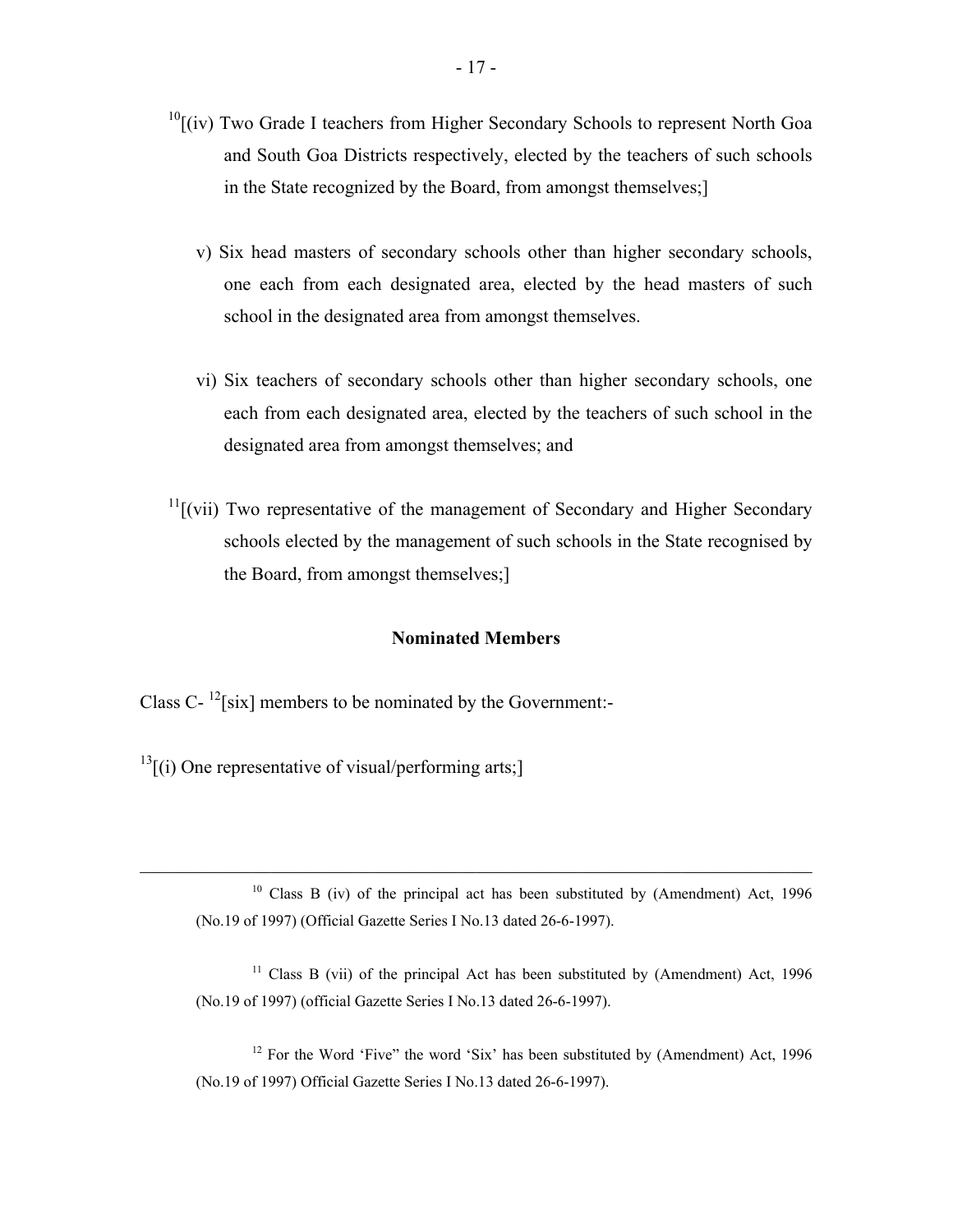$13$  Class C (i) of the principal Act has been substituted by (Amendment) Act, 1996 (No.19 of 1997) (Official Gazette Series I No. 13 dated 26-6-1997).

- $14$  [(ii) One representative from those who have contributed towards education / rehabilitation of the handicapped;]
	- iii) One Principal of a secondary teachers training college from amongst the principals of secondary teachers' training colleges in the <sup>15</sup>[State]; and
- $^{16}$ [(iv) Two persons, other than the staff of colleges, heads and teachers of Secondary and/or Higher Secondary Schools to be nominated by the Government from amongst reputed educationists of whom one shall be a woman in case no woman member is represented in above classes;]
- $17$ [(v) One nominated member to represent vocational education]:

Provided that, a person shall cease to hold office as a member of the Board if he ceases to belong to the Academic Council of the University or the Legislative Assembly, or ceases to be a head master or a teacher of secondary or higher secondary school or a principal of a secondary training college or representative of the management, where he is elected or nominated from amongst such persons.

<sup>14</sup> Class C (ii) of the principal Act has been substituted by (Amendment) Act, 1996 (No.19 of 1997) (Official Gazette Series I No.13 dated 26-6-1997).

 $\mathcal{L}_\text{max}$  , and the contribution of the contribution of the contribution of the contribution of the contribution of the contribution of the contribution of the contribution of the contribution of the contribution of t

 1996 (No.19 of 1997) (Official Gazette Series I No.13 dated 26-6-1997). <sup>15</sup> For the word "territory" the word "State" has been substituted by (Amendment) Act,

<sup>16</sup> Class C (iv) of the principal Act has been substituted by (Amendment) Act, 1996 (No. of 1997) (Official Gazette Series I No.13 dated 26-6-1997).

 Act, 1996 (No.19 of 1997) (Official Gazette Series I No.13 dated 26-6-1997). <sup>17</sup> After Class B (iv) of the principal Act this clause has been inserted by (Amendment)

 $\mathcal{L}_\text{max}$  , and the contribution of the contribution of the contribution of the contribution of the contribution of the contribution of the contribution of the contribution of the contribution of the contribution of t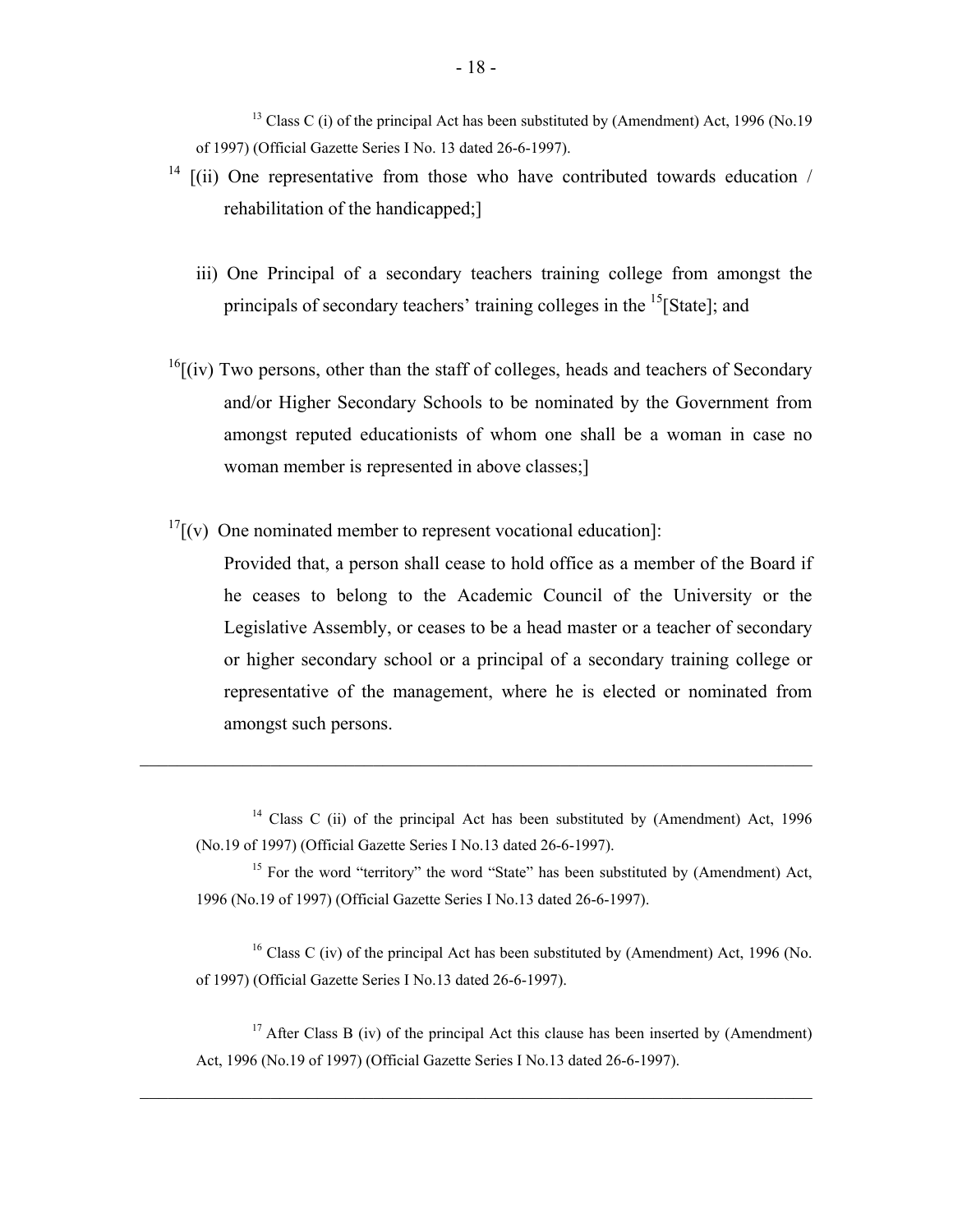- (2) The names of persons, not being ex-officio members, who have been elected or nominated, from time to time as, members of the Board shall be published by the Board in the Official Gazette.
- (3) No employee of the Board shall be eligible to be elected to the Board.
- (4) No person shall be nominated as member of the Board or continue to be such member for more than two consecutive terms.
- (5) Notwithstanding anything contained in sub-section (1), for the purpose of the first constitution of the Board, Government may also nominate all or any of the members to be elected under Class B but, in such cases, the member so nominated shall vacate office as soon as the corresponding member is duly elected by the electing body. The member so elected shall then hold office only for the remaining period of the term.

#### 13. **Term of Office and allowances of members of the Board:-**

(1). Members of Class B add Class C in section 12 above shall hold office for a term of four years from the date on which their names are published in the Official Gazette.

Provided that the term of office of the outgoing members shall extend to and expire, on the day immediately preceding the date on which the names of their successors are published in the Official Gazette.

(2). Members shall be entitled to such allowances as are determined by regulations made by the Board.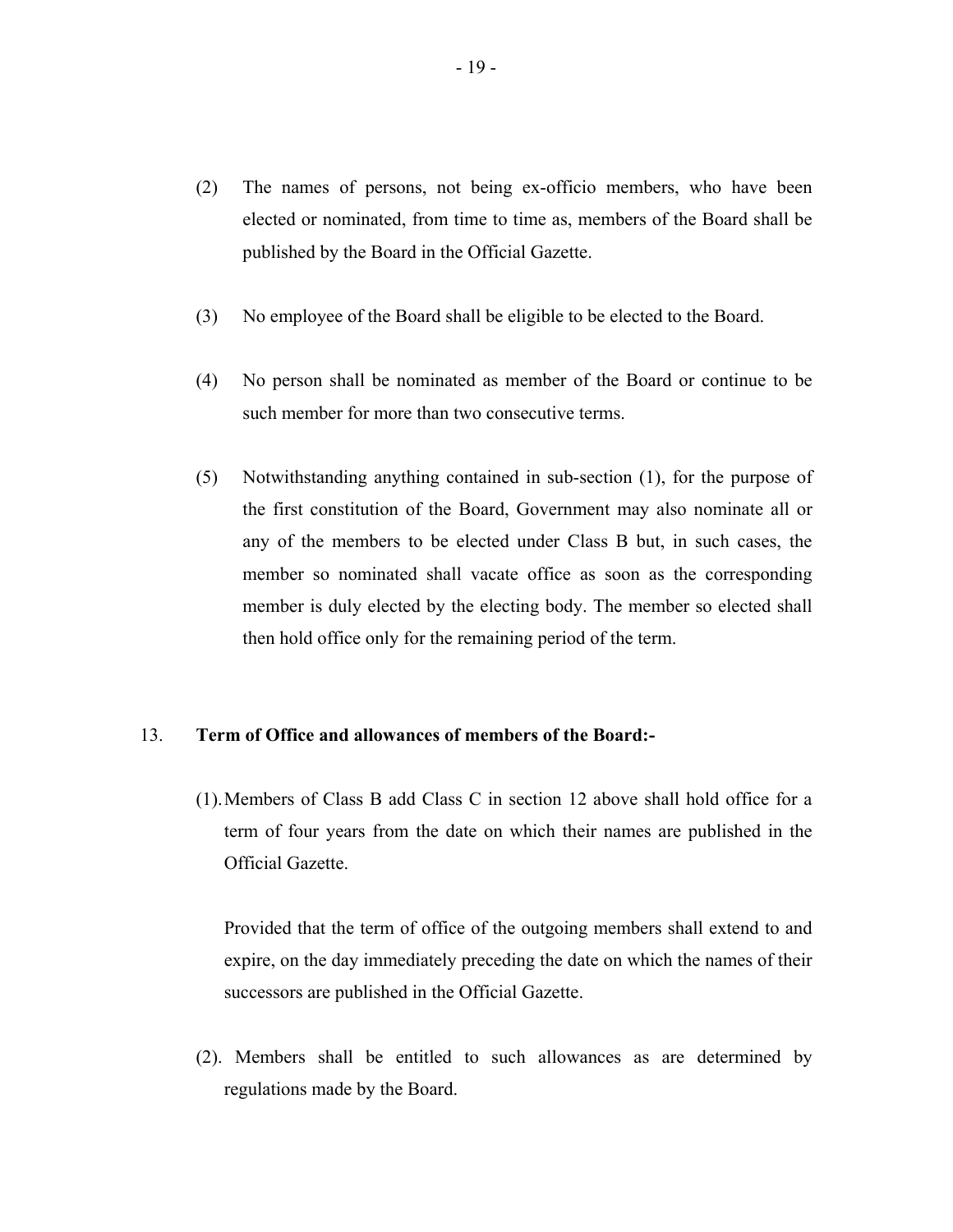# 14. **Disqualification of Chairman and Members:-**

A person shall be disqualified for being appointed, elected, nominated or designated as, or from continuing as a Chairman or a member of the Board or any Committee appointed under this Act:-

a. if he directly or indirectly by himself or his partner has or had any share or interest in any text book published:

Provided that a person who had any share or interest in the text book concerned shall not be deemed to have incurred the disqualifications under this clause if five years have elapsed from the date of publication of such book;

- b. if he directly or indirectly, by himself or his partner has any share or interest in any work done by order of, or any contract entered into on behalf of the Board;
- c. if he is an un-discharged insolvent;
- d. if he is declared physically disabled by any medical authority as Government may specify;
- e. if he is adjudged to be of unsound mind by a competent authority;
- f. if he is acting in any manner detrimental to the aims and objectives of the Board;
- g. if he is a person against an order of removal from office has been made under sub-section (2) of section 17:

Provided that a person against whom, such order is made shall not be deemed to be disqualified under this clause, if five years or such lesser period as the Government may specify has elapsed from date of his removal from office.

Explanation: For the purpose of clause (a):-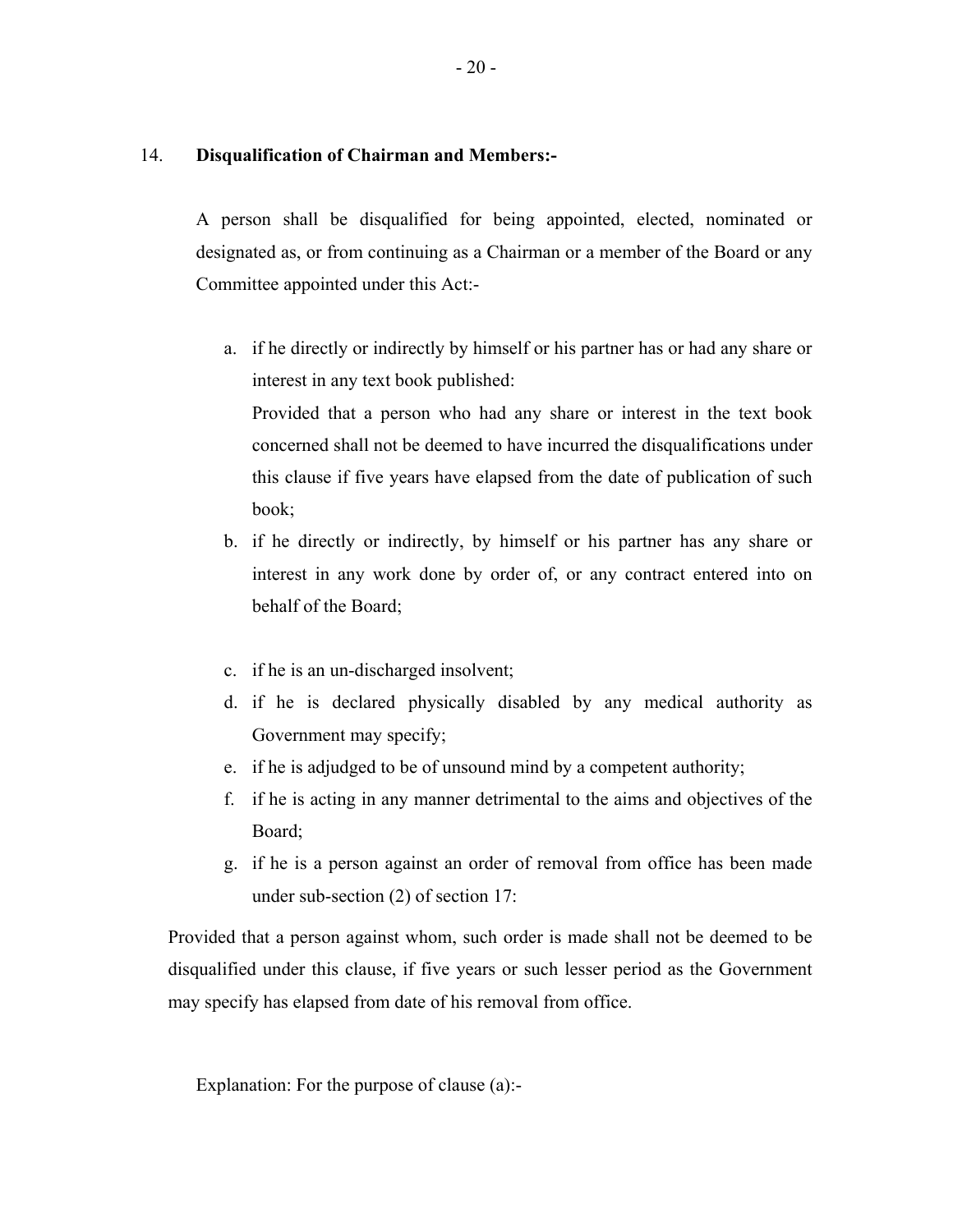- i) the publication of text-book includes its republications;
- ii) a person shall be deemed to have incurred disqualification by reason of his having any share or interest in the business of the publisher of such textbook.

# 15. **Vacancy of Chairman or Member:-**

- 1) If the Chairman or a member of the Board or any Committee appointed under the Act, becomes disqualified under section 14. his office shall become vacant.
- 2) If a member elected or nominated or designated to the Board remains absent without permission of the Board from three consecutive meetings thereof, his office shall thereupon become vacant.
- 3) If any question arises as to whether the office of the Chairman or a member has become vacant under this clause (1) and (2) of this section, the question shall be referred to the Government and its decision in the matter shall be final.
- 4) The vacancy under this section shall be notified by the Board in the Official Gazette .

# 16. **Resignation of members:-**

A member of the Board, not being ex-officio member, may resign his office at any time by tendering his resignation in writing to the Chairman of the Board , and such member shall be deemed to have vacated his office as soon as the Chairman has received his resignation.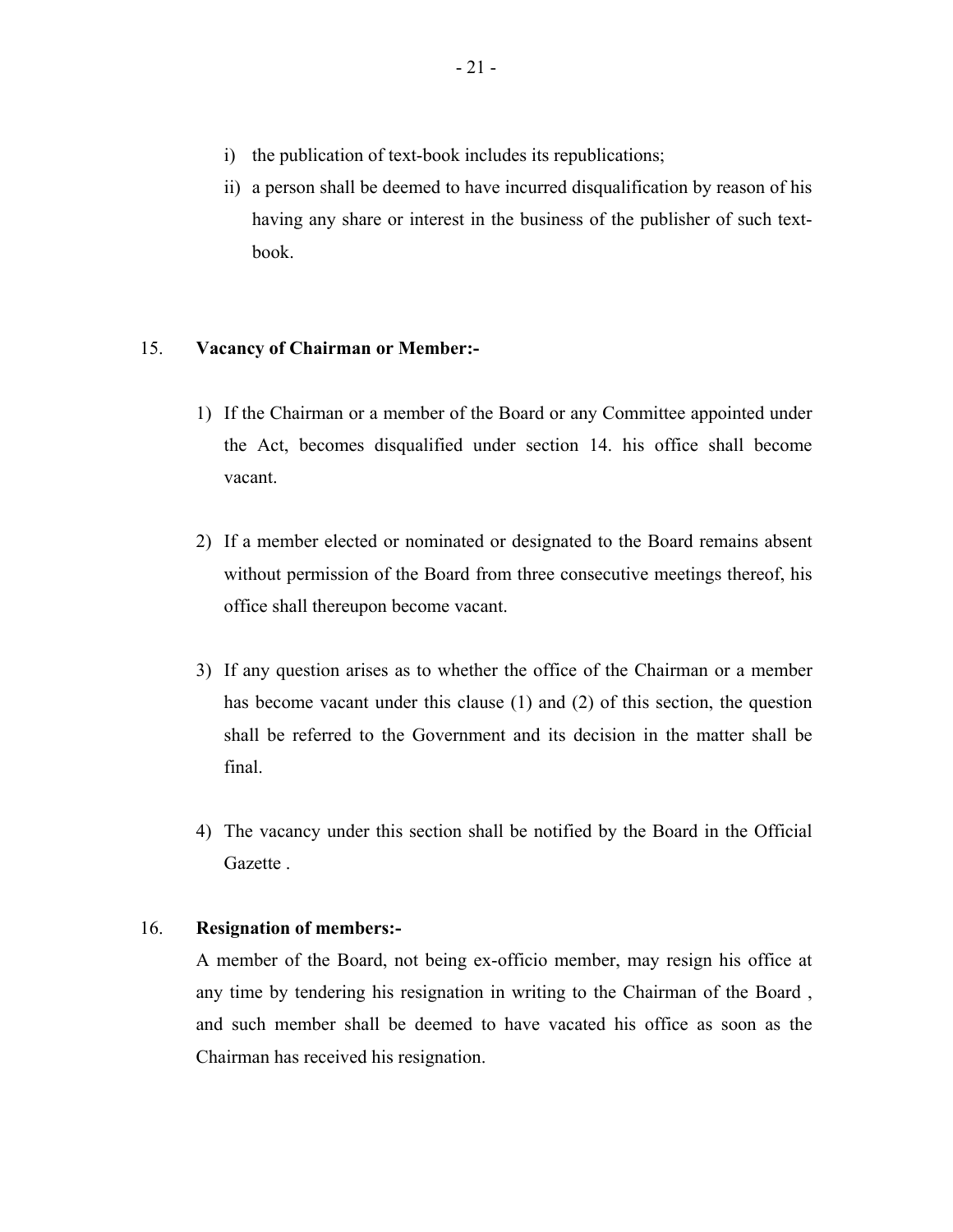# 17. **Removal of Member;**

The Government may, on the recommendation of the Board and after making further such inquiry, if any, as it may think fit to make, remove any member of the Board or of any Committee appointed under this Act, from office, if such member has convicted of an offence involving moral turpitude or has been guilty of any disgraceful conduct which in the opinion of the Board renders him unfit to be continued as a member or an undischarged insolvent or declared physically disabled by any medical authority as Government may specify or adjudged to be of unsound mind by a competent authority or acting in any manner detrimental to the aims and objectives of the Board.

Provided that, no such recommendation shall be made by the board, unless the member to whom it relates has been given a reasonable opportunity of showing cause why such recommendation should not be made.

The name of any member who has been removed from the office under sub-section (1) shall be published by the Board in the Official Gazette.

# 18[A. **Removal of Chairman:-**

The Government may, after inquiry as deemed necessary by a retired judge of the High Court, remove from office the Chairman of the Board, if he/she,

- a. has been convicted of an offence involving moral turpitude; or
- b. has been found guilty of any lapse, misconduct, misbehaviour or disgraceful conduct which in the opinion of the Government renders him unfit to be continued as Chairman; or
- c. has been adjudged as undischarged insolvent; or
- d. has been declared physically disabled by any medical authority as the Government may specify in this behalf; or
- e. has been adjudged to be of unsound mind by a competent authority; or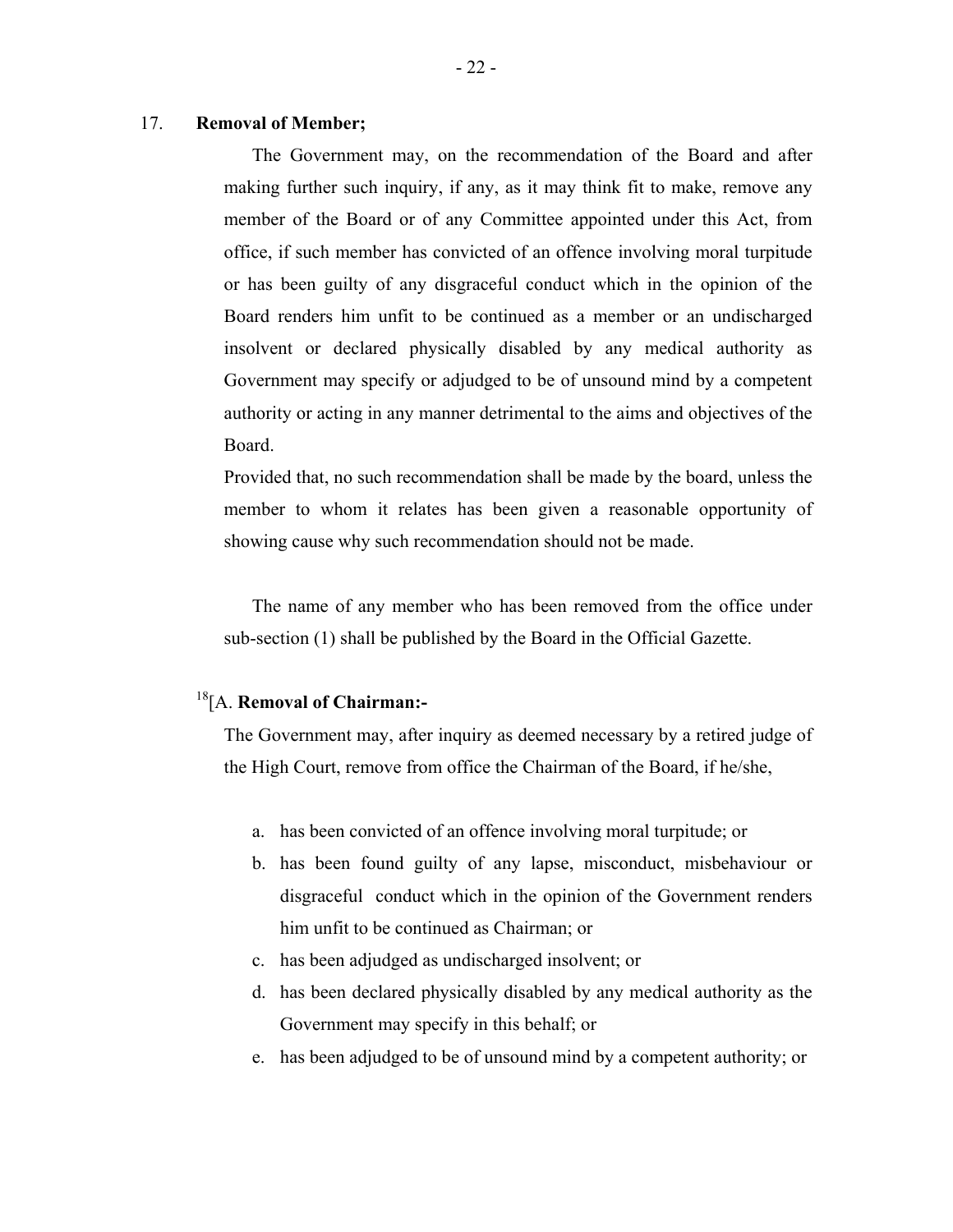f. has been acting in any manner detrimental to the aims and objectives of the Board. ]

## 18. **Casual Vacancies:-**

Every casual vacancy among the members of the Board or of any Committee constituted under this Act, shall be filled as soon as may be, by election or nomination as the case may be; and the person elected or nominated in a casual vacancy shall hold office so long as the member in whose place he is elected or nominated would have held it, if the vacancy have not occurred.

# 19. **Acts and proceedings:-**

No act or proceedings of the Board or of the Executive Council or of the Academic Council or any other authority or Committee of the Board, shall at any time, be deemed invalid on the ground only that it is not duly constituted or that there is a defect in its constitution or that there is a vacancy in the membership thereof, and the validity of such acts or proceedings shall not be questioned in any Court or before any authority or office merely on any such ground.

# 20. **Meetings of the Board:-**

1) The Board shall on a date to be fixed by the Chairman of the Board, meet not less than twice in every year, and six months shall ordinarily intervene between two consecutive meetings.

# 2) The Chairman of the Board

- (a) If he thinks fit, may, and
- (b) Upon a requisition in writing signed by not less than one third of the total number of members of the Board shall, convene a special meeting of the Board after giving a notice of seven days in the case of clause (a) and on a date not later than twenty one days from the date of receipt of the request by the Chairman in the case of clause (b).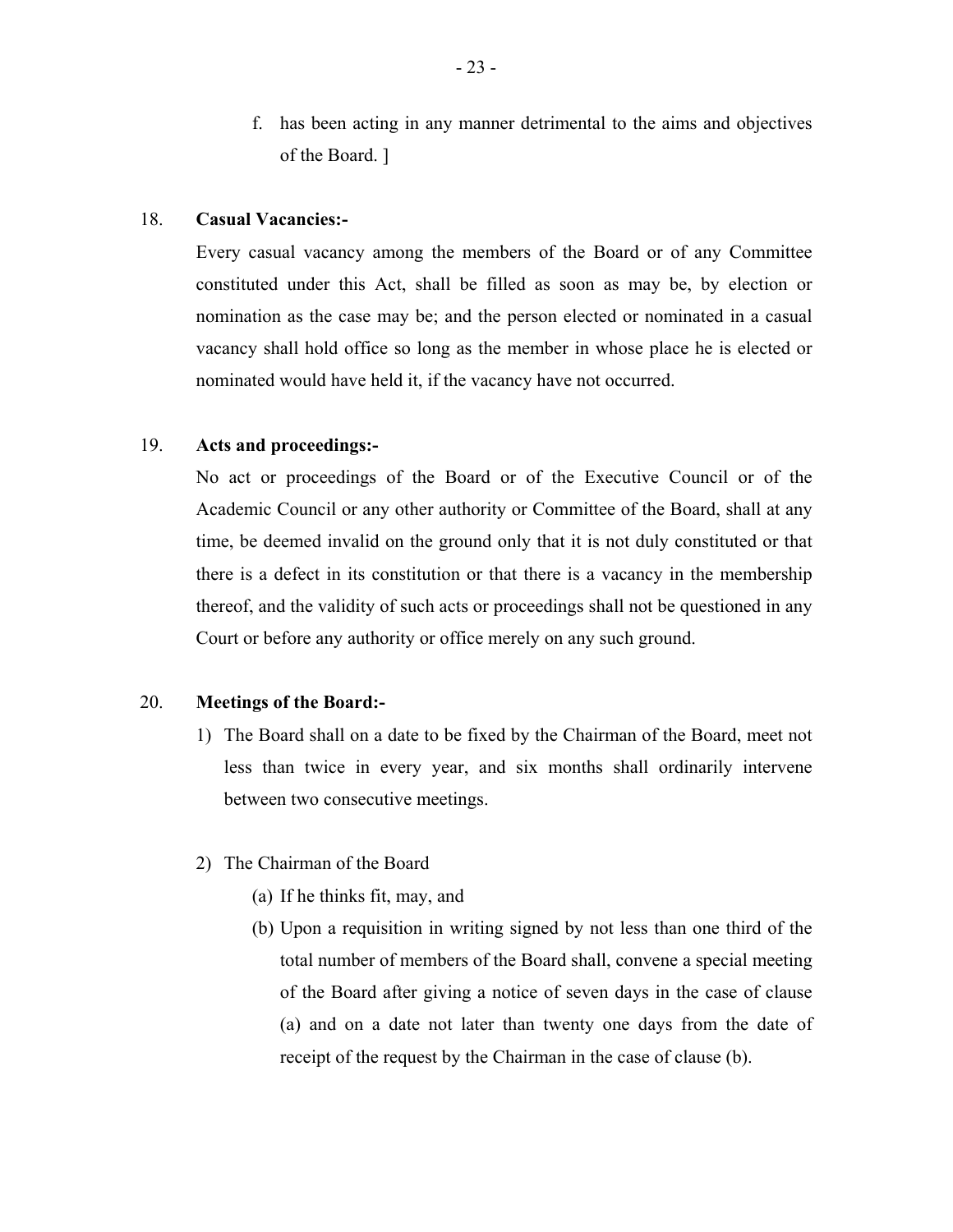## 21. **Power to invite experts and officers at meetings:-**

The Board may invite any person in its opinion is an expert in the field of education or any officer of the Government not below the rank of Deputy Director of Education to attend its meeting or meeting of its Committee, if a subject with which the expert of officer is concerned is likely to come up or comes up for discussion or consideration at such meetings.

# 22. **The Executive Council;-**

The Executive Council shall be Executive authority of the Board and shall consist of the following:

The Chairman of the Board – Ex-officio Chairman;

The Director of Education or his nominee not below the rank of Deputy Director;

Four members to be elected by the Board from amongst the elected members referred to in class B of sub-section (1) of section 12.

One member to be elected by the Board from amongst the nominated members referred to in class C of sub-section (1) of section 12;

One member to be elected by the Board from amongst all its members irrespective of their Class; and

One member to be elected by the Board from amongst the Ex-officio members referred to in class A of sub-section (1) of section 12.

The term of office of the elected members shall be two years.

If a member elected to the Executive Council remains absent without the permission of the Council for three consecutive meetings thereof, his office shall be deemed to have been vacated.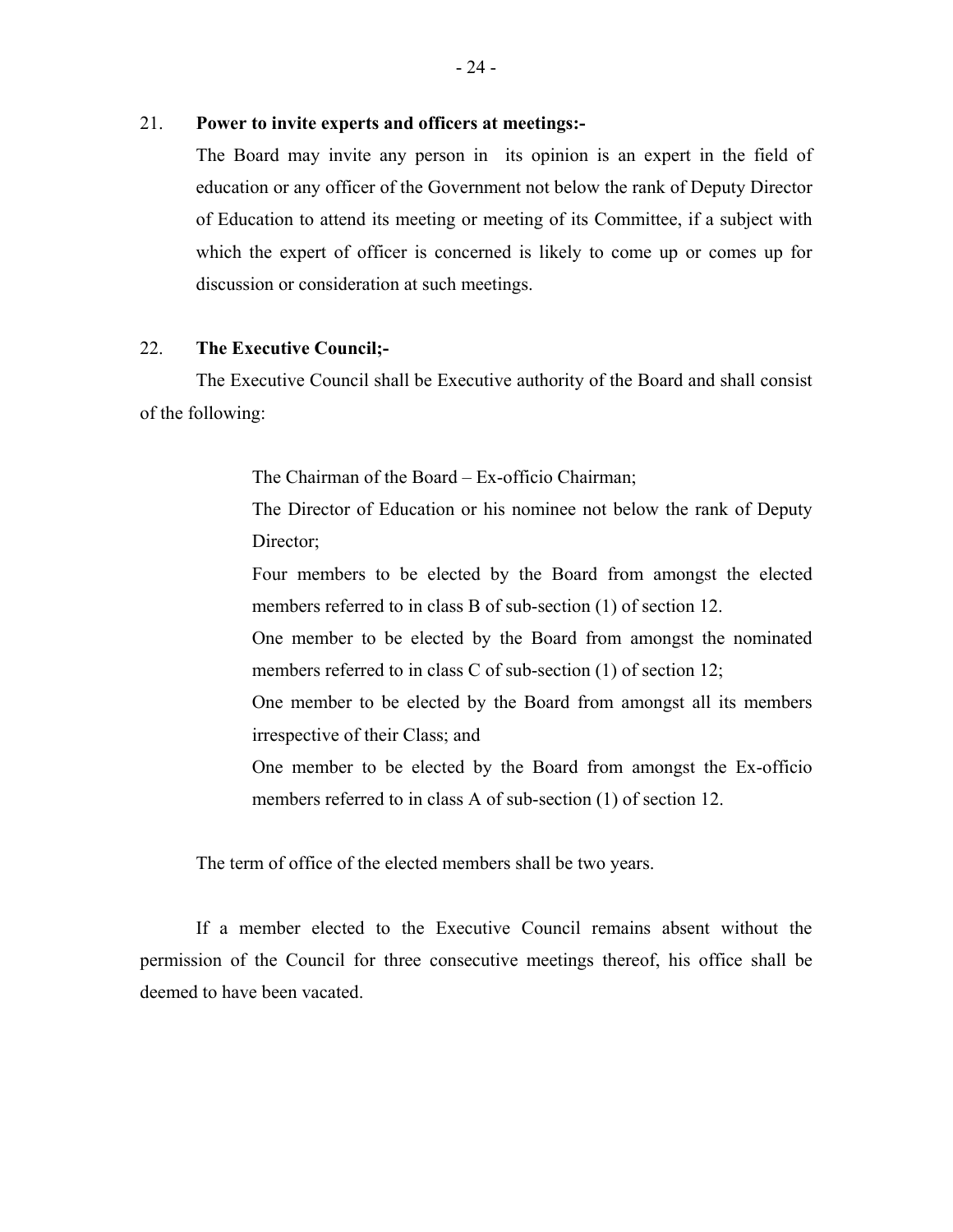No person  $^{19}$ [other than those specified in clause (i) and (ii) of sub-section (1)] shall be a member of the Executive Council, or continue to be such member, for more than two consecutive terms.

## 23. **Powers and duties of the Executive Council:-**

- 1) Subject to the provisions of the Act and the Rules made thereunder, the Executive Council shall have the following duties and functions, namely:
	- i) to determine the form, provide for the custody and regulate the use of the common seal of the Board;
	- ii) to transfer and accept transfer, hold, control, administer and deal with any property, movable or immovable and funds of the Board and to enter into contract on behalf of the Board provided that no transfer of immovable property shall be made without previous sanction of the Board;
	- iii) to manage and regulate the finances, accounts and investments of the Board;
	- iv) to invest, subject to the provisions of the Act, any money belonging to the Board, including any unapplied income, in any of the securities as may be prescribed or in the purchase of immovable property in India, with like power varying such investments or to place in fix or call deposits in any Scheduled Bank, any portion of such money not required for immediate expenditure;
	- v) to accept, receive, hold, control, administer and deal with any fund, bequests, donations, endowments, trusts and other transfers of any property or interest therein or right thereto, placed at the disposal of the Board for specific purposes;
	- vi) to consider the annual, revised or supplementary budget estimates and the annual accounts of income and expenditure of the Board and the recommendations of the Finance Committee of the Board thereon and to submit them to the Board;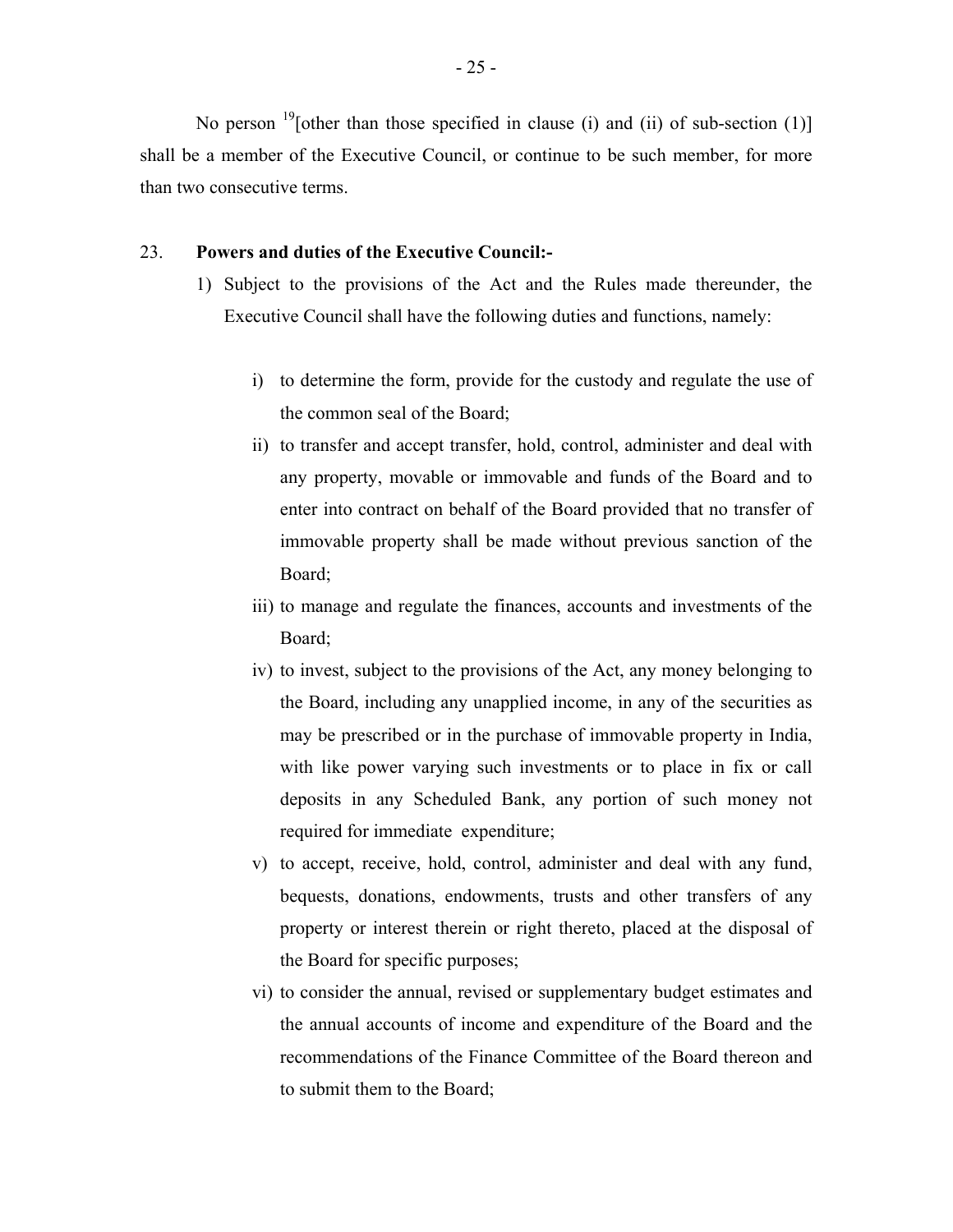- vii)to recommend the number of joint Secretaries and Assistant Secretaries to be appointed by the Government under sub-section (10) of section 9;
- viii) to sanction
	- (a) the number of posts of officers and servants to be employed by the Board un-ser section 10 and to suspend, hold in abeyance or abolish any posts;
	- (b) the payments of special pay and other allowances at such rate and subject to such condition as it may deem fit in respect of :
		- (1) specialised nature of duties or additional duties performed by employees of the Board;
		- (2) duties performed on Sundays and holidays by the employees of the Board;
		- (3) duties performed by the employees of the Board beyond normal hours;
		- (4) any remunerative jobs done by the employees of the Board outside their office hours;
- ix) subject to the budget provision sanctioned under section 39 to section the purchase of hire of stores, paper, forms, stationary, furniture or other equipment required for the Board's office, after calling for tender and to scrutinise them when received or enter in to a contract for the purpose of the Act:
- $x)$  Provided that it shall not be necessary to call for any tender if the value of the stores, paper, forms, stationery or other equipment required or the expenditure involved in the contract is less than Rs.1000/- or if the above articles are urgently required for the work in respect of which the contract is entered into needs to be urgently carried out or if the Executive Council does not think it advisable to call for the tenders for reasons recorded by it;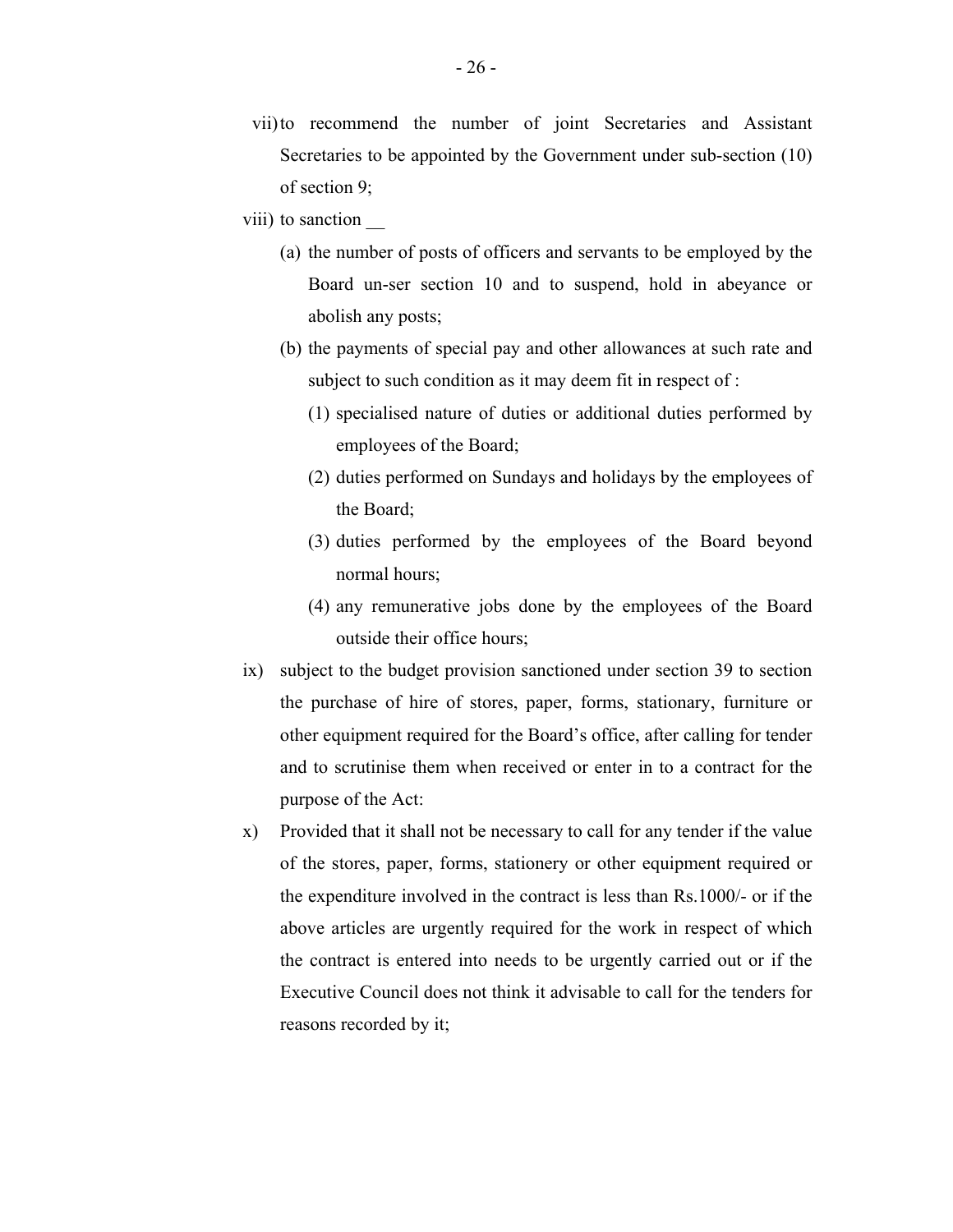- xi) to enter into, vary ,carry out and cancel on behalf of the Board a contract for the provision of the building and supply of materials for proper discharge of duties assigned to it by the Act and the Rules;
- xii) to write-off irrecoverable sums due in respect of stores, priced publications, statements of mark and unserviceable articles of dead stock, if the amount of the dues in each case exceeds Rs.100/- but does not exceed Rs.1000/-;
- xiii) generally to advise the Chairman of the Board on any matter connected with the work of the Board which it deems fit or which the Chairman may refer to it;
- xiv) to report to the board upon any matter concerning which its view may be invited by Board or in respect of which it considers that it should tender advice to the Board;
- xv) to make recommendations to the Board concerning the framing or amending the rules and regulations of the Board after considering the recommendations, if any from the Committees of the Board;
- xvi) to institute and make provision for the grant of scholarship, medals, prizes and other rewards and to prescribe the conditions therefore;
- xvii)to accept, reject or refer back any proposal, recommendation or report from the Academic Council, Finance Committee, Examination Committee, Recognition Committee of the Board;
- xviii) to recommend to the Board , for approval, rates of traveling allowance and remuneration to Paper-Setters, Moderators, Examiners, Translators and other personnel after taking in to consideration recommendation of the Committee of the Board, if any;
- xix) to lay down the procedure and specify the penalties to be imposed in dealing with cases of use of unfair means by persons seeking admission to or appearing at he Examinations conducted under the authority of the Board;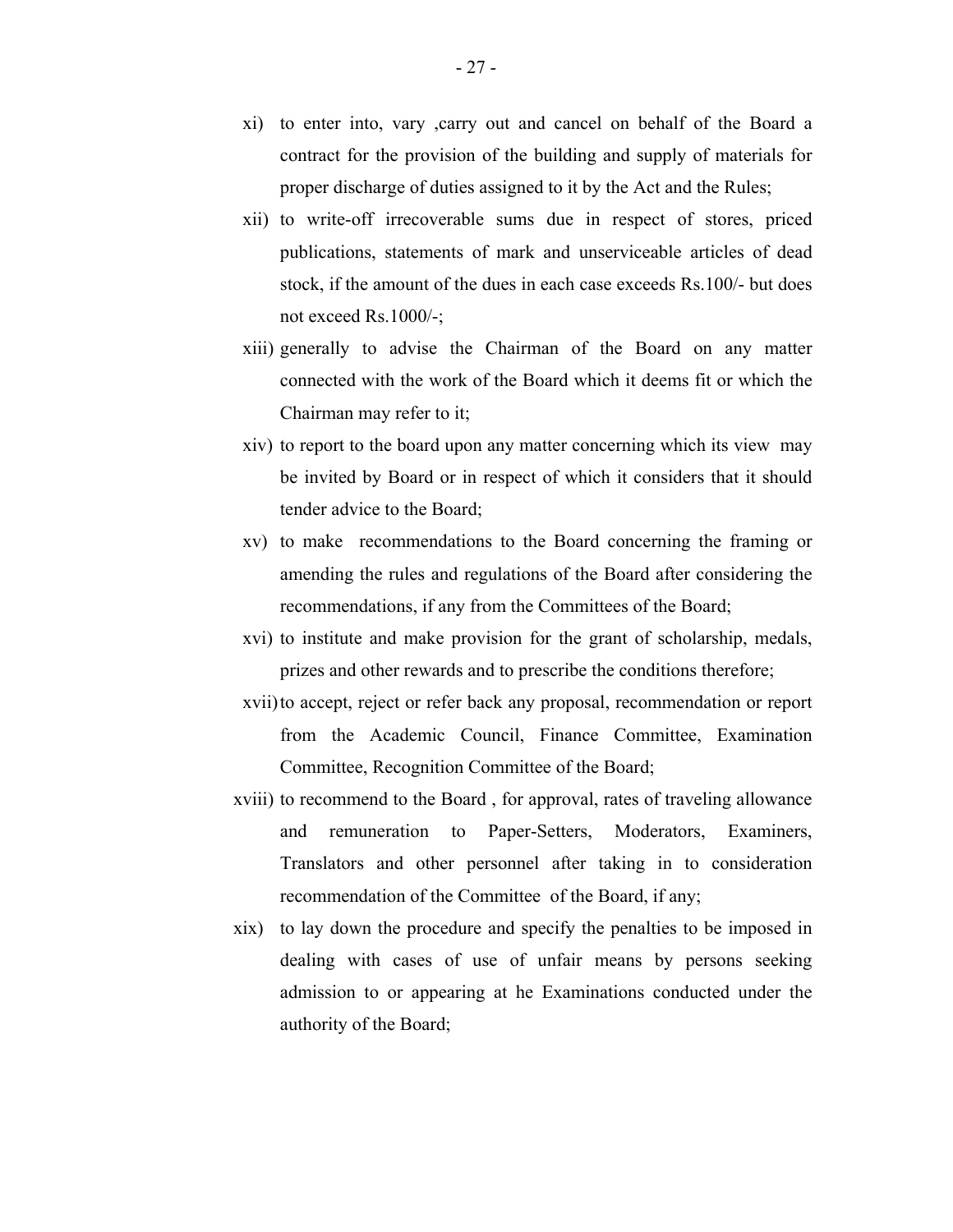- xx) to authories such advance as sit may from time to time consider necessary, to remain in the hands of the Secretary, to meet legitimate petty expenditure;
- xxi) direct inspection of the secondary schools and higher secondary schools and other recognized institutions on order to assess the academic performance and needs, issue instructions where necessary for maintaining efficiency and ensuring adequate amenities for students and proper terms and condition of employment of the teacher and other employees;
- xxii) recommend to the Government the withholding of grants of secondary schools and higher secondary schools and institutions which may do not comply whit the instructions issued from tome to time.
- (2) The quorum for the meeting of the Executive Council shall be one-half of the total number of the members of the Executive Council.
- (3) The Executive-Council shall report to the Board all acceptances or transfer of property done by the Executive Council.
- (4) The Executive Council shall not transfer any movable property without the sanction of the Board.

## **24. Academic Council**—

(1) The Academic Council shall be the principal academic authority of the Board and shall consist of the following members, namely:

The Chairman of the Board Ex-.Officio Chairman;

Two member to be elected by the Board from amongst the ex-officio members referred to in Class A of sub-section (1) of section 12;

Five member to be elected by the Board from amongst the elected members referred to in Class B of sub- section(1) of section 12;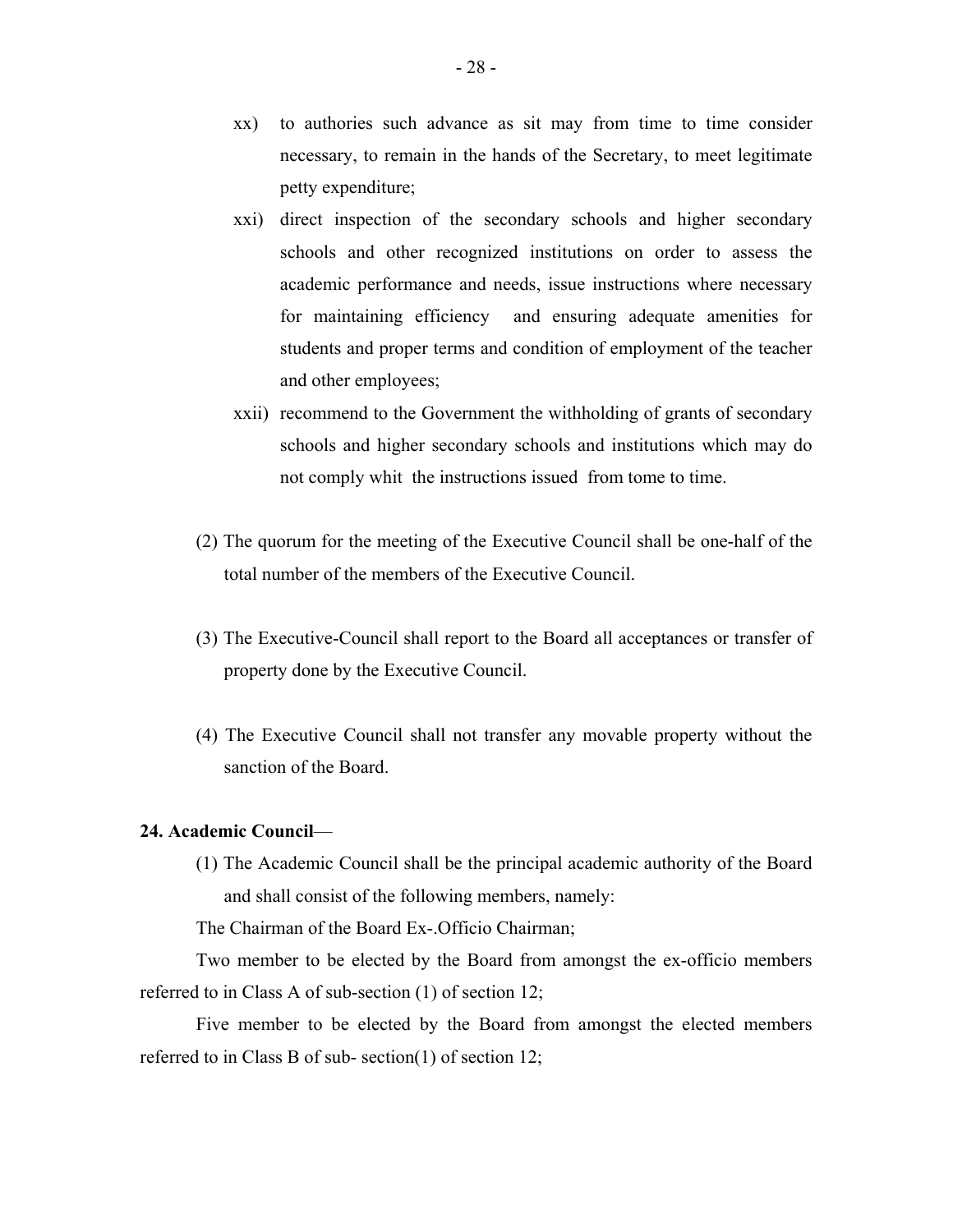One member to be elected from the nominated members referred to in Class C of sub- section (1) of section12;

Convenors of the Board of Studies.

(2) The terms of office of the members of the Academic Council shall be two years.

#### **25. Powers and Duties of Academic Council** –

- (1) The Academic Council shall be the chief academic body and shall have the right to advice the Board on all academic matters. Without prejudice to the generality of this provision, the Academic Council shall have the following duties and functions, namely:-
	- (i) to formulate guiding principles for determining curricula and syllabi for the entire secondary and higher secondary education;
	- (ii) to consider and submit its recommendations to the Executive Council on the detailed syllabi for all standards except the final standard, after taking in to consideration the recommendations of the respective Board of studies thereon;
	- (iii) to consider and submit its recommendations to the Executive Council on the curricula and details syllabi prepared by the Boards of Studies for the final examinations;
	- (iv) to formulated general principles for preparing text-books.
	- (v) to prepared or recommend for prescription to the Executive Council text-books for the standards leading to the final examinations, after taking into consideration the recommendations of the respective Boards of Studies thereon;
	- (vi) to recommend to the Executive Council standard requirements in respect of staff, building, furniture, equipment. Stationery and other things required for secondary and higher secondary schools;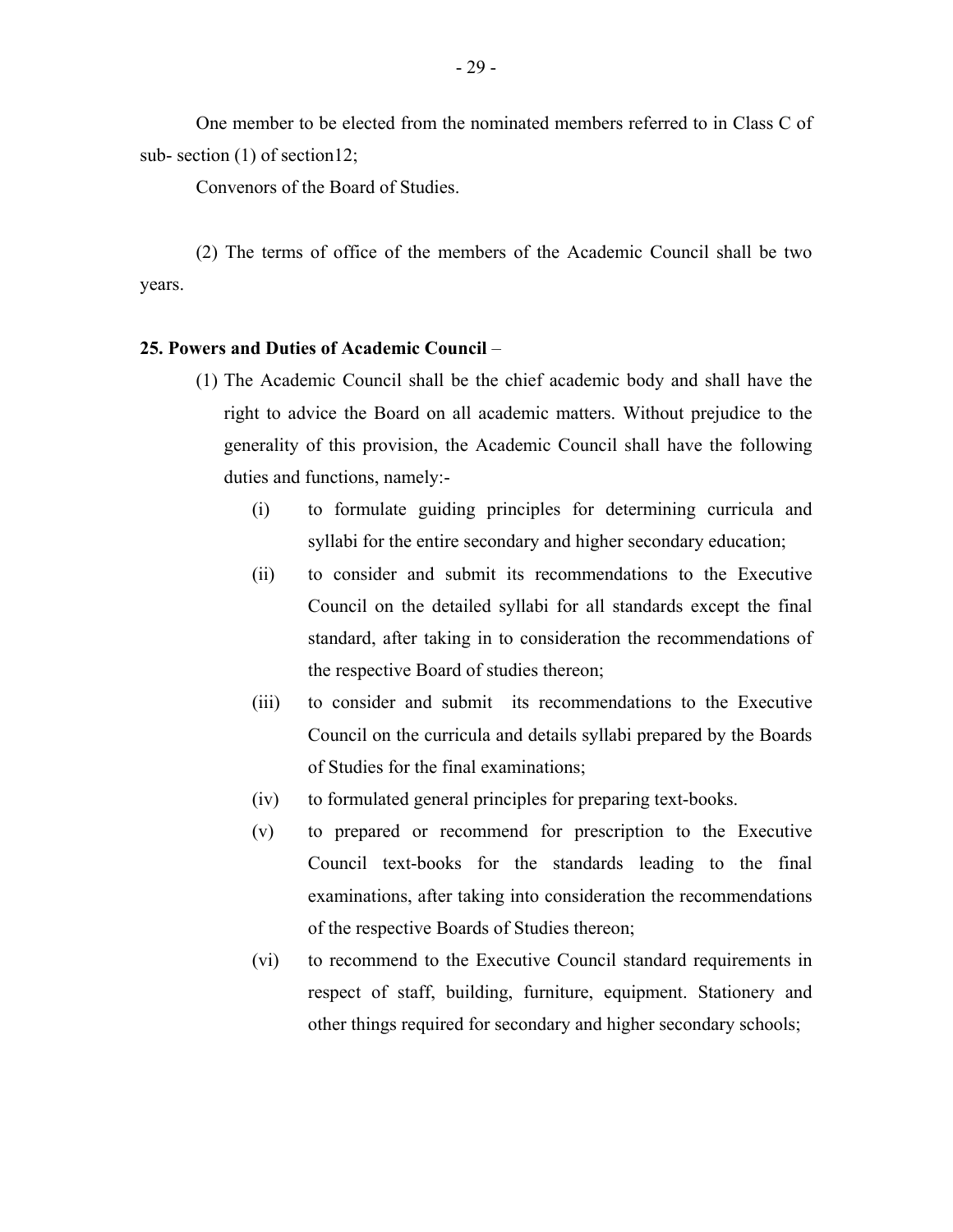- (vii) To recommend to the Board measures to promote physical, moral and social welfare of student in institutions recognized by the Board and the conditions of their residence and discipline;
- (viii) To consider and submit its recommendations to the Executive Council on the following matters pertaining to the 20 (examinations)after receipt of the recommendations of the Board of Studies:
	- (a) the total number of compulsory and optional subjects;
	- (b) proposals for introduction of new subjects and exclusion of existing subjects;
	- (c) the formatting of groups of subjects and the alteration of such groups;
	- (d) the number of question papers to be set in each subject;
	- (e) the maximum and minimum marks, time duration and standard length for written , oral practical tests indifferent subjects or groups of subjects;
- (ix) to conduct statistical or other research for the purposes of evaluation and reform of curricula, instruction and examination system;
- $(x)$  to co- ordinate the work of the Boards of studies and to scrutinize the recommendations in regards to various matter with which each Board of Studies is concerned.

# **26**. **The Finance Committee**-

(1) There shall be a finance Committee consisting of—

- (i) The Chairman of the Board-Ex-officio chairman;
- (ii) Director of Account or his nominee not below the rank of a Deputy Director of Accounts;
- (iii) Two members to be elected by the Board from amongst the elected members referred to in Class B of sub-section (1) of section12;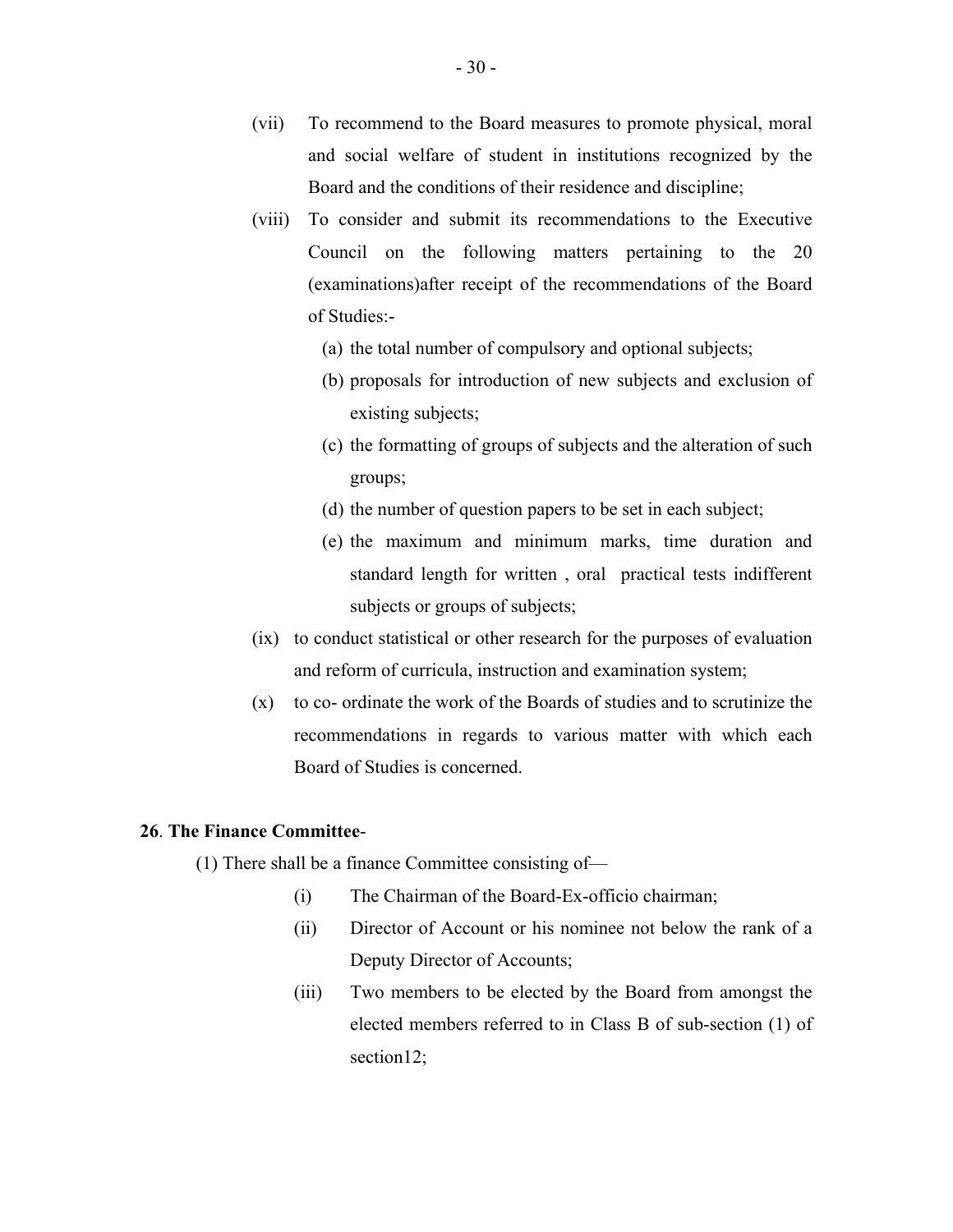(iv) Two member to be elected by the Board from amongst the nominated members referred to in Class C of sub-section (1) of section12.

# **27. Powers and Duties of Finance Committee**

- (1) The Finance Committee shall act as advisory body on all matters concerning the finance of the Board. Its duties and functions shall be as under
	- (i) to prepared and submit to the Executive Council with its recommendations the annual revised or supplementary budget estimates of the annual accounts of income and expenditure of the Board;
	- (ii) to make recommendation to the Executive Council on all matters relating to the finance of the Board;
	- (iii) to examine every proposal of new expenditure and to advice the Executive Council thereon;
	- (iv) to review and report periodically to the Executive Council on the financial position of the Board;
	- (v) generally to devise means for effecting economy, without impairing efficiency;
	- (vi) to consider proposals for fixation of pay scales for new posts and revision of pay scales and advice the Executive Council thereon.

## **28.Examination Committee**:-. The Examination Committee shall consist of;

- (i) The Chairman of the Board –Ex-officio Chairman;
- (ii) One member to be elected by the Board from amongst the ex-officio members referred to in Class A of sub-section (1) of section12;
- (iii) Four member to be elected by the Board from amongst the elected members referred to in Class B of sub- section of section 12;
- (iv) One member to be elected by the Board from amongst the nominated members referred to in Class C sub section (1) of section 12;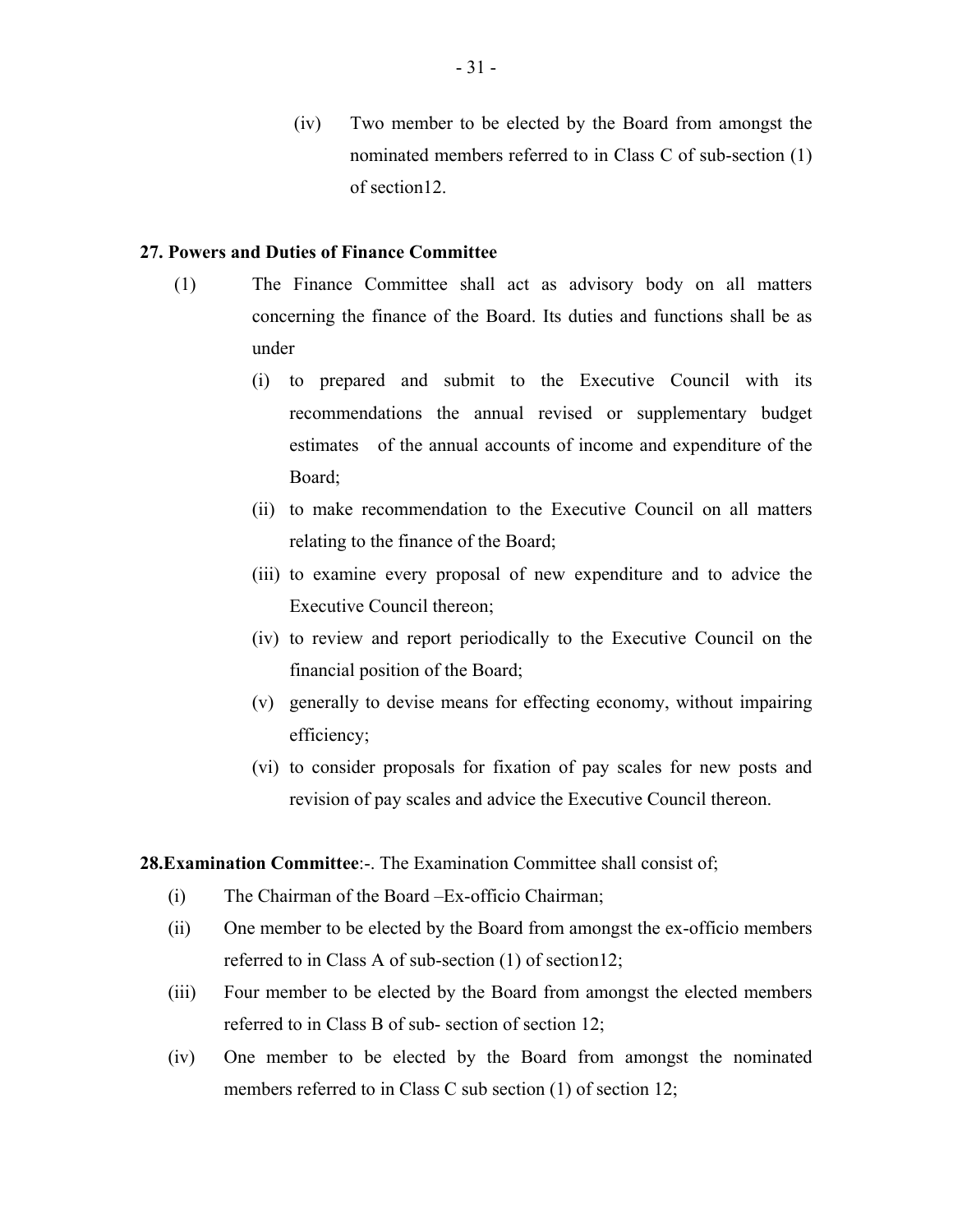(v) One member to be elected by the Board from amongst all the member of the Board irrespective of their Class.

#### **29. Powers and Duties of Examination Committee**:-

- (1) Subject to the provisions of the Act and the Rules made thereunder, the Examination Committee shall have the following duties and functions, namely:-
	- (i) to consider and forwarded its observation to the Academic Council on any proposal to amend the Schemes of the final Examination as set out from time to time;
	- (ii) to recommend to the Executive Council, the rates of traveling allowance, remuneration or honoraria for various items of work connected with the final examination;
	- (iii) to recommend to the Executive Council qualifications and disqualifications of and rates of remuneration payable to Paper-setters, Translators, Moderators, Examiners etc.;
	- (iv) to recommend to the Executive Council, general principles to be followed by the Board, in regard to the preparation of panels and appointment of Paper-Setters, Moderators, Translators, Examiners etc.;
	- (v) to generally review the results (after they are declared) of the final examinations and submit its observations to the Academic Council;
	- (vi) to recommend to the Executive Council suitable forms of certificates and provisional certificates to be issued to successful candidates and statement or memorandum or marks to all candidates in respect of the final examinations.

**30. Recognition Committee –** The Recognition committee shall consist of. –

- (i) the Chairman of the Board Ex-officio Chairman.
- (ii) one member elected by the board from amongst the ex-officio members referred to in Class A of sub-section (1) of section 12;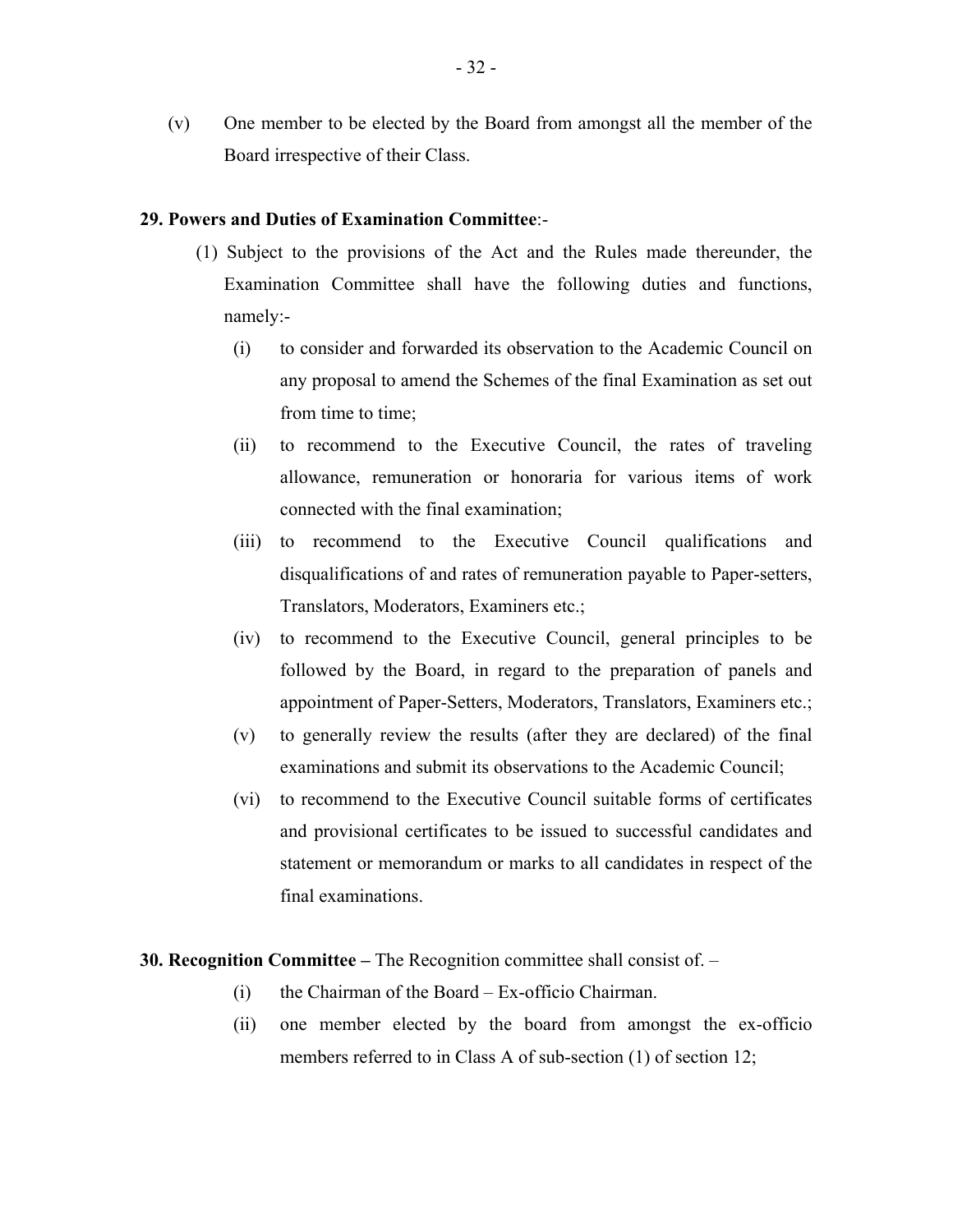- (iii) three members to be elected by the Board from amongst the elected members referred to in Class B of sub-section (1) of section 12.
- (iv) one member to be elected by the Board from amongst the nominated members referred to in Class C of sub-section (1) of Section 12.

**31. Powers and Duties of Recognition Committee**- The Recognition Committee shall consider and make recommendation<sup>21</sup> [to the Executive Council] on all matters relating to the grant or withdrawal of recognition of secondary schools in accordance with the prescribed procedure.

#### **32. Board or Boards of Studies-**

- (1) The Board shall constitute a Board or Boards of Studies for different subjects or groups of subjects, as may be considered necessary from time to time.
- (2) Each Board of Studies shall ordinarily consist of such number of members, but not less than five and not more than seven members all of whom need not be members of the Board, as the Board may decide.
- (3) The Convenor and the members of the Board of Studies shall be appointed by the Board.
- (4) Any two or more Boards of Studies may, with the consent of the Chairman of the Board and shall, when so required by the Board, meet and act in concurrence and render a joint report on any matter with which they are severally and jointly concerned. In such cases the quorum of the joint meeting will be the majority of the members of the Board of Studies meeting jointly. The Chairman of the joint session shall be elected by the joint meeting.
- (5) All proceedings of the Board of studies shall be treated as confidential, and in particular, the discussion on the merits and demerits of text-books shall not be divulged.

#### **33. Power and Duties of Board of Studies**-

1

<sup>&</sup>lt;sup>21</sup> These words have been inserted by (Amendment) Act, 1996 (No.19 of 1997) (Official Gazette Selies I No 13 dated 26.6.1997).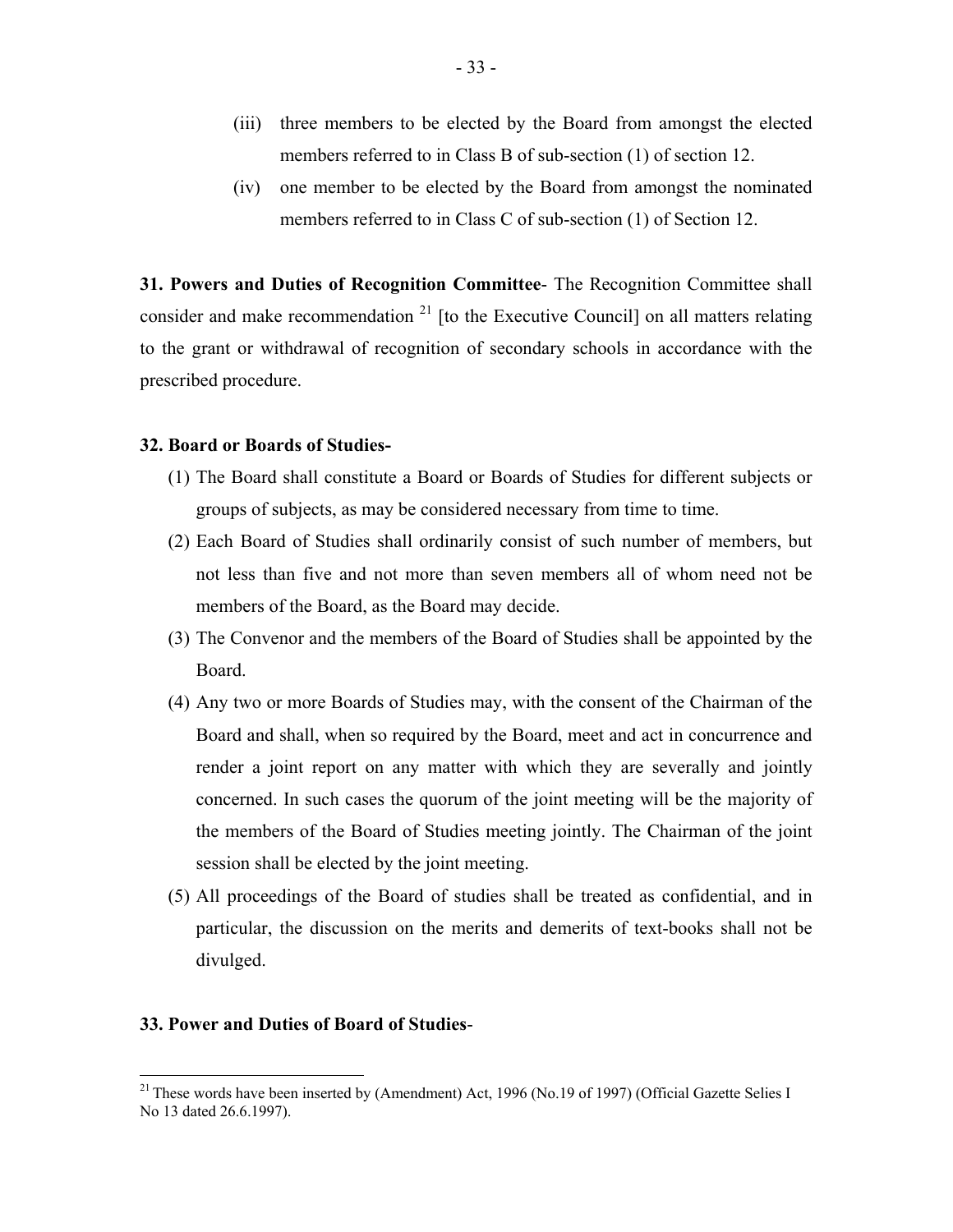- (1) It shall be duty of the Board of Studies to consider and make recommendation to the Academic Council in respect of the subjects with which it is concerned, regarding-
	- (i) the detailed syllabi for all standards except the final Standard;
	- (ii) the curricula and detailed syllabi for the examination;
	- (iii) the preparation or prescription of text books in conformity with the syllabus and suggest such conditions, if any, as may be deemed fit, after considering the reports of the reviewers;
	- (iv) any matter relating to the subject or subjects within its purview referred to it by Executive Council, Academic Council or other authorities of the Board;
	- (v) the standard and quality of the question papers (including the model answers, if any) set for the final examination conducted by the Board and the observations of the respective Board of Studies thereon.
- (2) A Board of Studies may bring to the notice of the appropriate authorities of the Board any matter connected with the final Examination, the Courses of Studies laid down therefore, the text-books prepared or prescribed and other connected matters of academic importance.

# **34. Other Board authorities and Committees. –**

(1) The Executive Council may, by regulation, constitute and define the functions of such other Committees or authorities as, it may, from time to time, think necessary, for the purposes of carrying out the work of the Board.

(2) The powers and duties of such authorities and Committees and the procedure to be followed at their meetings, shall be indicated in the respective regulations.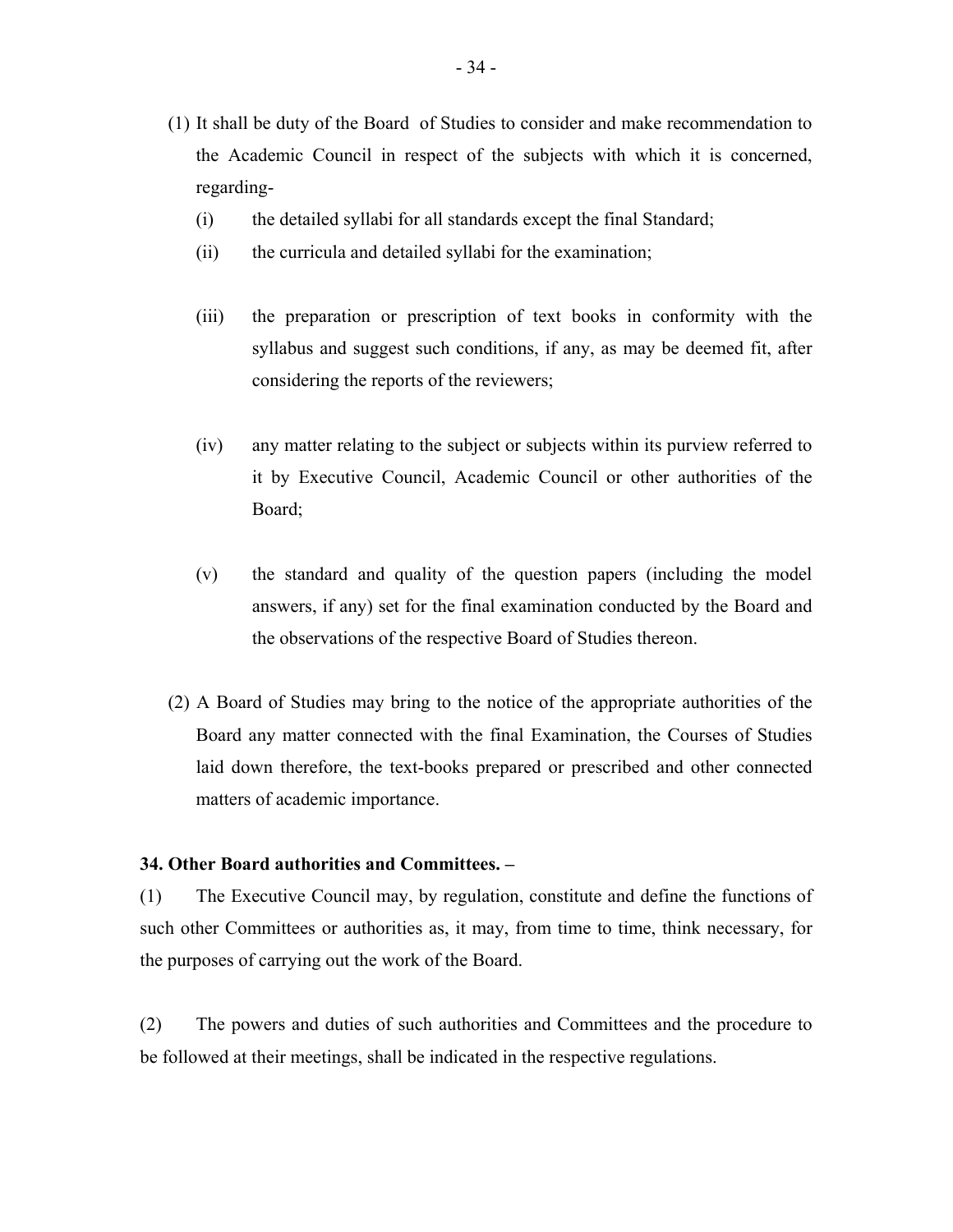#### **35. Recognition of Schools. –**

(1) A secondary or higher secondary school desiring to be recognised for the purposes of admission to the privileges of the Board shall, not later then fifteenth day of the month of July of the year which precedes by two years, the year in which it proposes to present candidates for the final examination conducted by the Board, apply for recognition to the Secretary of the Board in the form which may be prescribed:

Provided that the Chairman of the Board may, for special reasons to be recorded in writing condone the delay if the delay does not exceed a period of six months.

(2) An application for recognition shall be made in such manner as may be prescribed.

**36. Schools eligible to send candidates for Examination. –** A recognized secondary or higher secondary school shall be eligible to send up candidates for final examination for which such recognition has been granted to it by the Board, subject to such conditions as may be specified from time to time by the Board and in such manner as may be prescribed.

#### **CHAPTER V**

#### **Finance, Annual Account and Annual Report**

# **37. Board's Fund, Custody and Investment:-**

(1) The Board shall establish a fund to be called Board's Fund.

(2) The following shall form part of or paid-into, the Board's Fund:-

- (a) all contributions, assignments, loans, grants by the Government, the Central Government and University Grants Commission, if any;
- (b) all income of the Board from any source whatsoever including income from fees, royalties and charges levied by the Board;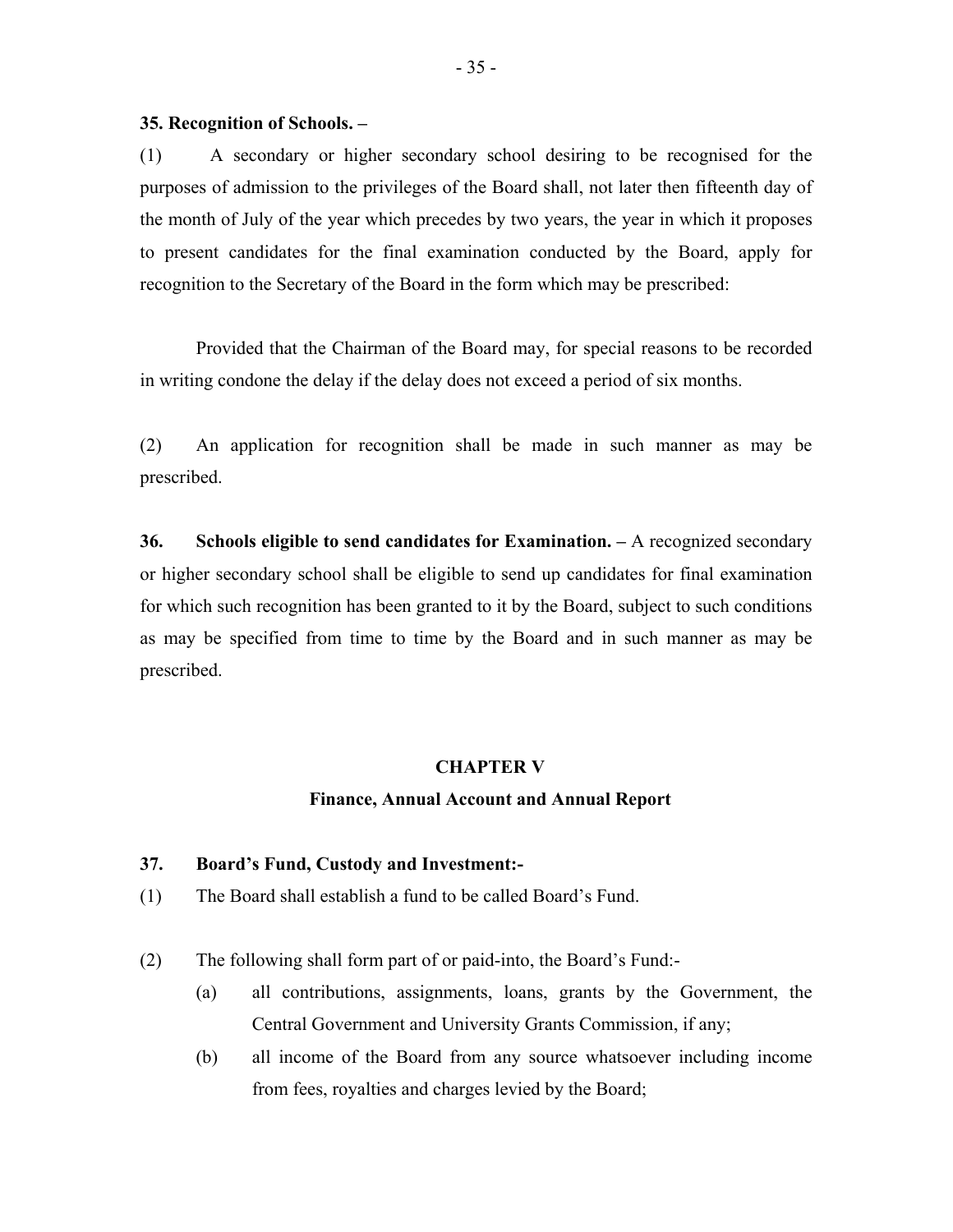- (c) all income or moneys from the trust, bequests, donations and endowments or other contributions, if any;
- (d) interest on, and sale proceeds of any securities vested in the Board;
- (e) any sums borrowed from the banks or other financial institutions, with the permission of the Government; and
- (f) other moneys received by or on behalf of the Board.

(3) The Board's Fund shall at the discretion of the Executive Council, be kept in any Scheduled Bank as defined in the Reserve Bank of India Act, 1934 (Central Act 2 of 1934) or in such other manner as may be prescribed.

**38. How Board's Fund shall be drawn against-**No payment shall be made by a Bank out of the Board's Fund except upon a cheque or letter of credit signed by an Officer serving under the Board duly authorised by the Board in this behalf.

# **39. Annual Accounts and financial Estimates-**

**(**1) The annual accounts of the Board shall be prepared by the Finance Committee under the direction of the Executive Council and shall be audited by the auditors appointed by the Government.

(2) The accounts when audited shall be published by the Executive Council and a copy thereof shall, together with the copy of the audit report, be submitted to the Board.

(3) The Finance Committee shall prepare, before such date and in such manner as may be prescribed, the budget estimated of income and expenditure for the next financial year.

(4) The annual accounts and the estimates as approved by the Executive Council, shall be submitted to the Board which shall consider and approve them with such modifications as it may deem fit.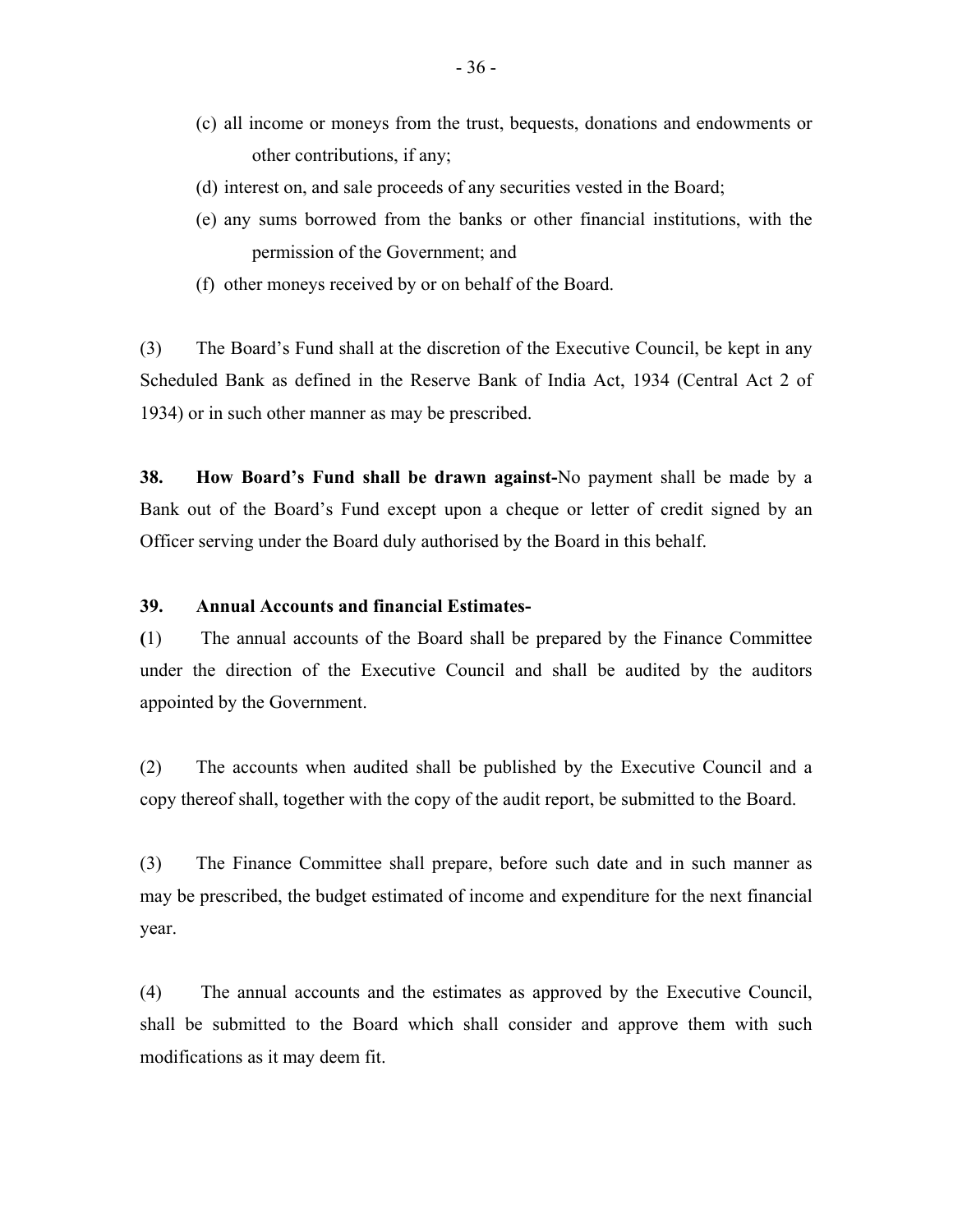(5) The Board shall, after the approval of budget estimates forward the same to the Government for its approval. The Government may pass such orders with respect to the budget estimates of the Board as it thinks fit, and communicate the same to the Board and the Board shall give effect to such orders.

**40. Annual Report. –** The annual report of the Board shall be prepared under the direction of the Executive Council and shall be submitted to the Board on or before such date as may be prescribed and which shall be considered by the Board  $^{222}$  [ in its annual meeting]. The Board may pass resolutions thereon and communicate them to the Executive Council which shall consider and take such action thereon as it thinks fit; and the Executive Council shall then inform the Board at its next meeting of the action taken by it or its reasons for taking no action on such resolutions if any.

# **CHAPTER VI**

# **Miscellaneous Provisions**

# **41. Conditions of Service. –**

 $\overline{a}$ 

(1) The emoluments and terms and conditions of service of all the employees of the Board shall be as may be prescribed.

(2) All salaried officers and employees of the Board including those appointed by the Board for specified periods or for specified work or who receive remuneration such as allowances, fees or other payments from the Board's Fund shall be deemed to be public servants within the meaning of section 21 of the Indian Penal Code, 1860 (Central Act 45 of 1860).

**42. Election to be by secret ballot-** Every election to the Board, the Executive Council, the Academic Council or any other authority of the Board under this Act shall

<sup>&</sup>lt;sup>22</sup> These words have been omitted by (Amendment) act, 1996 (No.19 of 1999) (Official Gazette Series I No.13 dated 22-6-1997).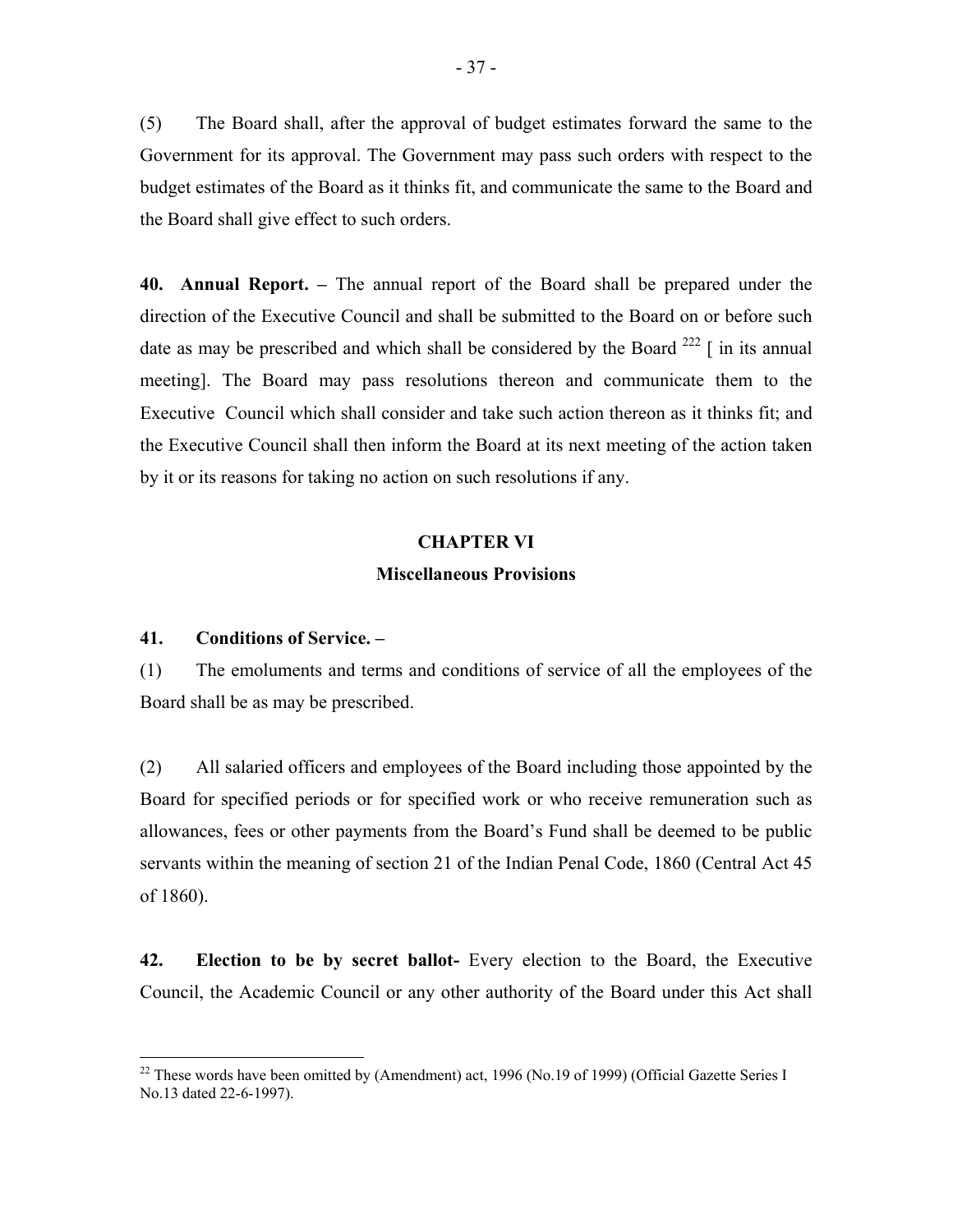be held by secret ballot by means of a single transferable vote and in such manner as may be prescribed.

**43. Acting Chairman of meetings-** Where no provision is made by or under this Act, for the Chairman to preside over a meeting of any authority or Committee of the Board or where the Chairman so provided for is absent, and no provision is made for any other person to preside, the members present shall elect a person from amongst themselves to preside at the meeting.

**44. Question regarding interpretation, and disputes regarding constitution of Board's authority or body etc-** If any questions arises regarding interpretation of any provision of the Act or the rules and regulations made thereunder, or as to whether a person has been duly elected or appointed, as, or is entitled to be, a member of any authority of body of the Board, the matter may be referred, on petition by any person or body directly affected or suo moto by the Chairman of the Board, to the Government, which shall, after taking such advice as it thinks necessary, decide the question, and the decision of the Government shall be final:

Provided that such reference shall be made by the Chairman of the Board to the Government upon a requisition signed by not less than 15 members of the Board.

**45. Protection of acts and orders-**All acts and orders duly and in good faith done or passed by the Board, or any of its authorities, bodies of officers shall be final and accordingly no suit or legal proceedings shall be instituted against or maintained or damages claimed from the Board or its authorities, bodies or officers for anything done or passed in good faith or in pursuance of the provisions of this Act and the rules and regulations framed thereunder.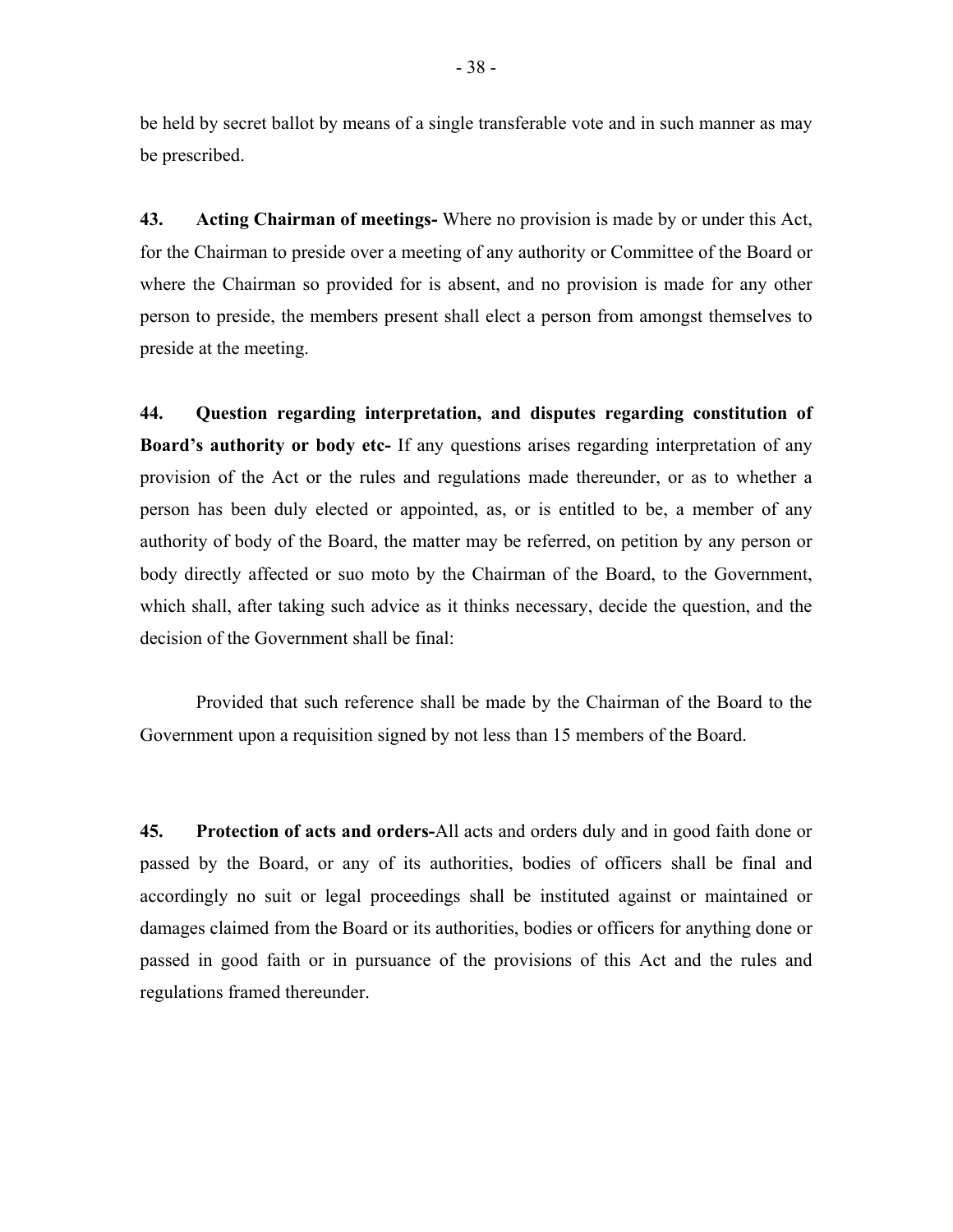**46. Power of Government to make Rules-** (1) The Government may by notification in the Official Gazette, make rules for carrying into effect the provisions of this Act.

(2) In particular and without prejudice to the generality of the foregoing provisions, such rules may provide for all or any of the following matters namely:-

- (i) manner of preparation of Budget estimates of the annual income and expenditure of the Board;
- (ii) the subjects and the curricula for the final examinations;
- (iii) the admission of candidates to the final examinations and conditions governing such admissions;
- (iv) the marks required for passing in any subject and examination conducted by it as a whole and for exemption, credit and distinction in any subject;
- (v) the fees for admission to the final examinations and other fees and charges payable in respect of other matters connected with those examinations;
- (vi) the arrangements for the conduct of final examination and publications of results;
- (vii) the appointment of paper-setters, translators, examiners, moderators, supervisors and other necessary personnel, their powers and duties in relation to the final examinations, their remuneration, and their qualifications;
- (viii) the award of certificates;
- (ix) the appointment of officers and servants of the Board in its office and conditions of their service;
- (x) the constitutions of the provident fund for the benefit of the officer's and servants of the Board;
- (xi) the control, administration and safe custody and management in all respect of the finances of the Board;
- (xii) the date before which and the manner in which the Board shall prepare its budget estimates;
- (xiii) any other matter which is to be or may be prescribed under this Act.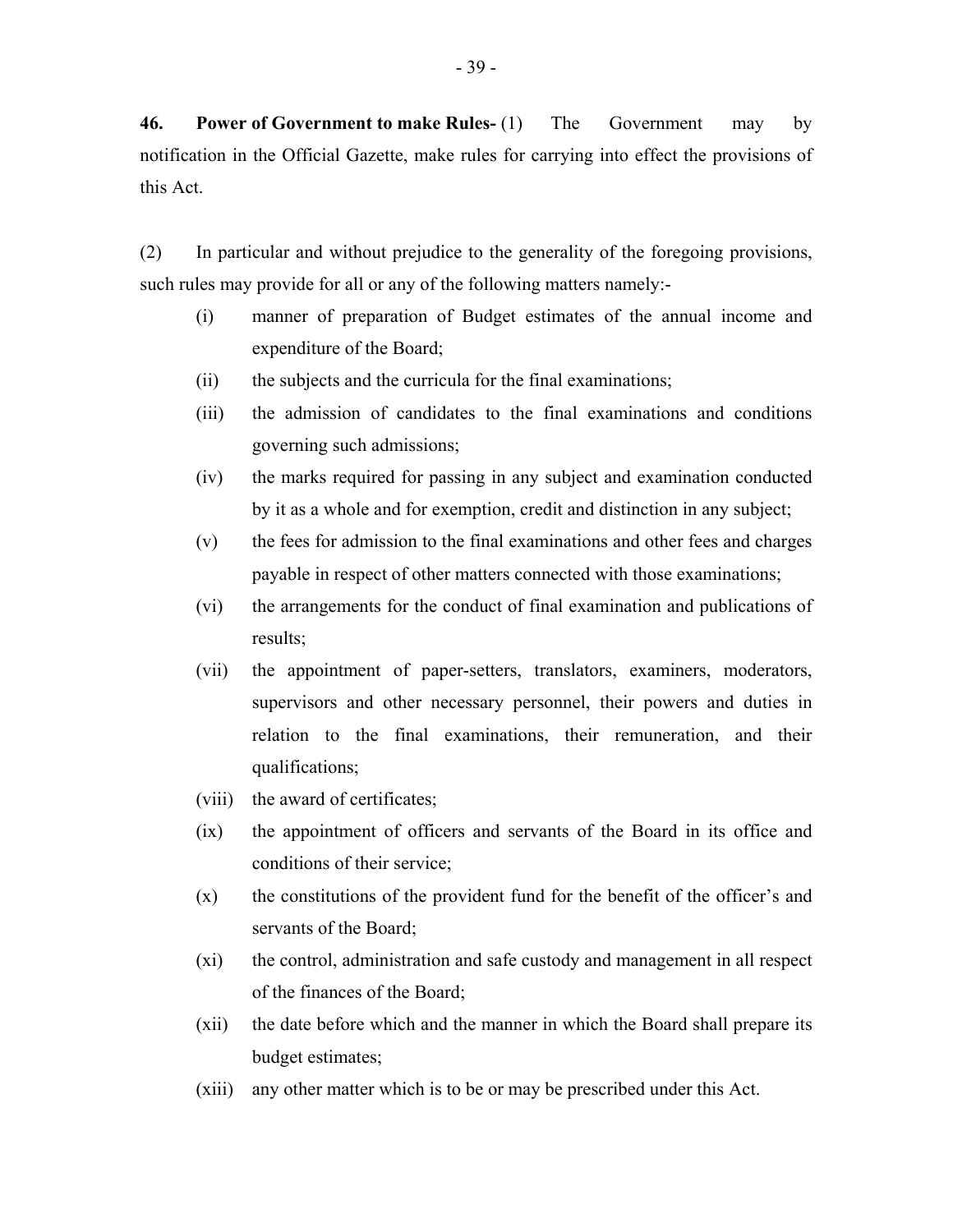(3) Every rule made under this section shall be laid as soon as may be after it is made, before the Legislative Assembly of the Union territory while it is in session for a total period of thirty days which may be comprised in one session or in two or more successive sessions, and if before the expiry of the session in which it is so laid or the session immediately following, the Assembly makes any modification in the rule or the Assembly states that the rule should not be made, the rule shall thereafter have effect only in such modified form or be of no effect, as the case may be, so however that any such modification or annulment shall be without prejudice to the validity of anything previously done under that rule.

**47. Power to make Regulations-** The Board may make regulations consistent with this Act and rules made thereunder to provide for all or any of the following matters, namely

- (a) the procedure to be followed at the meetings of the Board and the Committees appointed by the Board and the number of members required to form a quorum for such meetings;
- (b) the allowances which may be drawn by members of the Board and the Committees appointed by the Board;
- (c) any matter solely concerning the Board and its Committees not provided for by this Act and the rules made thereunder.

**48. First Regulations-** Notwithstanding anything contained in the last preceding section, the first regulations shall be made by the Government and they shall continue to be in force until new regulations are duly made by the Board.

# **49. Information, returns, etc. to be provided by Board-**

(1) The Board shall furnish to the Government such reports, returns and statements as may be required by the Government and such further information relating to any matters connected with its work as the Government may call for.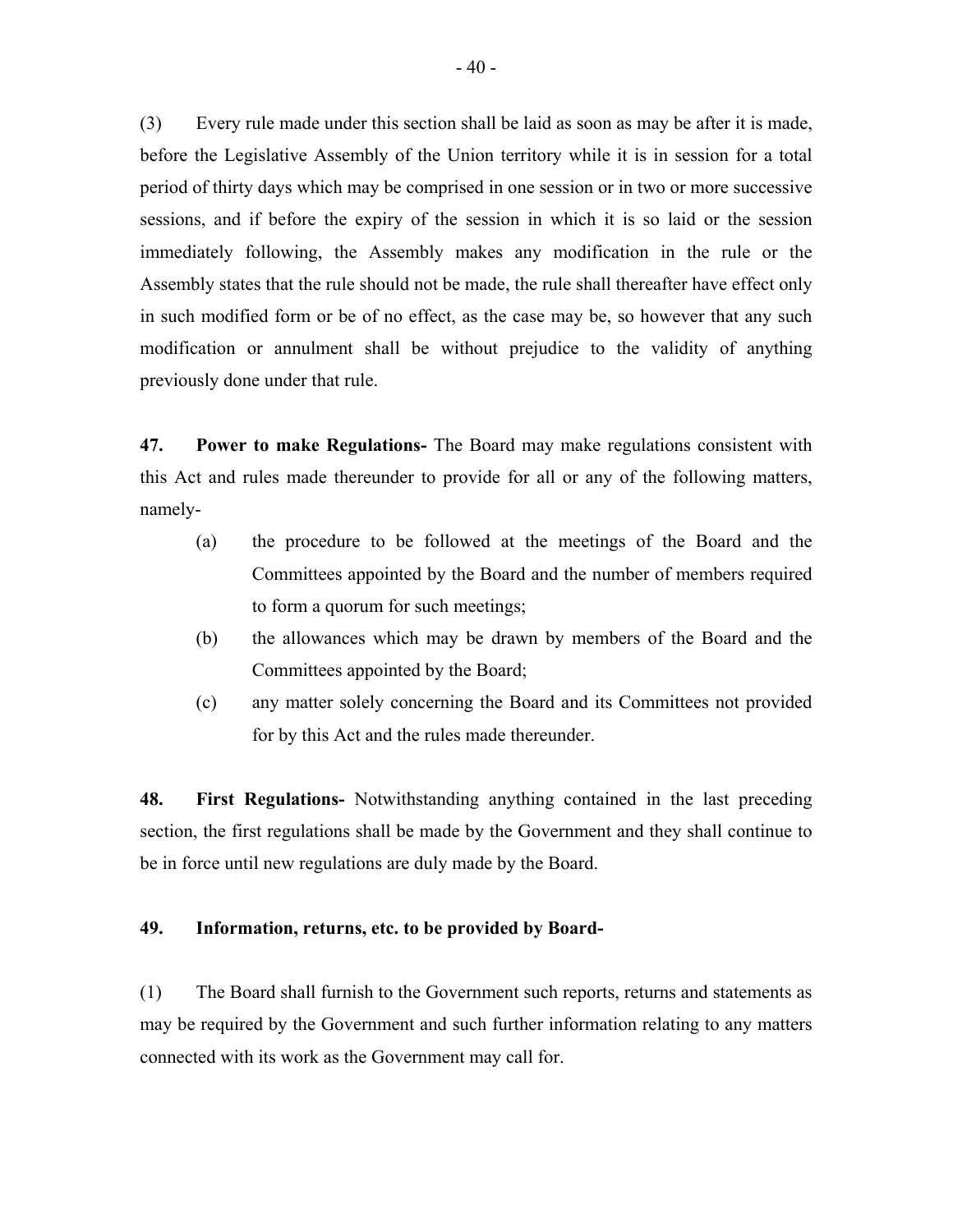(2) The Government may, after considering any such report, return, statements or information furnished, give such directions consistent with this Act as may be necessary and the Board shall comply with such directions.

#### **50. Powers of Government to issue direction-**

(1) The Government shall have the power after considering the advice, if any, tendered by the Board, to issue to the Board such directions as it may consider necessary in regard to all or any of the matters specified in sub-section (2) of section 5. The Board shall comply with such directions.

(2) (a) The Government shall have also the right to address the Board with reference to anything it has conducted or done or is conducting or doing or intends to conduct or do and to communicate to the Board its views in the matter;

(b) The Board shall report to the Government such action, if any, as it proposes to take or has taken upon the communications and shall furnish an explanation if it fails to take action;

(c) If the Board does not, within a reasonable time, take action to the satisfaction of the Government, the Government may, consider explanation, furnished if any, or representation made by the Board and issue such directions consistent with this Act as it may think fit, and the Board shall comply with such directions.

(3) The Government may by order in writing specifying the reasons thereof, suspend the execution of any resolution or order of the Board and prohibit the doing of the action ordered to be or purporting to be ordered to be done by the Board, if the Government is of the opinion that such resolution, order or act is in excess of the power conferred by or under this Act upon the Board.

**51. Saving-** On the appointed day, all institutions recognized and admitted to the privilege of the Maharashtra Secondary Education Board or Gujarat Secondary Education Board before the appointed day shall be deemed to be recognized and admitted to the privileges of the Go, Daman and Diu Secondary and Higher Secondary Education Board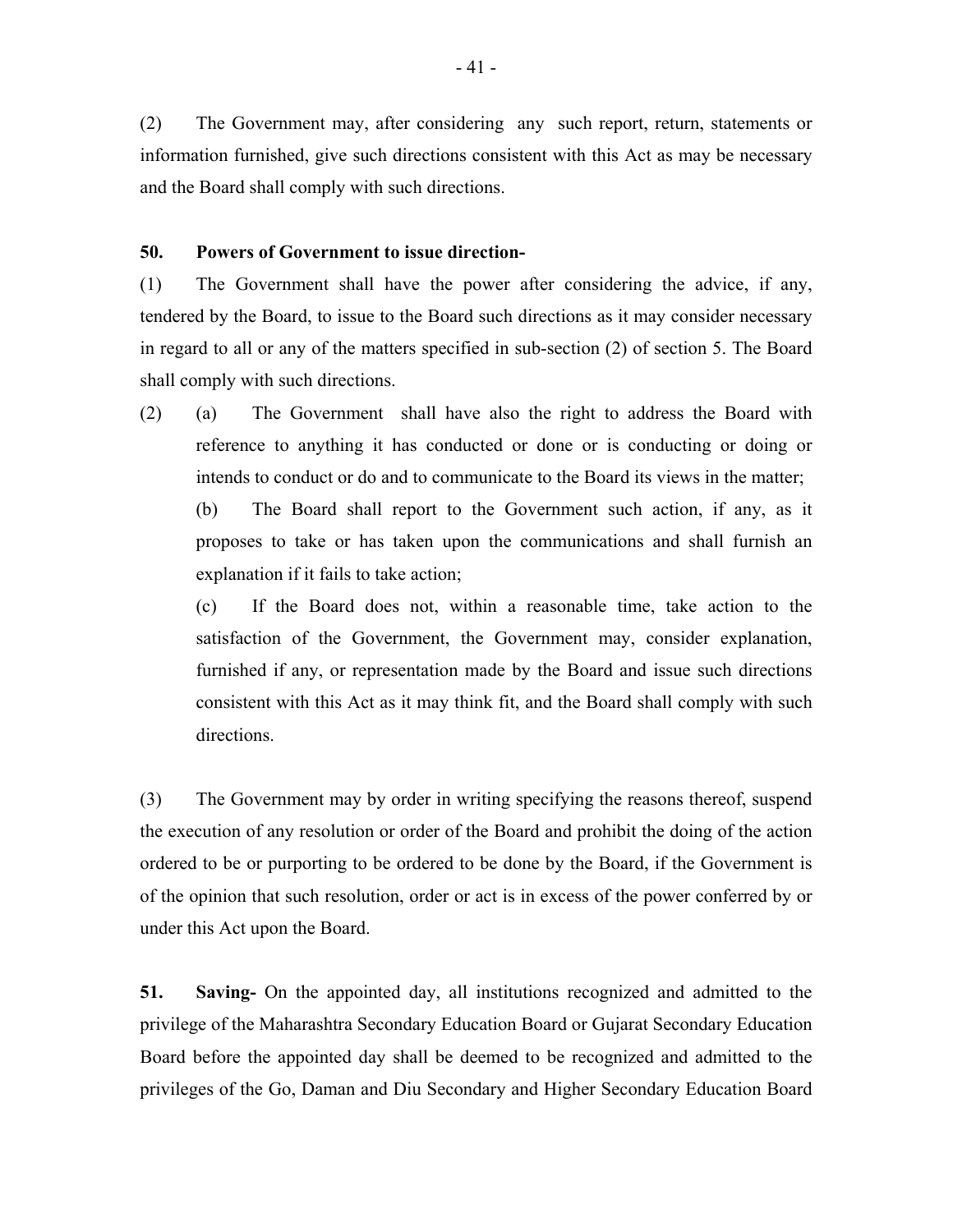established under this Act, save in so far such recognition or privileges, may be withdrawn restricted or modified by or under the provisions of this Act.

**52. Government's interpretation to be final-** If any question arises regarding the interpretation of any provision of any regulation made under section 47 or 48 the matter may be referred by the Board to the Government for decision and in such circumstances the decision of the Government shall be final.

| Panaji,              | B.M.          |
|----------------------|---------------|
| <b>MASURKAR</b>      |               |
| $29^{th}$ May, 1975. | Law Secretary |

(Published in the Official Gazette, Series I No. 10 dated 5-6-1975).

# **Notification**

LD/1786/75

In exercise of the powers conferred by Section 46 of the Goa, Daman and Diu Secondary and Higher Secondary Education Board Act, 1975 (Act 13 of 1975), the Administrator of Goa, Daman and Diu hereby makes the following rules namely:-

# 1. **Short title and commencement:-**

- (1) These Rules may be called the Goa, Daman and Diu Secondary and Higher Secondary Education Rules, 1975.
- (2) They shall come into force at once. In these Rules, unless context otherwise requires:
	- i) "Act" means the Goa, Daman and Diu Secondary and Higher Secondary Education Board Act 1975.
	- ii) "Chairman" means the Chairman of the Goa, Daman and Diu Secondary and Higher Secondary Education Board established under the Act.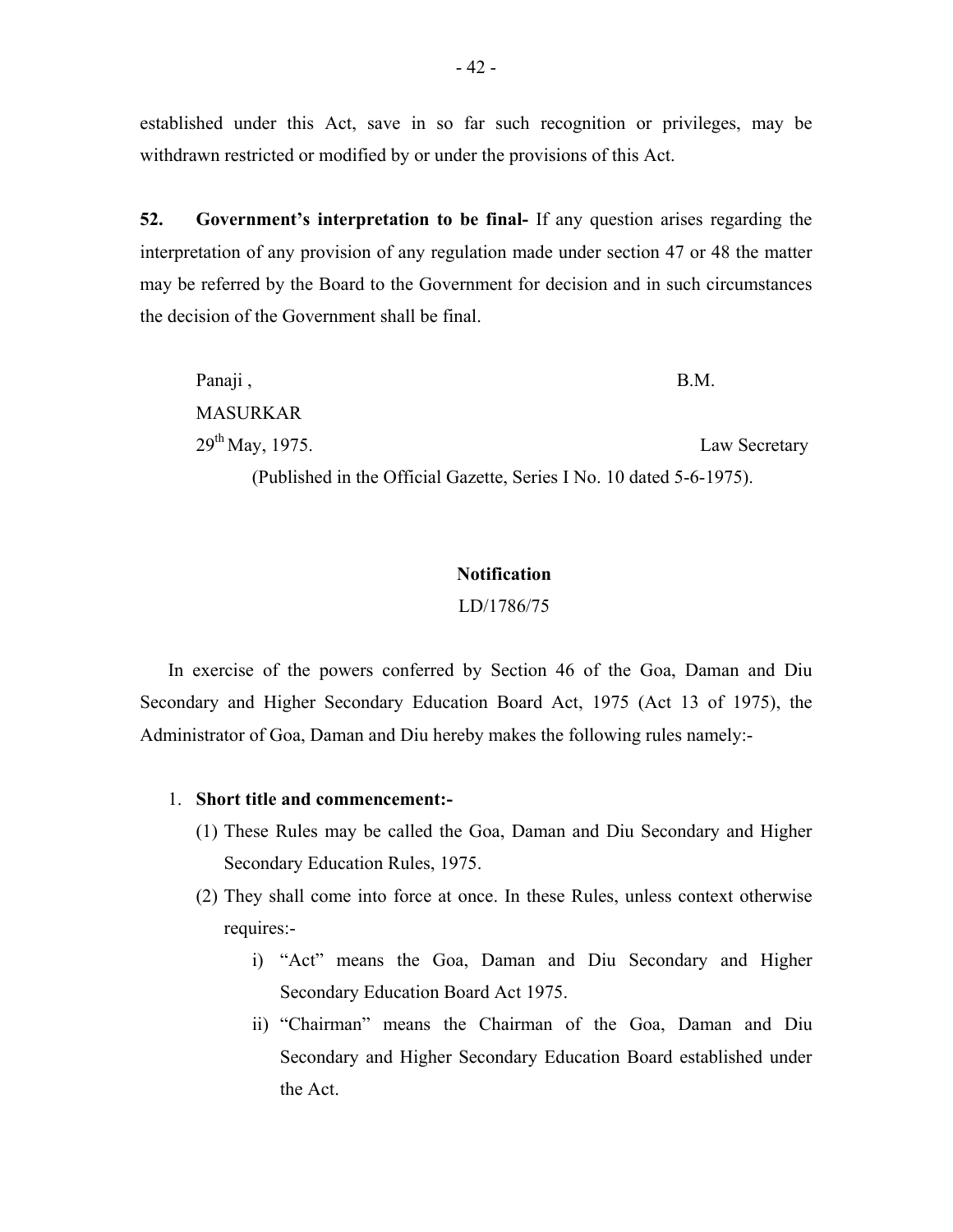- iii) "Director" means the Director of Education, Government of Goa, Daman and Diu.
- iv) "Education Officer" means an officer of Government of Goa, Daman and Diu and entrusted with the responsibility of inspecting a Secondary or Higher Secondary School;

<sup>23</sup> [" $(iv a)$  " Fund" means the General Provident Fund governed by the General Provident Fund (Central Services) Rules, 1960;"]

(iv b) "Permanent employee" means an employee confirmed in a permanent post on which no other employee of the board has a lien.

(iv c) "Salary includes pay, special pay, leave salary and subsistence grant of the employee of the Board].

- v) "School Year" means the academic year commencing from June every year;
	- vi) "A Secondary School" means a school recognized as such by the board which provides a course in general education leading to the Secondary School Certificate (S.S.C.) Examination;
	- vii) "Higher Secondary school" means a Higher Secondary School recognized as such by the Board providing a course in general education leading to Higher Secondary School Certificate (H.S.S.C.) Examination;
	- viii) "Secretary" means the secretary of the Goa, Daman and Diu Board of Secondary and Higher Secondary Education.

<sup>24</sup>[ "(vii a) Words and expressions used but not defined in these rules shall have the same meaning as assigned to them in the Act."].

#### CHAPTER I

# I. Syllabus

 $\overline{a}$ 

 Earlier, clause (iv a) and clauses (iv b) and (iv c) have been inserted by (Amendment) Rules, 1980 (O. G. <sup>23</sup> Clause (iv a) has been substituted by (Amendment) Rules, 1990 (O.G. Series I No. 33 dated 25-11-1990). Series I No. 26 dated 25-9-1980).

<sup>&</sup>lt;sup>24</sup> Inserted by (Amendment) Rules, 1980 (O.G. Series I No. 26 dated 25-9-1980).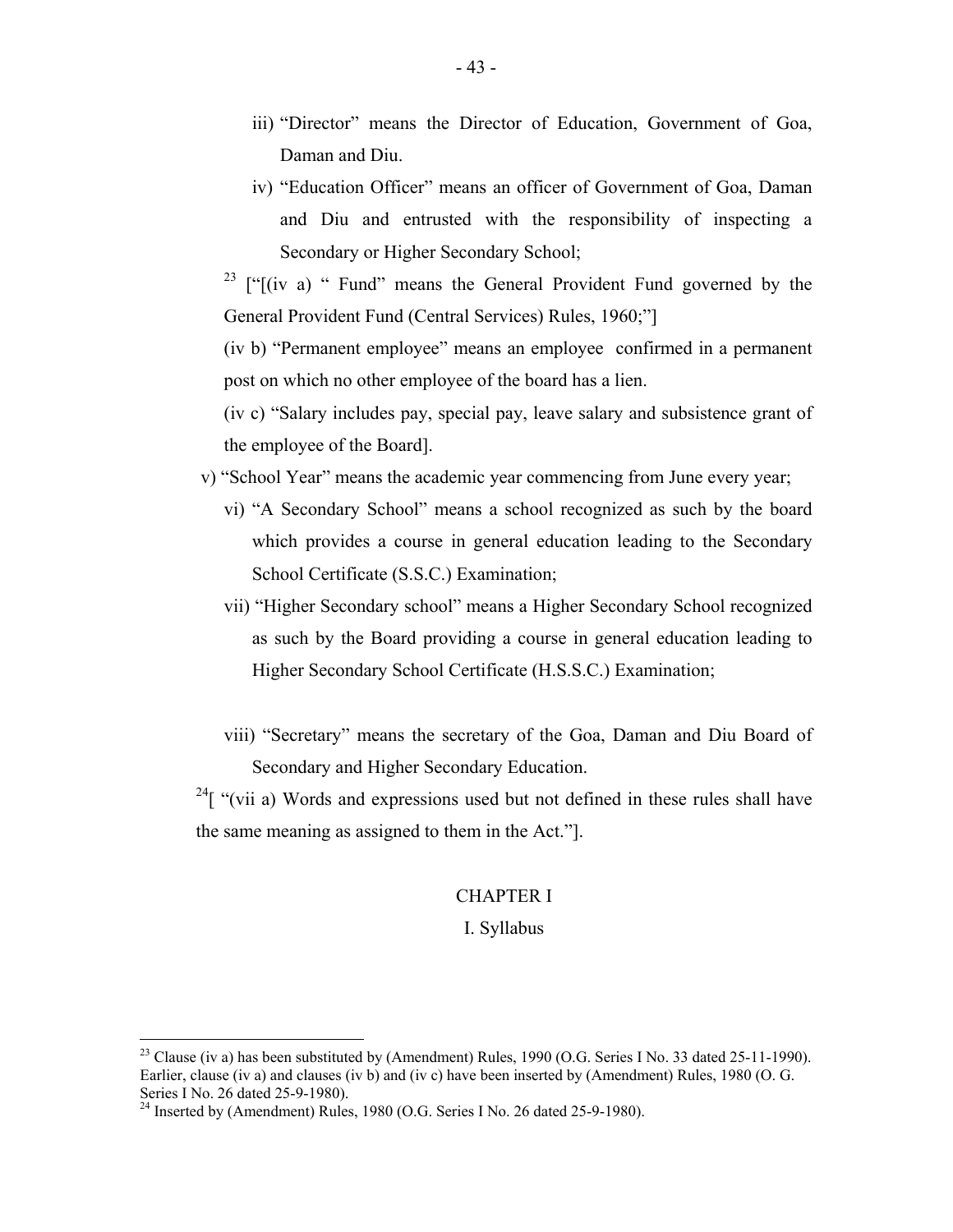a) The syllabus for Std. VIII to X to be followed by the Secondary school, recognised by the Board shall be the same as were prescribed for corresponding standards by the Government of Goa, under the new ten years patterns, immediately before the appointed day.

b) The syllabus for Std. XI and XII to be followed by the Higher Secondary schools recognized by the Board will be the same as prescribed by Government of Goa, before the appointed day.

c) The syllabus for Secondary School Certificate Examination and that for Higher Secondary School Certificate Examination referred to above will be the syllabus for Standard X and XII respectively. However, while testing a candidate in the practical examination at the final examination on the basis of the syllabus for Std. X and XII respectively the journals in Science and Technical subjects completed by him in Standards IX-X and Standards XI-XII respectively will be taken into consideration.

d) The syllabus referred to in clauses (a), (b) and (c) shall continue to be in force until duly repealed or amended by the Board with the sanction of the Government and any amendments or changes made therein from time to time shall be notified to the heads of the recognized Secondary and Higher Secondary Schools respectively at least six months before the commencement of the academic year from which such changes are to be effective:

Provided that the Board may in the interest of the candidates notify such amendments or changes any time during the school year, but not later than six months from the beginning of the academic year.

#### $2.$ **2. Procedures for sanction of text books**

Note: The word "text-books" includes atlases and copy books.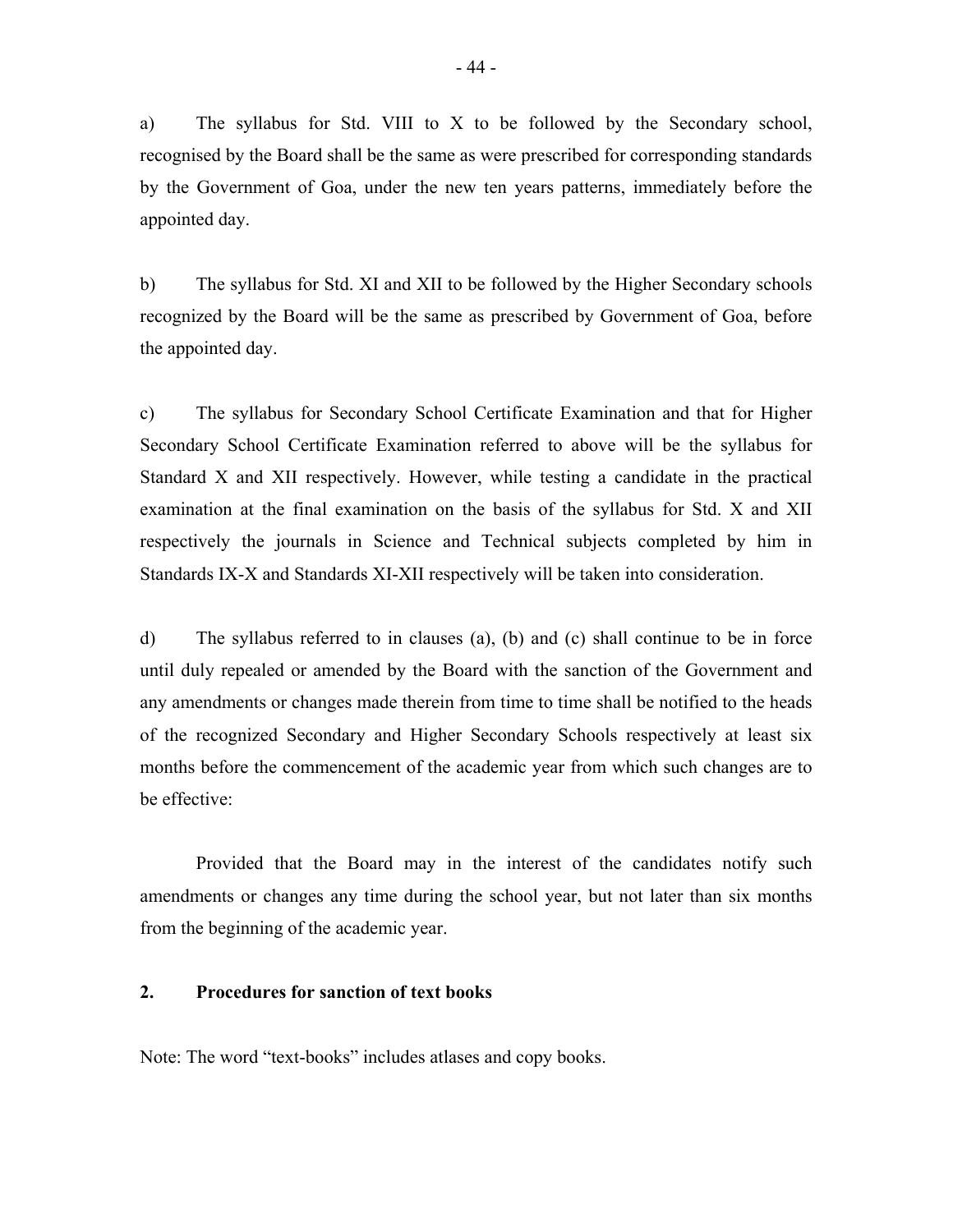(1) Authors or publishers desiring to submit books for consideration as test-books for all Standards of a Secondary or Higher Secondary School will have to register their names with the Secretary of the Board. The fee for such registration shall be Rs.100/- for each author or publishers for a period of three years.

> (a) Books submitted by authors or publishers who have not registered their names as required under this rule will not be considered.

> (b) Copies of circulars relating to the text-books issued by the Board will be supplied to the authors or publishers who have registered their names with the Board.

(2) Authors or publishers applying for sanction of their books as text-books shall submit separate applications for each book together with an undertaking in such form as may be laid down by the Board for each individual book, to the Secretary of the Board.

(3) Twelve printed copies of each book shall be submitted free of cost to the Secretary as the case may be, alongwith the application. These copies will not be returned.

(4) Books submitted for consideration shall indicate over the signature of the author and publisher on the cover or title page of all the twelve copies of each book such details as may be required by the Board. Books on which the requisite particulars are not indicated will not be considered.

(5) (i) In the event of the authors or publishers not being able to submit for scrutiny printed copies of the books as mentioned in clause (3) above, they may submit (free of cost) six cleaned typed copies of books together with a t least one set of illustrations if any, to be inserted in the book.

(ii) In the event of any such book being considered suitable for sanction the author or publisher as the case may be, shall on receiving an intimation to that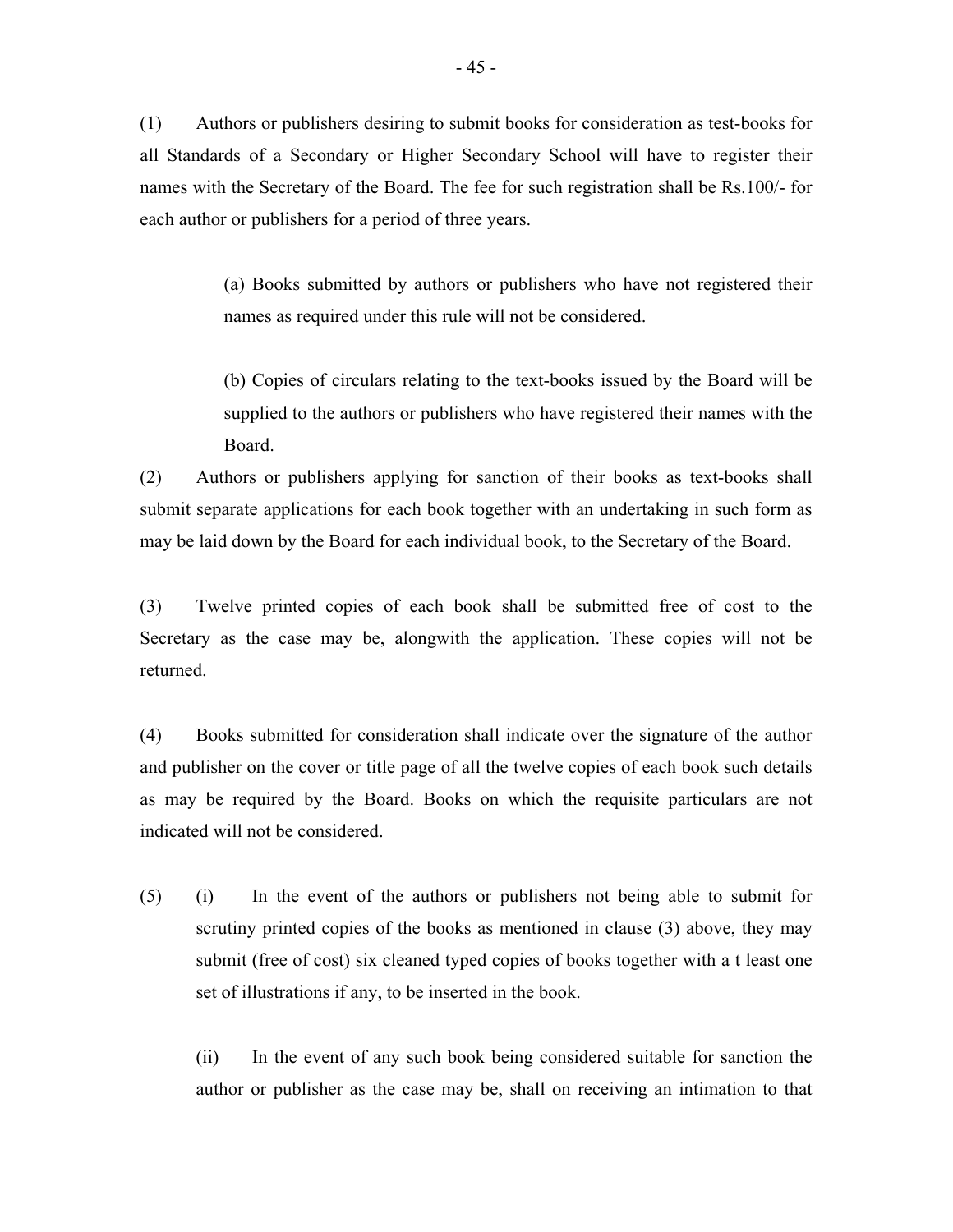effect submit (free of cost) to the Secretary before the specified date, twelve printed copies of the book complete with all blocks, pictures, art plates, etc. and all the particulars as required under clause (4) above and a fresh scrutiny fee of Rs. 50/- for each book.

(6) Printed copies of a manuscript or typed copy shall be examined by a reviewer to check whether-

> (a) all suggested corrections and modifications have been properly carried out and all printed matter is in accordance with the manuscript or typed copy of the book and

> (b) the book is quite suitable for according sanction number and releasing for sale. It shall be certified accordingly.

(7) It shall always be competent for the Board to reject the printed copies of the book without assigning any reasons and the author or publisher shall not be entitled for any claim or compensation on this account.

In case an author or publisher has already published a "cram" book or guide or annotation book or any unauthorized book for use in School, which is not required according to the syllabus, his book shall be considered for sanction and if already sanctioned, it shall be removed from the sanction list.

An author of a book submitted for consideration should have obtained a University degree or passed an equivalent examination in the subject concerned and worked as a teacher in that subject for at least three years in a recognized Secondary and a Higher Secondary School, college or a recognized training Institute.

A review fee of Rs. 300/- per each book shall be paid by the author or publisher simultaneously with the submission of book to the Secretary.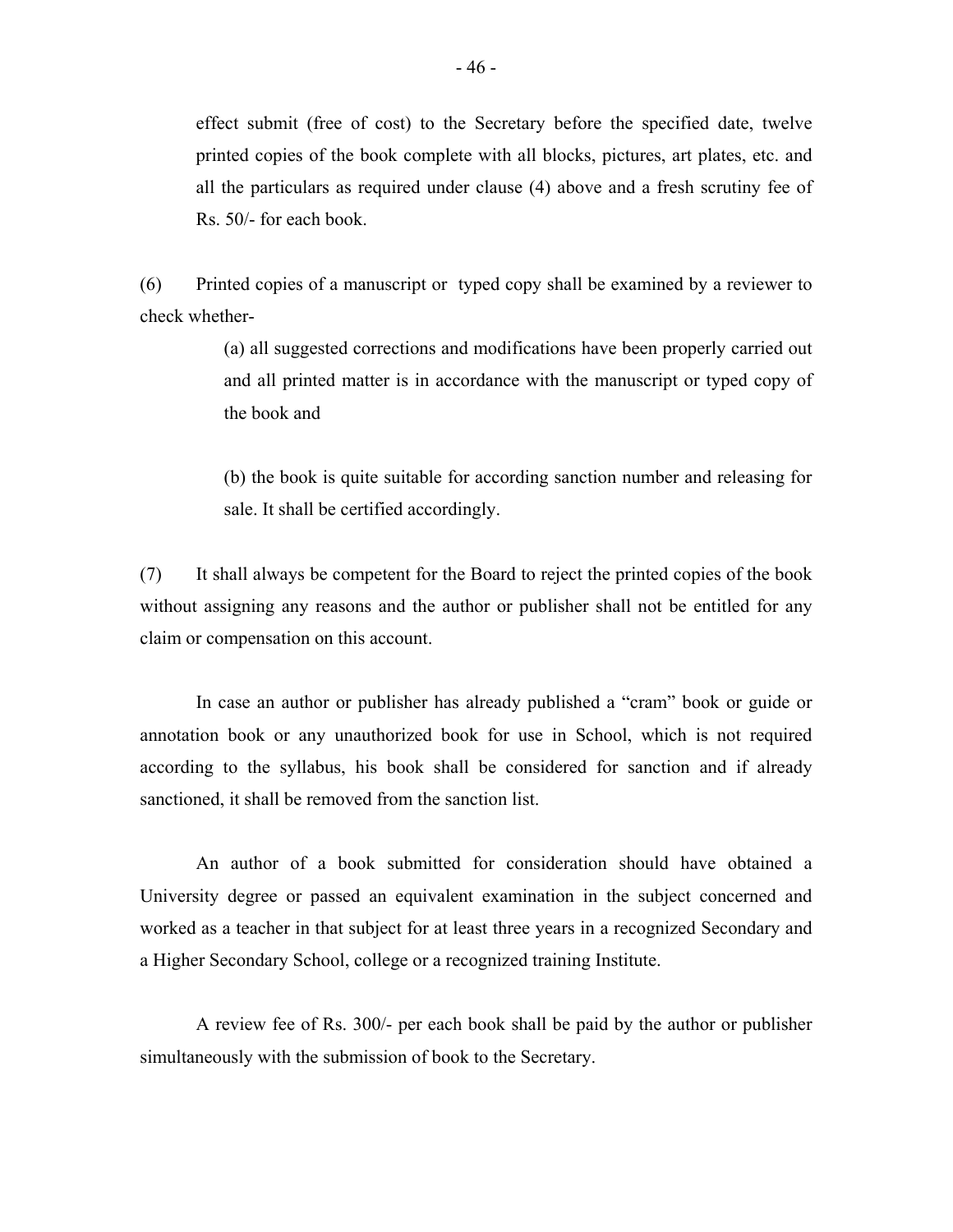An additional fee of Rs. 100/- and Rs. 50/- per each book for checking the answers of all problems in a book of Mathematics and Science respectively shall be paid by the author or publisher to the Board after receiving the intimation about the approval of the book for sanction.

Review fee once paid to the Board by the author or publisher shall not ordinarily be refunded. It shall however be competent for the Executive Council to determine by general or special order the circumstances in which the review fee may be refunded either in part or in full.

(i) Each Board of studies shall prepare a panel of reviewers composed of three times the number of reviewers needed in the respective subjects and submit it to the secretary. The reviewers whose names are included in the panel shall be well qualified in the subject and the language of the books which they have to review.

Particulars regarding their qualifications, teaching experience etc. will also be indicated in the panel;

(ii) The appointment of reviewers shall be made by the Chairman from the panels submitted by the respective Board of studies;

(iii) No person shall be appointed as a reviewer, if  $-$ 

He is a member of the Board;

He is a member of any Board of Studies;

He is an author or publisher of any book submitted for consideration as a text-book;

He is a person who has direct or indirect financial interest in the printing or publication of a book submitted for consideration.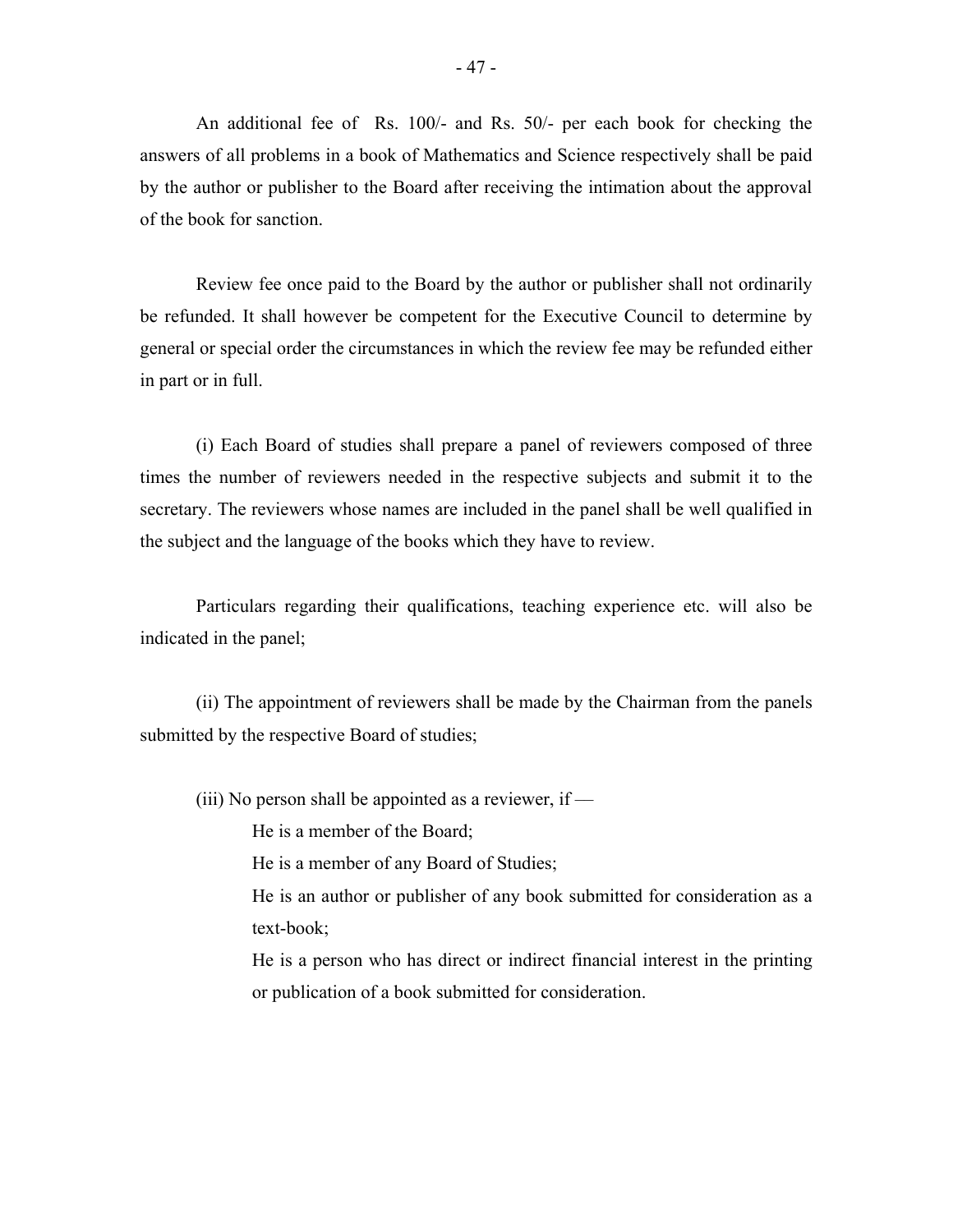(iv) It shall be competent for the chairman to waive any of the above disqualification except the disqualification mentioned at (a) above, in special circumstances, on the recommendation of the Board of Studies.

(i) Each reviewer shall forward to the secretary by such date as may be specified his report in an approved form regarding the review of the books assigned to him pointing out the merits and demerits of each book in detail and shall also express his definite opinion in respect of each book whether or not it is recommended for sanction subject to conditions, if any;

(ii) A reviewer shall not ordinarily be assigned more than six books for review during a year.

(iii) A reviewer will be paid the following fee per book reviewed by him, namely:-

- a) Rs. 50/- for book with 100 pages or less;
- b) Rs. 60/- for a book with more than 100 pages; but less than 200;
- c) Rs. 70/- for a book with more than 200 pages;

(iv) Each book will be reviewed accordingly y by two reviewers provided that it shall be competent for the Executive Council to relax the requirements in respect of appointment of more reviewers in special circumstances.

(v) In regard to books of mathematics and Science the answers of all problems in each of such books approved for sanction shall be arranged to be checked by a Reviewer (ordinarily the one by whom the original review of the book was made) and in case of error it will be incumbent for the author or publisher to provide an errata to the book concerned.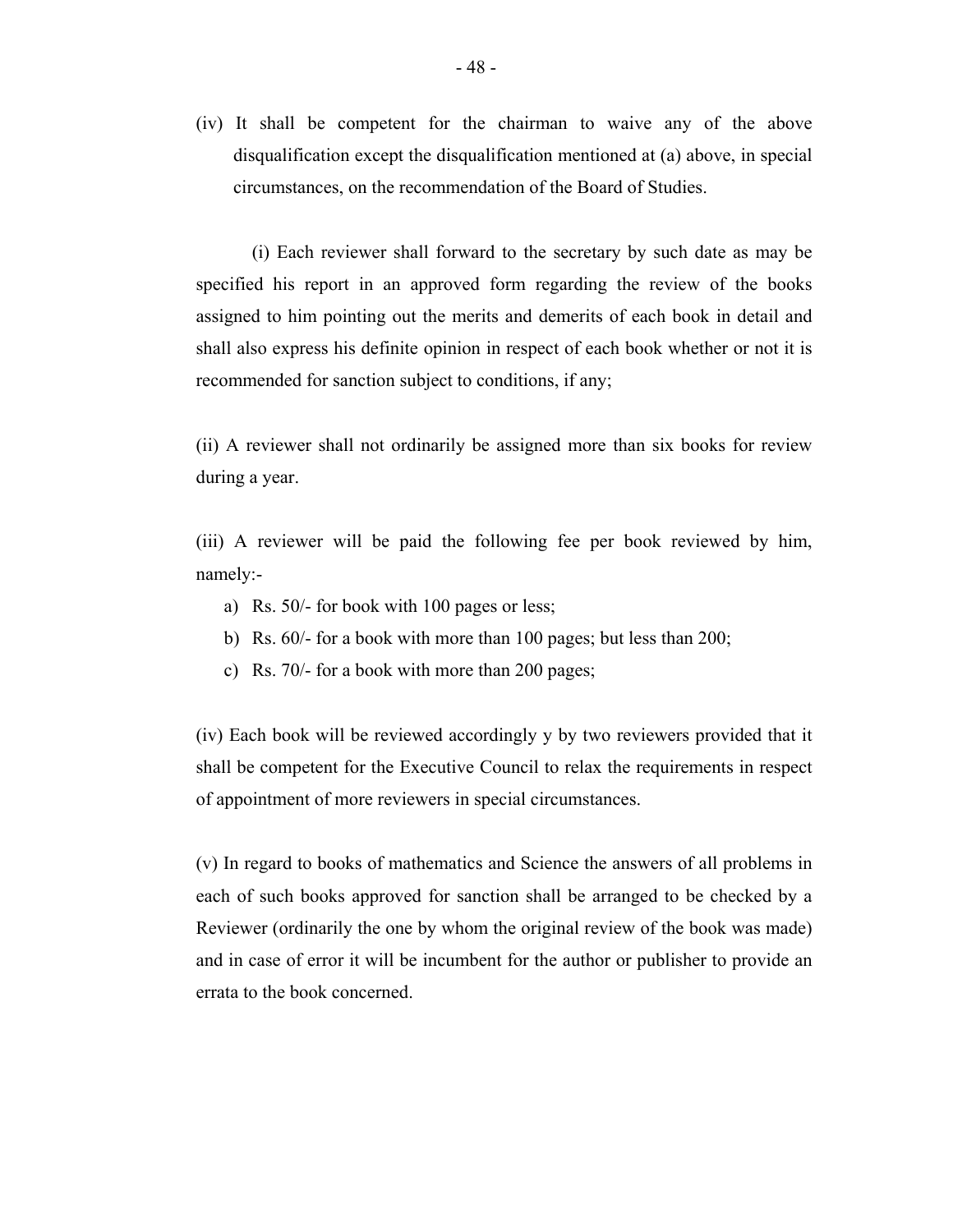(vi) The reviewer will be paid additional fee of Rs. 60/- and Rs. 30/- for each book in Mathematics and science respectively for checking up answers of all problems and preparing an errata in case of wrong answers.

(vii) A reviewer shall be paid Rs. 50/- for each book for examining the printed copies of a manuscript or typed book to check whether all corrections and modifications suggested have been properly and satisfactorily carried out, and also whether all the printed matter is in accordance with the manuscript or typed copy of the answer book and whether the suitability of the book for according sanction number and releasing it for sale can be certified and if so for furnishing such certificate.

(i) The reports of the reviewers shall be considered by the respective Board of studies and their recommendation shall be placed before the Academic Council;

(ii) The Academic Council shall consider the recommendations of the Boards of studies and submit its observations thereon to the Executive Council which will in turn submit its recommendation to the Board;

(iii) The Board when satisfied after considering the recommendations of the Executive Council, that the printed copies of the book are suitable in all respect, may sanction it as a text-book;

(iv) In taking the decision for sanctioning any text-book or extending sanction for any such book or for revision of such book, the Board may inter-alia impose conditions as regard all or any of the following matters, namely:-

Period of sanction; Price;

Size, weight, quality of paper and printing standards;

Modification in the contents of the book;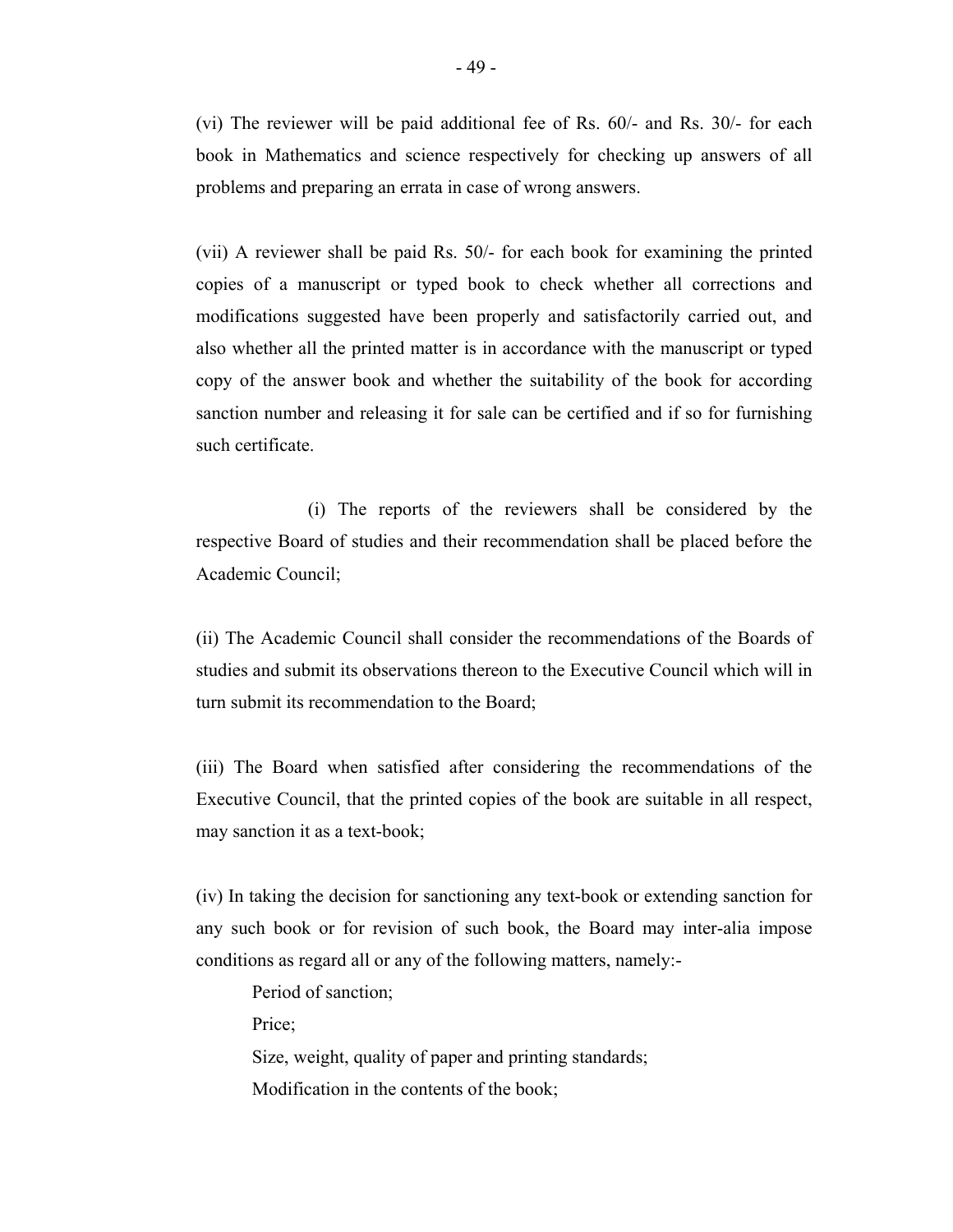(v) The decision of the Board in respect of the books referred to it, shall be communicated by the Secretary to the author or publisher concerned.

(16) Authors or publishers submitting fore consideration shall not be entitled to have either the copies of the reports of the reviewers or the recommendations or observations of the Committees of the Board thereon. The reason for rejecting the book shall not be communicated to them. Strict secrecy shall be maintained in respect of all mattes relating to the appointment of reviewers and their reports, or the observations or recommendations of the various committees or of any discussions in the meeting regarding the merits or demerits of the books.

(17) It shall always be competent for the Board, after calling upon the author or publisher to show cause as to why such action may not be taken to remove from the sanctioned list any text-book in case any deterioration, serious defect or deficiency is notified later on it or in the event of any breech of undertaking given by the author or publisher. The decision of the Board in this respect shall be final.

(18) The text-books for all standards, including the final standard which were approved, sanctioned or prescribed by the competent authorities immediately before the appointed day, shall continue to be so approved, sanctioned or prescribed for the respective standards upto and inclusive of the academic year 1976-77 and for the final examination upon and inclusive of October, 1977.

(19) Where the Board has sanctioned a text-book for a specified period, it shall be competent for the Board to extend the period of sanction, from time to time, but not beyond the total period of more than three academic years, after broad scrutiny by the Board of studies or without any fresh review or scrutiny as it deems fit.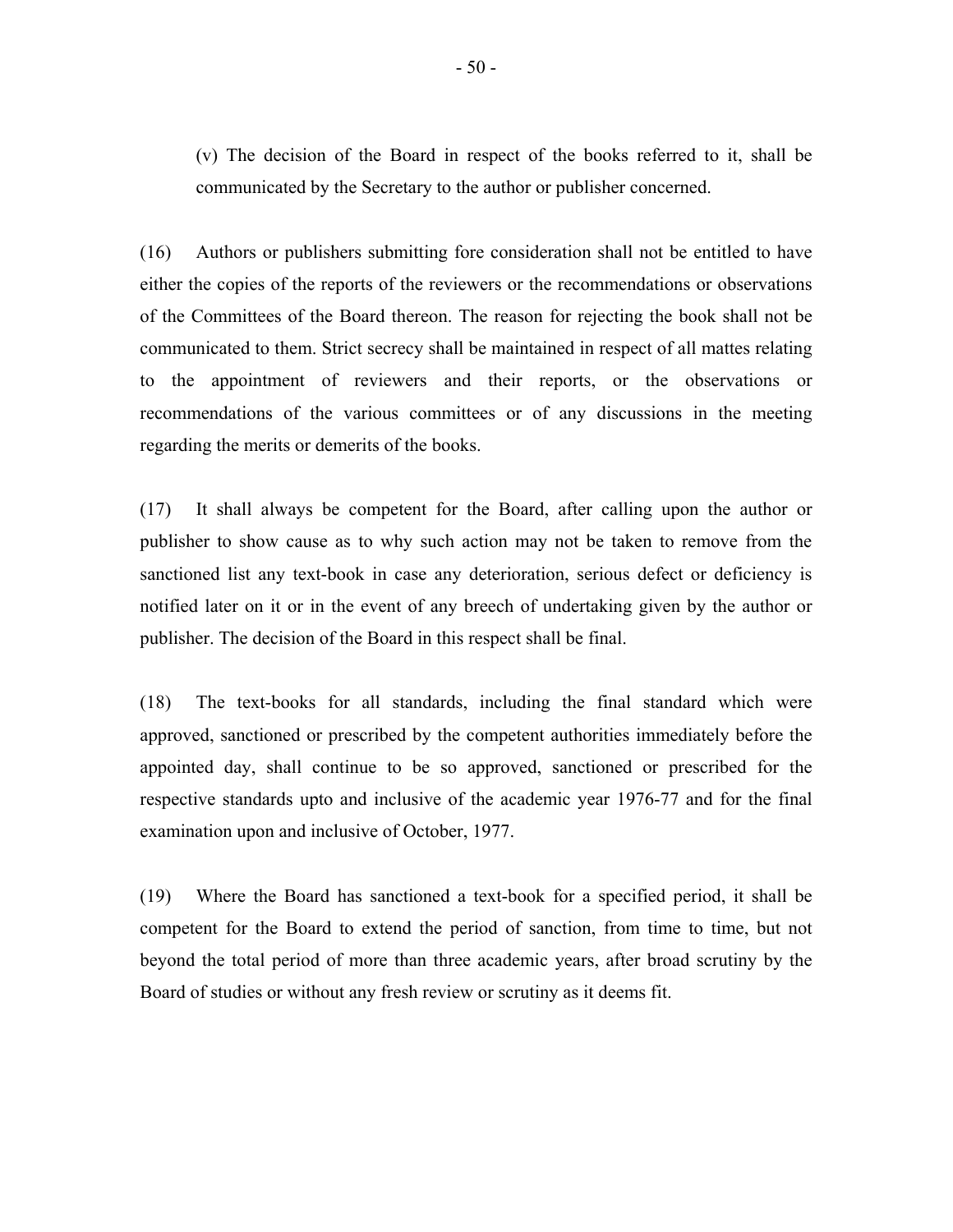(20) No sanction of the will be necessary foe use of any book as a supplementary reader for inclusion in teacher's or pupil's libraries or for giving such books as prizes to pupils.

# **5. Procedure of Recognition of Secondary and Higher Secondary Schools**

Subject to the provision of section 35 of the Act, the Recognition Committee while considering and making recommendations on all matters relating to grant or withdrawal of Recognition of Secondary and Higher Secondary Schools shall follow the following procedure, namely:-

(1) All Secondary and Higher Secondary School in Goa, Daman and Diu shall apply for Recognition of the board in form I appended to these Rules and recognition of additional subject or media in Form II appended to these Rules. The said application shall set out in full details the following particulars and shall be submitted to the Secretary in triplicate.

- i) The name of the Secondary or a Higher Secondary School.
- ii) The name of the managing body, Secretary or correspondent along with a true copy, of the resolution of the managing body in that respect.
- iii) A copy of the constitution of the foundation of the society;
- iv) Whether the School has been administratively recognized by the Education Department and if so, the standards for which it has been permitted to make provisions and the academic year in which it proposes to establish or has established the several standards;
- v) The qualification, experience, scales of pay, terms and conditions of service of the teaching staff;
- vi) The final examination or examination for which it desires recognition;
- vii) The subject or streams of instructions for which the intuitions undertake to make provisions;
- viii) The medium or media through which it proposes to impart instructions;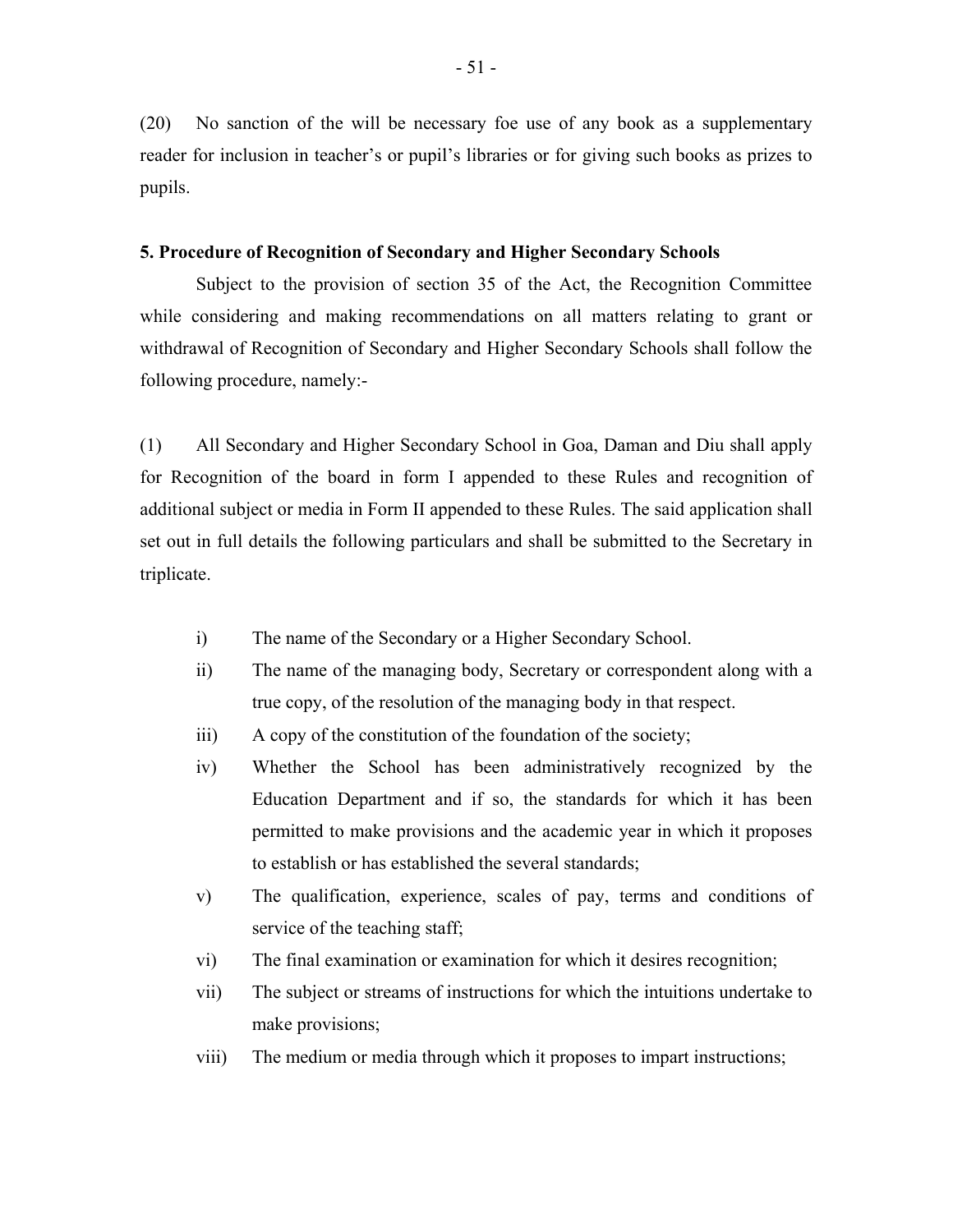- ix) The accommodation provided in class-room and number of pupils in each standard and division;
- x) The provision made for health, recreation and discipline of pupils;
- xi) The financial position of the school and the sources and the amount of annual income;
- xii) The rates of fees charged and the provision, if any, for grant of educational concessions to poor pupils;
- xiii) A copy of the certificate or registration of the Society or Trust if the school is run by a Society or Trust.

*Note*:- A separate application be made by the institution in respect of a Higher Secondary Section.

(2) On receipt of the application, the Secretary of the Board shall forthwith forward two copies thereof in the case of a Secondary school, to the Director of Education and to a Committee of two members of the Academic Council appointed by the Recognition Committee in case of a Higher Secondary School, for inspection report and recommendation indicating the date on or before which the inspection report and the recommendations of the Director of Education or the Committee, as the case may be shall be placed before the recognition Committee by the Secretary.

(3) It will be stated in the recommendations whether and in what subjects or streams, on what condition and for what period the recognition should be granted.

(4) Any other information which the Recognition Committee may call for in connection with the application, shall be promptly supplied by the school through the Director of education.

(5) No Secondary or Higher Secondary School which is not recognized by the Board shall be permitted to present candidates for the concerned final examination conducted by the Board.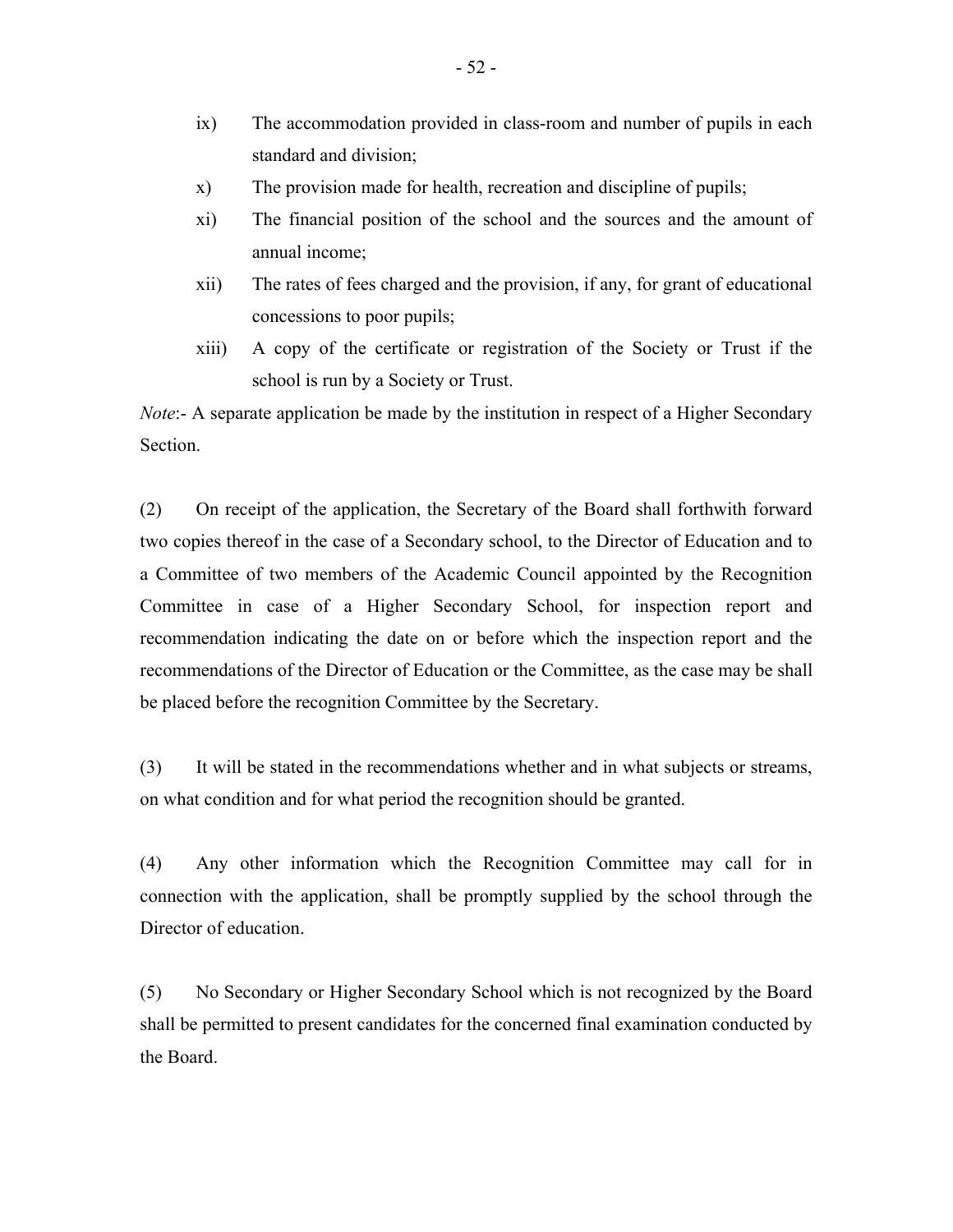(6) No school leading only upto S.S.C. class be recognized or continued to be recognized as such by the Board unless it fulfills the following requirements namely:-

- i) The standards V, VI and VII attached to the Secondary School, if the Director of Education under school code.
- ii) The management is competent and reliable and is in the hands of a properly constituted authority or managing bogy, and its financial stability is assured.
- iii) The school shall be opened for inspection to the inspecting officers of the Directorate of Education or to a person or persons authorized by the board;
- iv) Adequate and suitable buildings, furniture, equipment etc. and suitable qualified teaching staff for the instruction and recreation of the pupils shall be provided by each secondary school in accordance with the requirements laid down under the clause of this Rule.
- v) The education imparted in the schools is in the opinion of the Board, satisfactory in all respects, and the school does not employ any member notified as unsuitable for employment by the Director of Education;
- vi) The school follows the curricula and the detailed syllabuses approved by the Board for a Secondary and Higher Secondary School and uses textbooks sanctioned or prescribed by the Board, from time to time;
- vii) Admissions made in the various standards are according to the rules and instructions of the Education Department; standard to standard are in accordance with the principles laid down by the Education Department;
- viii) Promotions made from standard to standard are in accordance with the principles laid down by the Education Department;
- ix) The rate of fees, the pay scales, allowances and amenities provided are according to the instructions issued by the Education Department from time to time;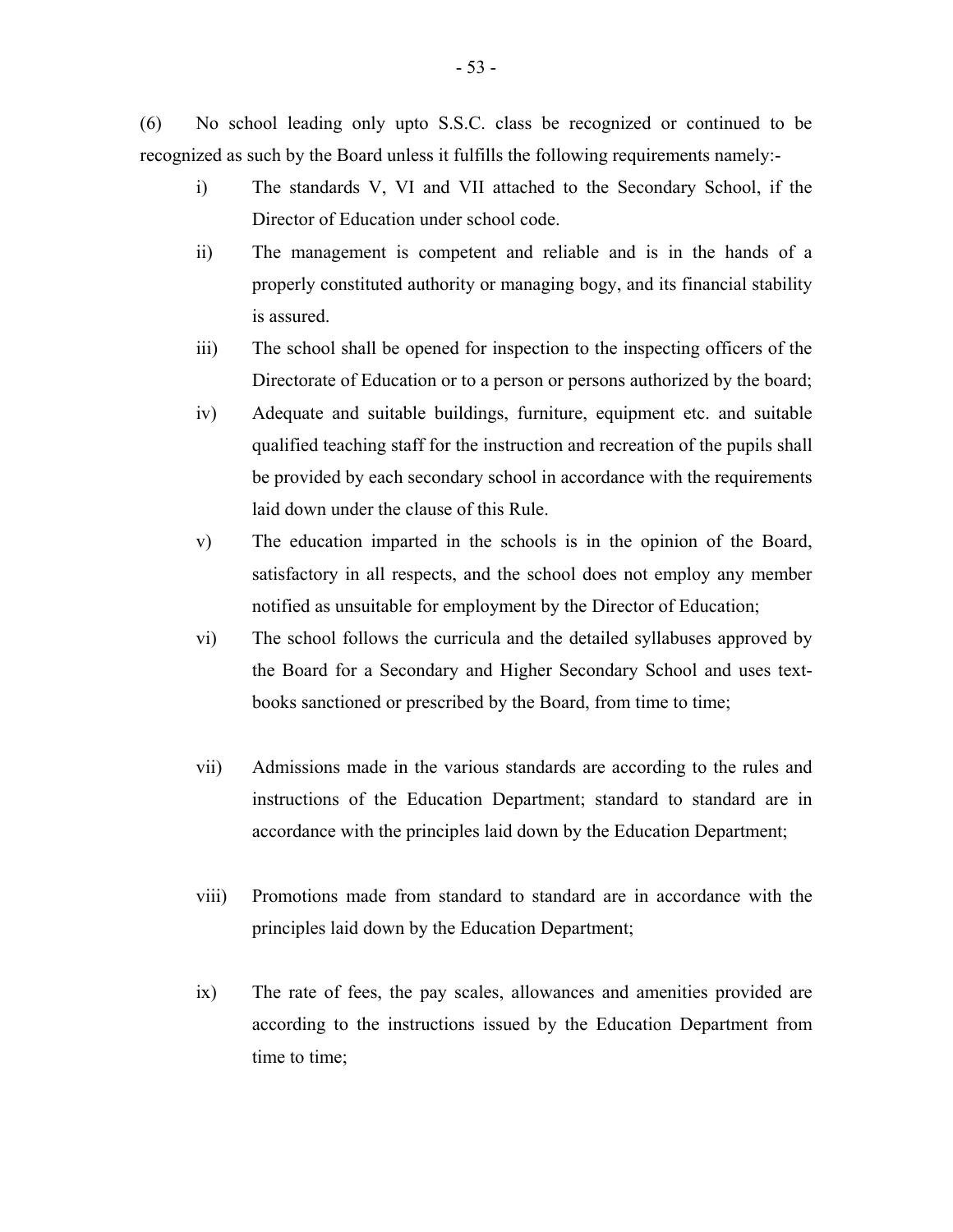- x) The records, statistical, returns and certificates given by the school or the management are trustworthy;
- xi) The school undertakes to make provision to the satisfaction of the Education Department, that the general rules of the discipline as laid down by the Department, from time to time are duly observed by the school employee as well as by the pupils;
- xii) The management undertakes not to conduct unrecognized schools, standards or classes in the premises of the school or elsewhere;
- xiii) The school shall not prepare and send up the same candidates for any other Examination of the nature and of the similar or higher standard as the final examination conducted by the Board;
- xiv) The school shall not refuse admission merely on the ground that a pupil belongs to a particular community, caste or religion.
- xv) The school shall comply with the provisions of the Schools Code of the Government in so far as they are not inconsistent with the provisions of the Act and Rules.
- (7) (i) If satisfied that the school is deserving of recognition the recommendations of the Recognition Committee will be considered by the Board through Executive Council and the letter shall direct the Secretary to enter its name upon the list of the recognized Secondary and Higher Secondary Schools as the case may be, to be maintained by him and the Secretary shall inform the school, under intimation to the Director of Education in which subjects, on what condition, for whast period and foe what final examination it has been recognized.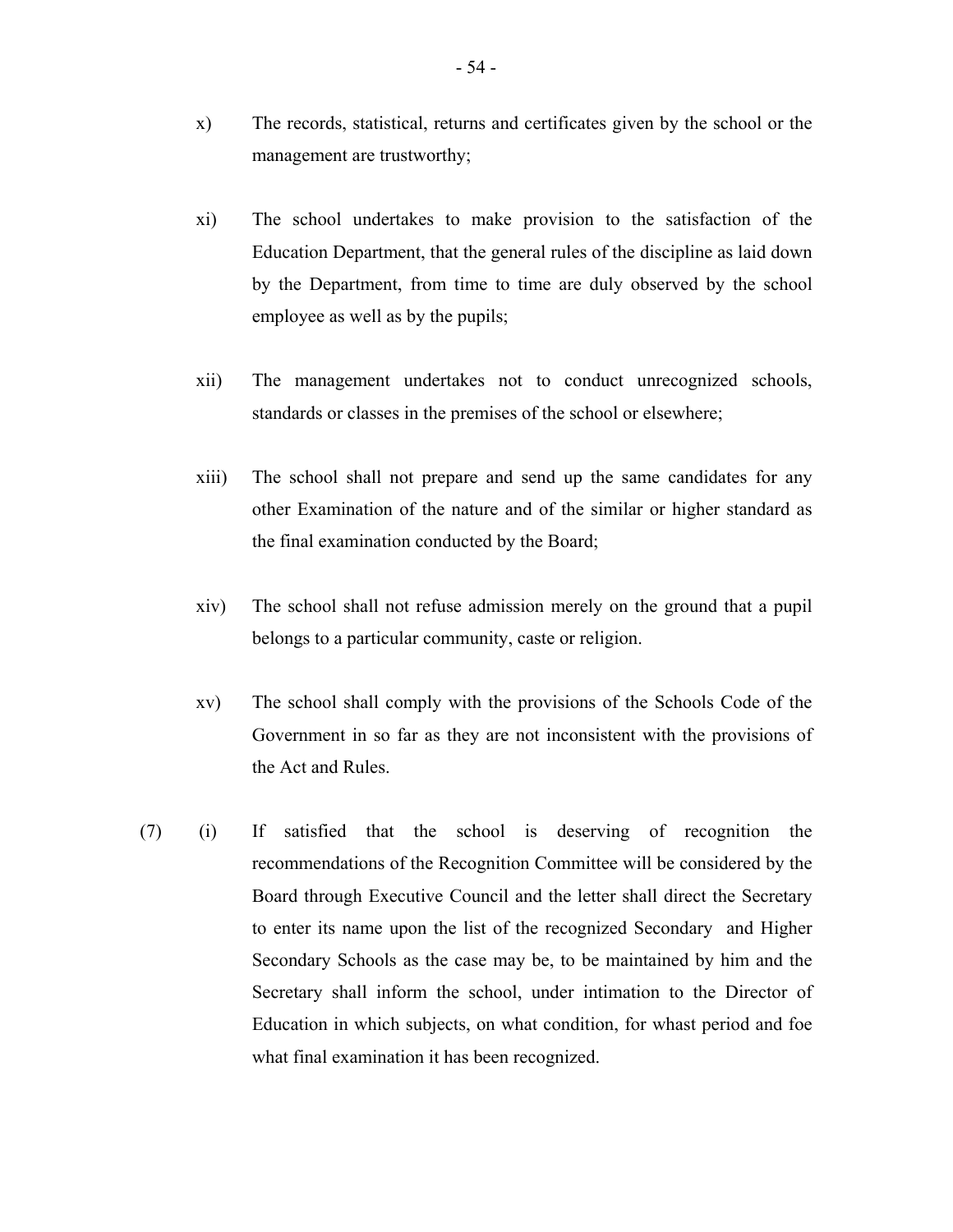(ii) If, in any case the recommendation as to granting or not granting recognition to a school is not accepted by the Executive Council, the reasons therfor shall be recorded and communicated to the Director of Education and also to the management of the school.

(8) If a school desires to add to the subject or media of instruction in respect of which recognition has been granted, the procedure specified by the foregoing clauses of these Rules, shall, as far as it may be possible, be followed. The form of application for this purpose shall be Form II appended to those Rules.

(9) Director of Education shall forward to the Secretary copies of all communications from a recognized school, intimating changes in managements and in the number, qualifications and the salaries of the teaching staff, the result of which, in his opinion, affects the fitness of the school for continued recognition by the Board.

- (10) (i) If the Director of Education is of the opinion that any school recognized by the Board, has for any reason ceased to meet the requirements of the Board, he shall make a report of the same to the Board. The Recognition Committee of the Board shall consider such report and submit its recommendations to the Executive Council;
	- (ii) It the Executive Council after taking into consideration the report of the Director of Education and the recommendations of the Recognition Committee, referred to in (i) above decided that any action against the school is necessary, it shall call upon the School to show cause why such action may not be taken. The school shall thereupon submit its representation, if any to the Board, within such period as may be fixed by the Executive Council. The Executive Council Shall have the power to extent the period so fixed;
	- (iii) If, however, the Executive Council decides not to take any action on the report of the Director of Education, the reasons therefore shall be recorded and intimated to him;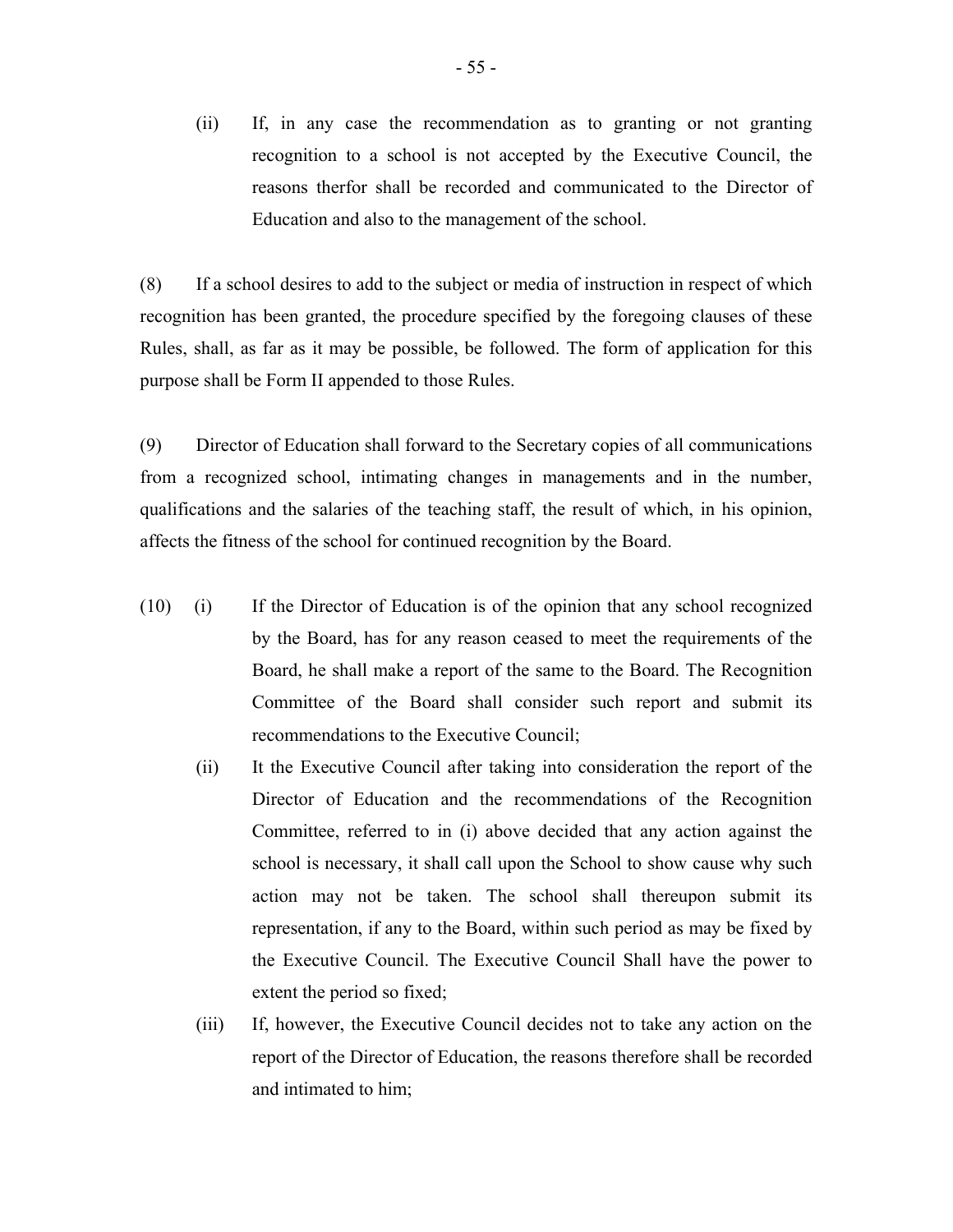recognition it shall submit its recommendation in this behalf to the Board and the Board after due consideration at its next meeting shall, if satisfied, direct the Secretary.

(a) To strike the name of the school off the list of recognized Secondary or Higher Secondary School and inform the management of that School accordingly, under intimation to the Director of Education;

# OR

- (b) To issue a warning to the management that unless within a period fixed by it, the school removes the defect or defects to which attention has been called, it will be struck off the list of recognized Secondary or Higher Secondary Schools or that its recognition will be withdrawn in respect of one or more optional subjects or streams or media of instruction. The Board shall have the power to extend, from time to time the period so fixed.
- (v) If, within the period fixed by the Board, or within such further time as may be allowed by it, the School fails to satisfy the Board that it is conforming to its requirements, the Board shall direct the Secretary to strike the name of the school off the list or withdrawn recognition in respect of one or more optional subjects or streams or media of instruction; provided that before taking action the Board shall call upon the school to show cause why such action may not be taken;
- (vi) The Board may, at a subsequent date after receipt of a further report from the Director of Education and the recommendation of the Recognition Committee and Executive Council thereon, reinstate a Secondary School or a Higher Secondary School or the concerned list of recognized Secondary schools, whose recognition was withdrawn in respect of one or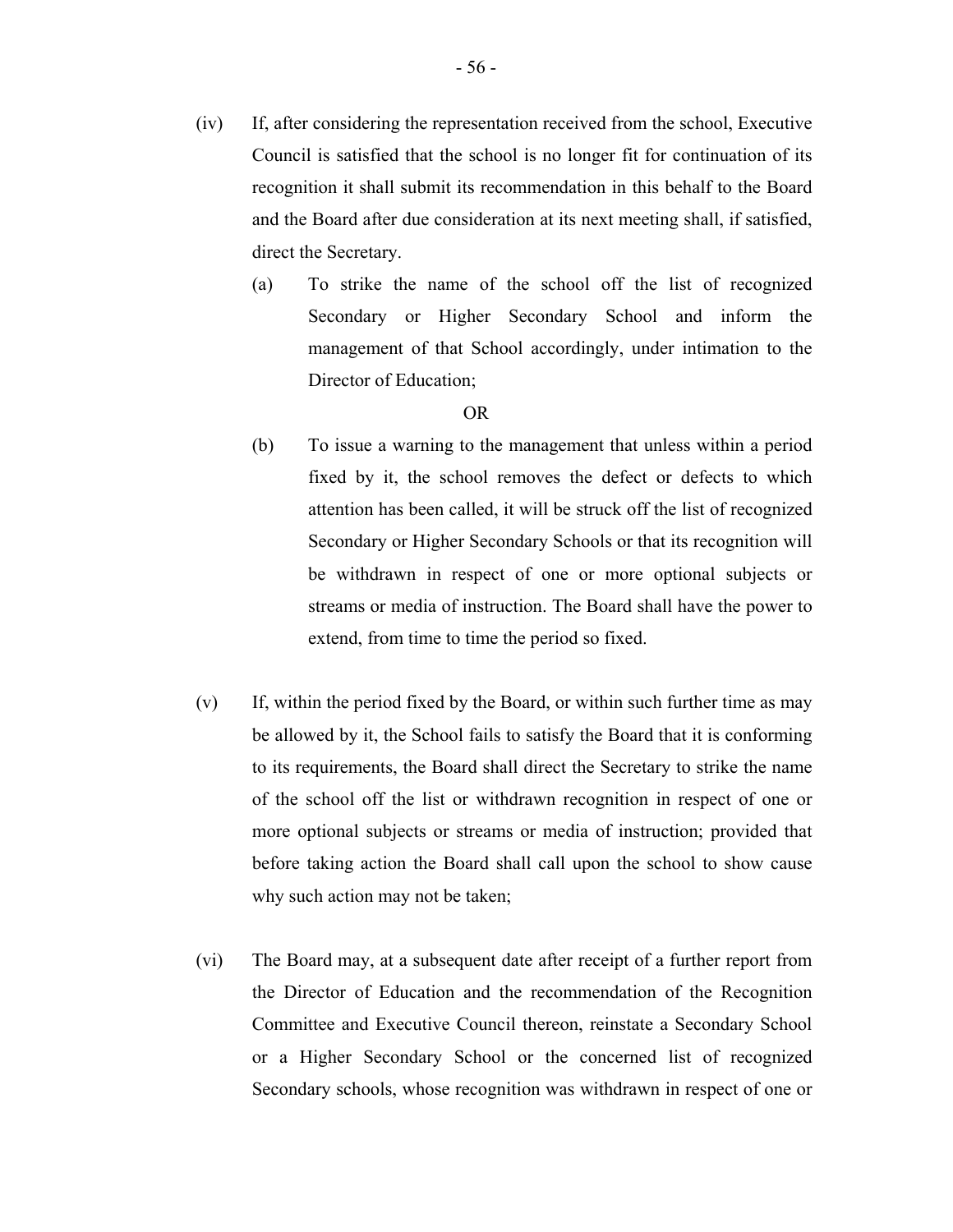more optional subjects or streams or media and restore it to the privilege of preparing candidates in such optional subjects or streams or through such media of instruction, subject to such conditions and instructions as may be deemed necessary.

- $(11)$  (a) The following are the standing requirements of buildings, teaching staff and equipment of Secondary or a Higher Secondary School, where these requirements cannot be compiled with the authorities submitting the application for recognition by a Board should explain in full details the special circumstances, reasons or local conditions owing to wish such deficiency may be conducted.
	- (i) The premises should be sufficiently healthy well-lighted and ventilated, with a due provision for the safety of the pupils and with separate, satisfactory and adequate sanitary arrangements for girls in the case of a boys school in which girls are admitted;
	- (ii) The rooms in which classes are held should provide required accommodation for all the pupils actually admitted in each class at the rate of not less than 0.74 sq.m. per pupil on the roll.
	- (iii) Admission to a division of a standard should be limited to the number of pupils for which there is accommodation in the classroom, subject to a maximum limit of 40 in the case of Secondary Schools and 60 in the case of Higher Secondary Schools provided that Director of Education may allow at his discretion admission upto 5 pupils in excess of the maximum limit laid down if;
		- a) There is adequate accommodation and equipment for extra pupils and;
		- b) The relaxation is absolutely necessary; or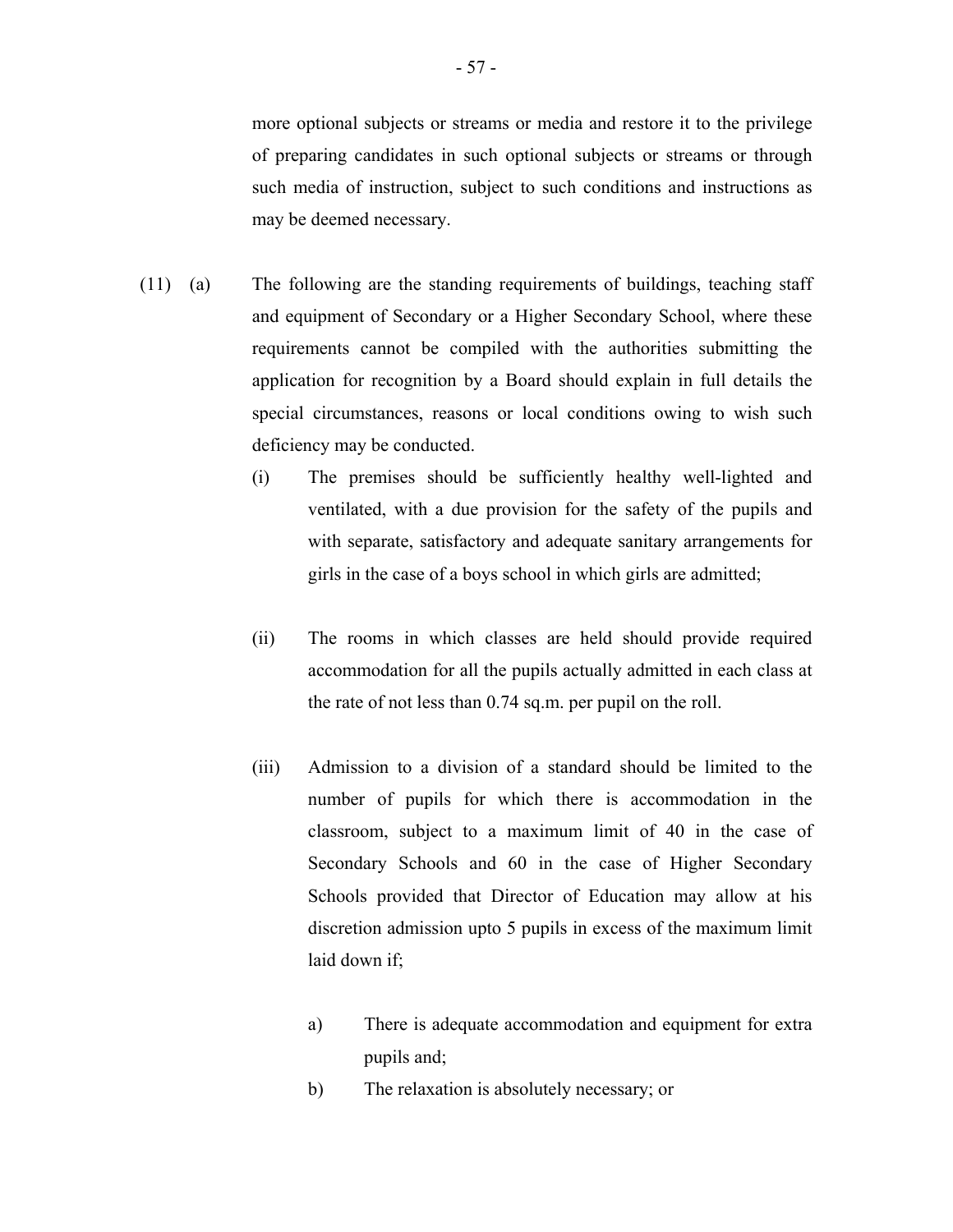- c) The School is not in a position to open additional divisions and Provided that the Head Master of a recognized school may with the permission of the Director of Education admit to the top Std. X, XI and XII not more than 10 pupils who may be freshers if repeaters are not forthcoming.
- (iv) (a) Every Secondary and Higher Secondary School should as far as practicable provide a playground within a reasonable distance from the School at the rate of about 0.4 hectare of land for every 250 pupils.
	- (b) Adequate and suitable furniture, equipments, appliances, library, etc. for instruction and recreation of the pupils attending the School, should be provided.
	- (c) (i) In the Secondary and Higher Secondary School where Science, Technical or Vocational subjects are taught, well equipped work-shop or laboratories with adequate equipment for practical work should be provided according to the prescriptions of the Department of Education and the number of pupils assigned to a single teacher for practical work at any one time should not exceed the sanctioned strength of one division.
	- (ii) The teaching staff of the school should be adequate and well qualified according to the prescriptions of the Department of Education having regard to the size of the school, the alternative course provided and the optional subjects taught therein. Trained teachers possessing a degree of any other equivalent qualification in the respective subjects which they teach, should be provided for the secondary school standard.
	- (iii) The Executive Council may relax any of the above requirements in special circumstances or conditions of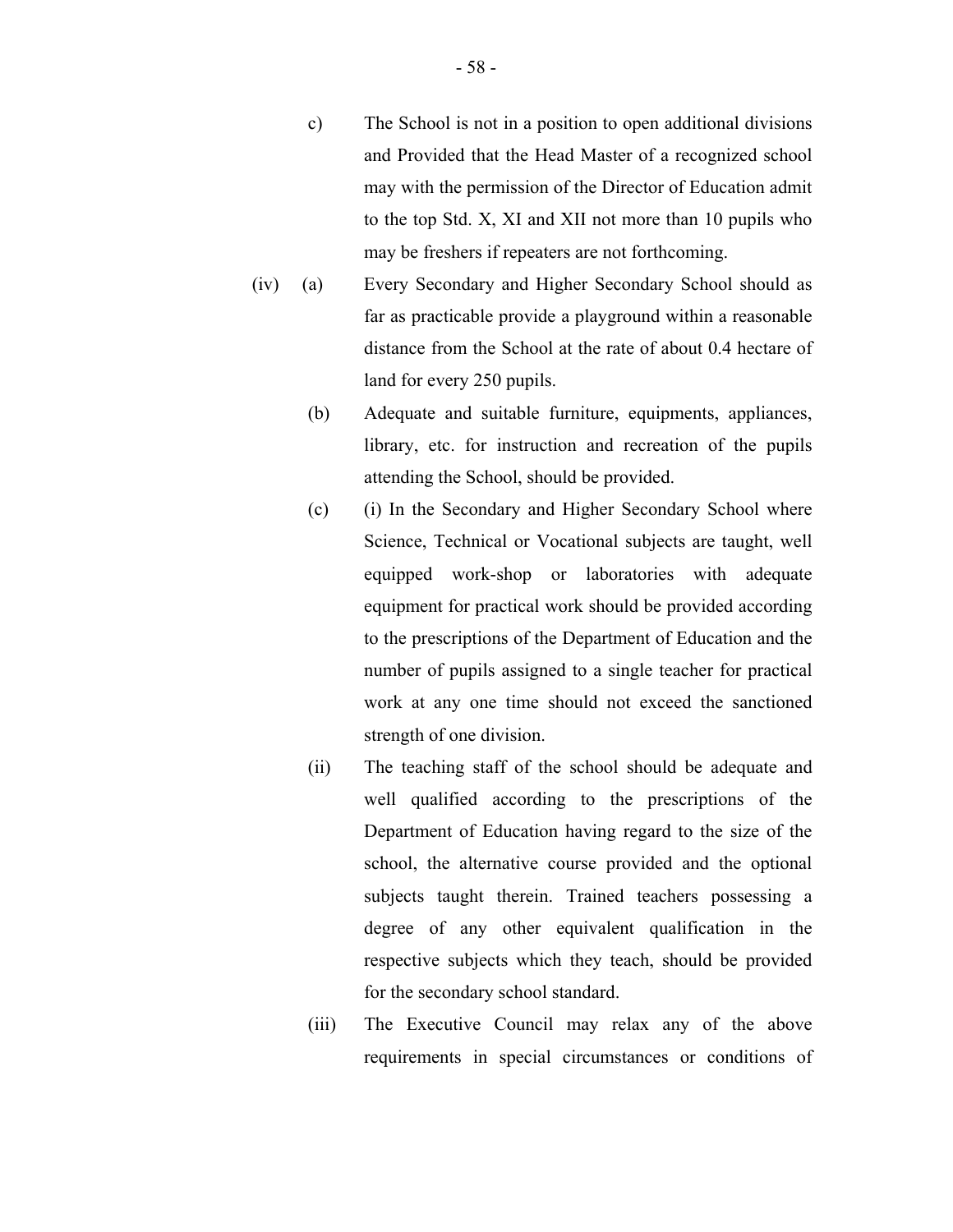individual Secondary or Higher Secondary Schools on the merit of each case.

- (12) (i) The head of the Secondary or a Higher Secondary School should act as a correspondent with the Education Department and the Board so far as education and administrative matters are concerned and it should be the duty of the heads to keep the managing body of the school in touch with the correspondence of the Board. The name and address of the head should be registered in the office of the Board and the Director of Education. However, for attending to financial matters, the management may, if it so desires, appoint a person other than the head who is a member of the school committee as the correspondent whose name and address should also be registered with the office of the Board and the Director of Education.
	- (ii) In case of a change in the head or the correspondent for financial matters, the name and address of the representative new incumbent shall be immediately reported by the management to the Board and Director of Education.
- (13) When recognition is refused to a school, which has applied for recognition for the first time or the Board has decided not to continue its recognition of a school after the lapse of the period for which it was granted, the decision of refusal or discontinuance of recognition shall be communicated, stating the reasons therefore to the correspondent of the school concerned before the commencement of the academic year in which the school is to admit pupils to the final standards (X) or (XII) for being sent up for the respective final examination conducted by the Board.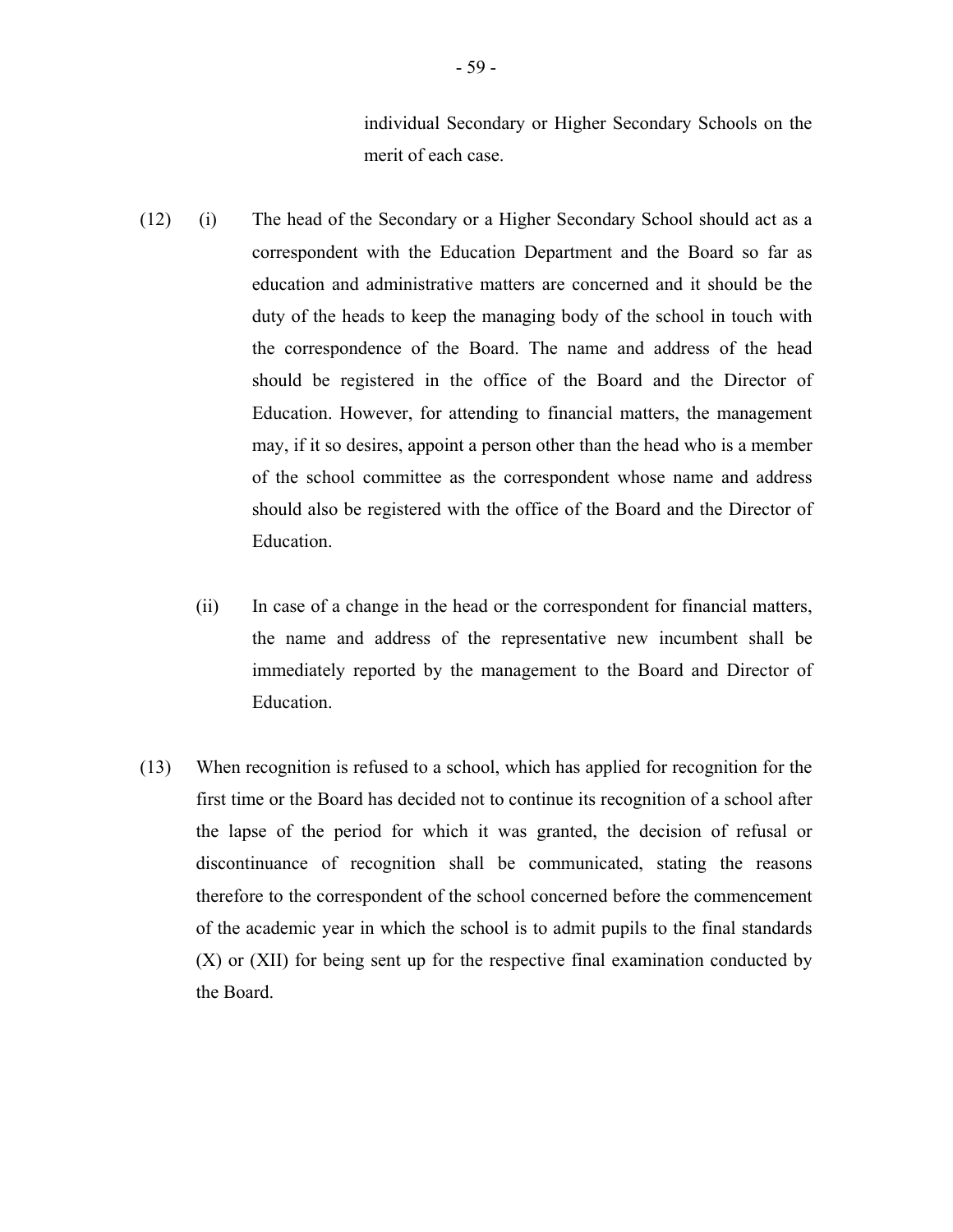- $(14)$ (i) When the management of a Secondary or a Higher Secondary School is proposed to be changed, previous permission of the Board shall be obtained for the proposed change.
	- (ii) The transfer of a Secondary or a Higher Secondary School from one management to another shall be governed by the following rules: -
		- (a) Six months previous notice of the intended transfer shall be given to the Board.
		- (b) The transfer should not be effected without the previous permission of the Board.
		- (c) The Board may at its discretion dispose with the provision made in (a) above but where the condition laid down in (b) above is not complied with, the recognition of the school shall be deemed to have been withdrawn automatically from the date of change. In very special case, however, the Board may at its discretion waive the condition laid down in (b) above.

# **6. Schools eligible to send up candidates for examination**

- (1) A recognized Secondary or a Higher Secondary School shall be eligible to send up candidates for the final examination for which such recognition has been granted to it by the Board subject to such conditions as may be specified from time to time by the Board.
- (2) A recognized Secondary or a Higher Secondary School
	- (i) Shall supply to the Board on or before the dates as may be fixed by the Board such returns and information as may be required;
	- (ii) Shall maintain such registers and records as may be required by the Board from time to time;
	- (iii) Shall afford all facilities and co-operation for the conduct of the final examination held by the Board;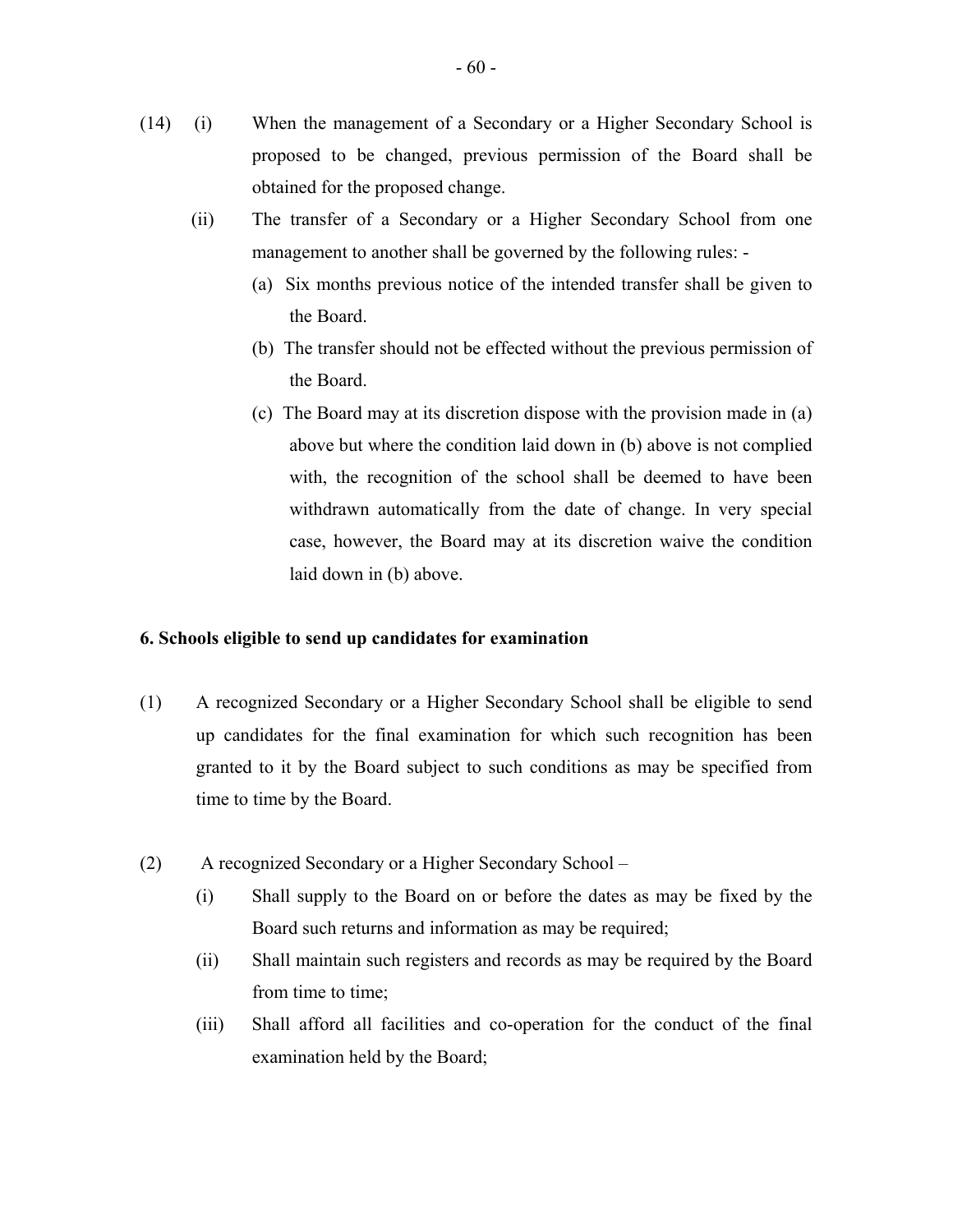- (iv) Shall carry out and observe such instructions as may be issued by the Board from time to time.
- (3) The Board shall supply to all schools, recognized by them one copy each of the Rules and the syllabus with amendments one copy each of the bound sets of question papers with which the school is primarily concerned and a printed copy of results of the final examination as and when published.
- (4) For the supply of the publications mentioned in clause (3) above the Board shall charge a fee of Rs. 25/- in addition to registration fee as prescribed under Rule 23. The school concerned shall pay the fee so charged to the Board annually, when called upon to do so by the Secretary and in any case not later than  $31<sup>st</sup>$  July of each year.

# **7. Other Powers, duties and functions of the Chairman**

Subject to the provisions of the Act and the Rules the Chairman shall also perform the following duties and functions and exercise the following powers namely: –

- (i) To sanction for payment, travelling allowance bill of the members of the Board and its committees, Boards of Studies and the Gazetted Officers in the Board's Office;
- (ii) Subject to the budget provisions sanctioned under sub-section (5) of the Section 39 of the Act, to sanction the purchase or hire of stores, forms, stationary, furniture or other Equipment required for the office of the Board, or to enter into a contract for the purpose of the Act if the cost of each purchase or hire or the expenditure involved in a contract exceeds Rs. 100/- but does not exceed Rs. 500/-;
- (iii) To write off irrecoverable sums due in respect of stores, priced publications and unserviceable articles of dead-stock etc. provided that the amount of dues in each case does not exceed Rs. 100/-;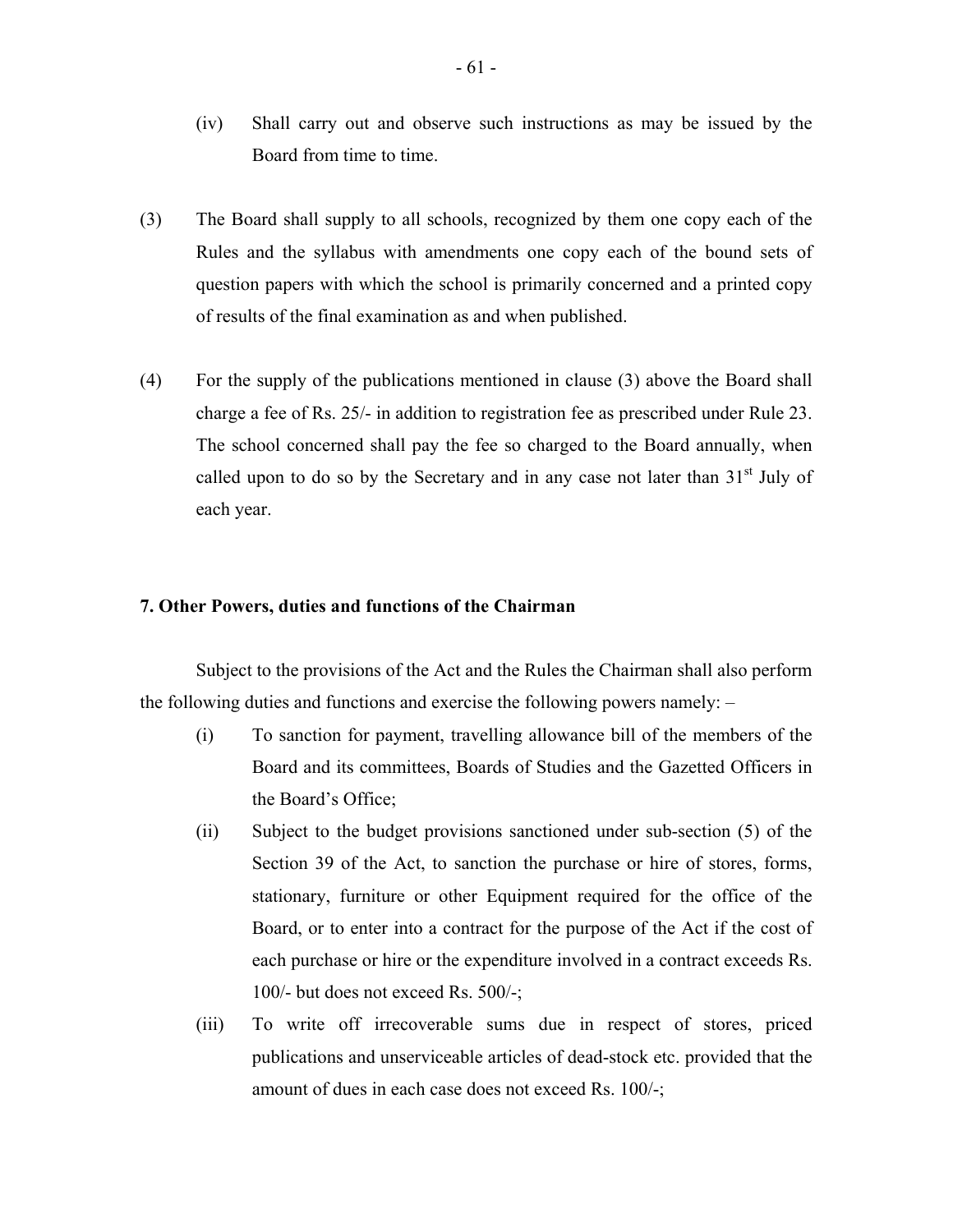- (iv) (a) To grant leave, other than special disability leave to the Secretary, and the Joint and Assistant Secretaries of the Board;
	- (b) To grant leave including special disability leave to Non-Gazetted Officers and to staff working in the Board's Office.
- (v) To appoint, promote, transfer, censure, fine or reduce any employee of the Board or withhold for a specified period an increment in salary due to him in case of gross negligence, misconduct or inefficiency to hold or order the holding, by a competent officer an inquiry against any employee of the Board and to retire, remove or dismiss him from service, subject to the provisions of sub-section (1) of Section 41 of the Act and the Rules made thereunder;
- (vi) To call for reports, returns and other information from the Director of Education and other officers of the Education Department as may be directed by the Board or its committees;
- (vii) To decide doubtful cases of admission of candidates to the final examinations submitted by the Secretary;
- (viii) To order the conduct of the final examination namely S. S. C. Examination twice a year in the months of March and October and H. S. S. C/ Examination once in a year in the month of March or April in conformity with the Rules made therefore and to fix dates for holding the same.

# **8. Other Powers, Duties and Functions of the Secretary**

Subject to the provisions of the Act and the Rules and under overall control of the Chairman, the Secretary shall also perform the following duties and functions :-

(i) As the custodian of the common seal, building, records, library and such other properties, movable and immovable vesting in, held by or under the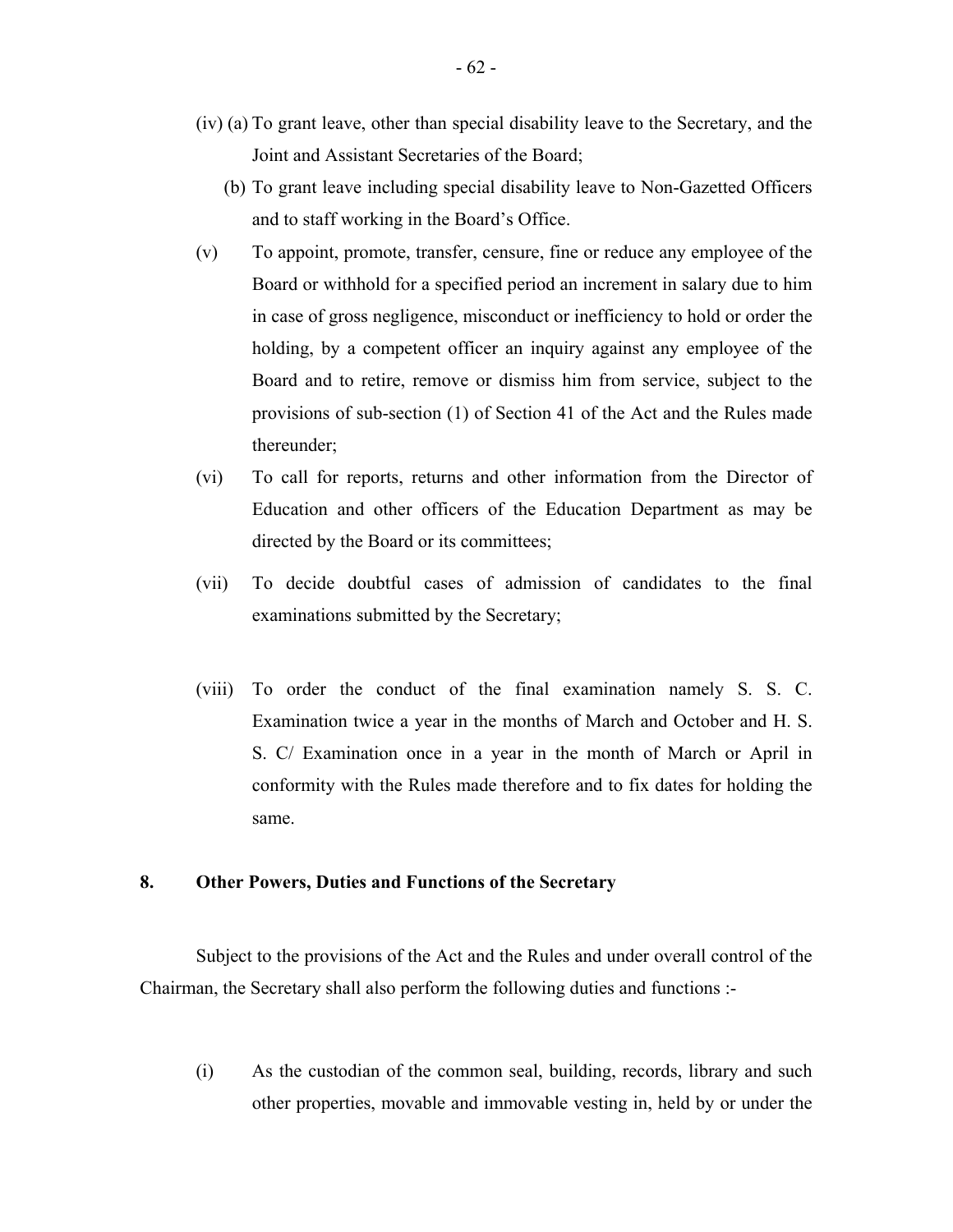control of the Board to arrange for the maintenance of a proper inventory and ensure proper care and up-keep of the same;

- (ii) To report to the Director of Accounts, Panaji, every case of loss of the Board's property of a value exceeding Rs. 200/-;
- (iii) To conduct all correspondence of the Board under the authority of the chairman;
- (iv) To function as Treasurer of the Board and to receive all fees and other dues payable to the Board and all sums intended for the Board and to credit all such moneys without delay, to the Board's appropriate accounts in the Bank and to keep proper accounts of all sums received by him in this capacity as Secretary and of expenditure of all moneys of the Board for which such moneys have been granted or allotted;
- (v) To arrange for preparation and submission of the annual, revised or supplementary budget estimates of the income and expenditure of the Board and the annual accounts of receipts and expenditure of the Board, in accordance with the provisions of the Act and the Rules.
- (vi) To arrange for the preparation, printing and publications of the annual report of the Board;
- (vii) To supervise the Board's library and forward to convenors of the Board's of Studies books received from the Department or from the authors or publishers and at the request of the convenors, circulate the same among the members of the Board of Studies;
- (viii) To issue prospectus or circulars, notices etc. relating to curriculum and textbooks prescribed or sanctioned for the Examinations held under the authority of the Board.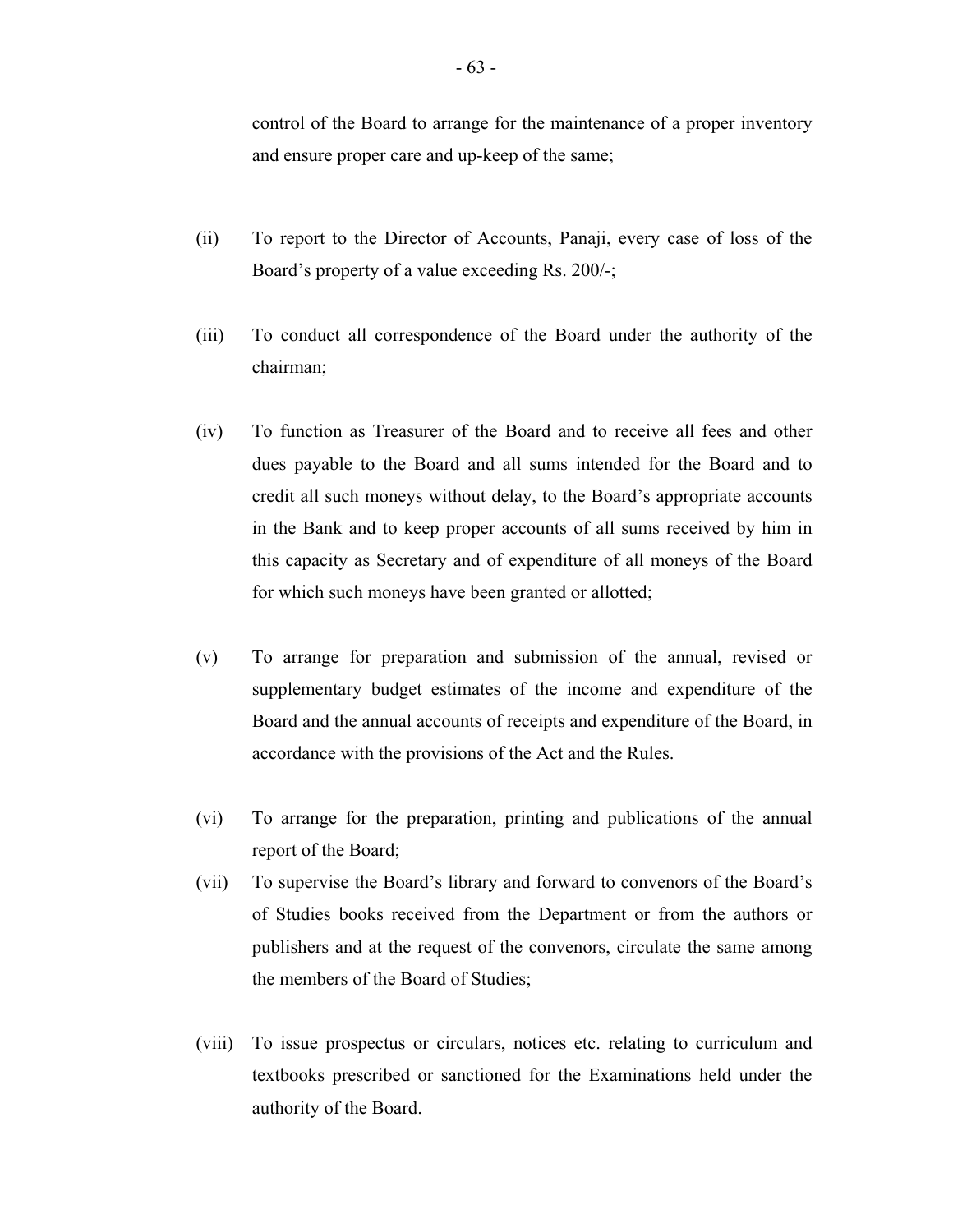- 2) The Secretary shall exercise the following powers namely:
	- (i) To sign pay bills of the employees of the Board, working in his office and to pass for payment all traveling allowance bills, other than those of the members of the Board, its Committees and Gazetted Officers of the Board working in the Board's office;
	- (ii) To grant leave other than special disability leave to the class IV servants of the Board working in Board's office and to appoint substitutes in their place;
	- (iii) Subject to the budget provision sanctioned under sub-section (5) of section 39 of the Act to sanction the purchase or hire of store, forms stationery furniture and other equipment required for the Board's office or to enter into contract for the purpose of the Act, if the cost of each such purchase or hire or the expenditure involved in a contract does not exceed Rs. 100/-;
	- (iv) To supply on request, free of charge, priced publications of the Board for official use, to Government and semi-Government bodies and to Universities or educational or public bodies and to eminent visitors to the Board's office;
	- (v) To supervise control and co-ordinate the work of his subordinate officers and staff in the Board's office;
	- (vi) To determine and assign the duties to be performed and powers to be exercised by the Joint Secretary and the Assistant Secretary in the Board's office, under general or special orders of the Chairman;
	- (vii) To make all necessary arrangements for the conduct of final examinations to be held by the Board, in accordance with the directions of the Executive Council, Examination, Committee and the Chairman;
	- (viii) To arrange for the tabulation of the marks in various subjects and the preparation of result sheets of the final examinations conducted by the Board;
	- (ix) To issue on behalf of the Board, certificates (in the form prescribed by the Board) of having passed the Board's Examinations, to successful candidates;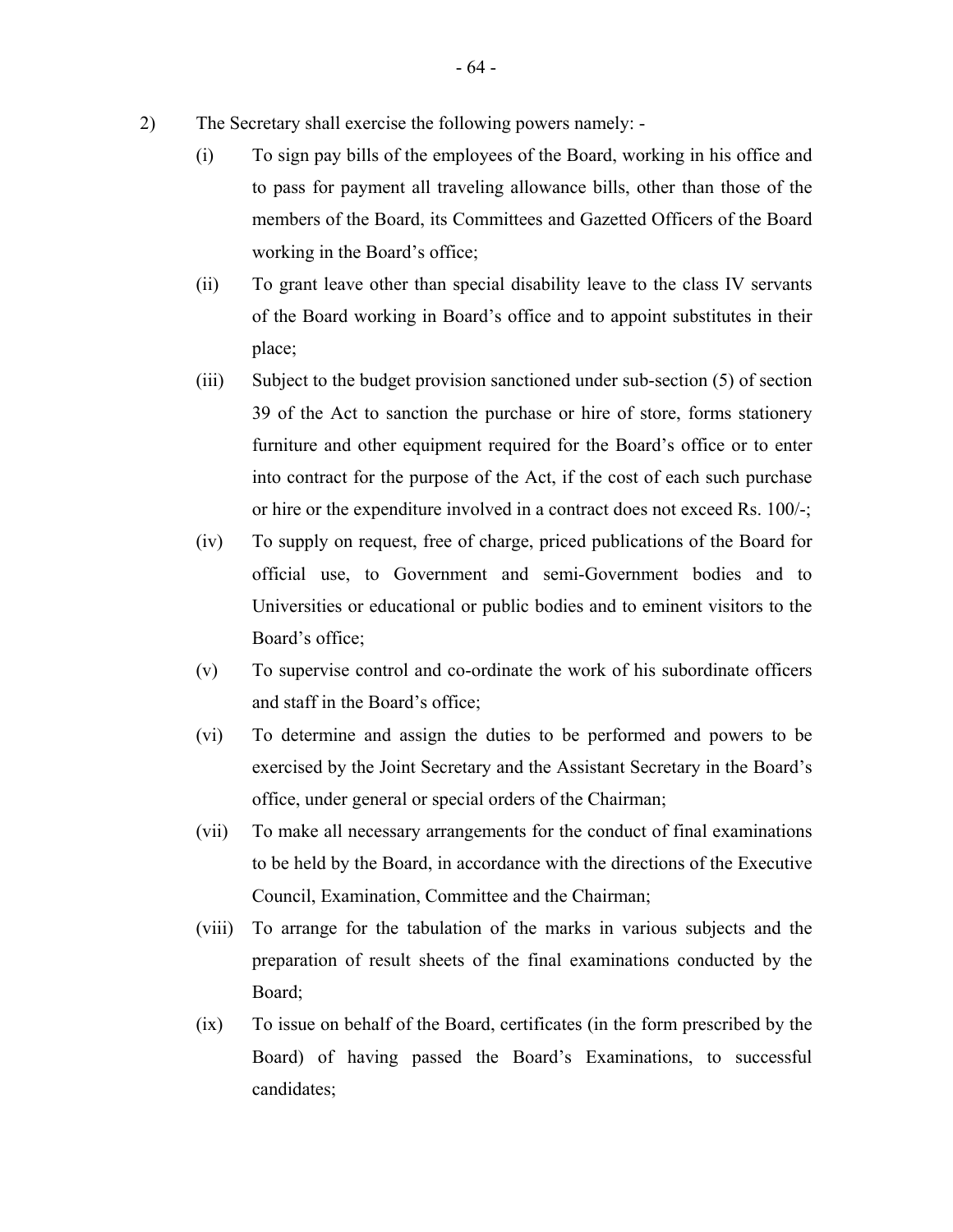- (x) To furnish the Education Department, annually, with a list of schools recognized by the Board, specifying the period and subject or subjects in which recognition has been granted;
- (xi) To decide cases of admission of candidates to the final Examinations conducted by the Board;
- (xii) To submit to the Chairman doubtful cases of admission to the candidates to the final examination for decision.

# **9. Designated Area**

For the purpose of sub-clauses (v) and (vi) under the heading "Elected Member" sub-section (1) of Section 12 of the Act, the following are declared to be designated areas:

- 1) Pernem, Sattari and Bicholom,
- 2) Bardez,
- 3) Tiswadi and Mormugao,
- 4) Ponda and Sanguem,
- 5) Salcete,
- 6) Quepem and Canacona.

# **Preparation of annual budget estimates**

- 1. The financial year of the Board shall begin from the  $1<sup>st</sup>$  of August.
- 2. The Board shall prepare before the  $15<sup>th</sup>$  of June every year the annual budget estimates of its income and expenditure for the next financial year in the form to be prescribed by the Board.
- 3. The revised and supplementary budget estimates of the Board shall be prepared in such manner and before such dates as the Board may lay down.
- 4. The Board shall prepare annual accounts of its receipts and expenditure in such manner and before such dates as may be laid down by the Board.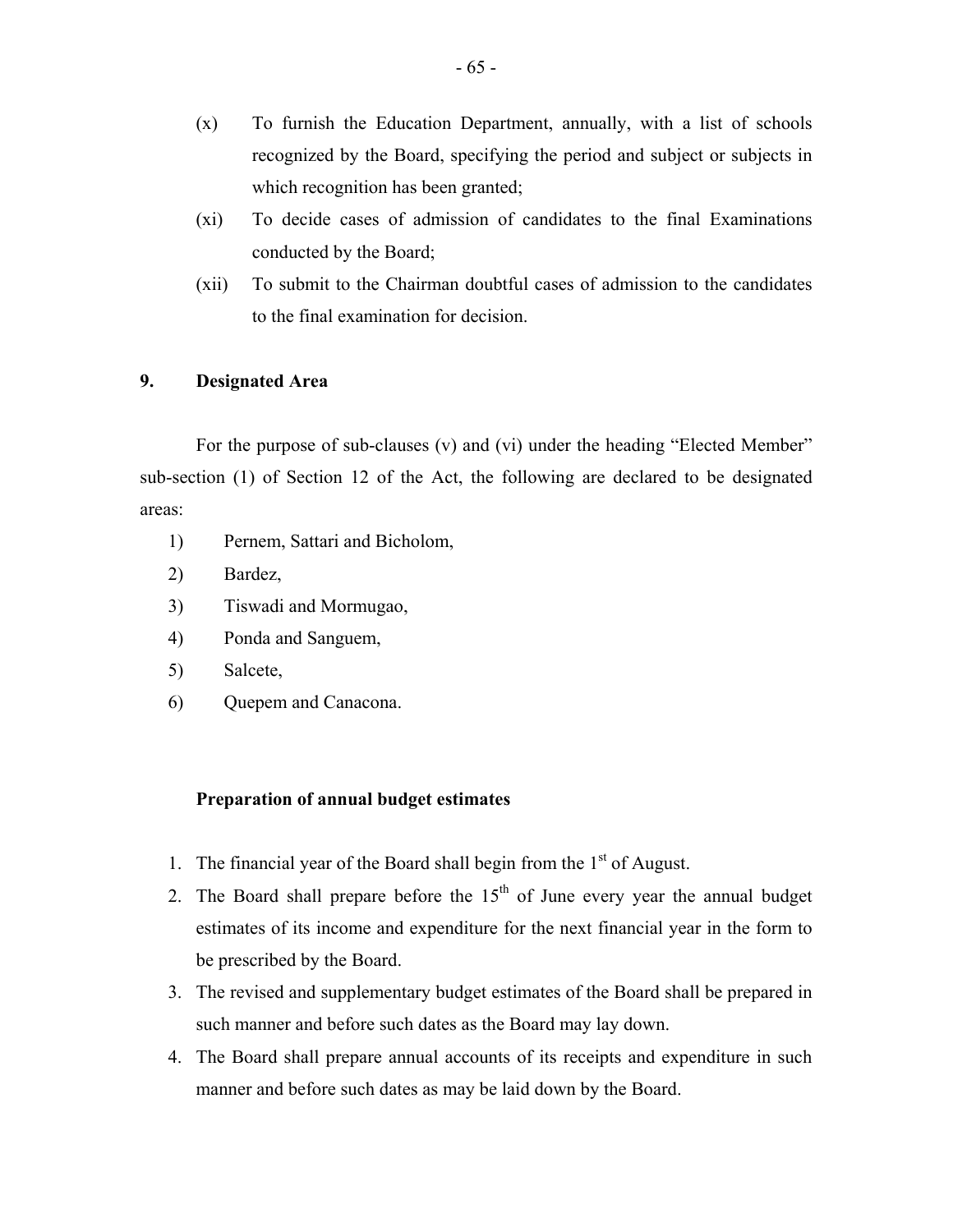# **Safe custody of Finances, etc**.

All income of the Board from any source whatsoever, including income of fees, royalties, etc. will be credited into the Board's fund established under Section 37 of the Act.

The Board's Fund shall at the discretion of the Executive Council be kept in any scheduled Bank as defined in the Reserve Bank of India Act, 1934 (Central Act 2 of 1934) and shall comprise of

Cash in Bank and

Cash in hand by way of small imprest amount with the Secretary; such imprest shall not exceed the limit to be decided by the Board.

The Board's fund shall be operated in the joint names of the Chairman and the Secretary of the Board and all the payment due to the Board except contingent charges, will be paid by a cheque or letter of authority signed jointly by the Chairman, and the Secretary of the Board.

The Secretary of the Board, under overall supervision of the Chairman, (a) will be responsible for exercising day to day check on finances by signing cash book and other usual financial registers; (b) as the custodian of the Common Seal, building records, libraries and such other properties movable and immovable vesting in, held by or under the control of the Board to arrange for the maintenance of a proper inventory and ensure proper care and up-keep of the same. (c) to report to the Government every case of loss of the Board's property of a value exceeding Rs. 200/-

#### **CHAPTER II**

#### **Examinations**

The Board shall conduct or cause it to be conducted in the areas of its jurisdiction S. S. C. Examination twice every year, in the month of March and October and H. S. S. C. Examination in March provided that it shall be competent for the Board to conduct a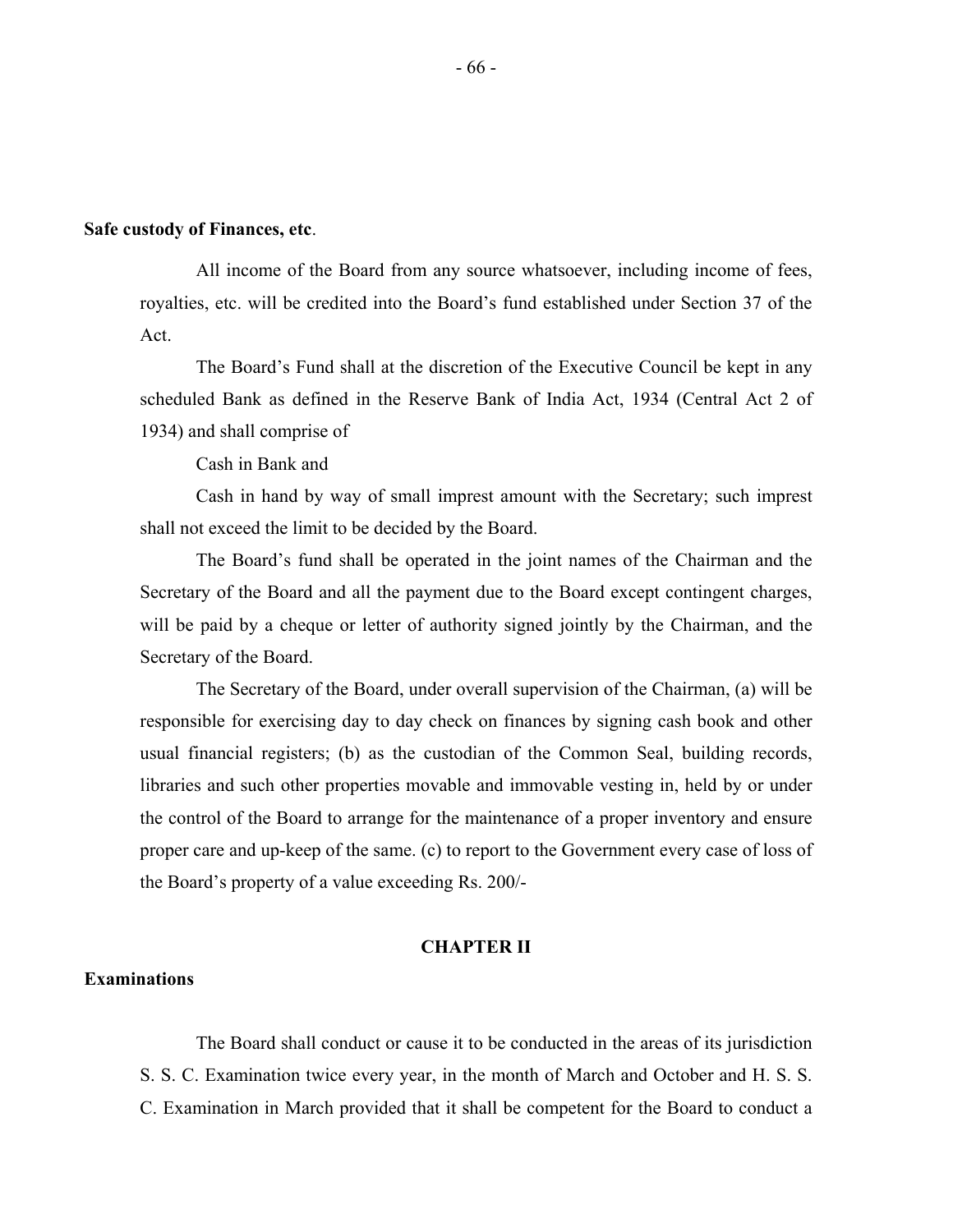special examination at nay time in an emergency. The Board shall conduct such other examinations as the Board may, by Rule, prescribe from time to time.

# **Centres and dates of Examination**

- 1) The final examination (S. S. C. Exam) shall be held twice a year (October and March) and H. S. S. C. Exam once in a year March/April at such centres as may be fixed by the Board from time to time. The centres so fixed and the common date of commencement of each Examination shall be intimated by the Board to the heads of all Secondary Schools or Higher Secondary Schools as the case may be, ordinarily prior to first July for October Examination and 1<sup>st</sup> of December of the preceding year for the Examination to be held in March/April provided that it shall be competent for the Board to conduct a special Examination at any time in an emergency.
- 2) The candidate will ordinarily select the centre nearest to his school for the examination. However, it shall be competent for the Chairman to direct the candidate to appear for his oral and or practical examination at any other nearby centre at the candidate's own cost and the Chairman's decision in this behalf shall be final.

# **Mode of Examination**

- 1) Candidate shall be examined by means of :
	- i) Written question paper or papers which they shall be required to answer in writing;
	- ii) Practical or oral tests, except when otherwise specified, shall be carried out by the examiners appointed by the Board in such manner as the Board may, from time to time determine.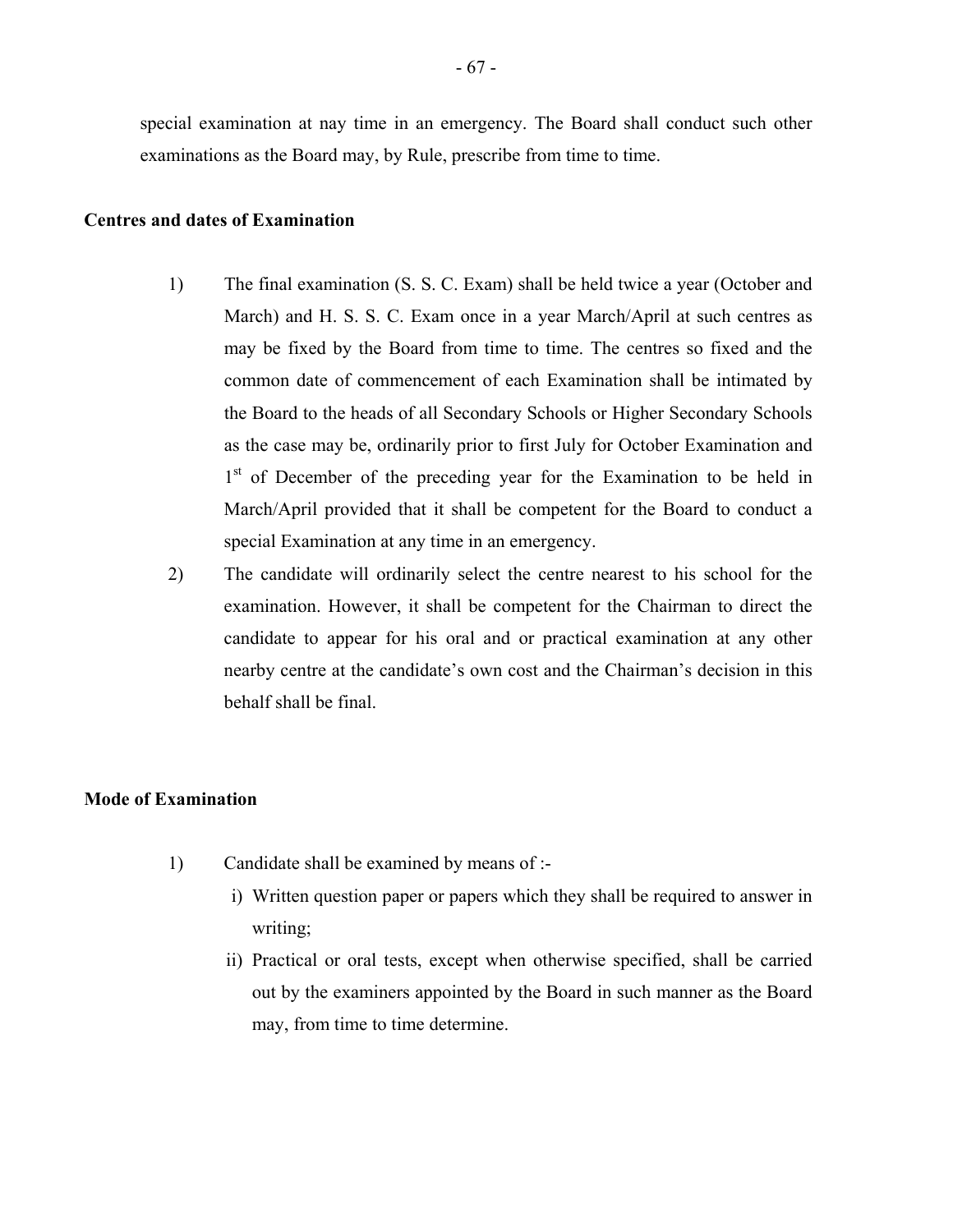- 2) Practical and oral tests, except when otherwise specified, shall be carried out by the examiners appointed by the Board in such manner as the Board may, from time to time to time determine.
- 3) Wherever practical work has been prescribed in the syllabus in any subject for the examination, a record of such work done by each candidate offering the subject in the form prescribed by the Board shall be duly maintained and attested by the head of Secondary or Higher Secondary School concerned and the same shall be produced or forwarded for purpose of evaluation in such manner and according to such directions as may be issued by the Board from time to time.
- 4) Written text in the subject shall be by means of question paper or papers in the subject shall be given to candidates simultaneously at every centre at which the Examination is being held.
- 5) No question calling for a declaration of a religious belief on the part of a candidate shall be put at the examination and no answer or translation given by any candidate shall be objected to on the ground of its giving expression to any particular form of religious belief.

# **Subjects of Examination**

The examination shall be held in the subjects shown in Appendix A and B annexed to these Rules.

# **Medium of Examinations**

Candidate appearing for the Examination shall have the option to answer the question paper or papers through the medium of English, Marathi or Urdu. The script used for Marathi, Hindi, Sanskrit, Pali and Ardhamagadhi shall be Devnagari.

#### **Eligibility of Regular Candidates for S. S. C. Examination**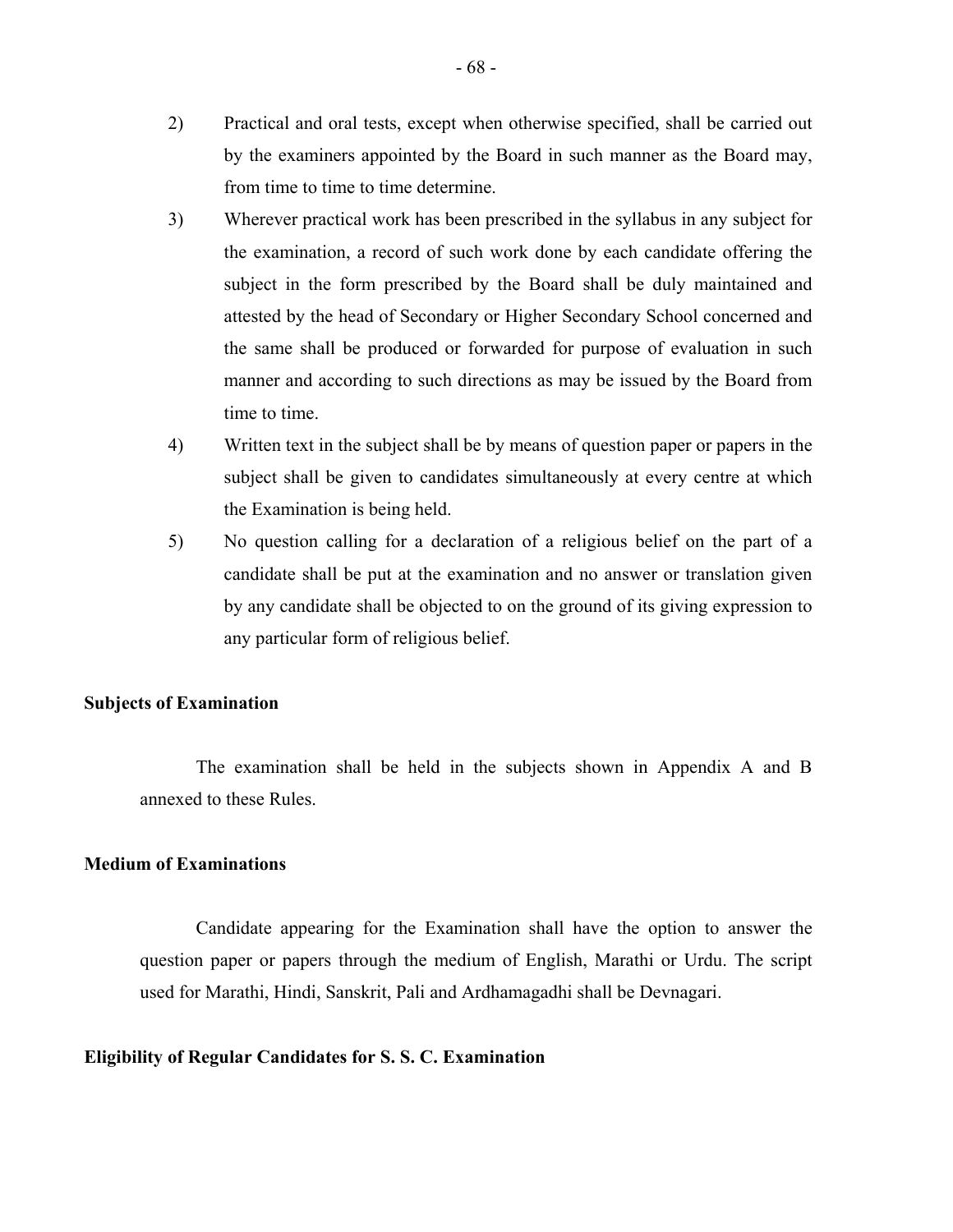A candidate attending the final standard of a Secondary or a Higher Secondary School shall be eligible to appear for the Secondary School Certificate Examination or Higher Secondary School Certificate Examination as the case may be on fulfilling the following conditions :

 $1)$  (a) In the case of the March Examination he should have attended the final standard of one or more Secondary or Higher Secondary Schools for not less than 75 per cent of the working days, during the period from the opening day of the academic year to the  $15<sup>th</sup>$  of February next following and for the October S. S. C. Examination, he should have attended the final standard of one or more Secondary Schools for not less than 75 per cent of the working days during the period from the  $1<sup>st</sup>$  day of October of the preceding year to the  $15<sup>th</sup>$  of September next following :

Provided that –

- i) The said 75 per cent attendance is kept by the candidate separately during the parts of the academic year, both before and after his form of application for admission to the Examination is forwarded by the head of the Secondary or Higher Secondary School concerned;
- ii) A candidate who will have filled in the required minimum attendance of 75 per cent of the total working days during the period of the academic year preceding the date of forwarding the application for admission to the Examination but who did not submit his application for admission to the examination or whose application was withdrawn under Rule 22(7) for the Examination to be held at the end of that academic year, shall complete the minimum attendance prescribed under this clause, either.
	- A During the remaining part of the same academic year, or
	- B During the first term of the next academic year, if he intends to appear for the Examination in the following October.
	- C During the second term of the next academic year, if he intends to appear at the Examination in the following March.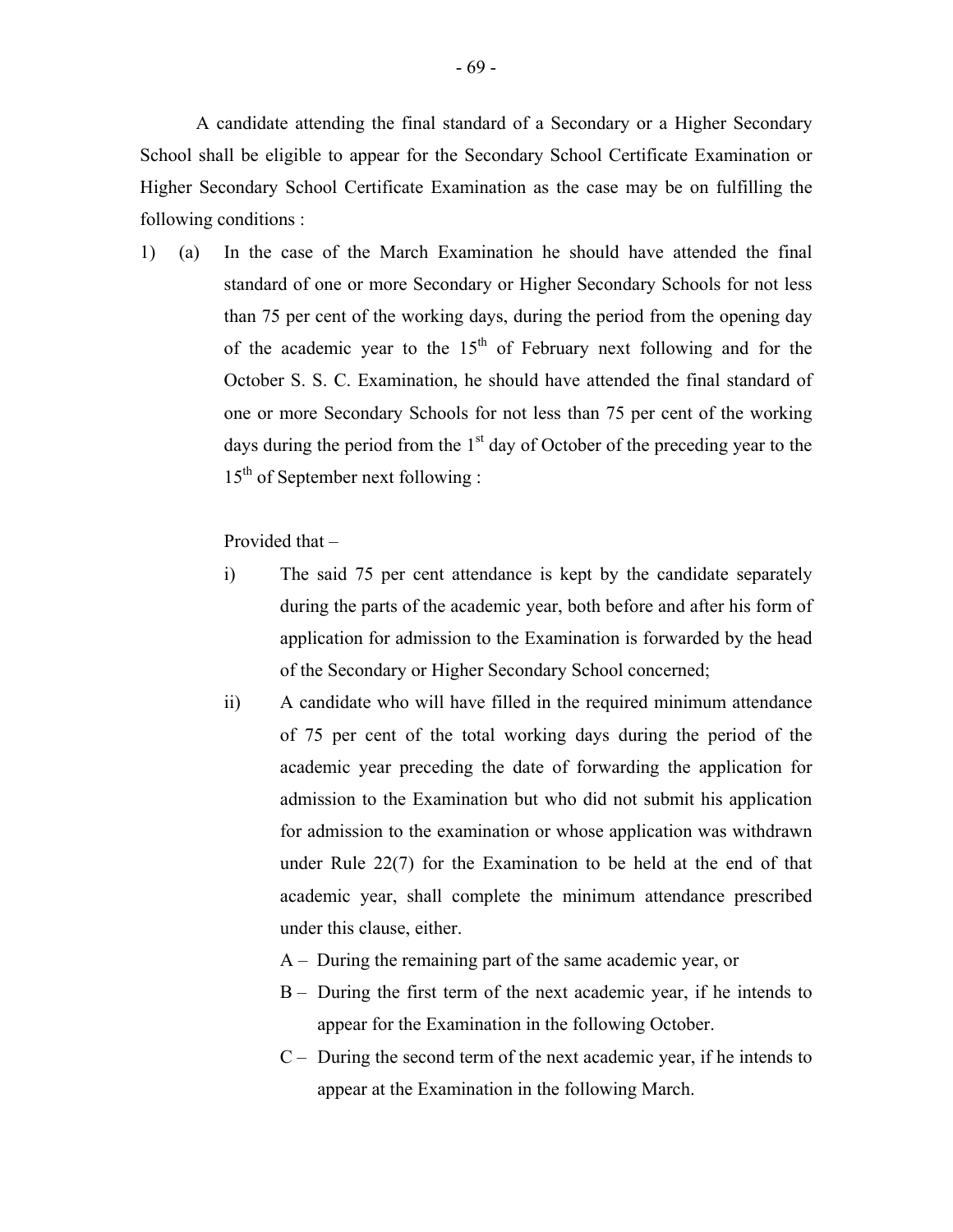(b) The Chairman, may for special reasons, on the recommendation of the head of the Secondary School, condone a deficiency in the percentage of attendance prescribed under clause (a) above.

(c) The head of the Secondary School concerned shall withdraw under Rule 22 (7) on or before the date prescribed therein forms of applications forwarded to the board's office, in respect of those candidates who do not fulfill the conditions laid down under clause (i) of the provision to clause, (a) above unless the deficiency in attendance condoned by the Chairman in cases referred to him by the head of the Secondary School on or before  $20<sup>th</sup>$ February, or  $20<sup>th</sup>$  September, as the case may be with a statement of attendance of each such candidate in the form prescribed by the Board.

- 2) The head of the Secondary School has certified that :
	- (a) He has kept the prescribed attendance as laid down under clause  $(1)(a)$ above;
	- (b) To the best of his knowledge, the candidate is a fit person as regards character for admission to the Examination. Where in the opinion of the head of the Secondary School, the character of any candidate is not good, such head shall nevertheless forward the application of the candidate to the Board after endorsing thereon the reasons for forming such opinion, with the instances (if any) in support thereof. All such applications shall be considered by the Executive Council which, shall on merits of each case, decide whether the candidate be permitted to appear at the Examination or not, and the decision of that Executive Council shall be final.
- 3) Every candidate attending the final standard of Secondary or a Higher Secondary School as the case may be if he makes a proper application to the Board for appearing at the Examination, if he satisfies the conditions laid down in this Rule regarding attendance and carrying out practical work (if any) and if the head of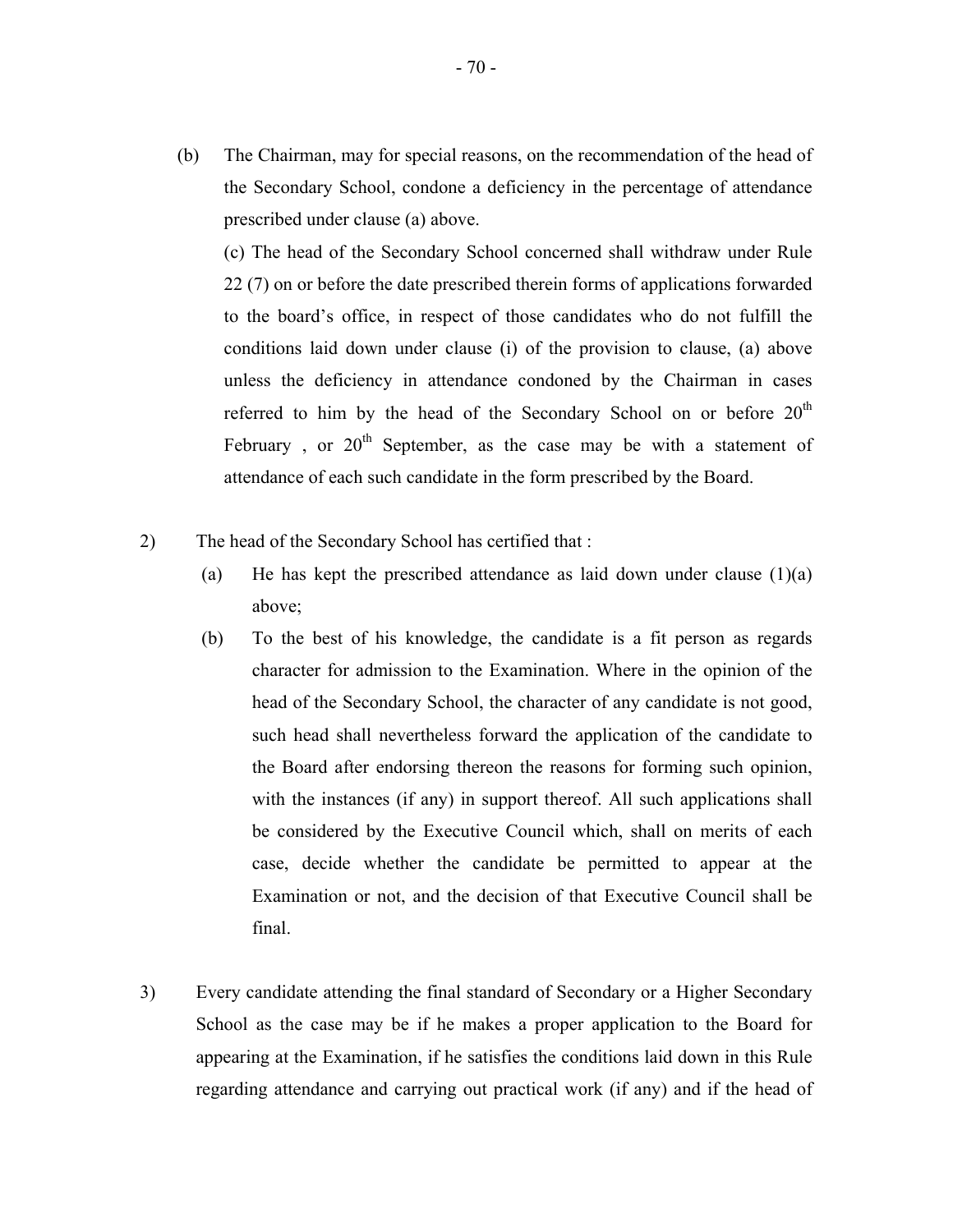the Secondary School certifies that he is a fit person as regards character for admission to the examination or where such certificate is not given, the executive council decides that the candidate be permitted to and to appear at the examination, then such candidate shall have a right to be admitted to and to appear at the examination. Where a proper application is made by the candidate to the Board for appearing at the examination, and the conditions regarding attendance and carrying out practical work (if any) are satisfied, the application shall not be withheld by the Head of the Secondary School on any other ground.

4) Every candidate (whether private or regular) shall abide by the instruction which the Board may, from time to time, issue through the heads of Secondary Schools, regarding submission of application forms, admission to the Examination hall and discipline during the course of the examination. Any breach of such instructions will render a candidate liable for action under Rule.

#### **Eligibility of Private Candidates**

1) A Person who has pursued the prescribed course of study privately and has completed the practical course prescribed for Std. IX and X in a recognised Secondary School Certificate Examination as a private candidate subject to the following conditions:

- (a) He has been resident of the Territory for a period of not less than two years, prior to the date of the commencement of the Secondary School Certificate Examination at which he desires to appear. The Chairman may, in exceptional cases condone a deficiency in the period of two years residence in the territory;
- (b) He was not on the roll of a Secondary School in the Territory during the academic year preceding the date of Secondary School Certificate Examination at which he desires to appear;
- (c) He must have completed the age of 18 years not later than  $1<sup>st</sup>$  March of that year in the case of the examination to be held in March and not later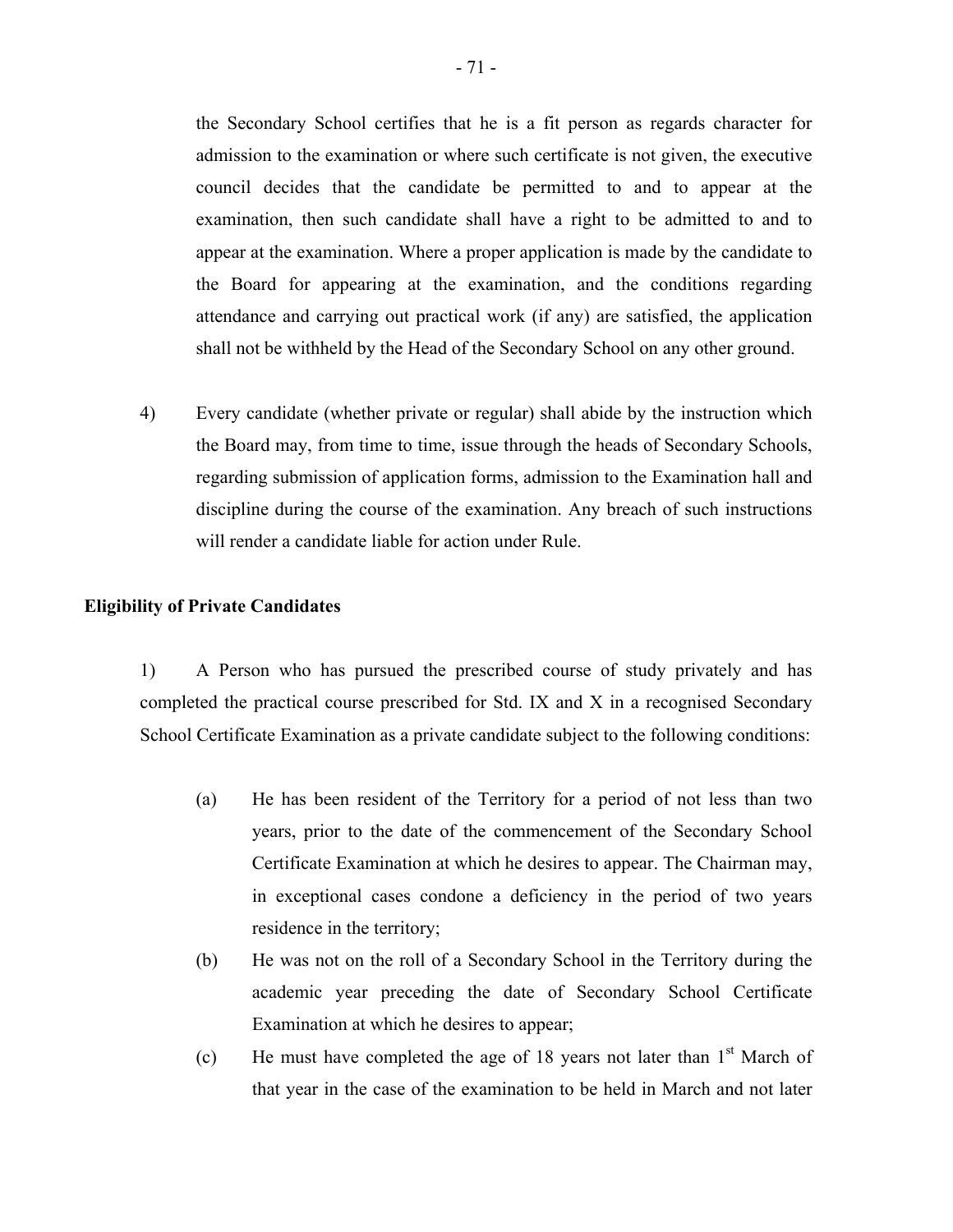than  $1<sup>st</sup>$  October of that year in the case of the examination to be held in October. Each applicant shall furnish satisfactory evidence in support of the correctness of his date of birth;

Note :- The age of 18 years may be relaxed upto 17 years in case of a physically disabled candidate which is unable to attend the school .

Note :- Not withstanding anything contained in conditions (a), (b) and (c) above;

- (i) A candidate being a citizen of India who has been a regular student of a secondary school overseas and who has completed the course of studies for an examination equivalent to the Secondary School Certificate Examination (e.g. Senior Cambridge) may be permitted to appear at the Examination as a Private candidate;
- (ii) A candidate sent up as a regular student (i.e. after having undergone the prescribed /minimum attendance at a recognized institution) but failing at the corresponding examination of any other statutory Board or University or University in India or at the Entrance Examination of a statutory University in India or at the Senior Cambridge or Indian School Certificate Examination or at the Higher Secondary Certificate Examination or the Higher Secondary (Multipurpose) School Certificate Examination Board, Poona, may be permitted to appear at the Examination as a private candidate provided that such a candidate has not joined a Secondary school since his failure at the other examination concerned.

Provided that :-

- (a) It shall be competent for the Board to prevent permanently or for such specific period as the Board may determine in each case any secondary school which forwards under this sub-clause, applications of private candidates without proper scrutiny, from forwarding such applications, except the applications of their own bonafide past students;
- (b) Unless specially permitted by the Board to do so, no Secondary School shall forward more than 25 applications from persons other than its own bonafide past students, for permission to appear as private candidate at any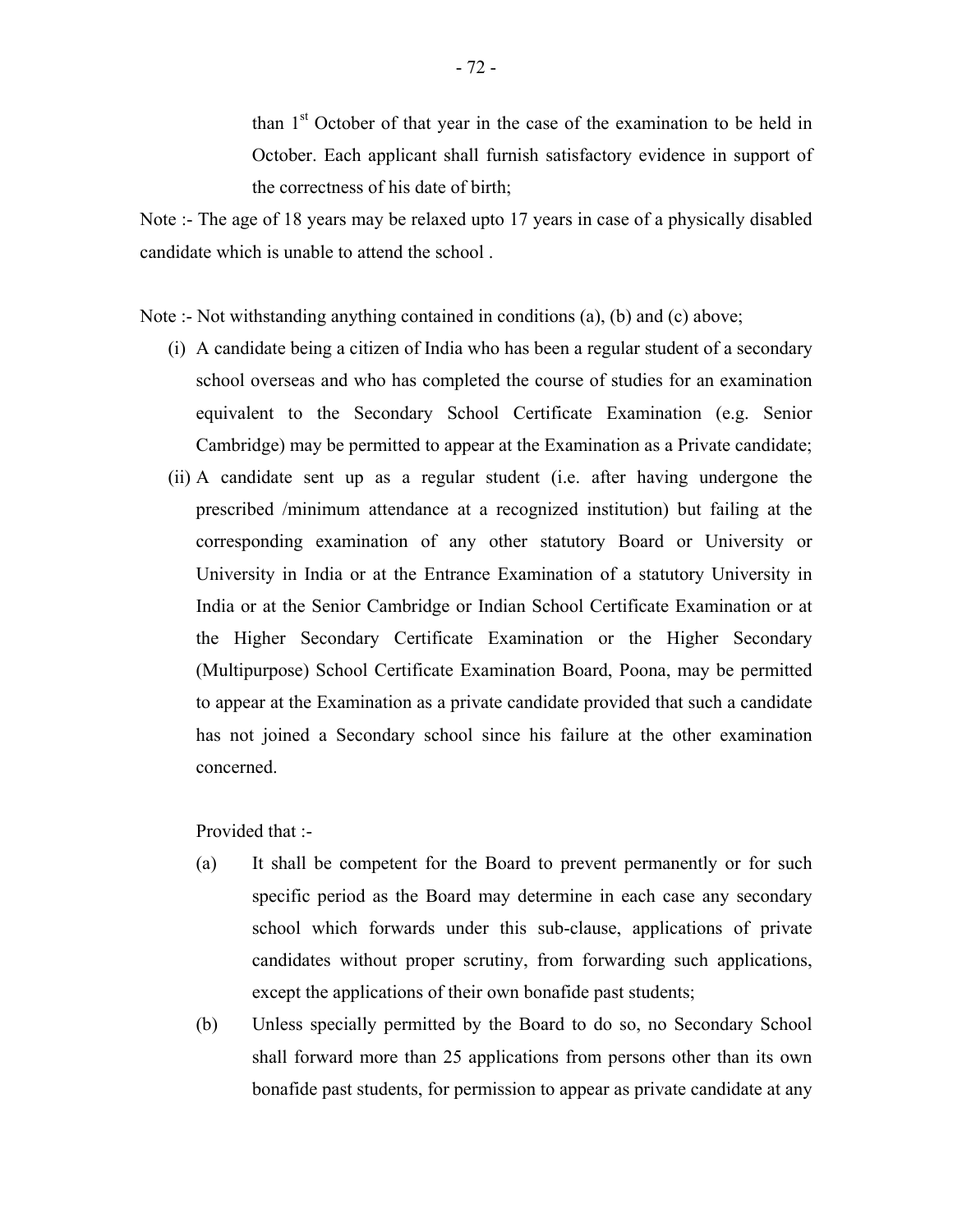one Examination, provided that it shall be competent for the Chairman to relax, on the merits of each case, the said limit and allow a secondary school to forward more than 25 applications, at any one Examination from bonafide private candidates other than its own past students;

(c) It shall be competent for the Board to debar an applicant employing malpractices to secure permission to appear at the examination as a private candidate under clause (1) above from applying for permission to appear for the Examination for a period of two years from the month and year of the Examination for which permission is sought, even if such a candidate is otherwise eligible and further forfeit the enrolment fee if already paid and cancel the enrolment certificate, if already issued.

2) Each applicant will have to pay Rs. 10/- as enrolment fee alongwith the application to, be submitted through the head of the Secondary School last attended, for permission to appear for the Secondary School Certificate Examination. If the said school does not exist, or is de-recognized or refuses to forward the application the applicant shall submit the application through the head of any other recognized Secondary School within the jurisdiction of the Board. The enrolment fee will be refunded if he is found ineligible under the rule.

3) If a private candidate is unable to submit his application before the date fixed by the Board, the Secretary may admit his application if it is received with a late fee of Rs.  $5/-$  not later than the  $10<sup>th</sup>$  day after the date fixed by the Board.

4) An applicant held eligible for enrolment as a private candidate will be issued an enrolment certificate which should be attached to the application for admission to the Secondary School Certificate Examination to be forwarded through the Head of the Secondary School concerned.

5) A private candidate may be charged by the Head of the Secondary School concerned a fee of Rs. 2/- for forwarding the application for special permission to the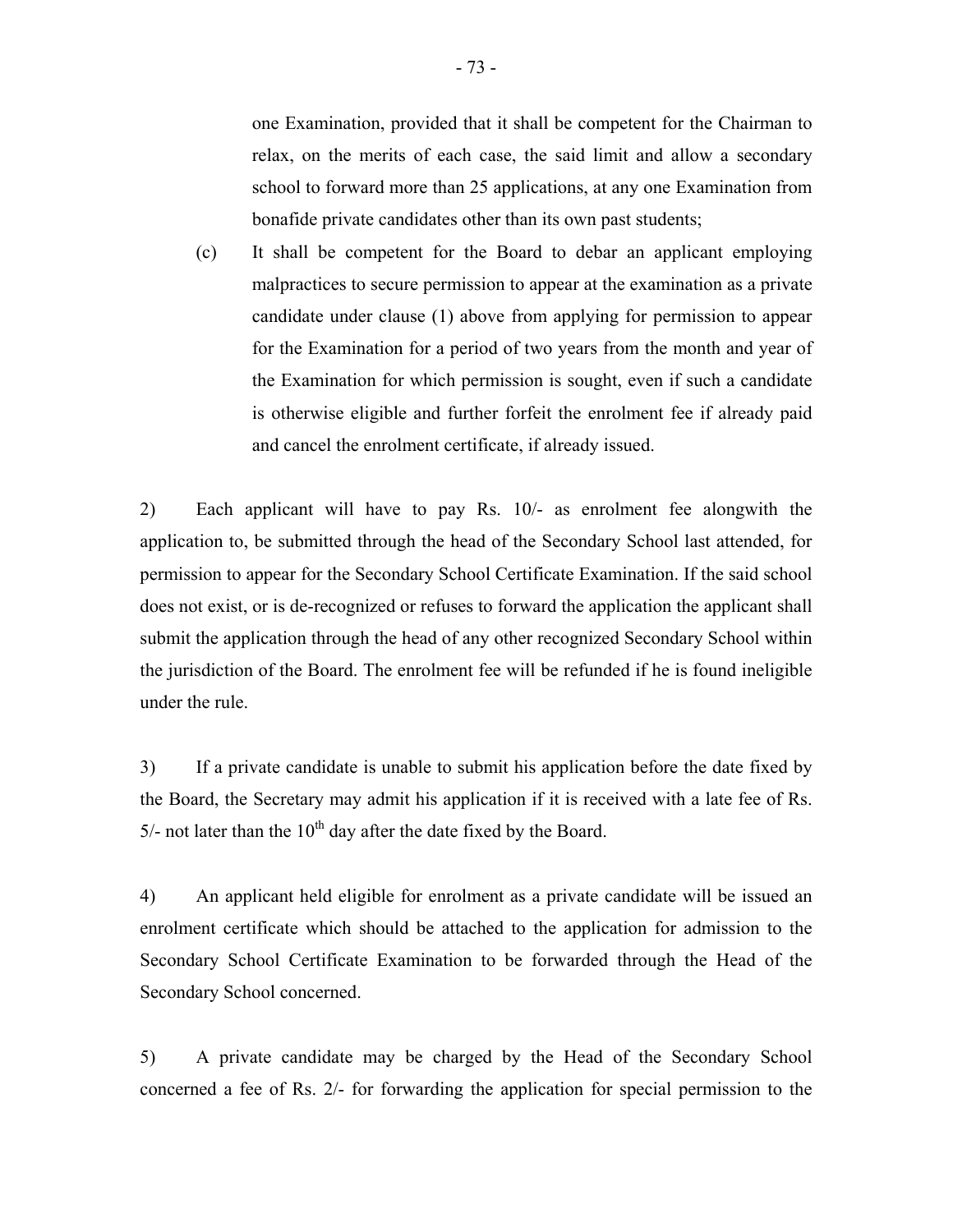Board and a further fee of Rs. 2/- for forwarding his application for admission to the Examination.

6) A candidate desiring to appear for the Secondary School Certificate Examination as a private candidate shall affix his or her recent photograph on the application form in the space provided for the purpose, duly signed by the Head of the school forwarding his application for admission to the Secondary School Certificate Examination.

7) Every applicant will have to state in writing that he is not undergoing rustication imposed by any Statutory Board of Examination or University in India or any other Examination authority at the time of submission of his application for enrolment or during the period of the examination.

8) Private candidates will not be eligible for the award of any of the prizes or scholarship at the S. S. C. Examination.

### **Eligibility of Ex-Students**

1) An ex-student is one who has satisfied all the requirements of the prescribed course of studies, including the prescribed minimum attendance (unless exempted by the Board), under Rule 17 and has been recognized by the Head of a Secondary School for admission to the Matriculate Examination or the Entrance Examination of the University of Bombay or School Certificate Examination of the Maharashtra Secondary School Certificate Examination Board or of the Poona Divisional Board and who has accordingly been admitted to the Examination and has not joined any Secondary school after such admission. An ex-student is exempted from the attendance prescribed in Rule 17.

2) An ex-student shall be entitled to receive a certificate with regard to his eligibility for admission to the Examination and to have his application for admission thereto forwarded by the Head of the Secondary school who recommended him for admission, whether or not be appeared at the examination in the year in which he was so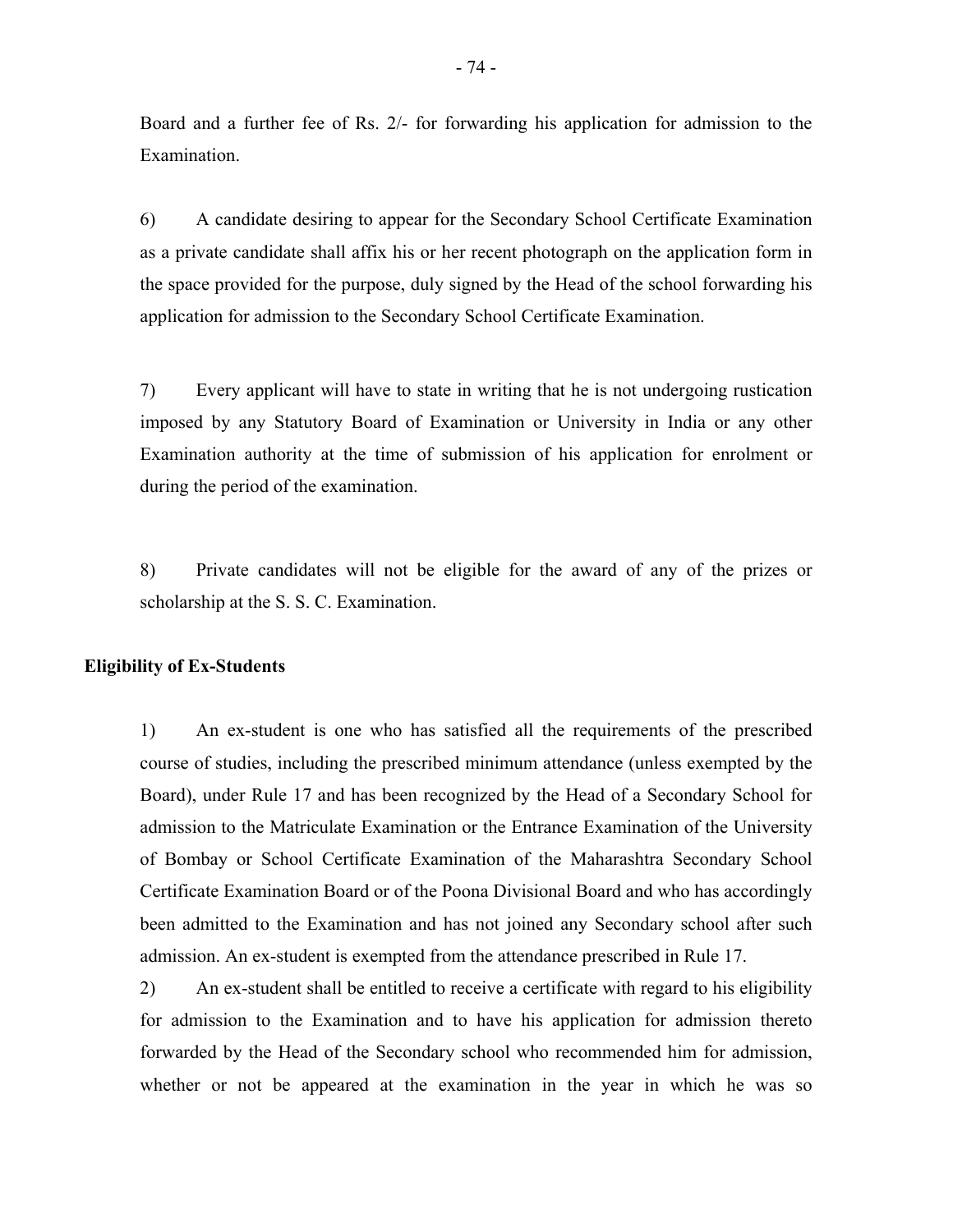recommended, provided that, the Head of the Secondary School Certificate that, to the best of his knowledge the candidate is a fit person as regards character, for admission to the examination. Where, in the opinion of the Head of the Secondary School, the character of any candidate is not good, such head shall nevertheless forward the application of the candidate to the Board, after endorsing thereon the reasons for forming such opinion, with the instances (if any) in support thereof. All such applications shall be considered by the Executive council, which shall, on merit of each case decide whether the candidate be permitted to appear at the examination or not, and the decision of the Executive Council shall be final.

3) An ex-student joining a Secondary School shall lose all the rights of an exstudent, except of the right of exemption or exemptions previously earned and shall be required to satisfy the Head of the Secondary School he has joined as regards character, but not attendance. Where, in the opinion of such Head, the character of any candidate is not good, he shall nevertheless forward the application of the candidate to the Board, after endorsing thereon the reasons for forming such opinion, with the instances (if any) in support thereof. All such applications shall be considered by the Executive Council which shall, on merits of each case, decide whether the candidate be permitted to appear at the examination or not and the decision to appear at the examination or not and the decision of that Executive Council shall be final.

4) The Head of the Secondary School may charge a fee of Rs. 2/- from every exstudent wishing to have his application forwarded for permission to appear at the examination under this Rule.

### **20. Cancellation of admission to the examination**

1) In any case where it is found that the candidate's admission to the Examination has been affected by error, malpractice, fraud or improper conduct, or where his very admission to the top standard is found to be irregular, the Board on the recommendation of the Executive Council, shall have the power to cancel the candidate's admission to the examination and to forfeit the examination fee, if any, paid by the candidate, notwithstanding the inclusion of the name of the candidate in the list of candidates ,registered for the examination ,or the candidates actual appearance at the Examination in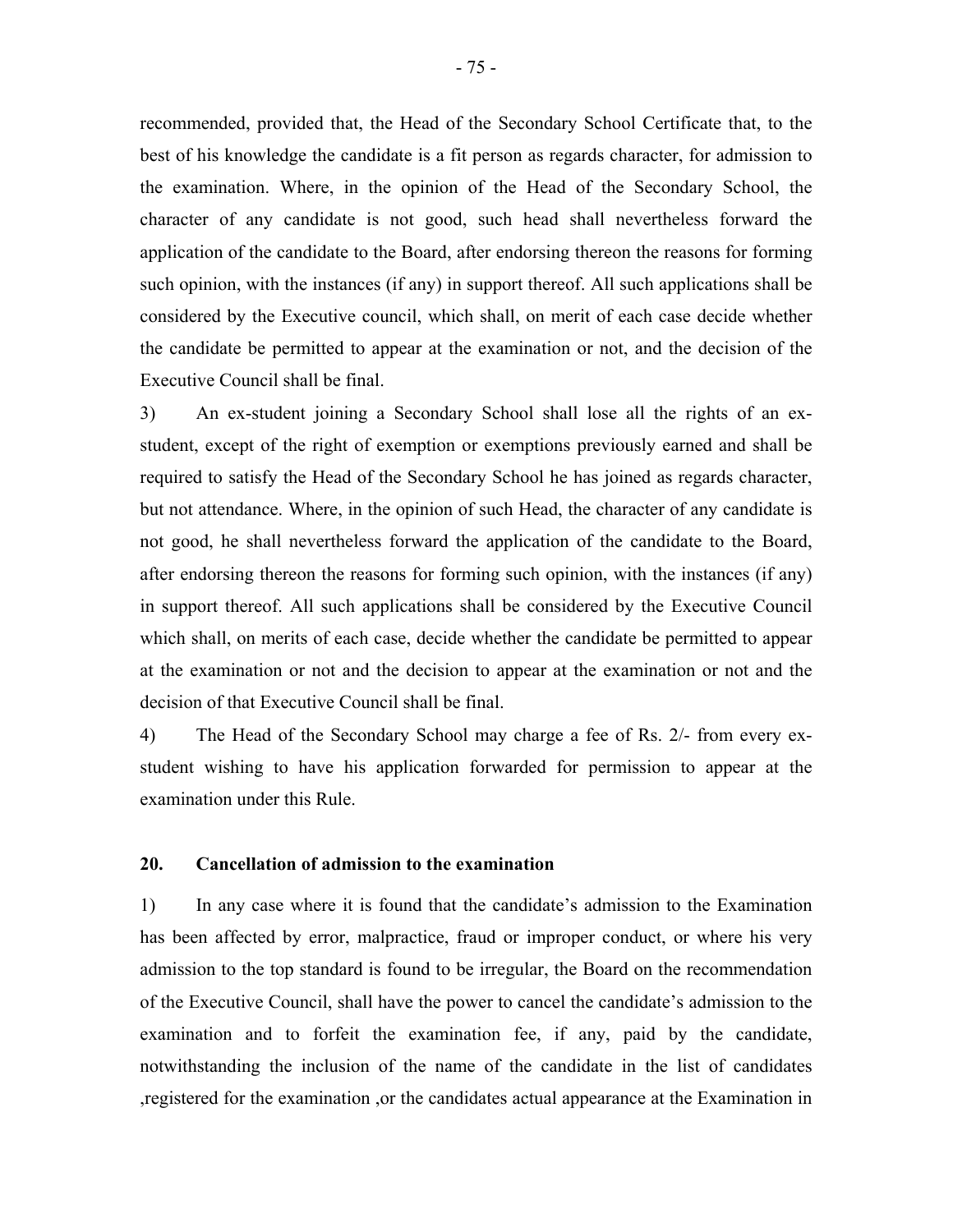one more subjects, and also to debar the candidate from appearing for the examination for such further period as the board may determine in each case.

2) It shall be competent for the chairman to admit a candidate to the Examination provisionally, where any enquiries in respect of this eligibility for admission to the examination are in progress or contemplated and in the light of the final decision regarding his eligibility to deal further with his case as per provisions of these Rules.

### **21. Permission to Re-Appear at the Examination**

1) A candidate who has once appeared at and failed to pass the Examination and who has not attended any other Secondary School after his failure shall be eligible to reappear at the examination on a subsequent occasion if he submits a fresh application in the form prescribed by the Board, and pays a fresh fee through the Head of the Secondary school last attended provided however, that in his case the prescribed attendance of not less than 75% of the working days as laid down in Rule 17 shall not be compulsory.

2) A candidate appearing in one or more isolated subjects under this Rule but not satisfying the requirements of the Rule 33 shall not be entitled to the award of any certificate. Such a candidate shall be given a certified statement of marks obtained in the isolated subject or subjects offered at the examination, on payment of the fee prescribed under the Rule 23.

3) If the secondary school last attended by such a candidate is no more on the list of Secondary Schools or is not in existence ,the candidate concerned shall submit the application in the form prescribed by the board through the head of any secondary school in good time. The Head of Secondary School may in such cases charge a fee of Rs. 2/- for each student wishing to re-appear at the Examination through his school.

4) A failed candidate wishing to offer any subjects other than those offered by him at the last examination shall not be required to satisfy the Head of the Secondary School last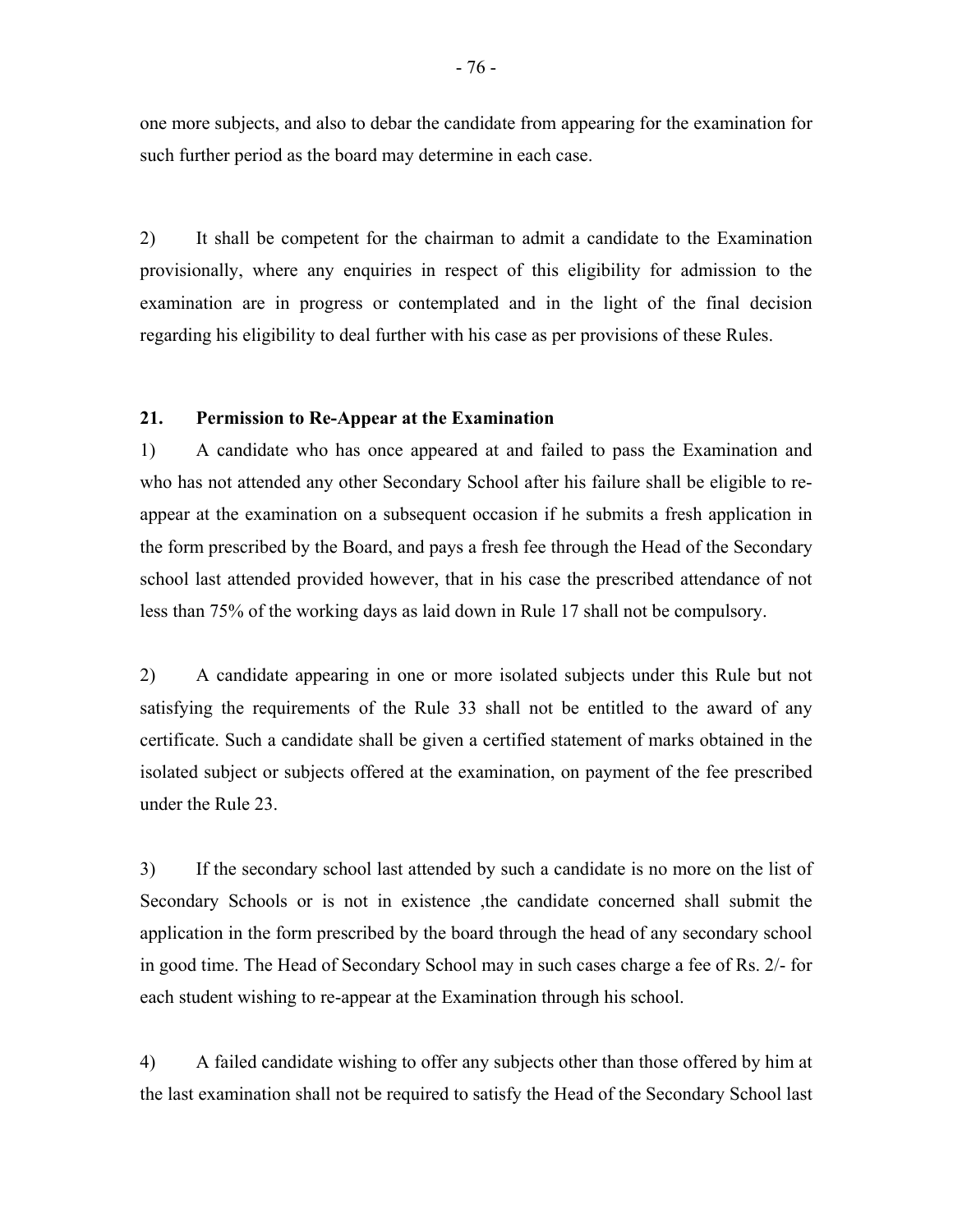attended that he has completed the course prescribed in the new subject or subjects, which he wishes to offer.

### **22. Application for the Examination**

All application for the permission to appear at the examination to be held in March shall be forwarded, in the form prescribed by the board to the Secretary or any other person authorized by the board for the purpose through the Head of a Secondary School to reach the board's office on or before such date as may be fixed by the Board for the receipt of applications and communicated to Secondary Schools before the  $1<sup>st</sup>$  of December of the previous year.

All applications for permission to appear at the Examination to be held in October shall be forwarded in the form prescribed by the board to the Secretary or any other person authorized by the Board for the purpose through the Head of a Secondary School to reach the Board's office on before such date as may be fixed by the Board for the receipt of applications and communicate to the Secondary Schools before the  $31<sup>st</sup>$ .

Provided that a fee of Rs. 6/- to be shared equally by the Board and the Secondary school concerned, shall be charged by the Board for each late application received in the Board's office not later than 10 days after the last dates prescribed for receipt of application under clauses 1) and 2) above:

Provided further that it shall be competent for the Chairman to accept a late application, without any late fee even after the dates prescribed in clauses 1) and 2) above, if in any case, he is satisfied that the application was in fact submitted by the candidate to the Secondary School concerned in time, duly completed in all respects but on account of failure on the part of the Secondary School authorities, the same could not reach the Board's office before the last date prescribed in clauses 1) and 2) above.

No application, which has not been so submitted or is not complete in every respect, shall be accepted.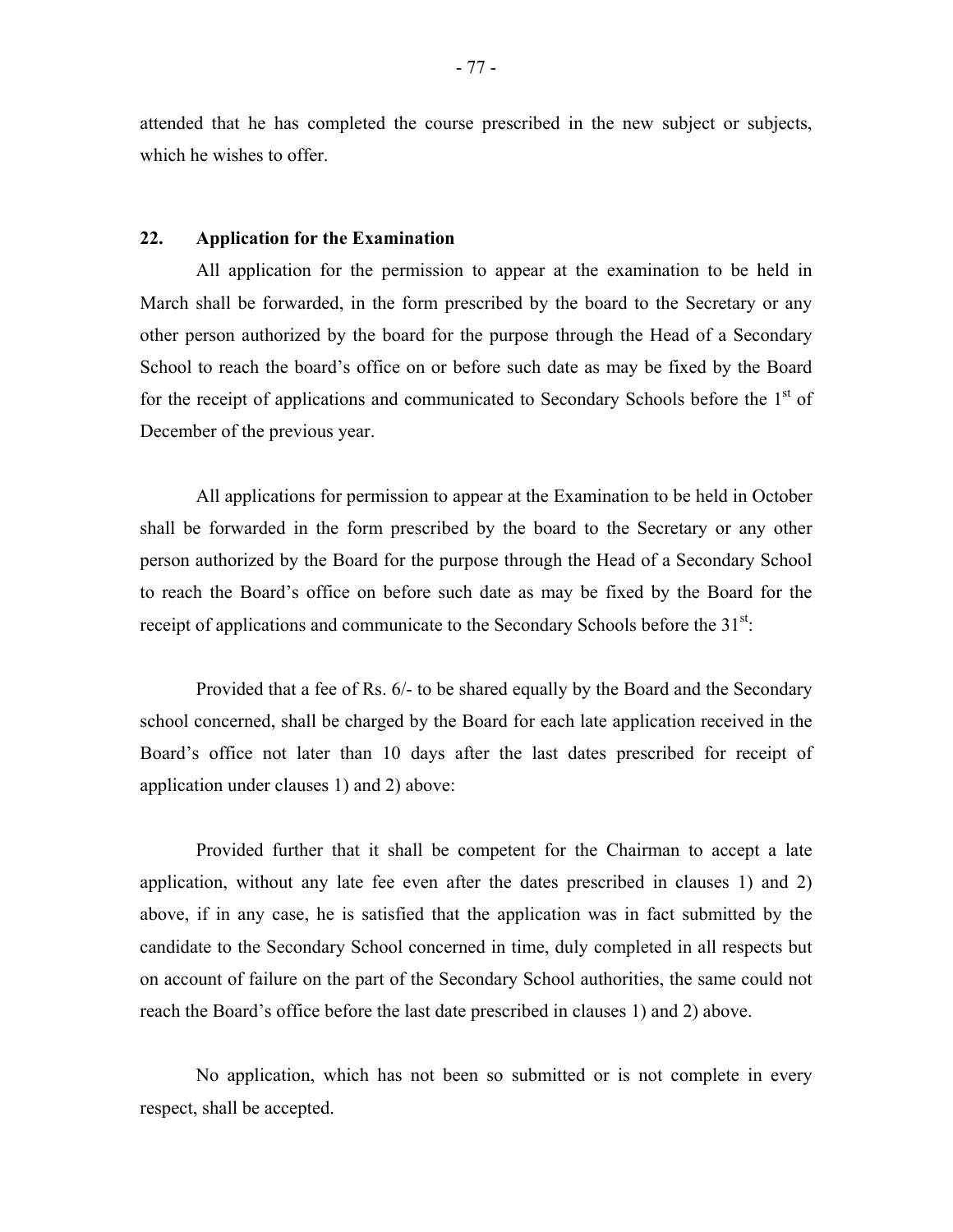The Head of a Secondary School may refuse to forward to the Board any such application which is not complete in every respect .It shall be competent for the Head of a Secondary School to treat any application not received by him at least one week before the last date fixed by the Board for receipt of applications (without late fee), as a late application and forward the same to the Board along with the late fee prescribed above, by the due date fixed for the receipt of late applications. The discretion to forward or withhold any late application submitted any time during the period of ten days prescribed under the first provision to clause 2) above for the receipt of late applications, shall rest with the Head of the Secondary School concerned.

The Head of the Secondary school concerned shall submit with the applications a statement in the form prescribed by the Board giving such information in respect of each candidate as may be required by the Board .The Head of the secondary school shall also attach a certificate to each of the applications certifying the grade  $(A+, A, B+, B, +, C+,$ C) obtained by the candidate in the two school certificate subjects offered by him. The Head of the school shall also forward the cumulative record (maintained in a form prescribed by the Board) of unit tests, terminal examinations, practicals etc. n respect of each candidate.

The Head of the Secondary School shall certify that the particulars given in the consolidated statement and the abridge lists tally with the school records.

All applications for permission to withdraw forms of applications for admission to the Examination forwarded under clauses 1) and 2) above shall be submitted by the Head of the Secondary School concerned so as to reach the Board's office on or before the 25<sup>th</sup> February in the case of the March Examination and on or before the  $25<sup>th</sup>$  of September in the case of the October Examination. Provided that it shall be competent for the Chairman to allow withdrawals of applications even after the last dates mentioned under clause 7) above, in special cases, on the merits of each case, but no refund of Examination fees already paid by the candidates in such cases, shall be held admissible if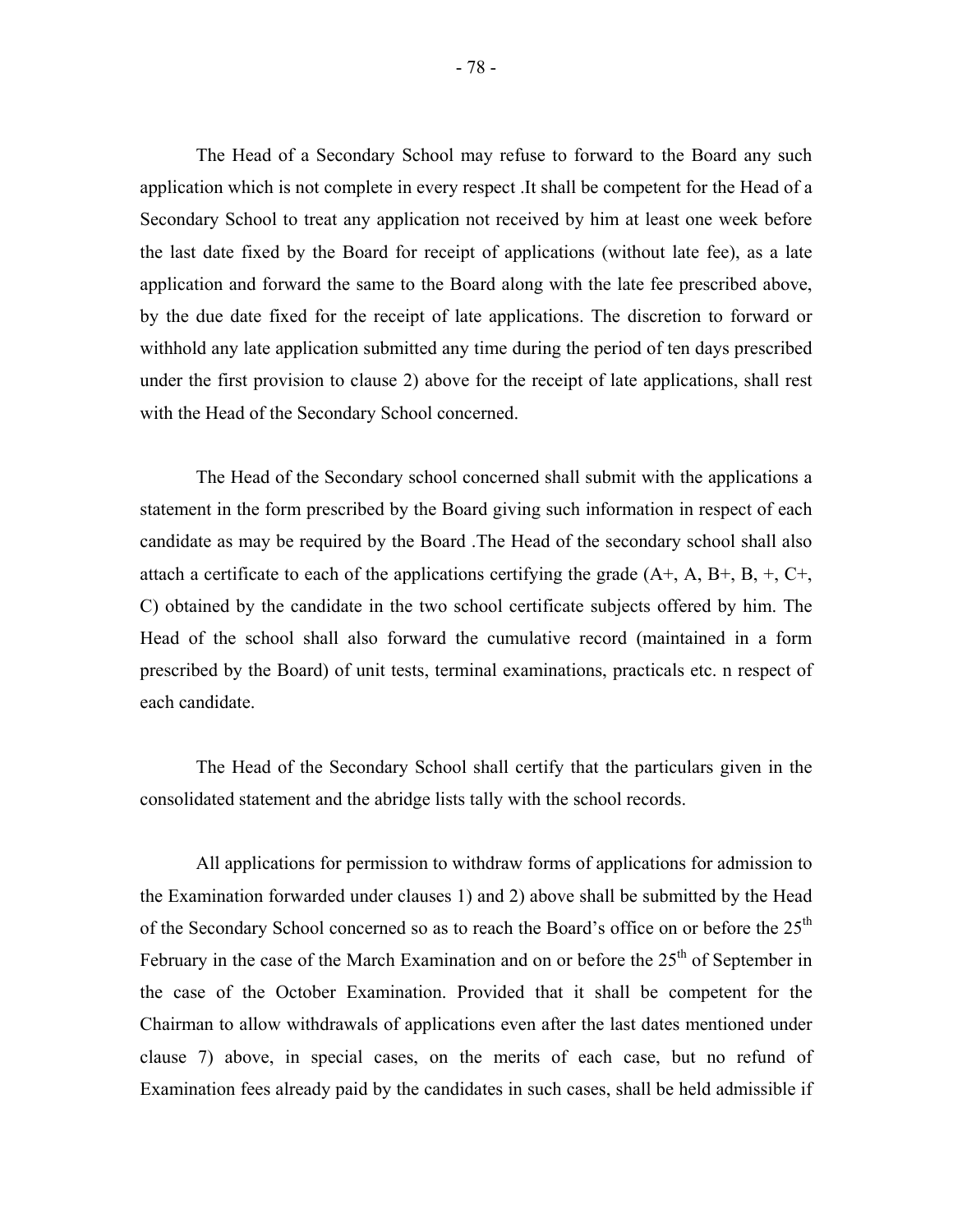a seat number has already been assigned to the candidate concerned by the Board's office.

# **23. Examination fee**

The following fees are prescribed in respect of the Secondary School Certidficate Examination:

|                             | <b>Examination</b> fees                         |
|-----------------------------|-------------------------------------------------|
| 1. Regular Candidate        | Rs. 20/-                                        |
| 2. Isolated Candidate       | Rs. 6/- for each subject offered subject to the |
|                             | maximum of Rs. 20/-                             |
| 3. Late Application         | Rs. $6$ /- (Rs. $3$ /- for Board)               |
| 4. Private Candidate        | Rs. 20/-                                        |
| 5. Scrutiny Fee             | Rs. 3/- for Board                               |
| (Private candidates)        | Rs. 2/- for School                              |
| 6. Enrolment Fee            | Rs. 10/-                                        |
| (For private candidates)    |                                                 |
| $7.$ Fees for: $-$          |                                                 |
| Statement of marks<br>1)    | $Rs. 2/-$                                       |
| ii) Duplicate Certificate   | $Rs. 10/-$                                      |
| iii) Migration Certificate  | $Rs. 10/-$                                      |
| iv) Verification of marks   | Rs. $10/-$ per subject                          |
| v) Provisional Certificate  | $Re. 1/-$                                       |
| 8. Price Publication:       |                                                 |
| Syllabus<br>$\ddot{1}$      | As fixed from time to time                      |
| ii) Rules $&$ Regulations   | As fixed from time to time                      |
| iii) Set up question papers | As fixed from time to time                      |
| iv) Application form        | Re. 0.25                                        |
|                             |                                                 |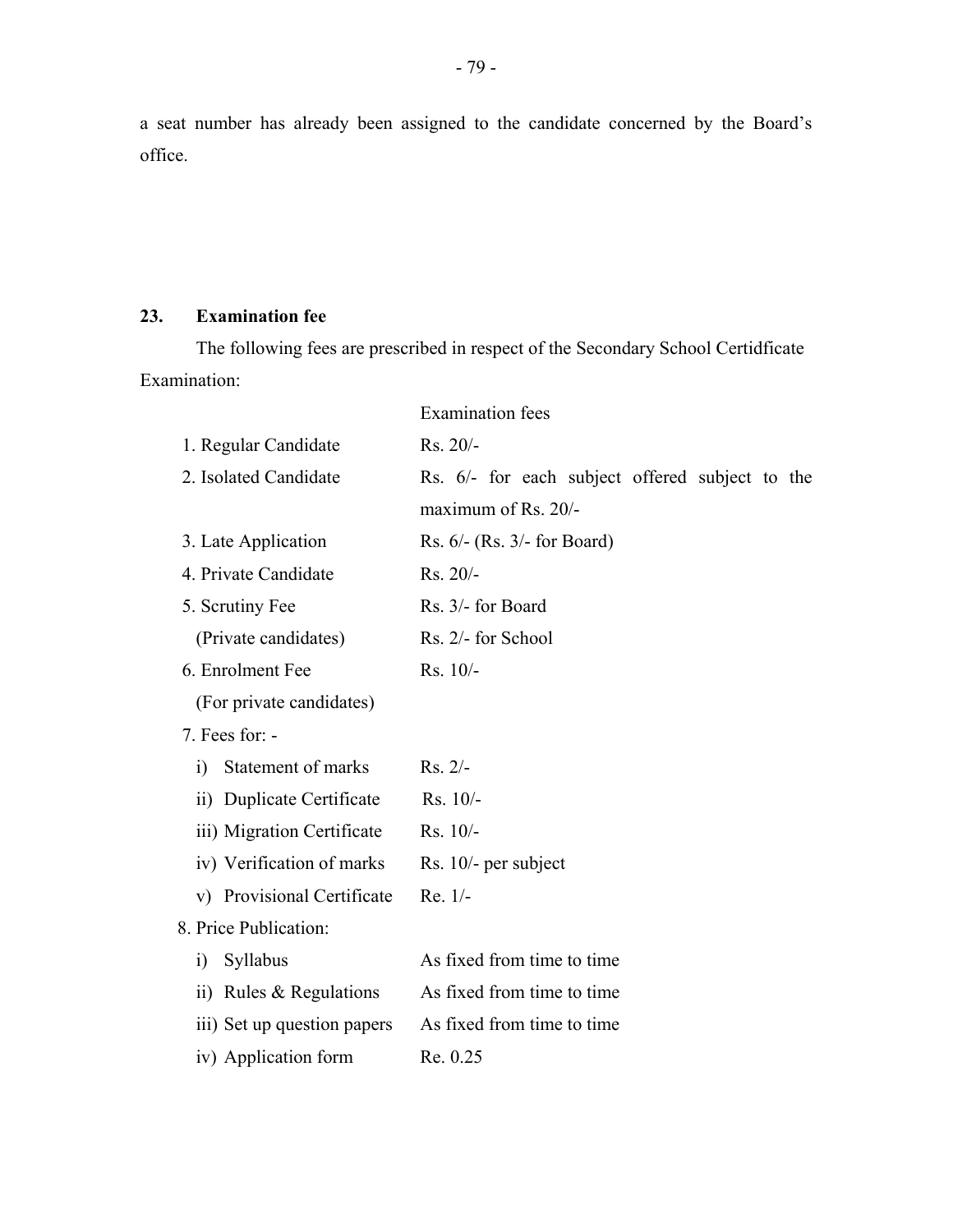| v) Copyright charges of         | Rs. 10/- (per question paper in any one subject set at                  |
|---------------------------------|-------------------------------------------------------------------------|
| question papers                 | any one examination for one edition only)                               |
| 9. Application form for         | $Rs. 2/-$                                                               |
| <b>Private Candidates</b>       |                                                                         |
| 10. Practical Examination       | Rs. 3/- per practical examination for each of the 3<br>Science subjects |
| 11. Fees for certificate of age | $Rs. 3/-$                                                               |
| 12. Registration fee            | Rs. 50/- upto 300 pupils enrolled in Stds. VIII to X                    |
| (per school per year)           | Rs. $100/- 301$ to 500 pupils on roll                                   |
|                                 | Rs. 200/- above 500 pupils on roll                                      |
|                                 | Rs. 400/- Higher Secondary Schools                                      |
| 13. Fee for a duplicate copy    | Re.1                                                                    |
| of Admission Card               |                                                                         |

The Head of the Secondary School concerned shall pass on behalf of the Board, to the candidate concerned , a receipt for the fees paid, in the form prescribed by the Board.

# **24. Refund of Examination Fee**

1) Examination fees once paid shall not be held in reserve for a future examination but may be refunded in the circumstances and to the extent mentioned below:-

- i. Where the candidate dies prior to the examination the entire fee received from him shall be refunded, provided an application for refund is made within 3 months from the date of the conclusion of the examination and the applicant is, in the opinion of the chairman,the person entitled to such refund;
- ii. When a candidate is taken ill and prevented from appearing at the examination one-half of the fee shall be refunded provided that an application for such refund reaches the Secretary or the Head of the Secondary swchool concerned within 2 days from the commencement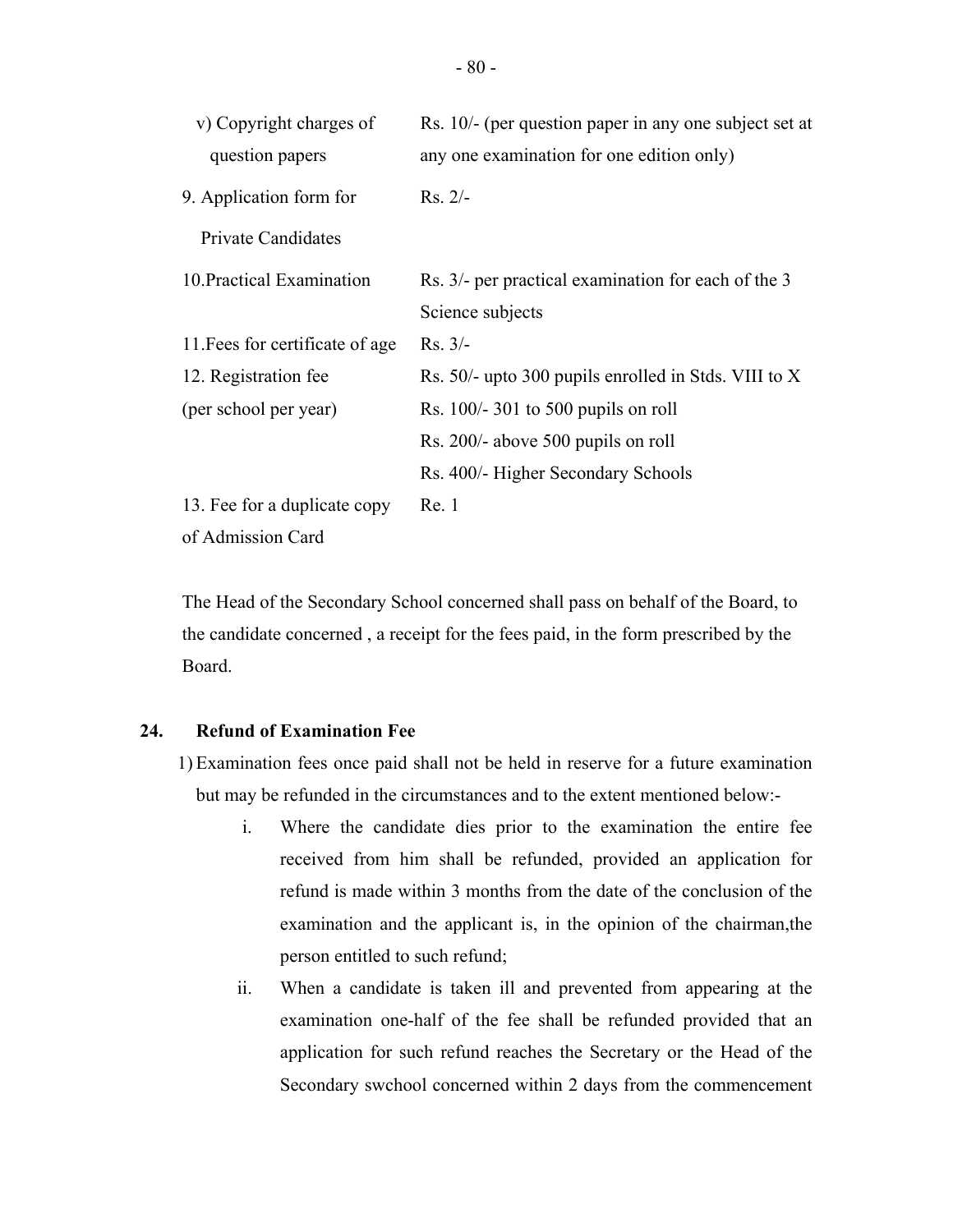of the Examination or the Chairman is satisfied that such an application was actually dispatched or posted by the candidate concerned in good time so as to reach the Secretary within the said period, and provided further that a medical certificate from a registered medical practitioner in support of such an application and the requisite particulars about the candidate, such as Examination Seat No., Centre of Examination and subjects offered by him for the Examination are supplied to the Secretary not latter than 3 months from the date of the commencement of the Examination .No claim for refund, under this clause shall be entertained if the medical certificate and requisite particulars are not received by the Secretary within the aforesaid period;

- iii. If a candidate is excluded from the Examination under Rule 25 the entire fee paid by him shall be refunded to him provided an application for such refund is made within 3 months from the date of conclusion of the Examination;
- iv. When the application for the admission to the Exam, ination is withdrawn with the permission of the Divisional Chairman or when the candidate is not admitted to the Examination ,the entire fee less by Rs. 5/- shall be refunded;
- v. When a private candidate's application for admission to the Secondary School Certificate Examination is rejected the Examination fees paid by the candidate, less by Rs. 5/-shall be refunded to him, provided that the application has not been rejected on account of a false statement made by him .In case of candidate who has made a false statement an additional penalty according to seriousness of the offence, up to the extent of the forfeiture of the entire fees, may be levied.
- 2) Notwithstanding anything contained in clause 1) above, full refund of Examination fees may be granted to such candidate who may ,during the period of a national emergency, join military service subsequent to the submission of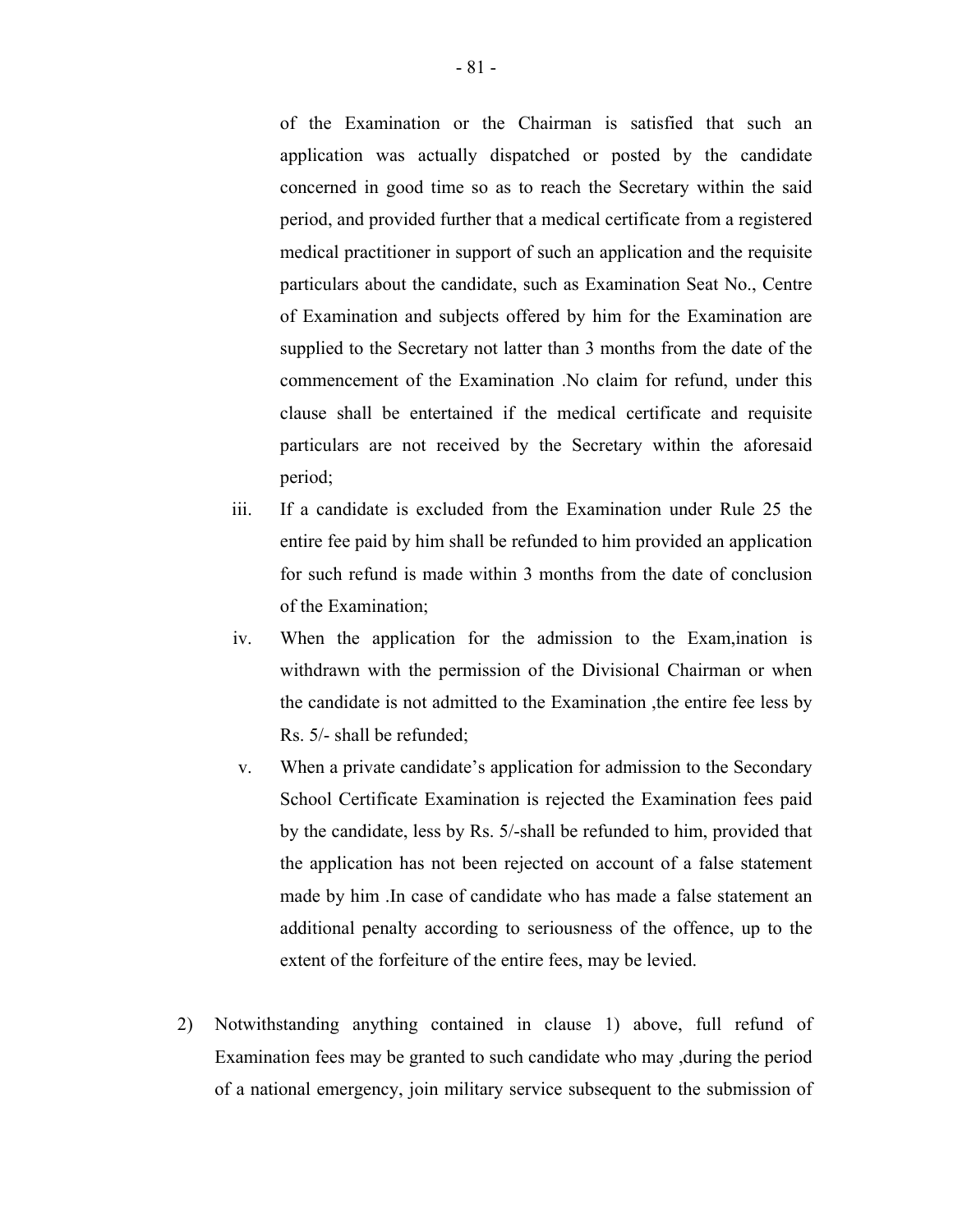his applications for admission to the Examination and who may apply for such refund, on his producing a certificate signed by the officer Commanding concerned ,about his having joined military service during the period mentioned above, and his being unable to take the examination for that reason.

### **25. Admission to the Examination Hall**

- 1) Every candidate admitted to the Examination shall be given an Admission Card by the Board and the candidate shall be required to produce from day to day, to the Conductor of the Examination at the Centre where he appears for the Examination, the Admission Card issued to him on behalf of the Board by the Head of Secondary School through which he is appearing for the Examination and signed by the candidate in the presence of the Head of such Secondary School. A candidate failing to produce such an admission Card shall be liable to be refused admission to the Examination hall. If, for any reason, the candidate fails o produce such Admission Card or the Admission card produced does not bear the candidates signature attested by the head of the Secondary School, the conductor may allow the candidate to appear for the Examination only after satisfying himself as to the candidate's identity by enquiries to corroborate the information available to him from the list of candidates and issuing to the candidate a permit signed by him for production by the candidate on subsequent days, of the Examination. In case where the candidate's signature if taken in the examination hall, does not tally with that on Admission Card, the candidate shall be liable to be refused permission to appear for the Examination.
- 2) No candidate shall be admitted to the examination hall if he arrives at the place of the examination late by more than half an hour after the time fixed for the starting of the paper.
- 3) No candidate suffering from any infectious or contagious disease shall be admitted to an examination hall. If any such case comes to the notice of the Conductor of the Examination, he will make separate arrangement for his seating.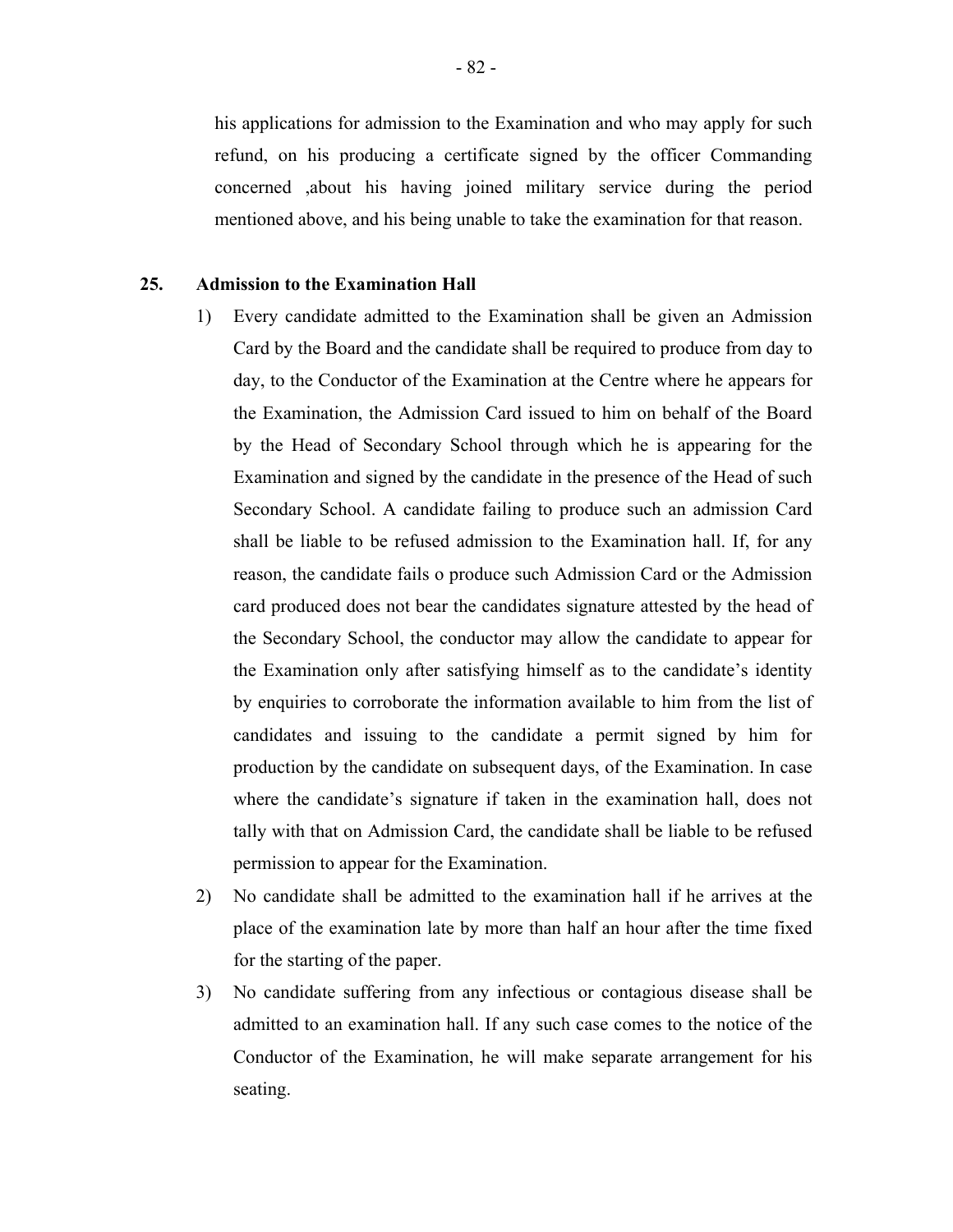### **26. Arrangement for the conduct of the Examination**

At each center of the Examination, the Conductor of the Examination with the help of Deputy Conductors appointed by the Examination Committee on behalf of the Board shall be responsible for all arrangements for the careful, efficient and timely conduct of the Examination.

To assist the conductor and Deputy Conductors at each center there shall be adequate number of invigilators appointed on behalf of the Board.

The Conductor, Deputy Conductor and Invigilators shall follow the instructions given to them from time to time by the Board.

Invigilators shall be responsible for vigilant supervision of the Examination in a blocker blocks allotted to him. Him will do any work entrusted to him, by the Conductor

The scale of remuneration to be paid to Conductors, Deputy Conductors and invigilators shall be as laid down in Clause VII of the Rule 30.

# **27. Qualification of paper –setters, translators chairman of the panels of paper setters, moderators, senior examiners and examiners for S.S.C. Exam shall be as follows:**

- 1) A person to be appointed as paper-setter or moderators in a subject should fulfill the following condition:
	- i. He should ordinarily have offered that subject for the degree Examination, if a Headmaster or a teacher or a member of the teaching staff of a recognized Secondary School or Training Institution;
	- ii. He should ordinarily be a Master's Degree holder in the subject, if a member of the teaching staff of or a Demonstrator in a Higher Secondary School or a College;
	- iii. He should ordinarily have at least 10 years experience of teaching the subject to the top classes viz. IX and or X of a Secondary School or any of the classes in a college or a Higher Secondary School or recognized Training Institution for Primary or Secondary Teachers;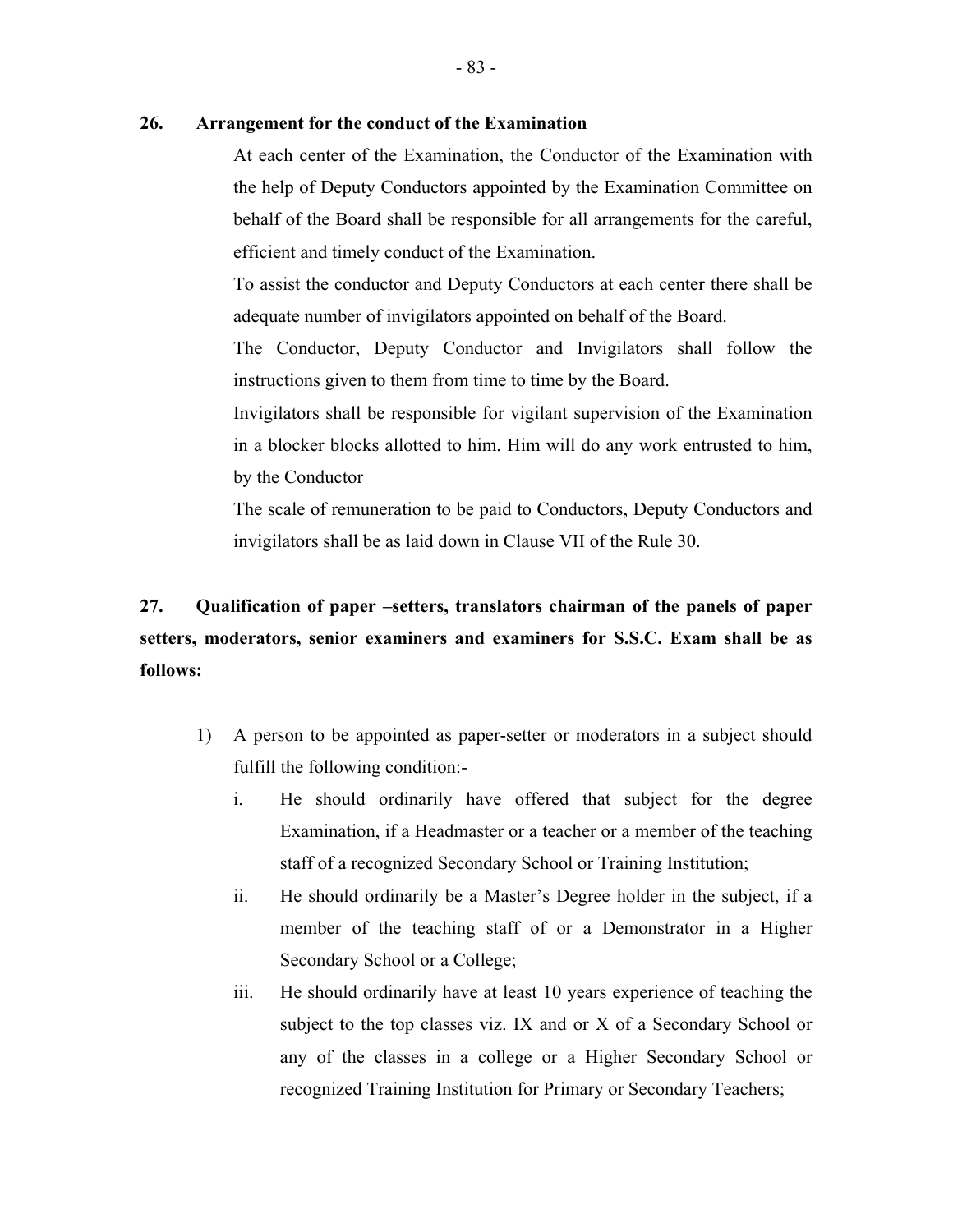- iv. He should ordinarily have experience as an Examiner for at least five times at Secondary School Certificate or Higher Secondary School Certificate Examination held by any Examination body during the preceding 10 years;
- v. He should ordinarily be a person who has not been out of touch with the teaching of the subject to the top classes  $(IX \text{ and } / \text{or } X)$  in a Secondary School or any of the classes in a Higher Secondary School or College or recognized Training Institutions for more than 3 preceding years.
- vi. In addition to the above ,a person to be appointed as Chairman of the panel of Paper-setters for moderating a question paper should ordinarily have experience of setting a question paper in the subject at least thrice during the preceding ten 10 years.
- 2) No person shall ordinarily be eligible for appointment as an Examiner in a subject unless:-
	- i. He holds a degree in that subject and if a member of the teaching staff or a College or a Higher Secondary School;
	- ii. He has at least 5 years teaching experience of teaching the subject;
	- iii. He has at least 5 years experience as a demonstrator in that Subject in a college or a teacher in a Higher Secondary School in that subject ,if he has a Master's degree or a second class degree 10 years experience if he has a pass class degree.
	- iv. He has the experience of teaching that subject to the top classes (i.e. IX and/or X) of a Secondary School if a teacher or a member of the teaching staff or Training Institution for at least 5 years ,if he is trained graduate and for atleast 10 years ,if he is an untrained graduate.
	- v. He is not ordinarily out of touch with the teaching of that subject to the top classes (i.e IX and/or X) in a Secondary School or any of the classes in a College or a Higher secondary school or a recognized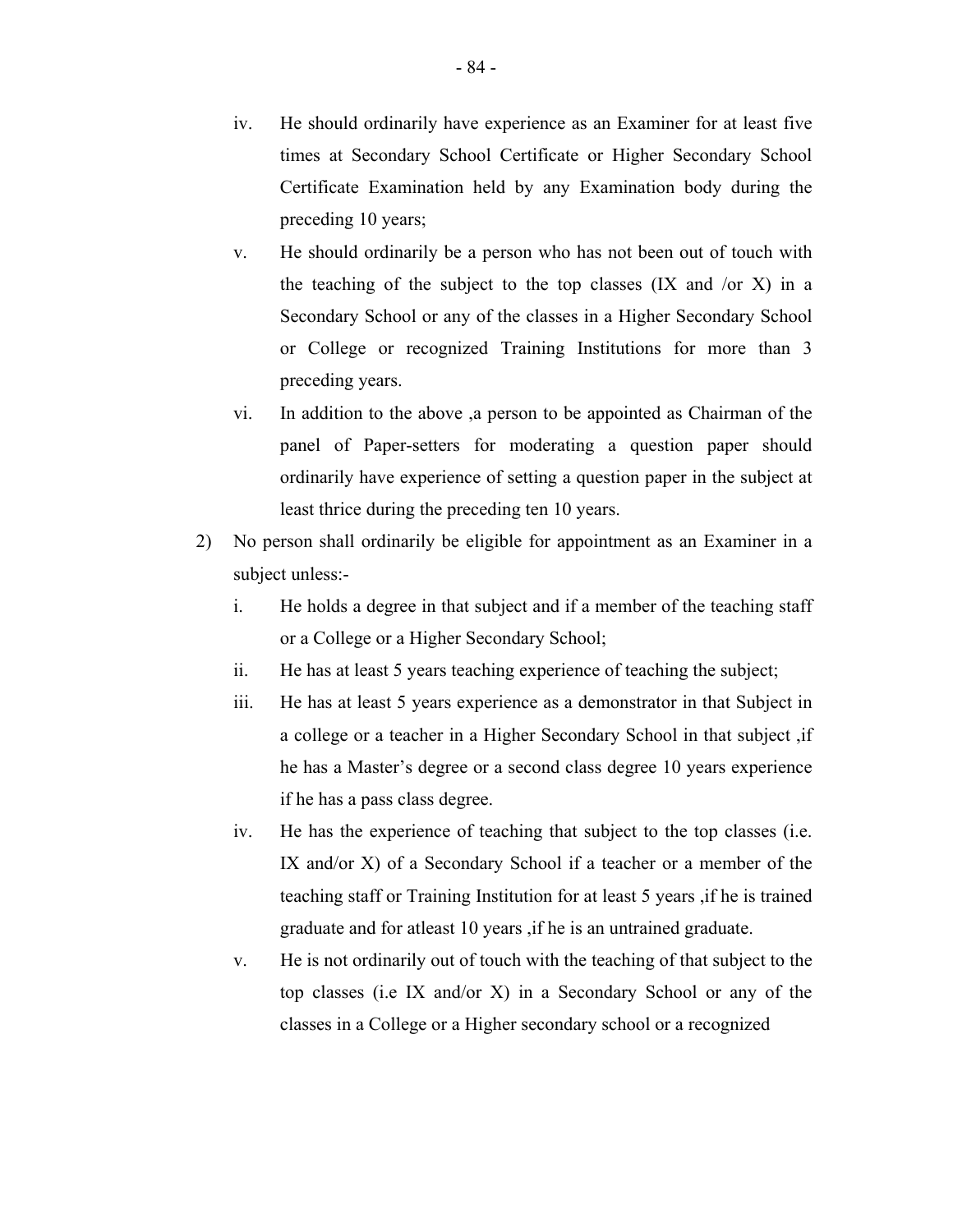Note:-

(a) In the case of technical subjects, a person to be appointed under clause 1) and 2) above should ordinarily have had experience of teaching the subject to the top classes (i.e. IX and /or X) in a Secondary Schools or any of the classes in a College or a Higher Secondary School, a Polytechnic or any other recognized Technical Institution: -

for 3 years if he holds a degree in Engineering;

for 5 years if he holds a diploma in Engineering

3) Notwithstanding any thing contained in clauses:-

1) and 2) above and the notes there under, it shall be competent for the Board .

- i. To decide which other examination conducted by a Rural Institute or other Examination Bodies like the Rashtra Bhasha Samiti Sabha ,etc. be held equivalent to a University degree purely for the purposes of this Rule.
- ii. To relax the prescribed qualification or teaching experience for appointing the required number of examiners from year to year if in any subject an adequate number of, applicants/persons with the prescribed qualifications and teaching experience as mentioned in this Rule are not available.

# **28. Disqualification of paper-settters, translators Chairman of the panel of paper-setters, moderators and examiners for S.S.C. & H.S.S.C. examination shall be as follows:**

- 1) A person shall be disqualified for being appointed as a paper-setter, translator, Chairman of the panel of paper setters, Moderators, and /or an Examiner:
	- i. If a near relative of his concerned is sent up as a candidate for the final examination, provided that a person appointed to work as an examiner only shall not be considered as disqualified under this sub-clause, if his near relative has not offered the particular subject in which the person is appointed to work as an Examiner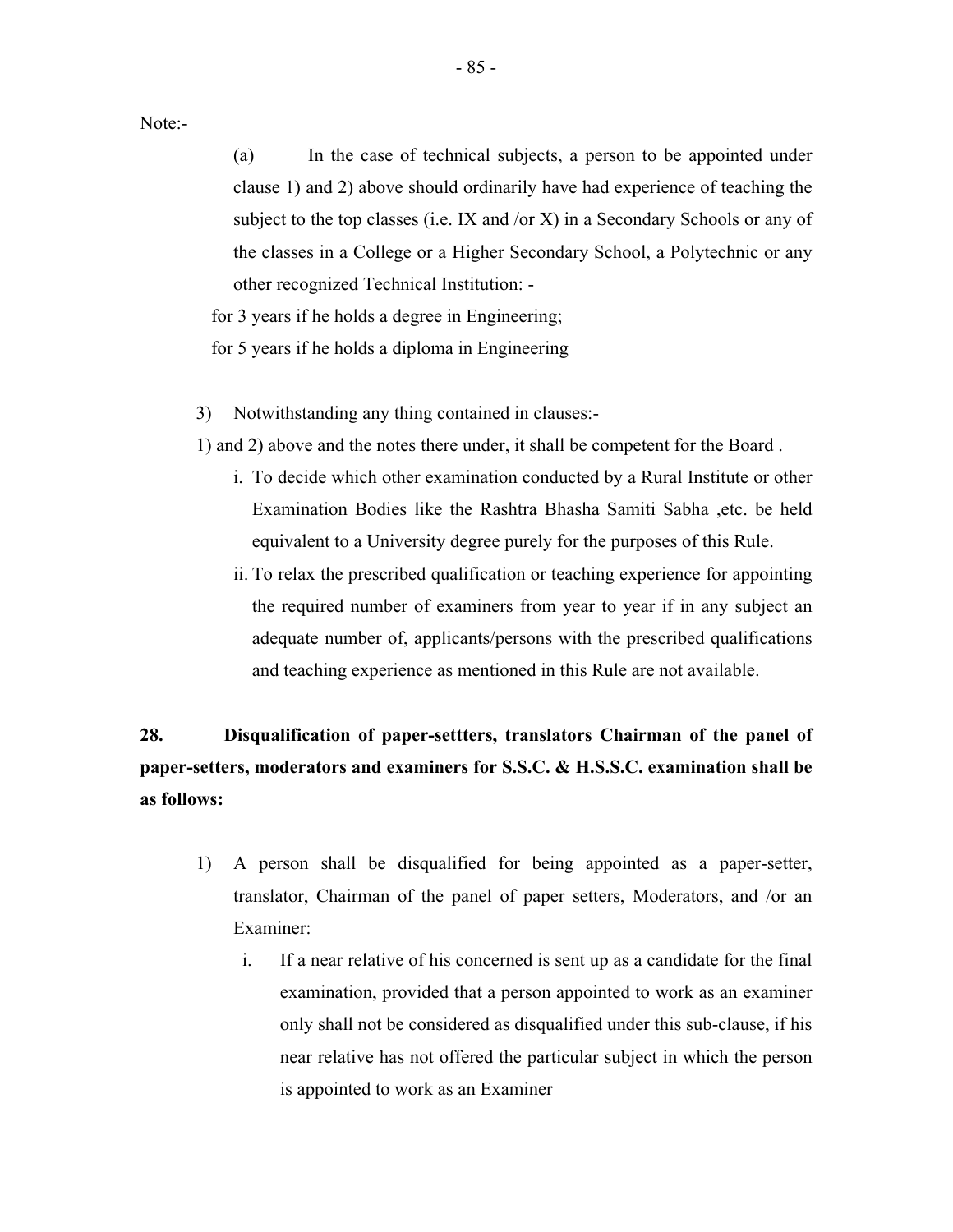Examination: The term near relative means the following,'wife', 'husband', 'son', 'daughter','brother' and 'sister'.

- ii. If he is having or has had during the year any share in the working of a coaching class for S.S.C. Examination either partly or wholly. Note: Tuitions imparted in special classes organized by a school shall however not constitute a disqualification under this sub-clause, if he has /had during the year, undertaken private tuition of any candidate appearing for the final examination either partly or wholly;
- iii. If he is the author or publisher or has any financial interest in the publication of any guide in or annotations or any subject prescribed for the Secondary Course;
- iv. If he is a member of the Board of Studies or is serving in the office of the Board;
- v. If he has been disqualified for appointment as a paper-setter, translator, examiner or moderator by any statutory University or any Examination Board or at any Examination held by or under the authority of the Government;
- vi. If he is a candidate appearing for the examination.
- 2) A person shall be disqualified for being appointed as a Paper-setter, Chairman of the panel of Paper-setters in a subject, if he is the author or publisher of, or has any financial interest in the publication of a text book prescribed for the final examination in such subjects or a book covering substantially the syllabus prescribed for the final examination in such subjects or a book covering substantially the syllabus prescribed for the final examination. However, the writer appointed by the Board for writing its textbooks will not be disqualified.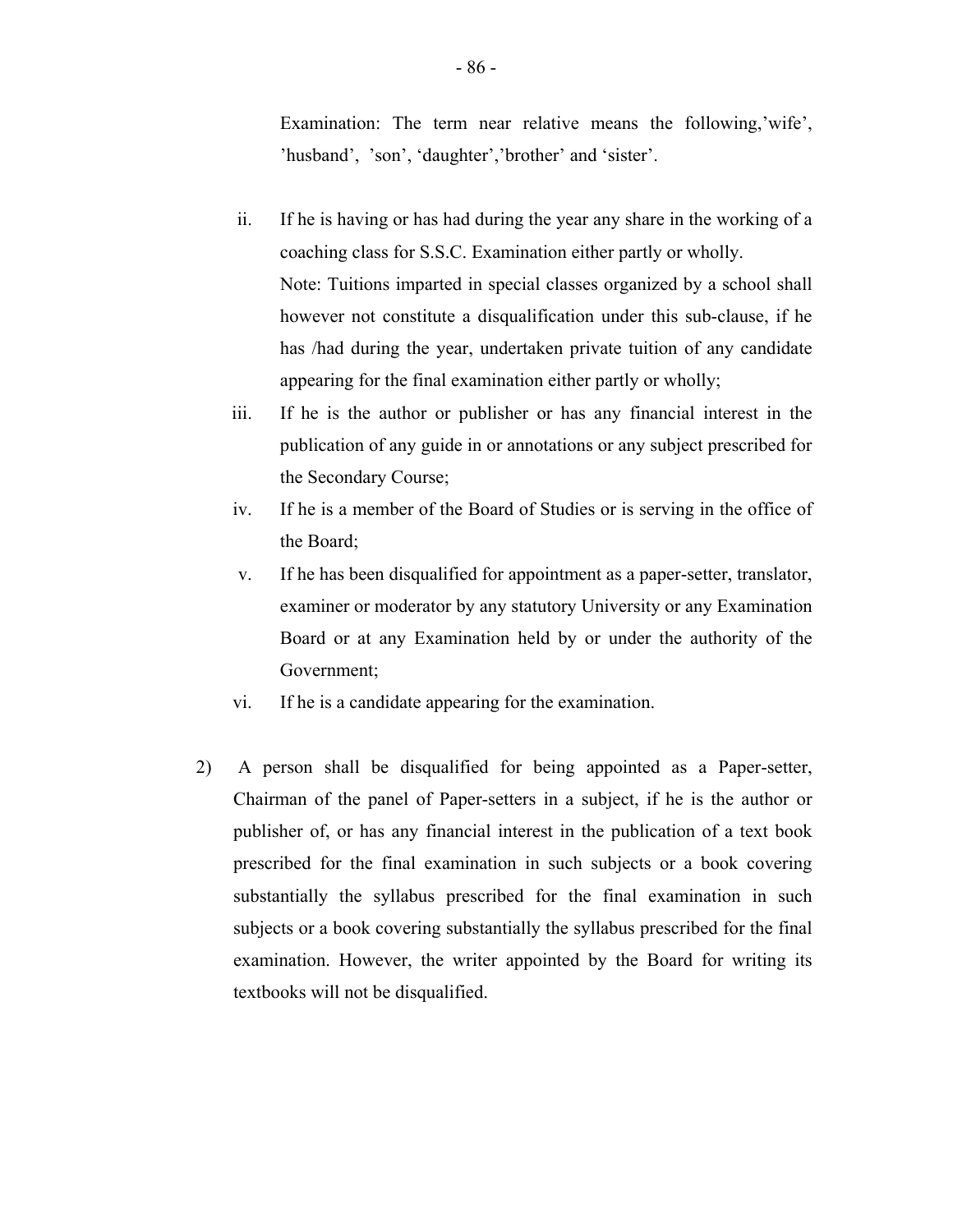3) The question whether a book is a guide or a book of annotations or a textbook of the nature referred to in clauses 1) and 2) above shall be decided by the Chairman of the Board and his decision shall be final.

### **29. Appointment of paper-setters, translators, moderators and Examiners**

- (1) Application for appointment as paper-setters etc. shall ordinarily be invited by the Board in such manner and by such dates as may be determined by the Board.
- (2) (a) All such applications shall be scrutinized by the respective Boards of Studies for determining the eligibility or otherwise of each applicant for appointment as paper-setter ,etc. in accordance ,with the qualification ,teaching experience ,etc .prescribed under the Rule 27 and disqualifications prescribed under the Rule 28 and a list of all applications eligible under the said rules shall be prepared and submitted to the Examination Committee for consideration.
	- (b) The Examination Committee shall then prepare panel of paper setters, translators in such manner as may be determined by the Board and recommend names of suitable experts as the Chairman of Panel of Paper-Setters (other than those who are applicants referred to in sub-clause 1) above for setting and moderating the question papers and arrange the panels of Moderators, Senior Examiners and Examiners proposed in such manner as may be determined by the Board and recommend them with or without modifications.
	- 1) The Executive Council shall consider the panels referred to above and appoint the requisite number of Paper-Setters, Translators, Chairmen of the Panels of Paper-Setters and Examiners in such manner as may be laid down by the Board.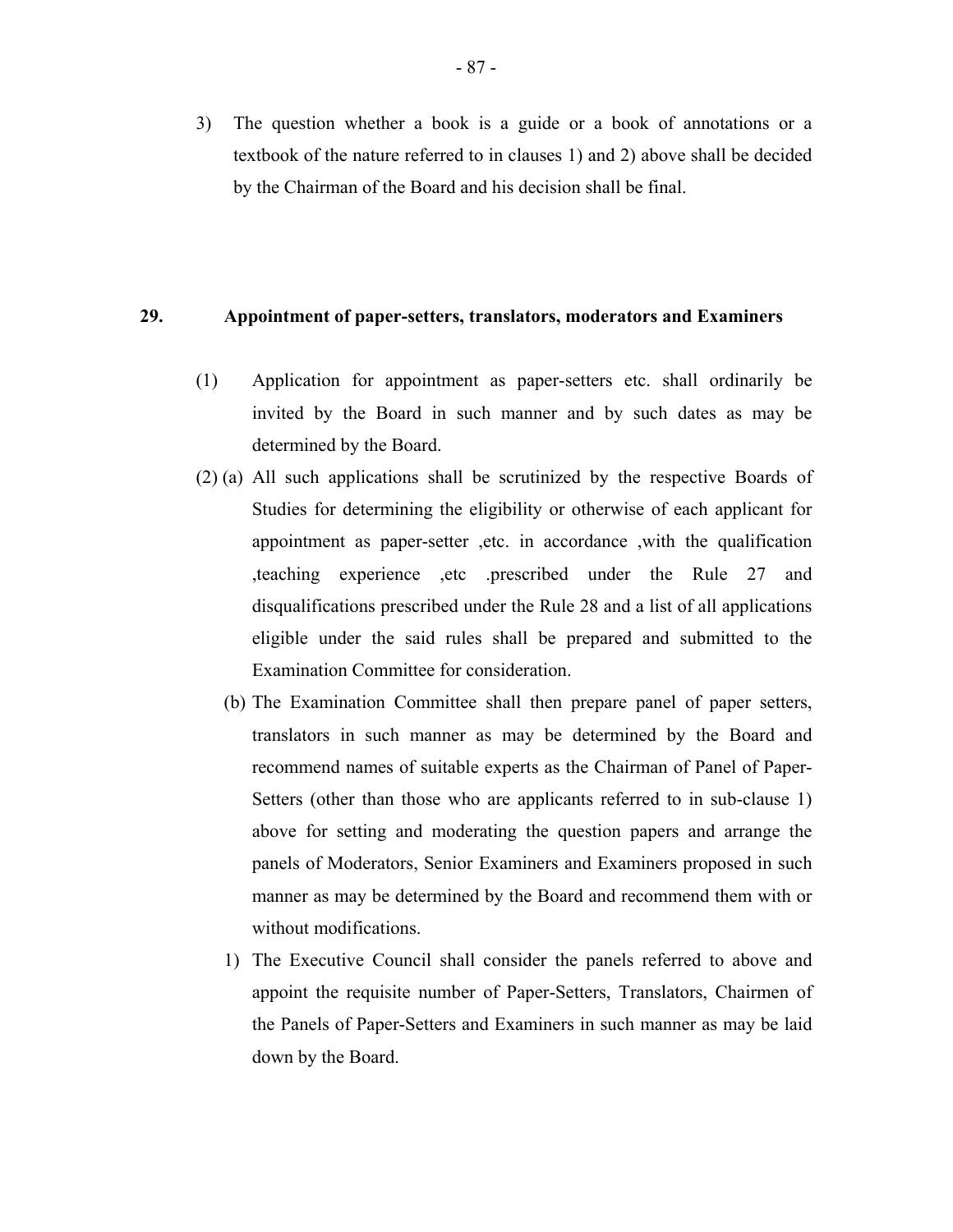### **Duties and responsibilities of the paper-setters, etc.**

- 1) Chief Paper-Setters: In addition to his original duty as one of the papersetters he will co-ordinate the work of paper-setting within specified time and see that question papers finally set is completely free from any mistake or error in general and incorrectness of the subject matter in particular.
- 2) Each paper-setter appointed for setting a question paper in a subject will be responsible for evolving a question paper along with its model answer as per approved pattern or design given by the Board.
- 3) Translator will be responsible for translating the question paper in a correct and unambiguous language, without the least deviation from the original question paper set in English.
- 4) Examiner will be responsible for assessing the answer scripts allotted to him strictly in accordance with the model answer and subject to instructions given to him by his moderator for his work. He will prepare the mark-list himself.
- 5) Moderators will moderate a prescribed quota of answer scripts assessed by the examiners allotted to him by ascertaining that assessment is being carried out by each examiner according to the scheme of marking and the model answer .He will also co-ordinate their work.
- 6) Dy. Moderator He will supervise and control the moderation work of the moderators allotted to him and will himself moderate prescribed quota of answer books. Deputy Moderators will in turn work under the general control and supervision of the Chief Moderator who is finally responsible to the Board for timely errorless assessment of the answer books in his subjects and submission of mark lists to the Board's office.

### **30. The scale of remuneration and traveling allowance to examiners etc.**

The scale of remuneration shall be as under: -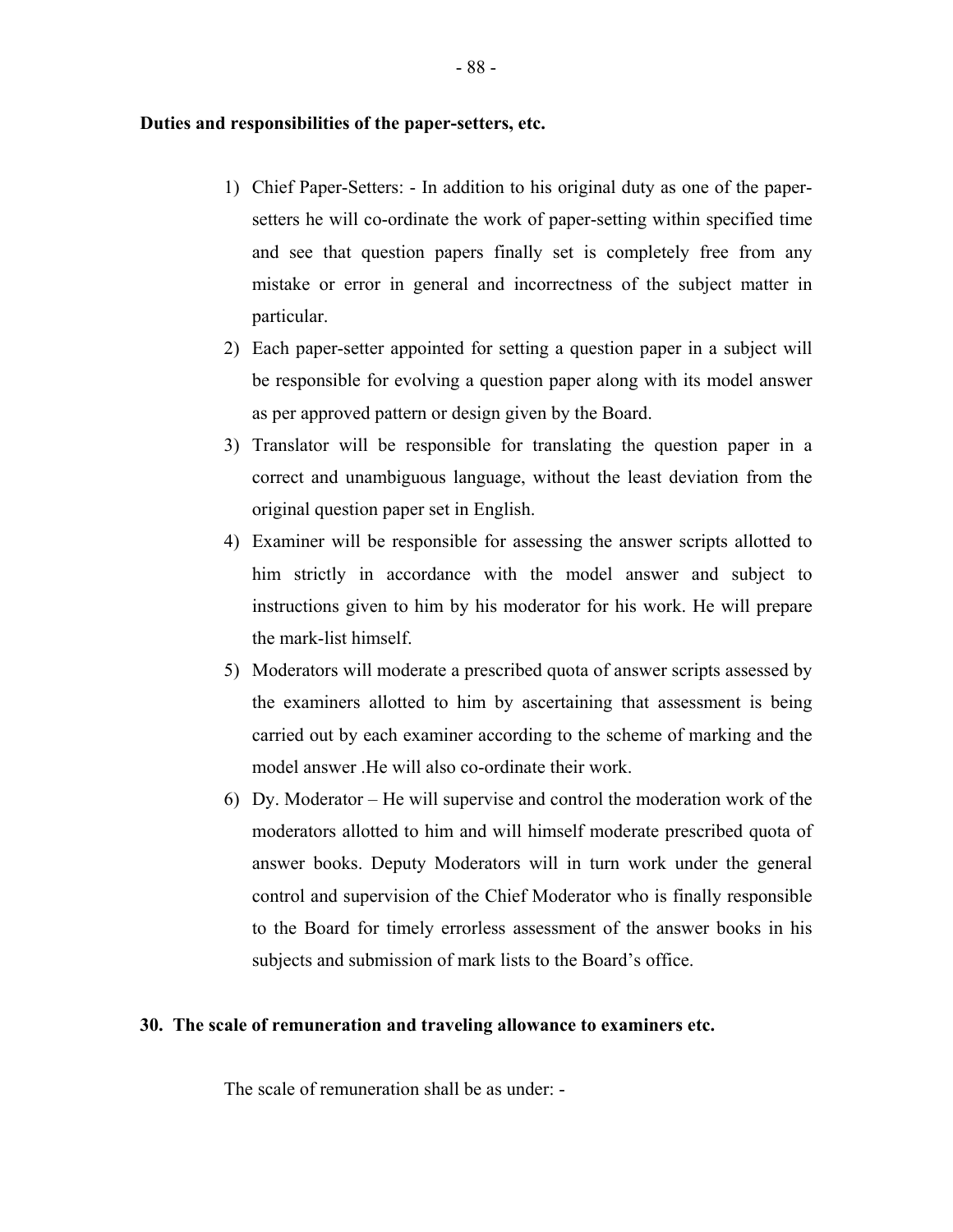### For paper – setting (per setter)

- 1. Paper-Setter's work for drawing up a Question Paper up to 3 copies each in English and Marathi versions
- 2. For preparing model answers and Scheme of Marking
- 3. a) For setting a passage or passages for translation into English and for supplying 3 copies thereof along with the English Translation

b) For supplying a translation in a Modern Indian Language of a passage in English for inclusion in the question Paper in Sanskrit Pali and Ardhamagadhi

- 
- 4. For drawing up a paper of Typewriting (Pratical)<br>5. For supplying addiional copies (Typed or handwrtten of a question paper per copy)
- 6. For writing out stencils of a Question paper of 3 hours duration or translation thereof in a Modern Indian Language or model answers of Question Paper of 3 hours duration.
- 7. For writing out stencils of a Question paper of less than 3 hours duration or translation thereof in a Modern Indian Language or model answers of Question Paper of less than 3 hours duration.
- 8. For supplying copies from the stencils written out under 5) and 6) above
- 9. For supplying additional copies of a passage for translation per copy
- 10. For translating a Question Paper in a regional language

Rs. 20/- for less than 2 hours duration Rs. 25/- for 2 hours duration Rs. 30/- for 2 1/2 hours duration Rs. 35/- for 3 hours duration Rs. 12/- for question papers less than 3 hours duration Rs. 15/- for question paper of 3 hours duration. Rs. 15/- Rs. 10/- Rs. 25/- Rs. 2/- Rs. 15/- Rs. 10/- Rs. 3/- for 25 copies Rs. 4/- for 26 to 50 copies Rs. 5/- for 51 to 100 copies Rs. 6/- for 101 to 150 copies Rs. 3/- extra for every additional 100 copies or part thereof

Re. 0.50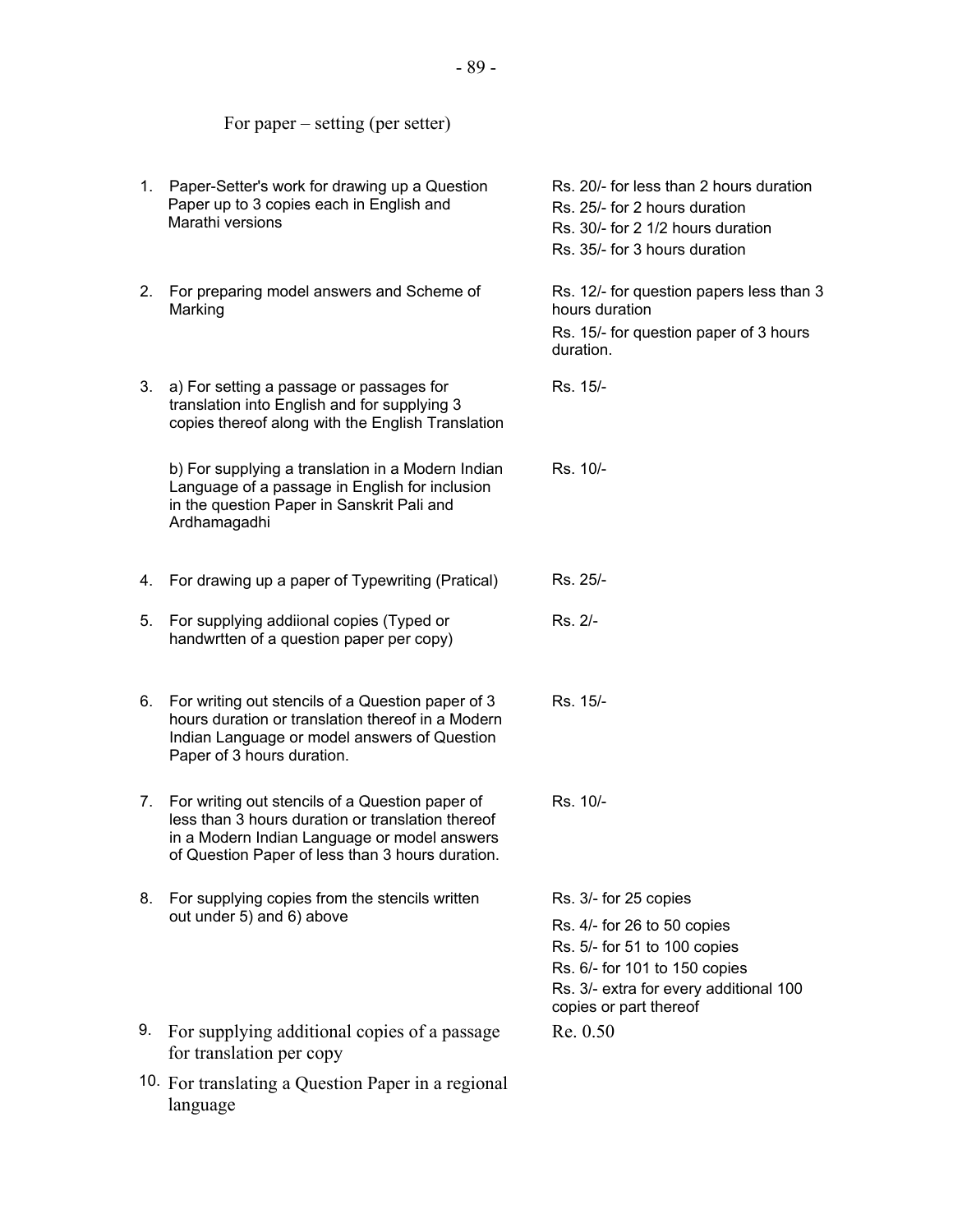11. To an Expert Paper Setter/Moderator token for each paper set Honorarium of Rs. 100/- of question paper

Note: Notwithstanding anything contained in this Rule when alternative questions on a old and a new textbook or an new course of studies are required to be set in one and the same Question Paper, the Paper setters and translators concerned shall be paid remuneration at one and half times the remuneration payable to them for the item concerned.

### II. *Work of, correcting Proofs of Question Papers*

1. For correcting proofs of Question Papers Rs. 10/- for questions Paper or Rs.

20/- per day maximum Rs. 7/-

2. For Attendance to correct the proof of passage or passages in a Modern Indian Language set for translation into English

### III. *For assessing Answer Books*

| For assessing an   | (a) | Re. 0.75 for an                |
|--------------------|-----|--------------------------------|
| <b>Answer Book</b> |     | <b>Answer Book</b>             |
|                    |     | of 3 hours                     |
|                    | (b) | $Re. 0.65$ for an              |
|                    |     | Answer Book of                 |
|                    |     | $2\frac{1}{2}$ hours           |
|                    | (c) | $Re. 0.50$ for an              |
|                    |     | Answer Book of 2 hours         |
|                    | (d) | Re. 0.40 for an Answer Book of |
|                    |     | $1\frac{1}{2}$ hours           |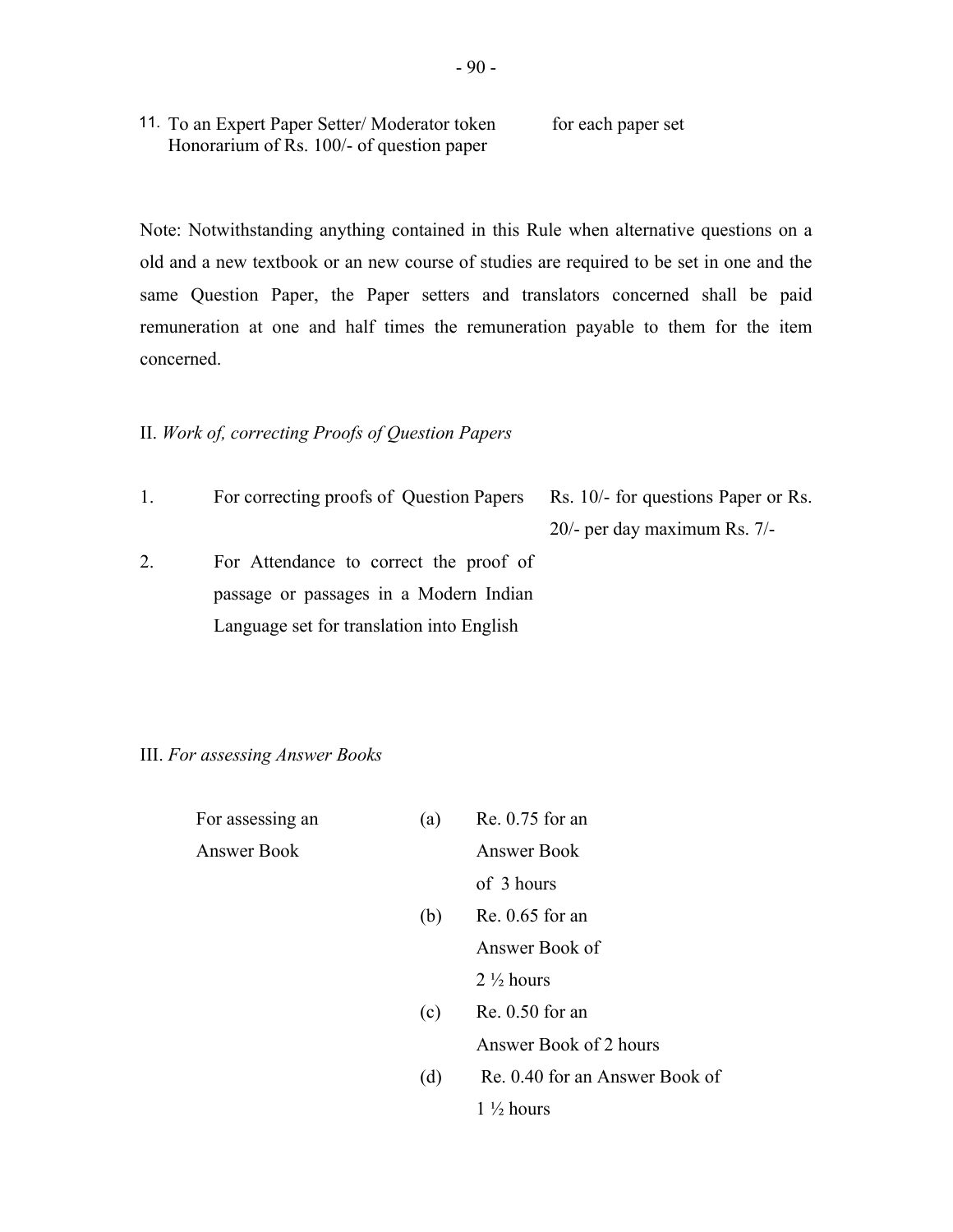- (e) Re. 0.25 for an Answer Book of 1 hour
- IV. (1) A senior examiner in a subject in which there are no moderators shall be paid an extra remuneration as follows:

| (1) | Where the number of   | $Rs. 50/-$ |
|-----|-----------------------|------------|
|     | Examiners including a |            |
|     | Senior Examiner does  |            |
|     | Not exceed three;     |            |

(ii) Where the number of Rs. 100/-Examiners exceeds three;

(2) An Associate examiner shall be paid lampsum remuneration as follows:

| (i)   | if he examines more           | Rs. 75/-   |
|-------|-------------------------------|------------|
|       | than 50 but less than 100     |            |
|       | answer books;                 |            |
| (ii)  | if he examines more than      | $Rs. 50/-$ |
|       | 20 and up to 50 answer books; |            |
| (iii) | if he examines 20 or less     | Rs. 75/-   |
|       | answer books;                 |            |
| (iv)  | An associate examiner         | Rs. 75/-   |
|       | assessing more than 100       |            |
|       | answer books shall be         |            |
|       | paid a remuneration of        |            |

Rs. 75/- for assessing the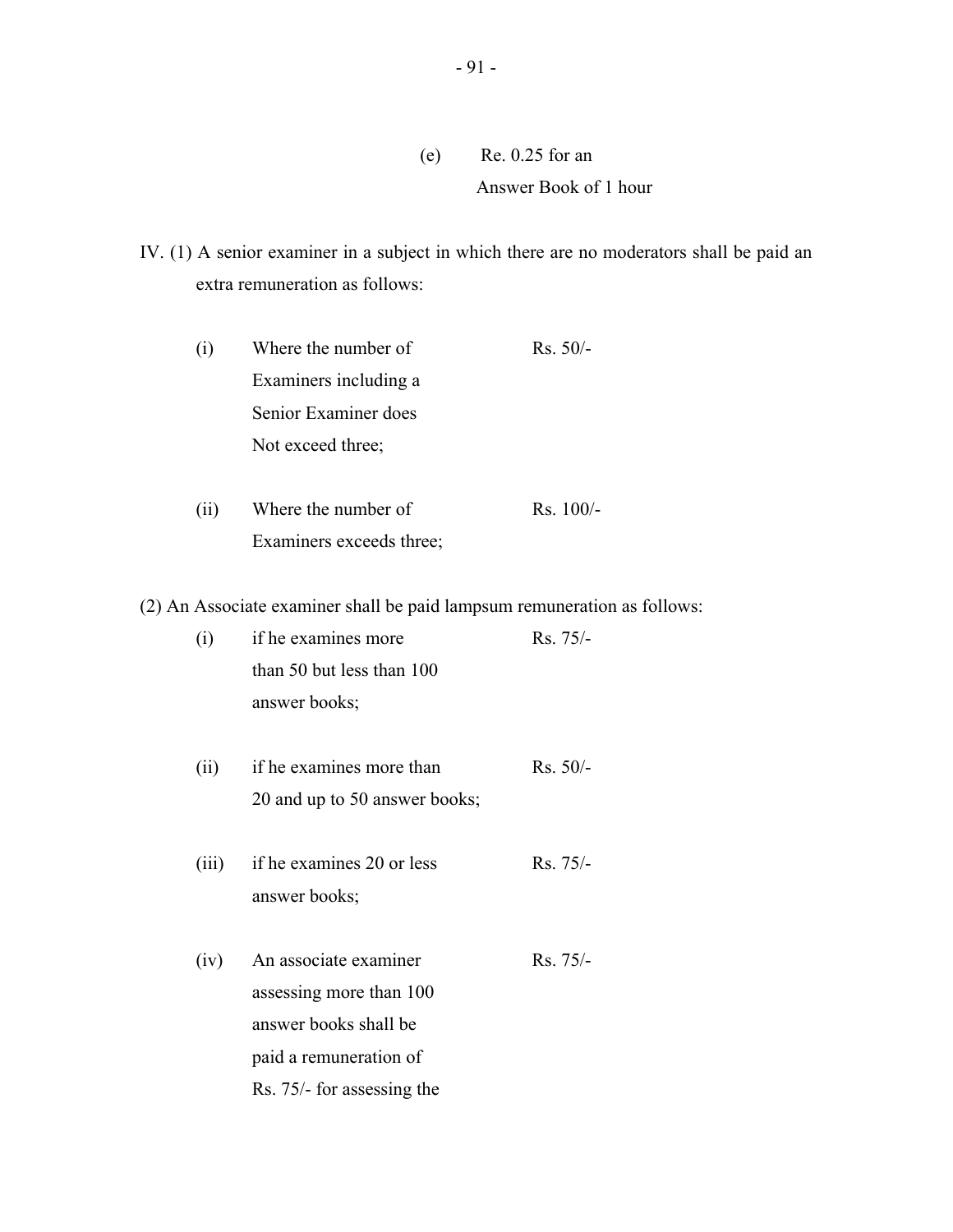1st 100 answer books plus additional remuneration for each Answer book in excess of a 100 at the rates mentioned under clauses one to three above.

(3) When the remuneration earned for all work connected with the appointment by a Paper setter and Examiner or by one who is only an Examiner amounts to less than Rs. 50/- the person concerned shall be paid a sum of Rs. 50/- as his remuneration for all such work.

V. Postage, etc.

- 1. Examiners, if answer books are requested to be dispatched by him, shall be paid for Postage, telegrams, etc. as under:
	- (i) Examiner assessing 301 Rs. 30/- Answer Books and above.
	- (ii) Examiner assessing 201 Rs. 25/to 300 Answer books
	- (iii) Examiner assessing 101 Rs. 20/to 200 Answer Books.
	- (iv) Examiner or Associate Rs. 10/- Examiner assessing 1 to 100 Answer Books.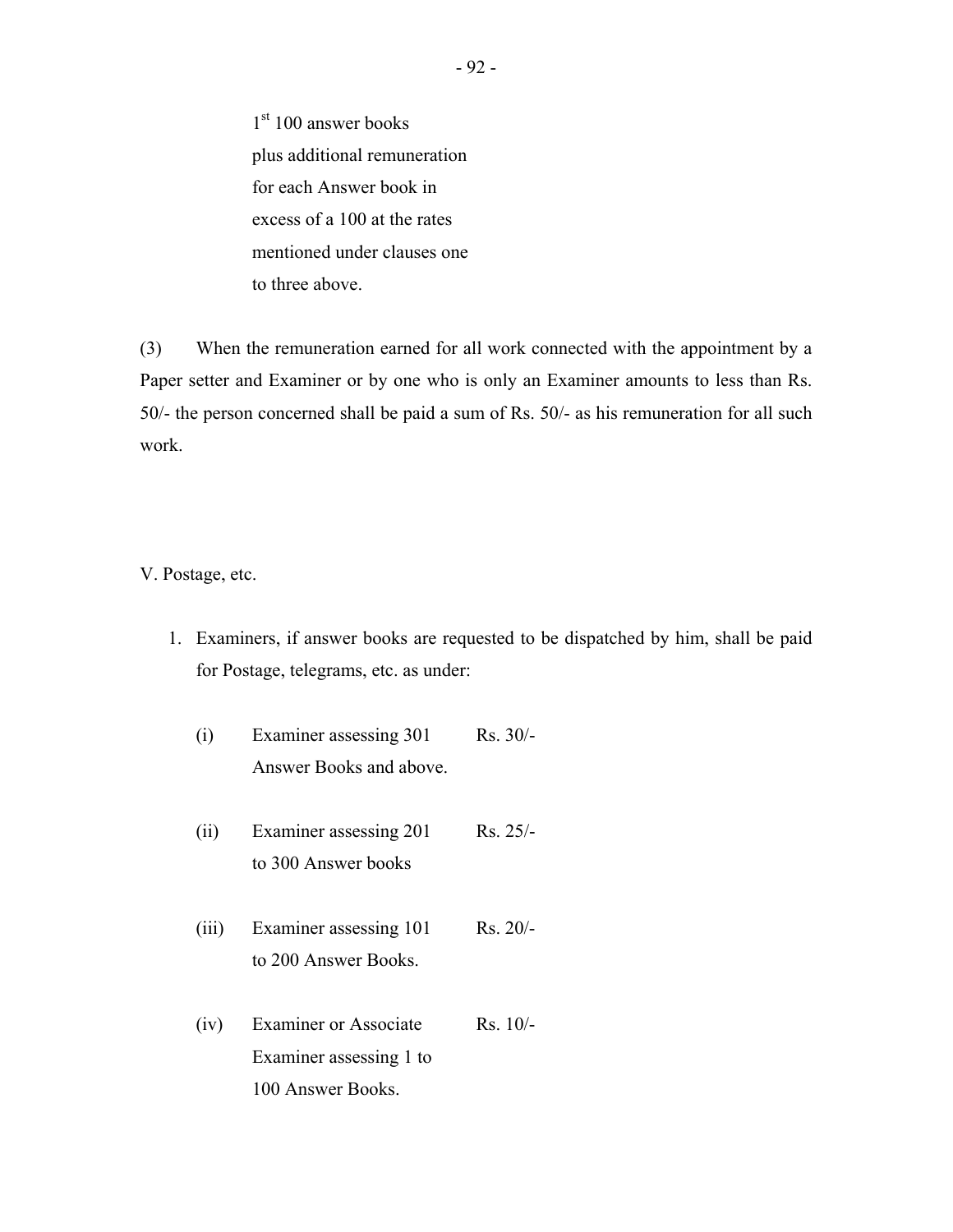2. Each moderator is entitled to get postage.  $Rs.10/-$ 

3. When the expenditure on account of postage, telegrams etc. incurred by an Examiner or Associate Examiner or Moderator falling under the categories in Sub-Clauses VI (i) to VI(iv) above, exceeds the amount fixed thereof under those sub-clauses such excess amount shall be paid to the Examiner or Moderator on his producing the requisite vouchers or certificates in that behalf.

4. For the cost involved in returning the answer books to the Board's Office (by those who are not paid local conveyance allowance) the Moderators will be paid the following amount on production of vouchers.

### LOCAL MODERATOR*:*

Actual expenditure as per vouchers subject to the maximum of Rs. 5/-

### OUTSIDER MODERATOR :

Actual expenditure as per vouchers subject to the maximum of Rs. 15/-

Note: A proportionate amount will be deducted if the arrangements regarding dispatch of answer books are made by the office of the Board.

VI. Moderation and Scrutiny of Answer Books:

- 1. (a) Each of the moderators in a subject shall be entitled to a lumpsum remuneration of Rs. 200/- (average remuneration earned by the examiner);
	- (b) A lumpsum remuneration of Rs. 50/- for scrutiny of assessed answer books.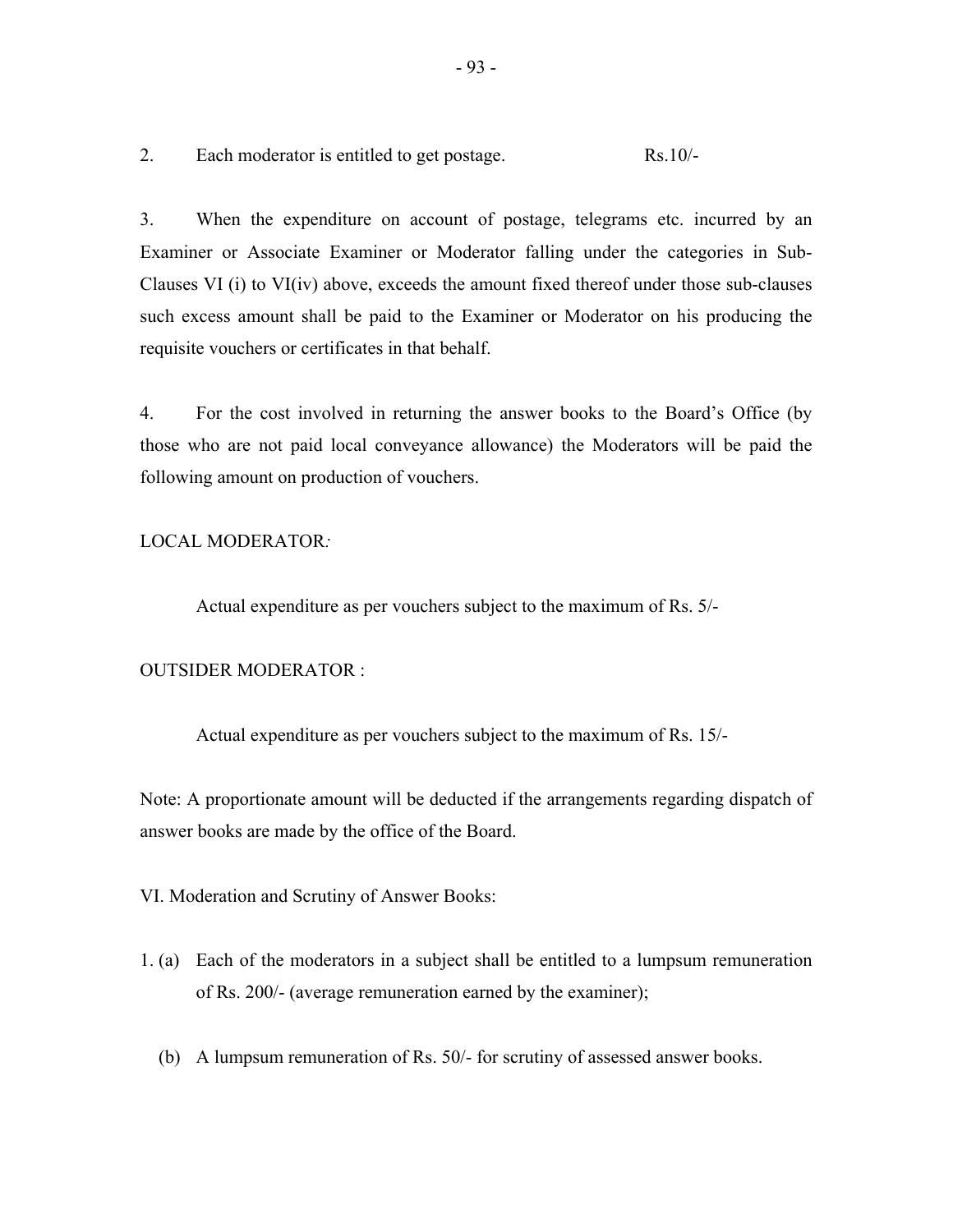- 2. In addition to such remuneration each of the moderators shall be paid an extra fee of Rs. 100/-
- 3. The Dy. Chief Moderator in a subject shall be entitled to a lumpsum remuneration of Rs. 240/- and an extra fee of Rs. 100/- for Moderation and Scrutiny of Answer Books assigned to him.
- 4. He shall also be entitled over and above the remuneration as a Moderator to an additional remuneration of rs.100/- as a Chief Moderator for coordinating the work of his colleagues.
- 5. The Moderator in a subject for which no senior Examiner or Chief Moderator is appointed, shall be entitled to receive Rs. 50/- in addition to the remuneration to which he is entitled as a Moderator for such additional work as he may be called upon to do.
- 6. An associate moderator shall be paid a minimum lumpsum remuneration of Rs. 50/- or at Re.1/- per Answer book for the actual number of Answer Books moderated and scrutinized by him, whichever is more.
- 7. A Moderator to whom additional work over and above the average quota fixed by the Board is allotted, in any special circumstances, under orders of the Chairman, shall be entitled to additional remuneration and extra fee proportionate to the additional work so allotted to him.

VII. For work of Supervision and conduct of the Examination.

1. The Conductor shall receive remuneration at Rs. 16/- per day and Rs. 8/- per half day for actual days work, and lumpsum of Rs. 50/- for the work before and after the examination.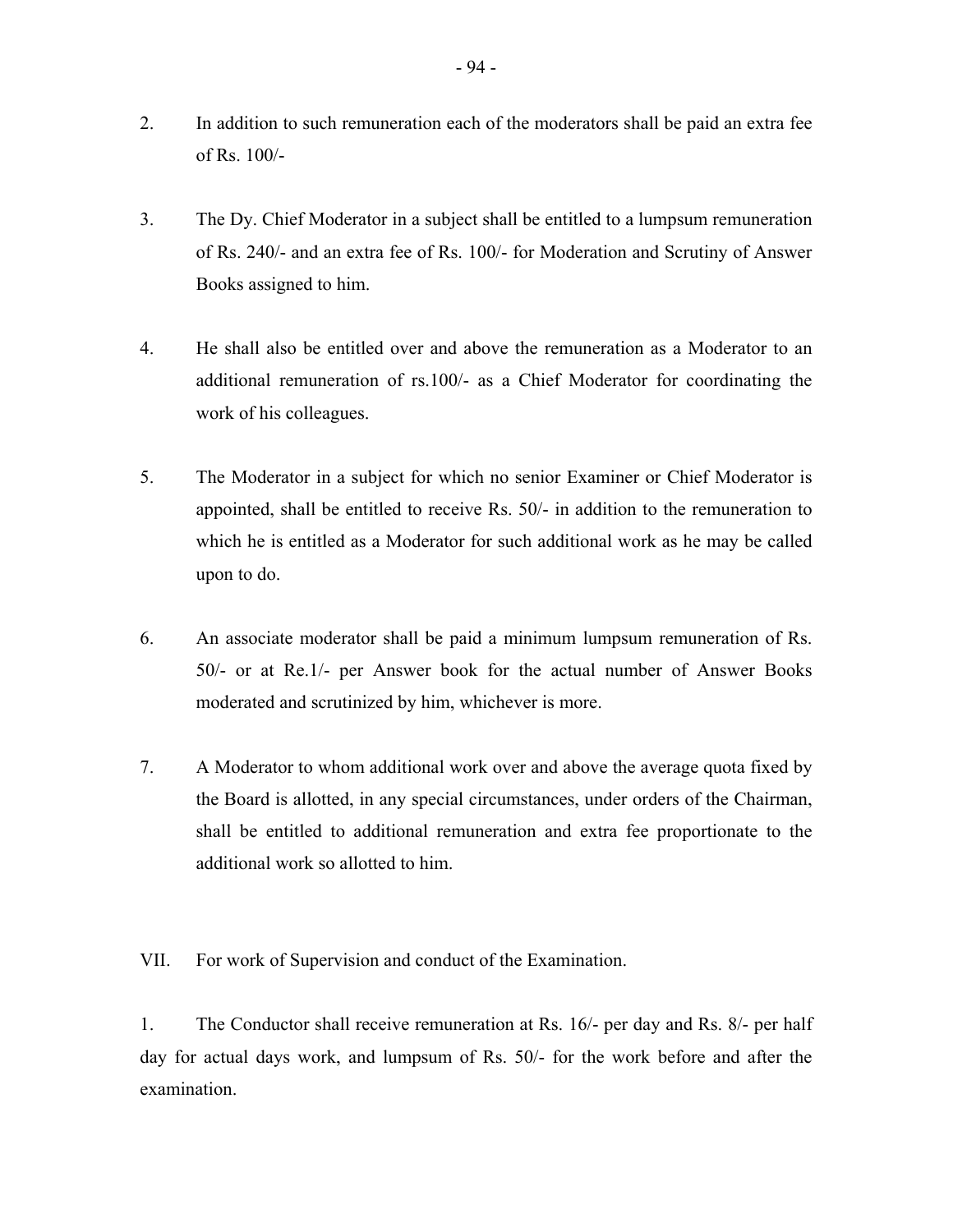2. A Deputy Conductor shall receive remuneration at Rs. 12/- per day and Rs. 6/- per half day for actual days of work.

3. The Press Conductor shall receive remuneration at Rs. 16/- per day and 8/- per half day for actual days of work. In addition, he will also be paid a lumpsum remuneration of Rs. 75/- for work before and after the Examination.

4. A Press Supervisor appointed at a Centre shall receive a remuneration of Rs. 10/ per day and Rs. 5/- per half day.

5. An Invigilator appointed at a Centre shall receive a remuneration of Rs. 8/- per day and Rs. 4/- per half day. In the case of the Examination in Typewriting, the Conductor, Deputy Conductors, Invigilators, Block Peons, etc. shall receive remuneration per session of not less than 2 hours duration each, as per rates admissible to them.

6. The remuneration payable to an Invigilator or a Deputy Conductor or Conductors may be reduced for inefficiency or negligence in his work by such amount as the Executive Council may decide.

7. The remuneration payable to a writer, if employed at the Board's cost in the cases of a disabled candidate appearing for the Examination, shall be Rs. 5/- per paper.

VIII. For Practical Examination.

1. For Practical Examination of a candidate in a subject to each Examiner (Both Internal and External) Re. 0.50 per candidate.

2. A Laboratory, Field or Workshop Assistant shall be entitled to receive remuneration of Rs. 5/- per day.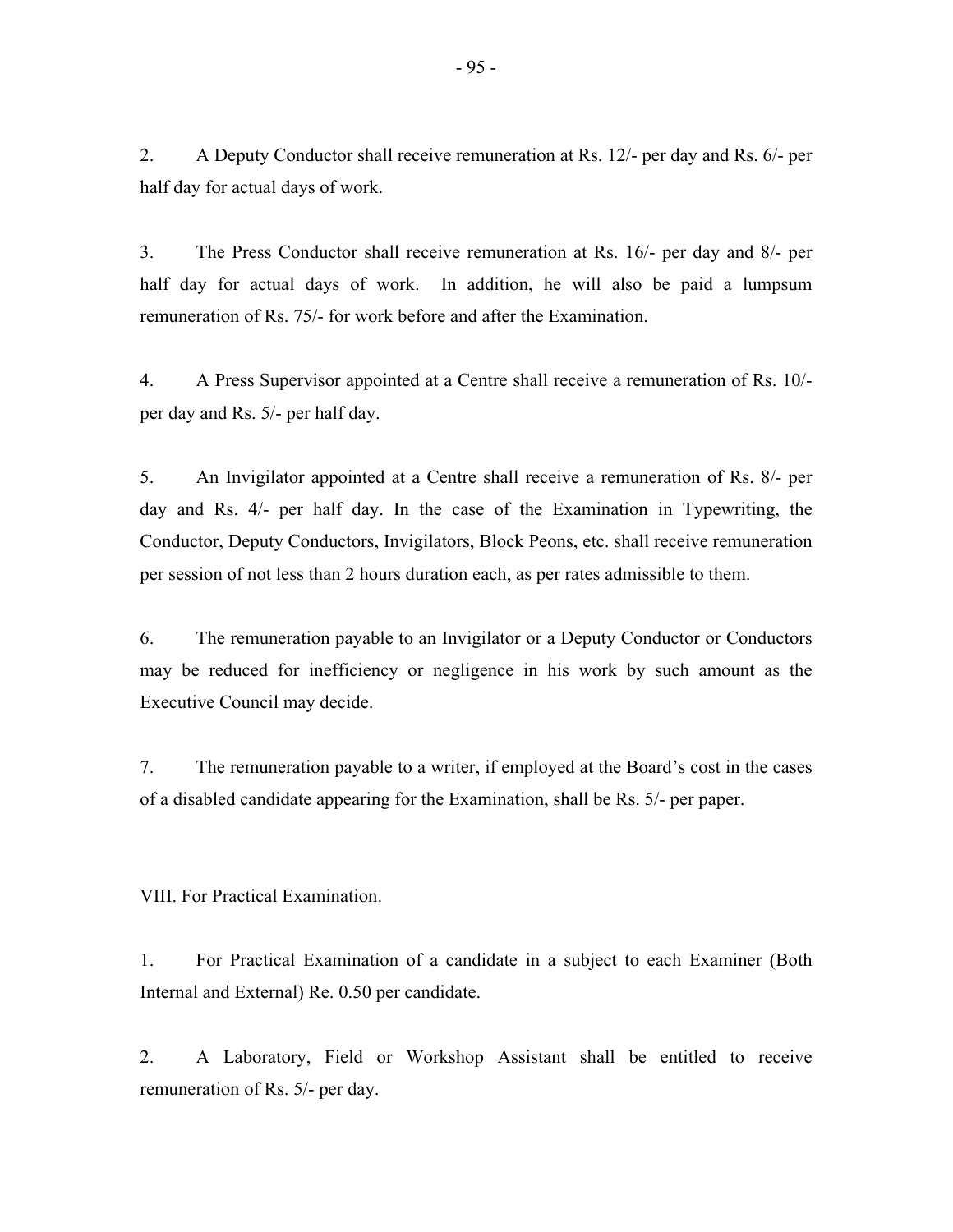3. A servant appointed at the practical Examination shall be paid Rs. 2/- per day.

4. A servant appointed at the practical Examination in Art (still life) shall be paid Rs. 3/- per day for assistance.

5. A) For Local Experts.

For practical Examination in Engineering, Agriculture and Textile and Home Science will be paid Rs.5/- per day of the Examination in the subject including an additional day for preparation if required by the examiner.

IX. Miscellaneous.

1. Tabla player at Music practical test shall be paid Rs. 3/- per day.

2. Class IV servants appointed at each Centre of Examination will be paid remuneration Rs. 2/- per day.

T. A Rules:

1. Paper-setter (including Expert Paper-Setter). Translator, Conductor, Deputy Conductor, Moderator, Examiner and Proof Readers who are required to undertake journey for performance of their duties in connection with the examination work shall receive traveling allowance at the rates allowed for Class II Government servants.

2. A Local Paper-Setter or Translator or Proof Reader or Examiner or Moderator shall be paid a conveyance allowance of Rs. 5/- per day when he is not eligible for T.A. under (1).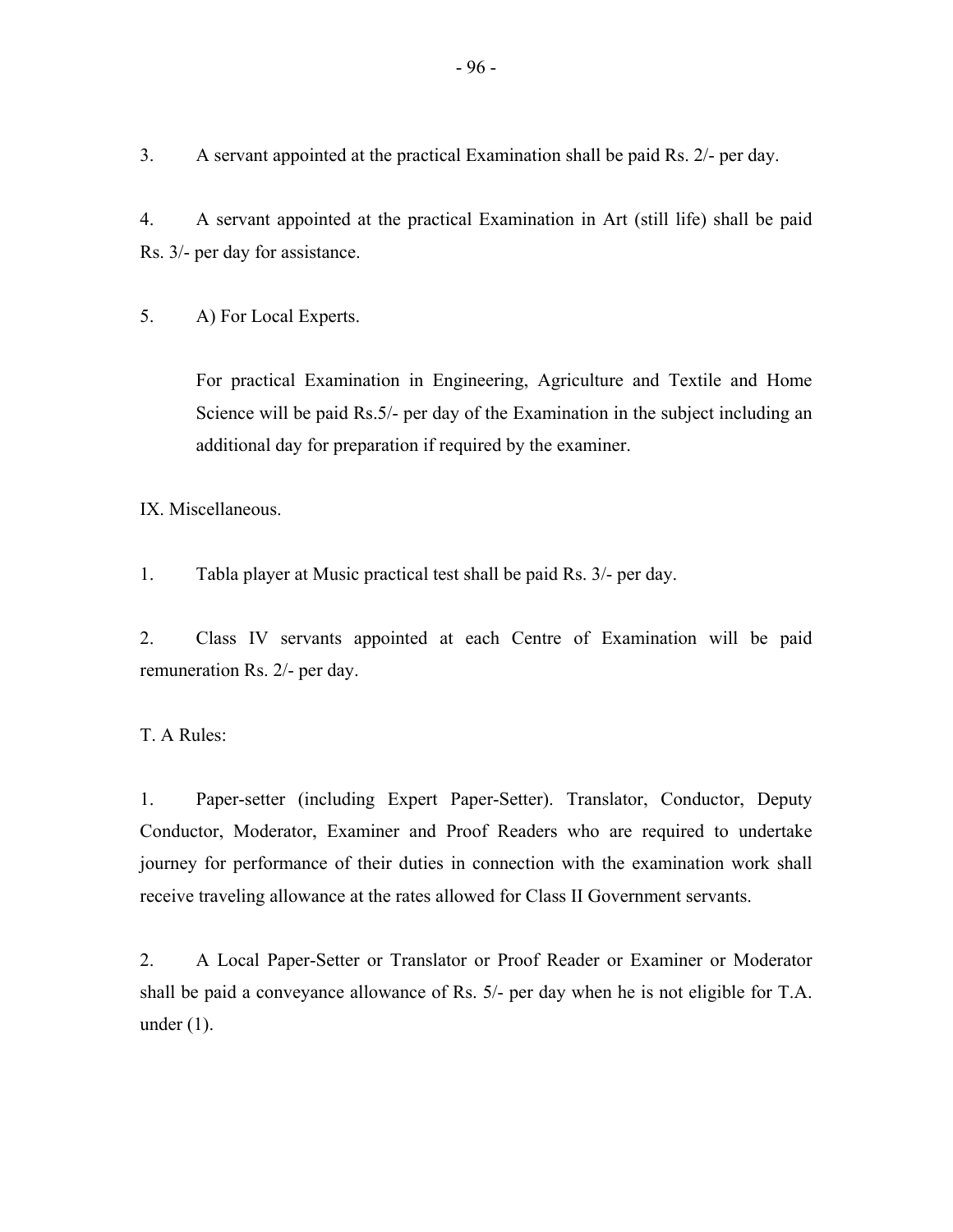# 31. **Withholding of or reduction in the remuneration-remuneration payable to paper-setters, moderators, translators and examiners**

The Board shall have the right to withhold in full or part or reduce the remuneration earned by a Paper-Setter, Moderator, Examiner, etc. in case of: -

(a) neglect omission on his part in carrying out the work entrusted to him in accordance with the instruction given to him from time to time, such as mistakes or ambiguity in a question paper, failure to assess and mark the answer to a question or part thereof, discrepancy in totally or transferring marks or delay or irregularity in submission of answer books, mark lists, etc.;

# OR

(b) his making a false declaration or statement either in the form of application for examiner ship etc. or any other document submitted to the Board, in connection with his appointment.

#### 32. **Standard for passing**

To pass the Secondary School Certificate Examination a candidate must secure at least C+ grade in the optional subjects. (Expecting Branch II Technical wherein a candidate must secure minimum 35% marks in each of the two subjects) and in the two School Certificate subjects and at least 35% marks in each of the three language heads and social science and at least 52 marks each in the subjects of Mathematics and Science after availing, if necessary, of an automatic condo nation of up to 15 marks in one or more failure subjects but not exceeding 7 marks in any one subject. However a candidate securing at least 40% marks in the aggregate shall be entitled to have condo nation marks of up to 10 out of the said 15 marks in one subject. In a subject for which there are two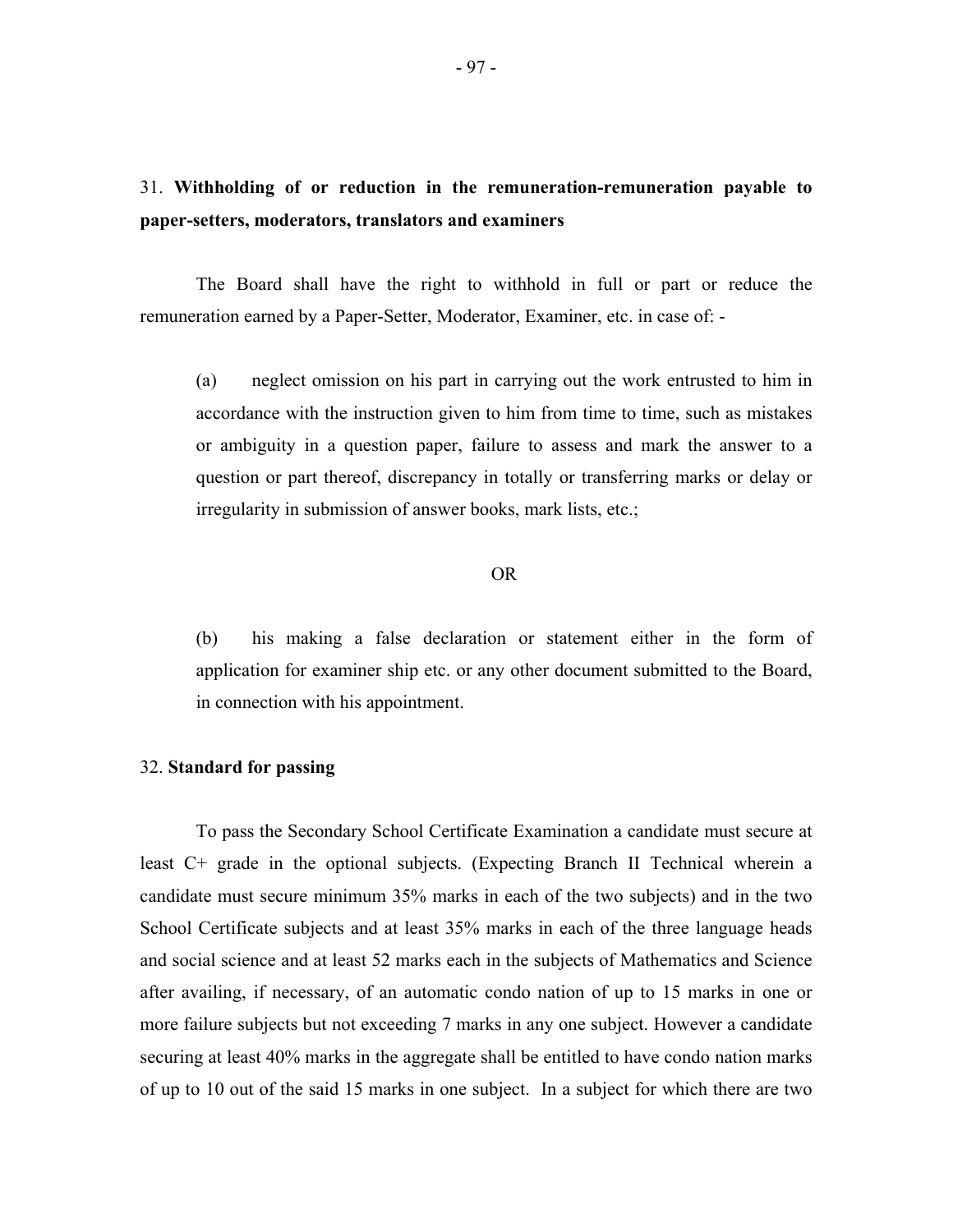papers or one paper and one practical the marks will be added together for a "pass marks" in that subject.

2. No condonation marks shall be given in Technical subjects or other optional subjects.

### 33. **Standard for obtaining the Secondary School Certificate**

To qualify for the Secondary School Certificate, a candidate must pass at one and the same Examination in accordance with the provisions of the Rule for the grant of exemptions, separately (i) in each of the six subjects taken from the compulsory group and (ii) must have secured at least  $C<sup>+</sup>$  grade in the optional subjects (expecting Branch-II Technical wherein a candidate must secure minimum 35% marks in each of the two subjects) and in the two School Certificate subjects. The candidates failing to secure at least C+ grade or minimum 35% marks in the optional subjects as the case may be as mentioned above, shall have to reappear and secure the minimum prescribed grade or minimum marks as referred to above so as to enable the Board to declare his/her result on the basis of his/her performance in the six compulsory subjects.

The Examination in optional subjects excepting the subjects in the Technical Branch will be conducted by schools on behalf of the Board. The examination in the Technical subjects will however, be conducted by the Board. The performance in the optional subject or subjects (expecting the subjects in Technical Branch) shall be indicated not by marks but by grades as shown below:

- $A<sup>+</sup>$  -90% and above
- A  $-80\%$  to  $89\%$
- $B+ -65\%$  to 79%
- B -50% to 64%
- $C+$  -35% to 49%

 $\mathcal{L}_\text{max}$  , and the set of the set of the set of the set of the set of the set of the set of the set of the set of the set of the set of the set of the set of the set of the set of the set of the set of the set of the

 $C^+$  -34% and below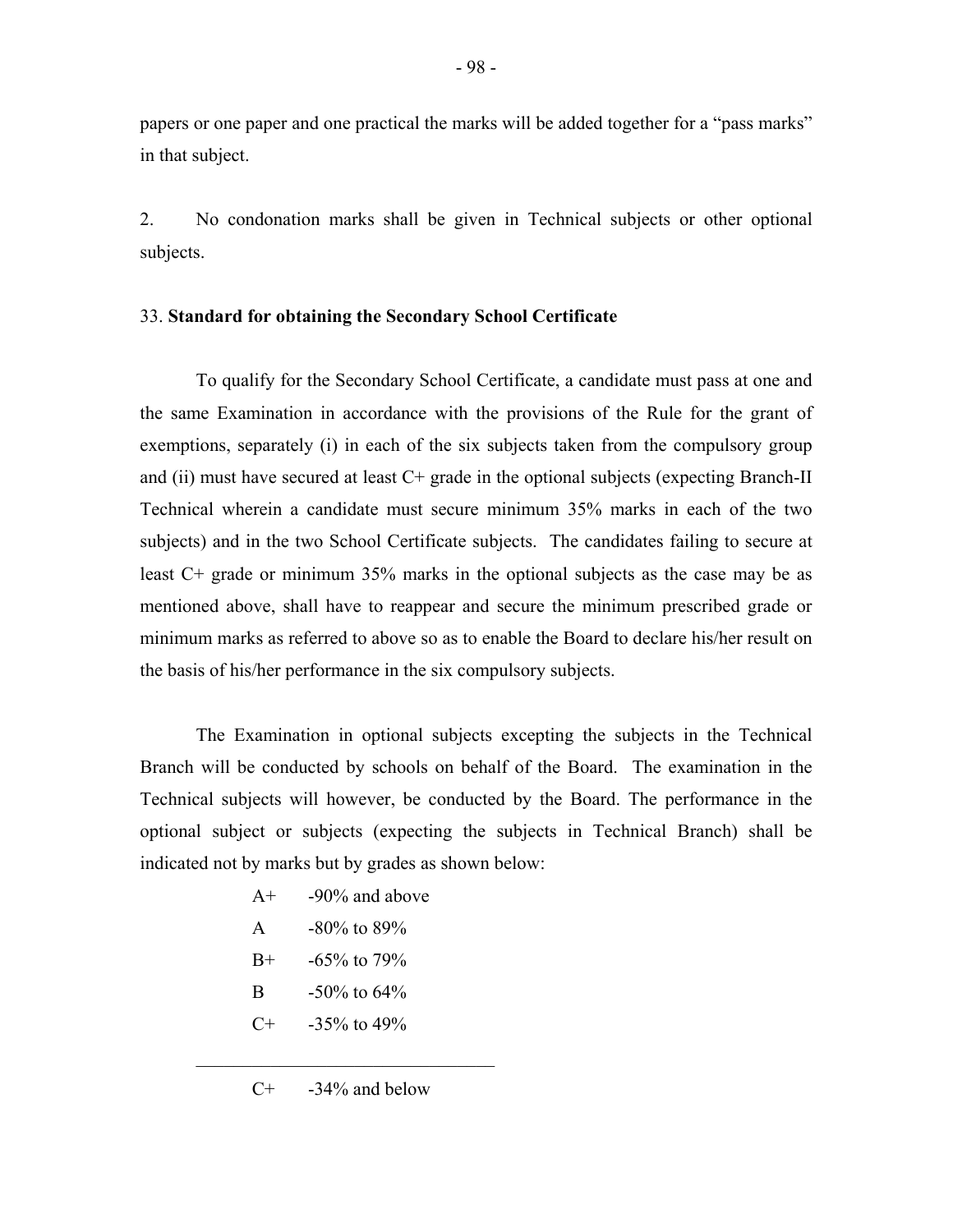Note:- It shall be the responsibility of the candidate himself and of the head of the secondary school to see that the candidate selects and enters in his application for admission to the Examination, such subjects as are required to qualify him for the Secondary "School Certificate as per this Rule and the Scheme of Examination" as set out in Appendix 1 to these rules as may be amended from time to time and the Divisional Board will not in any way responsible for any adverse consequences arising from any mistakes or, omissions made by the candidate and/or the head of this secondary school in this behalf.

### 34. **Exemption**

A candidate securing not less than 35 percent of the maximum marks assigned to a subject may be exempted from reappearing in that subject at subsequent examinations, if he claims such exemption (duly verified and endorsed by the head of the Secondary school through which he appears) in his application for admission to the Examination.

### 35. **Publication of results**

1) The Board shall publish ordinarily before the  $4<sup>th</sup>$  of June and  $31<sup>st</sup>$  of December every year a list of candidates who have qualified for the Secondary School Certificate at the Examination held in March and October respectively, on such dates and in such manner as the Board may decide.

2) In any case where it is found that the result of the Examination has been affected by error, malpractice, fraud, improper conduct or other matter of what-so-ever nature, the Board on the recommendation of the Executive Council shall have power to amend such result in such manner as shall be in accordance with the true position and to make such declaration as it may consider necessary in that behalf, provided that, expect as provided in clause (3) below, no result shall be amended after the expiration of six months from the date of publication of the result.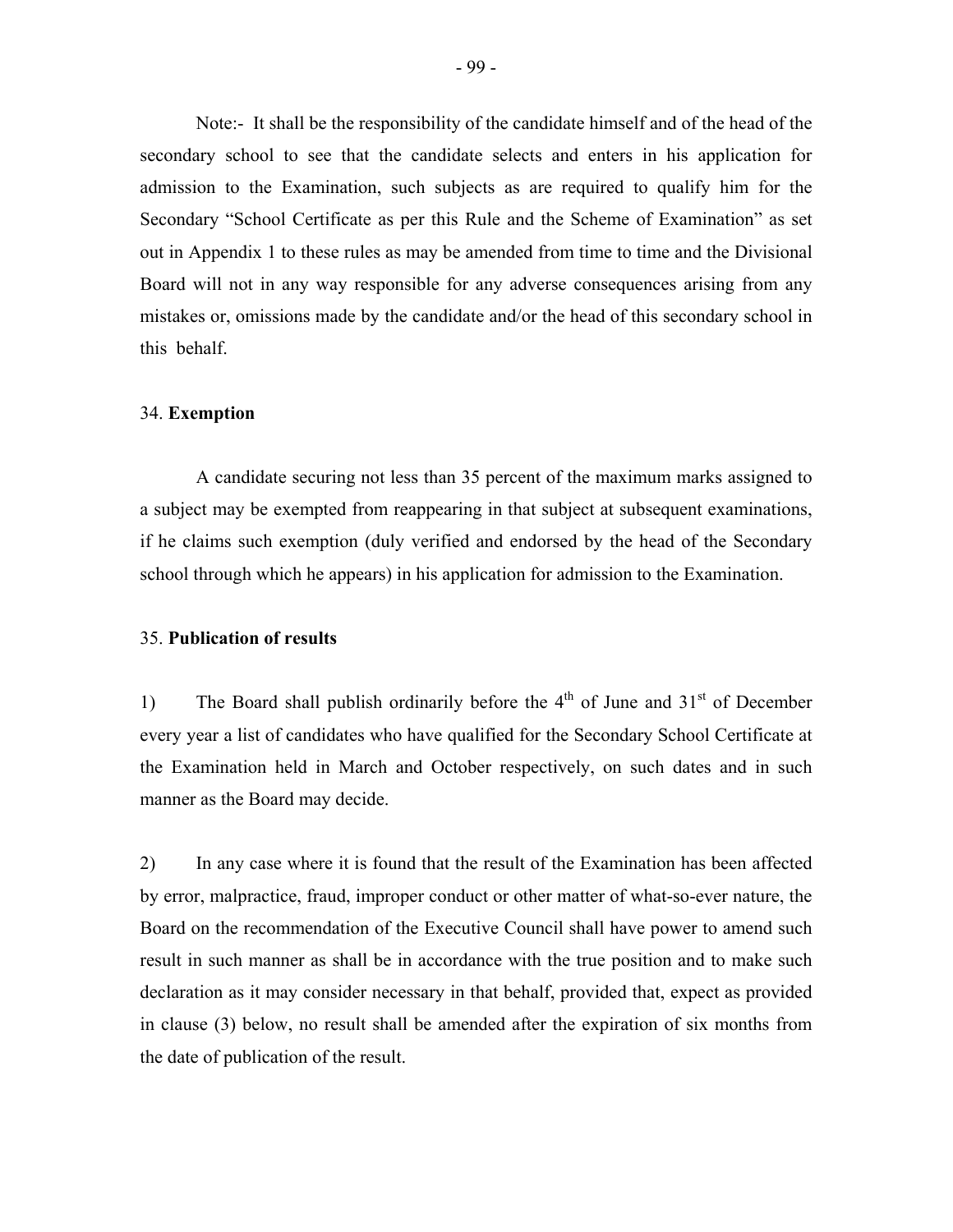3) In any case where the result of the Examination has been ascertained and published and it is found that such result has been affected by any malpractice, fraud or any other improper conduct whereby an examine has, in the opinion of the executive council been a party to or privy to, or connived at such malpractice, fraud or improper conduct, the Board, on the recommendation of the Executive Council shall have power at any time, notwithstanding the issue of the Secondary School Certificate or the award of a Prize or scholarship, to amend the result of such examine and to make such declaration as it may consider necessary in that behalf.

4) The answer-books of a candidate found guilty of any malpractice, fraud or any other improper conduct, after due enquiry either under rule or clause (3) above, shall to be destroyed along with every paper and document in connection with such enquiry, after the expiry of a period of three years from the date on which the final decision of the Board in the matter is communicated to the candidate concerned.

### 36.**Supply of marks**

1. The marks obtained by a candidate in each subject shall be supplied to a candidate in a printed form of statement on payment of a fee of Rs. 2/- per examination. Marks obtained by a candidate in individual papers or practicals or individual questions or sections of a paper shall not be supplied.

2. Heads of Secondary Schools shall be supplied, as soon as possible after the declaration of the results, with a consolidated statement of marks obtained in each subject by the candidates presented by them for the Examination, for school record. The original individual statements of marks for supplying to the candidate concerned on payment of the prescribed fee (payable to the Board) shall also be supplied to Heads of Schools along with the printed results of the S.S.C. Examination concerned. The candidates will be required to obtain Duplicate Copies of their statement of marks from the Divisional Board's office only, on payment of the prescribed fee of Rs. 2/- each.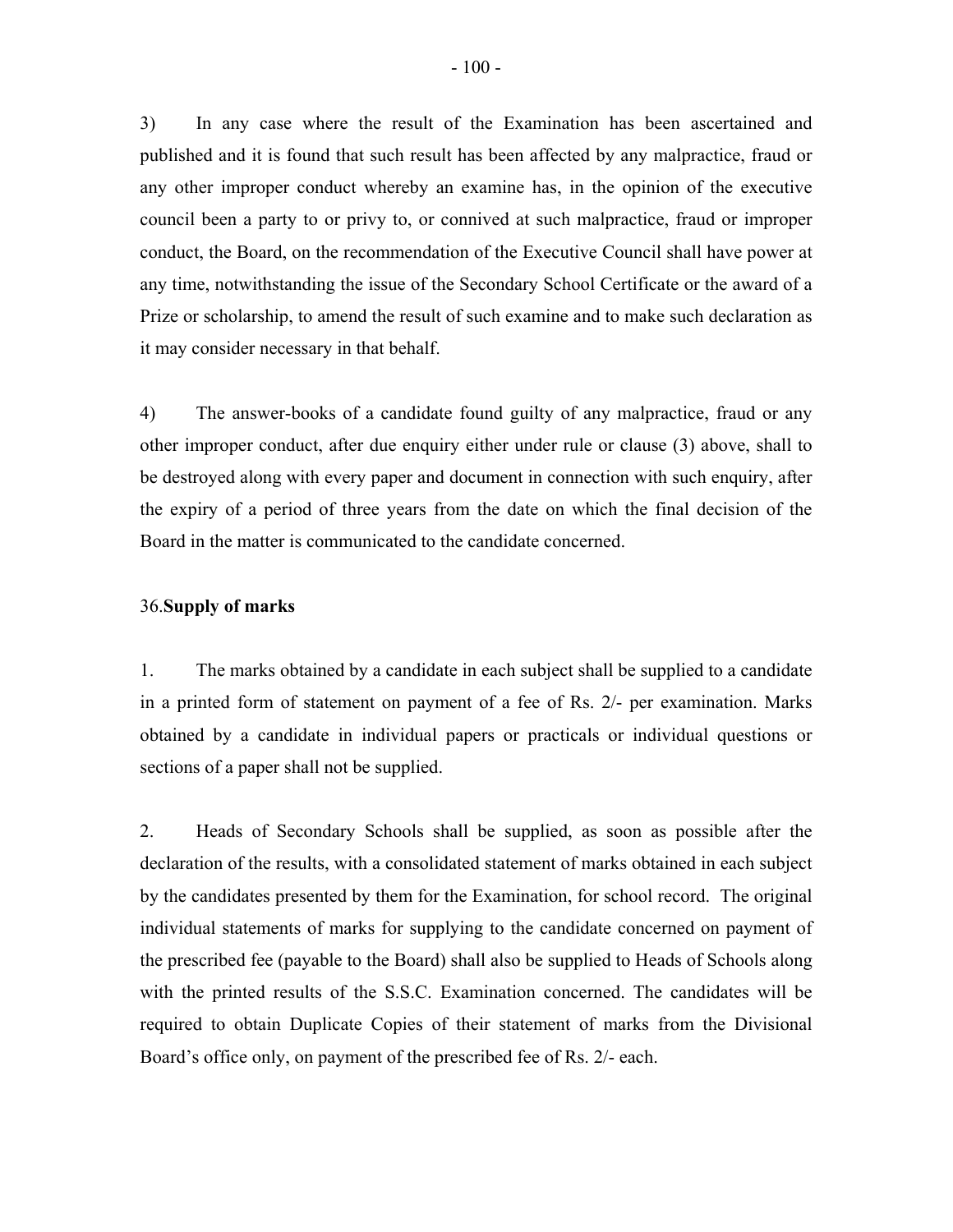1) Any candidate who has appeared at the Examination may apply to the Secretary for verification that the candidate's answer, in any particular subject, have all been examined and that there has been no mistake in the totaling of marks in that subject and transferring marks correctly but not for revaluation of answers. Such an application must be made by the candidate through the head of the Secondary School, which presented him for the examination; within four weeks of the declaration of the Examination results

2) No candidate shall claim, or be entitled to re-examination of his answers or disclosure or inspection of the answer-books or other documents treated by the Board as confidential.

3) If as a result of the verification made under this rule it is discovered that there has been either an omission to examine and mark any answer or answers and /or a mistake in the totaling of the marks, the fee for verification shall be refunded to the candidate. If a mistake is discovered it shall be corrected by the Secretary, duly attested and dated, and if as a result of this correction, the candidate's result as already declared is altered in any way, he shall be informed of this correct result by a telegram.

4) If on scrutiny and verification a failed candidate is found to have passed in the examination, he will be declared to have qualified for the Secondary Certificate.

5) If a candidate having paid the fees prescribed under clause (I) – fails to forward his application for verification within two weeks of the payment of fees- or having made the application within the aforesaid period, omits to give following details in his application.

- (i) Name, Examination Seat No. and Centre;
- (ii) Subject in which verification of marks is desired;

37. **Verification of marks obtained by a candidate in a subject** 

must be accompanied by a fee of Rs. 10/- for each subject.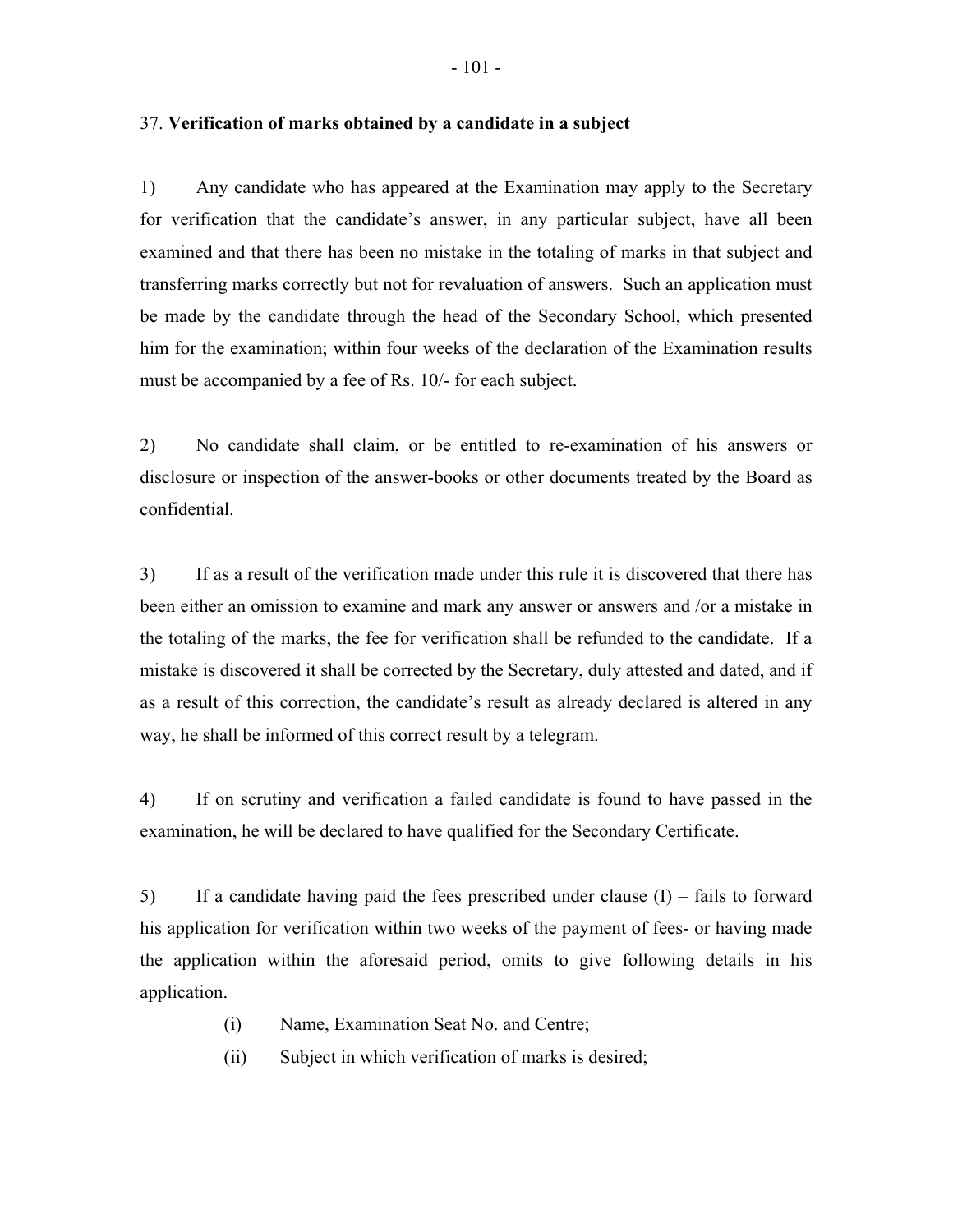(iii) Language used for answering the paper in that subject: - no steps shall be taken for verification and in such case only half the amount of the prescribed fee paid by a candidate shall be refunded to him.

## 38. **Grades of certificates**

The Secondary School Certificate shall be awarded in four grades as shown below:

Distinction- To successful candidates who obtain not less than 75% marks in the aggregate, calculated on the basis of the six compulsory subjects offered for the examination.

Grade-I: To successful candidates who obtain not less than 60% of marks in the aggregate, calculated on the basis of the six compulsory subjects offered for the examination.

Grade-II: To successful candidates who obtain not less than 45%; but less than 60% of marks in the aggregate, calculated on the basis of the six compulsory subjects offered for the examination.

Grade- Pass: To all other successful candidates:

Provided that the First (with Distinction) or First or Second Grade shall not be awarded to a candidate who appears for the examination with any exemption or exemptions earned by him under Regulation 34.

# 39. **Award of Certificate**

(1) The Secondary School Certificate of the appropriate Grade to be awarded to a successful candidate shall be in the form prescribed by the Board shall specify the name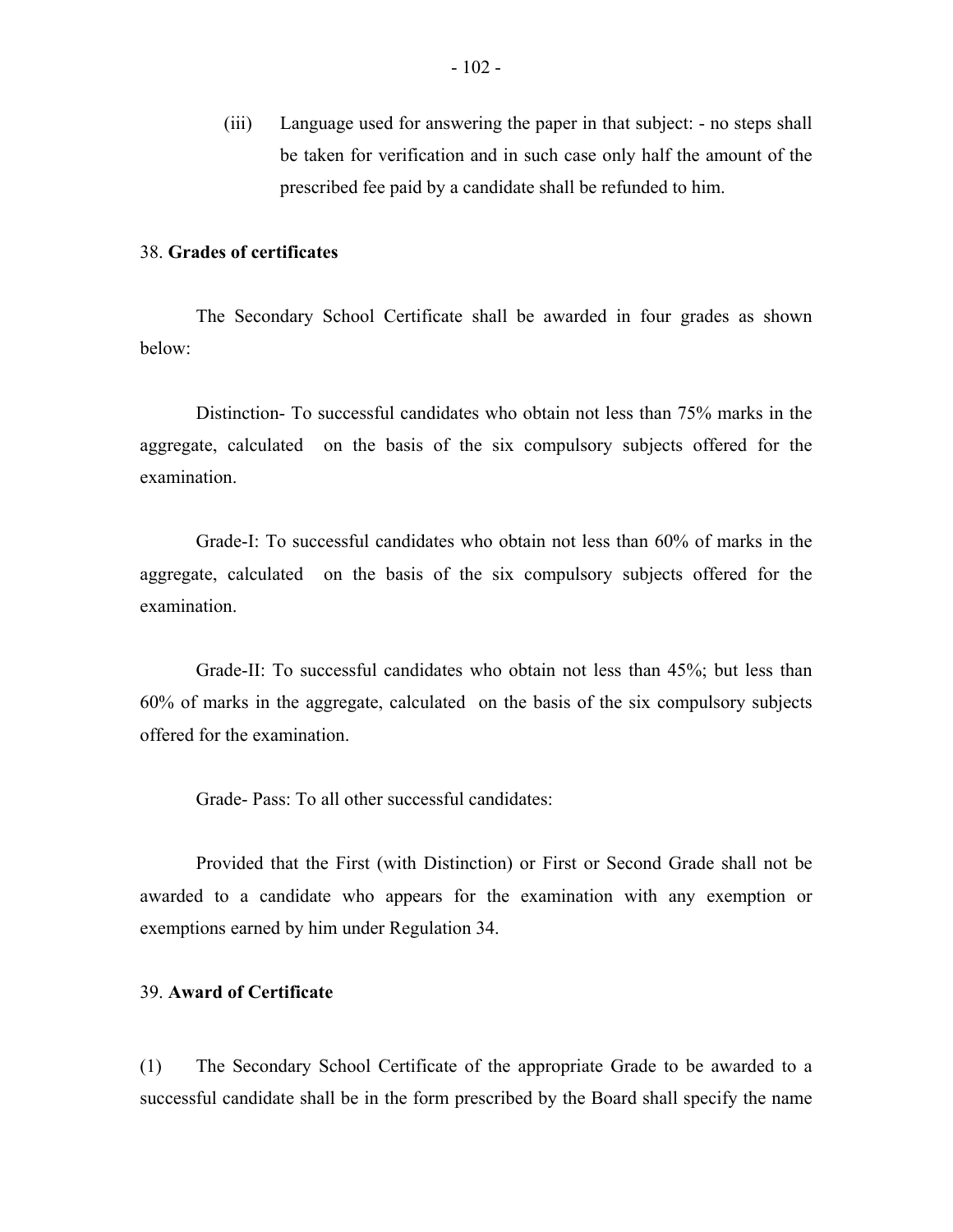of the candidates, his date of birth as recorded in the application, his Seat No. and Index No. of the School, total marks obtained by him in six compulsory subjects with grade and will bear the signature of the candidate and the Head of the School with rubber stamp of the School. The certificate shall be issued over the signature of the Secretary through the head of the Secondary School presenting the candidate for the examination.

Provided that, in the case of a candidate appearing for the S.S.C. Examination under Rule 18 producing an affidavit or a Certificate from the medical authorities in support of his date of birth and passing the S.S.C. examination, an endorsement shall be made by the Board, on his S.S.C. Certificate to indicate the source from which his date of birth is shown in the application form submitted under Rule 18. In such cases, the provision for change in the date of birth made in clause (3) of this Regulation, shall not be applicable.

2) Notwithstanding anything contained in clause (10 above certificate of the successful candidates presented for the examination by Secondary Schools which have ceased to be in existence or ceased to be recognized by the Board after sending up the candidates for the examination, shall be issued to the candidates concerned direct, mentioning therein the name of the school presenting the candidate.

3) In the event of an error being discovered in the entry of the name or the date of birth in the anticipation of a candidate for admission to the examination and consequently in the Certificate, an application for correction of such error shall be admitted only when the name or the date of birth so recorded is not identical with the name or the date of birth of the successful candidate originally entered in the school register or in the service record in the case of full –time teacher.

An application for correction of such error shall be made through the Head of the Secondary School presenting the candidate for the examination in such form as may be prescribed by the Board. Such correction when made by the Board shall be indicated on the reverse of the Certificate by an endorsement in such form as may be prescribed by the Board.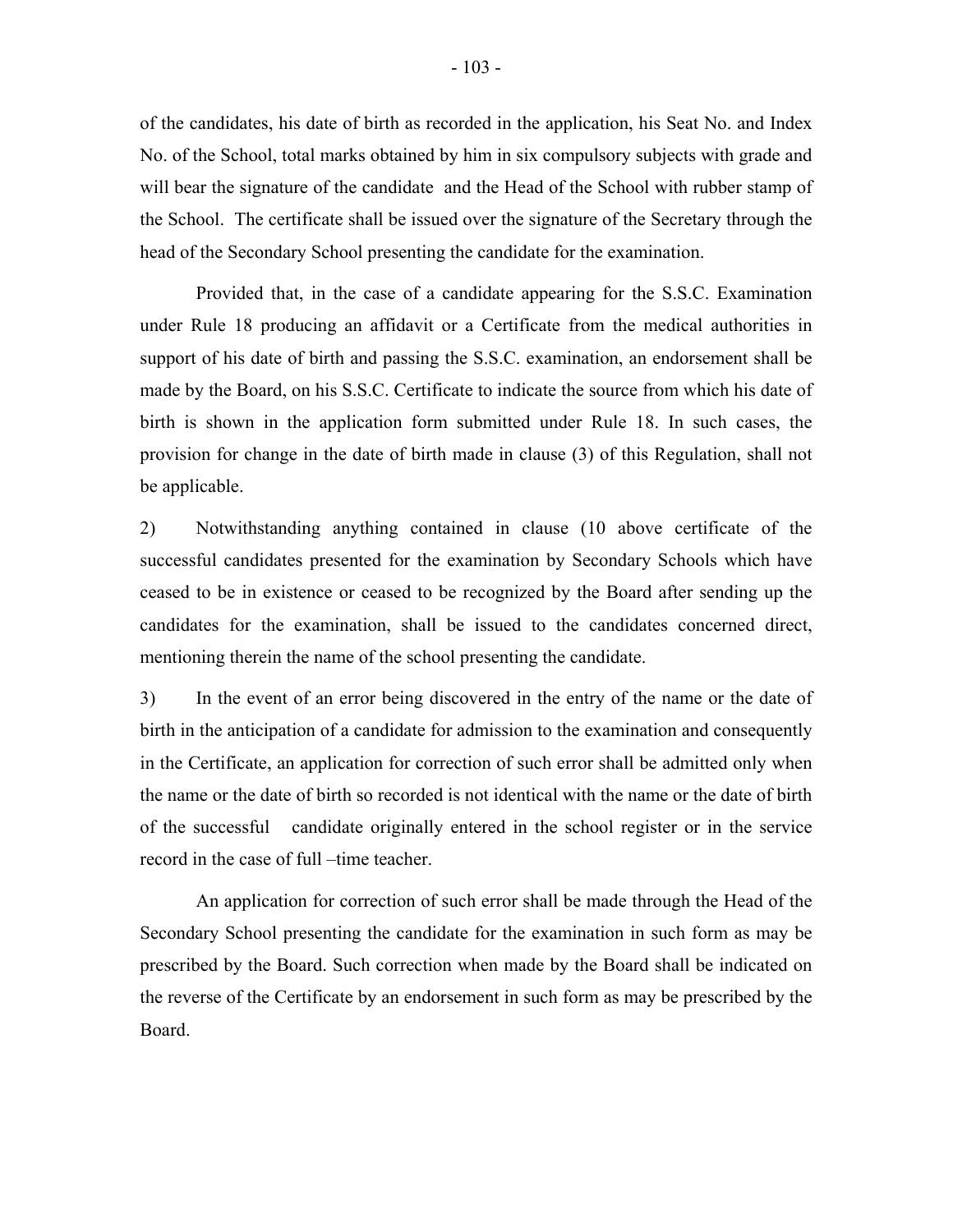1) A candidate who has been declared successful at the examination may obtain, on application, a provisional Certificate of having passed the examination.

2) The fee for the provisional Certificate shall be Re. 1/- each

3) An application for a provisional Certificate shall be made to the Secondary through the head of the Secondary School concerned and shall be accompanied by a Bank Draft or I.P.O. for the prescribed fee.

### 41. **Supply of a copy of the Certificate**

A copy of the Secondary School Certificate already granted, shall be issued by the secretary on receipt of an application through the head of the Secondary School which has presented the candidate for Examination, accompanied by a fee of Rs. 10/- for each such copy of the Certificate.

The copy of the Certificate will be supplied only through the head of the Secondary School concerned; provided that copies of the Secondary School Certificate of the Candidates presented for the examination by Secondary School which have ceased to exist or to be recognized after presenting candidates for the examination shall be issued to the candidates concerned direct on payment of the prescribed fees.

### 42. **Migration Certificate**

A Migration Certificate may, on application and payment of fee of Rs. 10/- be granted to a candidate who has passed the examination conducted by the Board. An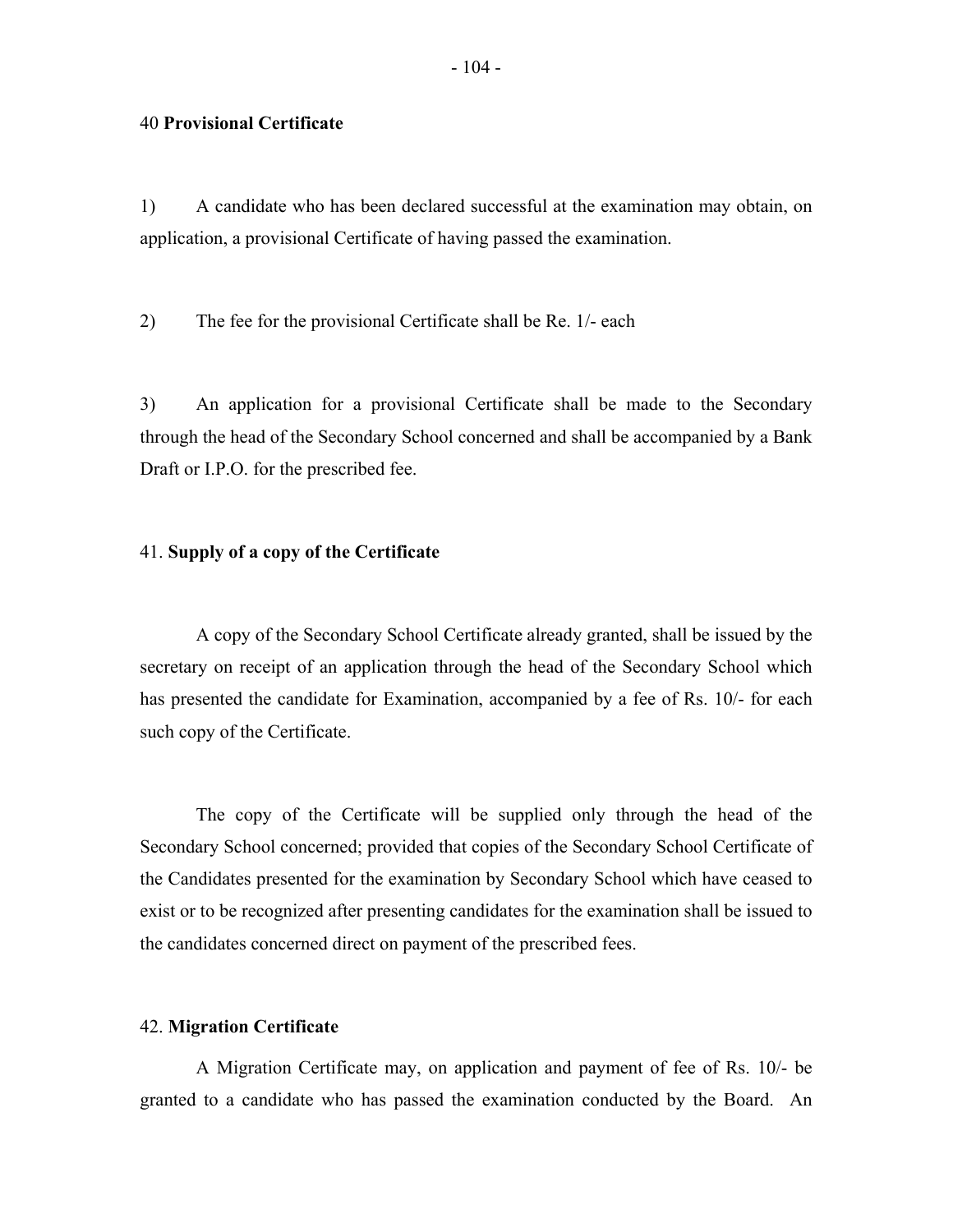application for such a certificate shall be made to the Secretary of the Board and shall be accompanied by a Bank Draft/P.O. for the prescribed fee.

### 43. **Award of Prizes and Scholarships**

1) It shall be competent for the Board to award such prizes and scholarships as the Board may institute from time to time.

2) A certificate denoting the award of a scholarship or a prize or medal may be issued free of charge by the Board. Certificates indicating the rank in the merit list of candidates published along with the examination results may also be issued free of charge by the Board to candidates whose names are included in the said list. Certificates of both these types may be issued by the Board of its own accord to all candidates concerned through the heads of their respective secondary schools.

# CHAPTER III

## 44. **Categories and Duties of the Staff of the Board**

(1) The Staff of the Board shall be classified into the following categories and classes.

| I. Category "A"-Officer | Scale (Revised) |  |
|-------------------------|-----------------|--|
| 1) Superintendent       | Rs. 530-750     |  |
| 2) Accountant           | Rs. 425-640     |  |
| 3) Research Officer     | Rs. 530-750     |  |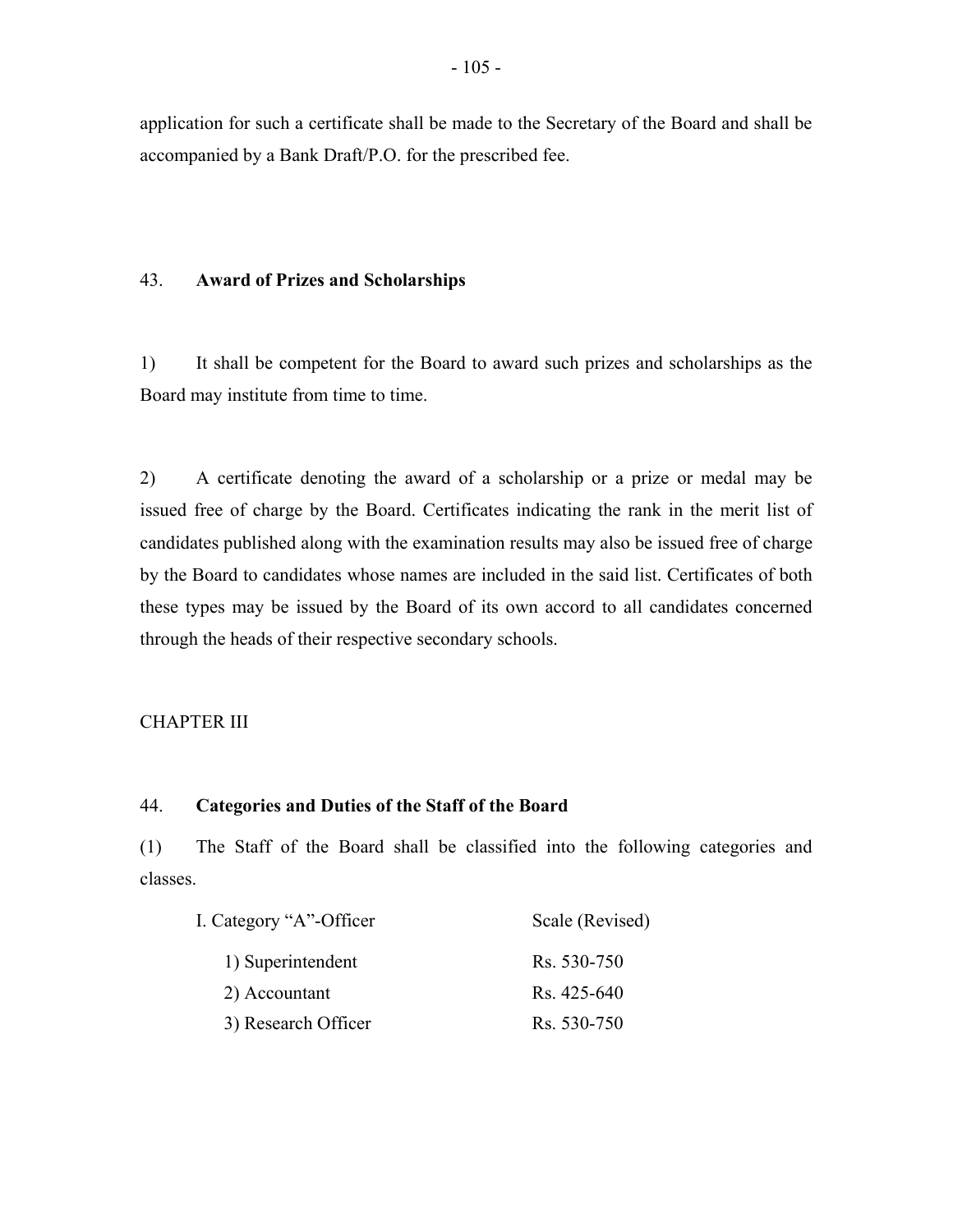II. Category "B" –Supervisory

| 4) Asst. Superintendent (H.C.)        | R <sub>S</sub> 425-640 |
|---------------------------------------|------------------------|
| 5) U.D.C.                             | Rs. 330-560            |
| 6) Stenographer                       | Rs. 330-560            |
| 7) L.D.C.                             | Rs. 260-400            |
| 8) Librarian (of L.D.C. Grade)        | Rs. 260-400            |
| 9) Seasonal clerks (for job work)     |                        |
|                                       |                        |
| III. Category "C" – Class IV Servants |                        |
| 10) Head Peon                         | Rs. 96-220             |
| 11) Peon                              | Rs. 96-220             |
| 12) Sweeper (or part times            |                        |
| Sweeper/ on daily wages)              | Rs. 96-220             |
|                                       |                        |

13) Seasonal peons( for job work) on daily wages

Duties

- Duties of the research assistant will be
- 2. Duties of the research assistant will be<br>(i) to carry out academic and statistical research relating to Secondary and Higher Secondary Education in general and final examination conducted by the Board and to prepare the draft of the annual report of the Board and edit Newsletter of the Board;
	- (ii) to supply statistical data and to under take research projects as suggested by the authorities and to carry out such other duties as may be assigned to him from time to time by the secretary.

(2) The accountant under the general control and supervision of the Chairman and the Secretary will be responsible: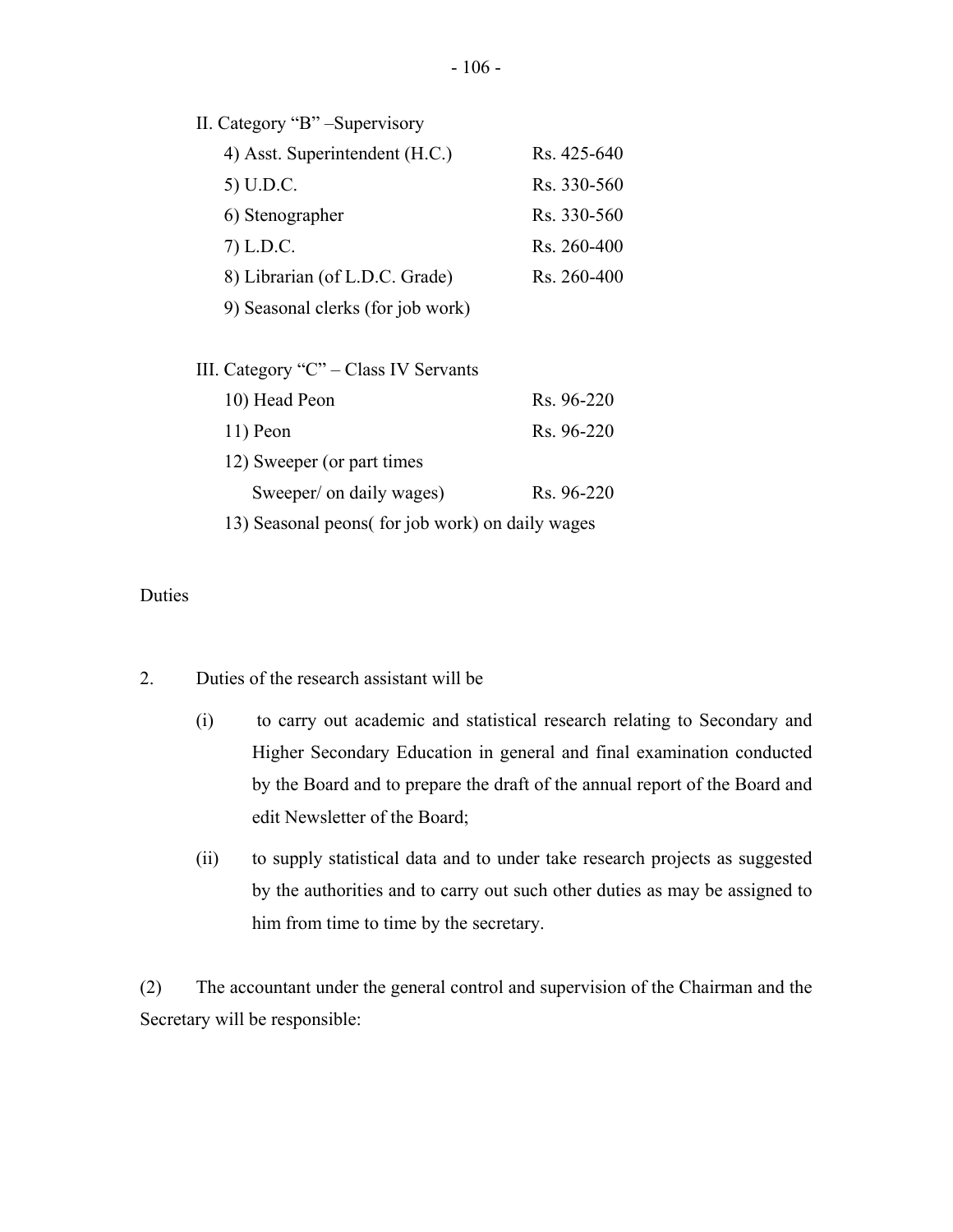- (i) to establish and maintain a system of budgetary and financial control governing the allocation and use of Board's Fund , cast flow analysis, working capital requirements, capital expenditure, etc;
- (ii) to keep up-to-date account of all the financial transactions of the Board;
- (iii) to report the facts to the Finance Committee, Executive Council and the Board in the manner prescribed and make suggestions concerning future operations;
- (iv) to prepare annual and revised budget estimates;
- (v) to conduct primary check of all financial transactions;
- (vi) to maintain accounts of the property of the Board;
- (vii) to carry out project reports with the regards to capital expenditure relating to new expansion plants and to forecast the financial requirements of the Boards;
- (viii) and to carry out any other duties assigned to him by the Chairman and the Secretary to SLSCC.

(3) The Superintendent, Assistant Superintendent, U.D.C. and L.D.C.'s shall carry out such supervisory duties and other duties pertaining to original work of various branches of the Board's office work as may be allotted to them by the secretary.

(4) Stenographer will also help the officers of the Boards in doing work of confidential nature and other work assigned to him by the Secretary to SLSCC and the Chairman.

(5) Librarian will also do other work assigned to him by the Secretary in addition to his legitimate work as a librarian.

(6) Head peon will be responsible will be responsible for allocating and supervising the work of all peons, attendants and sweepers and carrying out such other duties as may be entrusted to him by the Sycretary to SLSCC. The peons will be entrusted with any of the following duties: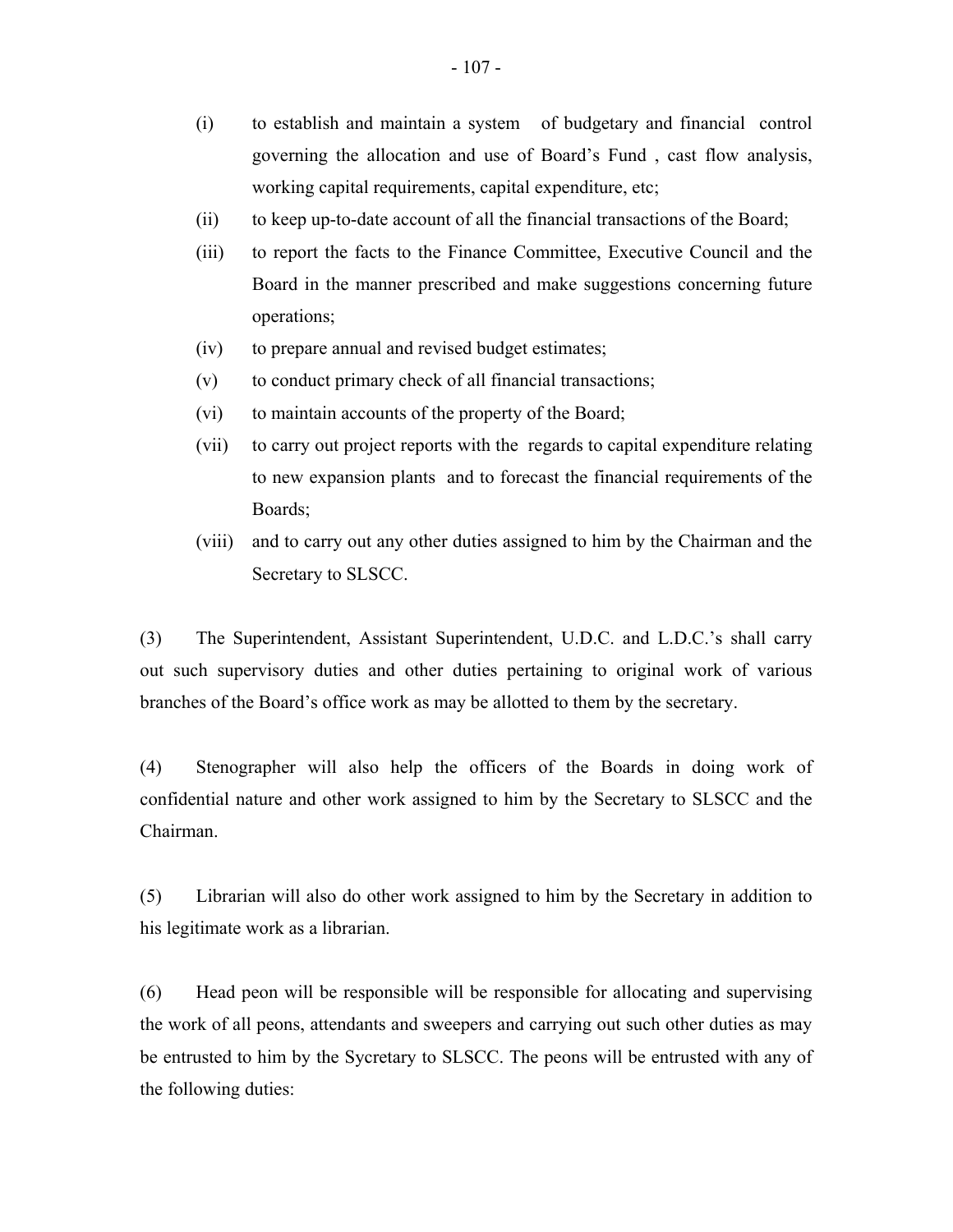Carrying office files, registers, office stationery, stores, furniture, dead-stock articles, parcels, trunks, boxes, answer-books, bundles, etc. from one section to another within their respective offices, as well as to the Post office , Railway Station, S.T. Stand, Banks, Treasury, Centres of examination, etc. as per instructions issued to them from time to time.

Keeping vigilant watch over the office premises and ensuring that the Boards property, documents, records, etc. are not removed outside the office premises without proper authorization.

Sweeping and cleaning the office premises and furniture and storing drinking water.

Attending duties in shifts during day or night as may be fixed by the officers.

Carrying out such further instructions as may be issued to them by the Secretary from time to time.

(7) Sweepers duties will be to clean the bathrooms, urinals, latrines and maintain them in perfect sanitary condition and he shall carry out such instructions as may be issued by the Secretary.

(8) Seasonal peons- They will be appointed on daily wages for carrying out job-work in connection with the conduct of examinations. Their duties will be to help the Secretary in carrying out duties pertaining to conduct of examination.

### 45. **Staff Selection committee**

Appointment of posts under categories under clause (I) of Rule 43 may be made either by promotion or by direct recruitment or on deputation.

Appointment by promotion shall be made by the chairman from the selected lists prepared by the staff Selection Committees in accordance with the rules framed by the Board in that behalf.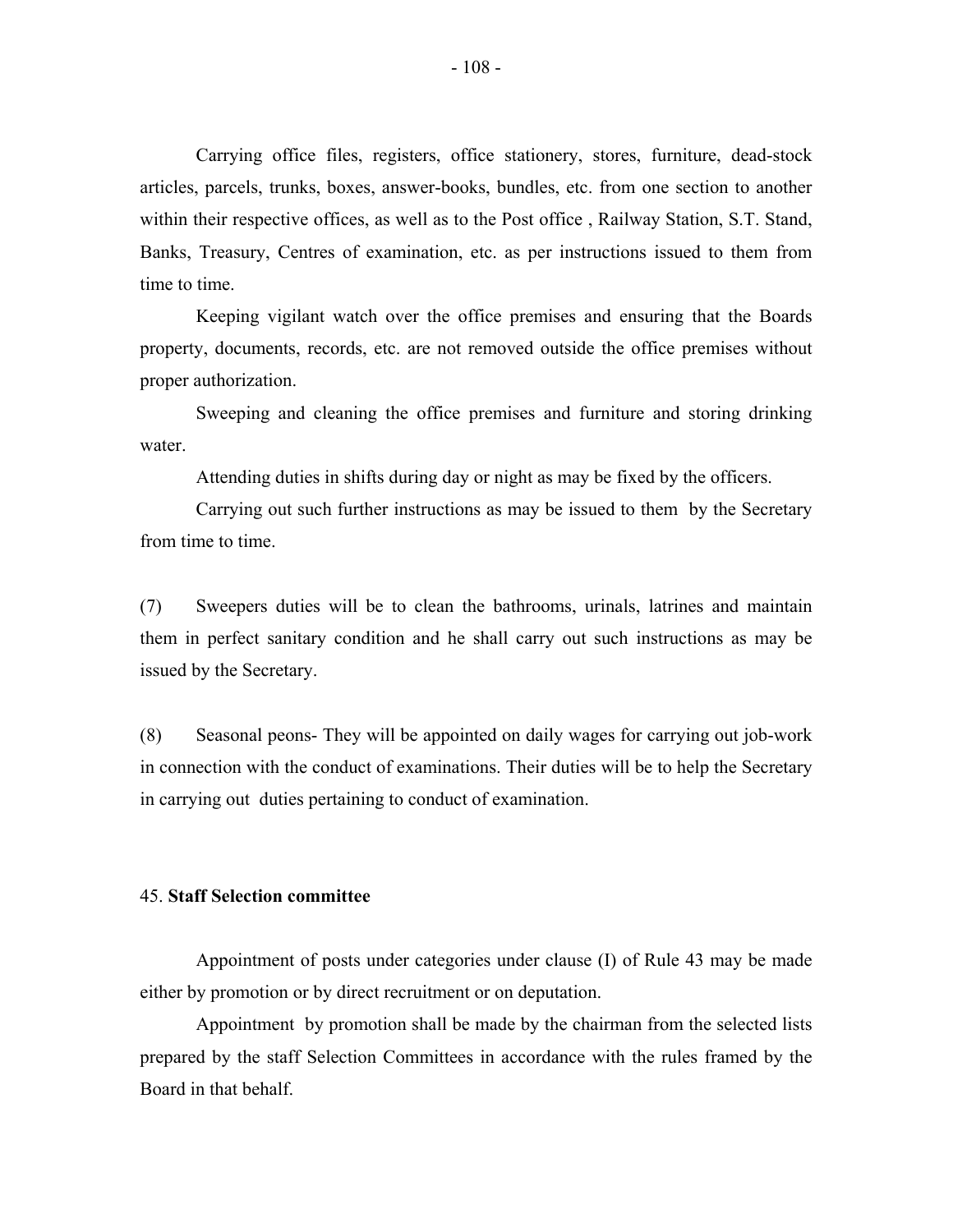Appointments by deputation for a specific period shall be made by the Chairman, with the prior approval of the Executive Council after getting the proposals approved by the lending authorities.

Appointment by direct recruitment shall be made by the Chairman from the lists/panels of candidates selected by the Staff Selection Committee, in accordance with the rules framed by the Board.

The Staff Selection Committee shall consist of the Chairman of the Board, and two more members, nominated by the Board will act as the Secretary of the Staff Selection committee.

Appointment to posts in Category 'C' under Rule 43 shall be made by the chairman.

Notwithstanding anything contained in the provisions of Sub-clauses (1) to (3) above:-

> The chairman shall be competent to make temporary appointments to posts under categories 'A' and 'B' under Rule 43 for a period of four months when no candidates on the selected lists/panel of candidates is available.

> The Board shall be competent to appoint to any of the posts in categories 'A' and 'B' under Rule 43 servants of the Government or other Board or Universities obtained on deputation.

> (i) All appointments by direct recruitment shall be made in the first instance on probation for a period of two years, provided that the period of probation may be extended by such further period as the Chairman may deem fit but in no case shall the total period of probation exceed three years.

- (ii) Service rendered in a time-scale post during the period of probation , shall count as service towards increments.
- (iii) The Secretary of the Board shall send to the Chairman at least a month before the expiry of the probation period or by such date as may be fixed by the Chairman, a confidential report about the work and conduct of the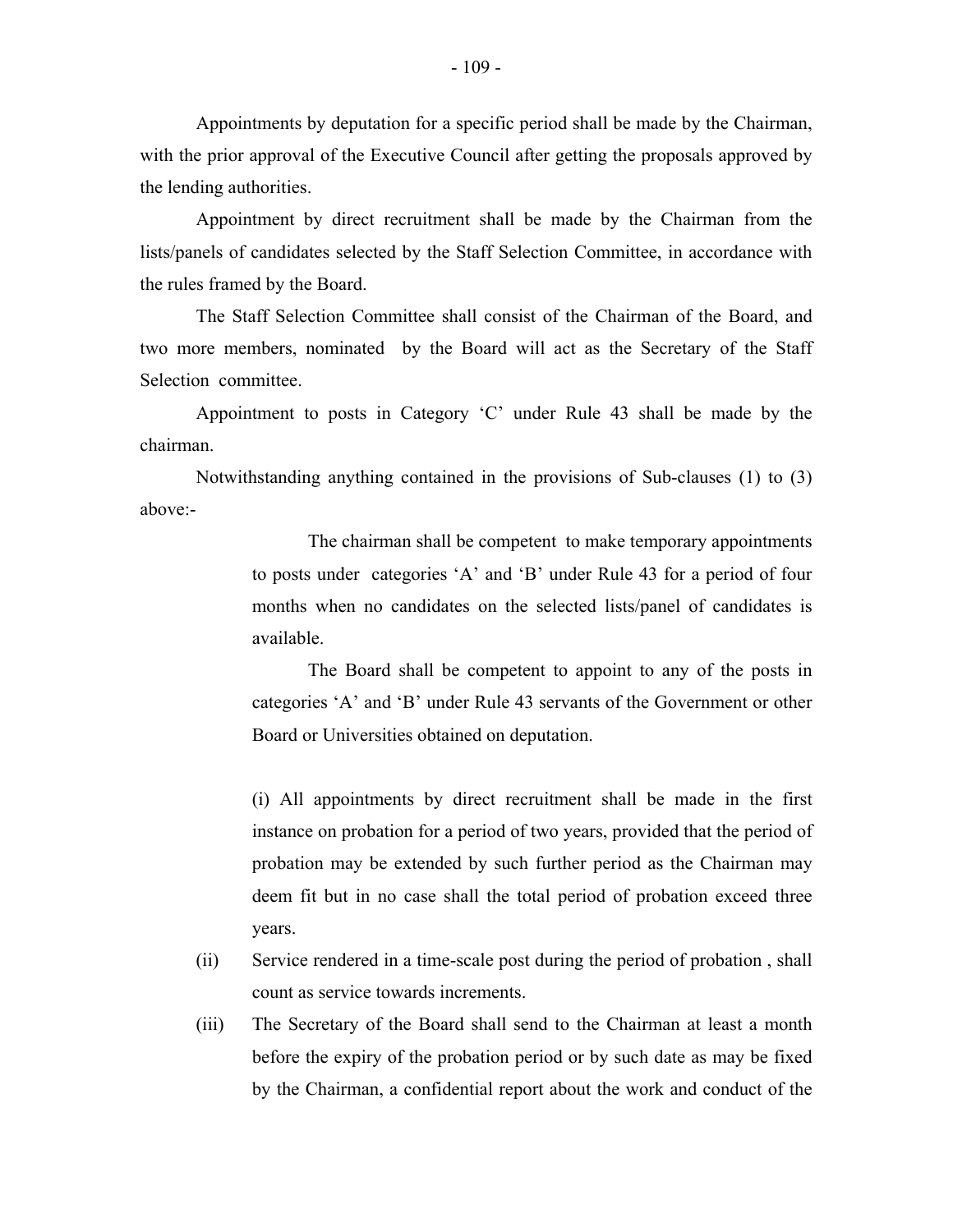employee on probation, with definite recommendation for his continuance or otherwise.

(iv) On receipt of such a report, the Chairman may either:-

continue the employee in service ; or

extend his pribation period; or

terminate his service.

No person shall be confirmed in a permanent post unless he produces a medical certificate of health in an approved form duly signed by the registered Medical practitioner from amongst the panel approved by the Chairman.

#### **46. Service conditions of staff of the Board**

The employees of the Board may be required:-

to appear for written or oral tests for the purposes of their continuance, confirmation or promotion;

to furnish such security and service bond as may be required by the Board;

to undergo such training as may be required by the Chairman , subject to such conditions as may be determined by the Board.

When any post is filled in by direct recruitment the seniority of the candidates selected at the same interview should be in the order in which they ranked by the Staff Selection Committee irrespective of the dates of their joining duties.

An employee who is confirmed in a permanent post may continue in service till he completes the age of sixty years.

(a) A permanent employee shall not leave or discontinue his service under the Board, without giving a prior notice in writing to the Chairman of the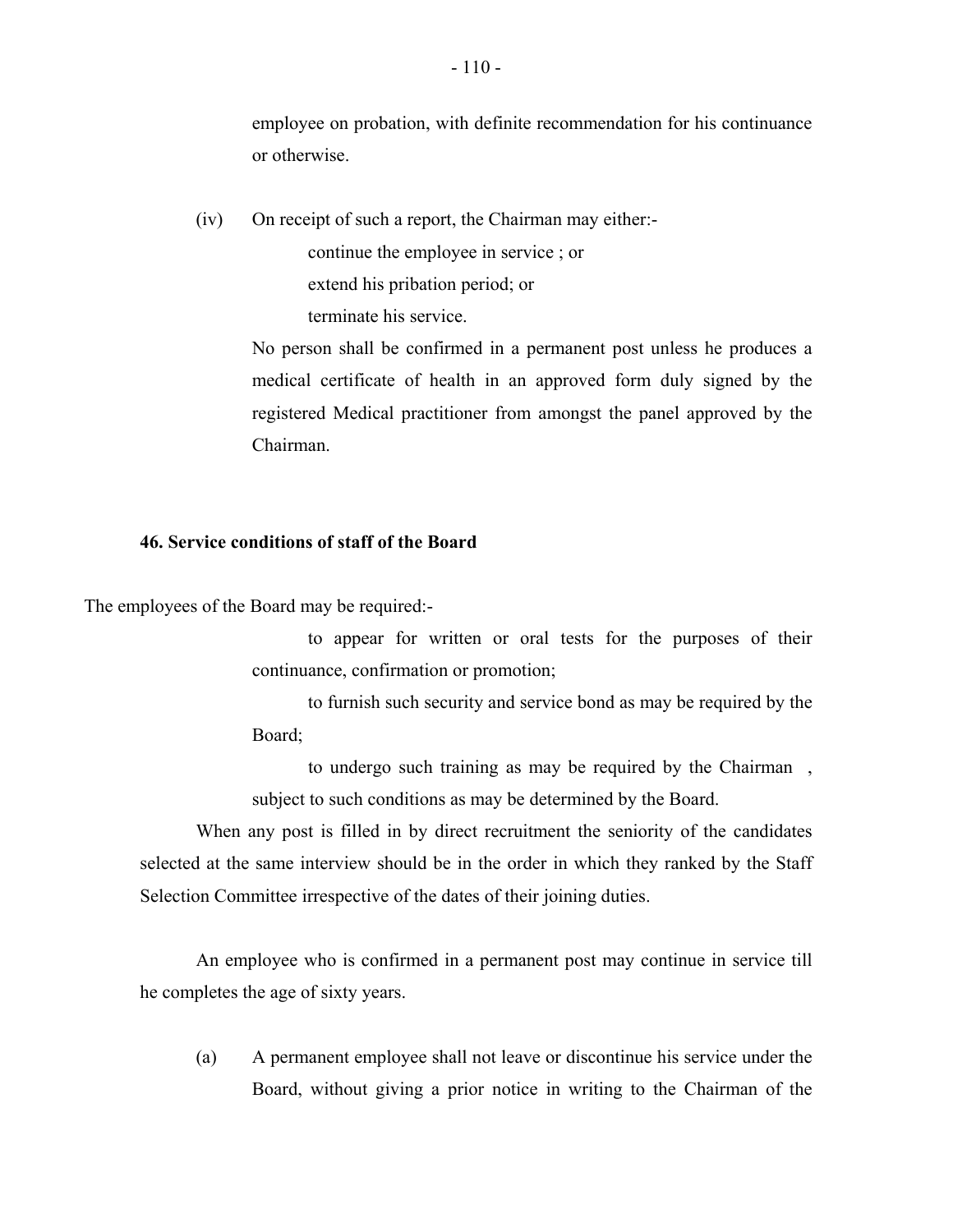Board of hid intention to leave or discontinue the service. The period of notice shall be three months (90 days) in the case of employee in categories 'A' and 'B' and one month (30 days) in the case of employee in category 'C'.

A temporary employee including an employee on probation shall not leave or discontinue his service under the Board, without giving one month's (30 days) prior notice in writing: Provided that the requirement of the notice under sub-clauses (a) above nay be waived in part or in full by the Chairman at this discretion.

In case of breach by an employee of the provisions of sub-clauses (a) and (d) above, he shall be liable to pay to the Board as penalty a sum equal to his basic pay at the time of the termination of his employment for the unexpired period of notice required of him, which sum may be recovered from any moneys due to him.

Note: (1) No leave except casual leave and leave on medical certificate will be granted to an employee who has given a notice of resignation.

(2) Orders of the Chairman regarding the continuance or otherwise of the leave already granted will be necessary in the case of an employee who sends a notice of resignation while on leave.

(3) An employee before leaving the Board's Service shall hand over the charge of his post to a duly authorized employee and shall return to the Boards all books, apparatus, furniture, etc. issued to him for his personal and official use.

Persons selected for Board's service shall ordinarily start on the minimum of the time –scale provided; however it shall always be competent for the Board to fix the starting pay of any subsequent stage in the time-scale including the maximum.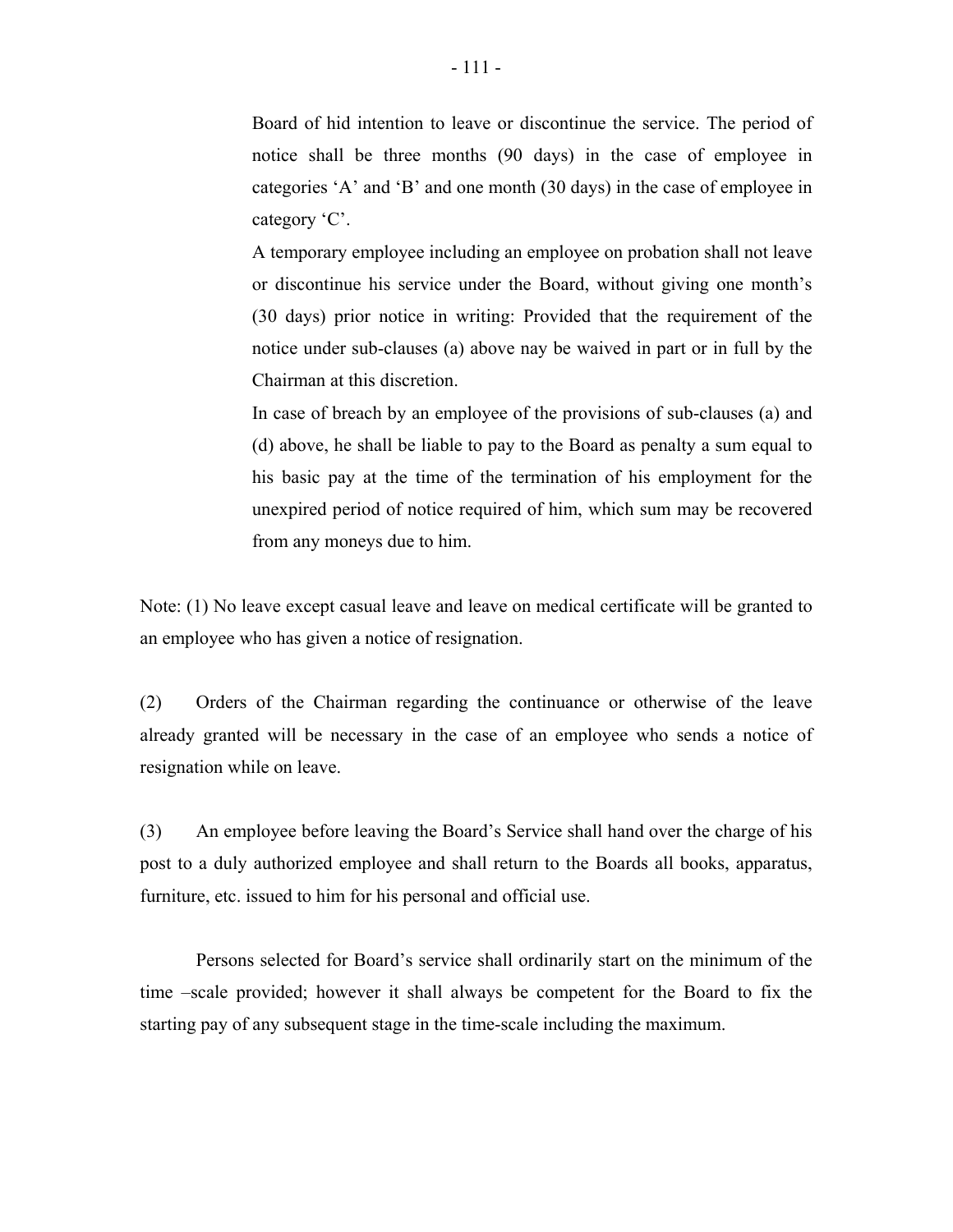An increment shall be drawn as a matter of course unless withheld under specific orders of the Chairman, for misconduct or unsatisfactory work. In ordering the withholding of an increment, the chairman shall state the period for which it is withheld and whether the postponement shall have the effect of postponing future increments.

Where an efficiency bar is prescribed in a time-scale, the increment next above the bar shall not be given to an employee without the specific sanction of the Chairman.

Normal office hours shall be fixed by the Chairman, for all employees, but in case it becomes necessary, employees shall have to work beyond office hours provided, however, employees who are detained after normal office hours under written orders of the Secretary shall be entitled to over time allowance at such rates and subject to such conditions as may be determined by the Executive Council, from time to time.

All employees shall be entitled to dearness allowances, house rent other compensatory local allowances at such rates as may be determined by the Executive Council from time to time, but such rates shall not be lower than those sanctioned by the Government of Goa for employees in corresponding grades, from time to time.

When an employee is required to do the work of an equal or higher post , in addition to his own duties he shall be paid the salary of the post held by him plus special pay not exceeding 20 percent of the pay which he would have drawn had he been appointed to the latter post.

(i) The employees of the Boards shall be entitled to the same rates of traveling and daily allowances , travel concessions, medical aid, etc. as prescribed for the corresponding categories of Government employees by the Government time to time.

(i) In all other matters such as leave, leave salary, travel concessions, medical aid, advance for purchase of conveyance, housing advance, maintenance and verification of service books, fixation of pay, etc. which are not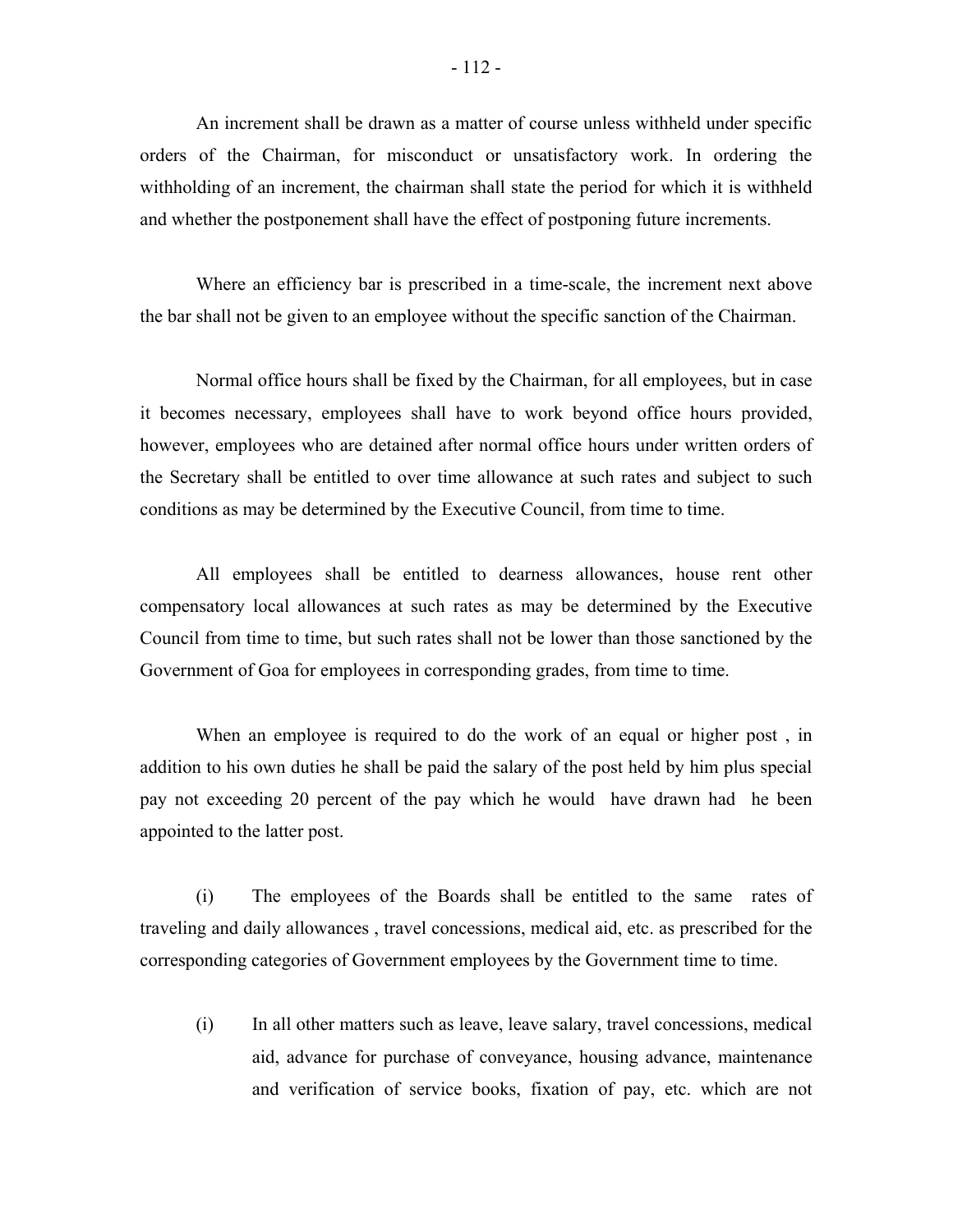covered by theses Rules, the provisions contained in the Civil Service Rules of the Government shall be applicable to all employees of the Board.

(ii) For the purposes of the sub-clause (i) above, the Chairman of the Board shall have all the powers of a Head Department and the Executive Council shall exercise all powers vested in the Government in so far as the Employees of the Board are concerned.

(13). If any question as to the corresponding category of Government servants, the matter shall be referred to the Chairman and his decision shall be final.

#### **47. Disciplinary action against staff of the Board**

(1) Without prejudice to the provision of these Rules the following penalties may be inflicted on an employee of the Board guilty of negligence, misconduct, unsatisfactory work or for any other good and sufficient reason:

- i. Warming or Censure;
- ii. Fine;
- iii. Withholding of increment or promotion including stoppage at an efficiency bar;
- iv. Recovery from pay or such other amounts due to him, of the whole or part of any pecuniary loss caused to the Board by negligence or breach of orders;
- v. Reduction to a lower post or grade or to a lower stage in his time scale of pay;
- vi. Compulsory retirement.
- vii. Removal from services.
- viii. Dismissal.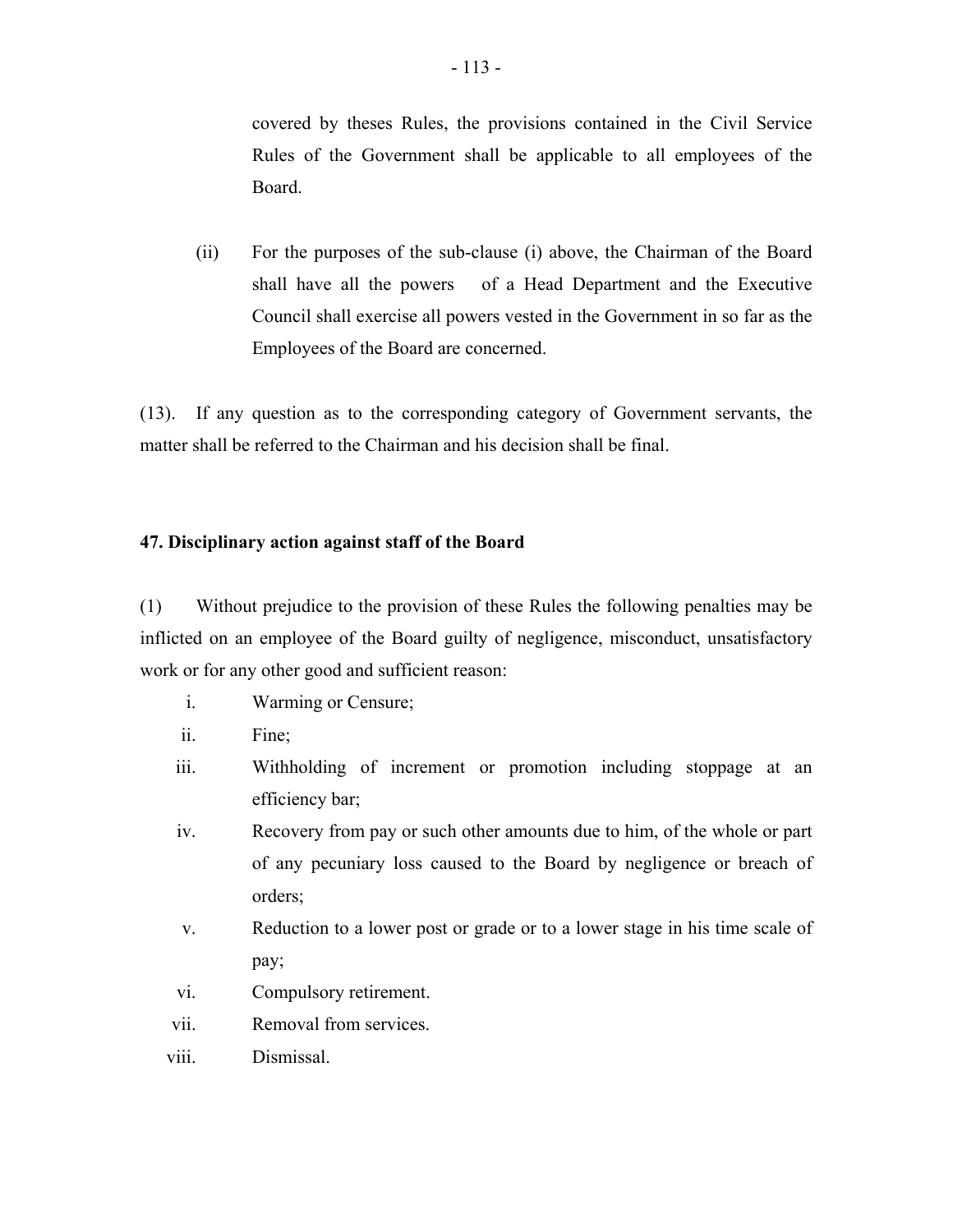- (2) (i) The penalties mentioned in sub-clause (i) to (iv) of clause (1) above may be inflicted by the Secretary on any employee in Category 'C' of the Rule 44 working in the office of the Board. An appeal against any penalty inflicted under this sub-clause shall lie to chairman.
	- (ii). The penalties mentioned in sub-clause (i) to (iv) of clause (1) above may be inflicted by the Chairman of the Board on any employee of categories 'A' and 'B' working in the office of the Board. An appeal against any such penalty inflicted by the Chairman shall lie to the Executive Council.
	- (iii) No employee shall be subjected to any of the penalties mentioned in subclauses (v) to (viii) of clause (1) above, except by an order in writing signed by the Chairman and no order shall be passed without a specific charge or charges being formulated in writing and given to the employee concerned and without giving him reasonable opportunity to answer them in writing and in person. His previous record of service shall also be taken in to account. An appeal against such penalty inflicted by the Chairman shall lie to the Executive Council.
- (3) Every appeal shall comply with the following requirements:
	- i. It shall be written in English or Marathi or Hindi;
	- ii. It shall be couched in police and respectful language and shall be free from statements, allegations or insinuations not strictly relevant to the matter;
	- iii. It shall contain all material statements, explanations and arguments and shall be complete in itself.
	- iv. It shall specify the relief desired.
	- v. It shall be submitted through the proper channel.
- (4). An appeal may be withheld by the competent authority if;

It does not comply with the requirements of sub-clause (3) above;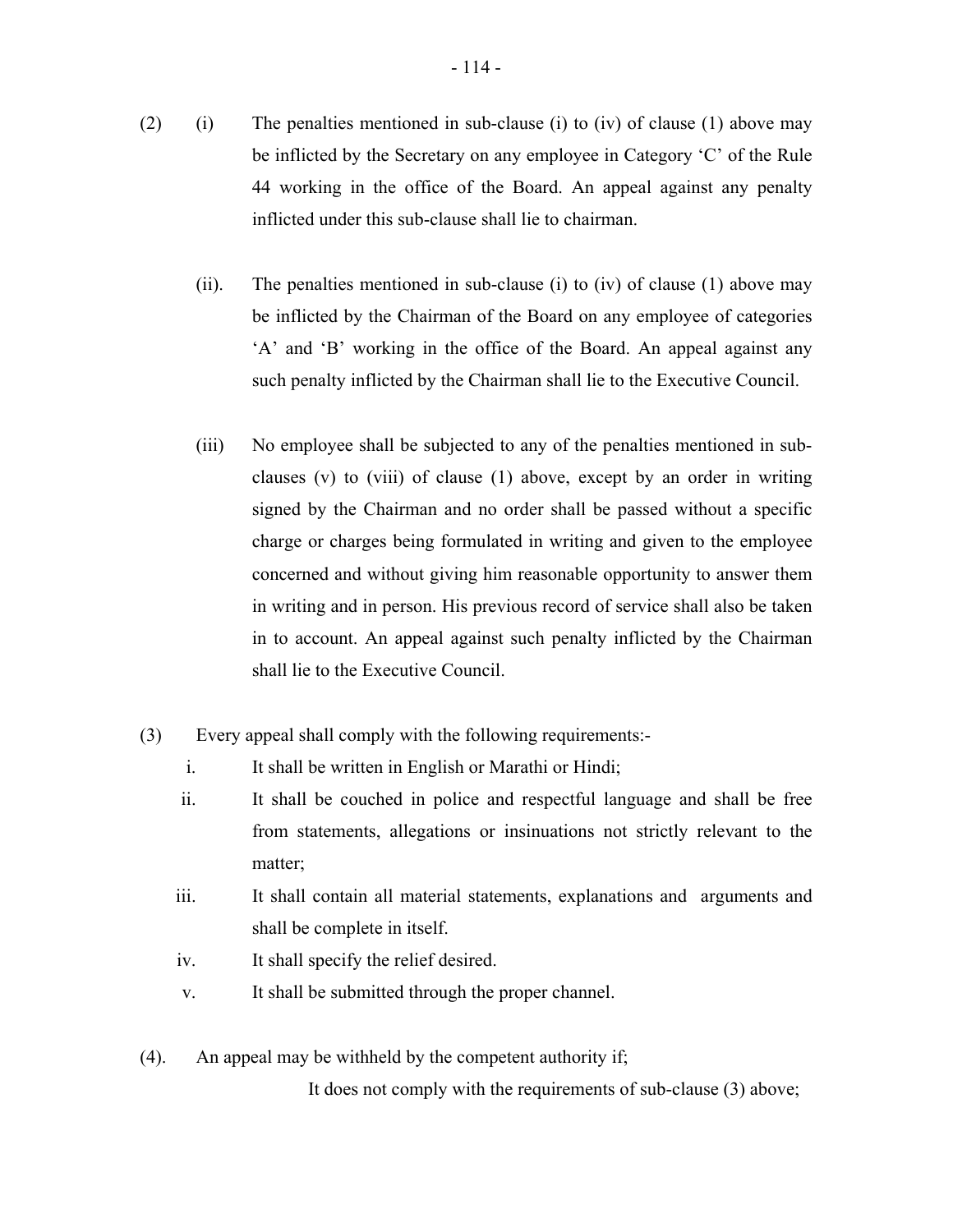It is illegible and unintelligible.

It repeats an appeal already rejected by the appellate authority and does not in the opinion of the competent authority disclosed any new points or circumstances which make reconsideration necessary;

It deals with matter, which does not concern the employee personally.

It does not preferred within one month of the date of the order against which the appeal is made;

It is addressed to an authority to which no appeal lies under this Rule.

(5). In every case in which an appeal is with held, the competent authority shall communicate to the appellant the fact that his appeal has been withheld and reasons for withholding it.

(6). A appeal which is not withheld under clause (4). Above shall be forwarded to the appellate authority with the comments of the competent authority as soon as possible.

(7). In all other matters not covered in theses Rules Conduct, Discipline and Appeal Rules of the Government shall apply to the employees of the Board.

(8). For the purpose of clause (7) above, the Chairman of the Board shall have all the powers of a Head of the Department and the Executive Council shall exercise all powers vested in the Government, in so far as the employees of the Board are concerned.

#### **48. Provident Fund for Board servants appointed to temporary posts**

(1) Employees of the Board appointed to such temporary posts as may be specified in this behalf by the Executive council from time to time shall, as condition their service, become depositors in the "Non-Contributory provident Fund for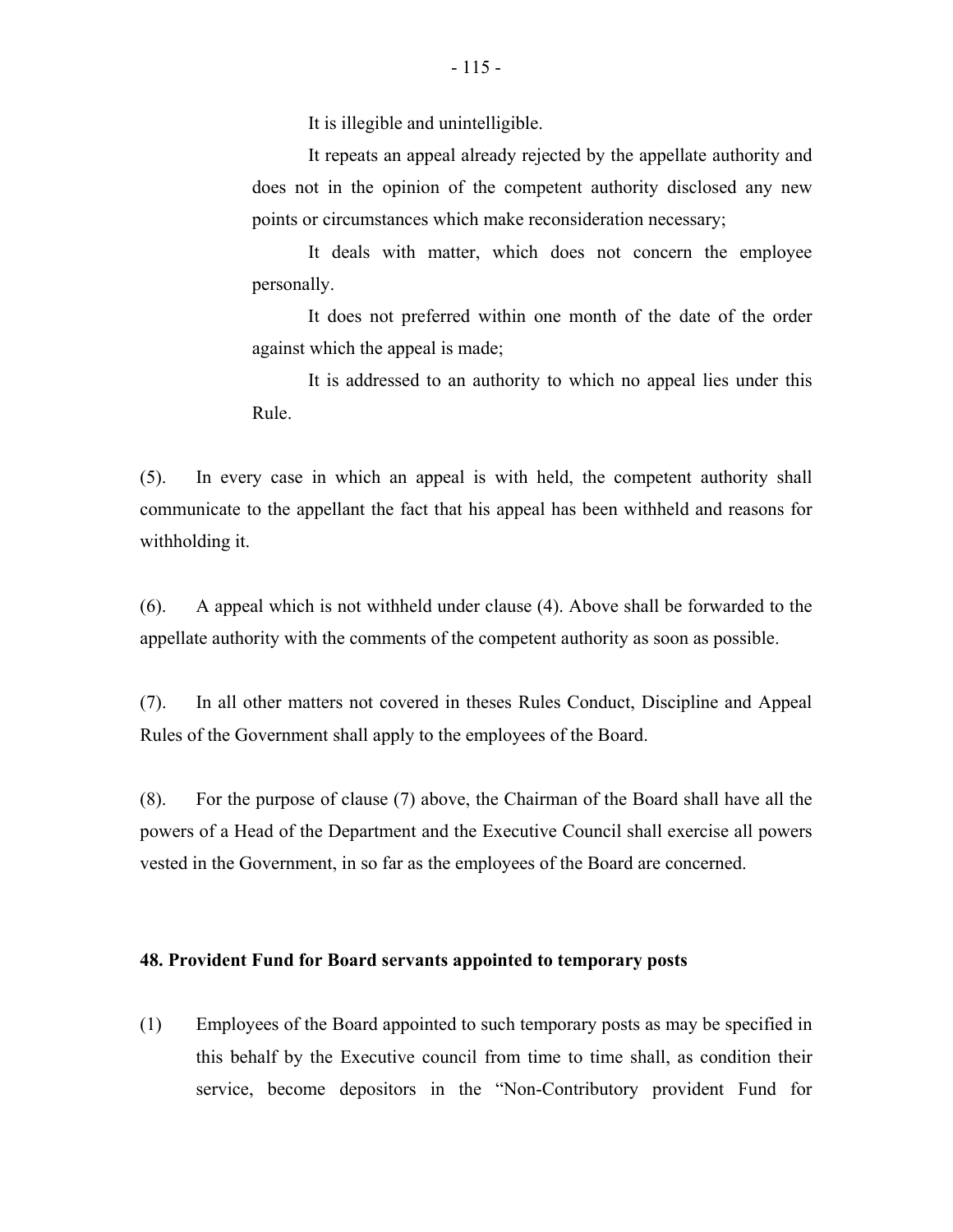Temporary Board Servants " which shall be established from such date as may be fixed by the Executive Council.

- (2) Subscription to the fund shall be [at the rate as may be prescribed by the Government from time to time for their employees governed by the General Provident Fund (Central Act Services) Rules, 1960 "] which subscription shall be deducted monthly from the salary of the depositor and the amount so deducted shall be depositor in to the Fund to the credit of the depositor. An employee of the Board appointed to such temporary posts on leave on full pay, shall continue to pay subscription to the fund and may continue to do so, at his option, if on leave of full pay.
- (3) The depositor shall be entitled upon leaving the service of the Board to draw out and receive the whole sum standing to his credit in the Fund together with such interest as may be earned thereon, subject to deductions referred to in clauses (6), (7) and (8) of Rule.
- (4) In the case of illness of the depositor or any member of his family or in such other cases as may be specified by the Executive Council in this behalf the Chairman may advance to the depositor a sum not exceeding one-fourth of the sum to his credit at the time, subject to such conditions regarding repayment as the Chairman may lay down.
- (5) If a subscriber to this Fund is subsequently appointed as permanent servant of the Board, without any break in service the Board shall, as with effect from the date of his temporary but continuous appointment.

[…..]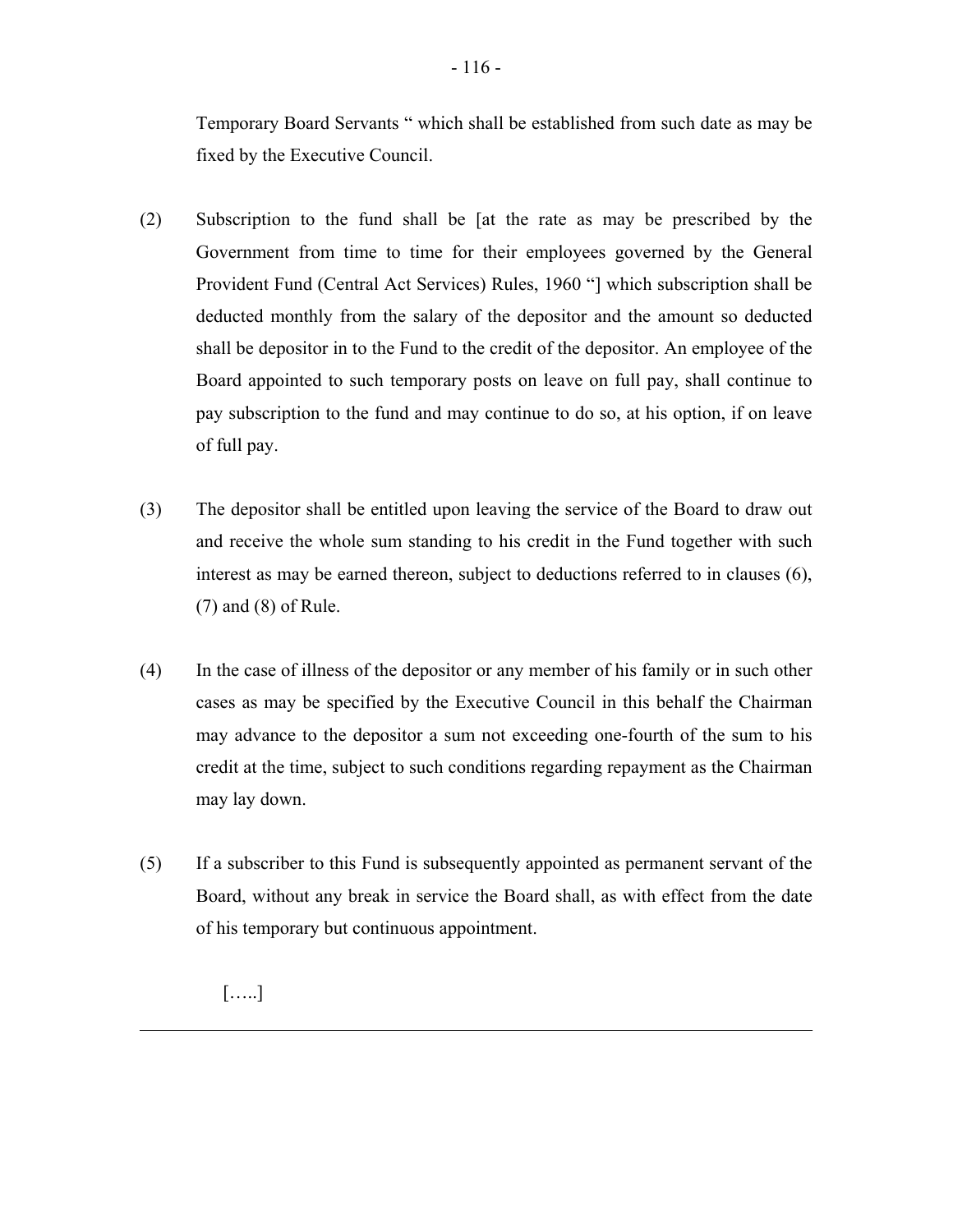These words and figures substituted for the figure and work "8% of the salary of the posts rounded of the nearest rupee" vide (Amendment) Rules, 1990 (O.G. series I No. 33 dated 15-11-1990).

# <sup>[5](#page-122-0)</sup> [ "49. Pensionary benefits for employees of Board.

The Employees of the Board shall be entitled for pension and all other retirement gratuity as applicable to their xcounterparts in the Government service and shall be governed by the pension/family pension scheme as contained in the Central Civil Service (pension) rules, 1072 as may be amended from time to time. Employees who are in service of the Goa, Daman and Diu Secondary and Higher Secondary Education Board and arte eligible for the contributory Provident Fund Scheme shall give option either to continue under the contributory Provided Fund Scheme or to be governed by pension/Rules , 1972 as may be amended from time to time and this option shall be exercised with in a period with three months from the date of coming in to force of the Amendment Rules. In case the employees fail to exercise the requisite option within the stipulated period, he shall be deemed to have opted for retention of Contributory Provident Fund Scheme and other benefits admissible to him prior to the date of coming in to force of the Amend ant rules, and in case death of such employee, his family shall be eligible for the benefit of the Contributory Provident Fund Scheme.

2. The monitory liability of the pension/family pension and all other retirement benefits including death-cum-retirement gratuity shall be borne by the Government and shall be borne by the Government and shall be met from the consolidated Fund of the State of Goa.

**50. Administering authorities for the purpose of rule 48 and rule 49**. ---- For the prpose of administering the various provisions of the General Provident Fund (Central Service) Rules, 1960 and the Central Civil Services (pension) Rules, 1972 as applicable for the employees of the Board under rule 48 and 49 of the these Rules, the various authorities are defined as under: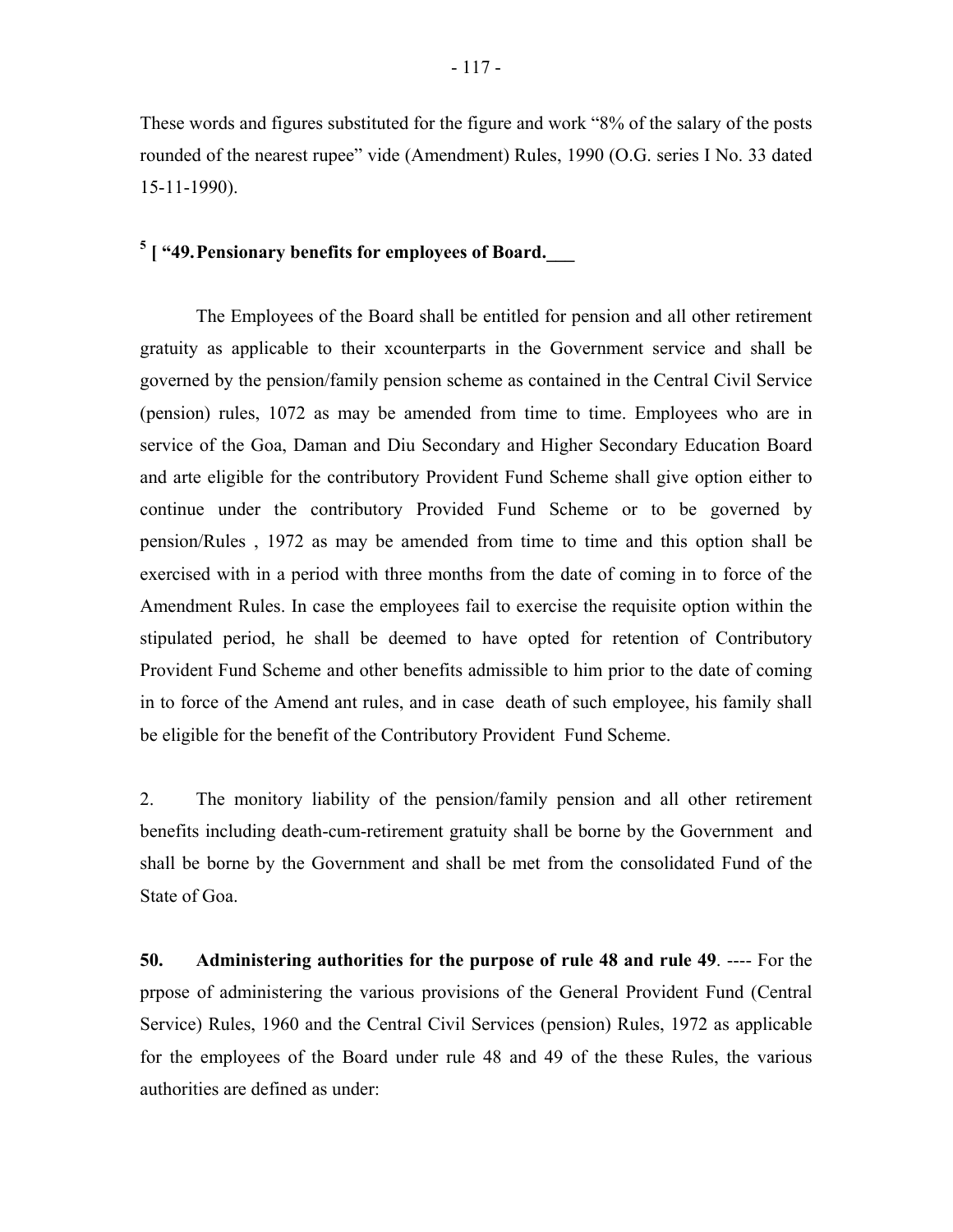- a) "Account officer means the Head of Account and Treasury of the Government of Goa , i.e. Director of Accounts or by whatever designation he may be called from time to time and shall include other officers acting by order and on behalf of the Director of accounts."
- b). "Appointing Authority" means the Chairman of the Board as defined in clause (3) of section 2 of the Goa, Daman and Diu Secondary and Higher Secondary Education Board Act, 1975,"
- c) "Head of Department" means the Director of Education;
- d) "Head of Office" means the Secretary of the Board;
- e) "Pension Disbursing Authority" means the State Government of Goa Treasury including a sub treasury and such other Agency as approved by Government.

51. Government 's interpretation to be final.----- If any question arises regarding the interpretation of any of the provisions of rules 48 to 50, the matter may be referred by the Board to the Government whose decision shall be final."]

#### **APPENDIX 'A'**

# (vide rule 15) **Secondary School Certificate Examination**

#### **Conducted by the Board**

Subjects and number of Papers and Practicals for the Examination

To qualify for the S.S. Certificate, a candidate must pass at one and the same Examination or in accordance with the provisions of Rule 34 for the grant of exemptionsseparately (i) in each of the six subjects under the Compulsory Group and (ii) must have secured at least C+ grade in the optional subjects (excepting Branch 2 Technical, wherein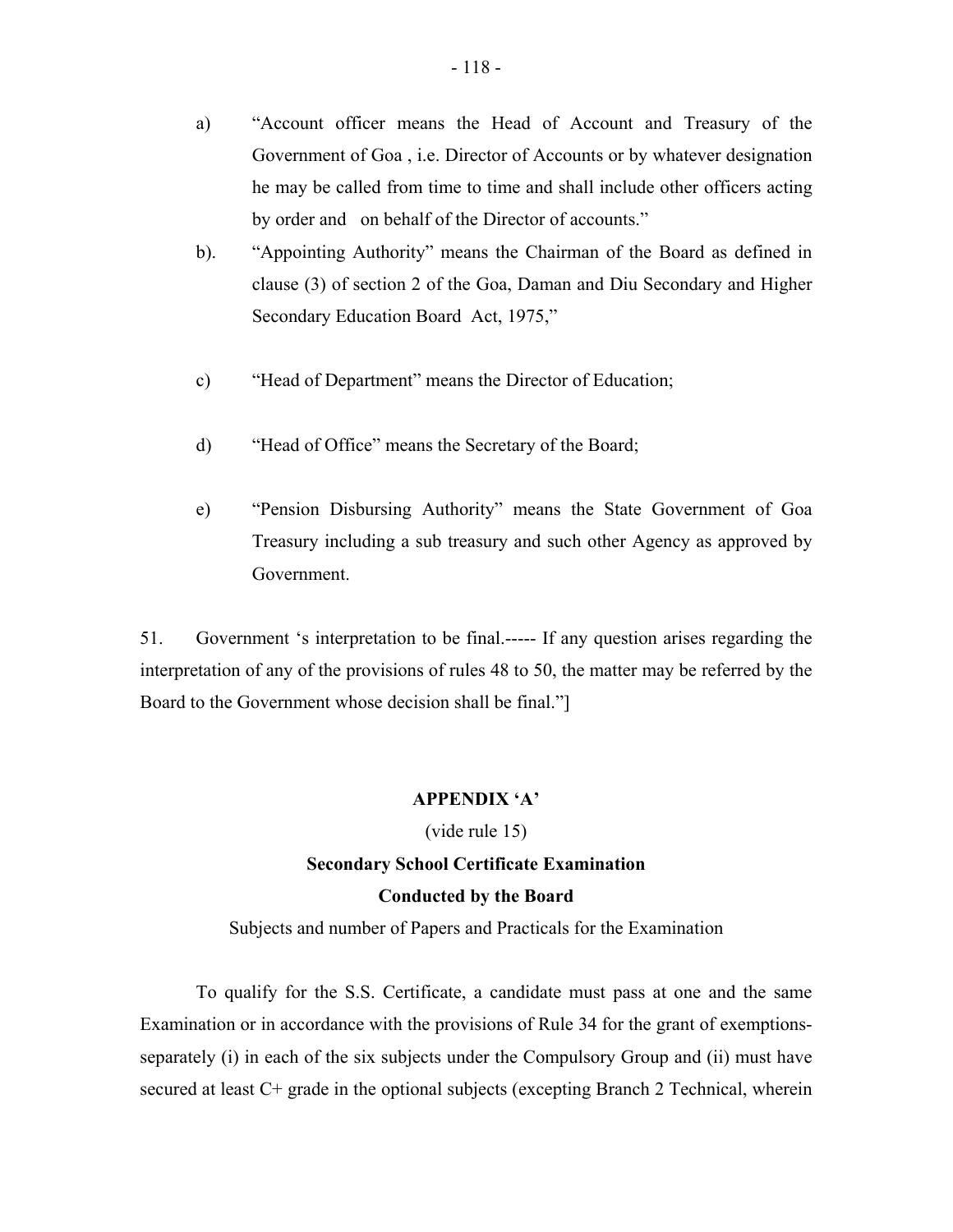a candidate must secure a minimum of 35% marks in each of the two subjects) and (iii) also in the two school examination subjects, as follows:-

- I- For Examination conducted by the Board: (along with examination in practicals).
	- (1) First Language
	- (2) Second Language
	- (3) Third Language.

Note: Pattern of study of language is as set out in Appendix 'B' Other three subjects viz:-

(4). Mathematics (Algebra, Geometry, Arithmetic).

Note: The course of Arithmetic will be completed at the end of Std. VIII and it will not form a part of compulsory Mathematics for the S.S.C. Examination.-

- (5). Science (Physics, Chemistry, Biology).
- (6). Social Sciences (History, Civics, Geography).

II- For School Examination: (Excepting the subjects under Branch-2 Technical, the examination of which will be taken by the Board).

Optional Subjects: (Candidates shall have to select one branch out of the six branches).

The following are the branches of the optional subjects:

Branch 1': Miscellaneous

(a). Miscellaneous subjects (anyone)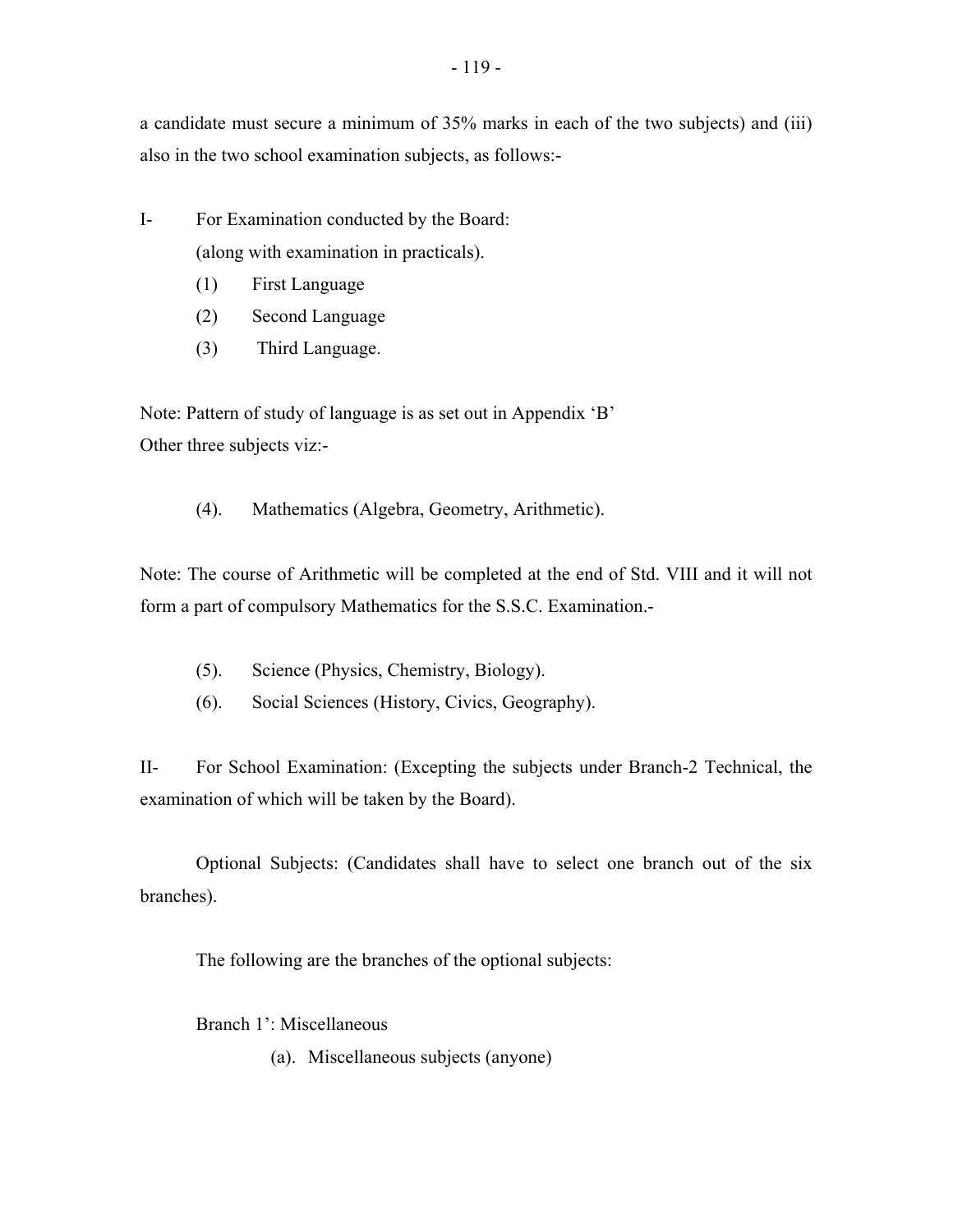(b). Work-Experience (One Project from each of the two clusters 'A' and  $B$ <sup>'</sup>).

Branch'2': Technical-(Two).

Branch '3': Commerce-(Two).

Branch '4': Agriculture-(Two).

Branch '5': Fine Arts – (One)-Theory and Practical –100 marks each.

- III- for School Certificate Examination:
	- (1). Physical Education and
	- (2). One of the following:
		- (i). Social Service.
		- (ii). Scouting / Guiding.
		- (iii). N.C.C. (Wherever facilities are available).

(These two subjects will not be subjects for the S.S.C. Examination. But the candidate will not be held eligible to appear for the S.S.C. Examination unless he produces a Certificate of having satisfactorily completed the courses in these two subjects).

 marks: The names of the individual subjects to be taken according to the above scheme are shown below along with the number of Paper, duration of papers and maximum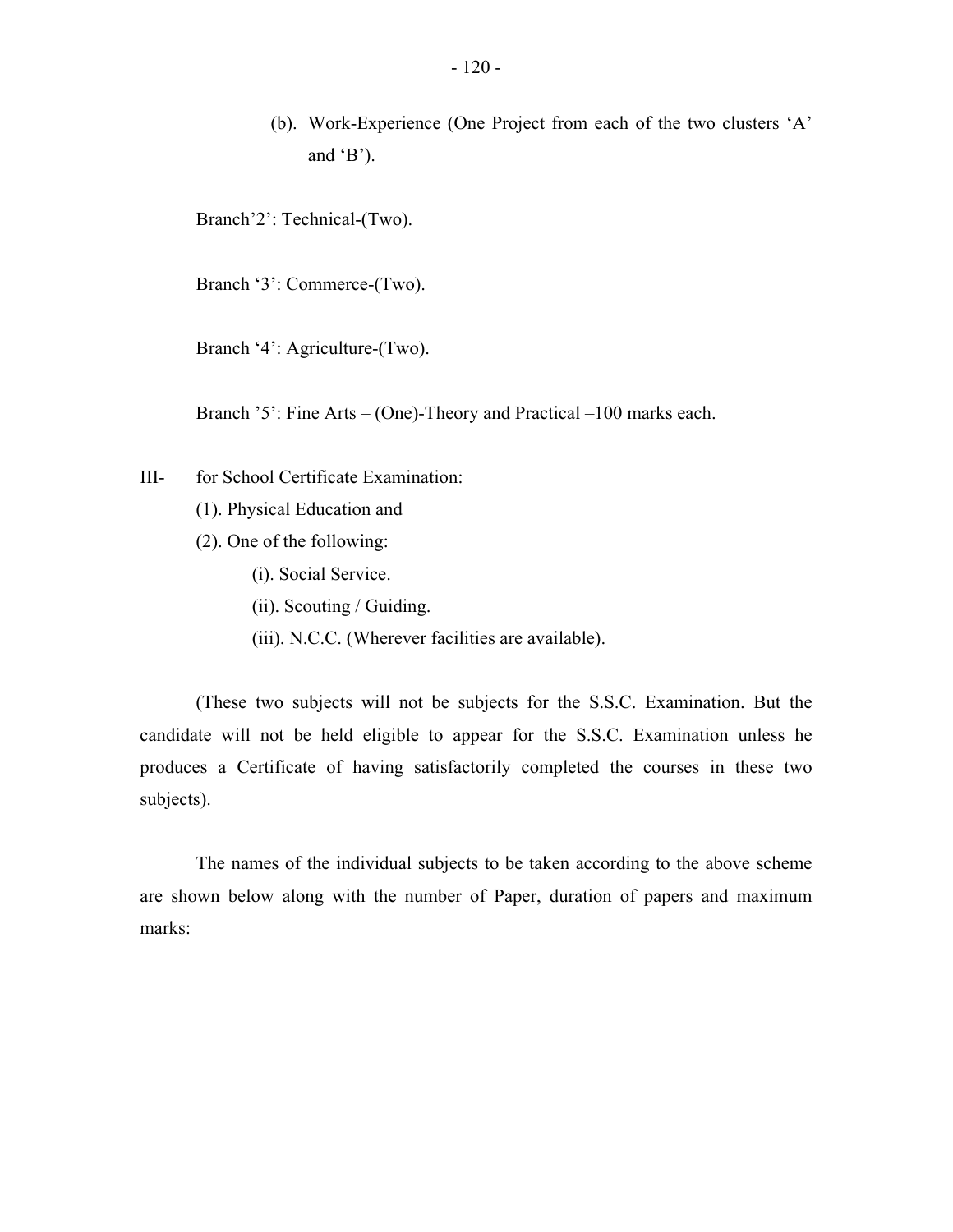| Name of the Subject                                                                                                                  | No. of papers and praticals if any<br>$\overline{2}$              | <b>Duration</b><br>of papers     | <b>Maximum</b><br>marks                                     |
|--------------------------------------------------------------------------------------------------------------------------------------|-------------------------------------------------------------------|----------------------------------|-------------------------------------------------------------|
| $\mathbf{1}$                                                                                                                         | I. Subjects for the Board's Examination Compulsory Subjects (Six) |                                  |                                                             |
| (1). First Language                                                                                                                  |                                                                   |                                  |                                                             |
| One of the following Language-                                                                                                       |                                                                   |                                  |                                                             |
| Marathi                                                                                                                              | One                                                               | 3 Hours                          |                                                             |
| English                                                                                                                              |                                                                   |                                  | 100                                                         |
| Urdu                                                                                                                                 |                                                                   |                                  |                                                             |
|                                                                                                                                      |                                                                   |                                  |                                                             |
| (2). Second Language                                                                                                                 |                                                                   |                                  |                                                             |
| One of the following Languages---                                                                                                    |                                                                   |                                  |                                                             |
| Hindi (composite)<br>with Marathi or<br>Sanskrit)<br>Marathi (composite<br>with Hindi)<br>English<br>(3). Third Language             | One                                                               | 3 Hours                          | 100                                                         |
| One of the following languages-<br>English<br>Marathi<br>Hindi<br>Urdu<br>Sanskrit<br>Ardhamagadhi<br>German<br>French<br>Portuguese | One                                                               | 3 Hours                          | 100                                                         |
| (4) Mathematics<br>Algebra<br>Geometry                                                                                               | One<br>One                                                        | $2\frac{1}{2}$<br>$2\frac{1}{2}$ | 150<br>$\begin{matrix} 75 \\ 75 \end{matrix}$ }             |
| (5) Science<br>Physics<br>Chemistry<br><b>Biology</b>                                                                                | One<br>One<br>One                                                 | 2 hours<br>2 hours<br>2 hours    | Theory<br>Practicals<br>40 $10$<br>40 10 $\{150$<br>40 $10$ |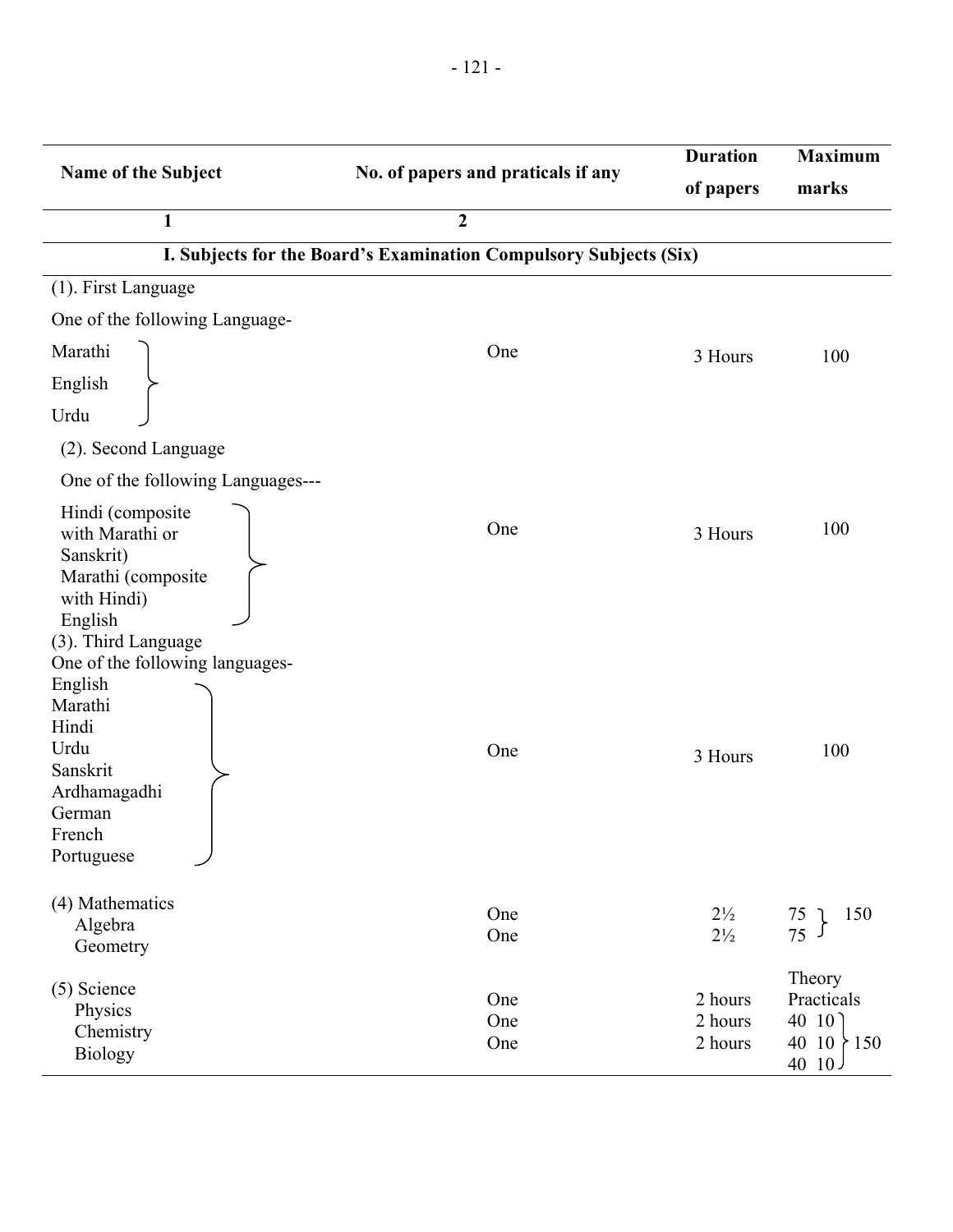| (6) Social Sciences<br>History and civics<br>Geography | One<br>One | $2\frac{1}{2}$ hours<br>hours | 60<br>100<br>40 |
|--------------------------------------------------------|------------|-------------------------------|-----------------|

## **II. Subjects for the Schools Examination Optional Subjects**

#### **Branch 1: Miscellaneous**

 $(b)$ 

|     |              | (a) Miscellaneous subjects (Any one)                         |                      |     |     |
|-----|--------------|--------------------------------------------------------------|----------------------|-----|-----|
|     |              | (b) Work Experience (One project from                        |                      |     |     |
|     |              | each of the two Clusters A and B)                            |                      |     |     |
|     |              | Miscellaneous subjects (Any one)                             |                      |     |     |
|     | Economics    |                                                              | One                  | 100 |     |
|     | Home Science |                                                              | One                  | 50  |     |
|     |              |                                                              | One Practical        |     | 50  |
|     |              | 3. Military Studies                                          | One                  |     |     |
|     |              | <b>One Practical</b>                                         | 60                   |     |     |
|     |              | 4. Typewriting (English or Marathi)                          | <b>One Practical</b> |     | 100 |
|     |              | 5. History and Appreciation of Art                           |                      |     |     |
|     |              | (Theory)                                                     | One                  |     | 100 |
|     |              | 6. Music (Indian or European)                                | One                  |     | 50  |
|     |              | 7. Any Modern Indian Language or Modern                      |                      |     |     |
|     |              | European Language or Classical Language                      |                      |     |     |
|     |              | (Not being studied by the pupil in the core)                 |                      |     |     |
|     |              |                                                              |                      |     |     |
| (b) |              | Work Experience:                                             |                      |     |     |
|     |              | One from each of the two Clusters A and B carrying 100 marks |                      |     |     |
|     |              |                                                              |                      |     |     |
|     |              | Cluster A                                                    |                      |     |     |
|     |              | 1. Use of Common Tools                                       |                      |     |     |
|     | 2            | Maintenance and Production of School Science Apparatus       |                      |     |     |
|     | 3.           | Maintenance and Elementary Repairs of Radios                 |                      |     |     |
|     | 4.           | Preparation of Plastic Articles                              |                      |     |     |
|     | 5.           | <b>Batik Art</b>                                             |                      |     |     |
|     | 6.           | <b>Preparation of Suit Cases</b>                             |                      |     |     |

- 7. Maintenance and Elementary Repairs of Time Pieces
- 8. Elementary Plumbing
- 9. Maintenance and Elementary Repairs of Water Pumps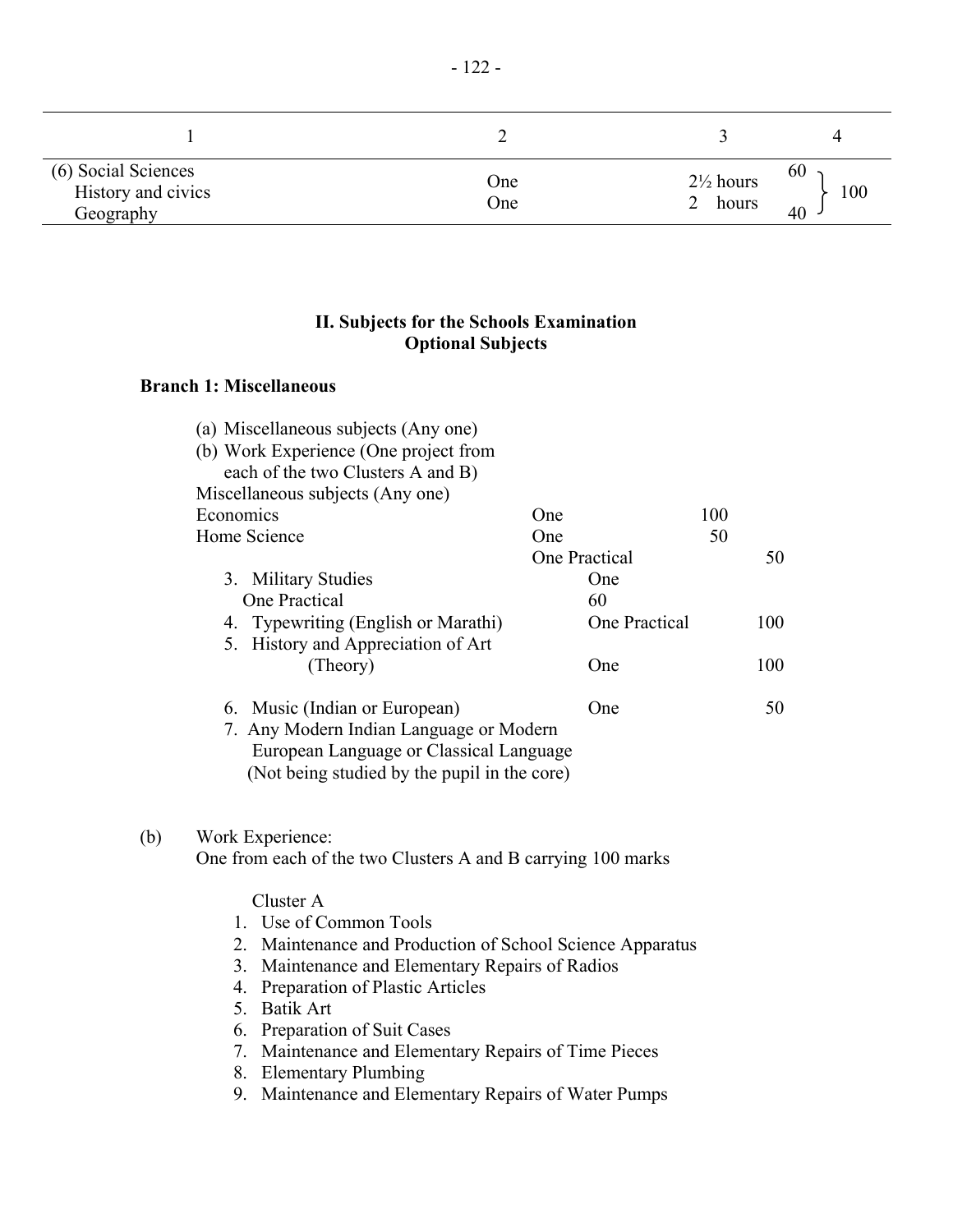- <span id="page-122-0"></span>10. Elementary Chemical Technology
- 11. Maintenance & Preparation of Teaching Leaning Aids
- 12. Needle Work, Embroidery, Knitting and Crochet

#### Cluster B

- 1. Farm Operations
- 2. Poultry
- 3. Preparation of Bread and Biscuits
- 4. Pisciculture
- 5. Horticulture
- 6. Bee Keeping
- 7. Preparation of Nutritious Food
- 8. Marine Fisheries
- 9. Animal Management

### **Branch 2: Technical (Two)**

| Theory<br>1. Work-shop Technology                                                                                                                      | 40 | 2 hours | Marks Duration Practical<br>30 Marks | Years work<br>30 Marks | Total<br>100 Marks |
|--------------------------------------------------------------------------------------------------------------------------------------------------------|----|---------|--------------------------------------|------------------------|--------------------|
| 2. Any One of the following<br>three subjects:<br>Engineering, Science 40<br>(Mech. & Elect.)<br><b>Mechanical Electrical</b><br>(Engineering Drawing) |    | 2 hours | 20 Marks<br>20 Marks                 | 20 Marks $\lambda$     | 100 Marks          |
| Engineering, Science 40<br>(Elect. & radio)                                                                                                            |    | 2 hours | 30 Marks                             | 30 Marks               | 100 Marks          |
| Electrical $& Radio Eng.$                                                                                                                              |    |         | (2 Journals)                         |                        |                    |
| Engineering, Science 40<br>$(Civil)$ -                                                                                                                 |    | 2 hours | 30 Marks                             | 30 Marks               | 100 Marks          |
| (Surveying & Building Construction)                                                                                                                    |    |         | (Only Surveying)                     |                        |                    |

#### **Civil Engg. drawing Branch 3: Commerce (Two) Theory**

|                                                       | <b>Marks</b> | Duration | Practical | Years<br>work | Total     |
|-------------------------------------------------------|--------------|----------|-----------|---------------|-----------|
| 1. (a) Elements of Book-Keeping<br>(Question Paper I) | 75           |          |           |               |           |
| Commerce<br>(b)Elements<br>of<br>(Question Paper II)  | 75           |          | 50        |               | 200 Marks |
| 2. Typewriting (English or Marathi)                   |              |          |           |               |           |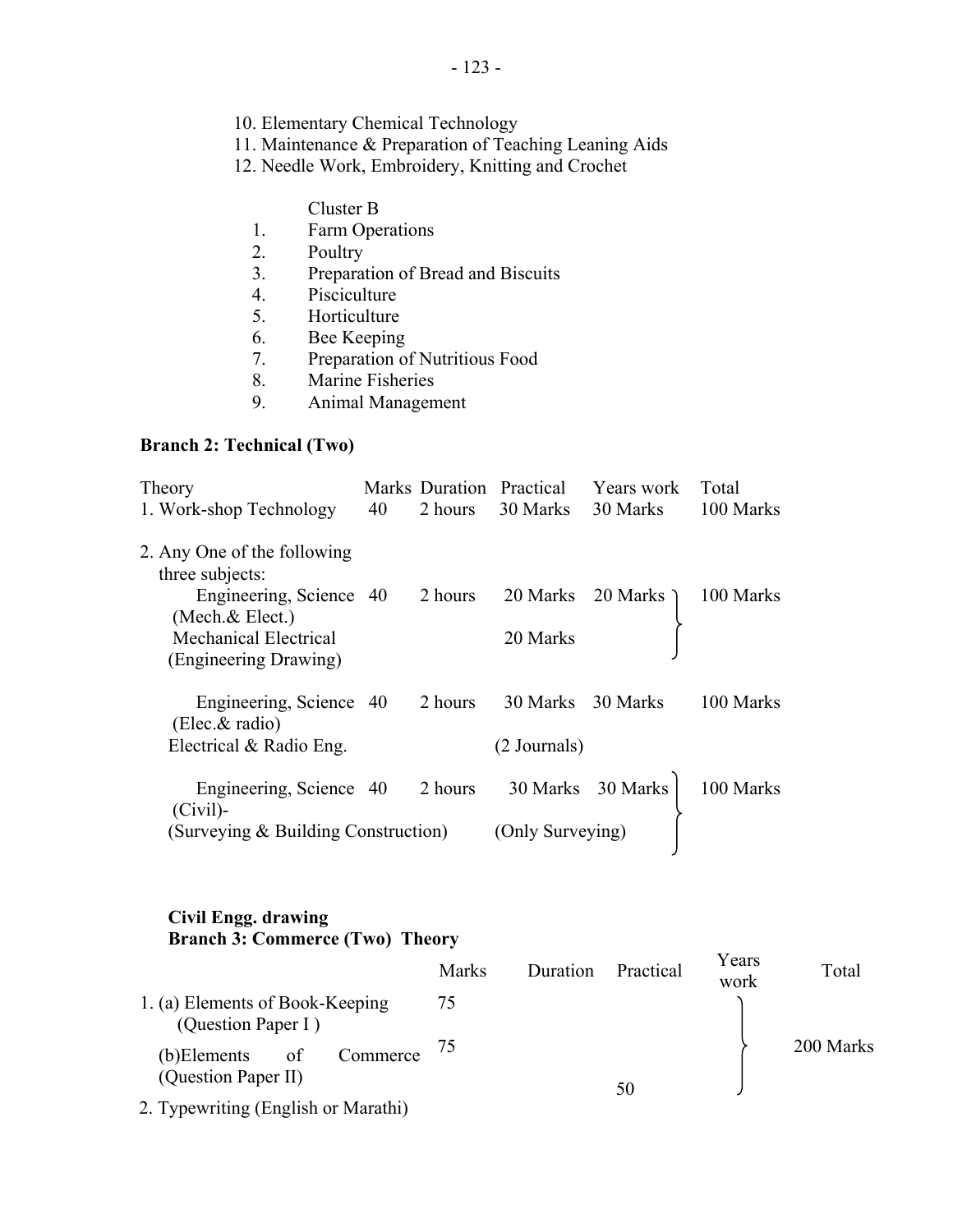# **Branch 4. Agriculture (Two)**

| 50  | 25     | 25 | 100 Marks |
|-----|--------|----|-----------|
| 50  | 25     | 25 | 100 Marks |
|     |        |    |           |
|     |        |    |           |
| 100 | 100    |    | 200 Marks |
| 100 | 100    |    | 200 Marks |
|     |        |    |           |
|     |        |    |           |
| 40  | 100    |    | 200 Marks |
| 60  |        |    | 200 Marks |
| 100 | 100    |    |           |
|     | Theory |    |           |

# **Branch 6: Industrial Craft (One) Theory and Practical –100 Marks each**

| Any one of the following                | Theory | Practical | Total     |
|-----------------------------------------|--------|-----------|-----------|
| (1) Workshop Technology (Metal Fitting) | 100    | 100       | 200 Marks |
| $(2)$ Tailoring & Cutting               | 100    | 100       | 200 Marks |
| (3) Embroidery and Needle Work          | 100    | 100       | 200 Marks |
| (4) Plastic Technology                  | 100    | 100       | 200 Marks |
| (5) Cane and Bamboo Work                | 100    | 100       | 200 Marks |
| (6) Clay modeling leading to Pottery    | 100    | 100       | 200 Marks |
| (7) Wood Work                           | 100    | 100       | 200 Marks |
| (8) Typography                          | 100    | 100       | 200 Marks |
| (9) Radio Engineering and Servicing     | 100    | 100       | 200 Marks |
| (10) Junior Chemical Technology         | 100    | 100       | 200 Marks |
| (11) Hand Made Paper Making             | 100    | 100       | 200 Marks |
| $(12)$ Fisheries                        | 100    | 100       | 200 Marks |
| (13) (i) Textile Technology-(Weaving    | 40     | 60        | 200 Marks |
| Power)                                  |        |           |           |
| (ii) Textile Technology                 |        |           |           |
| Dyeing and Bleaching                    | 40     |           |           |
| Engineering drawing, Journal &          | 20     | 40        |           |
| <b>Sheets</b>                           |        |           |           |

Note:- The question paper of 100 marks will have duration of 3 hours, the question papers of 60 and 75 marks will have duration of  $2\frac{1}{2}$  hours and that of 40 marks will have duration of 2 hours.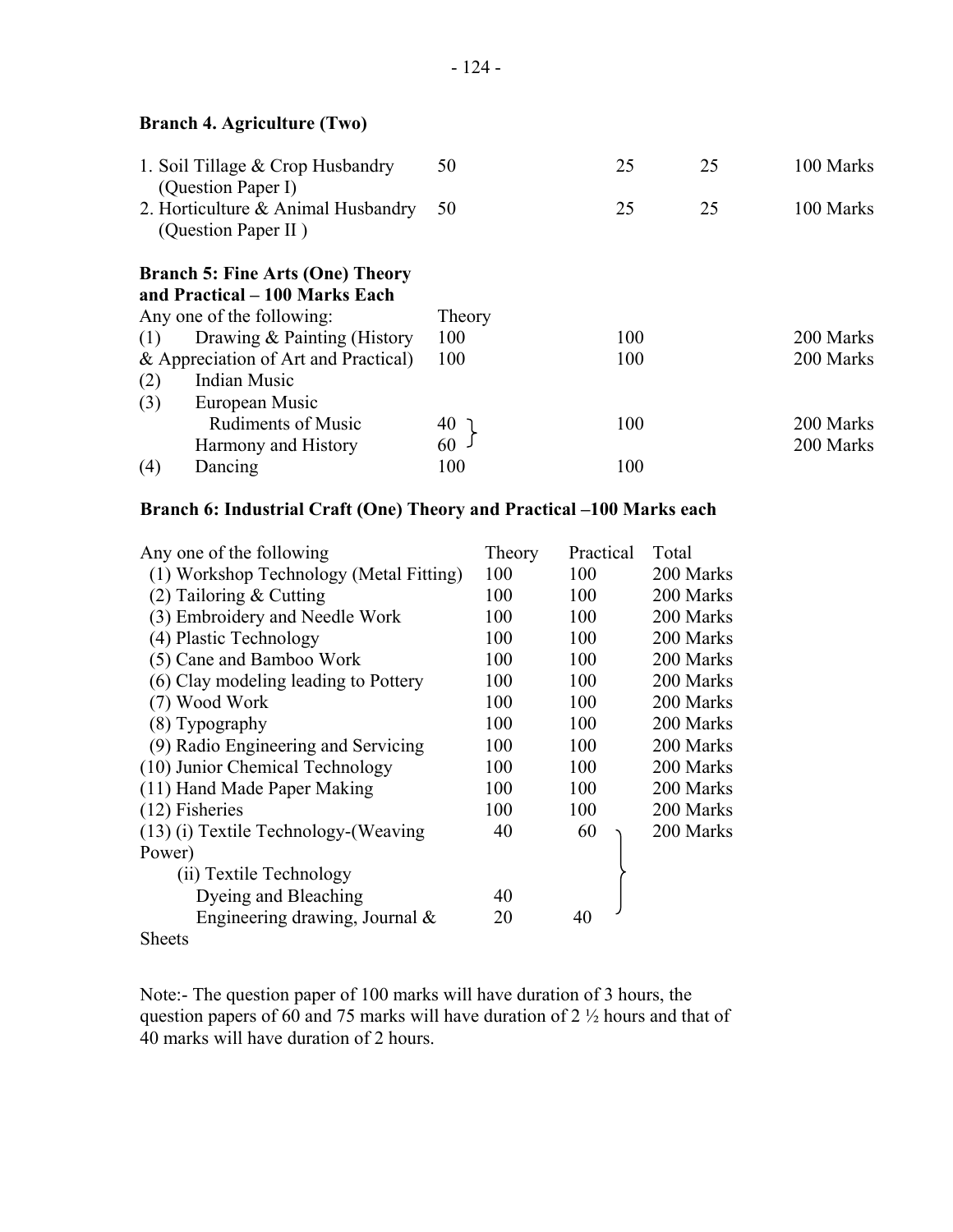#### **III. For School Certificate Examination (Two)**

Physical Education One of the following Social Service Scouting/Guiding N.C.C.

Note: -

The question paper in Composite syllabus subjects will be of 1½ hours duration and will carry 50 Marks.

The Question papers in the three language subject will be set as per the level expected in the respective language.

Practical examinations will be conducted by the Board.

The candidates studying in Stds. VIII-X in Secondary Schools and who are cadets of Sea Cadet Corps shall be exempted from undergoing the N.C.C. Course on production of a certificate from the association concerned regarding satisfactory completion of the course.

The cases arising out of the offering of wrong combination of subjects shall be decided by the State Board on the merit of each case.

Notwithstanding anything contained in the above scheme of examination, the Board shall conduct the theory and practical examinations in the core and optional subjects as per the phased Programme detailed below:-

- a) S.S.C Examinations March and October 1976 6 core subjects + practical examination in each of the three Science Subjects + theory and practical examinations in all the subjects under the Technical branch + Practical examinations in the subject Work experience.
- b) S.S.C. Examinations March and October, 1977 and on wards. 6 core subjects + practical examination in each of the three Science subjects + theory and practical examinations in all the subjects under the Technical Branch + Practical examinations in the subjects work experience and in all other optional subjects.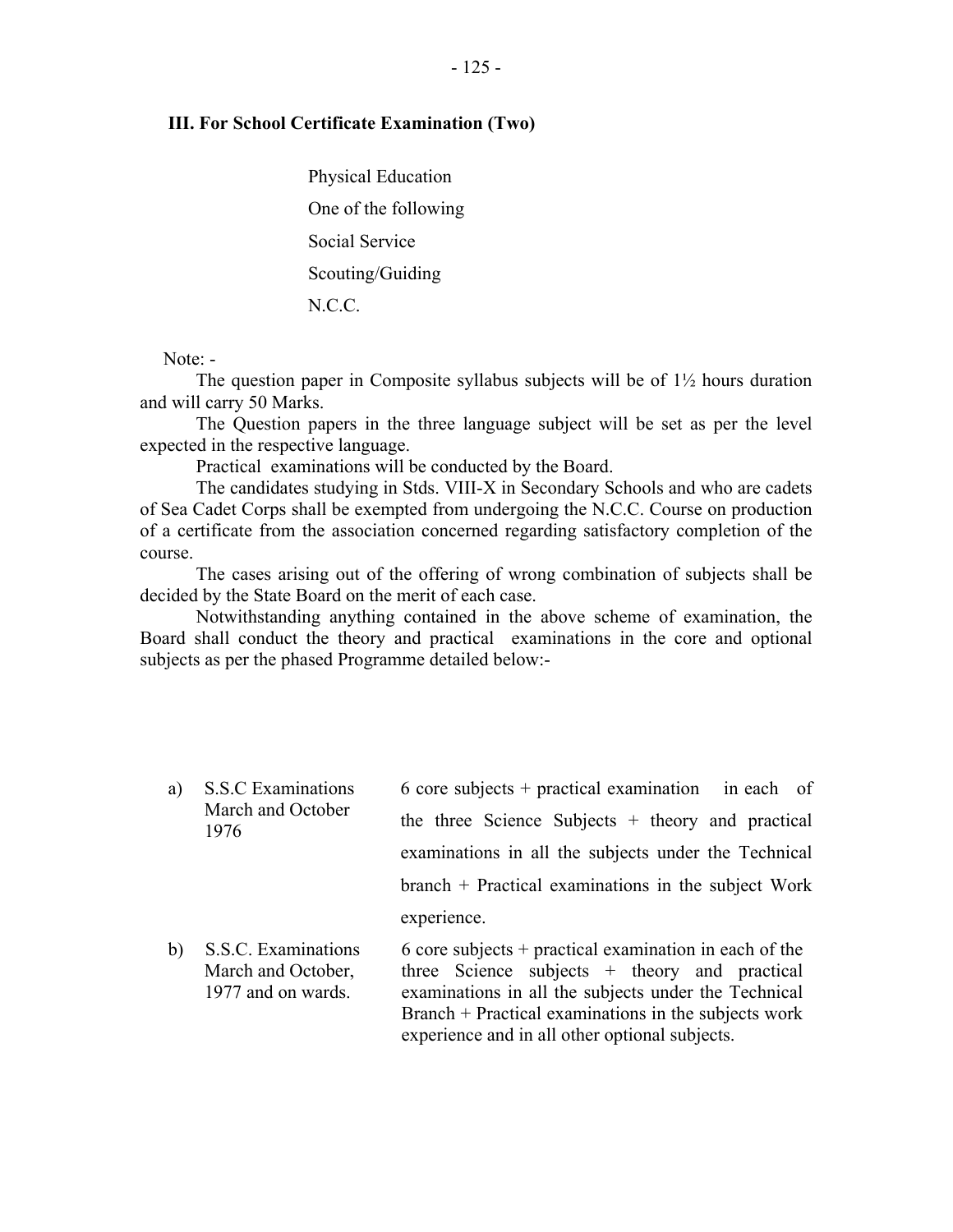#### **Appendix B**

#### (Vide rule 15)

#### Medium of Std. V. Std. VI. Std. VII. Std. VIII. Std. IX. Std. X. the School 1. Marathi (i) Marathi (ii) Hindi (iii) English 1972-73 Marathi Hindi English 1973-74 (i) Marathi (ii) Hindi (iii) English 1974-75 (i) Marathi (ii) Hindi or Hindi-Sanskrit (i) Marathi (ii) Hindi or Sanskrit (i) Marathi (ii) Hindi or Sanskrit (iii) English 1972-73 (iii)English 1973-74 (iii)English 1974-75 2.English (i) English (ii) Hindi (i) English ) (ii) Hindi (iii) Marathi 1972-73 (i) English (ii) Hindi (iii)Marathi 1972-73 (i) English (ii) Hindi (iii)Marathi 1972-73 (i) English (ii) Hindi (iii)Marathi or a Modern (i) English (ii) Hindi (iii)Marathi or a Modern Indian or a Indian or a Modern Modern 3.English Medium students whose mother tongue is however not English and who want (i) English (ii) Hindi (ii) Mother tongue (i) English (ii) Marathi - Hindi 1972-73 (ii) Mother tongue (i) English (ii) Marathi - Hindi 1972-73 (ii) Mother tongue (i) English (ii) Marathi - Hindi 1972-73 (ii) Mother tongue European Language or any classical language (i) English (ii) Hindi or Hindi-Marathi or Hindi Sanskrit (iii) Mother tongue European Language or any classical language (i) English (ii) Hindi or Hindi-Marathi or Hindi Sanskrit (iii) Mother tongue facility to study their mother tongue such as Telgu, Bengali,etc 4.Urdu (i) Urdu (ii) Hindi or Marathi 1972 (i) Urdu (ii) Marathi Hindi (i) Urdu (ii) Marathi Hindi (i) Urdu (ii) Marathi -Hindi (i) Urdu (ii) Marathi Hindi or (i) Urdu (ii) Marathi Hindi or 73 (iii) English 1972-73 1972-73 (iii) English 1973-74 or (i)Urdu (ii) Marathi 1972-73 (iii) English 1974-75 or (i)Urdu (ii) Marathi 1972-73 (iii) English 1972-73 or (i)Urdu (ii) Marathi (Marathi) 1973-74 (iii) English 1973-74 Hindi or (Marathi) (iii) English 1974-75 1972-73 1972-73 1972-73

#### **The final pattern of study of languages from V to X Stabdards**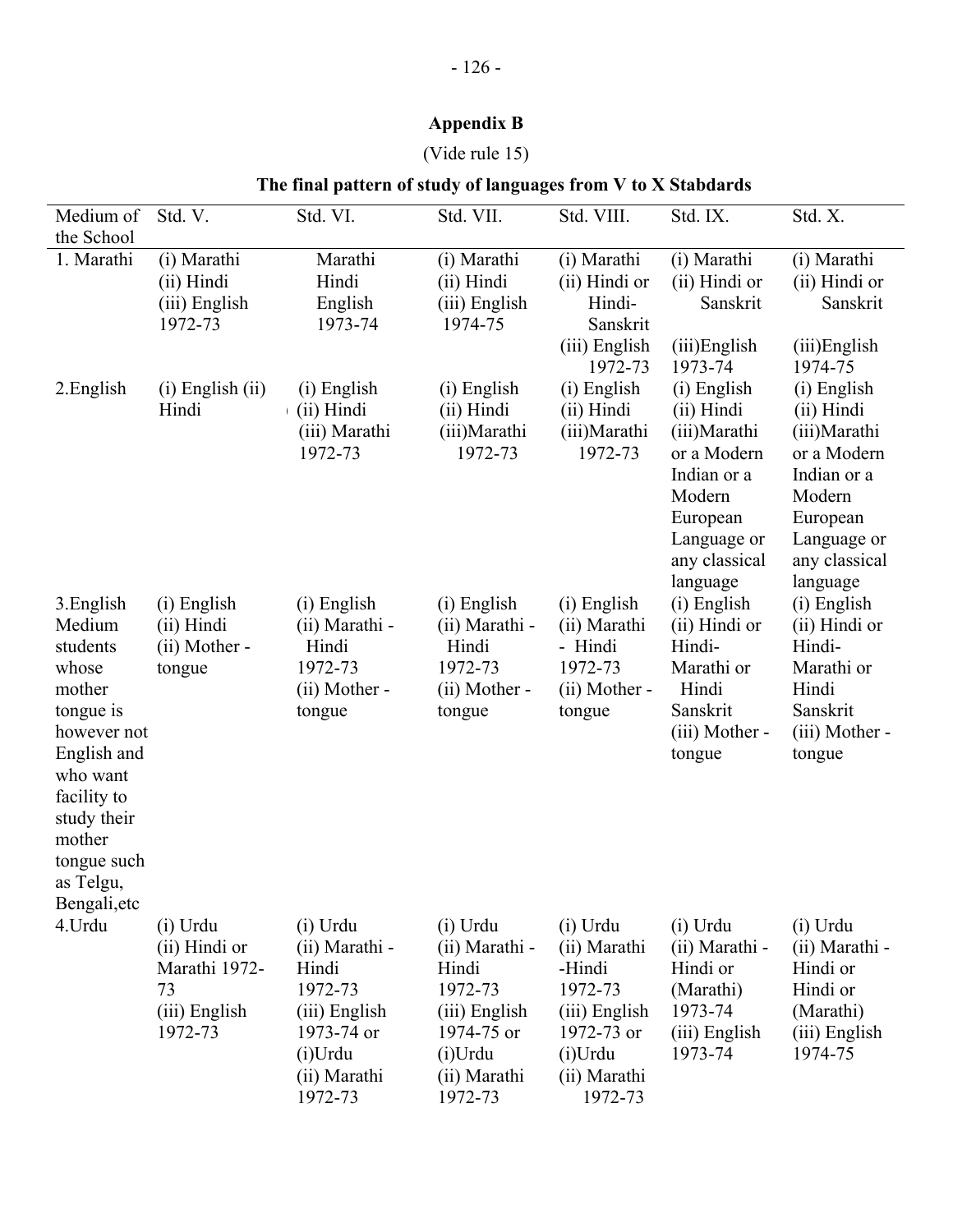| 5. Hindi                                                                                                                                                                                                     | (i) Hindi<br>(ii) English<br>1972-73                           | (iii) Hindi<br>(iv) English<br>1973-74<br>(i) Hindi<br>(ii) English<br>1973-74<br>(iii) Marathi<br>1972-73 | (iii) Hindi<br>(iv) English<br>1974-75<br>(i) Hindi<br>(ii) English<br>1974-75<br>(iii) Marathi<br>1972-73 | (iii) Hindi<br>(iv) English<br>1972-73<br>(i) Hindi<br>(ii) English<br>1972-73<br>(iii) Marathi<br>1972-73 | (i) Hindi<br>(ii) English<br>1973-74<br>(iii) Marathi<br>or a Modern<br>Indian or a<br>Modern<br>European<br>Language<br>or any<br>classical<br>language | (i) Hindi<br>(ii) English<br>(iii) Marathi<br>46 a Modern<br>Indian or a<br>Modern<br>European<br>Language<br>or any<br>classical<br>Language    |
|--------------------------------------------------------------------------------------------------------------------------------------------------------------------------------------------------------------|----------------------------------------------------------------|------------------------------------------------------------------------------------------------------------|------------------------------------------------------------------------------------------------------------|------------------------------------------------------------------------------------------------------------|----------------------------------------------------------------------------------------------------------------------------------------------------------|--------------------------------------------------------------------------------------------------------------------------------------------------|
| 6. Gujarati,<br>Sindhi,<br>Kanada<br>etc.<br>Gujarati,<br>Sindhi,<br>Kanada,<br>etc.                                                                                                                         | (i) Gujarati<br>Etc.<br>(ii) Hindi<br>(iii) English<br>1972-73 | (i) Gujarati<br>Etc.<br>(ii) Marathi-<br>Hindi<br>1972-73<br>(iii) English<br>1973-74                      | (i) Gujarati<br>Etc.<br>(ii) Marathi-<br>Hindi<br>1972-73<br>(iii) English<br>1974-75                      | (i) Gujarati<br>Etc.<br>(ii) Marathi<br>or Hindi<br>1972-73<br>(iii) English<br>1972-73                    | (i) Gujarati<br>Etc.<br>(ii) Hindi or<br>Marathi<br>or (Hindi or<br>Sanskrit)<br>(iii) English<br>1973-74                                                | (i) Gujarati<br>Etc.<br>(ii) Hindi or<br>Hindi-<br>Marathi<br>or $(Hindi -$<br>Sanskrit)<br>(iii) English<br>1974-75                             |
| 7. Hindi<br>medium<br>students<br>whose<br>mother-<br>tongue is<br>however<br>not<br>Hindi and<br>who<br>want to<br>facility<br>to study<br>their<br>mother-<br>tongue<br>such as<br>Bengali,<br>Telegu etc. | (i) Hindi<br>(ii) English<br>(iii) Mother-<br>tongue           | (i) Hindi<br>(ii) English<br>(iii) Marathi<br>1972-73<br>$(iv)$ mother-<br>tongue                          | (i) Hindi<br>(ii) English<br>(iii) Marathi<br>1972-73<br>$(iv)$ mother-<br>tongue                          | (i) Hindi<br>(ii) English<br>(iii) Marathi<br>1972-73<br>$(iv)$ mother-<br>tongue                          | (i) Hindi<br>(ii) English<br>(iii) Marathi<br>or<br>A modern<br>Indian or<br>A modern<br>European<br>Language<br>Or any<br>Classical<br>language         | (i) Hindi<br>(ii) English<br>(iii) Marathi<br>or<br>A modern<br>Indian or<br>A modern<br>European<br>Language<br>Or any<br>Classical<br>language |

Note :Under item nos. 6 and 7 in the statement above, a candidate shall be permitted to offer as a first language either his/her mother-tongue or the medium of instruction.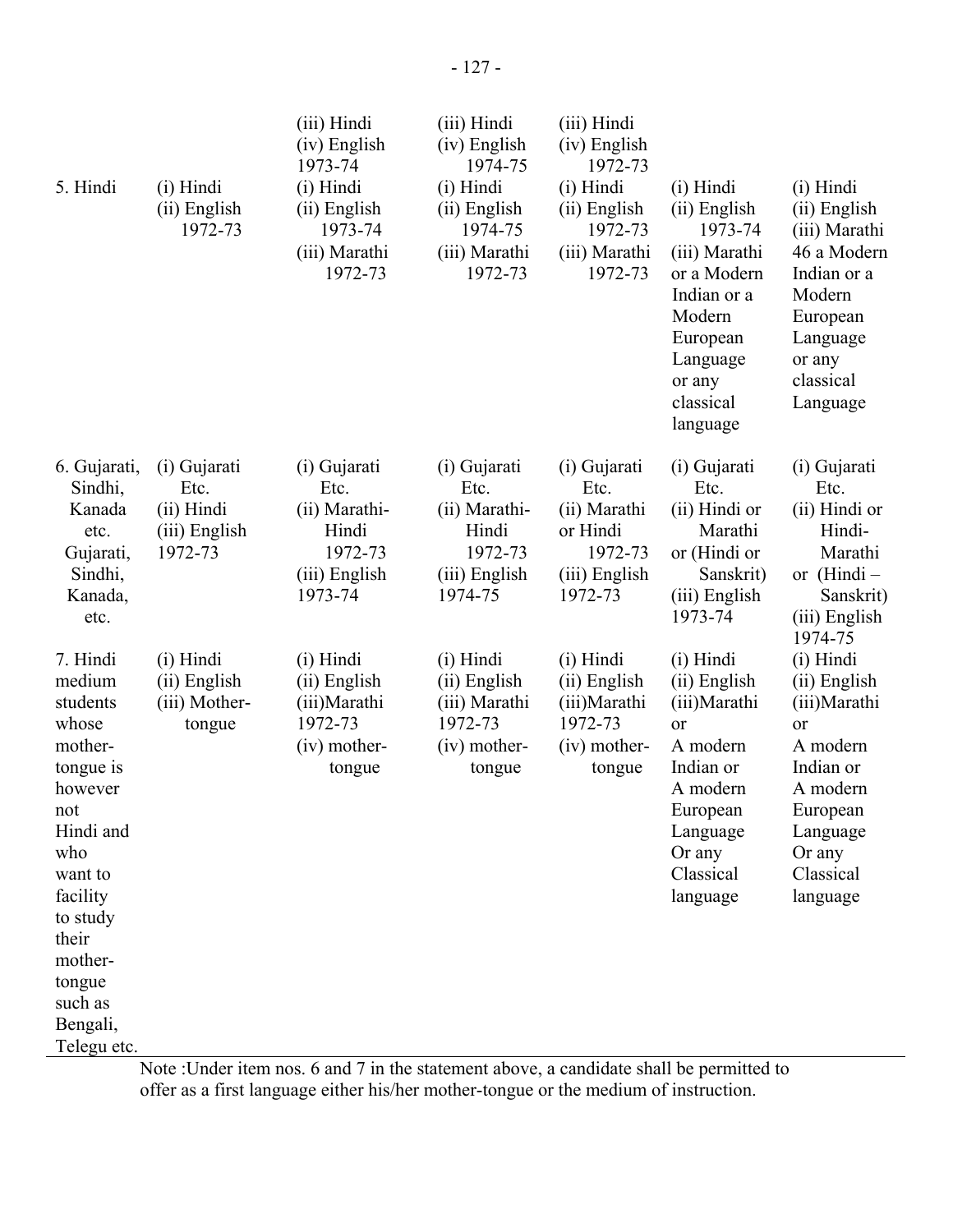# **FORM 1**

# (Vide Rule 5) **Form of application for recognition by the Goa, Daman and Diu Board of Secondary and Higher Secondary Education**

No. Date

From : --------------------------------------- ---------------------------------------

----------------------------------------

To :

 The Secretary, Govt. of Goa, Daman and Diu, Board of Secondary & Higher Secondary Education-Panaji-Goa.

Sir,

standard with effect from ----/for the year 19 -19. I hereby apply for first/continuation of recognition of the Secondary/Higher Secondary School at ------------ in the subjects, in the media of instruction and for the

The requisite details required under Rule regarding recognition by the Board are as under. Regular candidates of this school will be presented for the first time to the S.S.C./ H.S.S.C. Examination to be held in March/April 1977.

- 1. Name of the School and its full address.
- 2. Name of the
	- i. Managing Body ---
	- ii. Secretary ---
	- iii. Correspondent ---
	- iv. Head of the School ---
- 3. Details of the Teaching Staff including Principal/Headmaster.

| Sr. No.       | Name                  | Qualifications |  |
|---------------|-----------------------|----------------|--|
|               |                       |                |  |
|               |                       |                |  |
| Scales of pay | Terms and Conditions  | Remarks        |  |
|               | Full Time / Part time | No of periods  |  |
|               |                       |                |  |
|               |                       |                |  |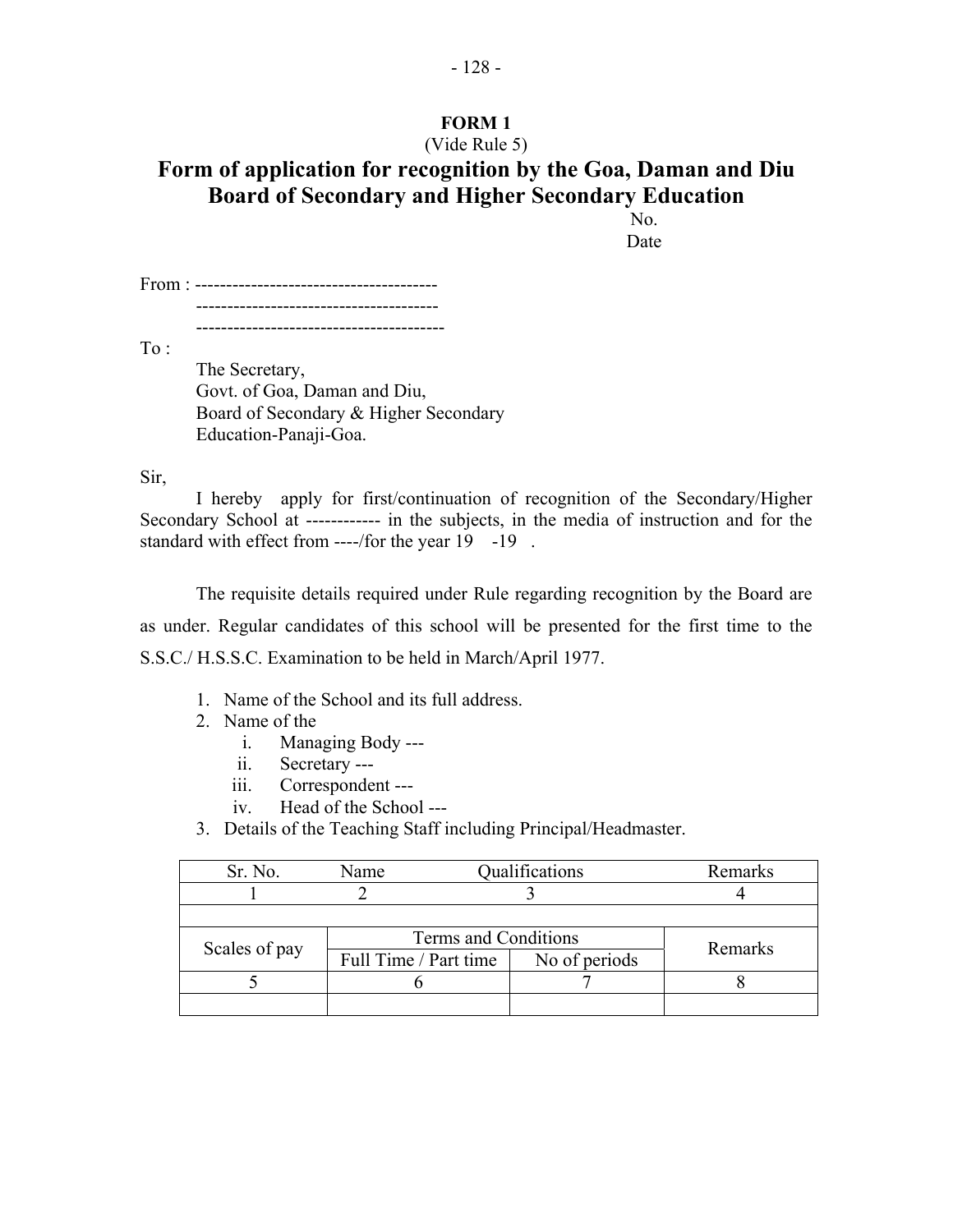- 4. Subjects of instruction for which recognition is sought
	- (1)
	- (2)
	- (3)
	- $(4)$
	- (5)
	- (6)
- 5. Medium/media of instruction through which instructions are being/to be imparted.
- 6. (i) Accommodation provided in class rooms/and the number of pupils in each standard or division of a standard.

- (ii) The maximum number of pupils assigned to a teacher in practical work at a time:
	- a) Sciences
	- b) Vocational Subjects
- 7. The provision made for Health, Recreation and Discipline of pupils.
- 8. The financial position of the school and the sources and amount of income for the year 1975-76 (probable estimates)/preceding year in case of school for continuation of recognition.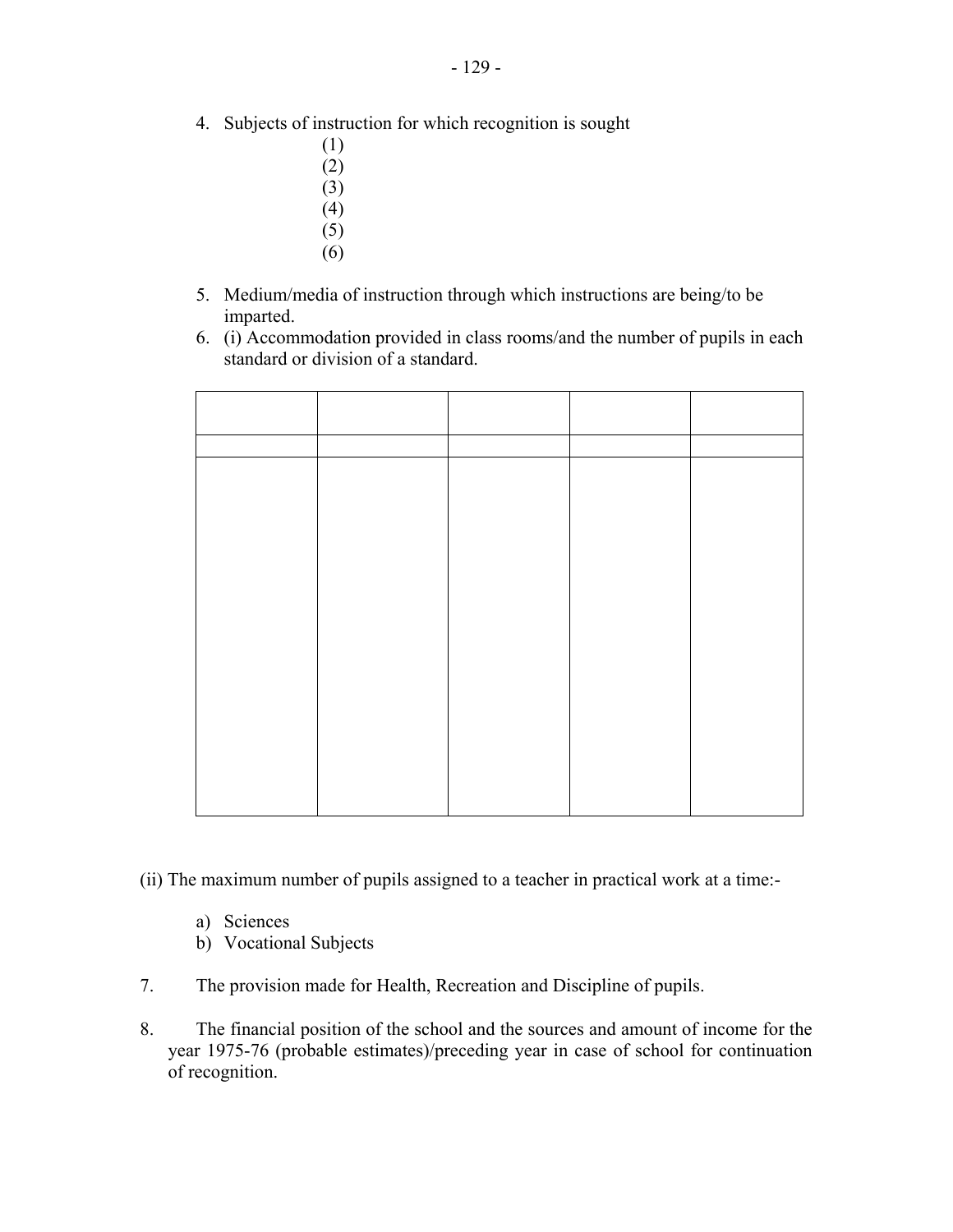| Income                                                                                                                        | Expenditure                                                                                                                                                                                   |
|-------------------------------------------------------------------------------------------------------------------------------|-----------------------------------------------------------------------------------------------------------------------------------------------------------------------------------------------|
| Tuition fee  Rs.<br>Other Sources  Rs.                                                                                        | Teaching Staff  Rs.<br>Non-teaching StaffRs.<br>Contingencies  Rs.                                                                                                                            |
| 9. The rate of fees<br>charged and<br>the provision if<br>any, for grant of<br>educational con-<br>cessions to poor<br>pupils | Equipments  Rs.<br>(i) Rate of fees for classes<br>$--VIII$ to XI Rs. p.m.<br>(ii) pupils to be benefited<br>under educational<br>concessions to poor<br>pupils from School<br>Funds $\ldots$ |

I hereby promise to abide by all the conditions of recognition as laid down in the Rules and Regulations, made under the Act. Goa, Daman and Diu Board of secondary and Higher Secondary Education.

#### Yours faithfully, Manager/Secretary/Headmaster/ Headmistress of Secondary/Higher Secondary School

Enclosures :-

- (1) Am attested copy of the resolution of the Managing Body appointed a person as secretary and /or correspondent for the purpose of communicating with the Board.
- (2) Attested copy of the constitution of the foundation Society/Trust.
- (3) An attested copy of the certificate of registration of the Society/Trust.
- (4) A plan of the School building if the application is for recognition for the first time.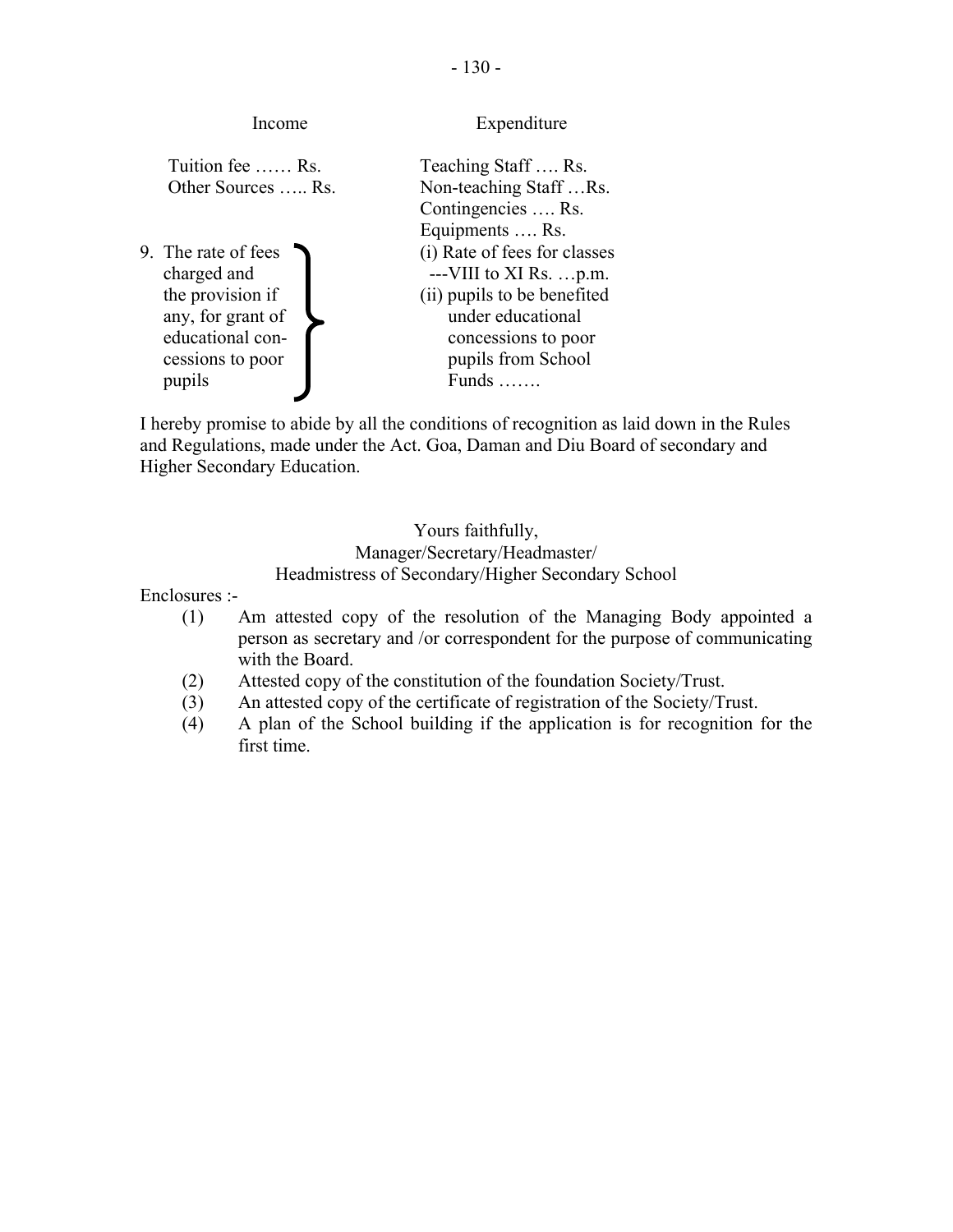#### **Form II**

#### (Vide Rule 5)

#### **form of application for recognition in additional subjects**

- 1. Name of Institution …..
- 2. Number and date of the letter communicating previous recognition:
- 3. Subject in which recognition has already been granted:
- 4. Additional subject or subjects in which media of instruction proposed for the subject or subjects:
- 5. List of teaching staff with qualifications, scales of pay, present pay and subjects taught :
- 6. Equipment provided for teaching additional subject :
- 7. Accommodation (including laboratory accommodation) provided for the additional classes:
- 8. Remarks of the Manager : ...

### **Certificate**

I certify that the arrangements for teaching the additional subjects detailed above are adequate and I promise that the conditions of recognition mentioned in my previous application shall continue to be observed.

Signature of the Manager.

Recommendation of the Director. Recommendation of the Recognition Committee. Decision of the Executive Council.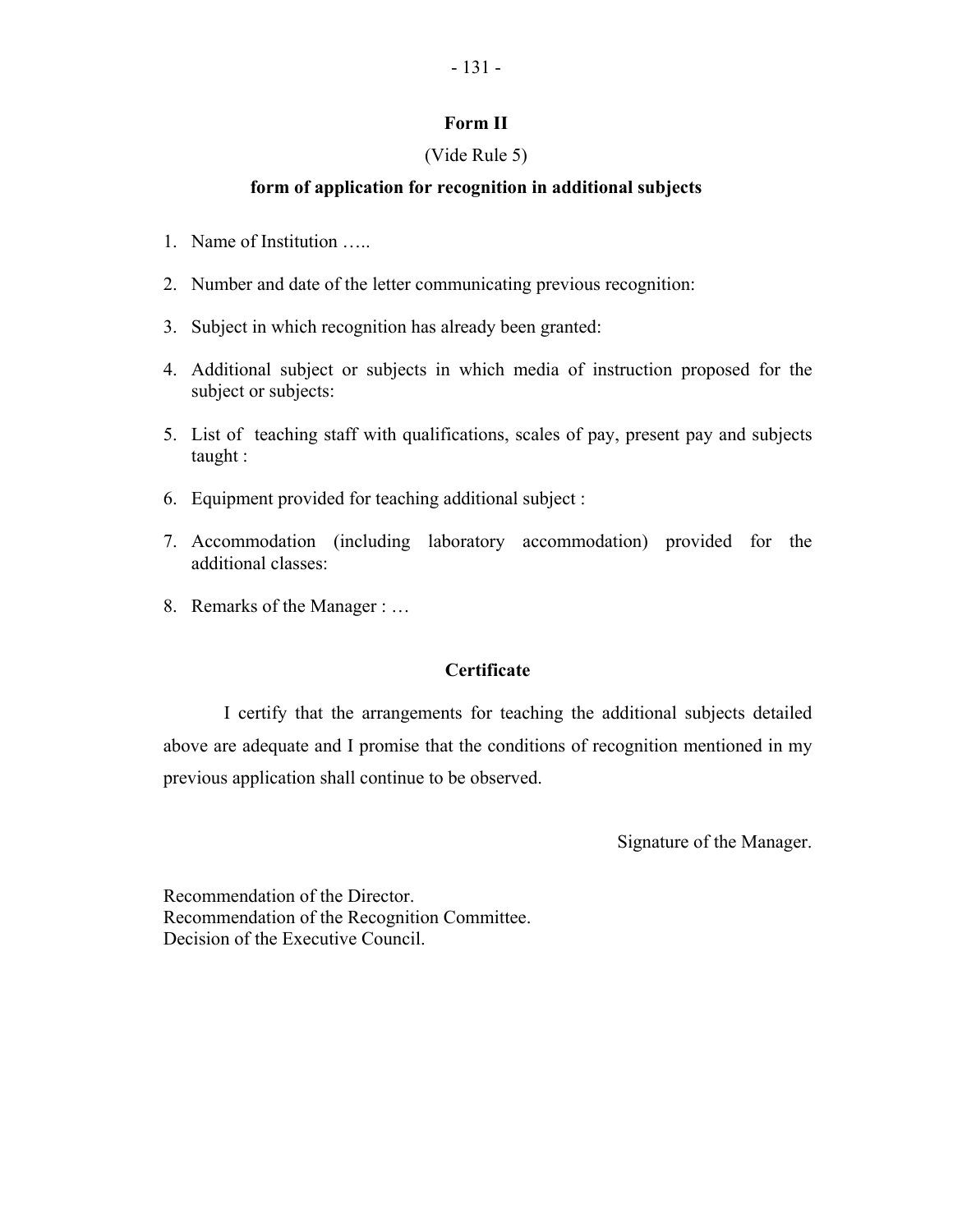| (Video Rule 10)                                                                    |
|------------------------------------------------------------------------------------|
| Budget of the Goa, Daman and Diu Board of Secondary and Higher Secondary Education |
| for the Financial year ending $31st$ July 19----                                   |

| $101$ and $1$ interested $\eta$    |               | $\cdots$  |                              |       |       |
|------------------------------------|---------------|-----------|------------------------------|-------|-------|
| Head of Account Receipts           | <b>Budget</b> | Revised   | Actual receipts during three |       |       |
|                                    | Estimate      | Estimate  | preceding years              |       |       |
|                                    | s for the     | s for the |                              |       |       |
|                                    | year 19       | year 19   |                              |       |       |
|                                    | 19            | 19        | 19<br>-19                    | 19 19 | 19 19 |
|                                    | 2             | 3         | $\overline{4}$               | 5     | 6     |
| A-Opening Balance                  |               |           |                              |       |       |
|                                    |               |           |                              |       |       |
| 1. Cash in Hand                    |               |           |                              |       |       |
| 2. Cash in Bank                    |               |           |                              |       |       |
| 3. Cash in Transit                 |               |           |                              |       |       |
| 4. Investment                      |               |           |                              |       |       |
| Total --------------               |               |           |                              |       |       |
| <b>B-Revenue Section</b>           |               |           |                              |       |       |
| 1. Examination Fees                |               |           |                              |       |       |
| 2. Fees for Statement of marks     |               |           |                              |       |       |
| Migration/Duplicate Certificates   |               |           |                              |       |       |
| etc.                               |               |           |                              |       |       |
| 3. Royalty for the Text books etc. |               |           |                              |       |       |
| 4. Other Miscellaneous Receipts    |               |           |                              |       |       |
| 5. Govt. Grants.                   |               |           |                              |       |       |
| C-Deposits and Advance Section     |               |           |                              |       |       |
| 6. Deposits                        |               |           |                              |       |       |
| 7. Advances                        |               |           |                              |       |       |
| D-Investment Section               |               |           |                              |       |       |
| 8. Investments during the year     |               |           |                              |       |       |
| 9. Investments maturing during the |               |           |                              |       |       |
| year                               |               |           |                              |       |       |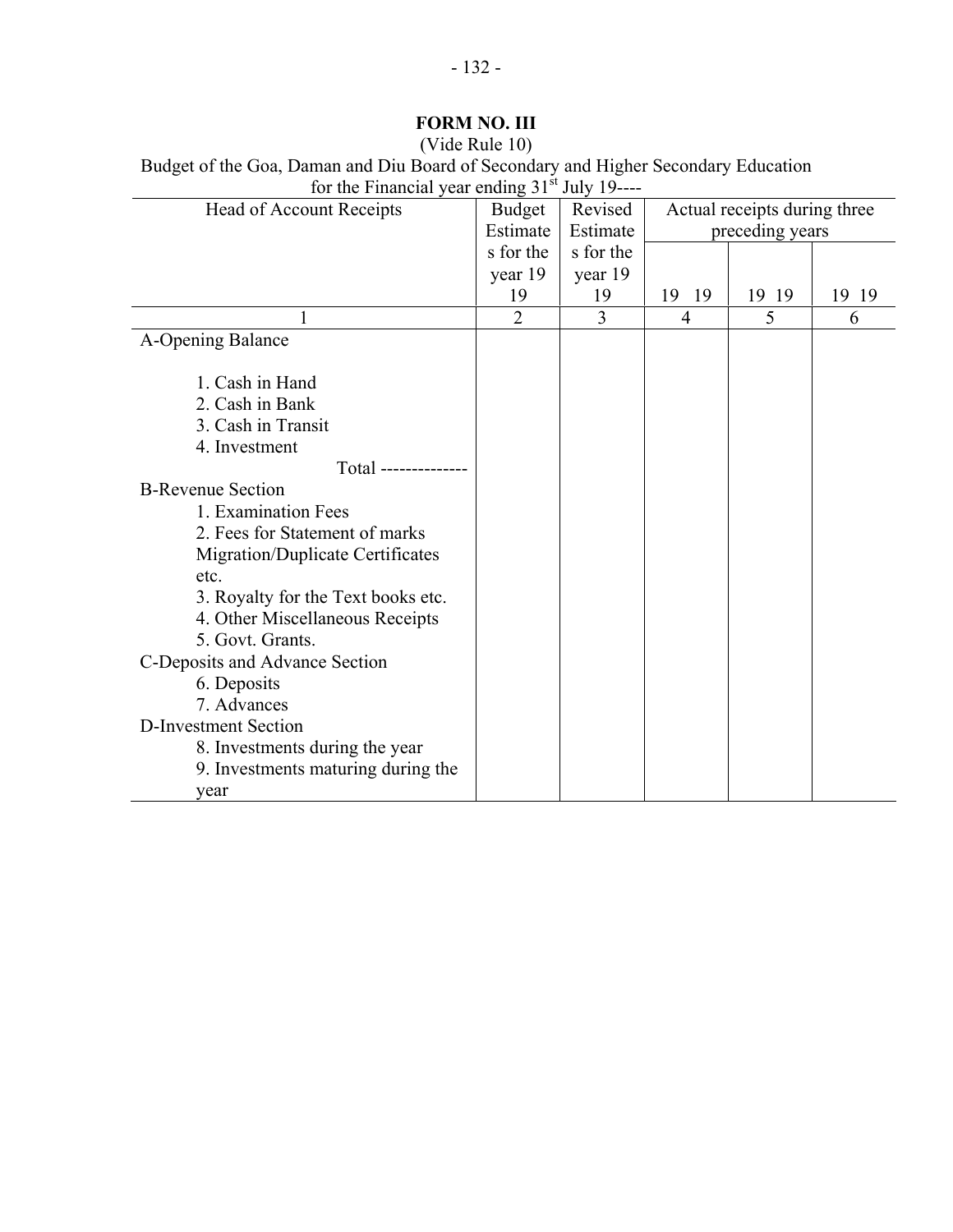| Head of Account             |   |   | Actual Expenditure during three |    |    | Remarks |
|-----------------------------|---|---|---------------------------------|----|----|---------|
| Expenditure                 |   |   | preceding years                 |    |    |         |
|                             | 8 | 9 | 10                              | 11 | 12 | 13      |
| A-Recurring Expenditure     |   |   |                                 |    |    |         |
|                             |   |   |                                 |    |    |         |
| (1) Establishment charges   |   |   |                                 |    |    |         |
| pay and Allowances:         |   |   |                                 |    |    |         |
| (a) Regular Staff           |   |   |                                 |    |    |         |
| (b) Seasonal Staff          |   |   |                                 |    |    |         |
| (2) Travelling Allowances   |   |   |                                 |    |    |         |
| for:                        |   |   |                                 |    |    |         |
| (a) Officers of the Board   |   |   |                                 |    |    |         |
| (b) Members of the          |   |   |                                 |    |    |         |
| Board and                   |   |   |                                 |    |    |         |
| Committees of the           |   |   |                                 |    |    |         |
| Board                       |   |   |                                 |    |    |         |
| (3) Printing, Stores and    |   |   |                                 |    |    |         |
| Stationery for the office   |   |   |                                 |    |    |         |
| (4) Postage, Telegram for   |   |   |                                 |    |    |         |
| the Office                  |   |   |                                 |    |    |         |
| (5) Rent and other Charges. |   |   |                                 |    |    |         |
| (6) Sumptuary Allowances    |   |   |                                 |    |    |         |
| (7) Miscellaneous           |   |   |                                 |    |    |         |
| contingent Expenditure      |   |   |                                 |    |    |         |
| (8) Examination             |   |   |                                 |    |    |         |
| expenditure.                |   |   |                                 |    |    |         |
| (a) Printing, Stationery    |   |   |                                 |    |    |         |
| and Store                   |   |   |                                 |    |    |         |
| (b) Postage and             |   |   |                                 |    |    |         |
| Telegram charges            |   |   |                                 |    |    |         |
| (c) Miscellaneous           |   |   |                                 |    |    |         |
| center, Expenditure         |   |   |                                 |    |    |         |
| (d) Scholarships and        |   |   |                                 |    |    |         |
| Prizes                      |   |   |                                 |    |    |         |
| (e) Remuneration and        |   |   |                                 |    |    |         |
| traveling Allowances        |   |   |                                 |    |    |         |
| $\mathsf{to}$ :             |   |   |                                 |    |    |         |
| (1) Examiners               |   |   |                                 |    |    |         |
|                             |   |   |                                 |    |    |         |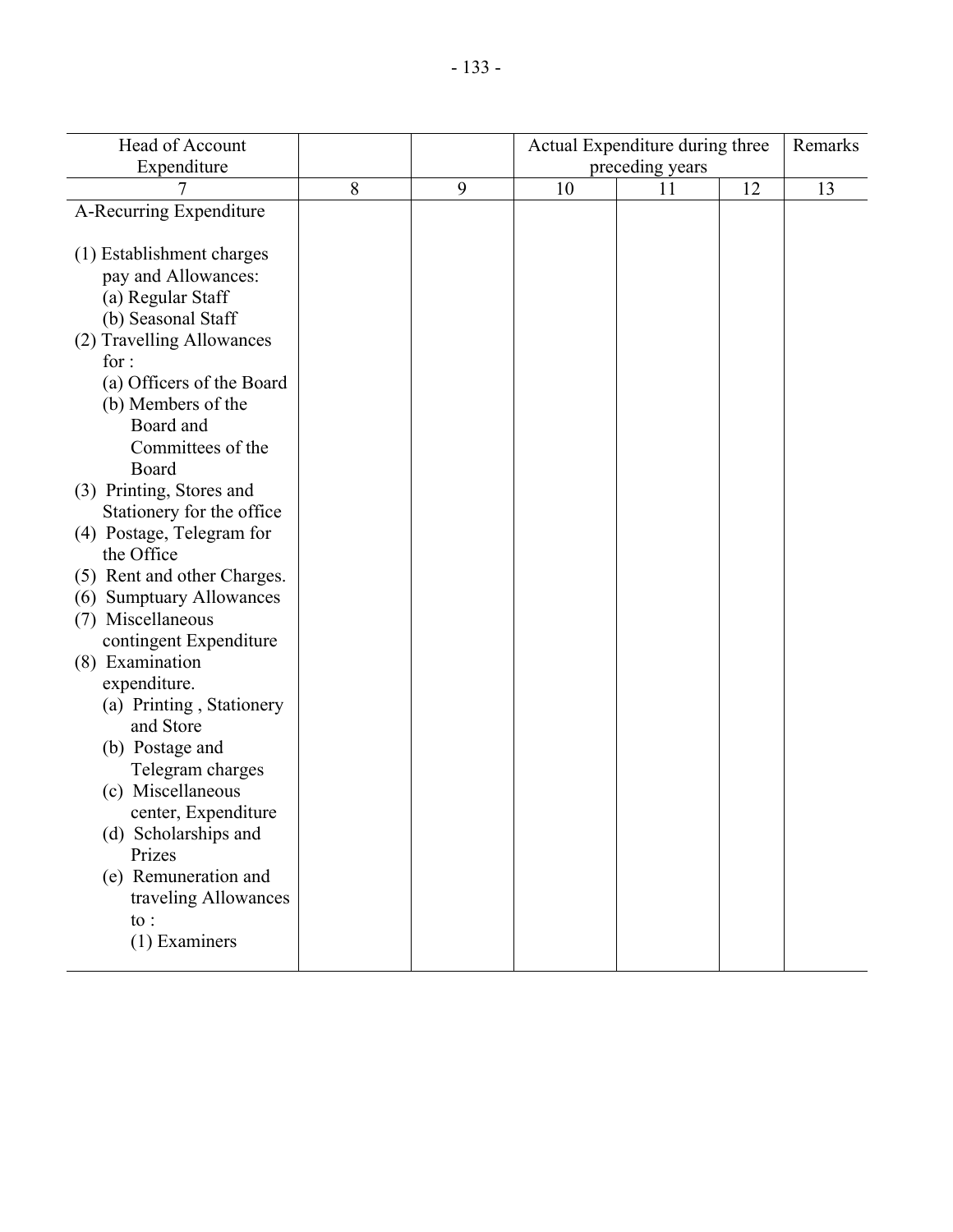| (2) Paper Setters<br>(3) Moderators<br>(4) Scrutinizers<br>(5) Conductors and<br>Supervisors<br>Total - Examination<br>Expenditure (a) to $(e)$<br><b>Total of Recurring</b><br>Expenditure $(1)$ to $(8)$ |  |  |  |
|------------------------------------------------------------------------------------------------------------------------------------------------------------------------------------------------------------|--|--|--|
| B- Non-Recurring                                                                                                                                                                                           |  |  |  |
| (9) Office Equipment and<br>furniture<br>(10) Books and periodicals<br>for Board's Library<br>(11) Land and Buildings<br>Total on non-Recurring<br>Expenditure                                             |  |  |  |
| C-Closing Balance<br>(a) Cash in Hand<br>(b) Cash in Bank<br>(c) Cash in Transit<br>(d) Investments<br>Total                                                                                               |  |  |  |
| D-Grand total of<br>Expenditure $A + B + C$                                                                                                                                                                |  |  |  |

By order and in the name of the Administrator of Goa, Daman, Diu.

N. Rajshekhar, Under Secretary (Education).

Panaji, 25<sup>th</sup> November, 1975.

[Published in the Official Gazette No. 42, (Extraordinary) Series I, dated 20-1-1976]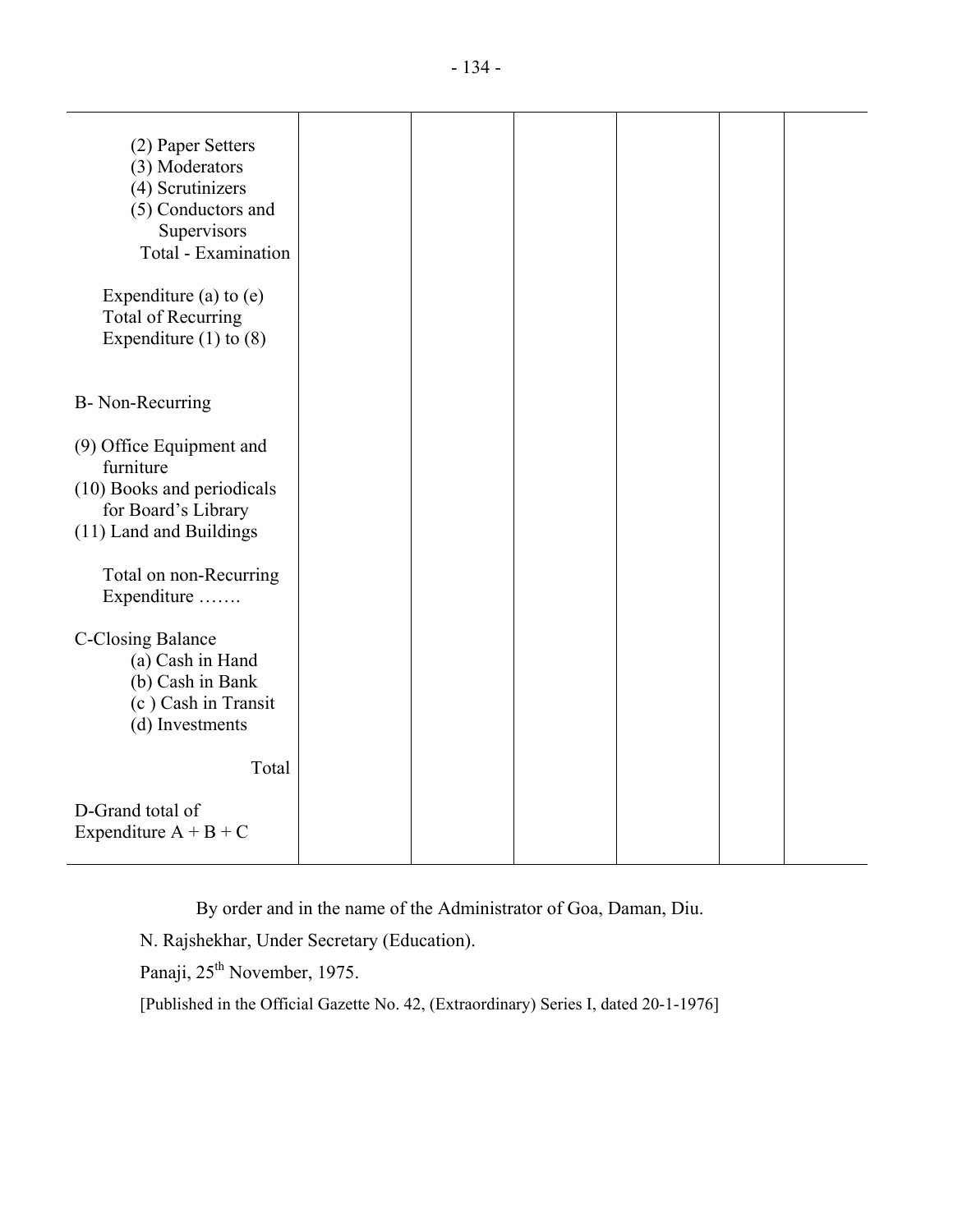

# **GOVERNMENT OF GOA**

#### **EXTRAORDINARY**

**No. 2** 

#### **GOVERNMENT OF GOA**

Department of Education, Art & Culture Goa Board of Secondary & Higher Secondary Education

#### **Notification**

--------

18/Misc/1672/89-EDN(Part II)

In exercise of the powers conferred by section 46 of the Goa, Daman and Diu Secondary and Higher Secondary Education Board Act, 1975 (Act 13 of 1975), the Government of Goa, hereby makes the following rules so as to amend the Goa, Daman and Diu Secondary and Higher Secondary Education Rules, 1975, as follows, namely: --

- *1. Short title and commencement.* 
	- (1) These rules may be called the Goa Secondary and Higher Secondary Education (Amendment) Rules, 2001.
	- (2) They shall come into force at once.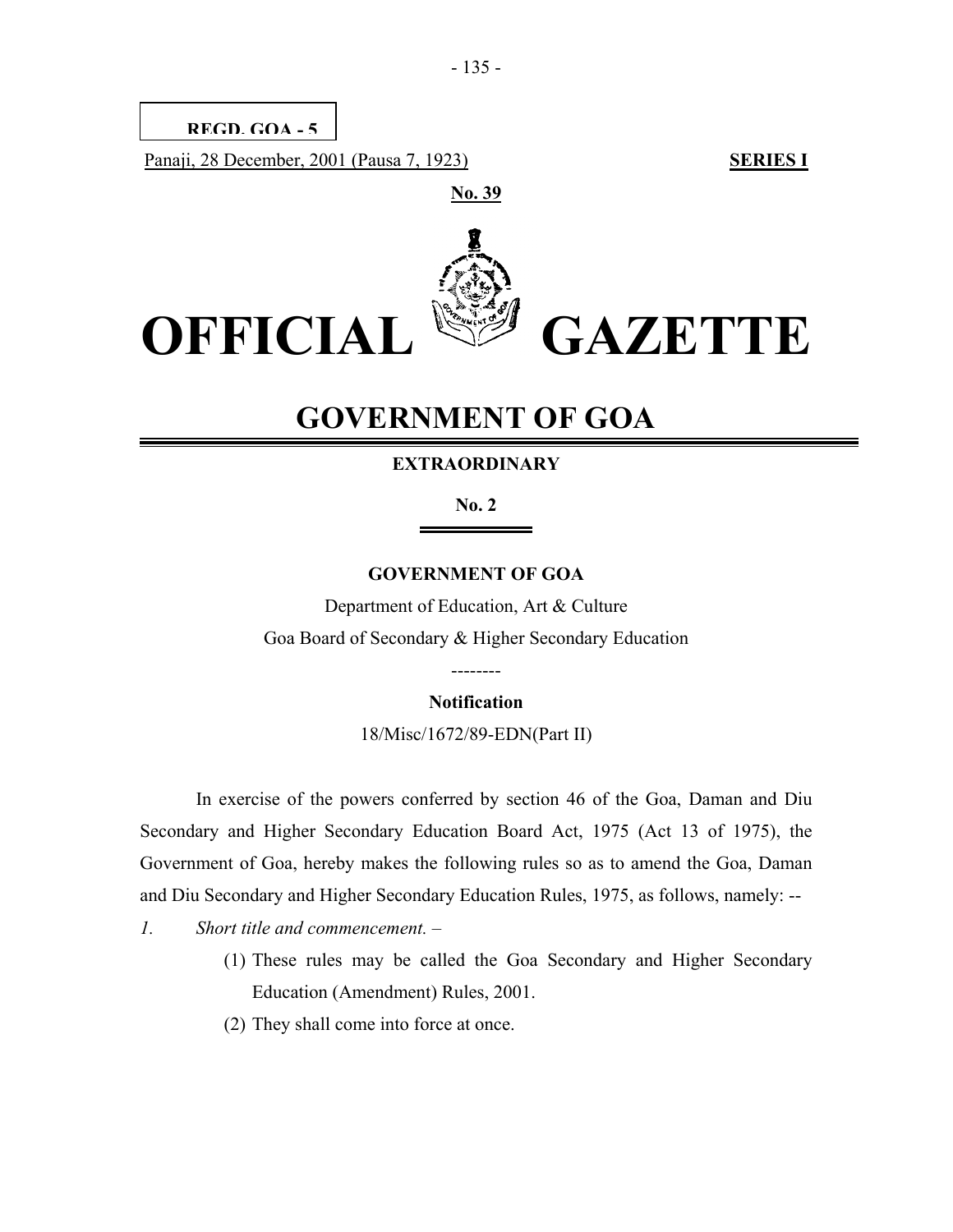*2. Amendment of Chapter II*. – In the Goa, Daman and Diu Secondary and Higher Secondary Education Rules, 1975, (hereinafter referred to as "principal Rules"), for Chapter II, the following chapters shall be substituted, namely. –

#### *Chapter II*

-------

#### **Public Examinations**

- *12. Periodicity of Public Examination.* The board shall conduct or cause to be conducted in the areas of its jurisdiction S.S.C. Examination twice every year, in the month of March and October and H.S.S.C. Examination in March provided that it shall be competent for the Board to conduct a special examination at any time in an emergency. The Board shall conduct such other examinations as the board may, by notification, specify prescribe from time to time
- *13. The Scheme of Subjects for Public Examination.* The Board shall conduct the public examination in the subjects provided in the scheme of studies and pattern of assessments, as specified by the Board.
- *14. Centers and dates for Public Examination.* 
	- (1) The Board shall fix the required number of centres to conduct the secondary and higher secondary school certificate examination separately. The centres so fixed shall be intimated by the Board alongwith the dates of commencement of examinations to the heads of all secondary and higher secondary schools at least four moths prior to the commencement of examination.
	- (2) The Board shall identify and requisition the educational institutions to be utilised as centres/sub-centres for the conduct of examination.
	- (3) The educational institutions identified as the centres/sub-centres for public examination shall spare the infrastructure available in the school and extend full co-operation for smooth conduct of examination.
	- (4) The candidates shall ordinarily select the examination centre which is nearest one from the school. However, it shall be competent for the Chairman to permit candidates to opt for any other centre on written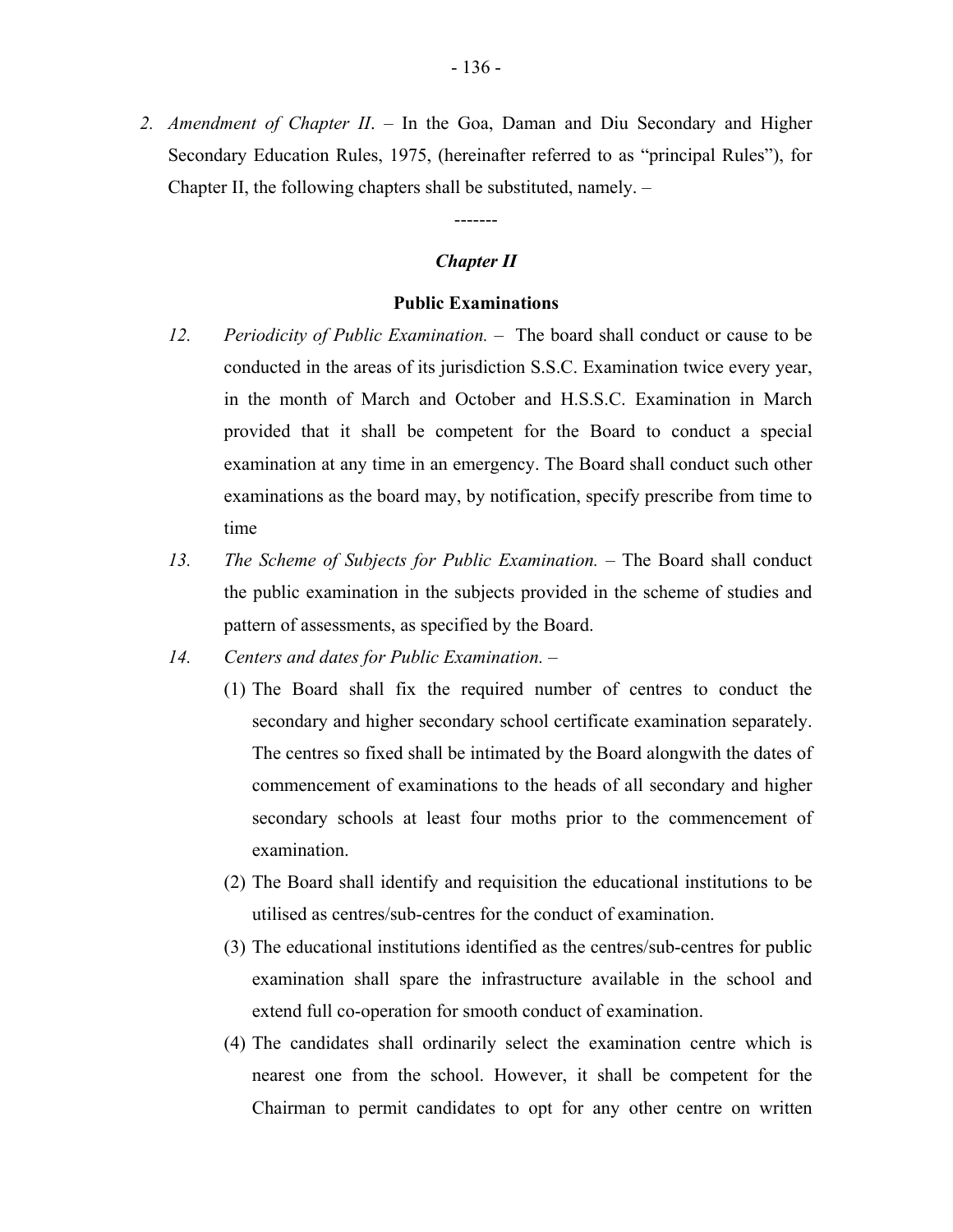request through the head of the school. Such permission has to be obtained prior to submission of application for examination.

- *15. Eligibility condition for regular candidates to appear for the examination.* 
	- *(1) The students shall enroll themselves for secondary/higher secondary courses, while seeking admission to std. VIII / XI, by paying the specified enrolment fees through the Head of the institution.*
	- (2) The students who have completed their studies of final standard of secondary (i.e. Std. X ) and higher secondary courses (i.e. Std. XII ) shall be held eligible to appear for the higher secondary school certificate examination provided he/she has –
		- (a) Put in 75% of attendance of total working days from the opening day of the academic year till the date which is twenty days prior to the commencement of practical/oral examinations, whichever is earlier, in case of March examinations and from the opening day of the second term till the date which is twenty days prior to the commencement of practical/oral examinations, whichever is earlier, in case of October examinations.
		- (b) Completed the course of studies specified for the final standard and the practicals of the subjects involving practical work.
		- (c) Been given a certificate by the head of the institution that he/she is fit as regards character for admission to public examination.
	- *(3) The change of subjects shall be allowed to desiring regular students either upto second term of standard XI or the first term of standard XII.*
	- (4) Every candidate shall abide by the instruction which the Board may issue from time to time regarding submission of application forms, admission to the examination hall and discipline during the examination, etc. Any breach of such instructions shall render a candidate liable for action under relevant rule.
	- *15. Condonation of attendance. –* The chairman shall be competent on request, supported by reasonable ground through the head of the institutions, to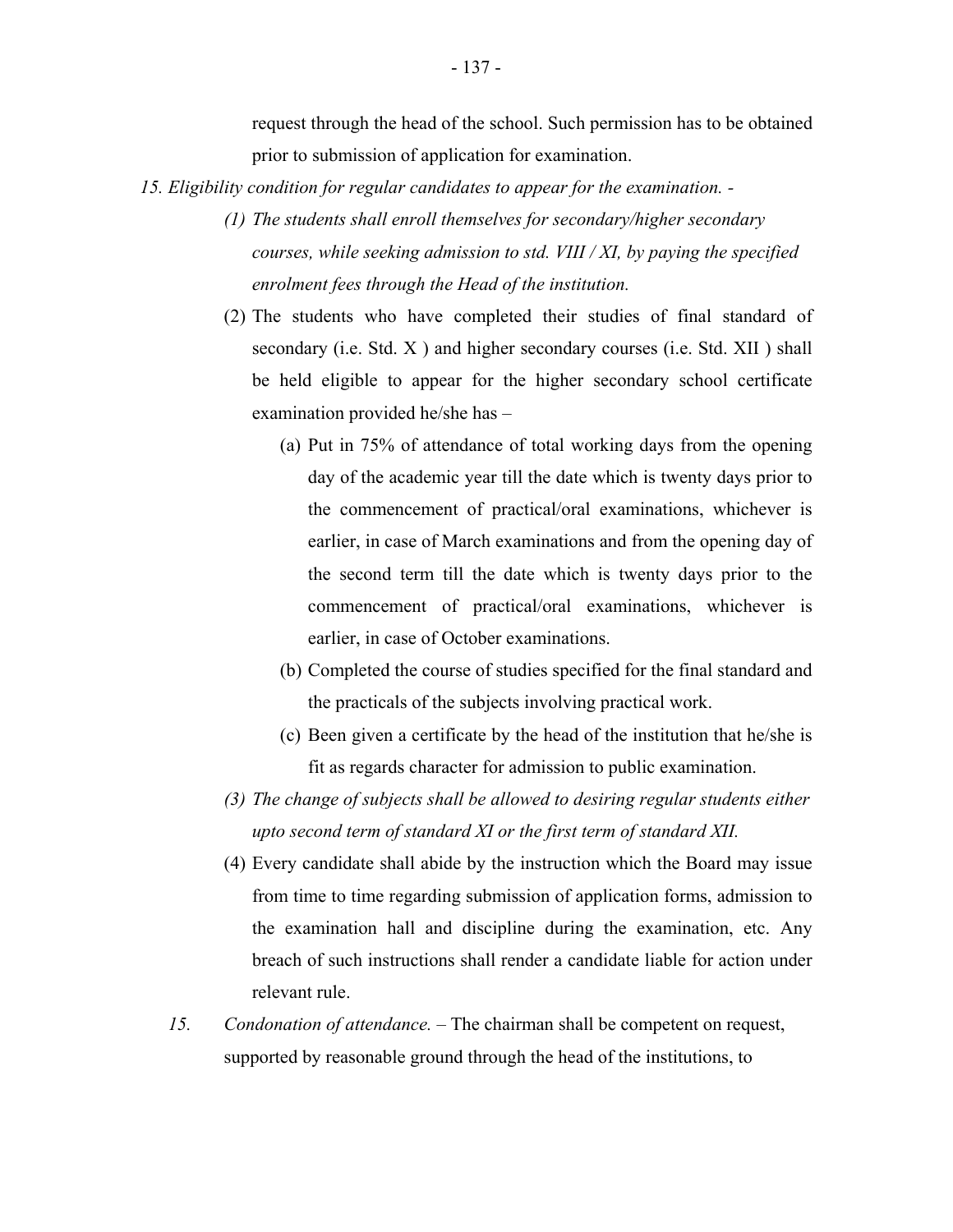condone the deficiency in attendance of such students as per the norms laid down by the Board.

- *16. Eligibility of Private Candidates for SSC Examination. (1) A person who has pursued specific course of studies privately and has completed the practicals for the subjects involving practical work prescribed for Std. VIII to X in any recognised Secondary School at the time of application for examination shall be admitted to secondary school certificate examination as a private candidate subject to the fulfillment of the following. –* 
	- *(a) He/She has been resident of the State of Goa for not less than two years prior to the date of commencement of S.S.C. Examination for which he/she desires to appear.*

*However the deficiency, if any, in the period of two years residence in the State of Goa may be condoned by the Chairman on genuine grounds.* 

- *(b) He/She was not on the roll of any recognised secondary school of the State during the academic year preceding the date of examination for which he/she desires to appear.*
- *(c) He/She must have completed the age of 17 years not later than 1st March of that academic year in case of the examination to be held in March and not later than 1st October of the next academic year in case of the examination to be held in October .the date of birth declared by him/her in the form of application shall be supported by authentic document.*
- *(d) Not withstanding anything contained in (a), (b), and (c) above.—* 
	- *(i) A candidate being a citizen of India who has been a regular student of a secondary school overseas and who has completed the course of studies for an examination equivalent to the secondary school certificate examination of this Board may be*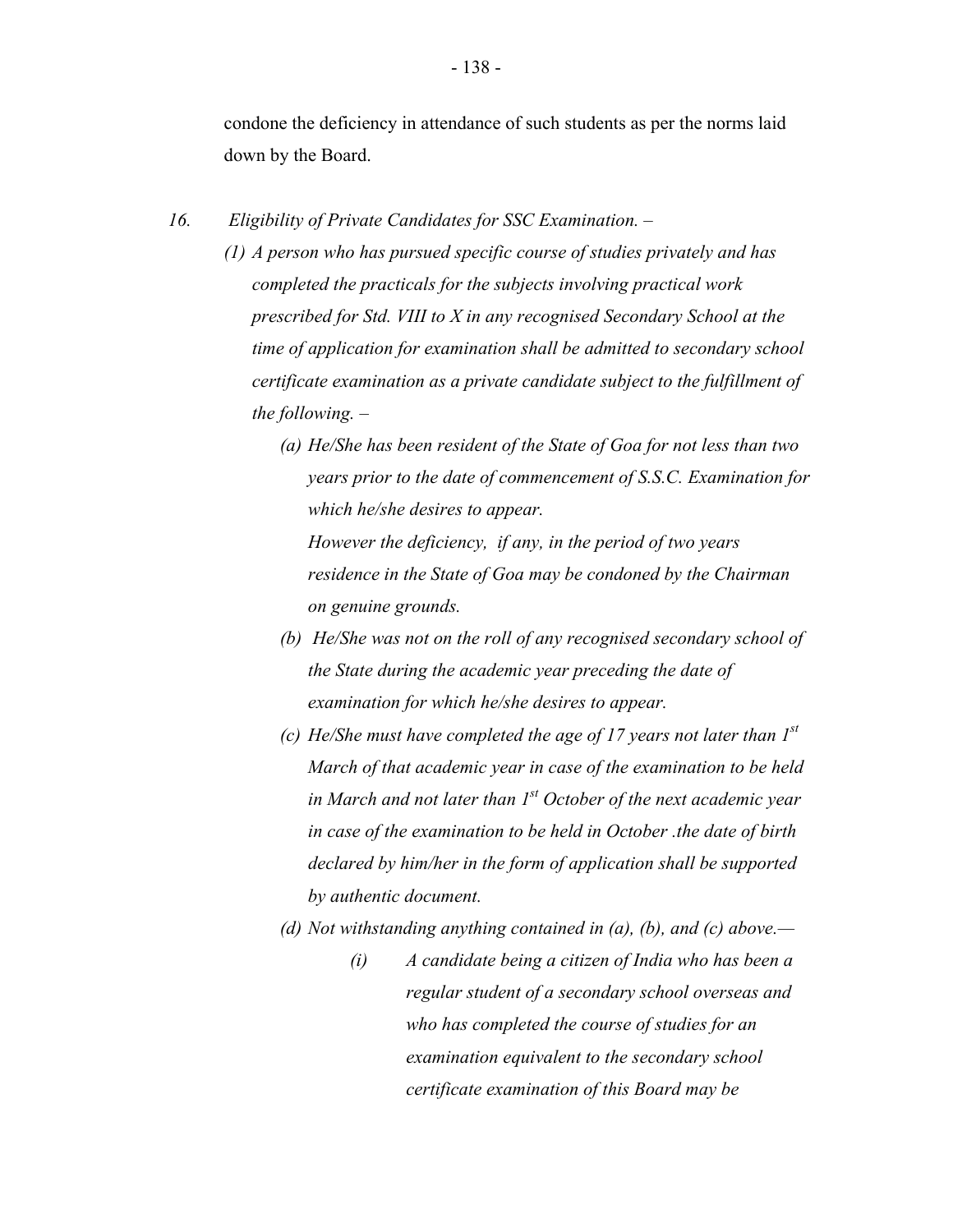*permitted to appear at S.S.C. Examination as a private candidate.* 

*(ii) A candidate sent as a regular student (i.e after having undergone the specified course of studies and kept the specified minimum attendance at a recognised institution) but failing at the corresponding examination equivalent to corresponding S.S.C examination as a private candidate provided that such a candidate has not joined any secondary school since his/her failure at the other examination concerned:* 

> Provided that it shall be competent for the Board to debar an applicant involved in malpractices to secure permission to appear at the examination as a private candidate under clause(1) above, from applying for permission to appear for the examination, for a period of two years from the month and year of the Examination for which permission is sought, even if such a candidate is otherwise eligible and further forfeit the enrolment fee if already paid and cancel the enrolment certificate, if already issued.

- (2) A candidate applying for S.S.C. examination privately shall complete the course of practicals through a recognised school and submit a certificate from the head of the institution to that effect, while submitting the application for admission sto examination.
- (3) A person who has pursued his /her studies and fulfilling above conditions shall apply to the Board in specified form along with specified fee and relevant documents to enroll himself/herself as a private candidate.
- (4) The applicant shall stated in writinig that he/she is not undergone rustication imposed by any statutory Board of or university in India or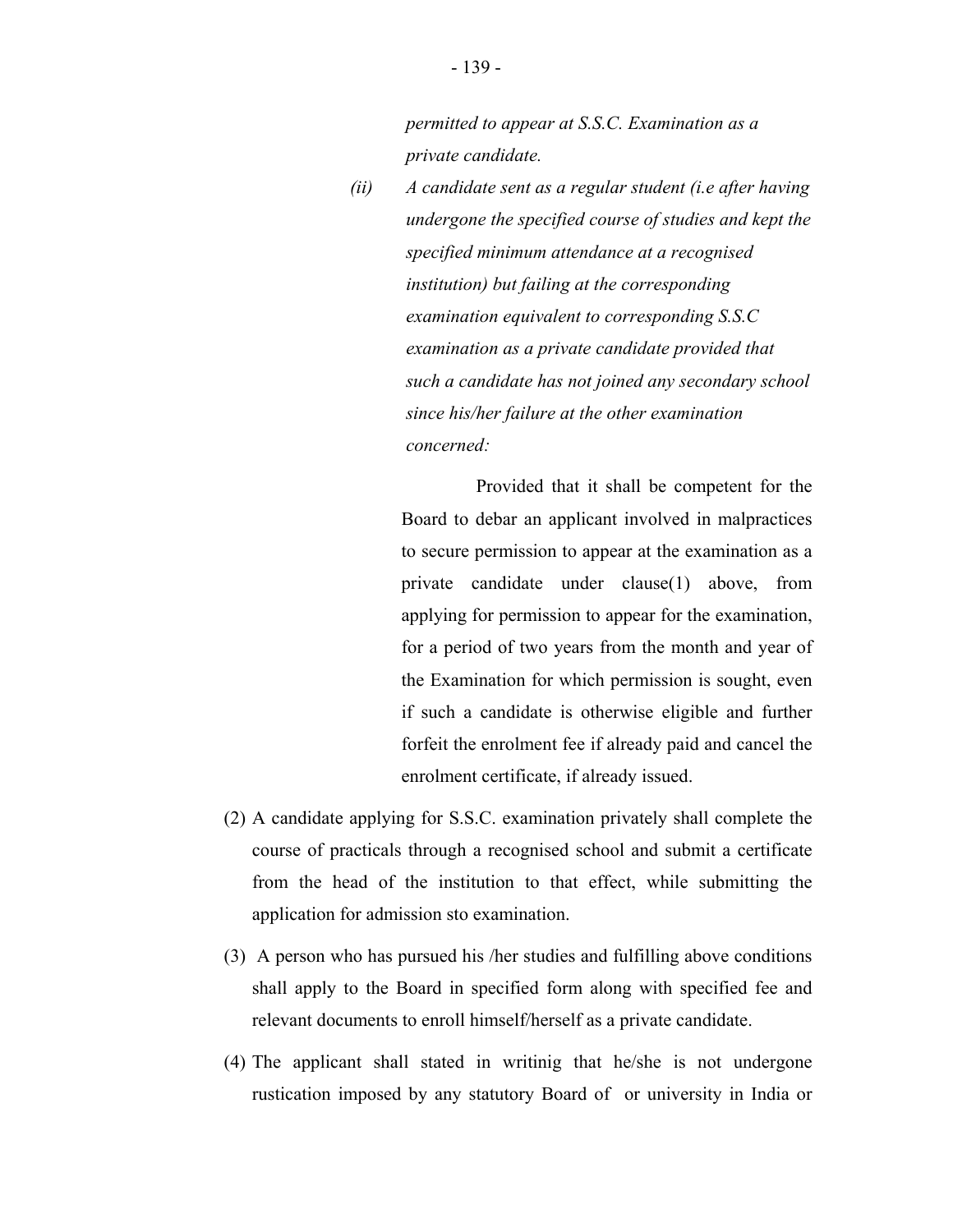any other examination authority at the time of submission of application for enrolment.

- (5) An enrolment certificate shall be issued by the Board to a person eligible to appear for S.S.C. examination as a private candidate.
- (6) The person who has been enrolled as a private candidate for S.S.C. examination shall apply for admission to the said examination in specific form alongwith the required documents and the fees specified by the Board.
- (7) The person who has been enrolled as a private candidate shall be exempted from offering school assessment based subjects for S.S.C. examination.
- (8) The private candidates shall not be eligible for award of prizes or scholarship.

#### *18. Eligibility of private candidates for H.S..S.S. Examination -*

*(1). A person who has pursued the specified course of studies privately shall be admitted to HSSC Examination as a private candidate subject to the fulfillment of the following conditions:* 

- (a) He/She has been a resident of the State of Goa for not less than two years prior to the date of commencement of HSSC Examination for which he/she desires to appear. However the deficiency, if any, in the period of two years residence in the State may be condoned by the Chairman on genuine grounds.
- (b) He / She was not on the roll of any recognized higher secondary school of the State during the academic year preceding the date of examination for which he/she desires to appear.
- (c) He/She must have completed the age of 19 years later than the  $1<sup>st</sup>$ March of that academic year. The date of birth declared by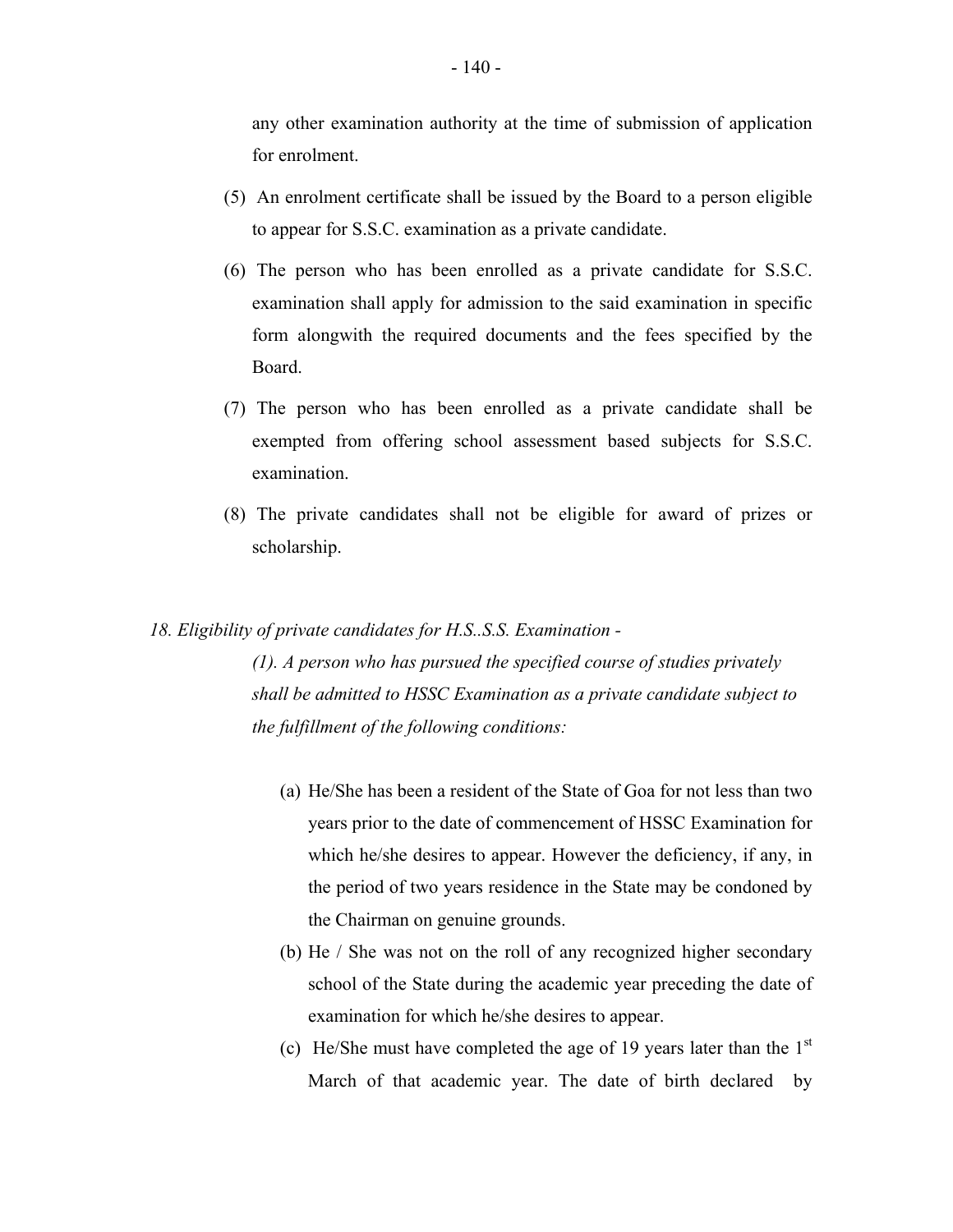him/her in the form of application shall be supported by authentic document.

- (d) Not withstanding anything contained in (a), (b) and (c) as above
	- (i) A candidate being a citizen of India who has been a regular student of a higher secondary school overseas and who has completed the course of studies for an examination equivalent to the higher secondary school certificate examination of this Board , may be permitted to appear at the HSSC Examination as a private candidate.
	- (ii) A candidate sent as a regular student (i.e. after having undergone the specified course of studies and kept the specified course of studies and kept the specified minimum attendance at a recognized institution) bur failing at the corresponding examination equivalent to the corresponding HSSC examination of this Board, may be permitted to appear at the Examination as a private candidate provided that such a candidate has not joined any higher secondary school since his/her failure at the other examination concerned:

Provided that it shall be competent for the Board to debar an applicant involved in employing malpractices to secure permission to appear at the examination as a private candidate under clause (1) above, from applying for permission to appear for the Examination , for a period of two years from the month and year of the Examination for which permission is sought, even if such a candidate is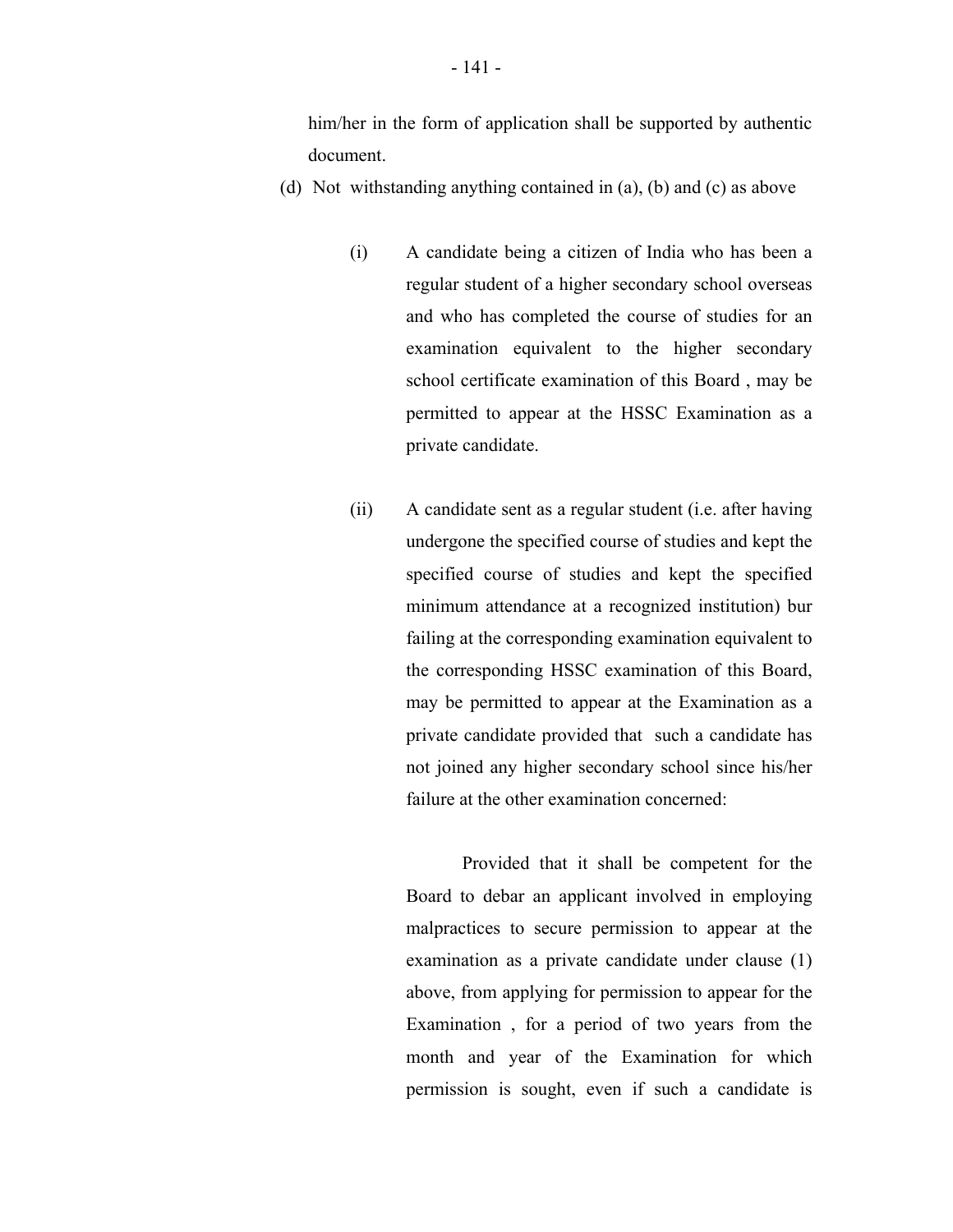fee if already paid and cancel the enrolment certificate, if already issued. otherwise eligible and further forfeit the enrolment

- (2). Any person who has pursued his/her studies privately and desires to appear for higher secondary school certificate examination shall be held eligible if,-----
	- (a) he/her has passed his/her secondary school certificate examination or equivalent examination of any Board.
	- (b) the period of not less than three years has intervened between the date of students passing secondary school certificate examination or equivalent school certificate examination and the date of commencement of the examination he/she intends to appear as a private candidate.
	- *(3). A person fulfilling above conditions shall apply to the Board in specified form alongwith necessary documents and enrolment fees specified by the Board, for enrolment as a private candidate.*
- (4) The applicant shall state in writing that he/ She is not undergoing rustication imposed by any statutory Board of examination or University in India or any submission of application for enrolment.
- (5) An enrolment certificate shall be issued to a person eligible to appear for HSSC examination as a private candidate.
- (6) The person who has been enrolled as a private candidate for HSSC examination shall apply for admission to the said examination in specified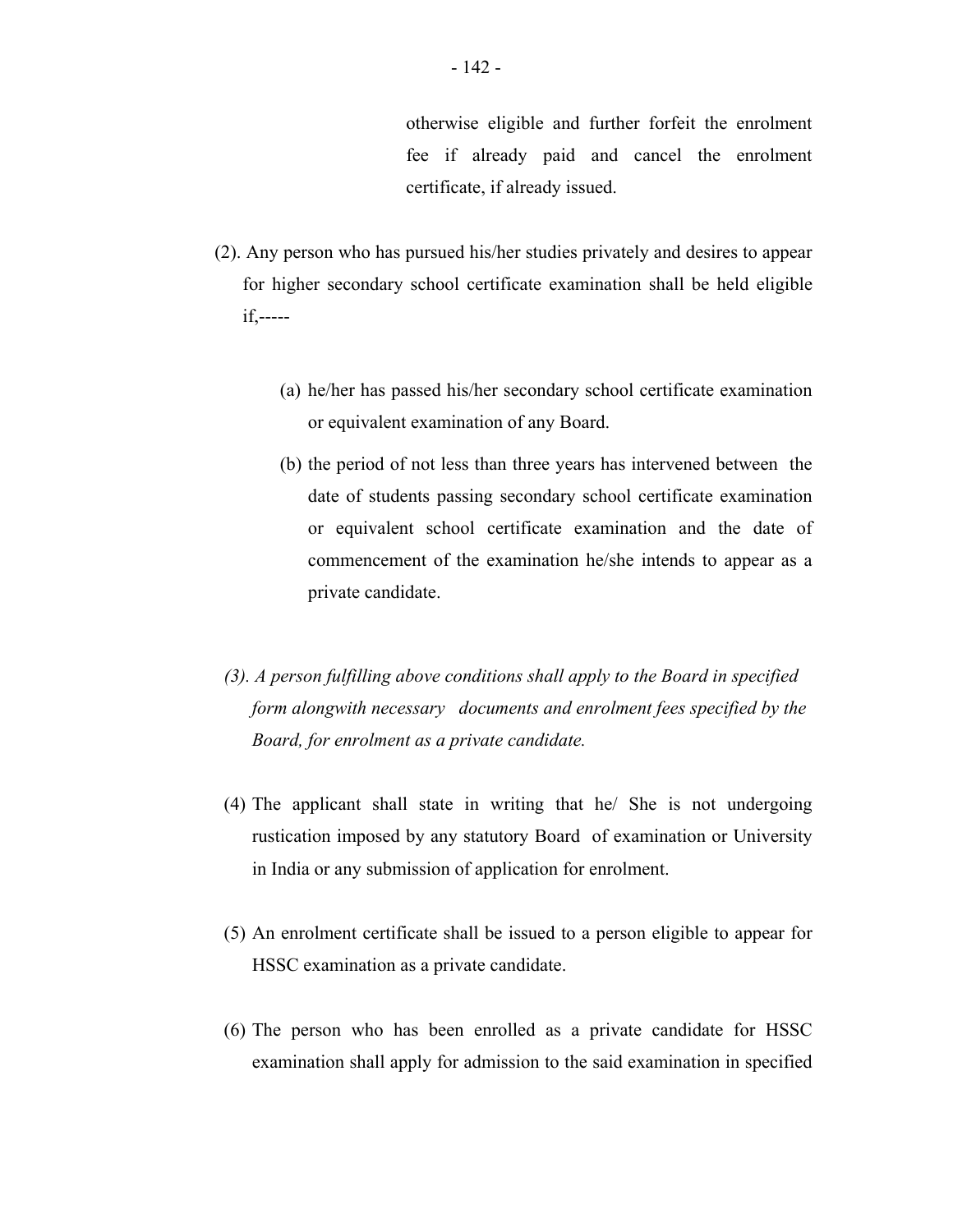form alongwith the required documents and the fees specified by the Board.

- (7) The private candidates desiring to appear for HSSC examination shall not be allowed to offer the subjects involving practicals.
- (8) The private candidates shall be exempted from offering school assessment based subjects for HSSC examination.
- (9) The private candidates shall not be eligible for award of prizes or scholarships.
- *19. Refund of enrolment fees of private candidates-* A refund of 50% of an amount of enrolment fees paid along with the application for enrolment shall be given to the candidate if the enrolment is rejected on genuine grounds by the Board.
- *20. Eligibility of ex- students----*
	- *(1). An ex-student is one who has satisfied all requirements of the specified courses of studies equivalent to the SSC/HSSC examination of this Board, including the minimum specified attendance under the Rule 15, unless exempted by the Board, and who has accordingly been admitted to the Examination and has not joined any secondary or higher secondary school after such admission. The course of studies in SSC/ HSSC pursued by him/her has to be recognized by the Board for admission to the examination as equivalent to SSC or HSSC respectively of this Board. an ex-students is exempted from the attendance specified under rule 15.*
	- (2). An ex-student shall be entitled to receive a certificate with regard to his/her eligibility for admission to the Examination and to have his/her application for admission thereto forwarded by the Head of the secondary /higher secondary school who recommended him /her for admission ,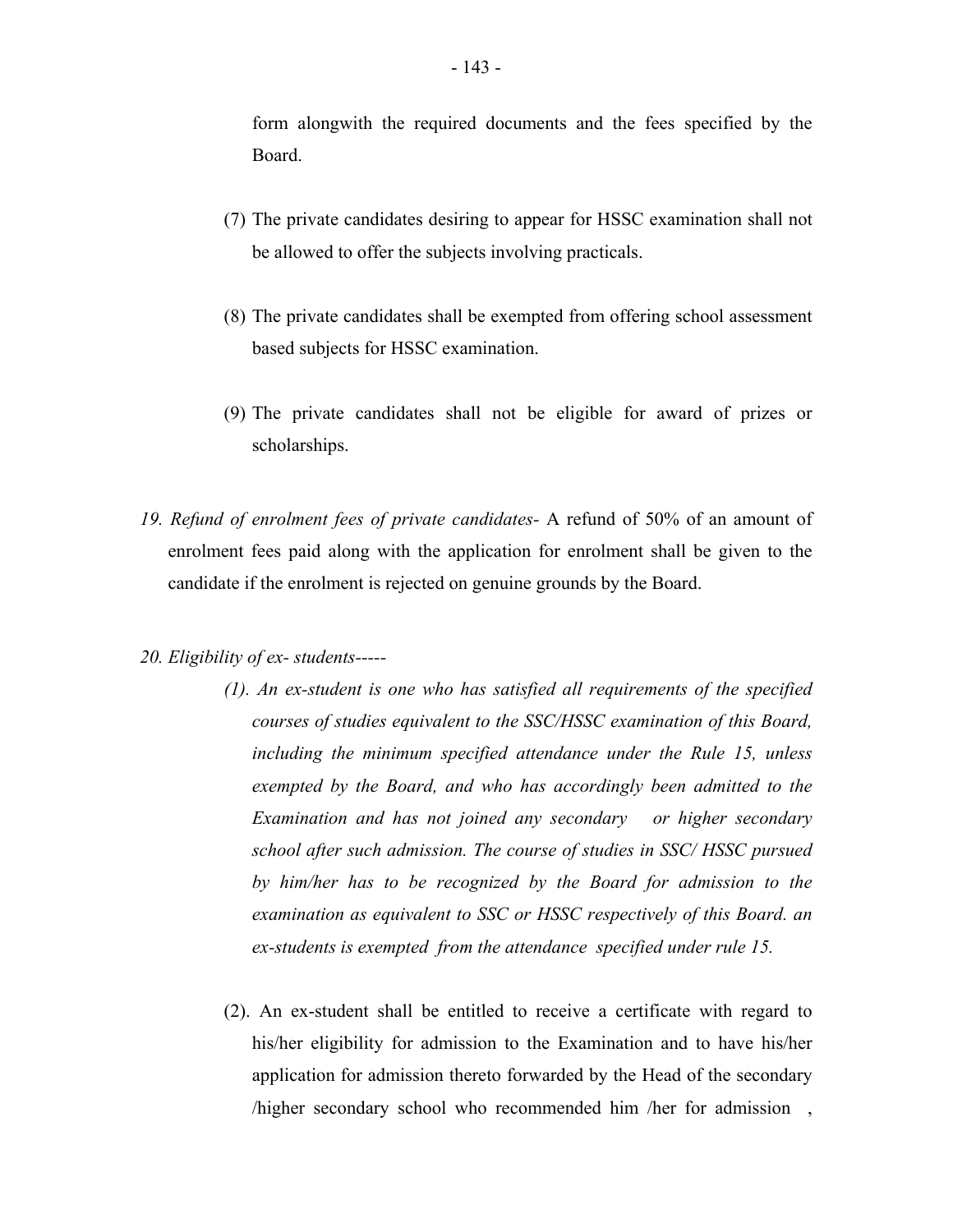whether or not he/she appeared at the examination in the year in which he/she was so recommended , provided that, the Head of the secondary/higher secondary school certifies that to the best of his/her knowledge the candidate is a fit person as regards character , for admission to the examination. Where, in the opinion of the Head of the secondary/higher secondary school, the charter of any candidate is not good, in such cases, the head shall nevertheless forward the application of the candidates to the Board, after endorsing thereon the reasons for forming such opinion, with the instance (if any) in support thereof. All such applications shall be considered by the Executive council , which shall, on merit of each case decide whether the candidate be permitted to appear at the examination or not, and the decision of the Executive Council shall be final.

- *(3) An ex-student joining a secondary/higher secondary school shall lose all the rights of an ex-student, except of the right of exemption of exemptions previously earned and shall be required to satisfy the Head of the School he/she has joined as regards character, but not attendance. Where, in the opinion of such Head, the character of any candidate is not good, he/she shall nevertheless forward the application of the candidate to the Board, after endorsing thereon the reasons for forming such opinion, with the instances (if any) in support thereof. All such applications shall be considered by the Executive Council which shall, on merits of each case, decide whether the candidate be permitted to appear at the examination or not and the decision of that Executive Council shall be final.*
- *(4) The Head of the Secondary School may charge the fees as specified by the Board from time to time, for every ex-student wishing to have his application forwarded for permission to appear at the examination under this rule.*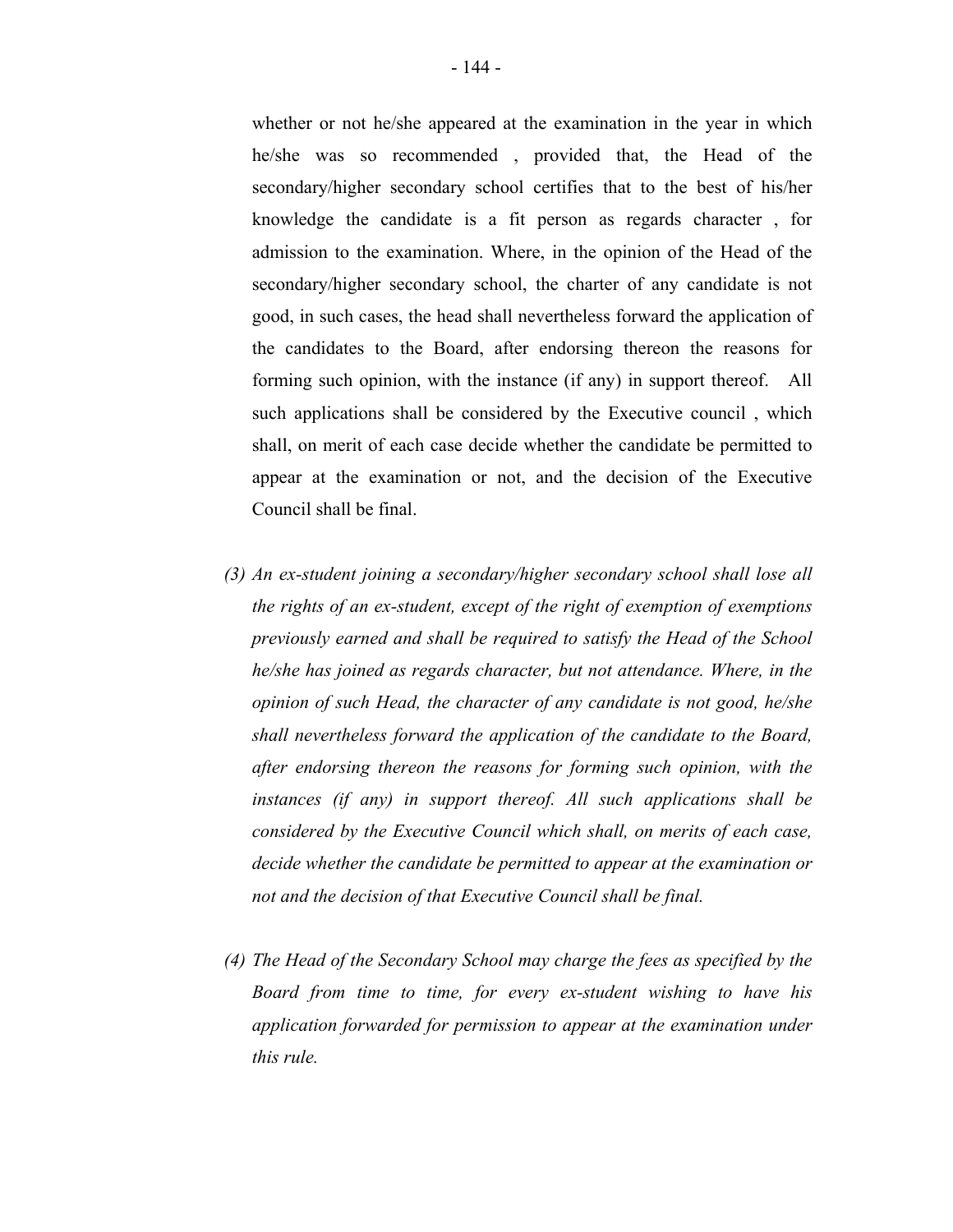- *21. Application for admission to examination:*
	- (1) The Board shall specify and inform the schedule for submission of application forms for admission to each examination at least four months prior to the commencement of examination.
	- (2) The students who fulfill the eligibility conditions and who complete the studies specified for final standard shall submit their application to the Secretary of the Board through the head of the school case of regular candidates and directly to the office of the Board in case of private candidates. They shall adhere to the specified time schedule and submit their applications with specified fees and relevant documents.

Provided further that it shall be competent for the Chairman to accept a late application, without additional fees. Even after the dates specified in the above clause, in genuine cases duly recommended by the heads of Institutions.

- (3) The applications which has not been so submitted or is not complete in every respect shall not be accepted.
- (4) The Head of the Secondary/Higher Secondary School concerned shall submit with the applications, a statement in the form specified by the Board giving such information in respect of each candidate as may be required by the Board. The Head of the Secondary/Higher Secondary School shall also attach a certificate to each of the application certifying the grades obtained by the candidate in the school assessment based subjects offered by him/her.
- (5) The Head of the Secondary/Higher Secondary School shall certify that the particulars given in the consolidated statement and the abridge lists, tally with the school records.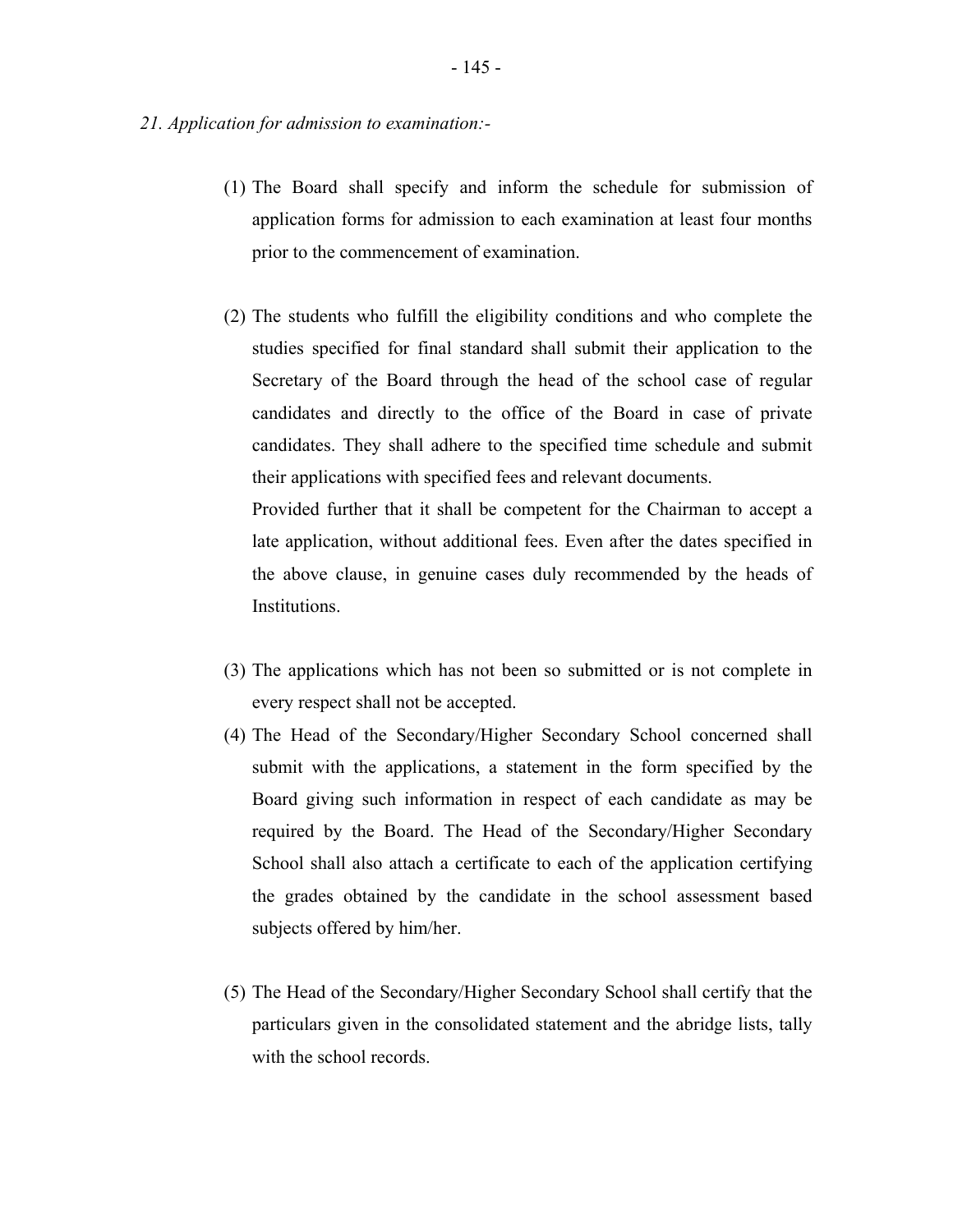- *22. Withdrawal of application:-*
	- A candidate on genuine request through the head of the institution in case of regular candidates and directly in case of private candidates may be permitted to withdraw the application for examination twenty days prior to the commencement of practical/oral/theory examination whichever is earlier.

Provided it shall be competent for the Chairman of the Board to allow withdrawals of applications even after the time limit mentioned above, in special case, on the merit of each case before the generation of seat numbers without refund of examination fees.

- The application of any regular student may be withdrawn by the head of the institution prior to the commencement of practical/oral/theory examination, whichever is earlier, if it is established that:-
	- (a) the student could not complete the required days of attendance specified under rule 15.
	- (b) the student is involved in any activities controversial to the code of conduct for students.

The application of the candidate may be withdrawn on medical ground supported with medical certificate from registered medical Practitioner.

#### *23. Cancellation of admission to examination:*

The Board shall have the power to cancel the admission and to forfeit the examination fee, if any, paid by the candidate, if it is ascertained that the admission of such candidate to the examination has been affected by error/malpractice/fraud/improper conduct or where his/her very admission to top standard is found to be irregular.

- (1) The admission of such candidate shall be liable for cancellation even if the candidate has answered one or more subject/s of the examination.
- (2) It shall be competent for the Chairman to admit a candidate to the Examination provisionally where any inquiries in respect of his/her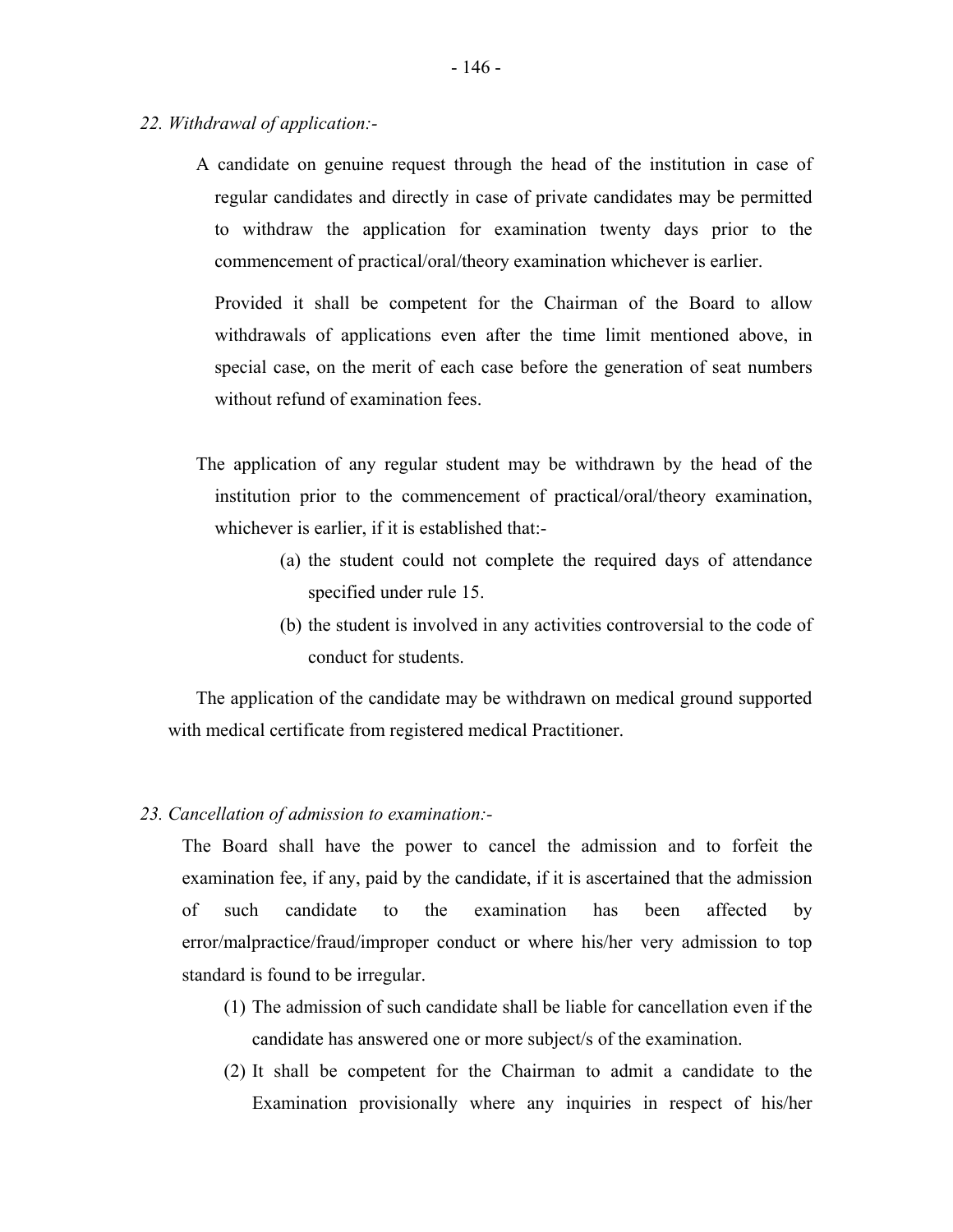eligibility for admission to the Examination are in progress or contemplated in the light of the final decision regarding his/her eligibility to deal further with his/her case as per provisions of these rules.

### *24. Examination fees:*

- (1) Fees in respect of SSC/HSSC Examinations shall be as specified by the Board from time to time.
- (2) The head of the school concerned shall issue on behalf of the Board to the candidate concerned, a receipt for the fees paid, in the form specified by the Board.

### *25. Refund of examination fees:*

- (1) the fees paid by the candidate for one examination shall not be held reserve for the future examination.
- (2) The examination fees in part or full shall be refunded to the candidates under the circumstances as detailed below:-
	- (a) If the application for the admission to the examination is withdrawn under any of the sub-rules of rule 22, the full amount paid shall be refunded to the candidate through head of the institution after deducting 25% of such amount as process fees.
	- (b) If the candidate dies prior to the examination and the application for refund of fees is received by the Board within three moths from the date of conclusion of the examination the full amount of fees shall be refunded to the applicant who is entitled to receive such refund, through the head of the school.
	- (c) If the candidate is taken ill and is prevented from appearing for the examination, 50% of the fees shall be refunded provided the application for withdrawal of application for admission for examination alogwith necessary medical certificate from registered medical practitioner reaches the Secretary of the Board through the head of the institution concerned within two days from the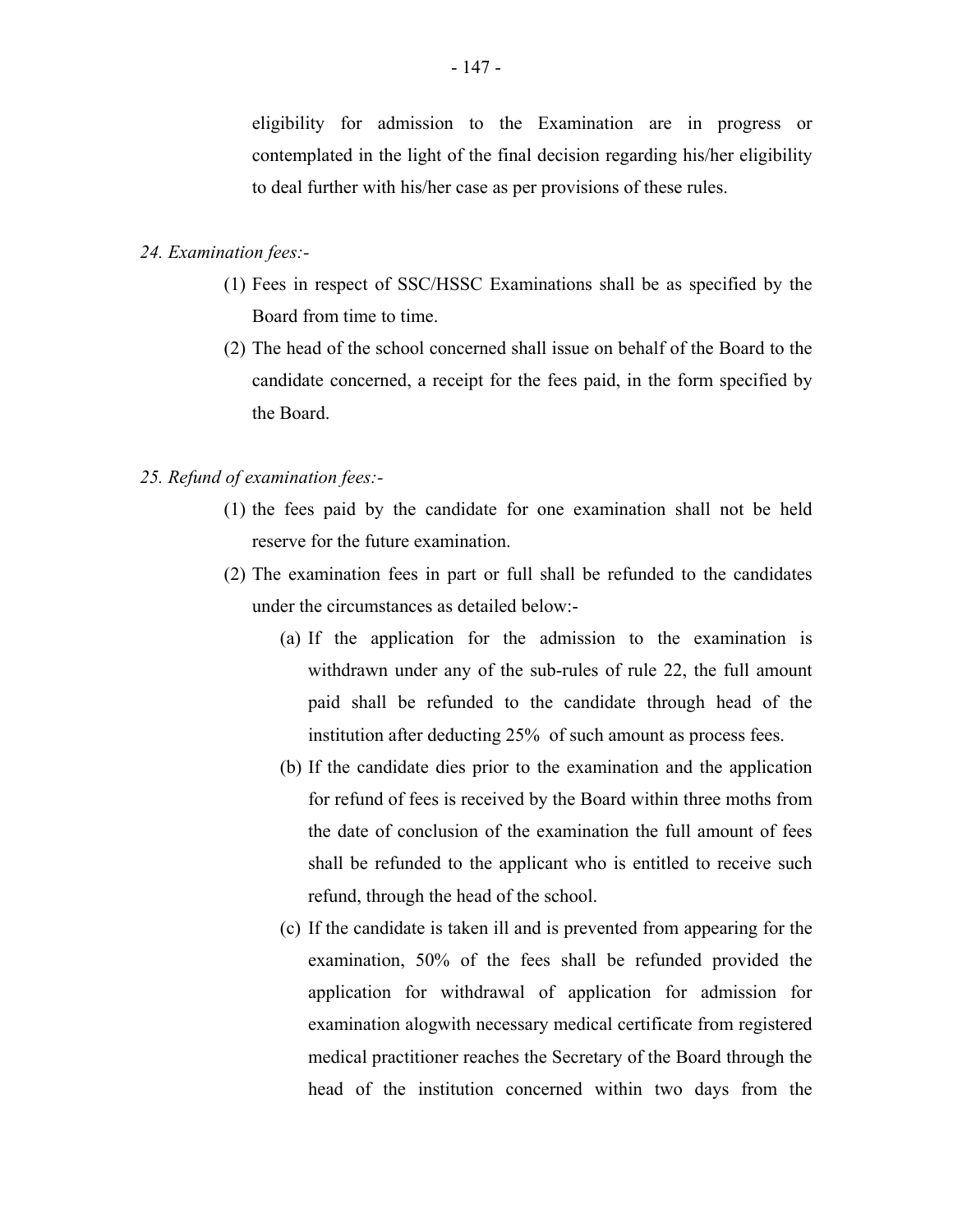commencement of the examination or the Chairman is satisfied that such an application was dispatched by the candidate in good time so as to reach the Secretary within the said period.

Provided further, that the request for refund of examination fees from such candidate shall be received by the Secretary within three months from the date of commencement of examination, with the details of the examination.

- (d) If the admission of any candidate for examination is cancelled by the Board on the ground specified vide rule 23, the full amount of fees paid by the candidate shall be refunded after deducting 25% of the amount against process fees provided the application for such refund is made to the Secretary within three months from the commencement of examination.
- (e) When a private candidate's application for admission to the examination is rejected, the examination fees paid by the candidate, after deduction of 25%, shall be refunded to him/her provided that the application has not been rejected on account of a false statement by him/her. In the case of a candidate who has made a false statement , an additional penalty according to the seriousness of the offence, up to the extent of the forfeiture of the entire fees, may be levied.
- (f) Notwithstanding anything contained above, refund of full amount of examination fees may be granted to such candidates who may during the period of a national emergency, join military service subsequent to the submission of his/her application for admission to the examination and who may apply for such refund, on his/her producing a certificate signed by the officer commanding concerned, about his/her having joined military service during the period mentioned above, and his/her being unable to take the admission for that reason.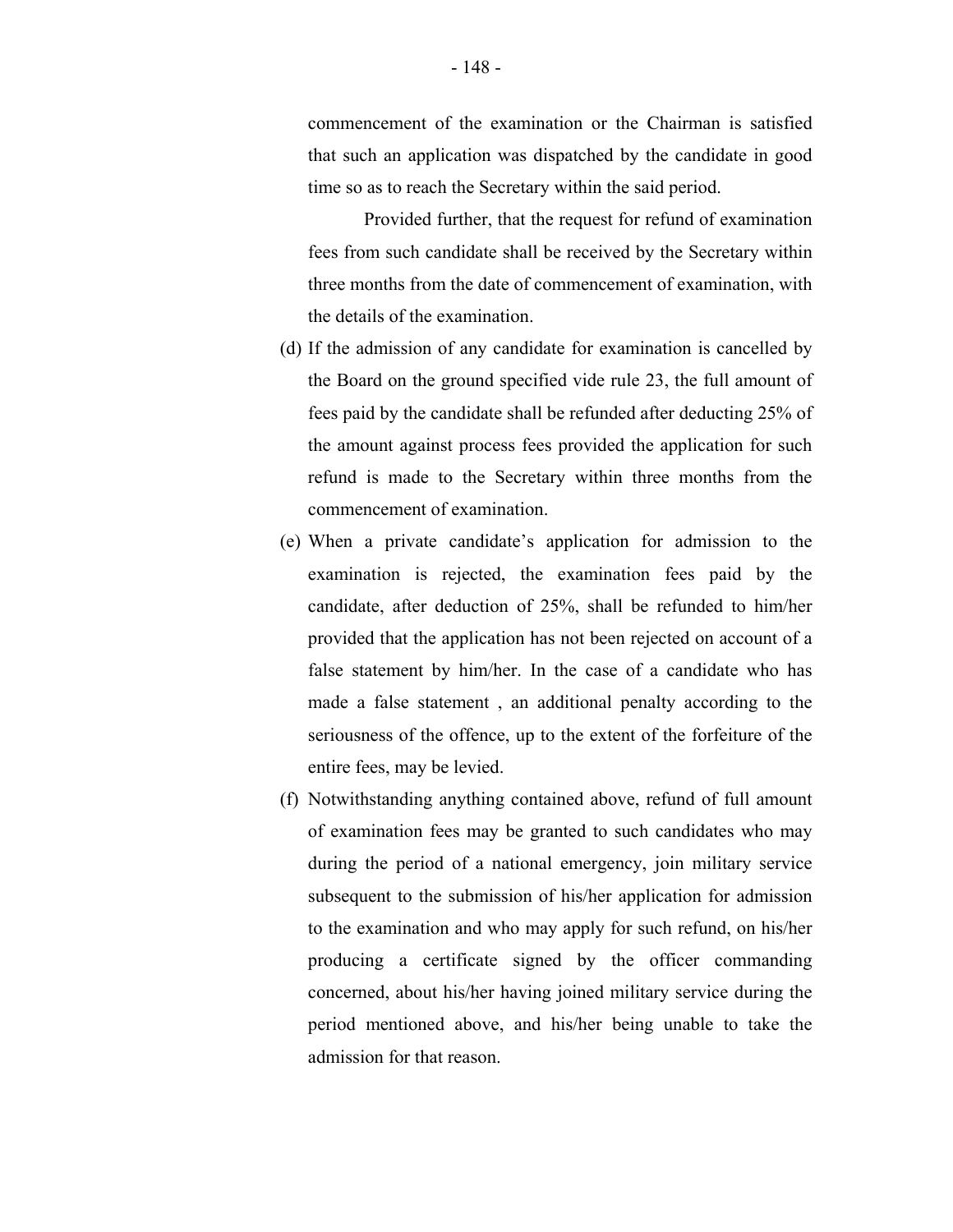- (1) After the last date for receipt of the application forms, the data should be entered in the computer in the office of the Board accurately and the seat numbers shall be generated with necessary details.
- (2) The school lists shall be sent to the schools with relevant details for necessary counter check. The school lists shall be displayed in the schools immediately for information of the candidates.
- (3) The discrepancies in any of the particulars in the list identified by the candidates/schools supported with necessary documents shall be forwarded to the Board through the head of the school for settlement of discrepancies.
- *27. Medium of answer for S.S.C. and H.S.S.C. Examinations:-*
	- *(1) The students appearing for S.S.C. Examination of the Board shall have the option to answer the examination in any of the following languages as the medium of answer.*

English (ii) Marathi (iii) Urdu (iv) Konkani in Devnagari scrip.

- (2) The medium of answer for the H.S.S.C. Examination shall be English.
- *28. Mode of examination*.
	- (1) The Board shall conduct the public examination for the students in the subject specified for final standard of secondary and higher secondary education in theory, orals and practicals as required under the scheme of studies in the manner specified below*. —* 
		- *(i) The Board shall conduct oral examination for S.S.C./ H.S.S.C. in the subjects as per the scheme of subjects and evaluation according to the norms specified by the Board.*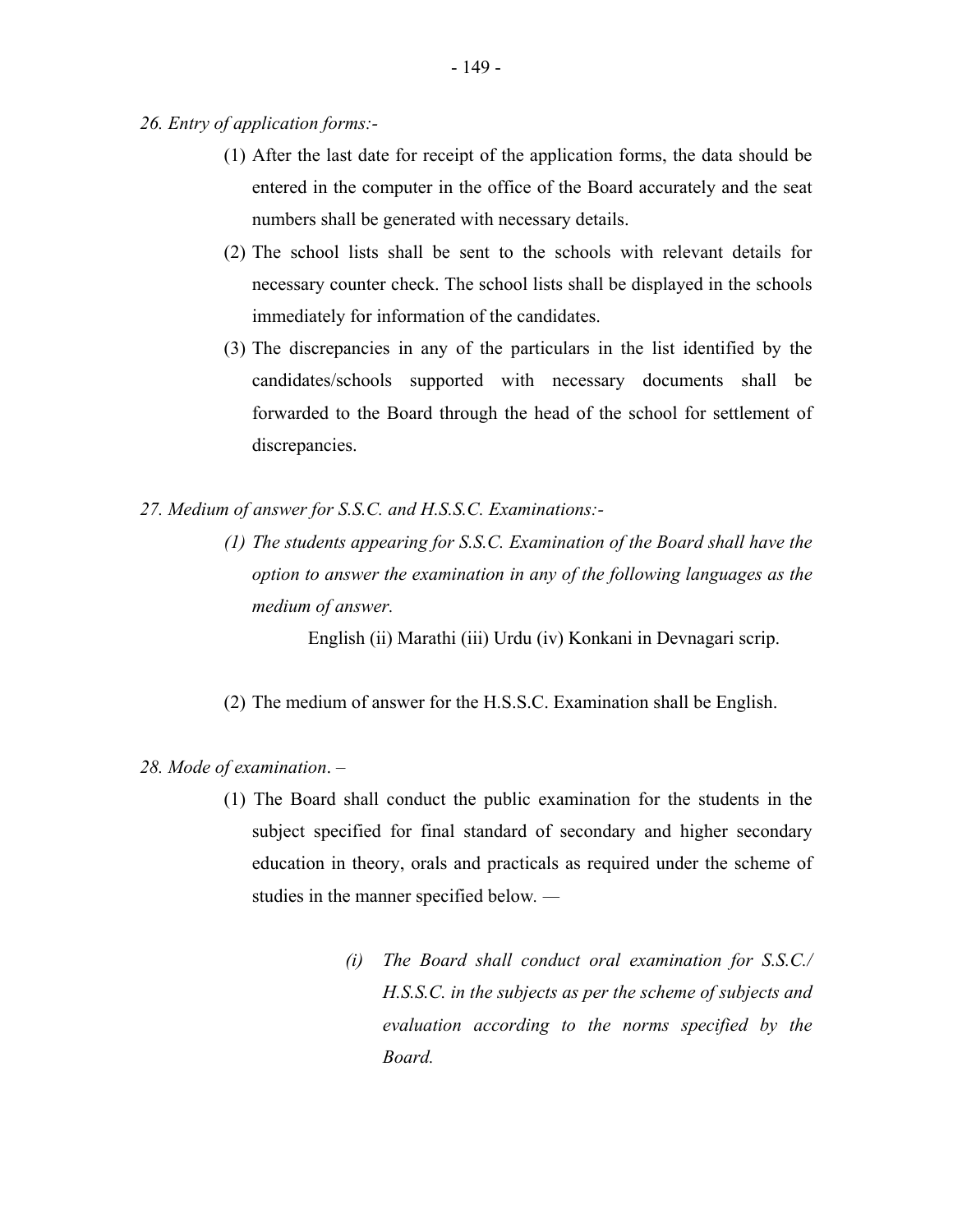- *(ii) The Board shall conduct practical examination of candidates appearing for S.S.C. and H.S.S.C. examination in the subjects involving practicals as per scheme and in accordance with the norms specified by the Board for conduct of practical examination.*
- *(2) For conducting theory examination, the common question papers in the subjects shall be supplied by the Board to the candidates simultaneously at every center of examination.*
- *(3) No question calling for a declaration of a religious belief on the part of a candidate shall be put at the examination and no answer or translation given by and candidates shall be objected to on the ground of its giving expression to any particular form of religious belief.*

#### **Chapter III**

#### Appointment of the staff for the examination work and remuneration

- 29.. *Procedure for appointment of staff for the examination work*.—
	- (1) The Board shall specify norms to be followed for appointment of qualified persons for the confidential work of the examination, to work as chairman of paper Setter's panel (CPSP),Paper Setters, Translators, Conductors, Deputy Conductor, Supervisors, Chief/ Senior/Associate Moderators, Moderators, Senior Examiners, Examiners, Internal Examiners, External Examiners, etc. and the other administrative staff.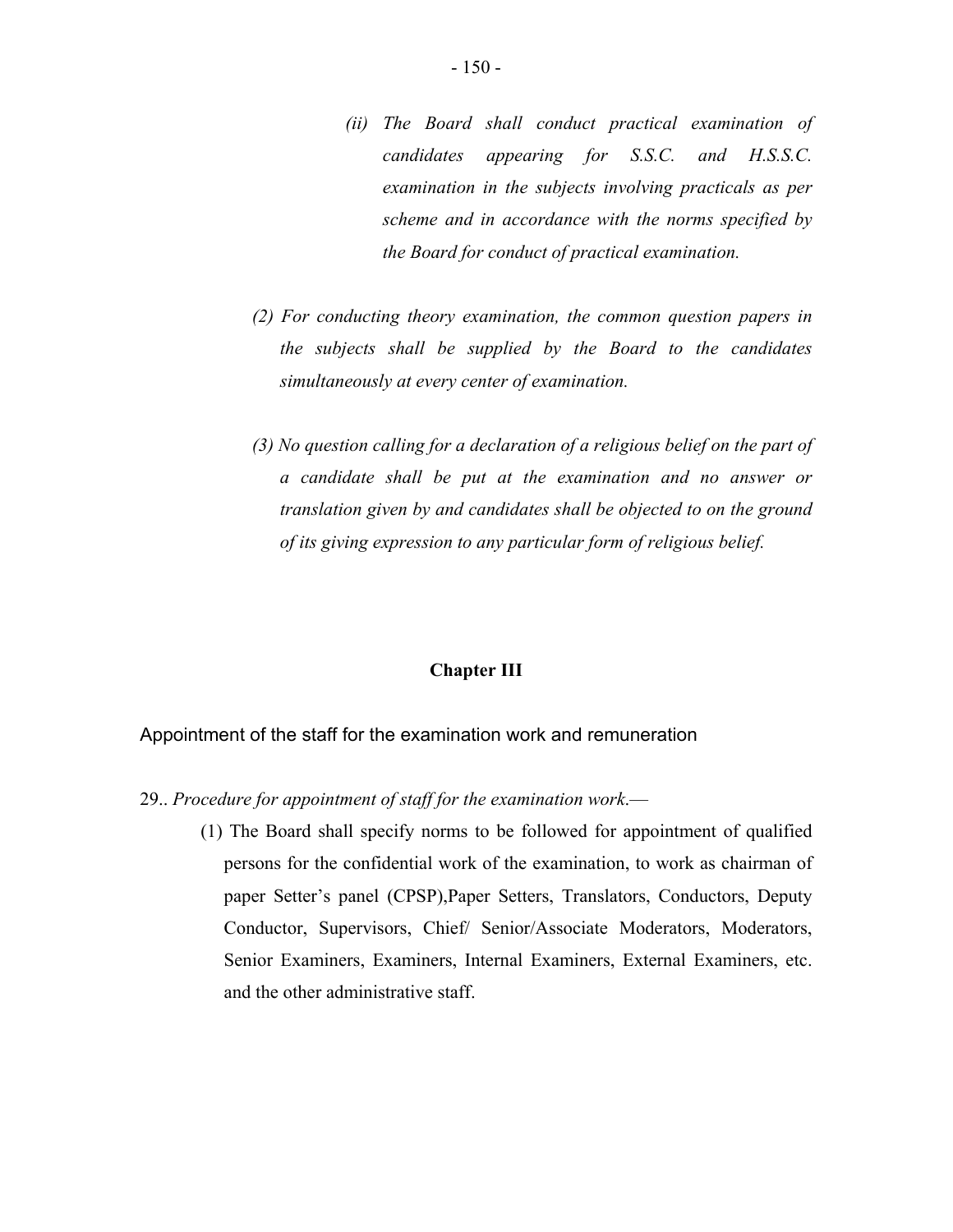- (3) Each Board of Studies shall scrutinise the subject-wise list of the teachers visà-vis the conditions of qualification and prepare the subject-wise list of eligible persons in order of priority for various types of examination work which would be approved by the Examination Committee and the Executive Council.
- *(4) The Chairman shall select the persons from the lists approved by the Executive Council for various types of work and appointments shall be sent to the concerned persons by the Secretary of the Board. The Chairman shall competent to appoint the person on addition to the person from the approved list, if the list is insufficient to meet the requirement.*
- *(5) The heads of recognised institutions shall make the service of the persons available for the work of public examination whenever requisitioned.*
- 30. *Disqualification of the person appointed for examination work*
	- *(1) A person shall be disqualified for being appointed as a Chairman of Paper Setter's Panel, Paper Setter, Translator, Conductors, Deputy Conductors, Supervisors, Chief Moderator, Senior Moderator, Associate Moderator, Moderator. Senior Examiner,Associate Examiner, Examiner, Internal Examiner, External Examiner. etc. and the other administrative staff on the following conditions:-* 
		- (a) if his/her near relative is a candidate for the said public Examination. However, in case of the staff appointed for paper setting work and/or the assessment work shall not be considered as disqualified, if his/her near relative has not offered the particular

*end of July every year.*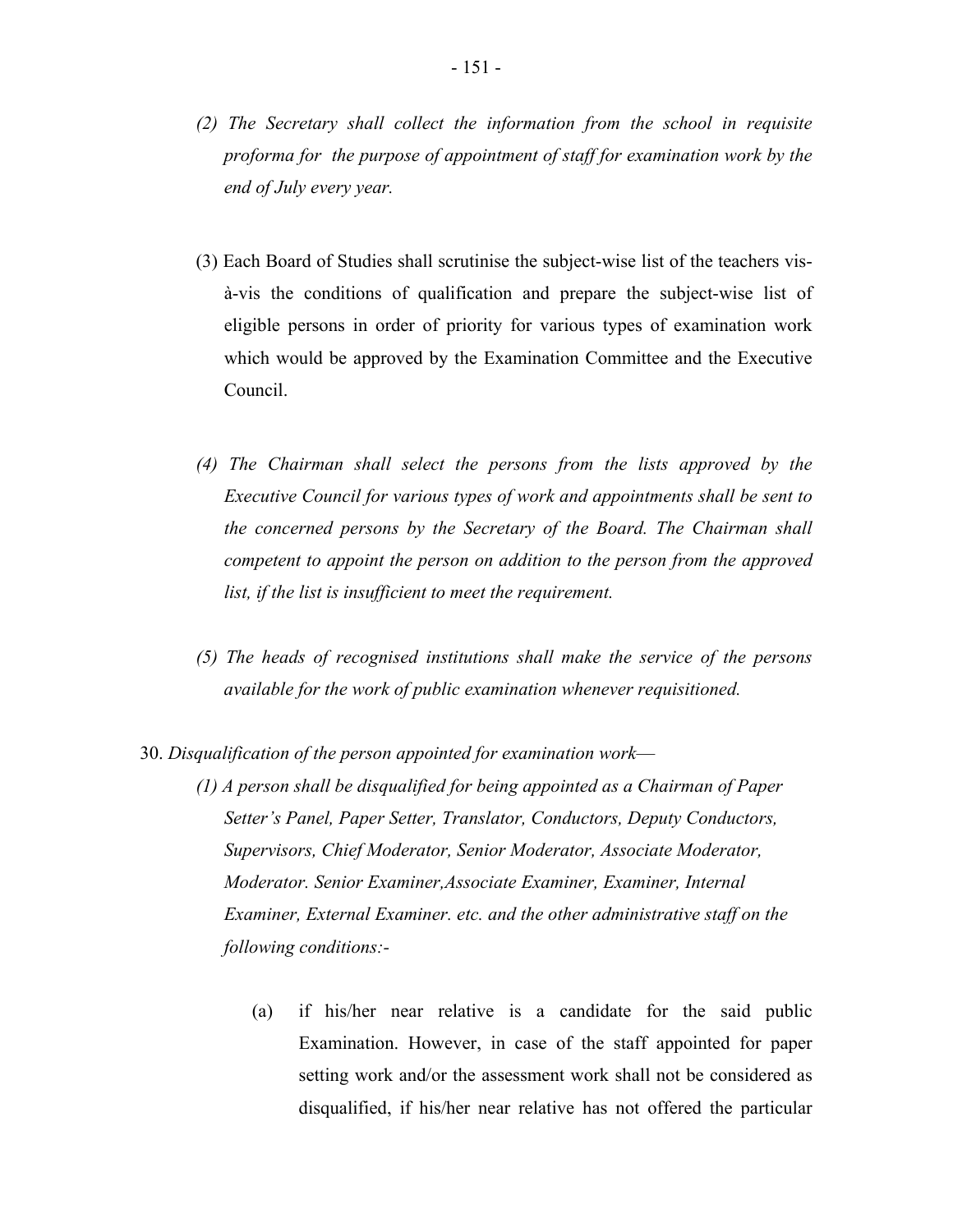subject in which the person is appointed for paper setting and/or the assessment work

*Explanation.*— The term 'near relative' means the following.—

'wife; 'husband' 'son' 'daughter' 'brother' and 'sister'

(b) If he/she is having or has had during the academic year any share in the working of a coaching class for SSC/HSSC examination either partly or wholly.

*Note:- The special remedial classes organized by a school for their students to be conducted in the institution shall, however, not constitute a disqualification under this sub-clause.* 

- (c) If he/she is the author or publisher or has any financial interest in the publication of any guide or annotation or any subject specified for the Secondary and Higher Secondary Courses;
- (d) If he/ she is an employee of the Board or member of the Board or convenor of Board of Studies.
- (e) If he/she has been disqualified for appointment as a Paper-Setter. Translator, Examiner, Moderator, etc. by any statutory University or any Examination Board or at any examination held by or under the authority of the Government.
- (f) If he/she himself/herself is a candidate appearing for the examination.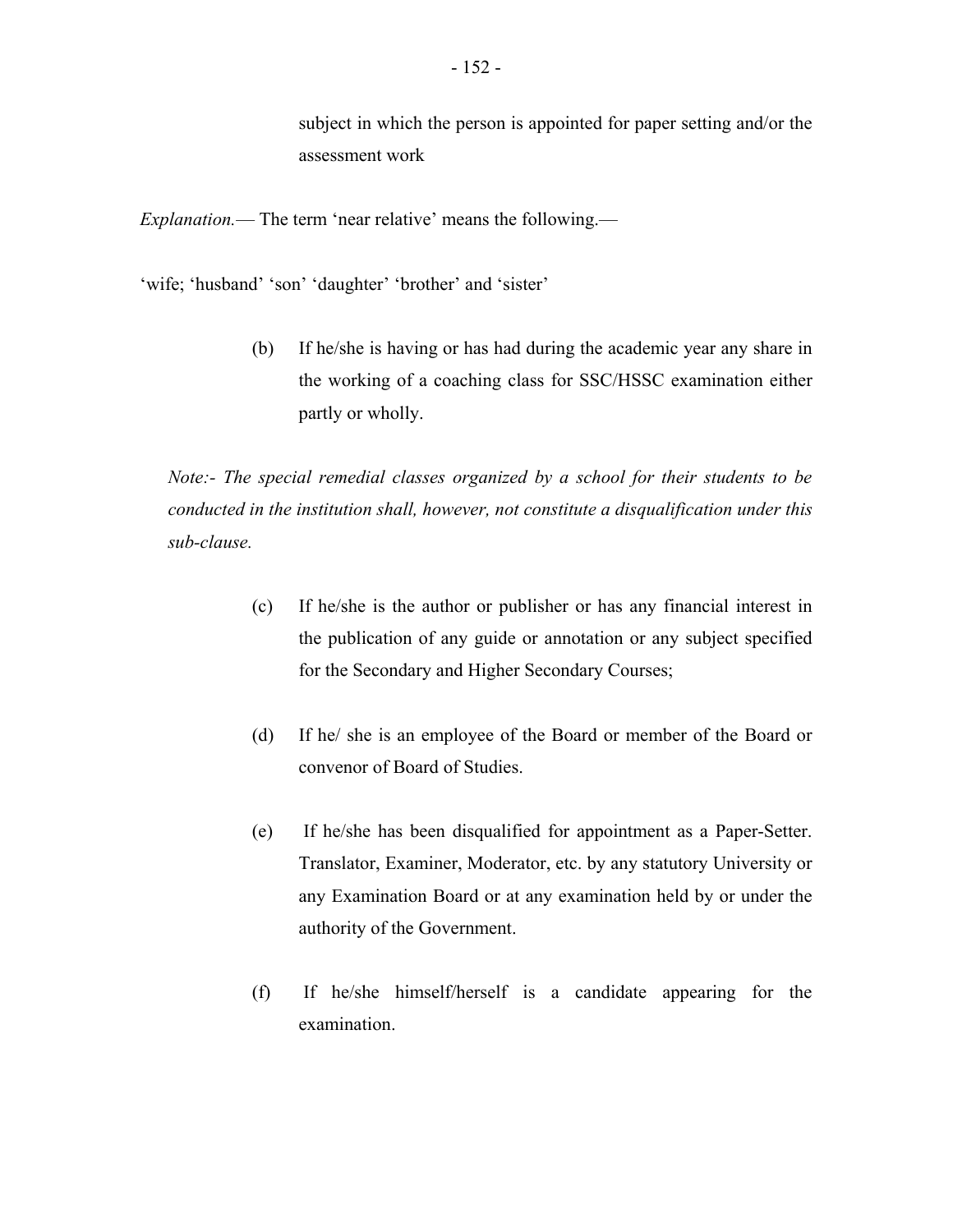- (2) A person shall be disqualified for being appointed as a paper-setter, chairman of the panel of paper-setter in a subject, if he/she is the author or publisher of, has any financial interest in the publication of a text-book prescribed for the final examination in such subject or a book covering substantially the syllabus prescribed for the final examination. However the writer appointed by the Board for writing its books will not be disqualified.
- *(3) The question whether a book is guide or book of annotations or a text-book of the nature referred to in clauses (1) and (2) above shall be decided by the chairman of the Board whose decision shall be final.*
- $(4)$ *(4) A person who is sent appointment for the confidential work of examination shall acknowledge the receipt of the same with his/her acceptance to the office of the Board through the head of the Institution in writing, certifying the he/she is not covered under disqualification rule, or inform that he/she is covered under disqualification rule specifying the clause therein.*
- *31. Remuneration and T.A./D.A. to the staff appointment for examination work.—* 
	- (1) The staff appointment for examination work (1) The staff appointed for examination work shall be eligible to get remuneration at the rate specified by the Board from time to time and T.A./D.A. admissible as per Government rules.
	- (2) The staff appointed for the examination work but not entitled for T.A./D.A. shall be paid conveyance allowance at he rate approved by the Board.

### *32. Withholding or reduction in the remuneration and other penalties* –

(1)The Board shall lay down the norms for withholding or reducing the remuneration and for imposing other penalties on the persons appointed for confidential work. If the persons appointed for the purpose do not adhere to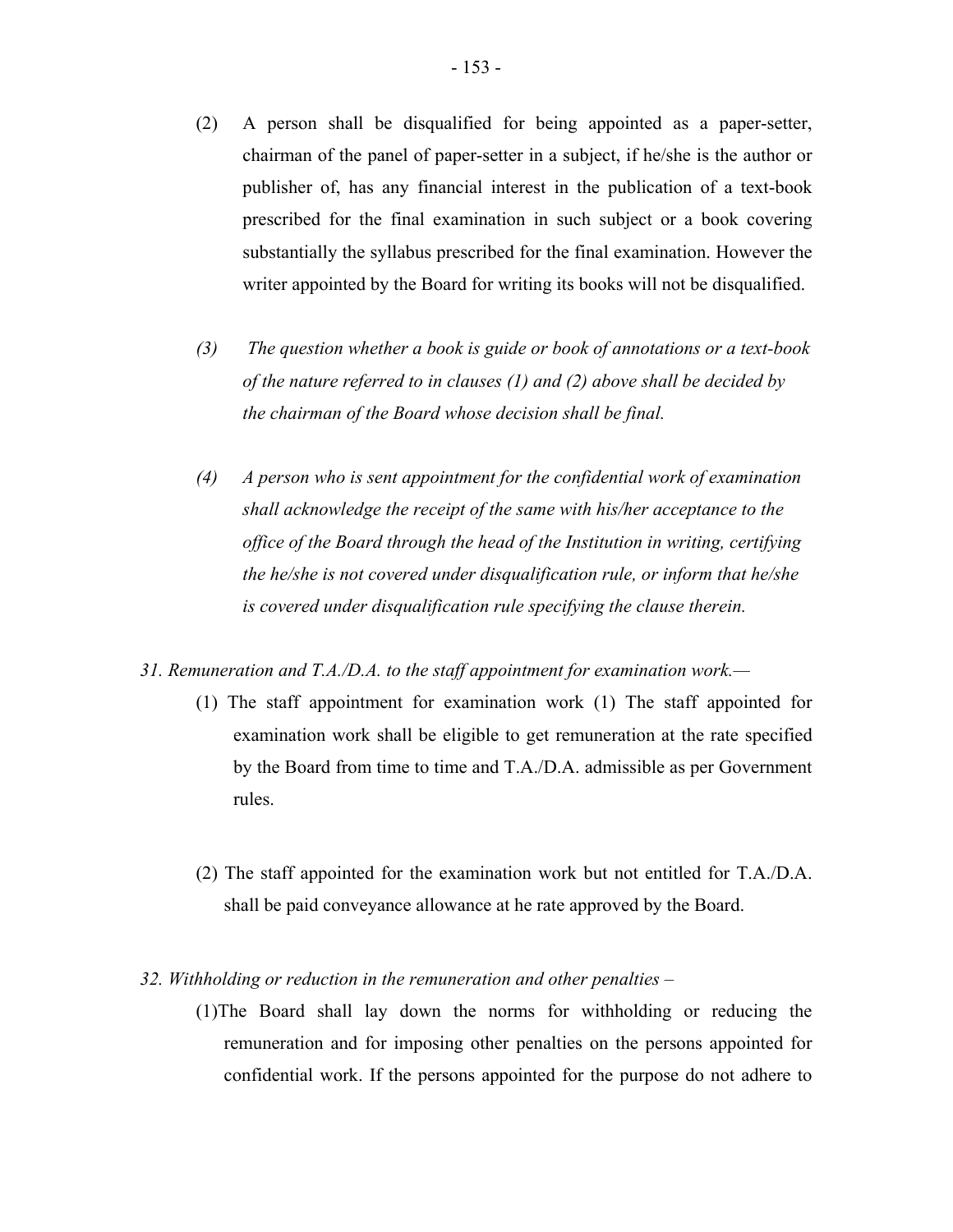the norms laid down by the Board while performing the duties assigned to them.

- *(2) His/ Her making false declaration or statement while submitting acceptance under rule 30 (4) for confidential work or in any other document submitted to the Board, in connection with his/her appointment.*
- *(3) The reduction in remuneration shall be according to the schedule of penalties specified by the Board.*
- *(4) In case of gross negligence and the matters not mentioned in the schedule of penalties, such cases shall be referred to the Executive Council for inquiry. The decision of the Executive Council in this respect shall be brought to the notice of the concerned defaulters under intimation to the respective management, the Director of School Education and the penalty shall be executed under intimation to the Board.*

#### **Chapter IV**

Procedure foe setting of question papers and distribution

- *33. Formation of the panel for paper setters.—* 
	- *(1) Each paper setting panel in a subject shall comprise of one Chairman of the paper- setters panel (CPSP), there to five paper setters and three to five translators appointed to translate the papers set (wherever applicable).*
	- *(2) The (CPSP), one paper setter and one translator attached to paper setter (wherever needed) shall form the unit to set one question paper in the subject.*

The members of panels shall follow the instructions pertaining to setting of question papers specified by the board.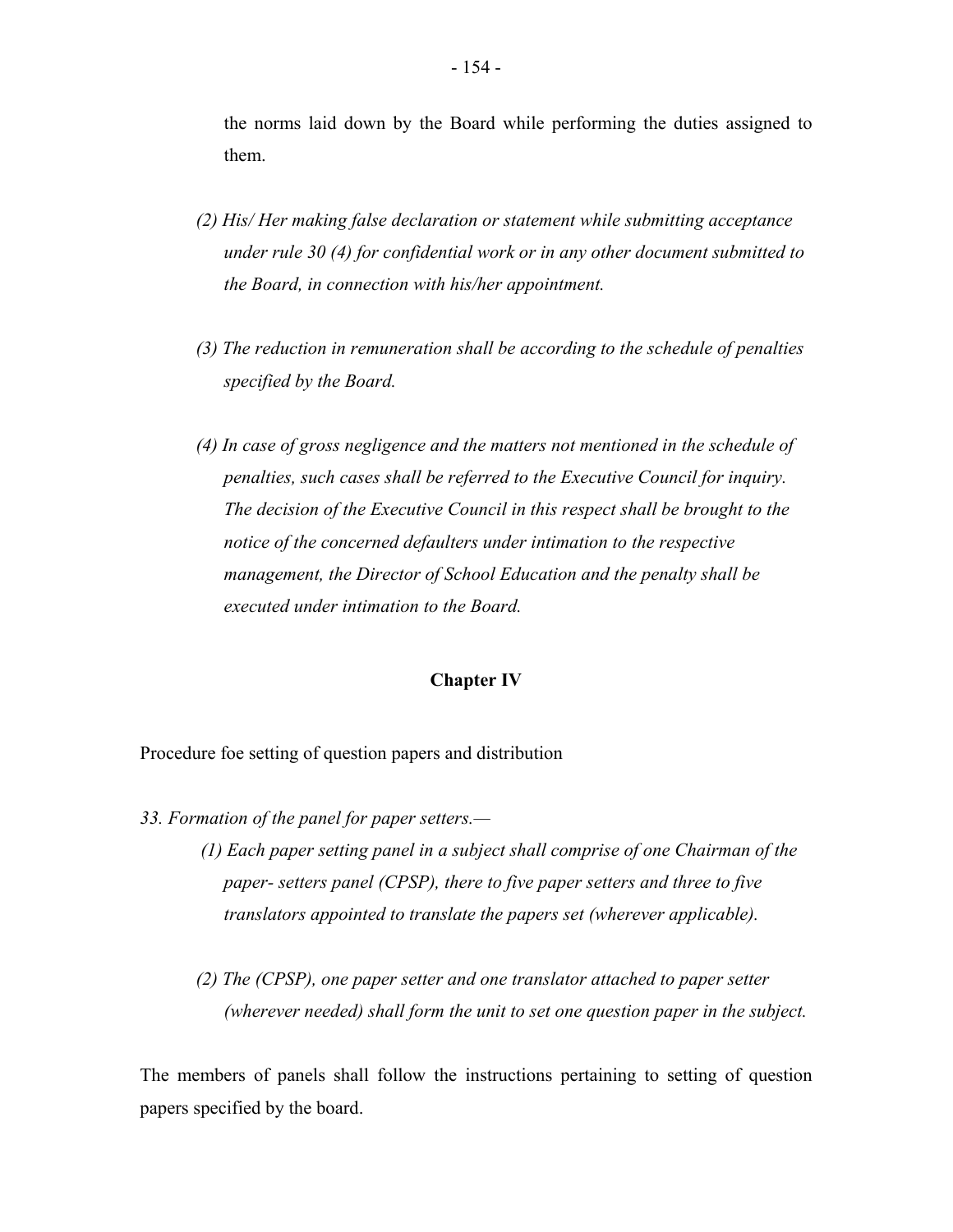*34 Qualification for appointment on the Paper-setters Panel -* 

(1) A person to be appointed as a paper –setter in a subject foe S.S.C. Examination shall fulfill the following conditions

He/She should have offered that subject for the degree examination.

He/She should have atleast 10 years experience of teaching the subject for which question paper shall be set, to the top classes viz. VIII, IX and or X of a secondary School or recognized Training Institution for primary or secondary teachers.

He/She should have experience as an Examiner for at least 5 times at Secondary School Certificate Examination held by any Examining body during the preceding 10 years.

He/She shall be a person who is in touch with the teaching of the subject to the top classes (VIII, IX and/or X) in a secondary school or recognized Training Institution for more than 3 preceding years.

- (2) A person to be appointed as Chairman of the Panel of Paper-Setters (CPSP) in a subject for SSC examination, shall in addition to a), b), c) and d) in 1) above, have an experience of setting a question paper in the subject at least thrice during the preceding 10 years.
- (3) A person to be appointed as a Translator in a subject for S.S.C. examination shall have the qualification and experience as specified for a paper-setter. He/she shall be well versed in both the languages concerned with the translation.
- (4) A person to be appointed as a paper-setter in a subject for HSSC examination shall fulfill the following conditions-

He/She should have offered that subject for the degree examination.

He/She should have Master's Degree in the subject.

He/she should have atleast 10 years experience of teaching the subject in a higher secondary school.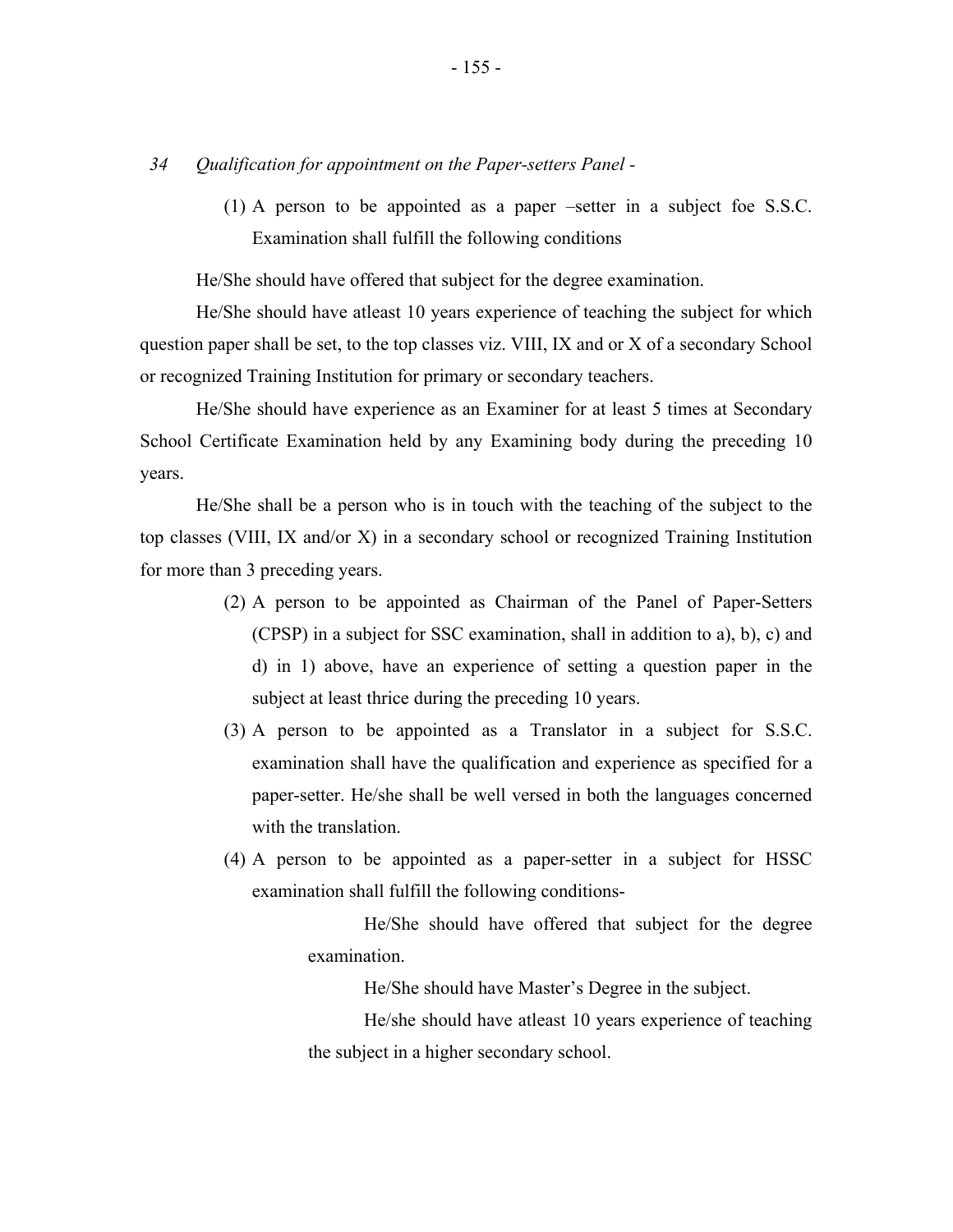He/She should have an experience as an Examiner for atleast 5 times at the Higher Secondary School Certificate Examination held by any Examining body during the preceding 10 years.

He/She shall be a person who is in touch with the teaching of the subject in a higher secondary school for more than 3 preceding years.

- (5) A person to be appointed as chairman of the panel of paper-setters (CPSP) in a subject for HSSC examination shall in addition to a), b), c), d) and) in 4) above, have an experience of setting a question paper in the subject at least thrice during the preceding 10 years.
- (6) In case of non-availability of qualified persons mentioned in 1) to 5) above in any subject, the concerned board of Studies shall be competent to recommend relaxation in the required qualification, subject to the approval by the Executive Council and the Board.
- (7) In case of non-availability of experienced persons mentioned in 1) to 5) above in any subject, the chairman shall be Competent to allow relaxation in the required condition of experience.

*Secrecy relating to paper setting –* The persons appointed on the paper setters panels shall maintain absolute secrecy about the matters related to setting of question papers including their appointments as per norms laid down by the Board.

## *Duties of a chairman of the Paper-setters Panel (CPSP)-*

- *(1) The CPSP shall convene a meeting of all the paper –setters of the panel and discuss matters like scope and limitation, principles to be adhered while setting the question paper, pattern to be adopted, allocation of marks and all other allied matters.*
- (2) The CPSP shall study and adhere to the following-
	- (a) The scope and limitations of the syllabus and the textbook prescribed.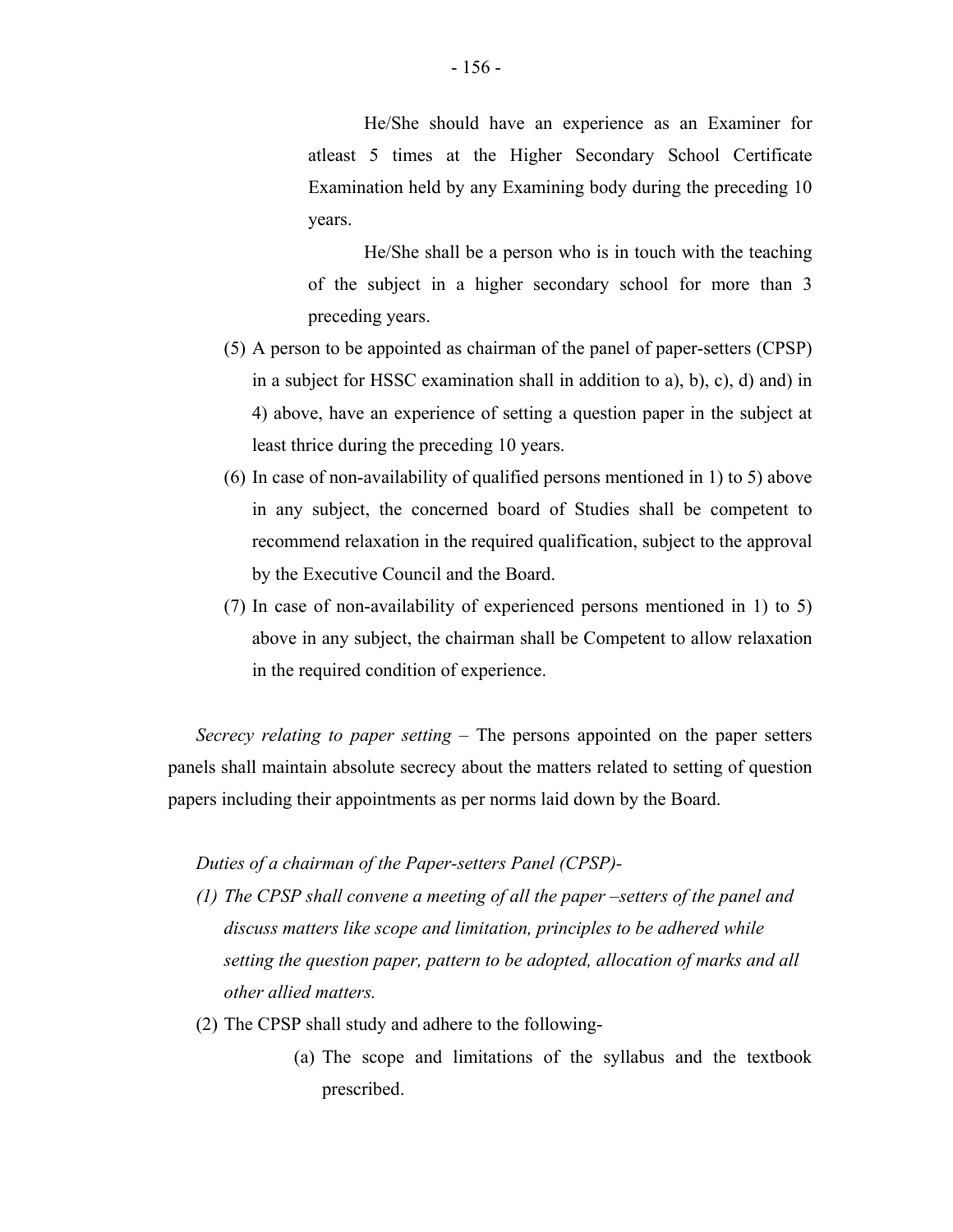- (b) The approved pattern/design of question paper and making scheme.
- (c) Topic-wise and objective-wise allotment of marks.
- (d) Observations made by the Board of Studies on question-papers of previous examination.
- (e) Such other special instructions /relevant circulars issued by the Board's office from time to time.
- (3) The CPSP shall co-ordinate the work of the paper setting of each of the sub-unit under the panel within specified time and see that question paper finally set is error –free and as per the norms laid down by the Board.
- (4) He/She shall moderate the design /format ascertaining its conformity with the approved pattern of the question paper, type of questions and sub-question, coverage of syllabus, topic-wise distribution of marks, internal and eternal options, if any and level of competencies to be tested.
- (5) He/She shall again moderate the fully developed question paper to make it error free, free from any overlapping or repetition of questions of the previous year, or of questions which may inadvertently incorporate answer of a sub question under a different question.
- (6) The CPSP shall see that all paper setters and translators complete their work as per schedule of the work.
- (7) He/She shall personally set one question paper, if needed. He/She shall personally set one question paper, if needed. He/She shall review the sets of question papers as required by the Secretary.
- (8) After preparation of the model answer, criteria for evaluation, he/she shall edit the question paper vis-à-vis the model answers, criteria for assessment so as to reshape /reframe any questions, if required.
- (9) The chairman of panel of paper-setters and the translators are strictly prohibited from taking away, out of the premises of the Board, any of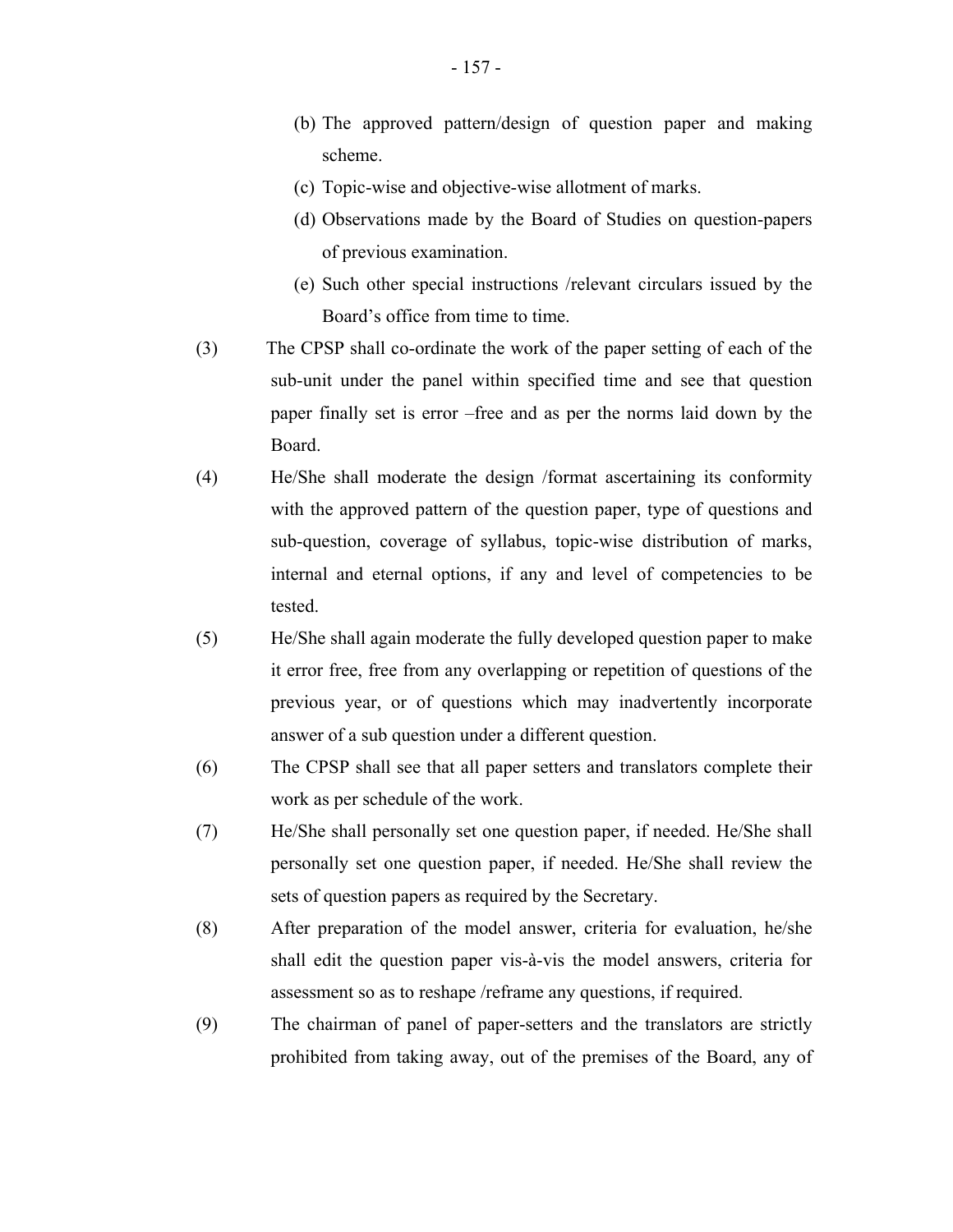the papers or the material related to setting of question papers, which may lead to the clues of the contents of the paper under setting.

- (10) He/she shall collect from the paper-setters, fair copies of the paper drawn, stencils cut, model answers, criteria for evaluation, marking scheme and separately seal these in the envelopes with identical marks, supplied by the secretary for each set of the papers. The identical marks super-scribed on the envelopes shall be kept secret by the CPSP. After the submission of the entire work by the paper setters and translators, the CPSP shall take minimum one day to submit to the Secretary of the Board, the question papers, model answers and marking schemes under sealed envelopes properly labeled and obtain acknowledgement for the same.
- (11) He/she shall strictly note that the sealing of the question papers, model answers etc. shall be carried out with utmost secrecy.
- (12) He/She shall submit all the sealed covers of all the sets of question papers to the secretary and obtain the acknowledgement.
- (13) He/She shall be entirely responsible to ensure that all the rough /trial material prepared for finalization of paper/translation/model answers criteria for evaluation, carbon papers and such other material which may divulge/reveal to clues of the contents of the paper set is collected and completely burnt for absolute prevention of leakage of the contents of the question paper set.
- (14) He/She shall submit a certificate in specified form to the extent that the work of setting question papers has been done in accordance with the norms laid down by the board.
- (15) The CPSP shall report to the secretary as and when required to undertake the proper reading of all the question papers as a part of moderation of the paper-setting work without any additional remuneration. However traveling/conveyance allowances shall be paid as per prevailing rules.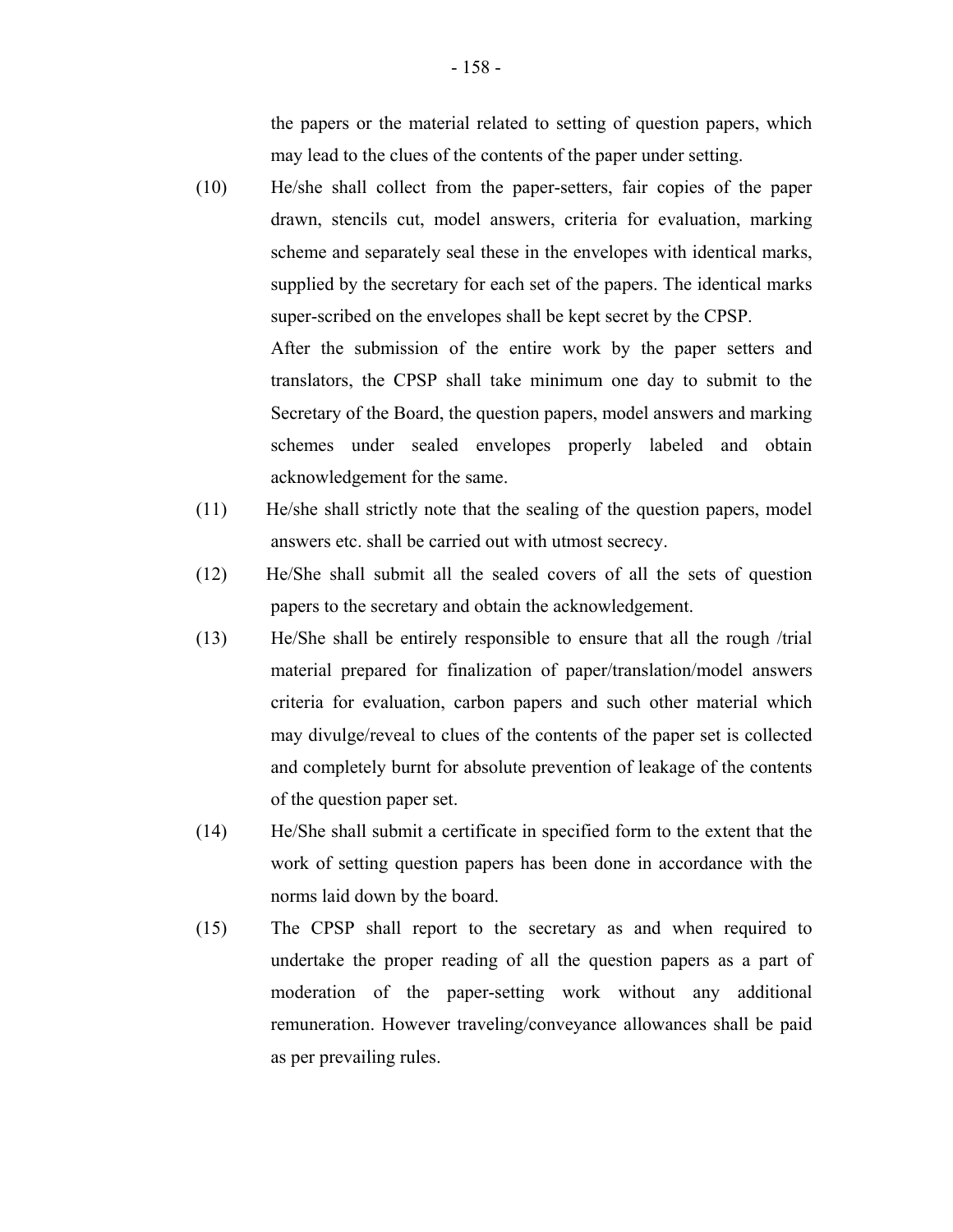- (16) He/She shall do the proofreading of the proof vis-à-vis original manuscript according to the detailed instructions given by the Secretary. He/She shall be responsible for errorless proper reading of the question papers. He/She shall be responsible for any lapses /omissions occurring during proofreading.
- (17) He/She shall maintain absolute secrecy regarding all matters connected with the paper setting and shall take meticulous care to observe the instructions and any other procedures laid down by the Board from time to time.
- (18) The copyright of the question paper/s set for secondary and higher secondary examinations conducted by the Board shall rest in it: Provided that the permission to include question to include question paper set foe secondary and higher secondary examination conducted by this Board ,in a publication devoted to the subject of question paper/s may be granted to concerned author or publisher on such condition as the Board may lay down from time to time.

#### *Duties of the Paper-setter*-

- (1) Each paper setter appointed for setting a question paper in a subject shall be jointly responsible along with the CPSP for setting a question paper, preparation of model answers, criteria for evaluation and making scheme as per approved pattern given by the Board. The question paper and the model answers shall be drawn up in languages approved by the Board.
- (2) Before proceeding to set a question-paper, the CPSP and the paper-setter shall carefully go through the following-
	- (a) The scope and limitations of the syllabus and the textbook prescribed.
	- (b) The approved pattern/design of the question paper by the Board
	- (c) Topic-wise and objective –wise allotment of marks as approved by the Board.
	- (d) Observation made by the board of studies on question-paper/s of previous examination/s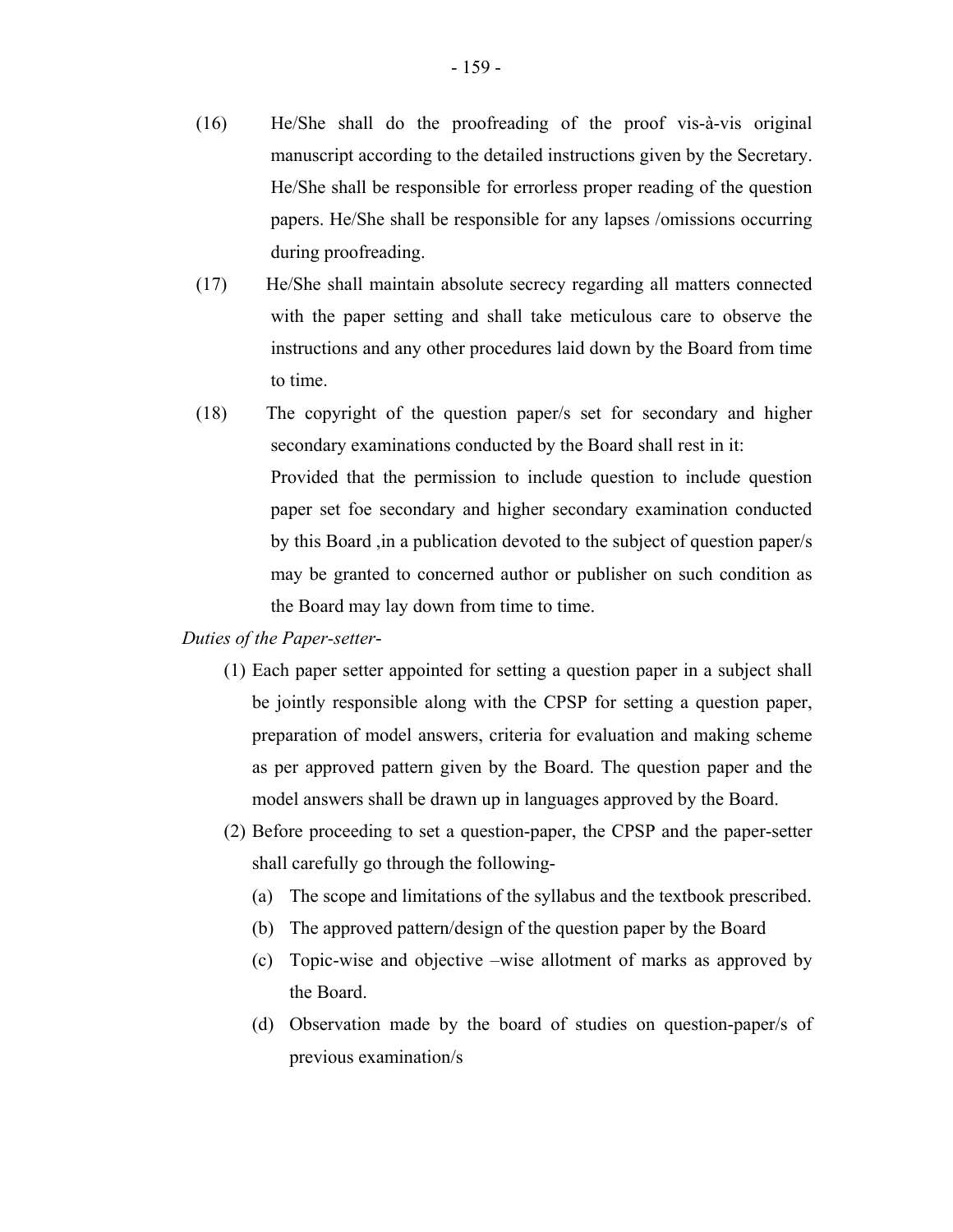- (e) Such other special instructions/circulars as may be given by the Board's office from time to time.
- (3) The paper-setter shall prepare the design and blueprint of the paper to be set without any alteration in the approved pattern of the question –paper.
- (4) The paper setter shall get the design, and blueprint approved from the Chairman of the panel and shall proceed to set the question paper accordingly.
- (5) The paper –setter shall submit to the chairman of the panel every completed question for moderation and shall effect necessary changes as directed by the CPSP.
- (6) On completion of the full question-paper, the paper setter shall submit the same again to the chairman for moderation and shall carry out the changes as instructed by the CPSP.
- (7) After a full question paper is set and moderated by the chairman, the paper-setter shall prepare its model answers, criteria for assessment and making scheme.
- (8) The paper setter shall extend full co-operation to the translator and may, if need be, recast any of the question set and shall do so in consultation with the CPSP. Changes in the model answers/making scheme shall be effected accordingly.
- (9) After completion of the translation, if any, the paper-setter shall prepare 3 fair copies of the question paper, fair copies of model answers, making scheme and question –wise analysis of the question paper and submit the same to the CPSP.
- (10) He/She shall maintain absolute secrecy regarding all matters connected with the paper setting and shall take meticulous care to observe the instructions and any other procedures laid down by the Board from time to time.
- (11) On the completion of the work the paper-setter shall submit the certificate to the extent that the work of setting the question paper has been done in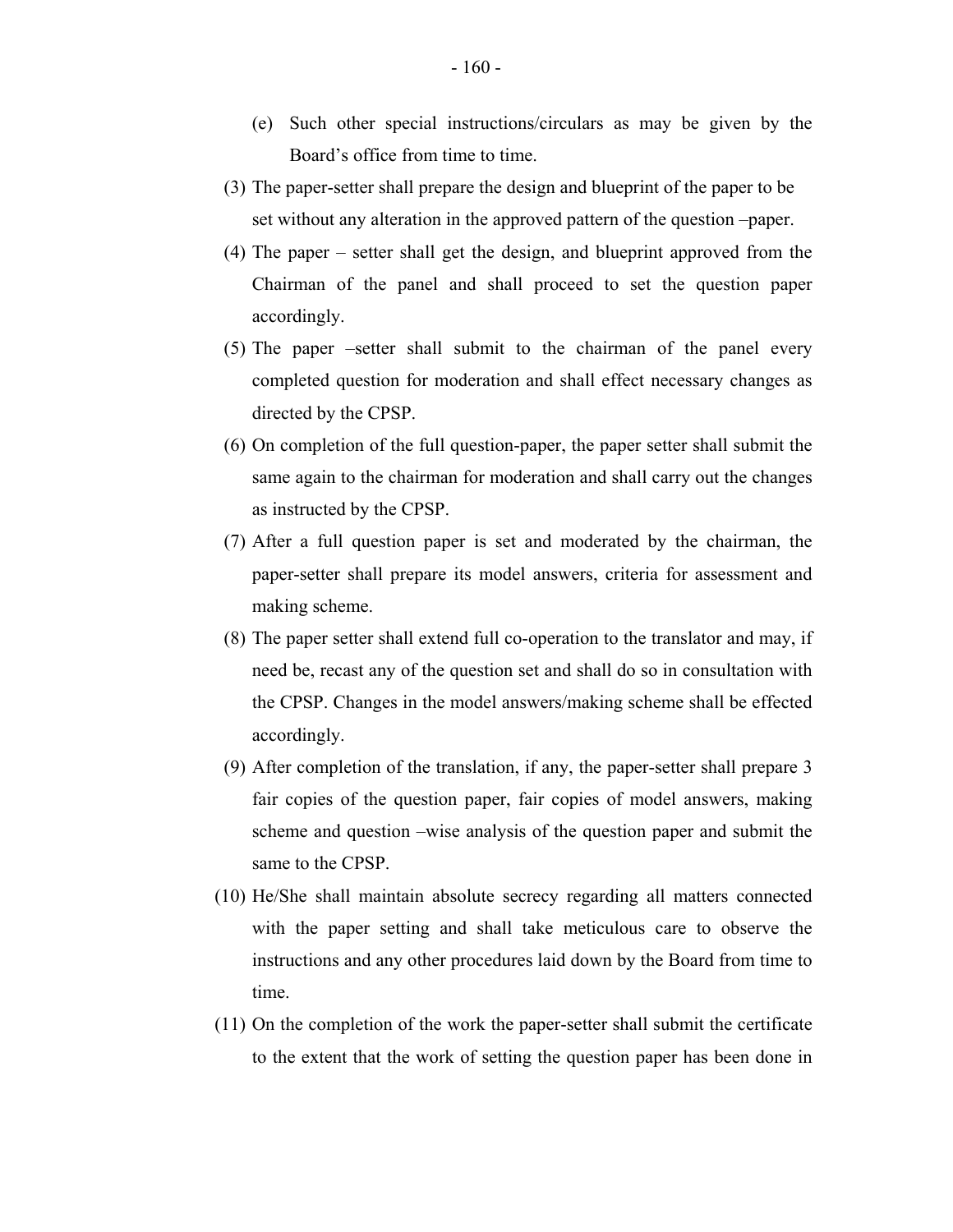accordance with the norms laid down by the board in specified form duly countersigned by the CPSP.

# *Duties of the Translator*

(1) A translator appointed for translation of question paper shall be responsible for translating the question paper in the correct and unambiguous language, without deviation from the original question paper set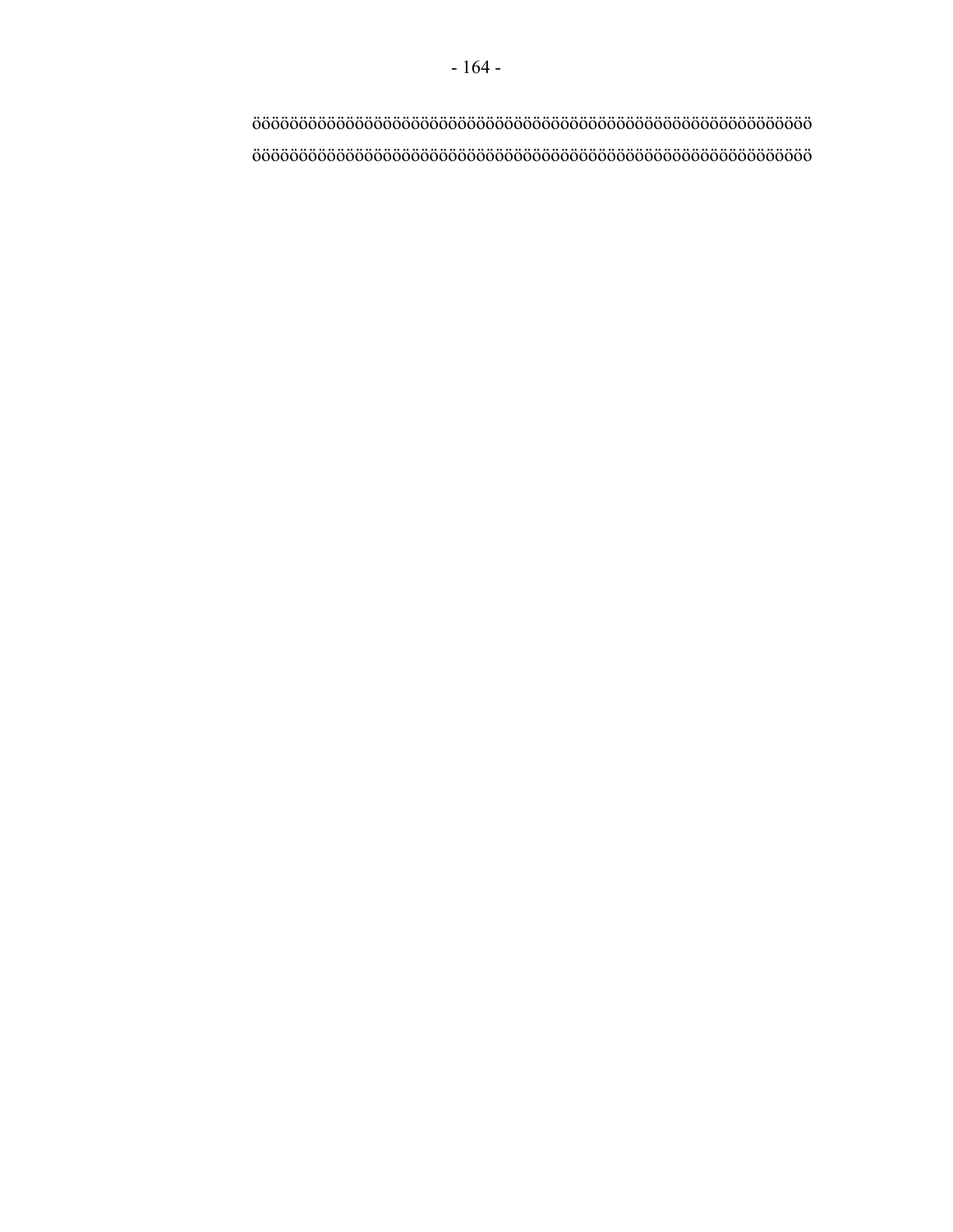öööööööööööööööööööööööööööööööööööööööööööööööööööööööööööö öööööööööööööööööööööööööööööööööööööööööööööööööööööööööööö öööööööööööööööööööööööööööööööööööööööööööööööööööööööööööö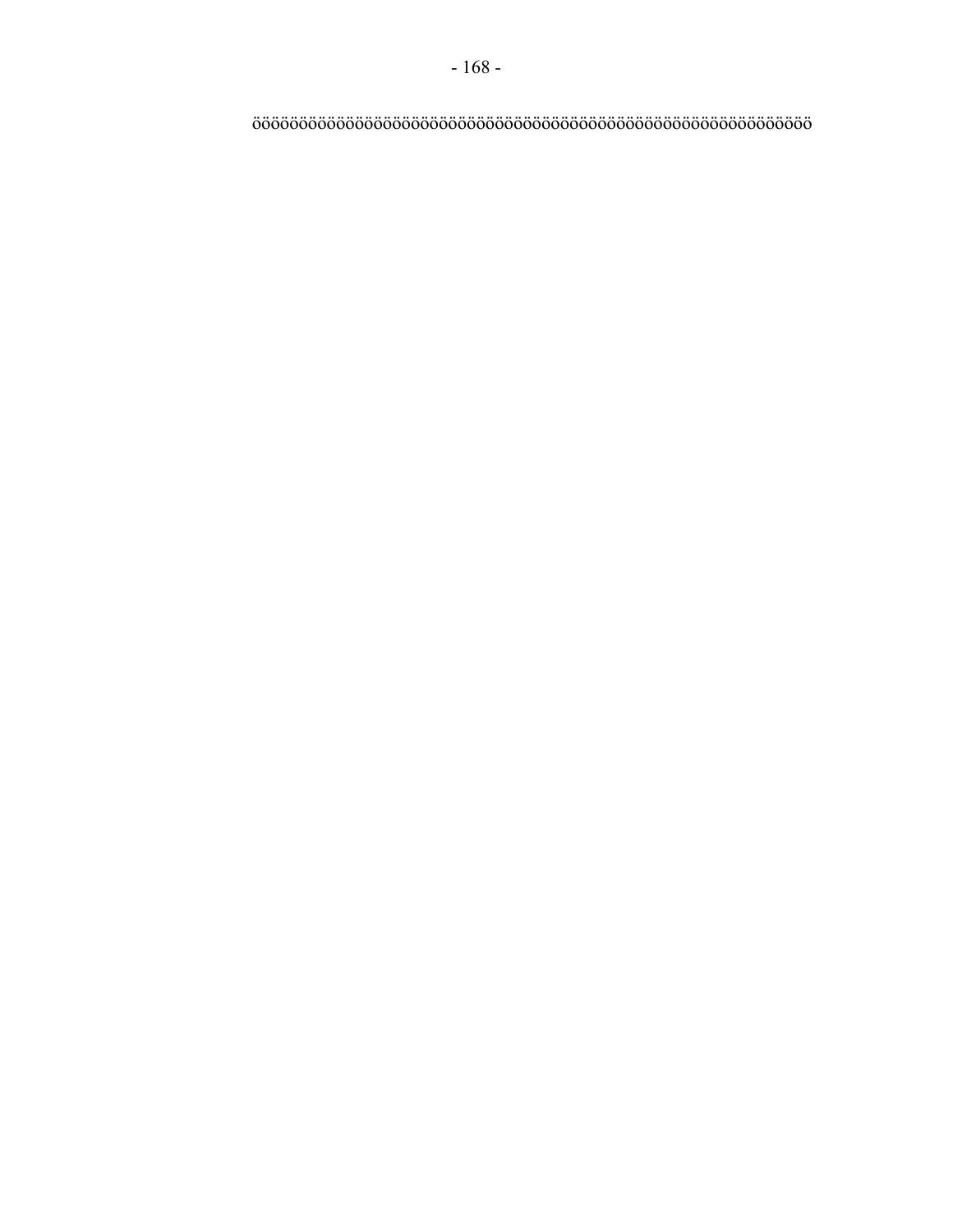öööööööööööööööööööööööööööööööööööööööööööööööööööööööööööö öööööööööööööööööööööööööööööööööööööööööööööööööööööööööööö öööööööööööööööööööööööööööööööööööööööööööööööööööööööööööö öööööööööööööööööööööööööööööööööööööööööööööööööööööööööööö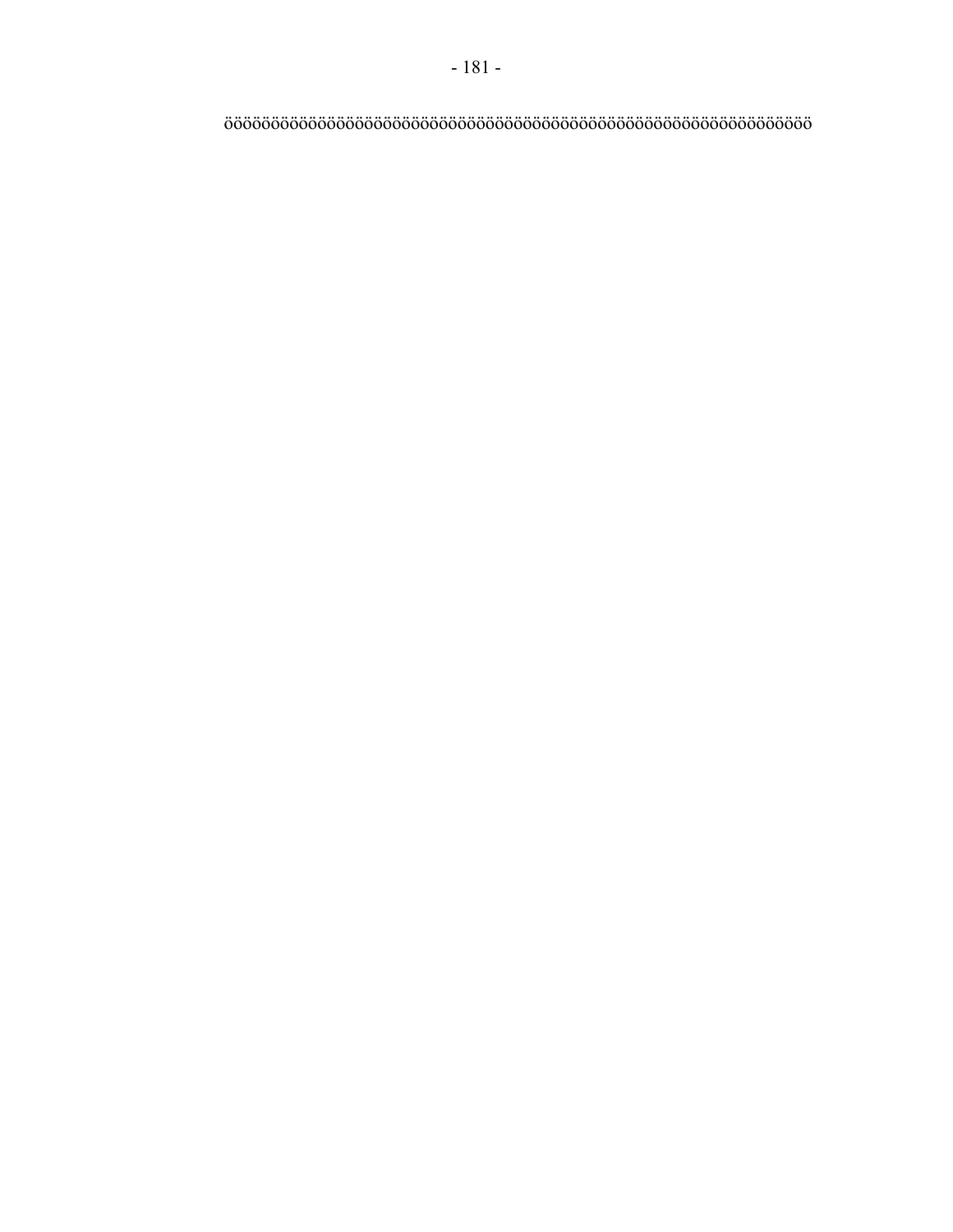ööööööööööööööööööööööööööööööööööööööööööööööööööööööööööööööö ööööööööööööööööööööööööööööööööööööööööööööööööööööööööööööööö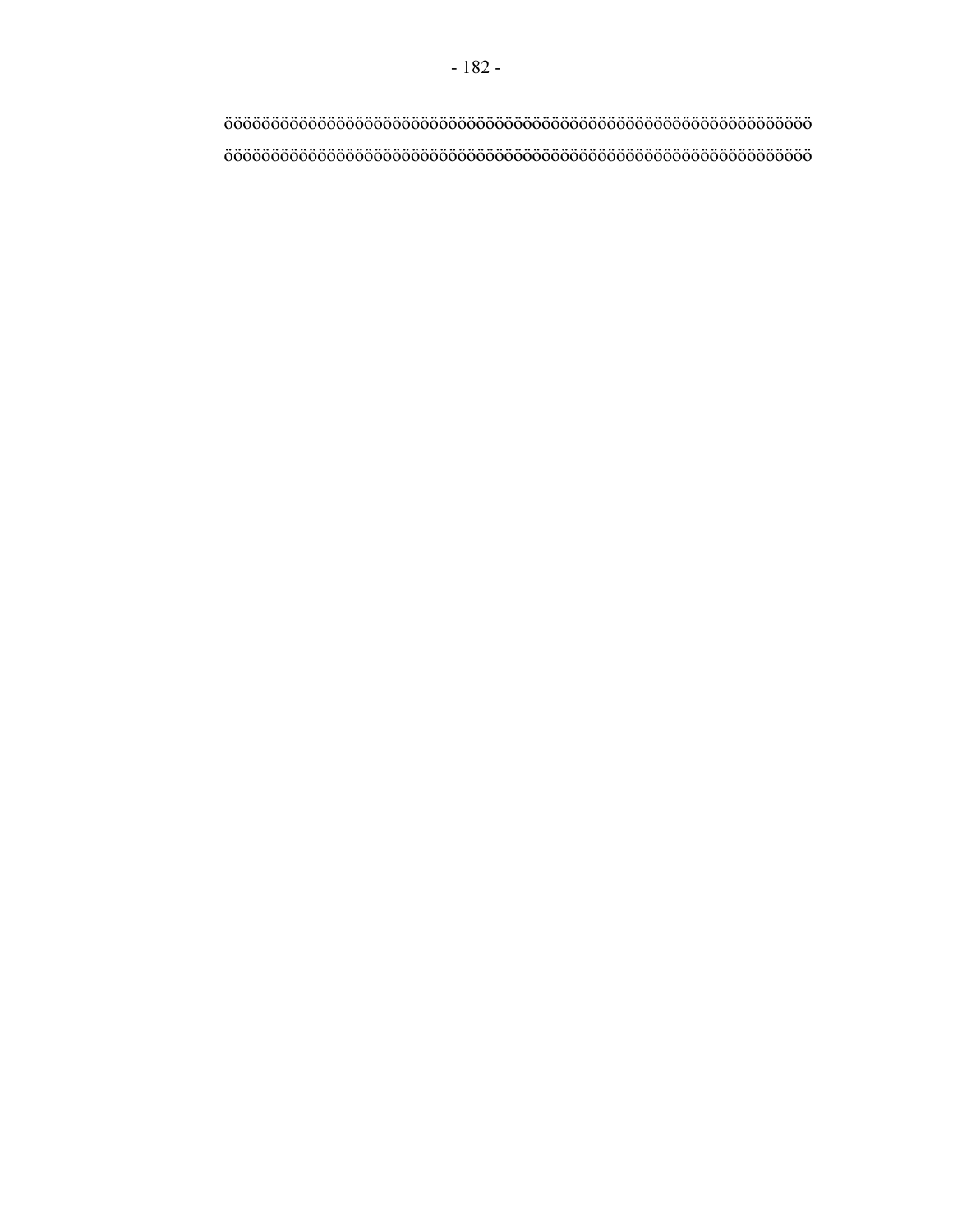ööööööööööööööööööööööööööööööööööööööööööööööööööööööööööööööö ööööööööööööööööööööööööööööööööööööööööööööööööööööööööööööööö ööööööööööööööööööööööööööööööööööööööööööööööööööööööööööööööö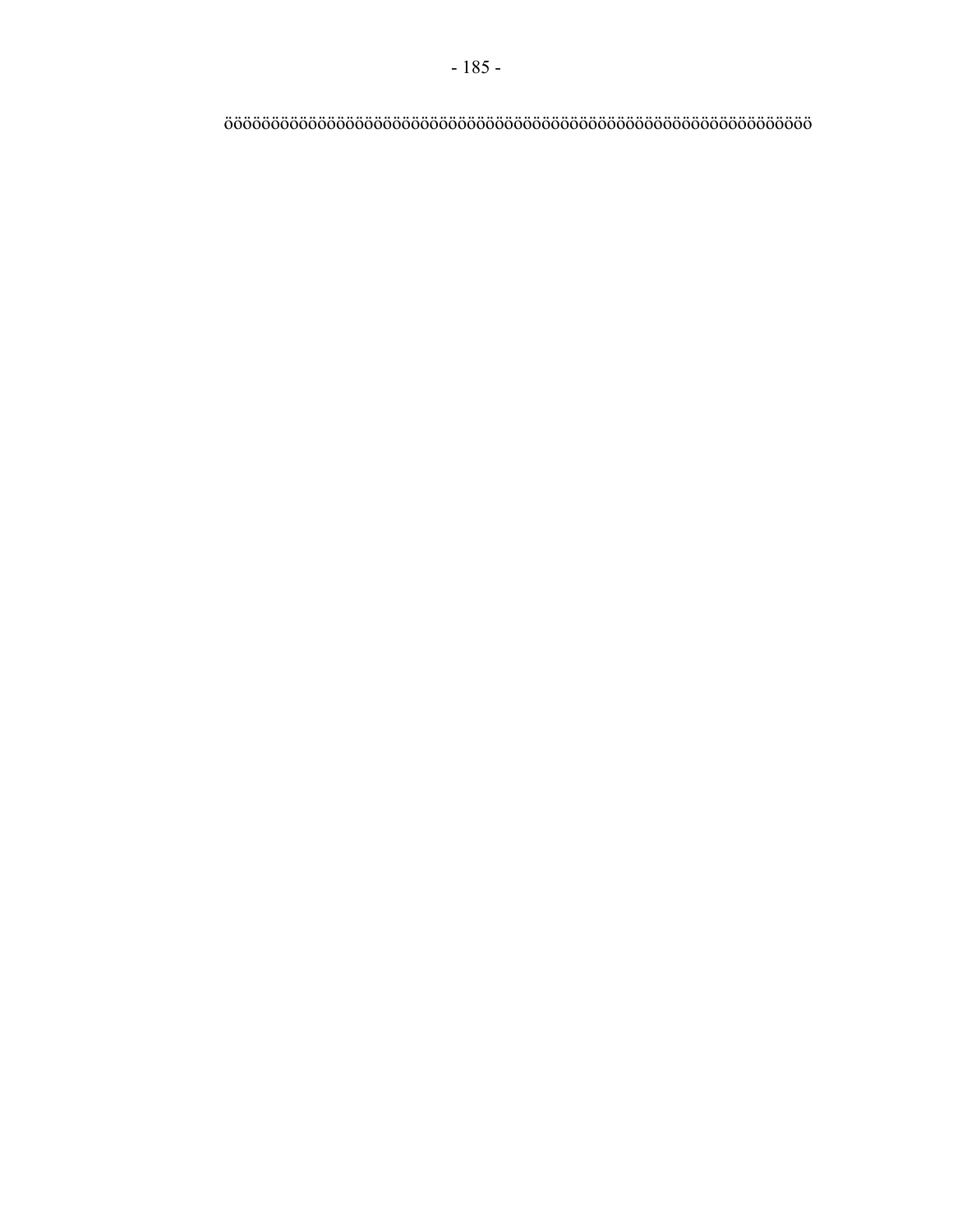ööööööööööööööööööööööööööööööööööööööööööööööööööööööööööööööö ööööööööööööööööööööööööööööööööööööööööööööööööööööööööööööööö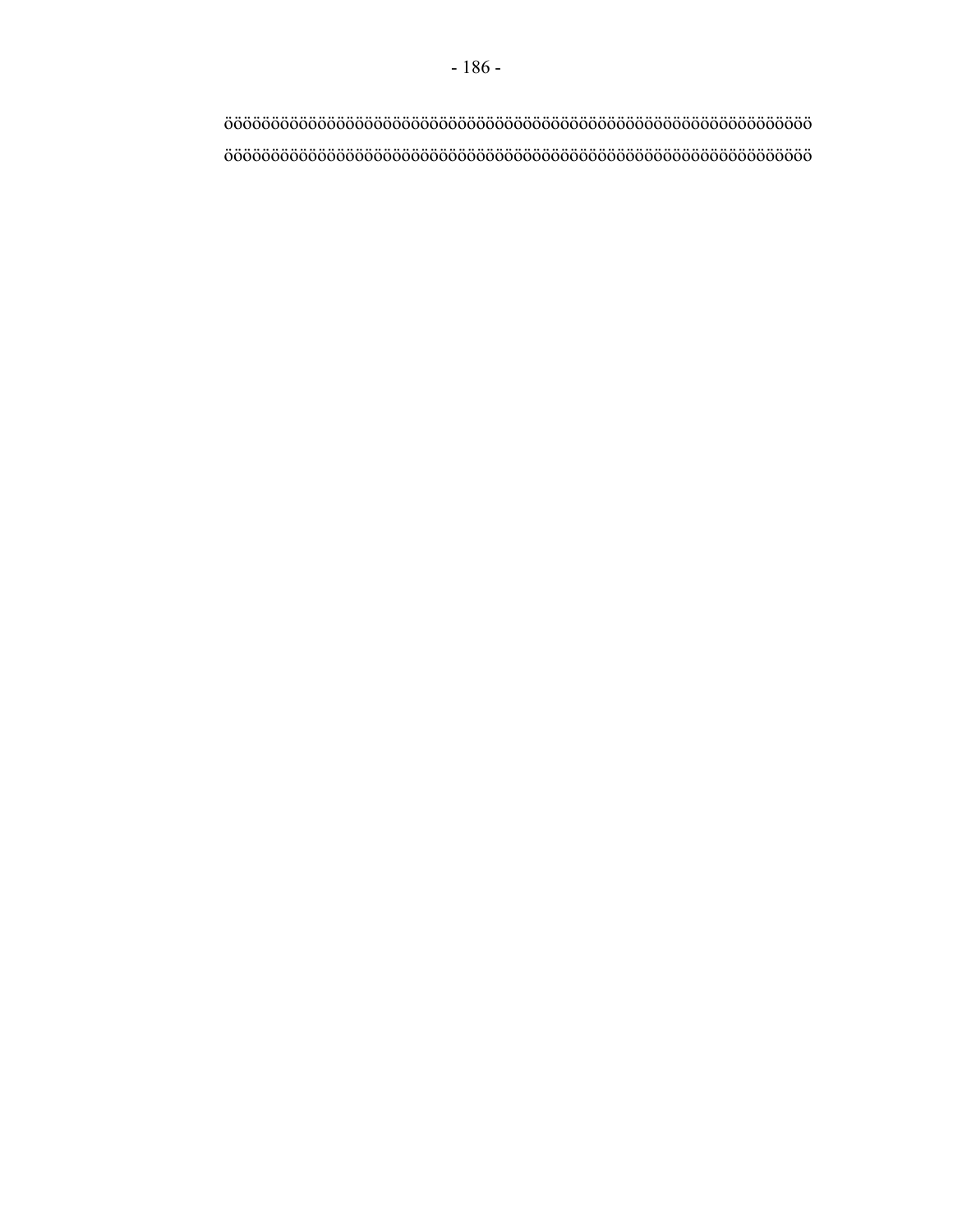ööööööööööööööööööööööööööööööööööööööööööööööööööööööööööööööö ööööööööööööööööööööööööööööööööööööööööööööööööööööööööööööööö ööööööööööööööööööööööööööööööööööööööööööööööööööööööööööööööö ööööööööööööööööööööööööööööööööööööööööööööööööööööööööööööööö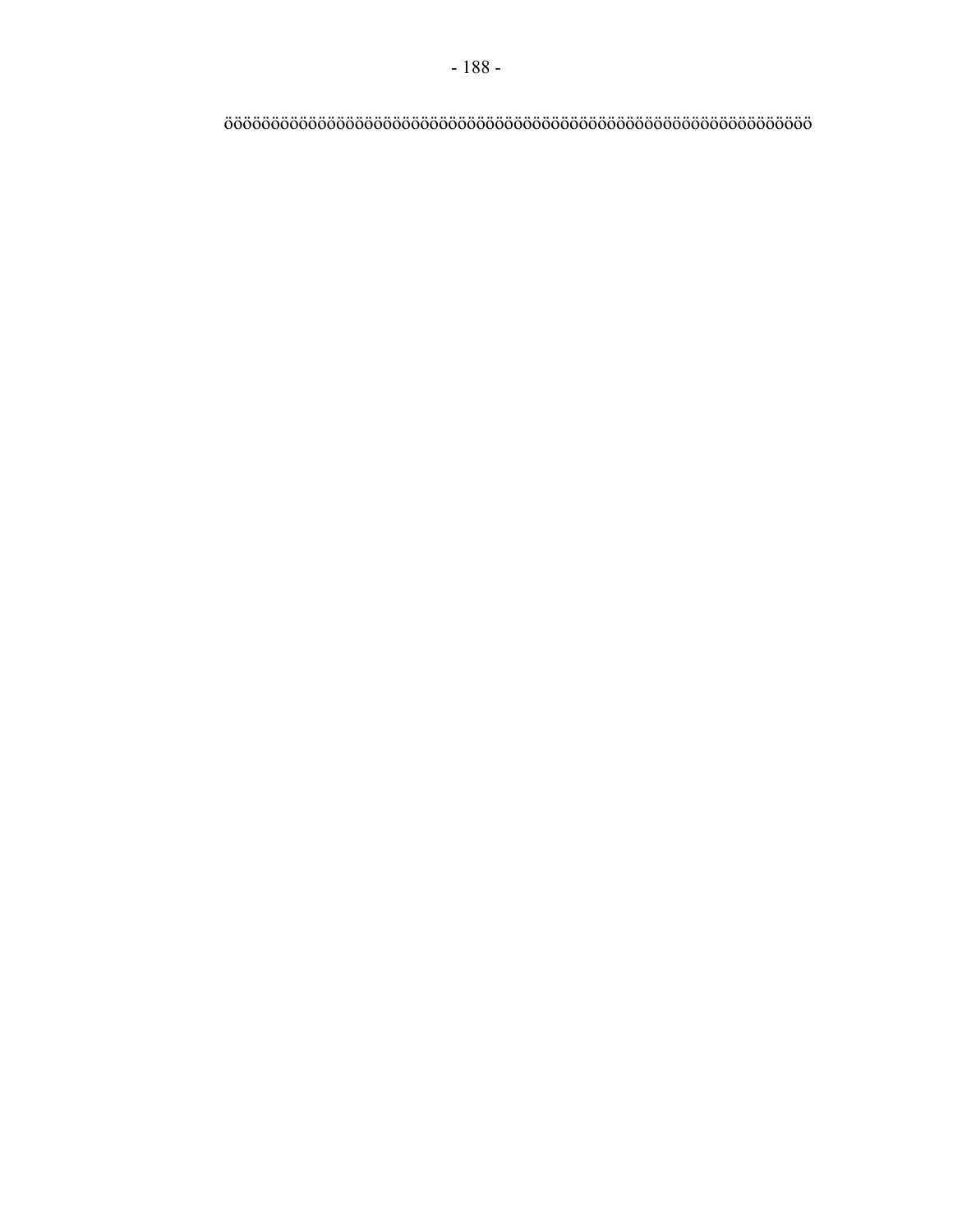ööööööööööööööööööööööööööööööööööööööööööööööööööööööööööööööö ööööööööööööööööööööööööööööööööööööööööööööööööööööööööööööööö ööööööööööööööööööööööööööööööööööööööööööööööööööööööööööööööö ööööööööööööööööööööööööööööööööööööööööööööööööööööööööööööööö ööööööööööööööööööööööööööööööööööööööööööööööööööööööööööööööö ööööööööööööööööööööööööööööööööööööööööööööööööööööööööööööööö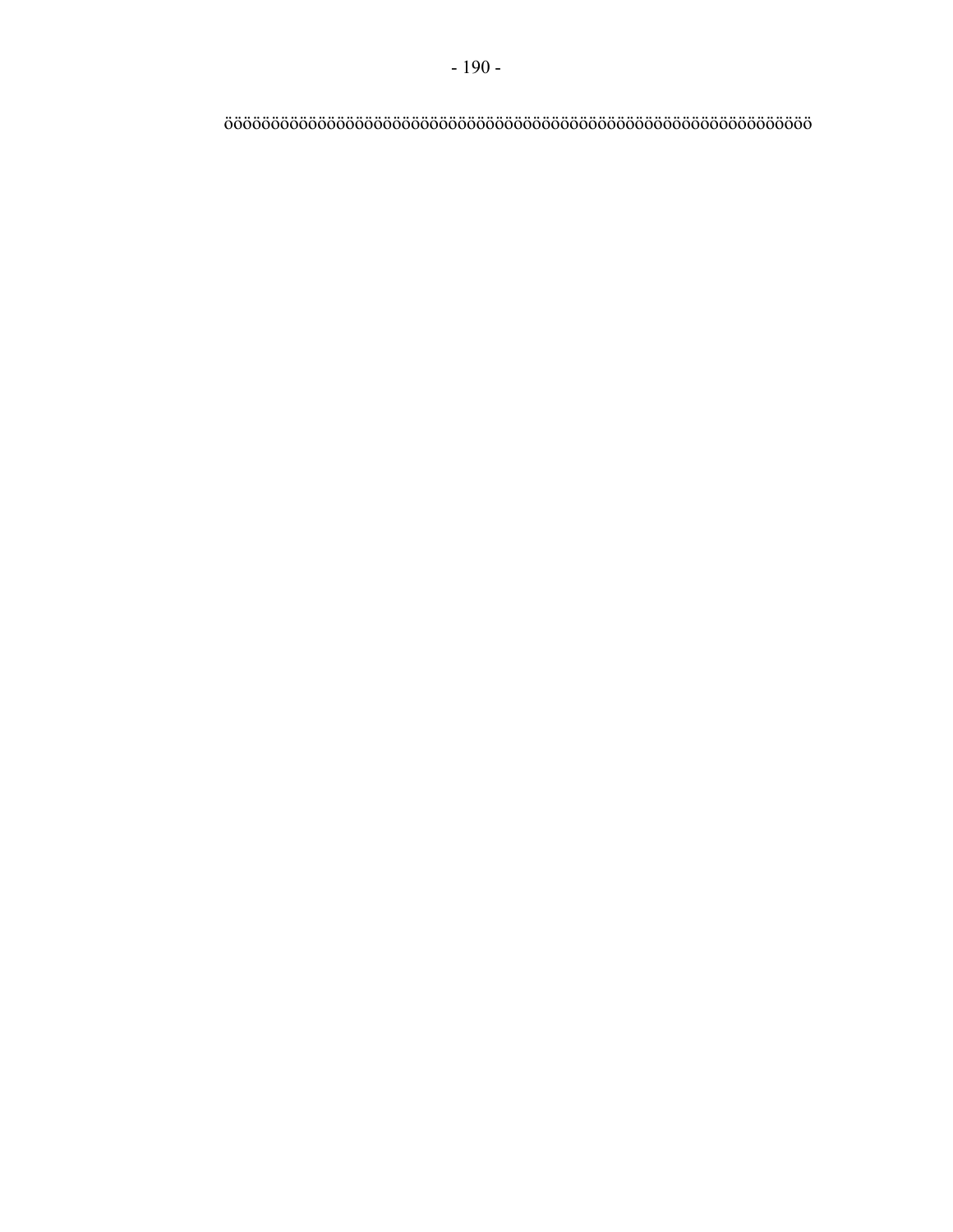ööööööööööööööööööööö*öööööööööööööööööööööööööööööööööööööööööö öööööööööööööööööööööö*öööööööööööööööööööööööööööööööööööööööööööööööööö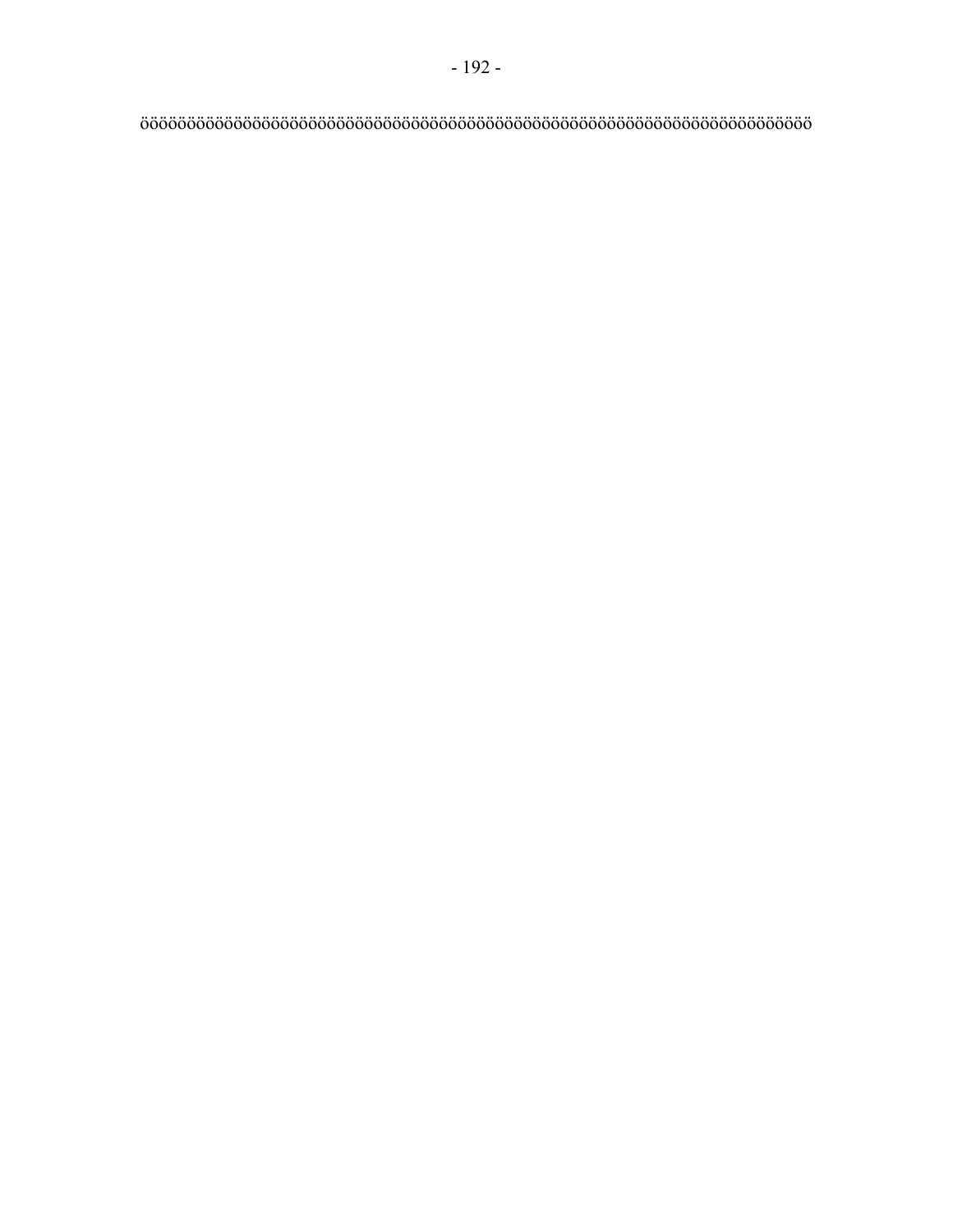öööööööööööööööööööööööööööööööööööööööööööööööööööööööööööööööööööööööö öööööööööööööööööööööööööööööööööööööööööööööööööööööööööööööööööööööööö öööööööööööööööööööööööööööööööööööööööööööööööööööööööööööööööööööööööö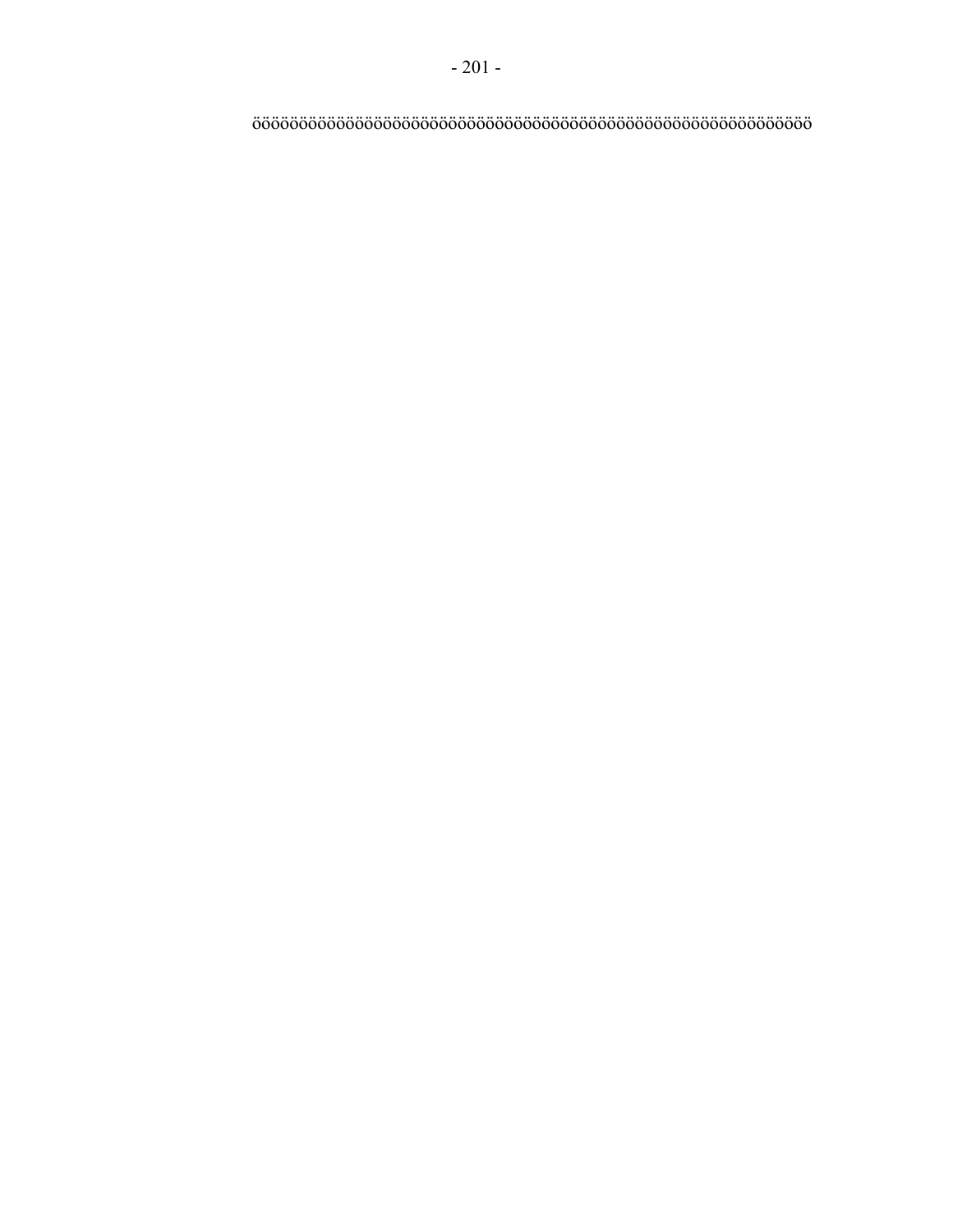öööööööööööööööööööööööööööööööööööööööööööööööööööööööööööö öööööööööööööööööööööööööööööööööööööööööööööööööööööööööööö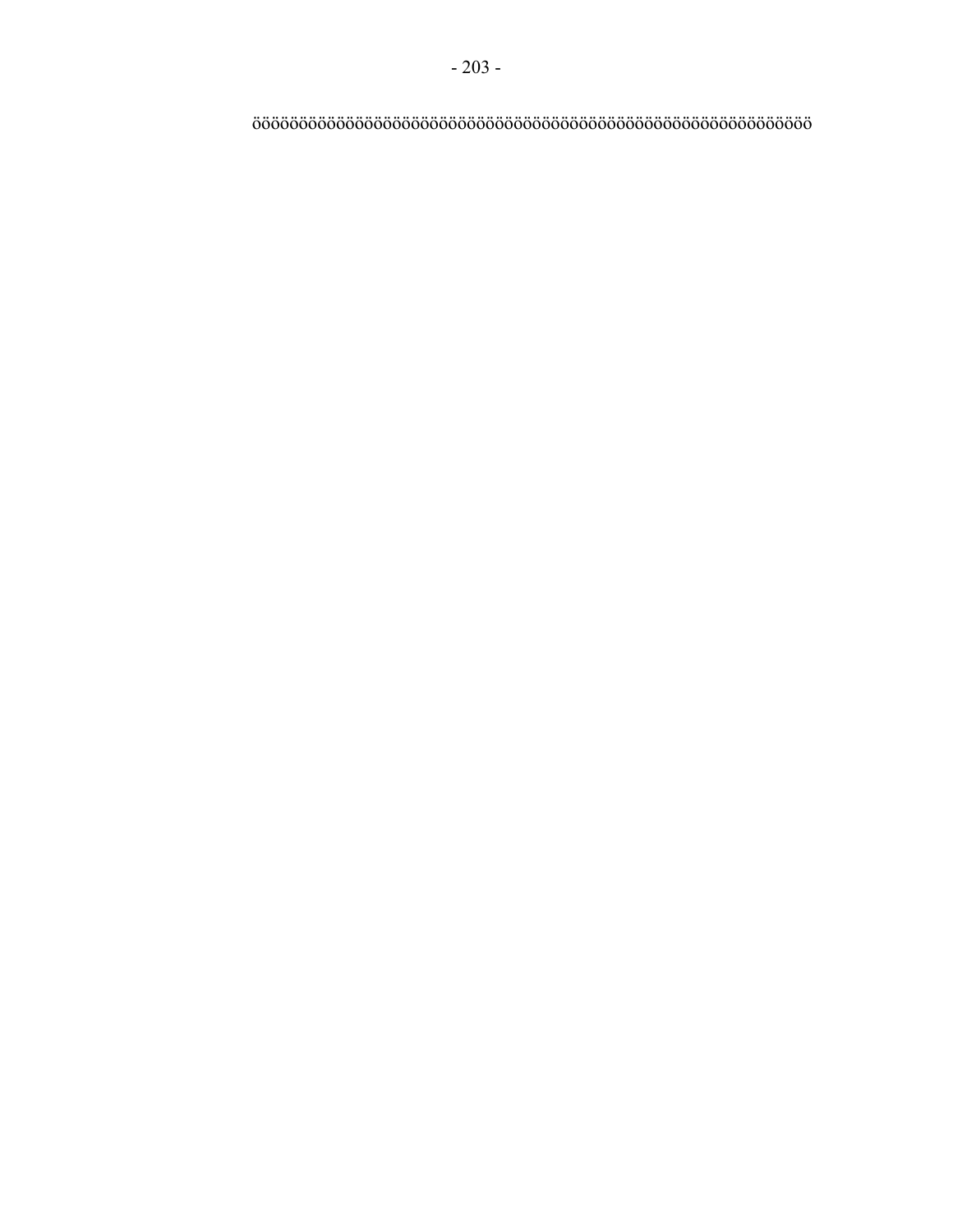öööööööööööööööööööööööööööööööööööööööööööööööööööööööööööö öööööööööööööööööööööööööööööööööööööööööööööööööööööööööööö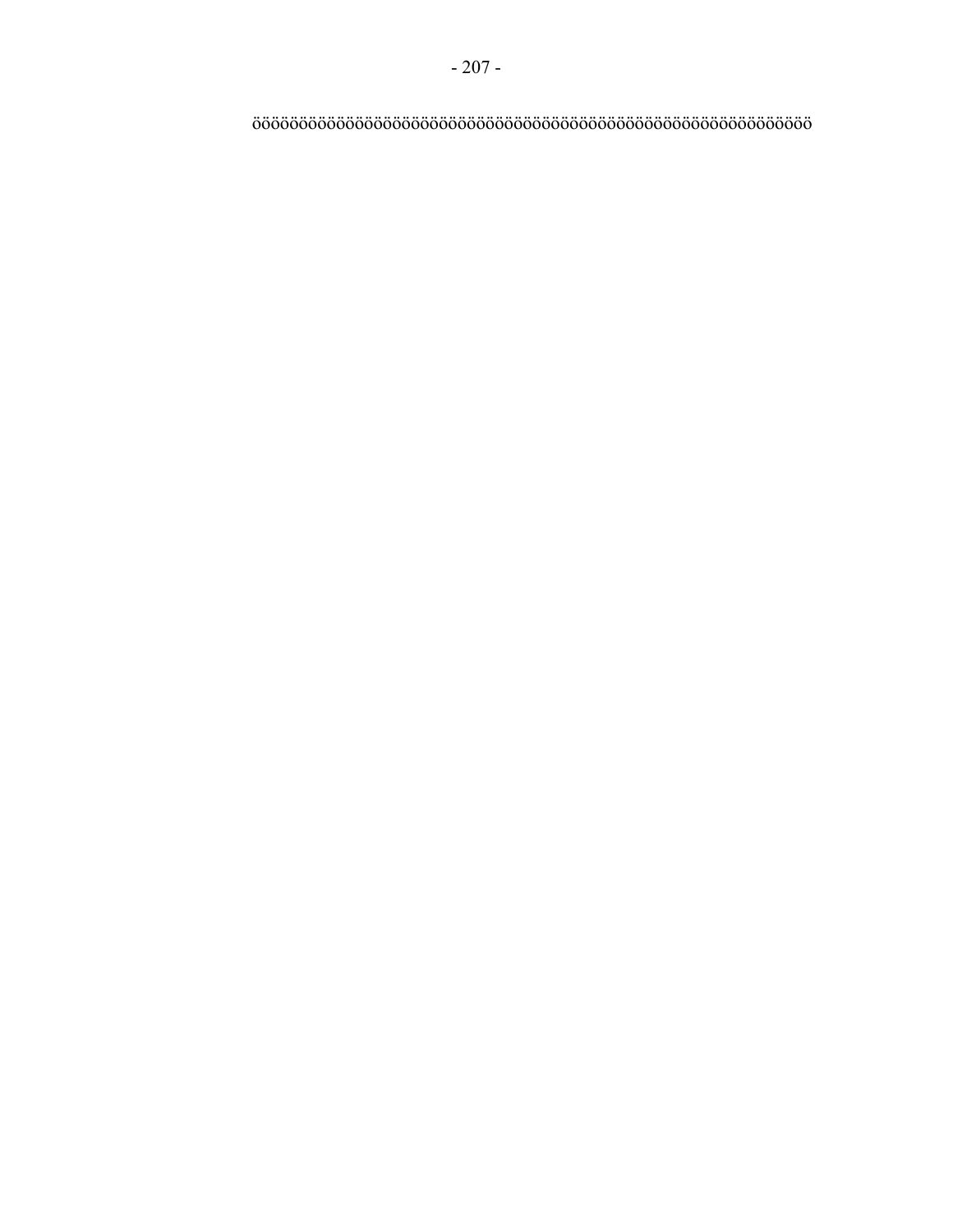öööööööööööööööööööööööööööööööööööööööööööööööööööööööööööö öööööööööööööööööööööööööööööööööööööööööööööööööööööööööööö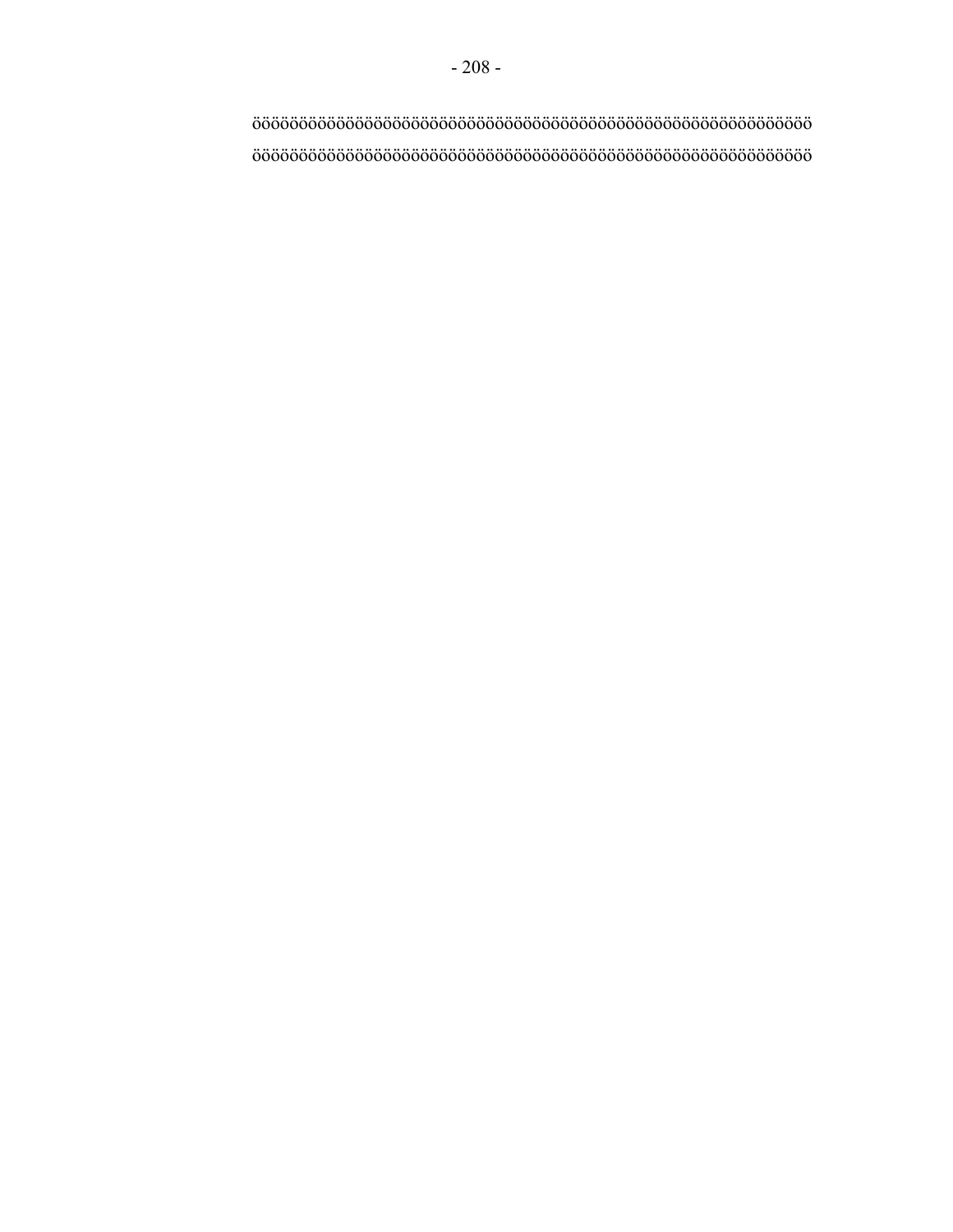öööööööööööööööööööööööööööööööööööööööööööööööööööööööööööö öööööööööööööööööööööööööööööööööööööööööööööööööööööööööööö öööööööööööööööööööööööööööööööööööööööööööööööööööööööööööö öööööööööööööööööööööööööööööööööööööööööööööööööööööööööööö öööööööööööööööööööööööööööööööööööööööööööööööööööööööööööö öööööööööööööööööööööööööööööööööööööööööööööööööööööööööööö öööööööööööööööööööööööööööööööööööööööööööööööööööööööööööö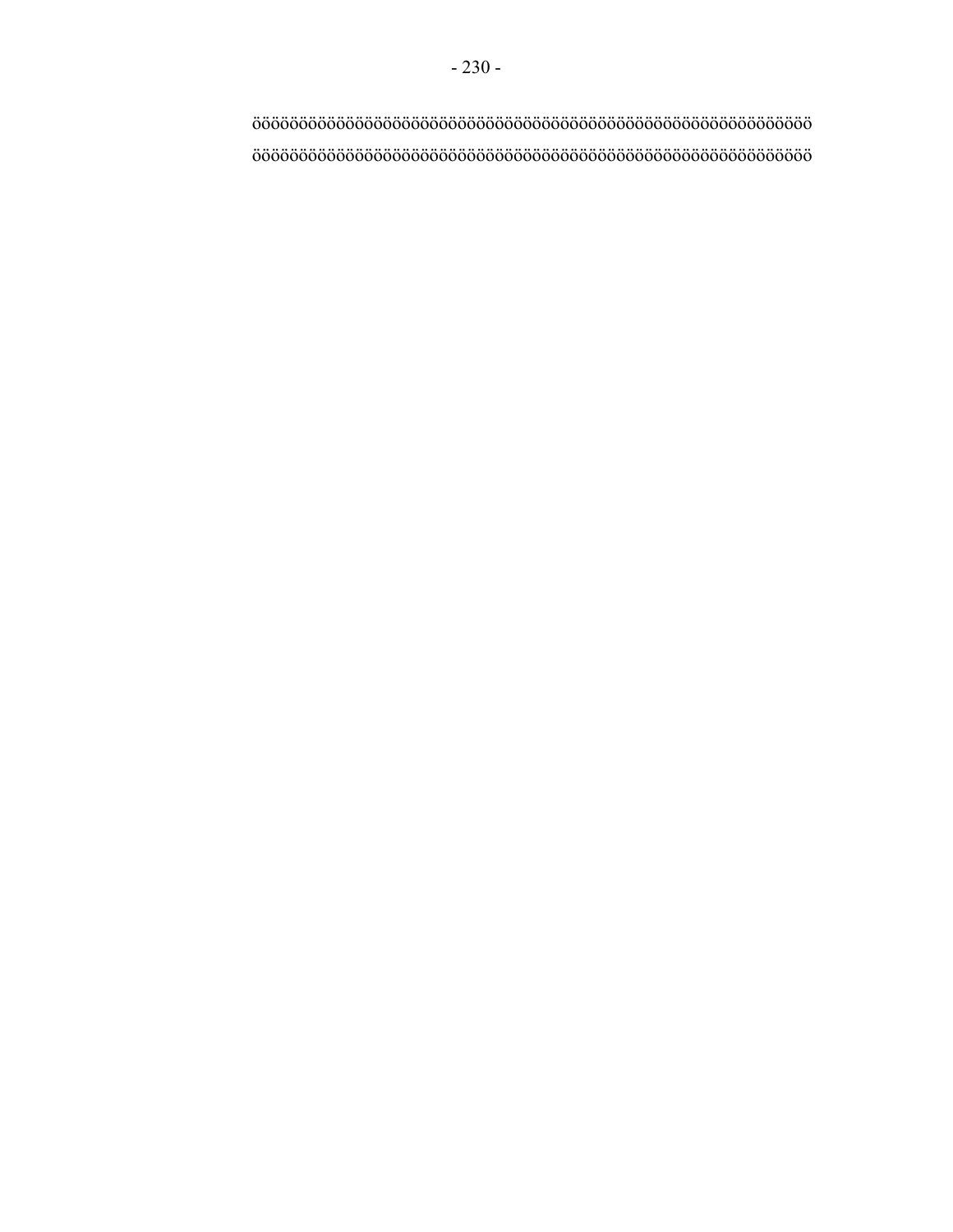öööööööööööööööööööööööööööööööööööööööööööööööö*öööööööööööö öööööööööööööööööööööööööööööööööööööööööööö*öööööööööööööööööööööööööööö öööööööööööööööööööööööööööööööööööööööööööööööööööööööööööö öööööööööööööööööööööööööööööööööööööööööööööööööööööööööööö öööööööööööööööööööööööööööööööööööööööööööööööööööööööööööö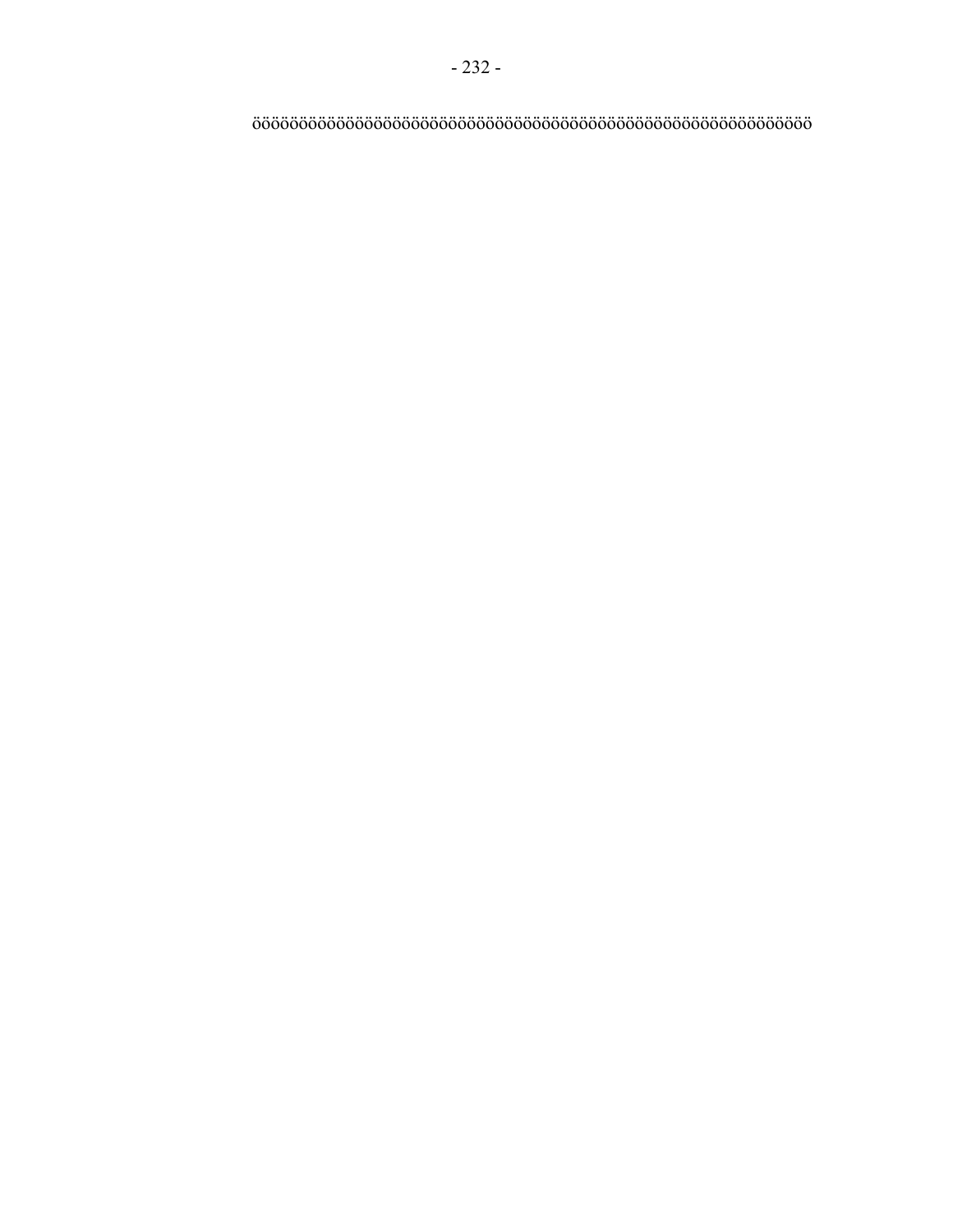öööööööööööööööööööööööööööööööööööööööööööööööööööööööööööö öööööööööööööööööööööööööööööööööööööööööööööööööööööööööööö öööööööööööööööööööööööööööööööööööööööööööööööööööööööööööö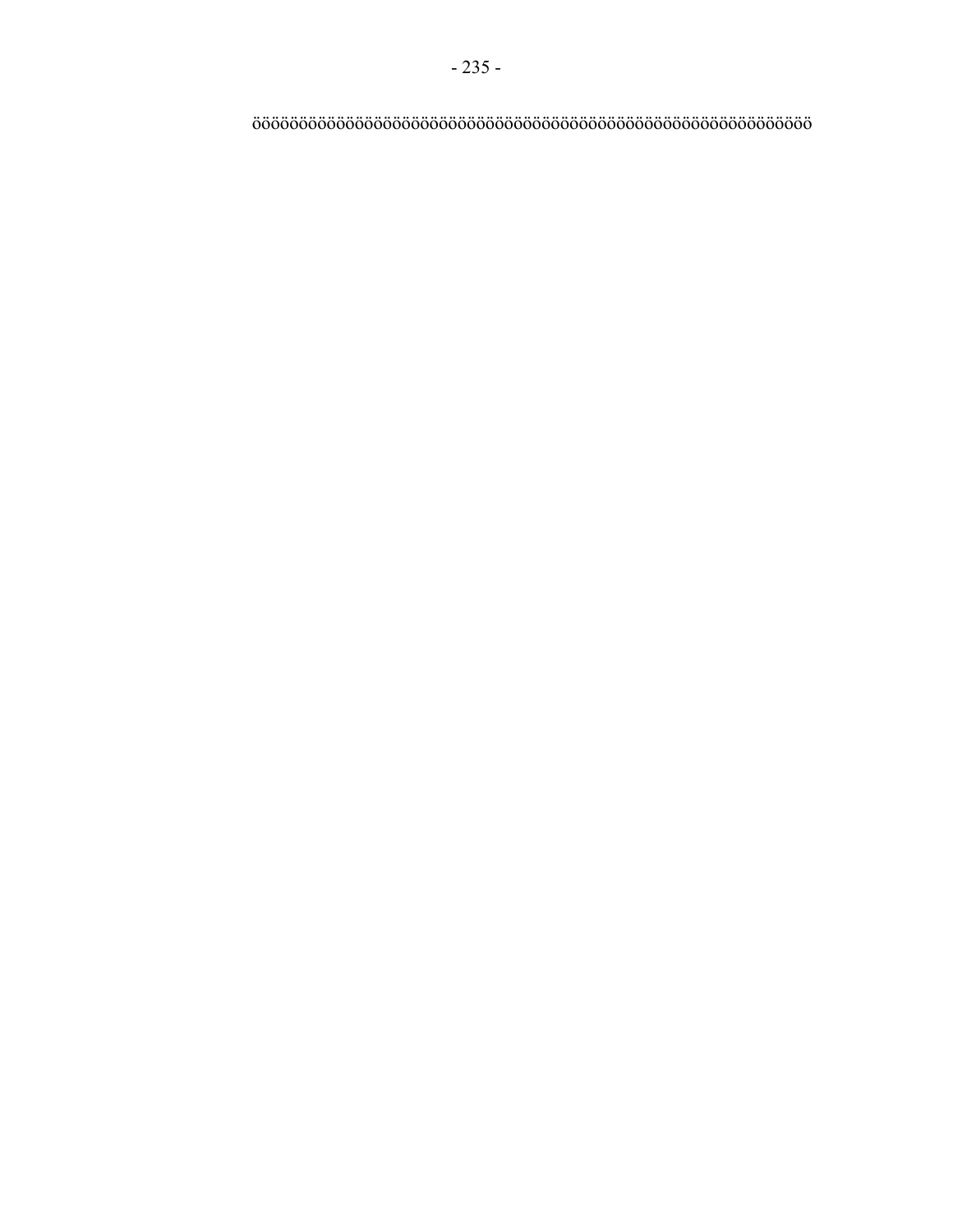- 236 -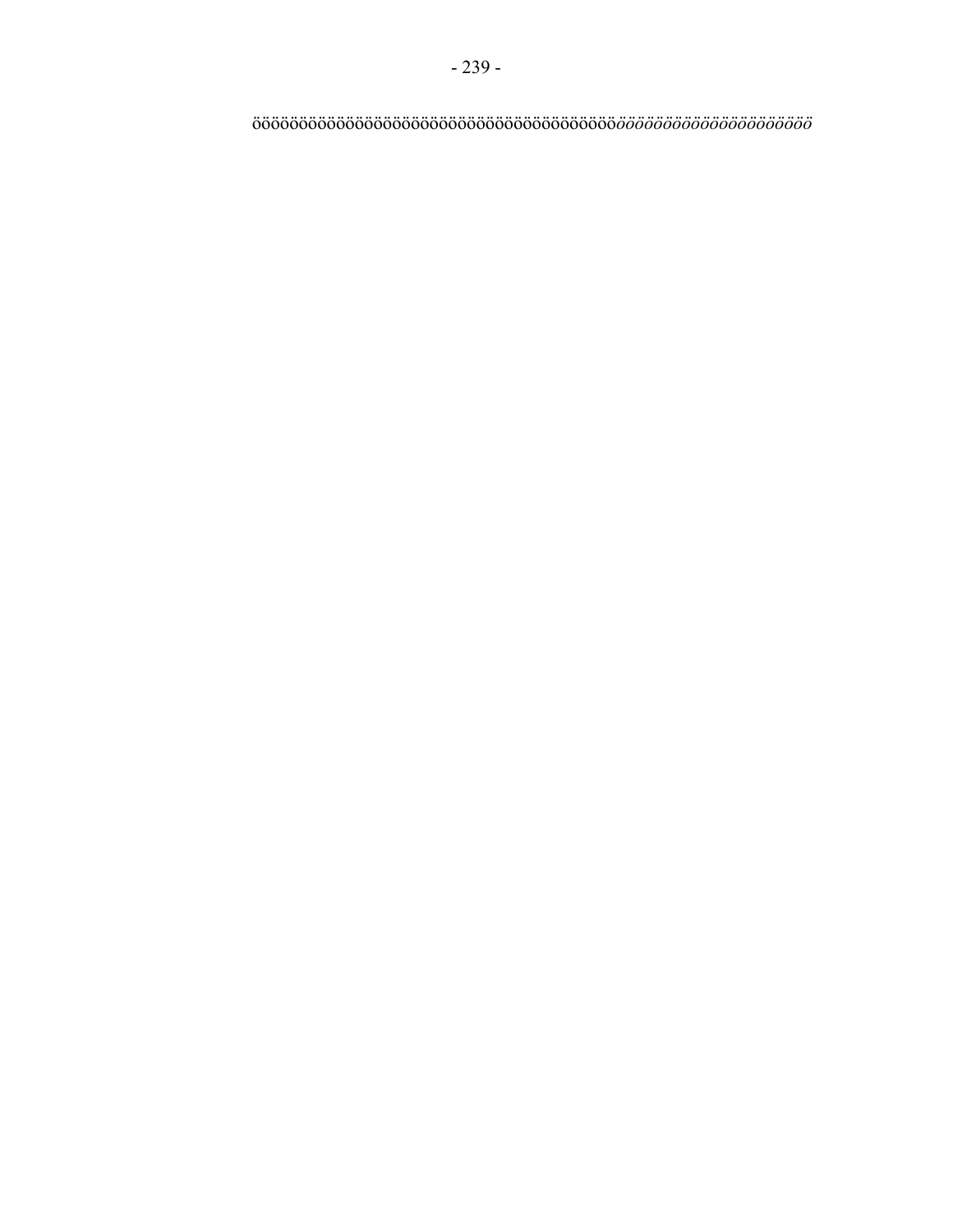*ööööööööööööööööööööööööööööööööööööööööööööööööööööööööööööö*öööööööö ööööööööööööööööööööööööööööööööööööööööööööööööööööööööööööööööööööö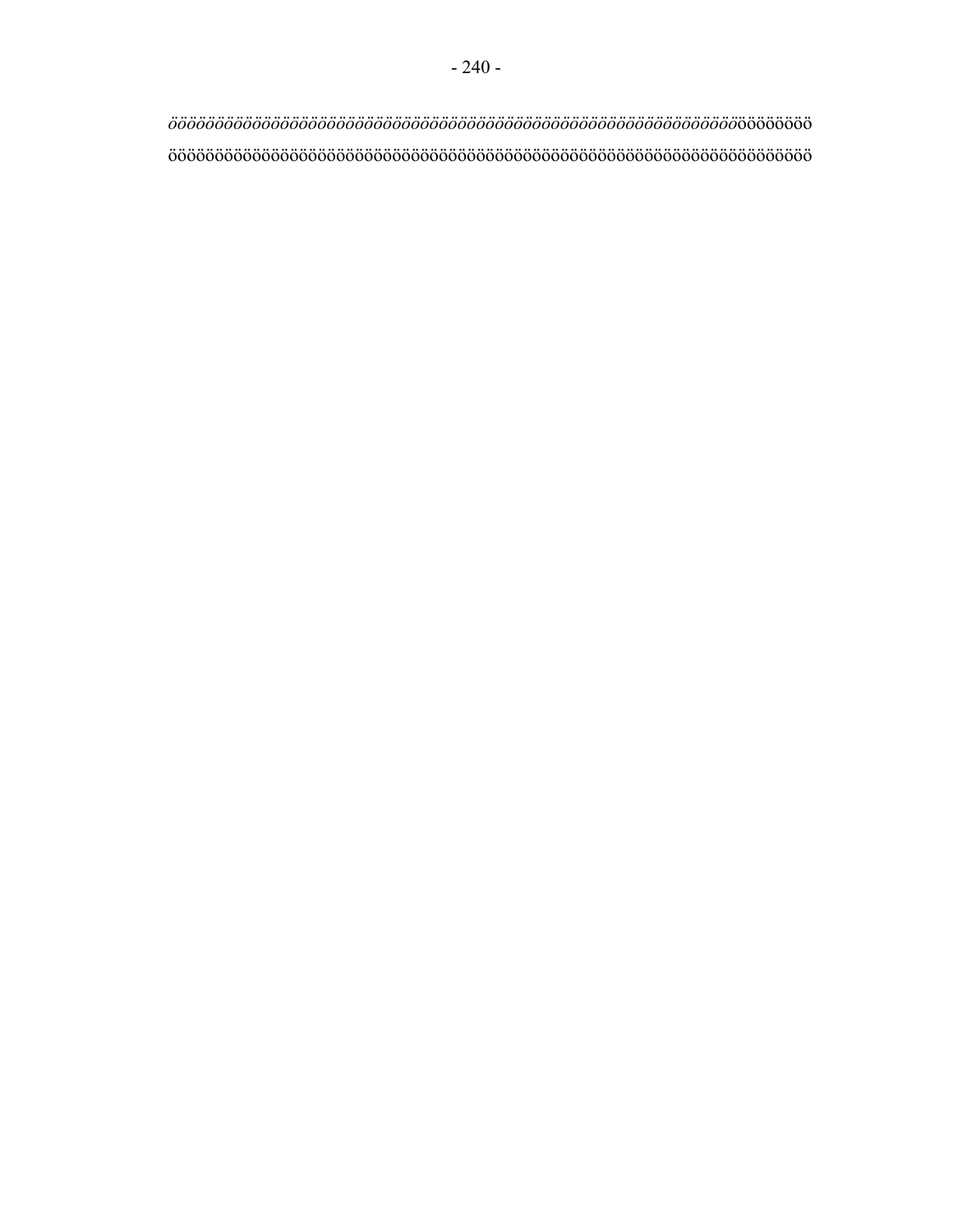ööööööööööööööööööööööööööööööööööööööööööööööööööööööööööööööööööööö ööööööööööööööööööööööööööööööööööööööööööööööööööööööööööööööö ööööööööööööööööööööööööööööööööööööööööööööööööööööööööööööööö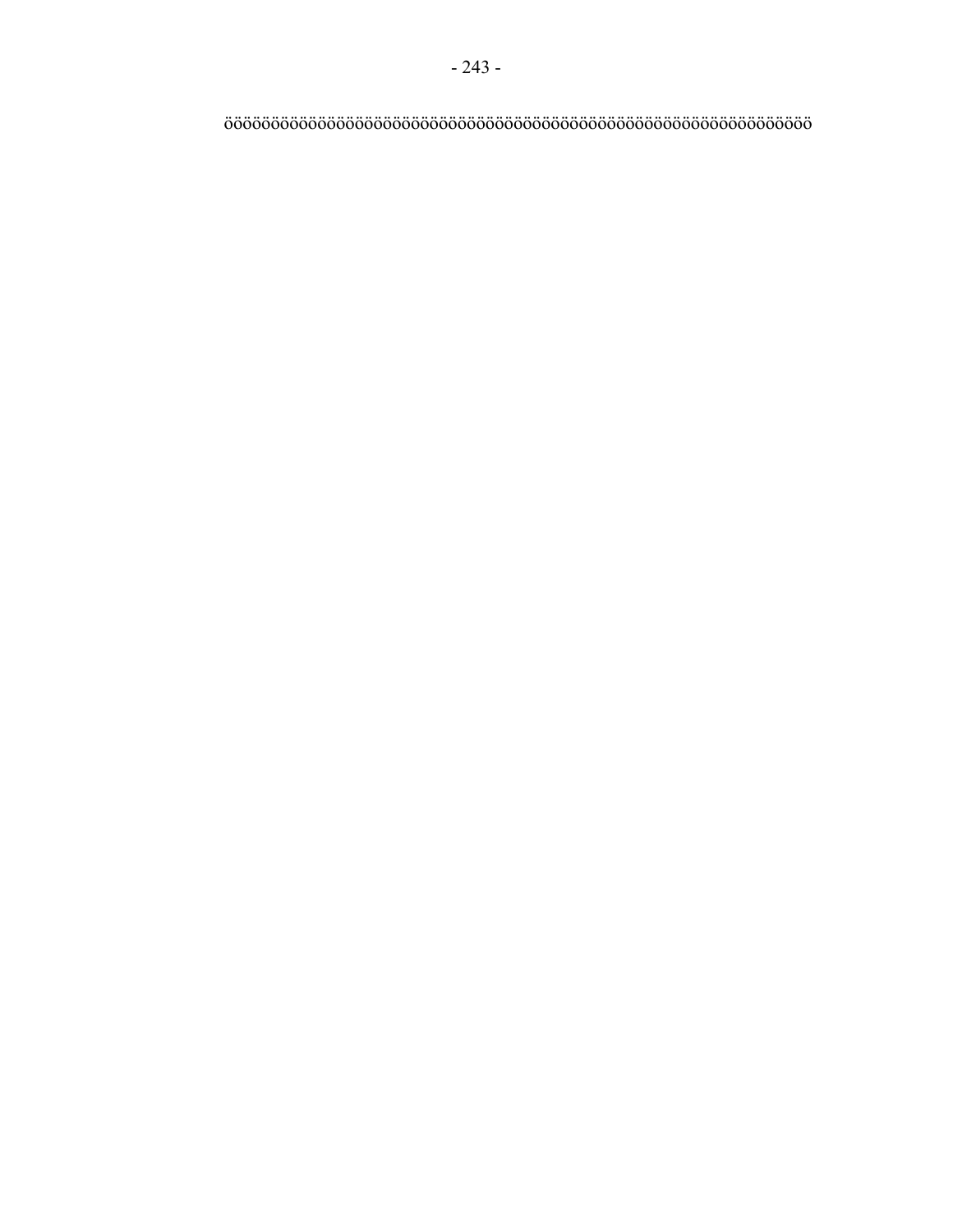ööööööööööööööööööööööööööööööööööööööööööööööööööööööööööööööö ööööööööööööööööööööööööööööööööööööööööööööööööööööööööööööööö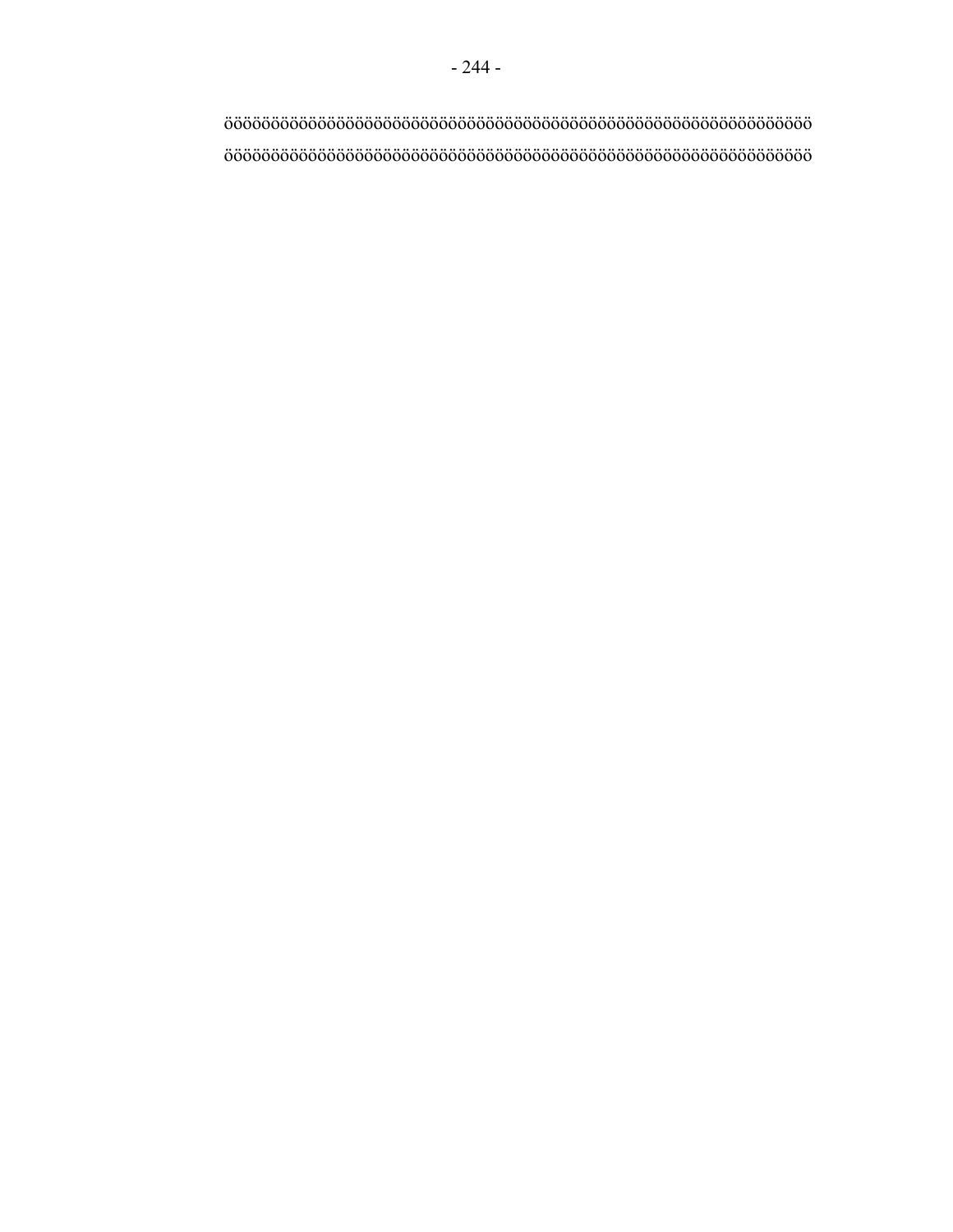ööööööööööööööööööööööööööööööööööööööööööööööööööööööööööööööö ööööööööööööööööööööööööööööööööööööööööööööööööööööööööööööööö öööööööööööööööööööööööööööööööööööööööööööööööööööööööööööö öööööööööööööööööööööööööööööööööööööööööööööööööööööööööööö öööööööööööööööööööööööööööööööööööööööööööööööööööööööööööö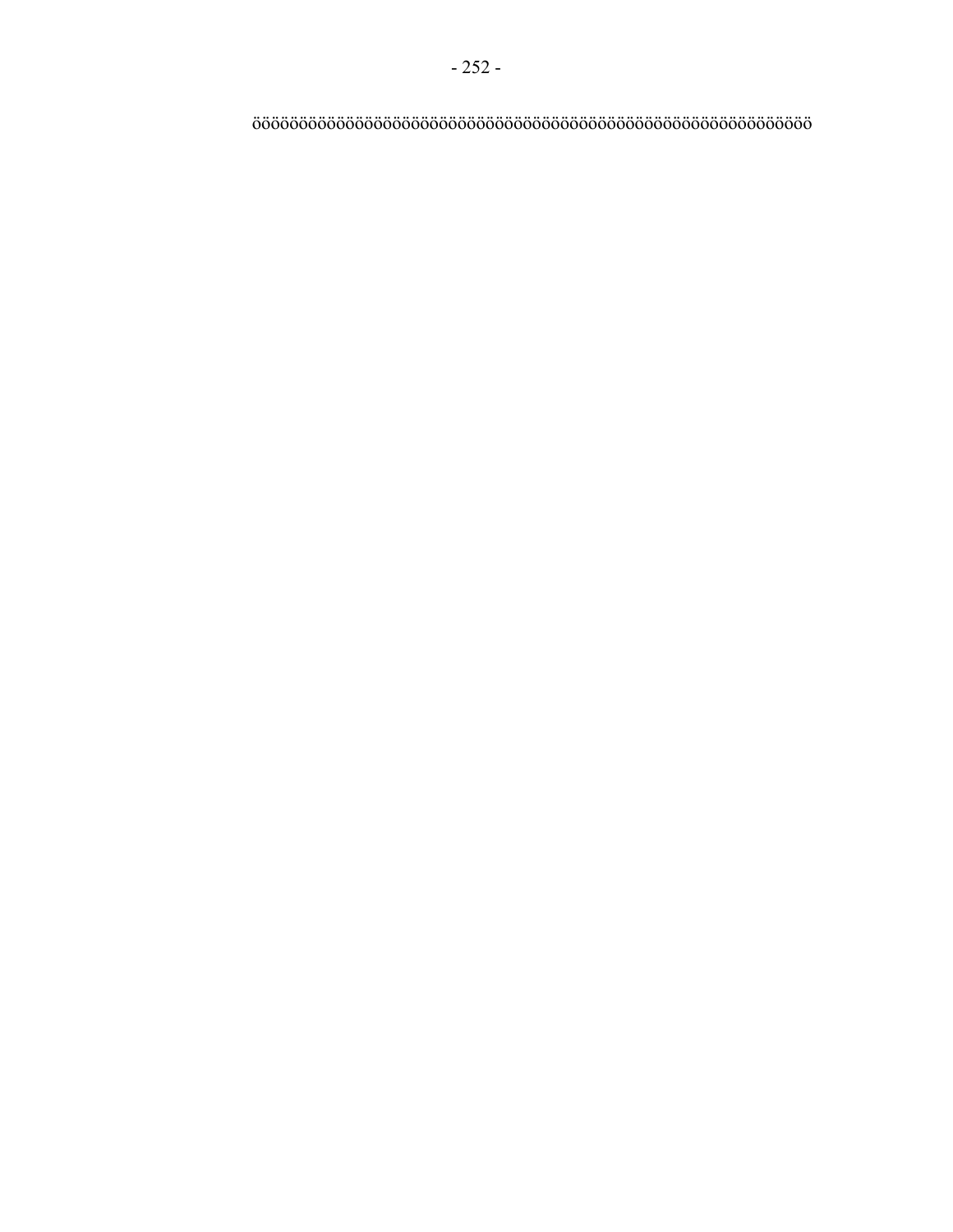öööööööööööööööööööööööööööööööööööööööööööööööööööööööööööö öööööööööööööööööööööööööööööööööööööööööööööööööööööö öööööööööööööööööööööööööööööööööööööööööööööööööööööö öööööööööööööööööööööööööööööööööööööööööööööööööööööö öööööööööööööööööööööööööööööööööööööööööööööööööööööö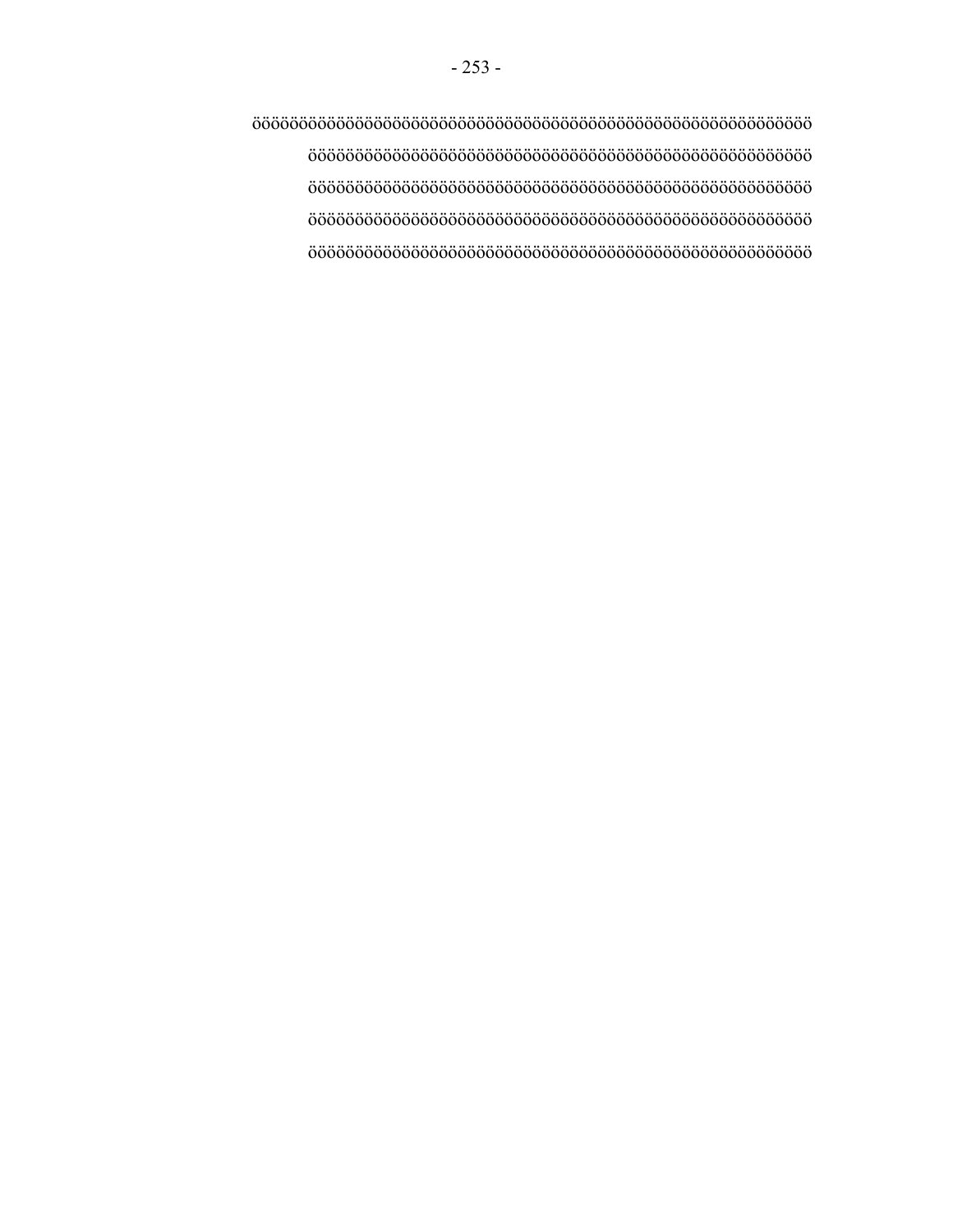öööööööööööööööööööööööööööööööööööööööööööööööööööööööööööö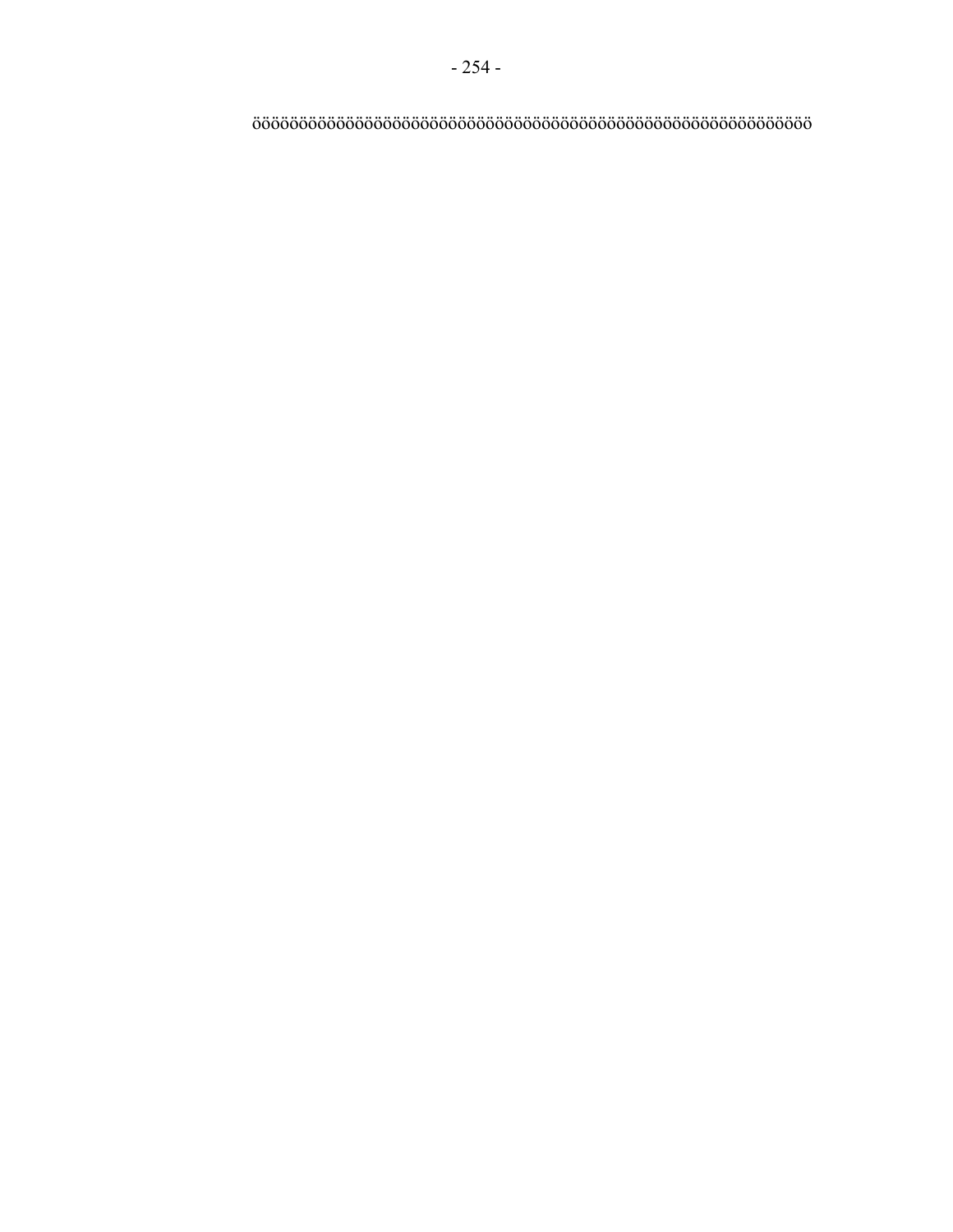öööööööööööööööööööööööööööööööööööööööööööööööööööööööööööö öööööööööööööööööööööööööööööööööööööööööööööööööööööööööööö öööööööööööööööööööööööööööööööööööööööööööööööööööööööööööö öööööööööööööööööööööööööööööööööööööööööööööööööööööööööööö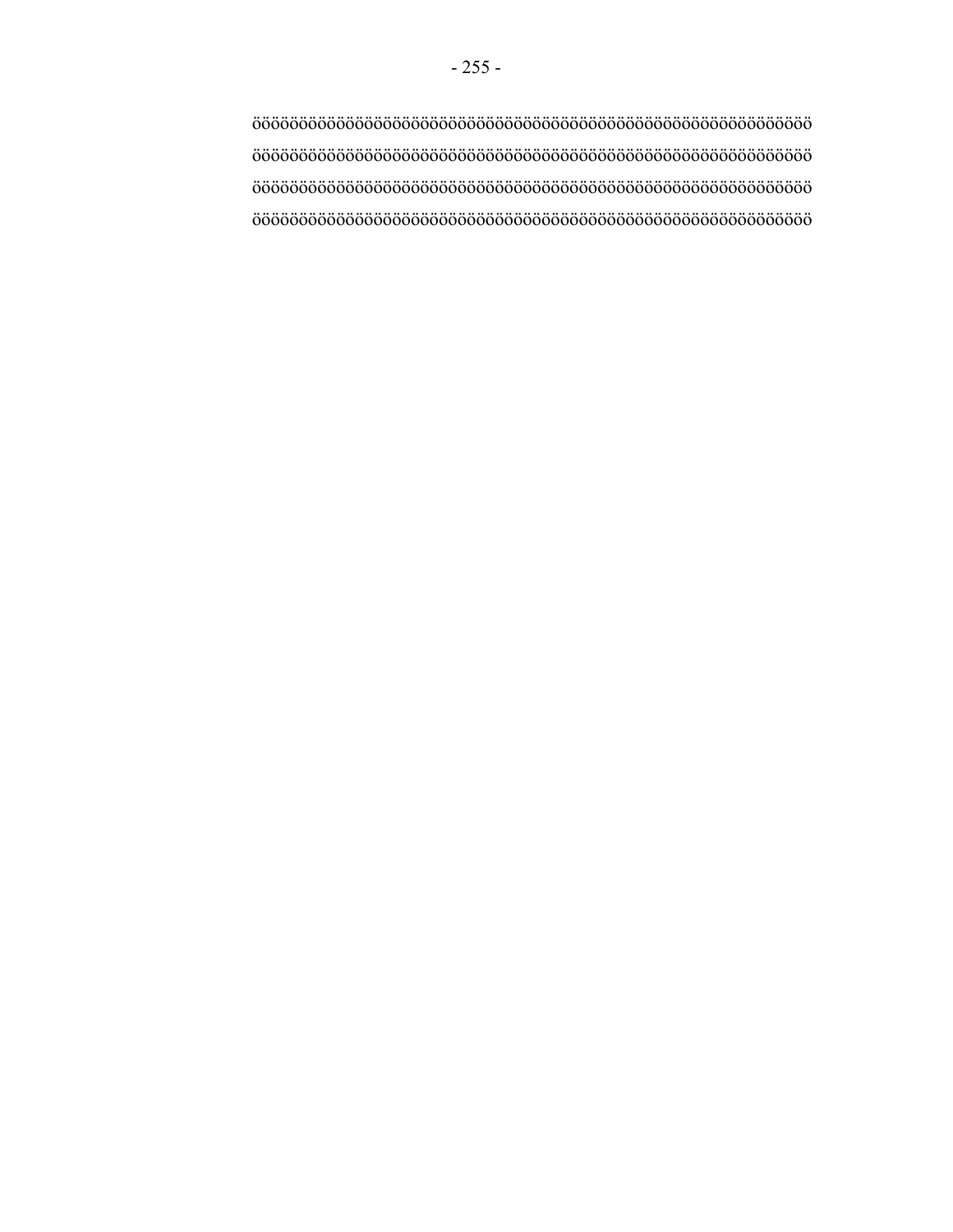öööööööööööööööööööööööööööööööööööööööööööööööööööööööööööö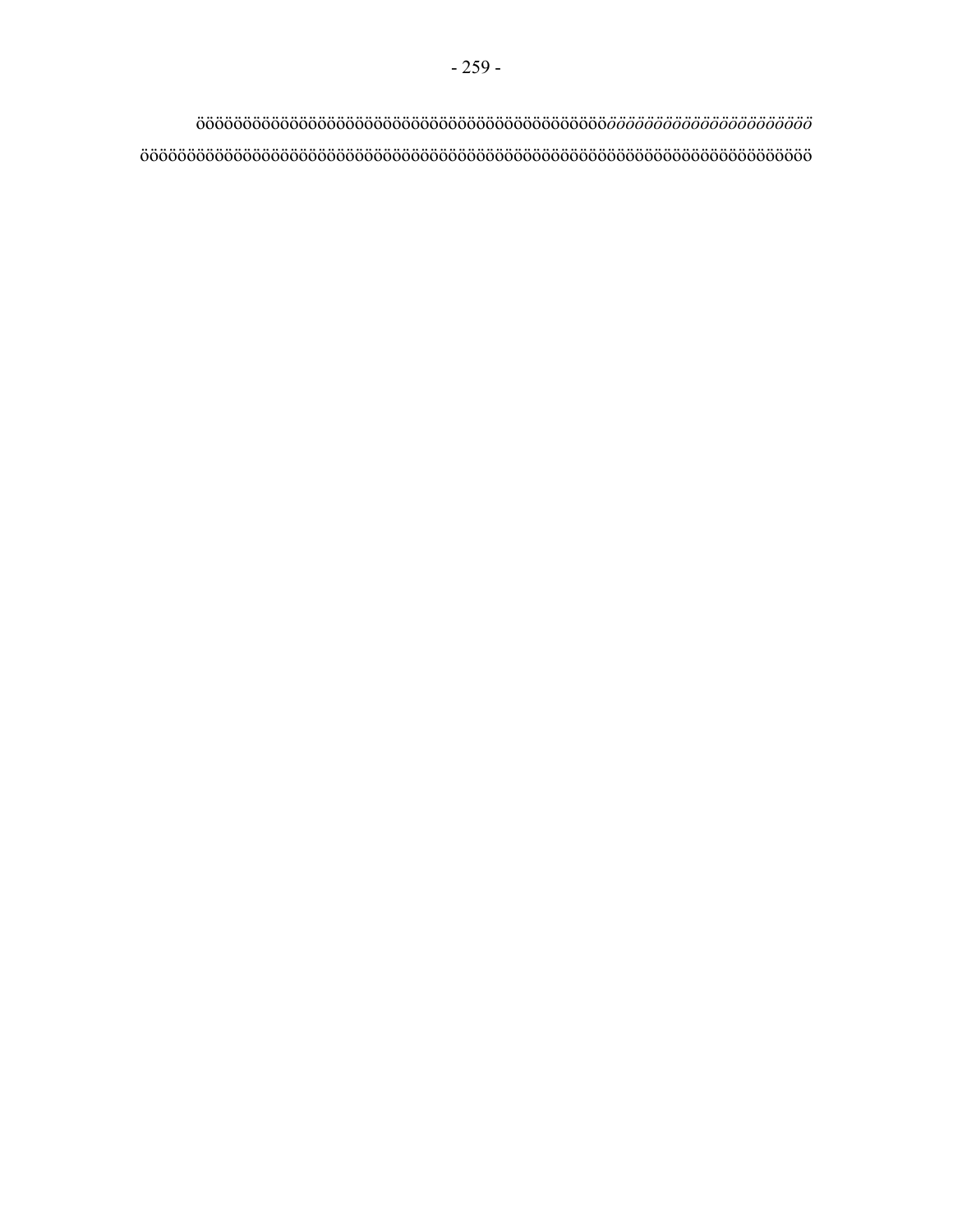ööööööööööööööööööööööööööööööööööööööööööööööööööööööööööööööö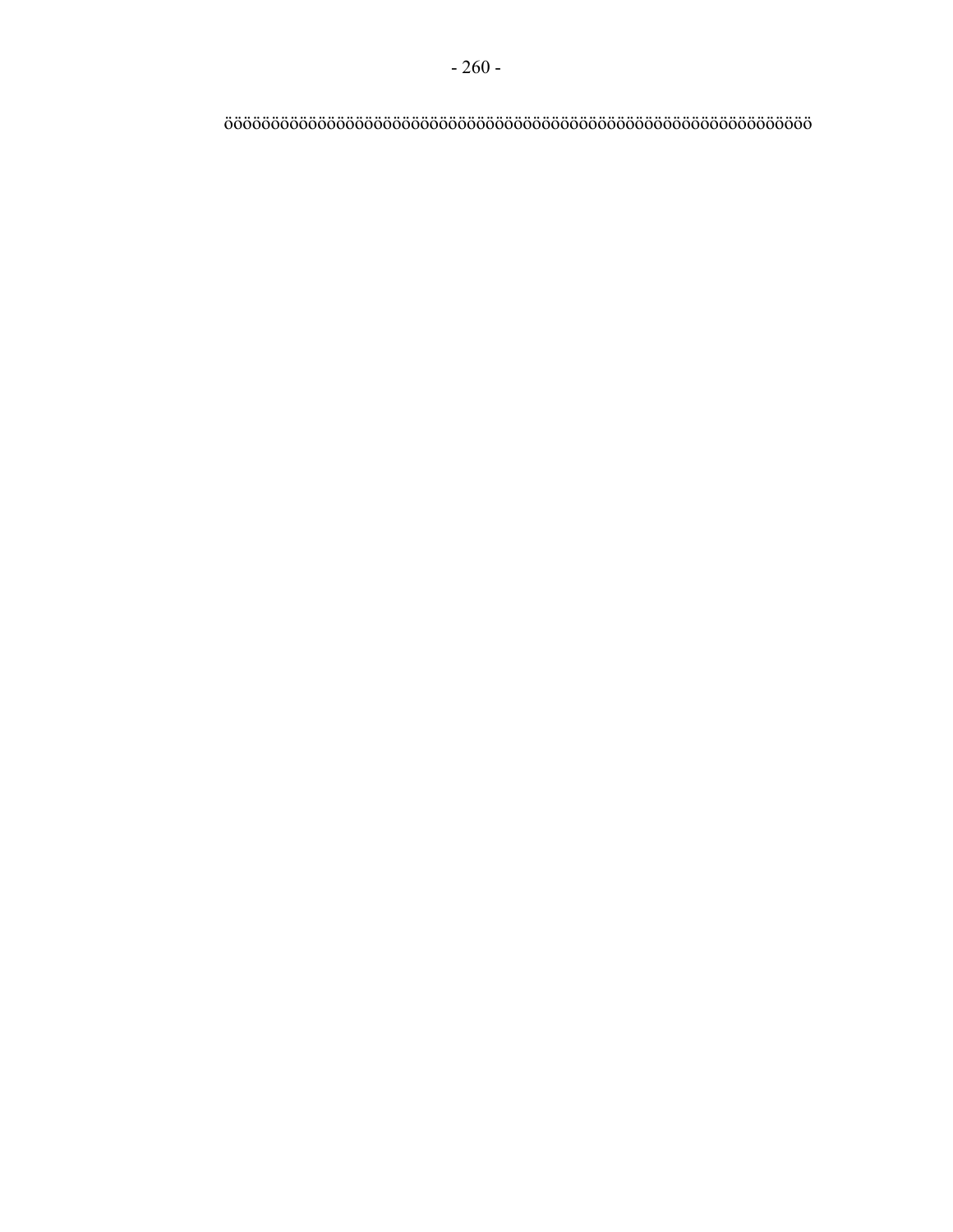ööööööööööööööööööööööööööööööööööööööööööööööööööööööööööööööö ööööööööööööööööööööööööööööööööööööööööööööööööööööööööööööööö ööööööööööööööööööööööööööööööööööööööööööööööööööööööööö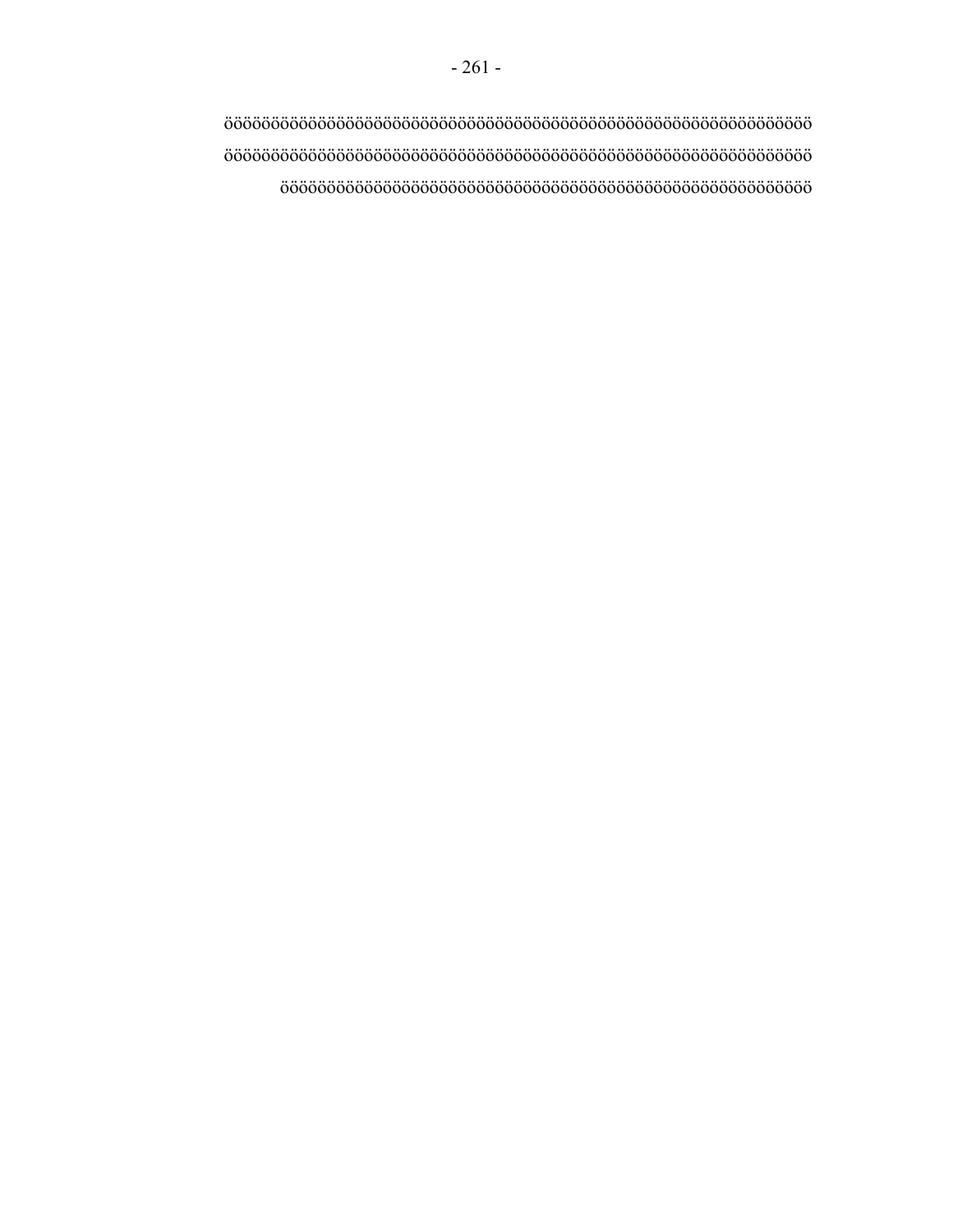ööööööööööööööööööööööööööööööööööööööööööööööööööööööööö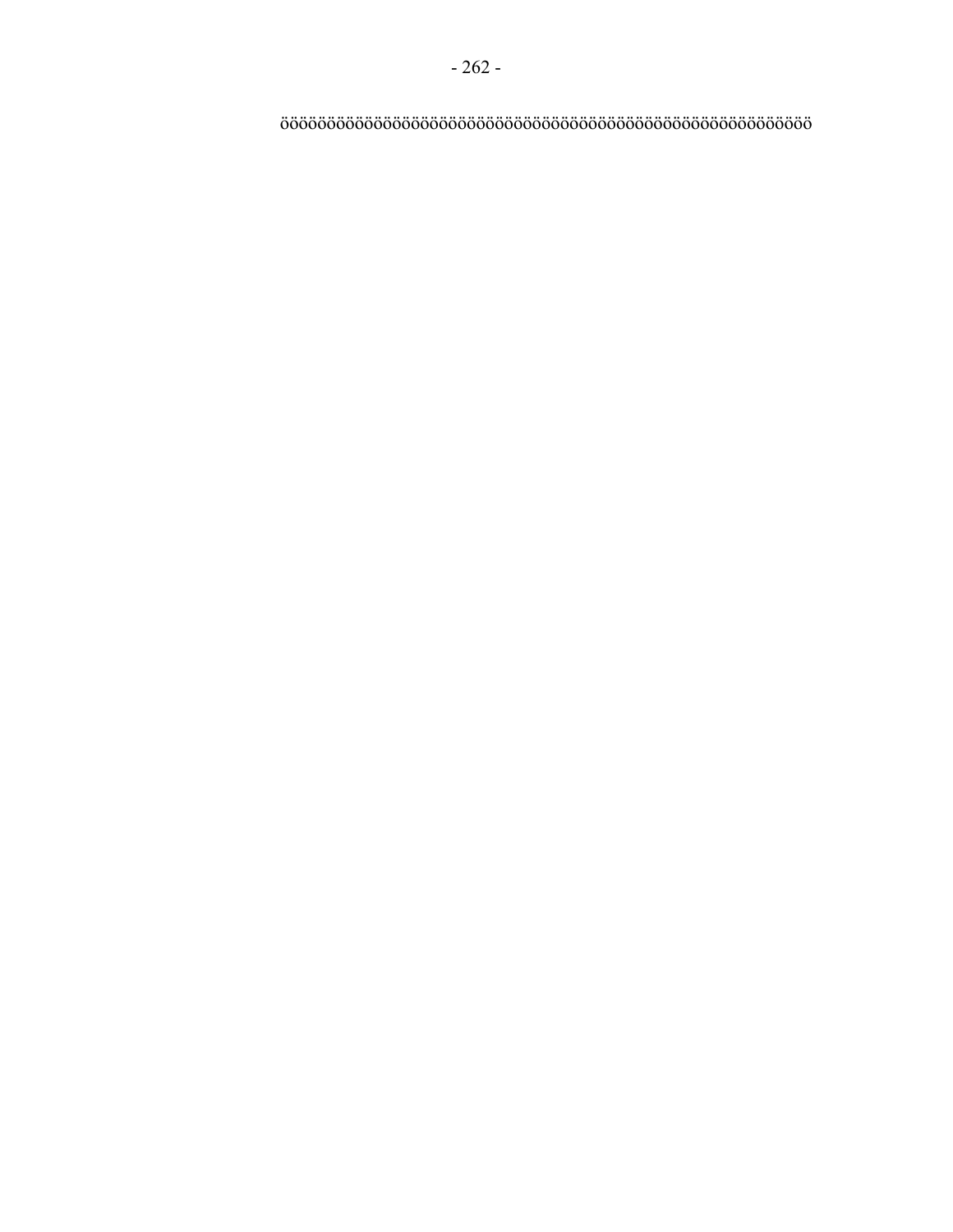ööööööööööööööööööööööööööööööööööööööööööööööööööööööööö ööööööööööööööööööööööööööööööööööööööööööööööööööööööööö ööööööööööööööööööööööööööööööööööööööööööööööööööööööööö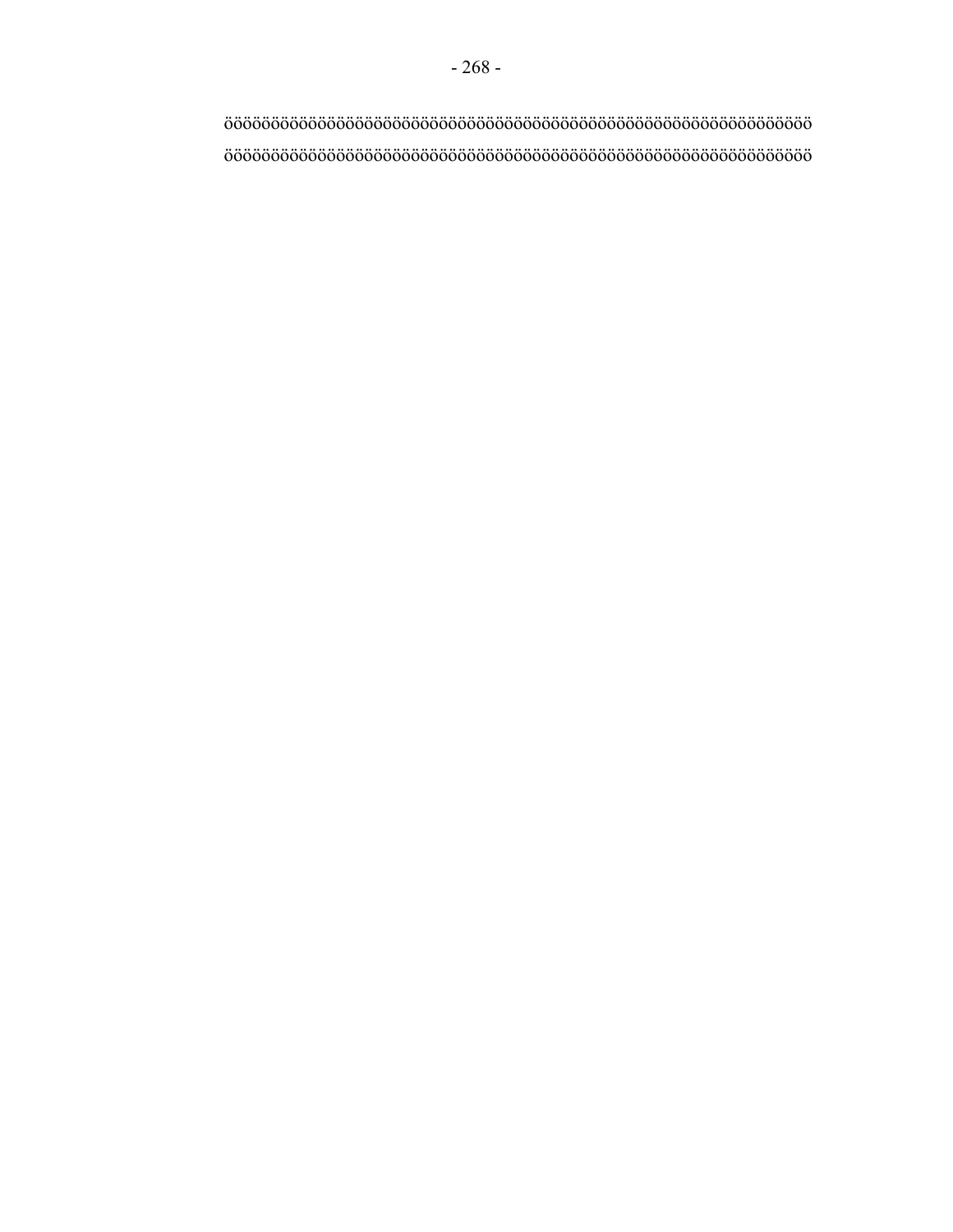ööööööööööööööööööööööööööööööööööööööööööööööööööööööööööööööö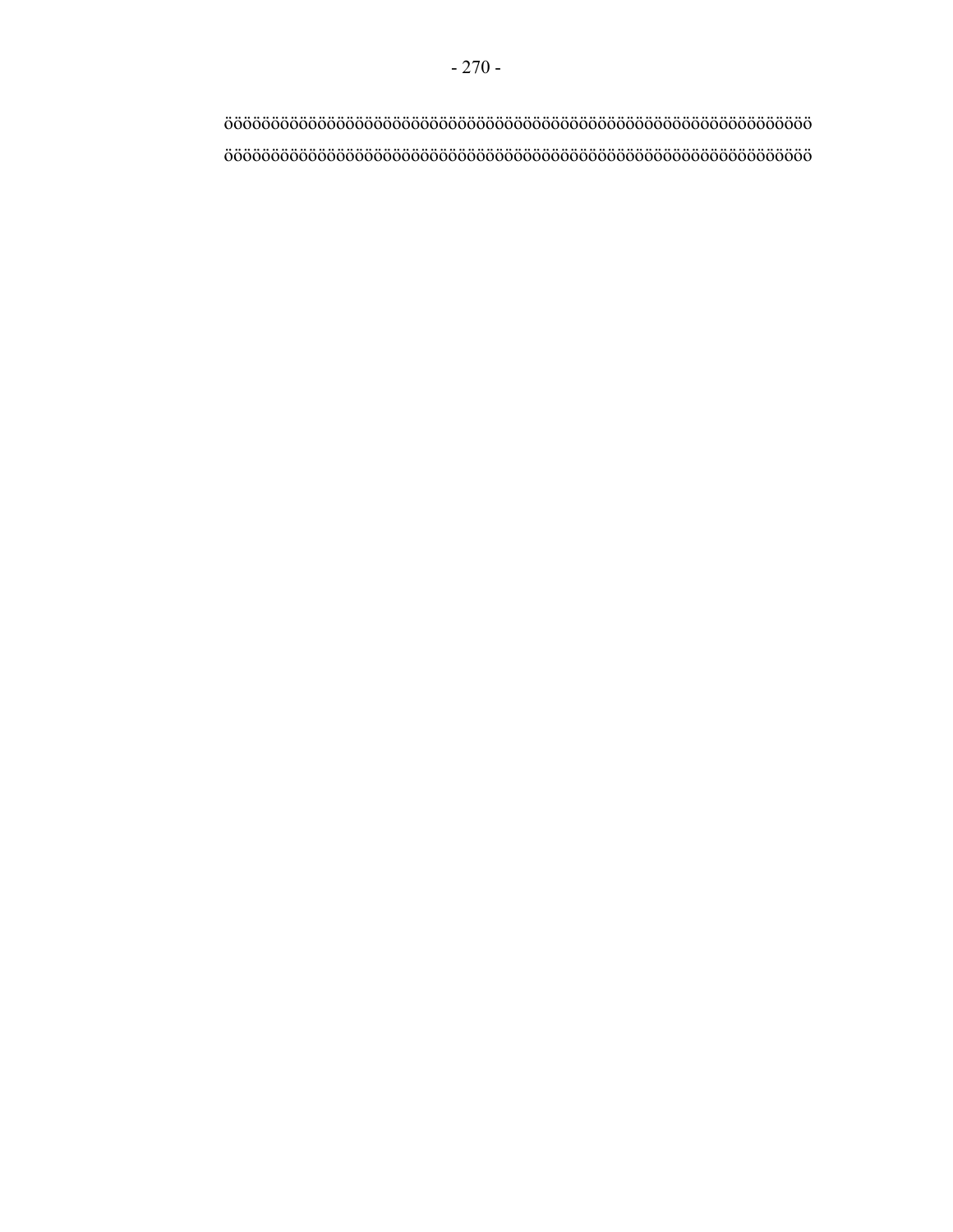ööööööööööööööööööööööööööööööööööööööööööööööööööööööööööööööö ööööööööööööööööööööööööööööööööööööööööööööööööööööööööööööööö ööööööööööööööööööööööööööööööööööööööööööööööööööööööööööööööö ööööööööööööööööööööööööööööööööööööööööööööööööööööööööööööööö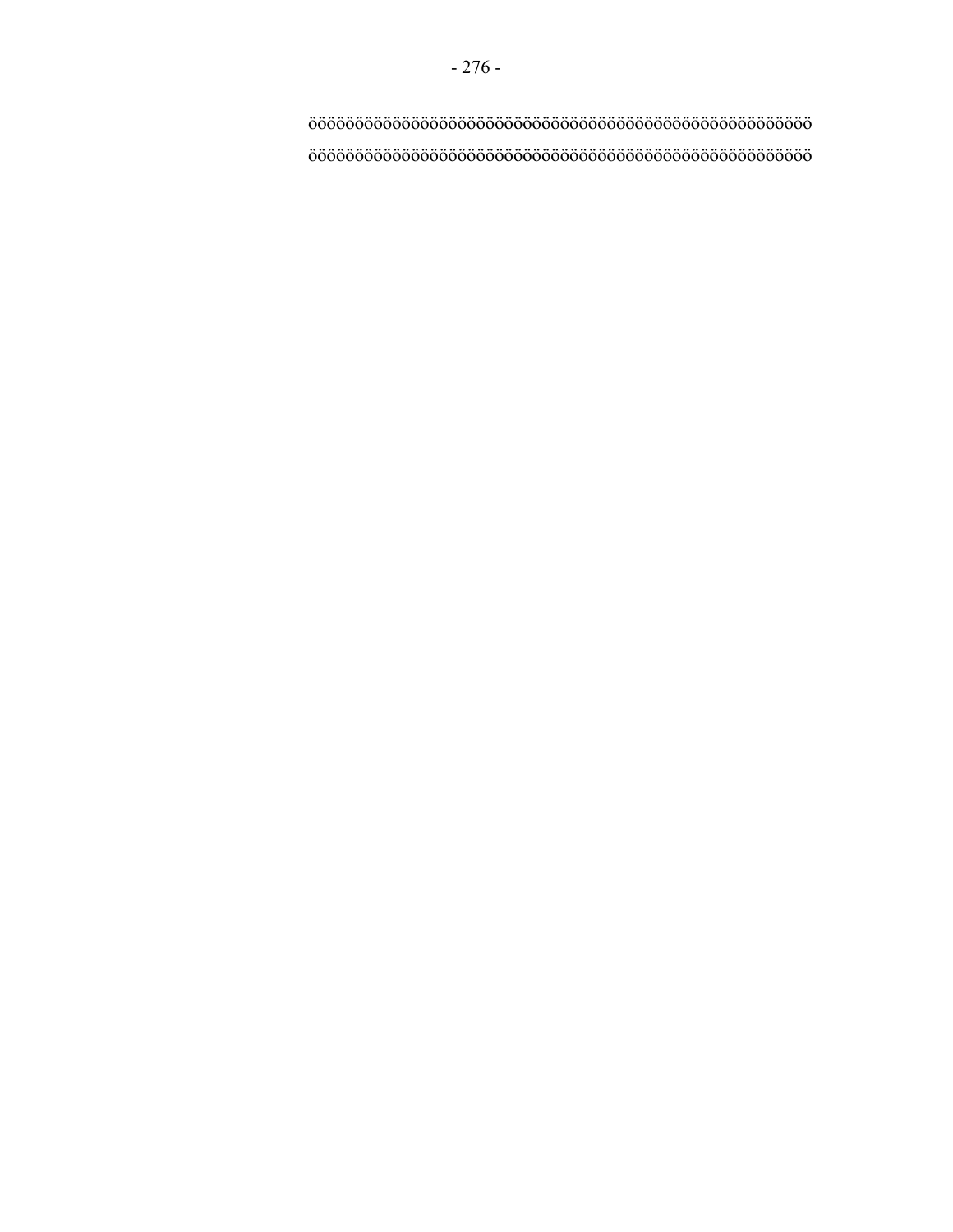öööööööööööööööööööööööööööööööööööööööööööööööööööööö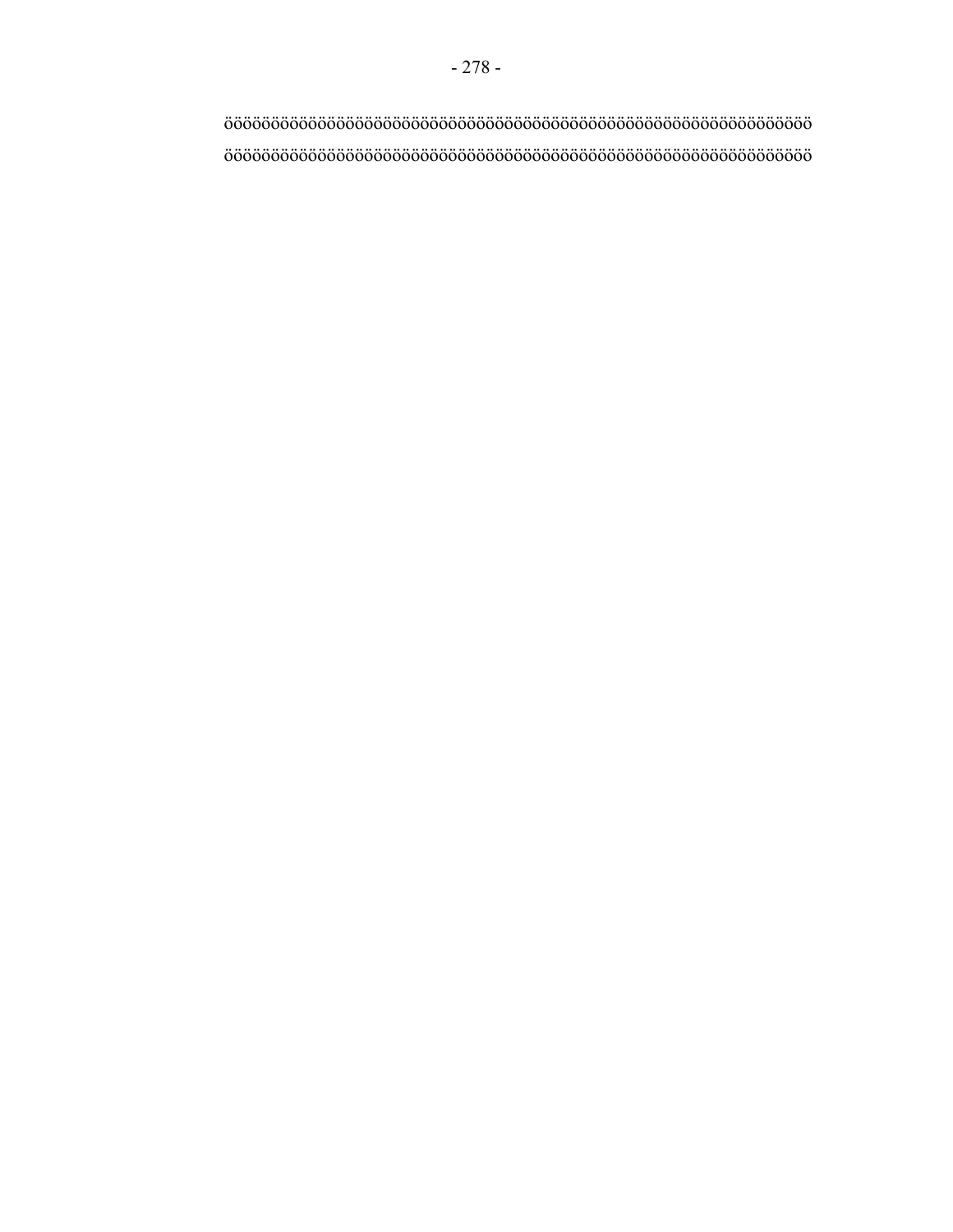ööööööööööööööööööööööööööööööööööööööööööööööööööööööööööööööö ööööööööööööööööööööööööööööööööööööööööööööööööööööööööööööööö ööööööööööööööööööööööööööööööööööööööööööööööööööööööööööööööö ööööööööööööööööööööööööööööööööööööööööööööööööööööööööööööööö ööööööööööööööööööööööööööööööööööööööööööööööööööööööööööööööö ööööööööööööööööööööööööööööööööööööööööööööööööööööööööööööööö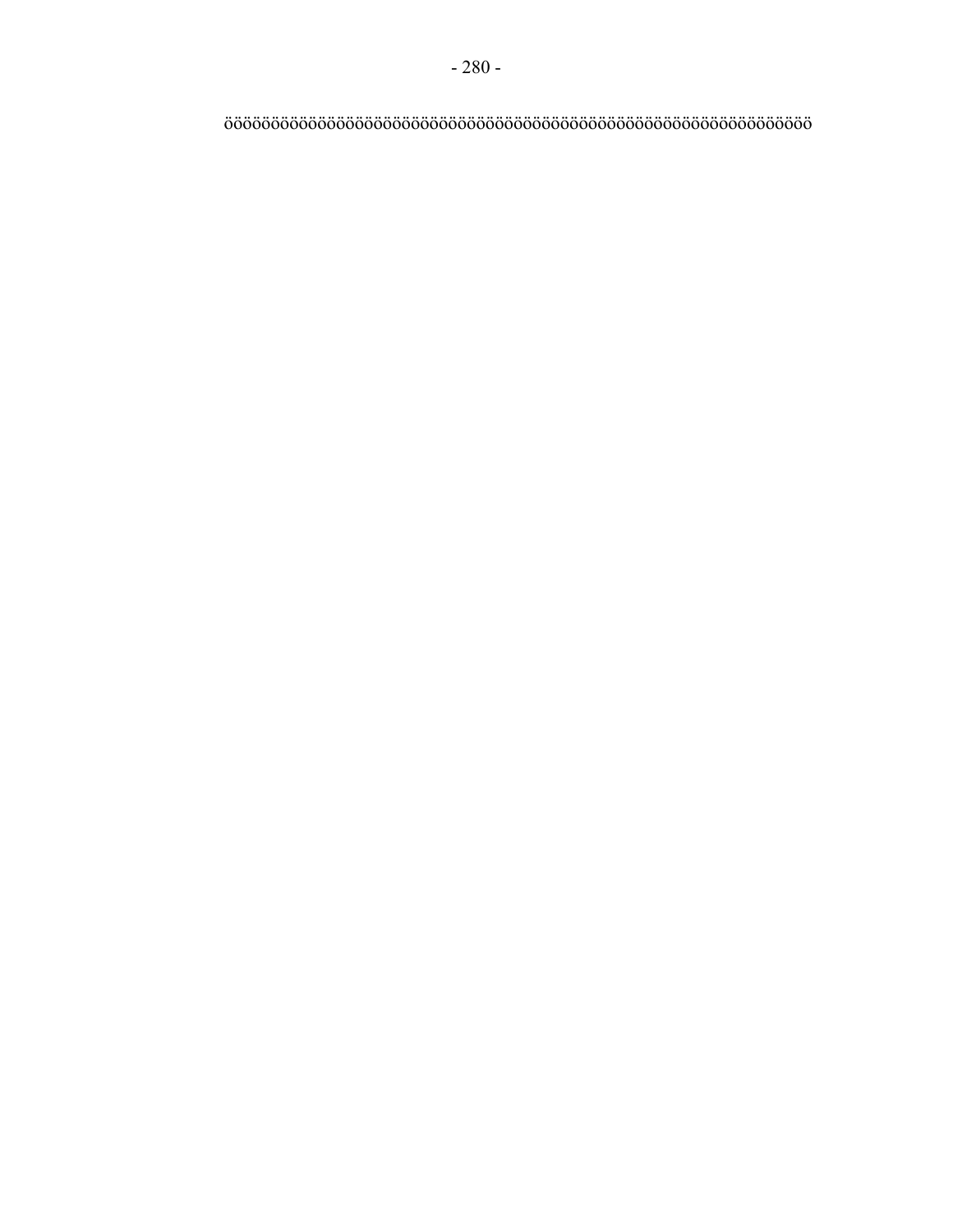- 281 -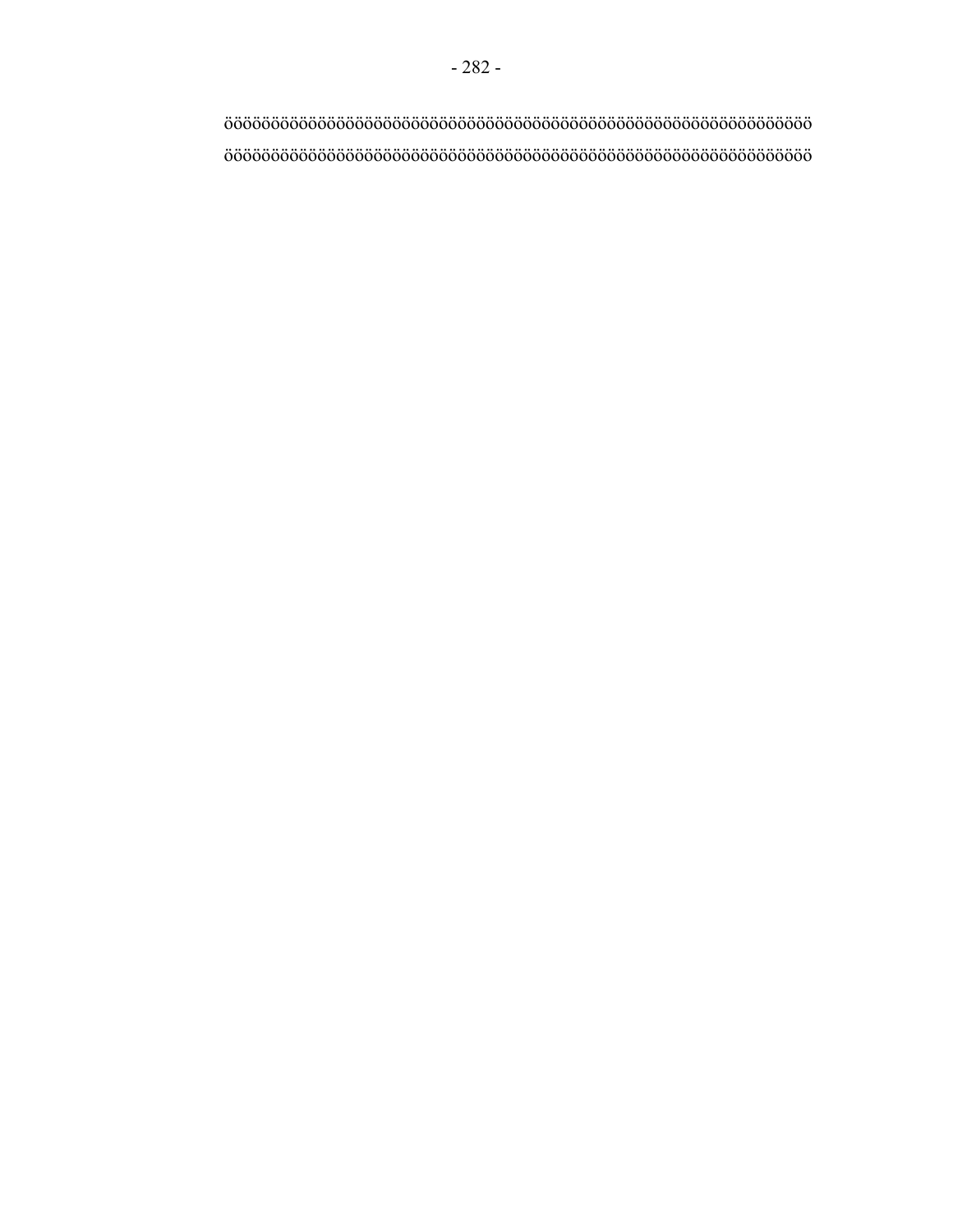ööööööööööööööööööööööööööööööööööööööööööööööööööööööööööööööö ööööööööööööööööööööööööööööööööööööööööööööööööööööööööööööööö ööööööööööööööööööööööööööööööööööööööööööööööööööööööööööööööö ööööööööööööööööööööööööööööööööööööööööööööööööööööööööööööööö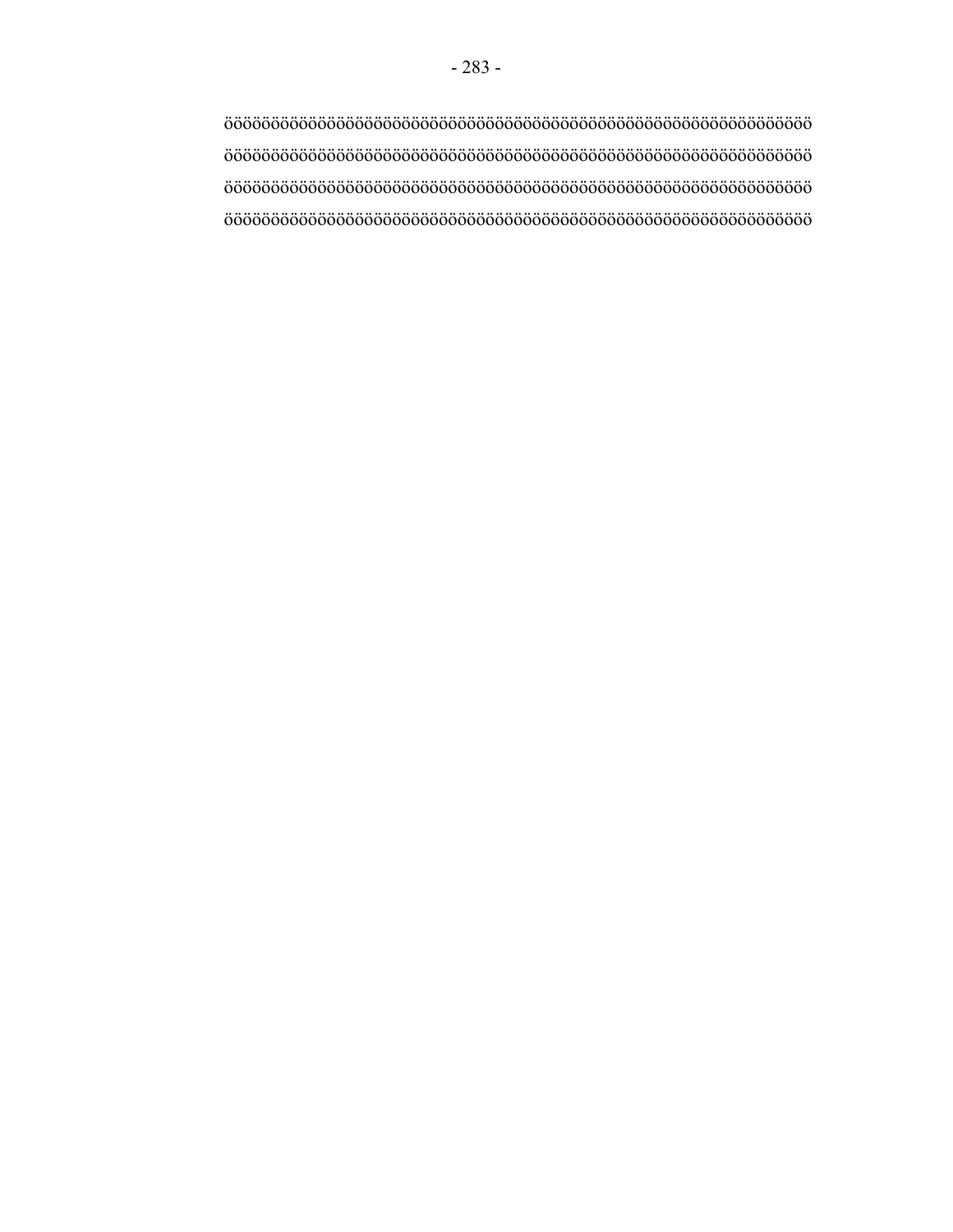## ööööööööööööööööööööööööööööööööööööööööööööööööööööööööööööööö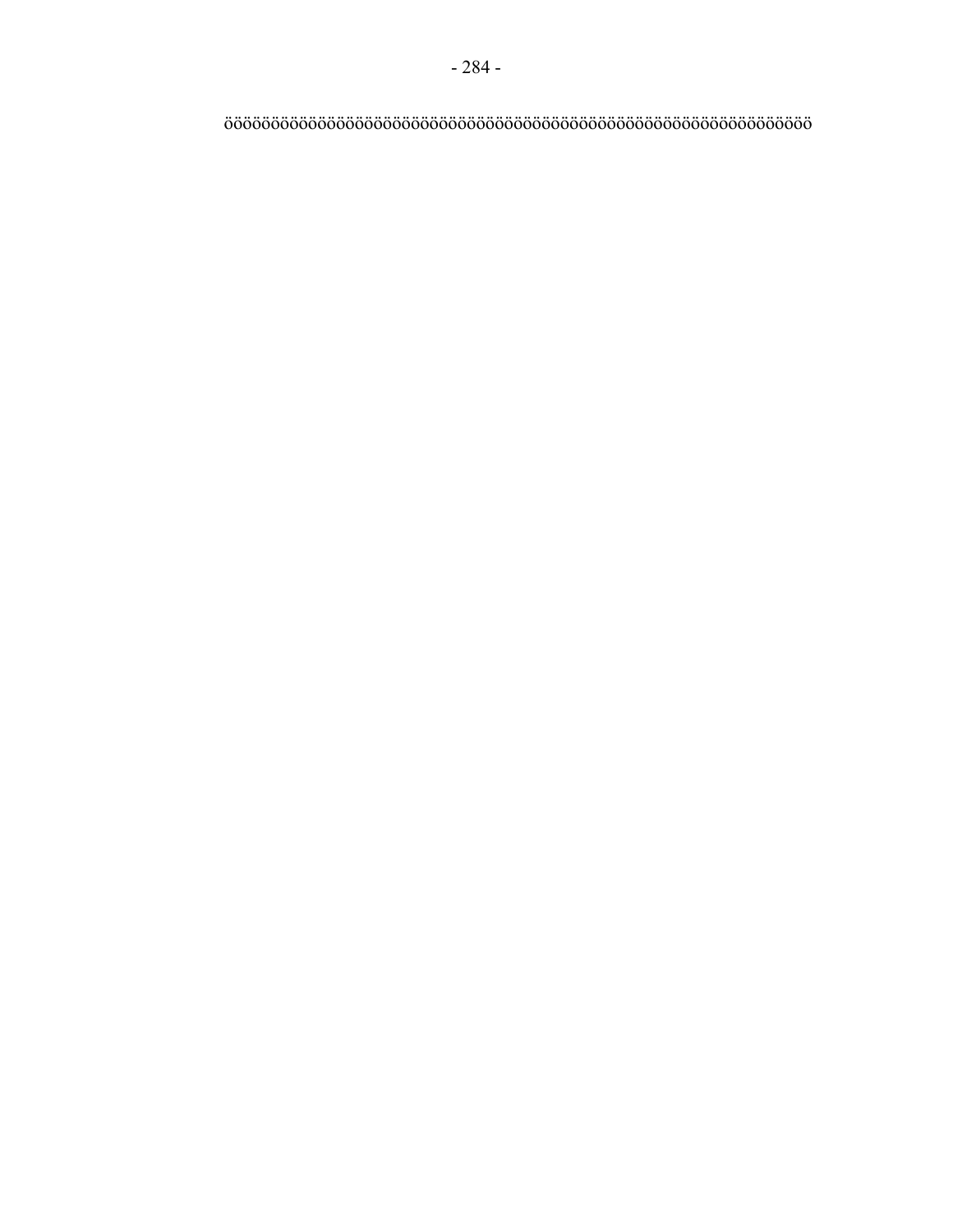## ööööööööööööööööööööööööööööööööööööööööööööööööööööööööööööööö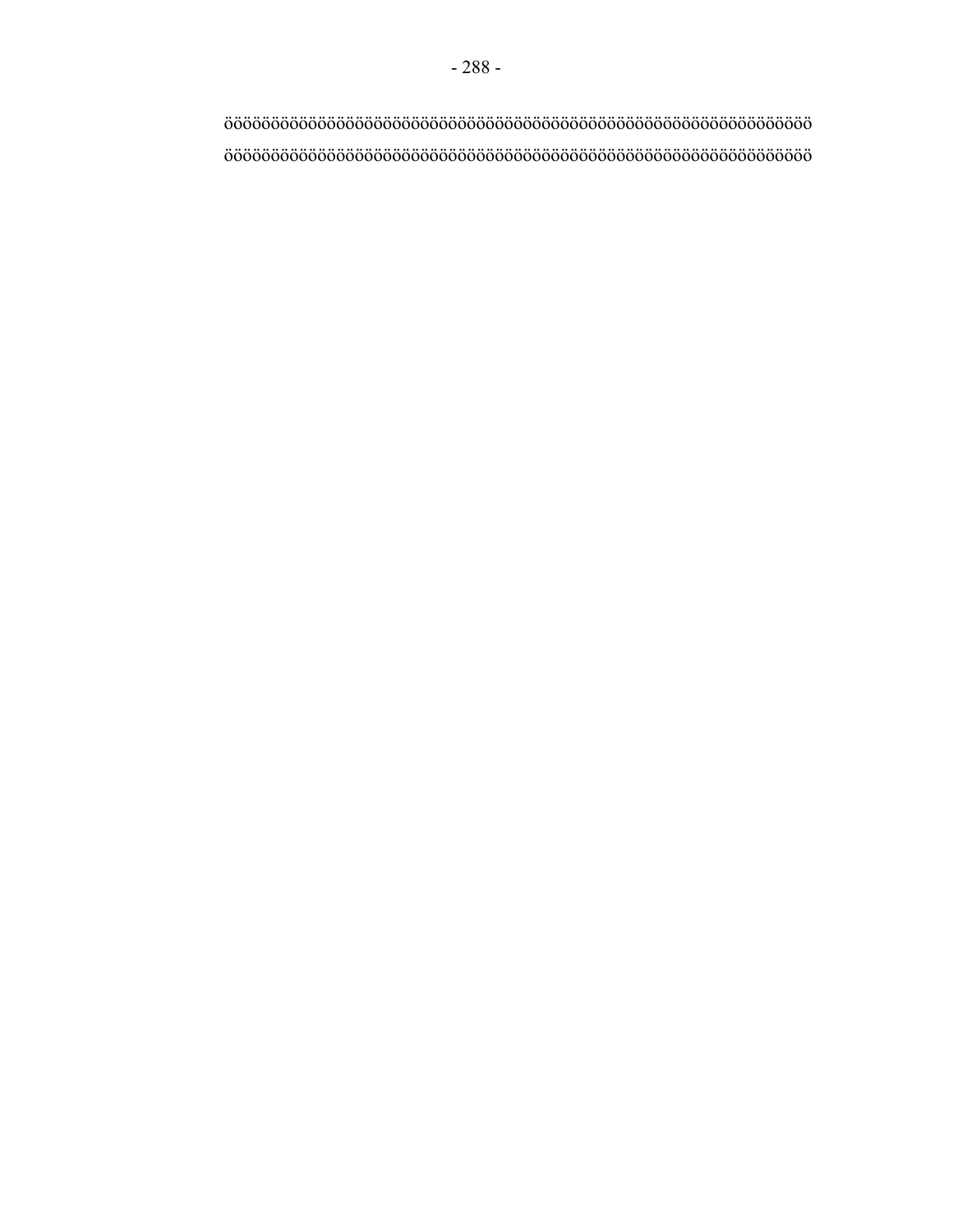ööööööööööööööööööööööööööööööööööööööööööööööööööööööööööööööö öööööööööööööööööööööööl as all other sub-centres the instructions to the candidates including the Goa Prevention of Malpractices at University, Board and other Specified Examinations Act, 1991 (Goa Act 8 of 1991), instructions on examination and the schedule of punishment.

- (13) He/she shall supply the copies of the list of candidates to all Deputy Conductors for display at the sub-centres.
- (14) He/she shall issue a press note in the local news-papers, announcing the seating arrangement of the candidates according to venue (sub-centre) about ten days prior to the commencement of examination.
- (15) The Conductor shall work out the subject-wise and medium-wise requirement of question papers for each sub-centre and inform the same to the Secretary at least seven days prior to the commencement of examination.
- (16) On receipt of sealed packets of question papers the Conductor shall verify the quantity of question papers received in presence of the Observer, and inform the Secretary urgently as regards additional requirements, if any.
- (17) The Conductor and the Observer shall arrange the sealed packets of the question papers, according to the time-table of the examination and keep the same in safe custody under the joint seal of Observer and Conductor with proper security arrangements for guarding the same during night time.
- (18) He/she shall open the custody of question papers in presence of the Observer to take out the question papers in the respective subjects, on every day of examination. He/she shall hand them over to the Deputy Conductor of each sub-centre every day with the instructions for not opening the extra packets of question papers, which are supplied by the Board for emergency for utilizing only at emergency with the permission of the Secretary.
- (19) He/she shall ensure that the sealed packets of question papers are opened only in the examination halls according to the instructions. The extra packets of question papers shall be handed over to the official of the Board with seals intact.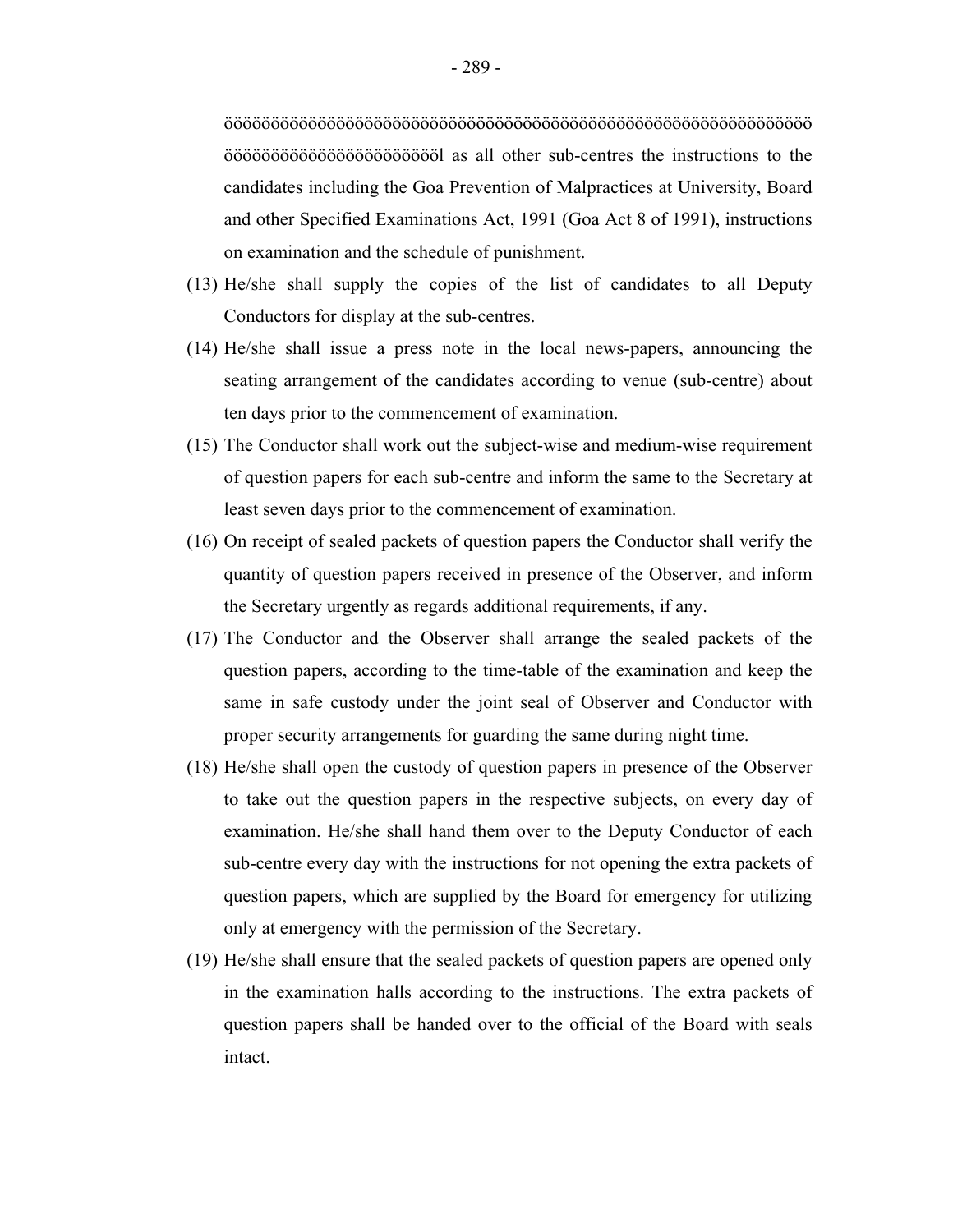- (21) The Conductor alongwith the Observer shall convene a meeting of Deputy Conductors, about a week prior to the commencement of examinations and shall carry out the following business.
	- (a) To apprise the Deputy Conductor about the conduct of the examination and their duties;
	- (b) To finalise the seating arrangement;
	- (c) To finalise requirement of stationery and question-papers at subcentre;
	- (d) To finalise the number of supervisors required in each sub-centre;
	- (e) To discuss all aspects including probable difficulties and solutions connected with the conduct of examination including probable malpractices;
	- (f) To discuss arrangements for special category;
	- (g) To carry on detailed discussions on "Action in special cases".
- (22) The Conductor shall be vigilant about the commencement of examinations in time. In case, the examinations can not be started at scheduled time due to unforeseen reasons, it shall not be delayed for more than one hour for any session unless permitted by the Secretary of the Board.
- (23) He/she shall not allow any additional time to any candidate for answering a paper on grounds of illness, accident or any other personal reason, except time lost to any candidate is due to act of omission on the part of the Board or its representative.
- (24) He/she shall visit all sub-centres frequently to ensure smooth conduct of the examination.
- (25) He/she shall handle special cases brought to his/her notice promptly as per the norms laid down by the Board.
- (26) He/she shall process the cases of malpractice as per the norms laid down by the Board.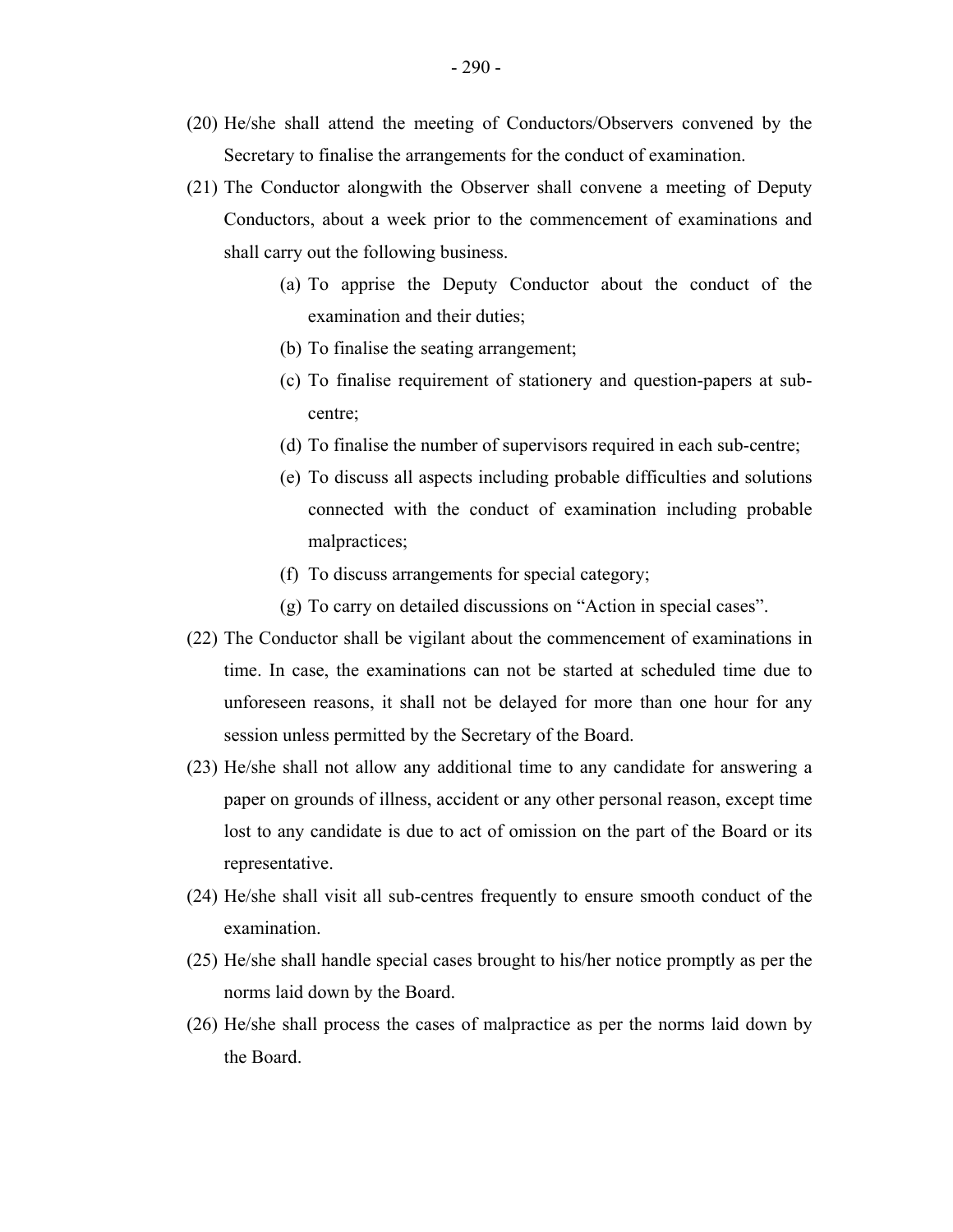- (27) He/she shall collect the packets of question papers/answer-books at the close of the session everyday form all Deputy Conductors, arrange them properly, keep in safe custody and hand them over to the Board official under acknowledgment alongwith Supervisor's report 'A' for supply of answerbooks and supplements to candidates and report 'B' showing medium-wise statistics in a block, specified by the Board.
- (28) He/she shall submit in duplicate, a consolidated statement of centre expenditure as per the norms specified by the Board with paid/unpaid receipts duly countersigned by him/her.
- (29) He/she shall arrange to submit to the Board, on conclusion of examinations, all the reports received from different functionaries appointed for the conduct of examination duly countersigning the same.
- (30) He/she shall extend full co-operation to the members of the Vigilance Committee to perform their duties as mentioned in sub-rule (2) of rule 51. The compliance shall be submitted to the Board in the specified proforma.
- (31) He/she shall submit his/her report on the conduct of examination in detail, with suggestions/recommendations for improvement, if any, within eight days in the specified proforma to the Secretary on conclusion of the examination.
- 47. *Duties of the Deputy Conductor -*
	- (1) The Deputy Conductor shall be responsible for the conduct of examination at the sub-centre.
	- (2) On receipt of centre list and number of candidates to be accommodated in the building, the Deputy Conductor shall work out and submit to the Conductor the following –

Block-wise plan to accommodate the candidates;

- Requirements of subject-wise and medium-wise question papers;
- Requirement of stationary;
- Requirement of number of supervisors, per session, per day;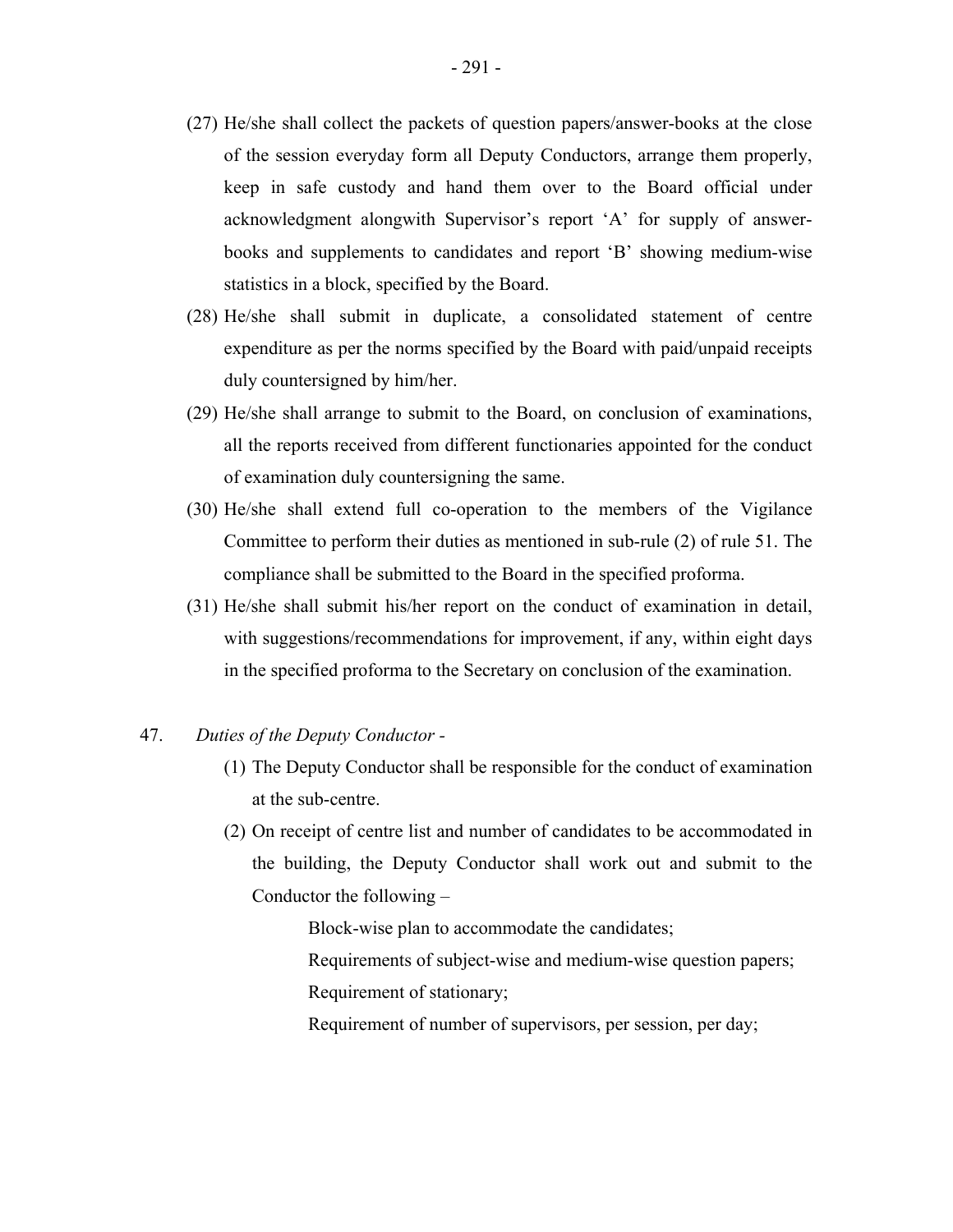He/She shall make the block-wise seating arrangement at the sub-center and display the same along with the notice containing instructions to candidates prior to the day of examination.

The Deputy Conductor shall receive the stationary from the Conductor well in advance, verify the same physically against the requirement and give it in the charge of the stationary supervisor for storing in security.

The Deputy Conductor shall attend the meeting of the Deputy Conductors convened by the Conductor to report about the arrangements made and to receive further instructions as regards preparation and conduct of examination.

On receipt of the list of Supervisors, he/she shall convene the meeting of supervisors at least two days before the examination issue necessary instructions regarding their attendance, duties, filling up of the records, sealing of answer-books, verification by other supervisor, action to be taken in case of malpractices by the candidates.

He/She shall prepare supervisors time table and display the same half an hour before the commencement of each session.

The Deputy Conductor shall distribute the stationary to the supervisors on each day of examination about thirty minutes before the commencement of each session.

On receipt of the sealed packets of question papers the Deputy Conductor shall check the seals on all the question paper packets to ensure the subject of examination vis-à-vis the time table and sign the same.

He/She shall distribute the question paper packets to the supervisors, about fifteen minutes before commencement of session.

In case of any shortage, or incomplete question papers the Deputy Conductor shall procure required question papers from the main center immediately.

> He/She shall ensure timely commencement of the examination at every session..

> He/She shall ensure that all the candidates have been supplied with appropriate and full question papers and that the supervisor in each block has announced the total number of pages, the total questions contained in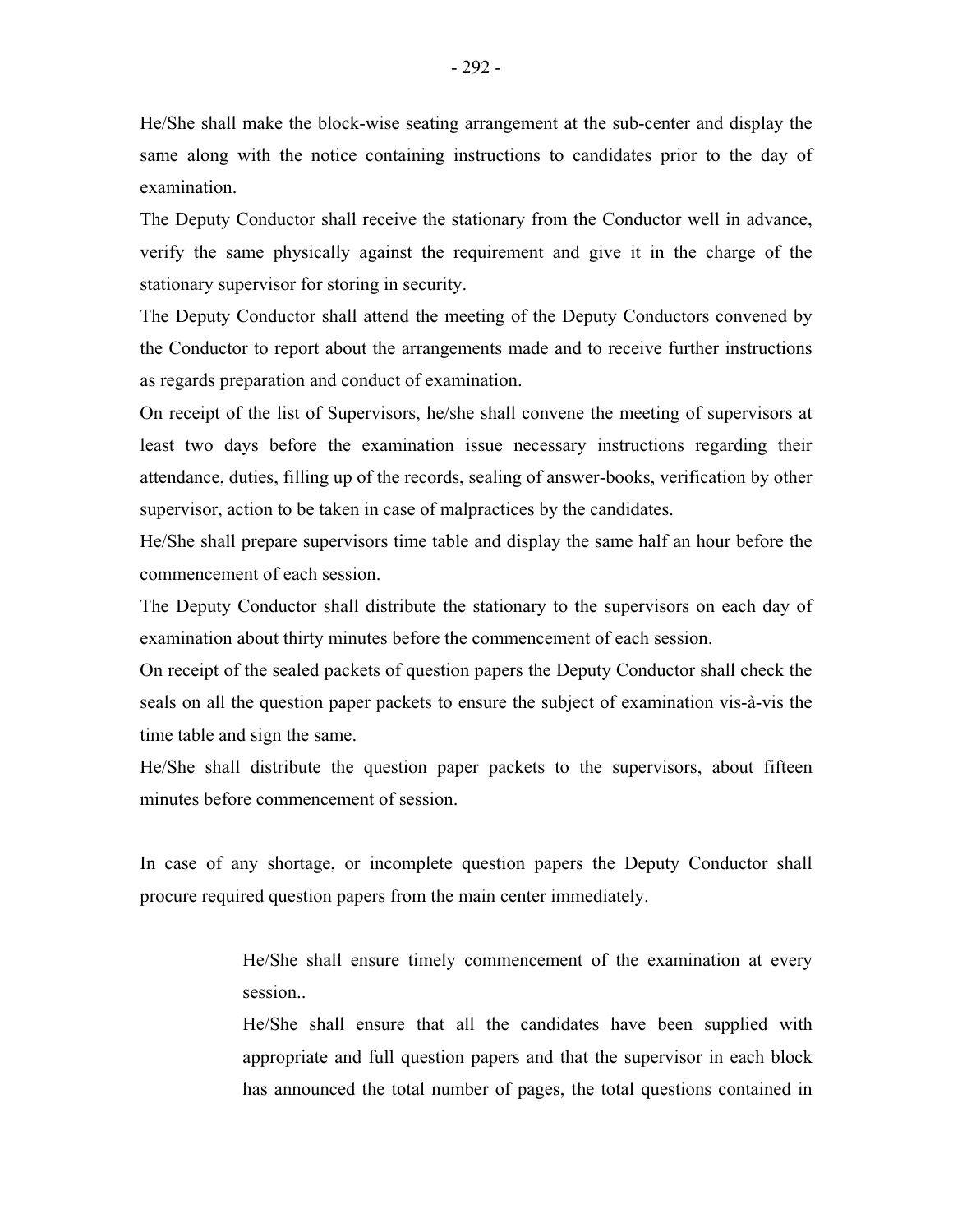the question paper and also written on the black board in respective subject. He/She shall collect the balance question papers from the block supervisors He/She shall take frequent rounds in the examination blocks to ensure that the supervisors perform their duty properly for the smooth conduct of the examination.

At the close of the session, the Deputy Conductor shall arrange for sealing and labelling of all the packets of answer-books, received from the Block Supervisor along with the reports in the specified forms.

After verification of the answer-books from each packet vis-à-vis the seat/code numbers recorded on the packet and the records in Supervisor's reports in form A and B as specified by the Board, he/she shall sign the certificate on the packet in token of verification of the contents personally. He/She shall hand over the packets to the Conductor immediately.

After conclusion of the examination, the Deputy Conductor shall obtain bills from the Supervisors, clerical staff and class IV staff countersign the same and arrange to effect the payment.

He/She shall extend full-co-operation to the members of the Vigilance Committee to perform their duties as mentioned in sub-rule (2) of rule 51. The compliance on the observations of Vigilance Committee shall be submitted to the Board in the specified proforma.

The Deputy Conductor shall prepare statement of account of answer-books and statement of account of answer-books and supplements, statements of accounts of question papers and the balance stationary and submit them to the conductor alongwith the necessary report.

### *48. Guidelines for Block Supervisors and their duties:*

- (1) The Block Supervisor shall collect the stationary such as answer-books, supplements, etc. from the Deputy Conductor and check the same.
- (2) On receipt of the sealed question paper packets from the Deputy Conductor, he/she shall check the seal on the same alongwith the signature of the Conductor and the Deputy Conductor.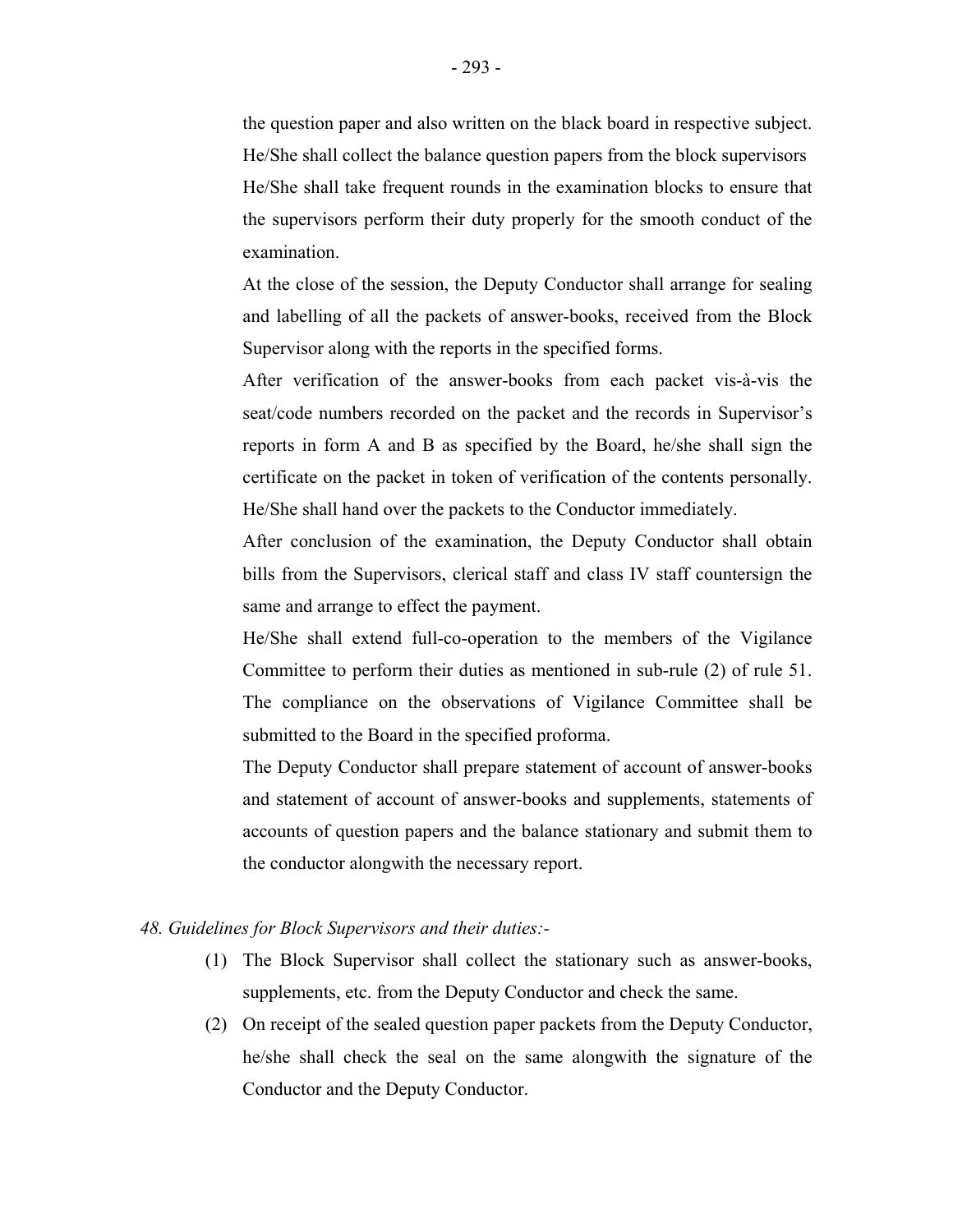- (3) He/She shall follow the instructions given to him/her by the Deputy Conductor.
- (4) He/She shall report to the examination block 20 minutes prior to the commencement of examination at the first session and 15 minutes on the subsequent sessions.
- (5) He/She shall announce to the candidates to keep outside the block all material not required to answer the examination.
- (6) He/She shall brief the candidates about the schedule of punishment for using unfair means in examinations.
- (7) He/She shall supply main answer-book to the candidates by recording the signature on the front page of the answer-book after necessary entry in Report 'A' specified by the Board and ask the candidates to fill in the details on the front pages of the answer-book and check the same. He/She shall obtain the signatures of the candidates on Report 'A' specified by the Board, before issuing main answer-book and supplements.
- (8) (a) He/She shall instruct the candidates to check the number of pages in the answer-book serially. In case of missing pages in an answer-book, if identified, before writing answers on it, the answer-book shall be replaced. It shall otherwise be reported for further action.

(b) The cases of missing pages in the answer-book which are not reported during the conduct of examination, if identified later, shall be processed under malpractice cases.

- *(9) He/She shall ensure that the packets of question papers received pertains to subjects as per the schedule of time table and shall sign on the sealed packet at appropriate column.*
- *(10) About one or two minutes prior to the schedule time for commencement of the examination, he/she shall ask any two candidates from the hall to check that the seal on the question paper packet are intact and obtained their signatures on the envelope, in the space provided, in token of the verification of seal.*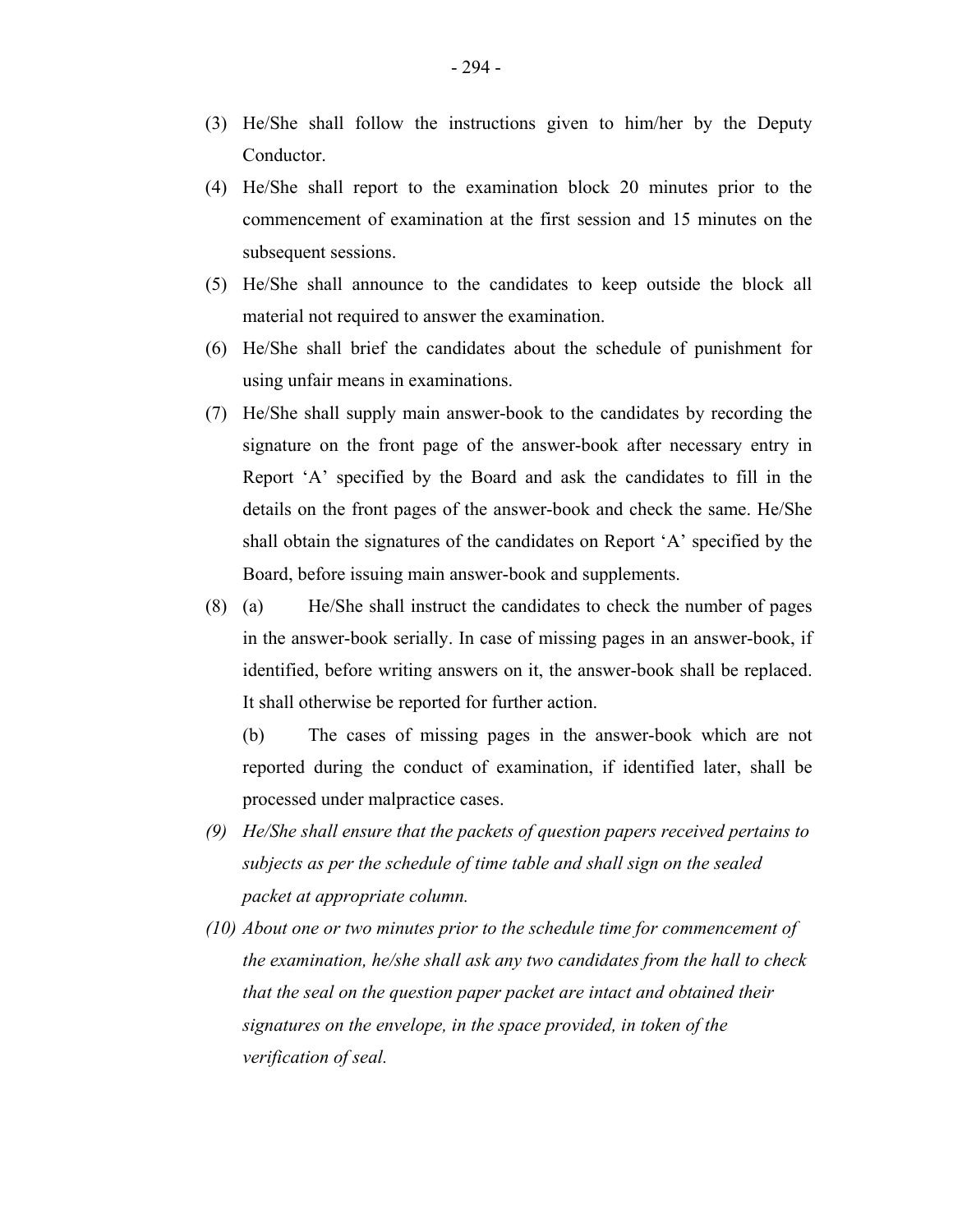- *(11) The supervisor shall distribute the question papers to the candidates beginning with the last number and shall collect the answer-books in the same sequential order of distribution of question-papers. He/She shall instruct the candidate to write seat numbers on the question pares at the right to corner on the front page of the question paper in the space provided therefor.*
- (12) He/She shall procure from the Deputy Conductor immediately, the additional question papers in case of short supply.
- (13) He/She shall writ on the board the total number of pages and total number of questions in the question paper and instruct the candidates to verify the same as against the copies supplied to them.
- (14) The entire responsibility of supplying accurate and full question paper as per schedule of subject and medium, rests with the Supervisor and he/she will be held responsible for any dereliction on his/her part.
- (15) The balance question papers, shall be kept in the packet for returning back to the Deputy Conductor who shall collect the same from the Supervisors, after the commencement of the examination.
- (16) The Supervisor shall check the admission cards without causing disturbance to the candidates.
- (17) The candidates shall be prevented from appearing for the examination in case he/she is unable to produce a valid admission card, unless permitted in writing by the Conductor/Deputy Conductor
- (18) The Supervisor shall provide the facilities to the handicapped candidates as per their requirements having prior approval from the office of the Board, on producing such letter.
- (19) He/She shall perform the work of supervisor vigilantly by preventing the candidates from committing any malpractices.
- (20) The following precautions shall be taken by Supervisor
	- (a) Not to allow copying on the part of the candidate;
	- (b) Not to engage himself/herself in conversation with any candidate;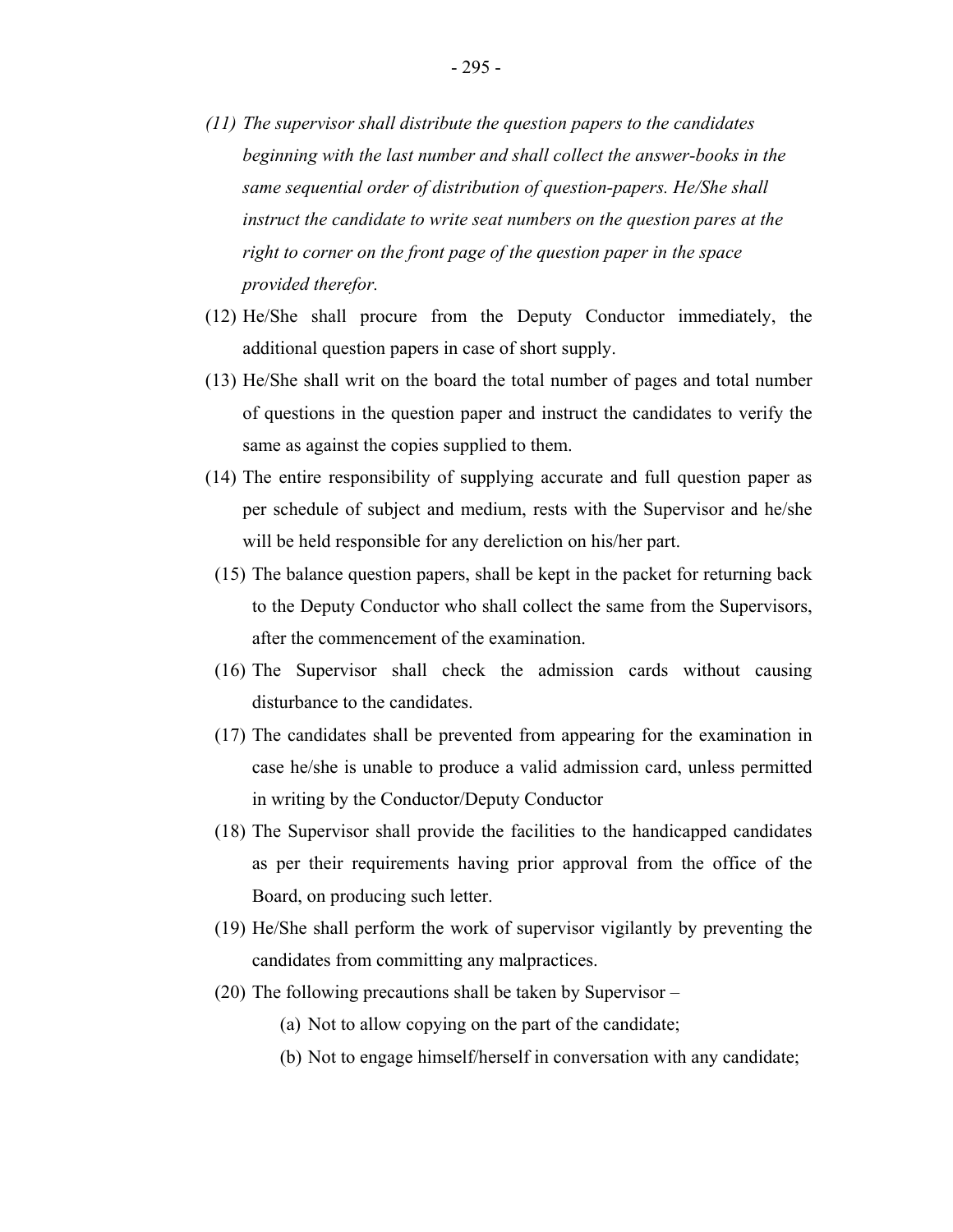- (c) Not to give any kind of explanation to any candidate, about the questions appearing in the paper except under directions of and only to the extent, as desired by the Deputy Conductor;
- (d) Not to do any work other than the work of the supervisor and allied duties.
- (21) In case any candidate commits any irregularity or objectionable action against the instructions, the matter shall be reported immediately to the Deputy Conductor for further action.
- (22) Any attempt on the part of supetrvisor-
	- (a) To conceal any irregularity committed by any candidate;
	- (b) To conceal any case of impersonation;
	- (c) To give or to cause to give question paper, answer-book or supplementary answer-book to any unauthorized person;
	- (d) To admit any unauthorized person to the examination hall;
	- (e) To overlook irregularities committed by any candidate from the block;
		- Shall amount to serious act of dereliction of duties and is liable for penalties as inflicted by the Board with a report to the respective management of the school.
- (23) He/She shall maintain all the required reports to be submitted to the Deputy Conductor at the end of each paper.
- (24) He/She shall not any candidate to attend toilet, without being accompanied by the peon appointed for the purpose.
- (25) He/She shall not allow any candidate to leave the examination hall without returning the answer-book along with supplements, if any, properly tied and with the details on the cover pages and legibly filled in.
- (26) He/She shall not allow any candidate to leave the examination hall, for the first one hour after the commencement of the session even if the answerbook is submitted by such candidate.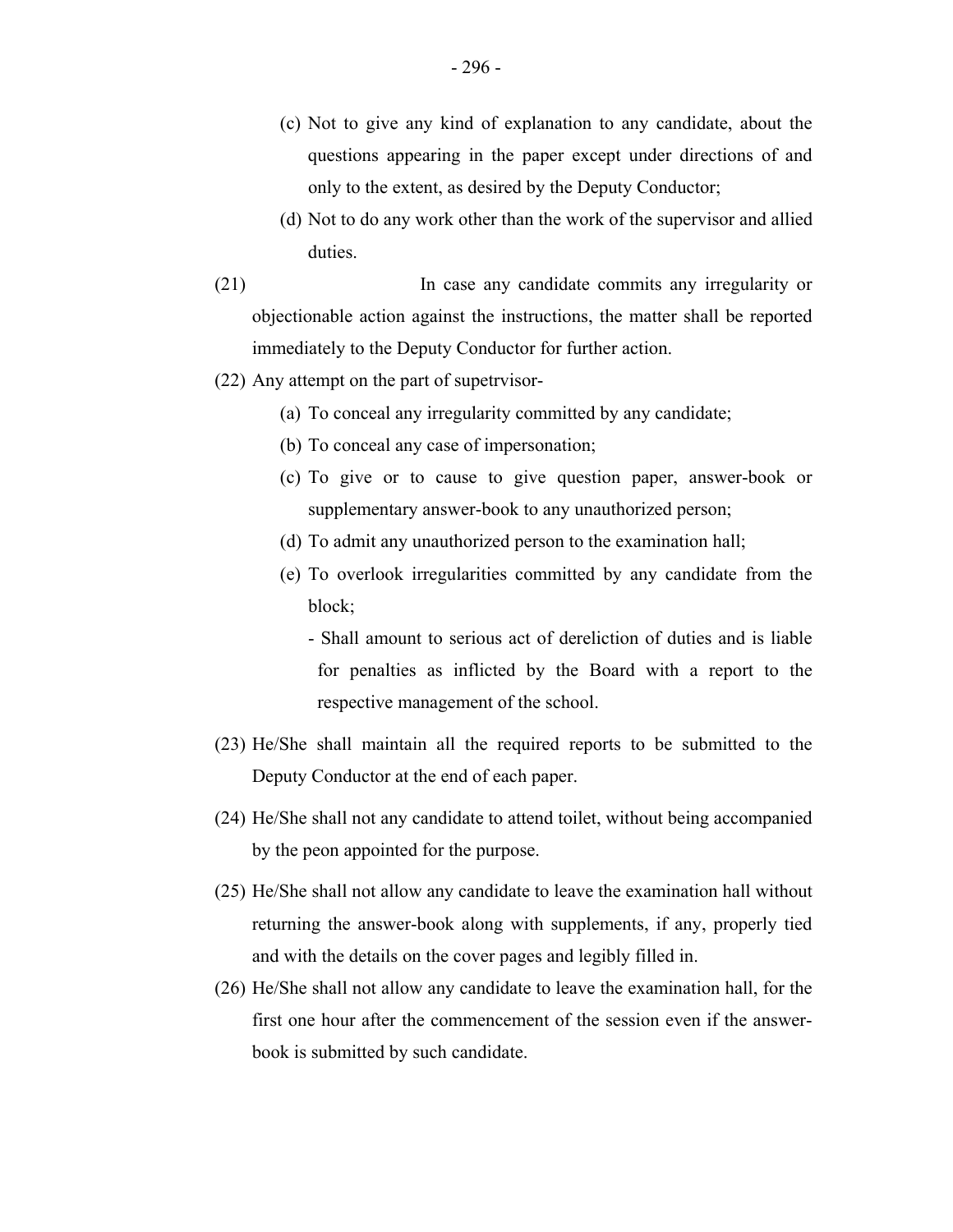- (27) He/She shall fill in Supervisor's Reports 'A' and 'B' specified by the Board, properly, duly sign the same and after verification by other Supervisor hand over to the Deputy Conductor alongwith the answerpaper packets duly sealed immediately after the respective session.
- (28) He/She shall return all the unutilized balance answer-books and supplements to the stationary supervisor, who shall receive the same after due verification vis-à-vis Supervisors Report 'A' specified by the Board.
- (29) The Supervisor shall be solely responsible entirely if any answer-book is missing in the packet according to the entries of seat/code number superscribed on the packet and Supervisor's Report 'A' or 'B' specified by the Board.
- (30) The supervisor who verifies the records shall also be held equally responsible for any omission and liable for action as the Board shall inflict.
- (31) He/She shall extend full co-operation to the members of the Vigilance Committee to perform their duties as mentioned in sub-rule (2) of rule 51. The compliance on the observations of Vigilance Committee shall be submitted to the Board in the specified proforma.

*49. Duties of the other staff* – The Board shall specify the qualification, eligibility conditions, powers, duties and responsibilities of other staff appointed in the work of conduct of examination separately in the Manual for conduct of examination.

#### *50. Action in special cases* –

*(1) If a candidate does not have the admission Card or if the admission card does not bear the signature of the head of the sponsoring institute or the signature of the candidate, or if the admission card is not attested by the head of sponsoring institution, Deputy Conductor shall satisfy*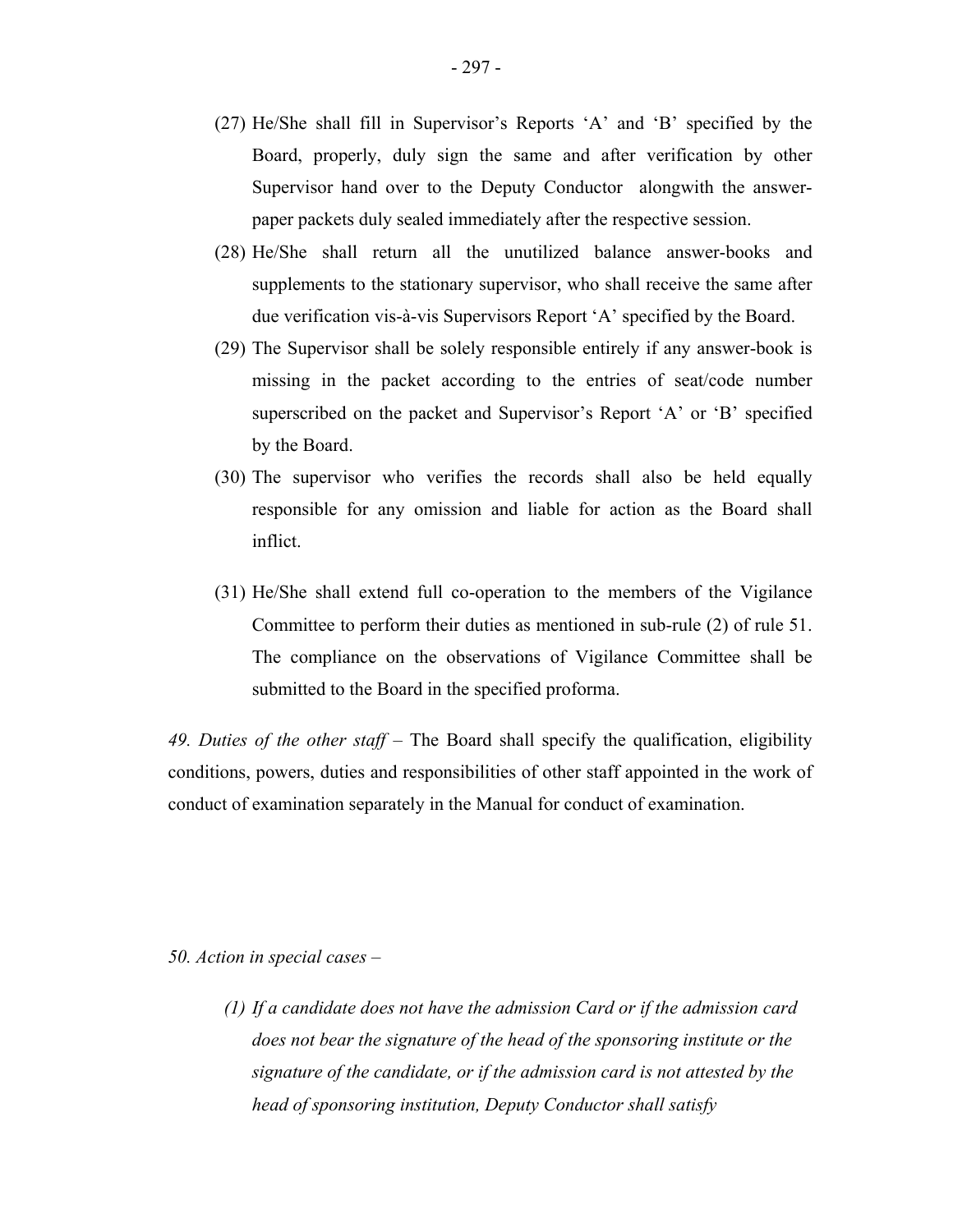*himself/herself about the candidate's identity by such inquiries, as may be needed to corroborate the information available from the center list and other sources/candidates and issue a letter for admission of such candidates after obtaining a written statement from the candidate, explaining the circumstances causing him/her to be unable to present the admission card.* 

- *(2) (a) If the seat number of any candidate is not traceable in the centre list, a provisional seat number, prefixing the name of the centre shall be allotted (e.g. Mapusa –1) by the Conductor to the candidate with instructions to write the same provisional seat number on all the answer-books and supplements.* 
	- (b) The Conductor shall intimate such cases immediately to the Secretary, informing full name to the candidate, full name of the sponsoring school, subjects offered by the candidate for the examination and the provisional seat number allotted by the Conductor.
	- (3) When two or more candidates present the admission card bearing the same seat number, the candidate whose name is shown in the centre list against the said seat number shall be allowed to write that seat number on his/her answer-book and the other candidate shall be allotted a provisional seat numbers as stated at  $(2)$  (a) above.
	- (4) The application of the handicapped candidates fulfilling the eligibility criteria, supported by authentic medical certificates and recommended by the head of the institution shall be considered.
	- (5) The handicapped candidates shall be entitled to the following concessions/facilities –
		- (a) Option for nearest centre.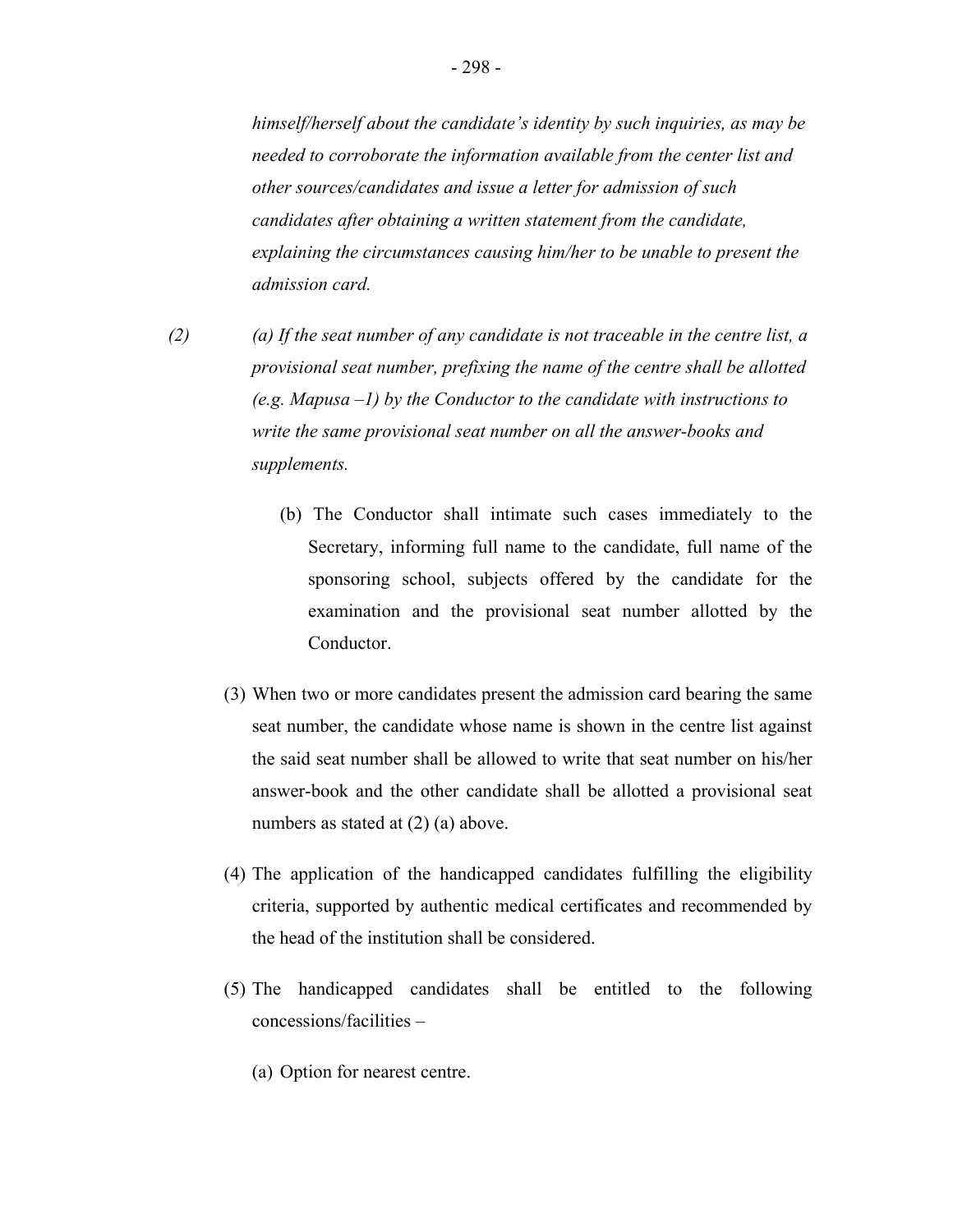- (b) Extra time to answer the paper not exceeding 30 minutes.
- (c) Use of a person as a writer-cum-reader, who shall have studied one standard below than the examination for which the candidate is appearing.
	- On such a claim and on advance payment of remuneration for writer-cum-reader the Conductor/Deputy Conductor shall arrange for a writer.

A writer shall not be allowed in subjects in which the practical work is required to be performed by the candidate himself/herself. e.g. shorthand, typewriting, art, drawing, etc.

- (d) Any other concession allowed by the Board.
- (6) The blind candidates, on their request shall be allowed to use type-writers, provided that such candidates shall make their own arrangement of the typewriting machines.
- (7) Blind candidates shall be allowed to use template for drawing diagrams.
- (8) The handicapped candidates shall produce the letter granting the permission for availing such facilities before the authorities of examination, whenever required.
- (9) The Conductor shall conduct the examination as per the norms laid down by the Board. If any candidate/s adopts any unfair means to answer the examination detrimental to the laid down norms, such cases shall be dealt with as per the norms and instructions in this regard down by the Board.
- (10) The Deputy Conductor shall instruct the Supervisors to exercise utmost vigilance in order to detect any attempts of copying, communication with other candidates or with outsiders, transfer of answer-book/supplements,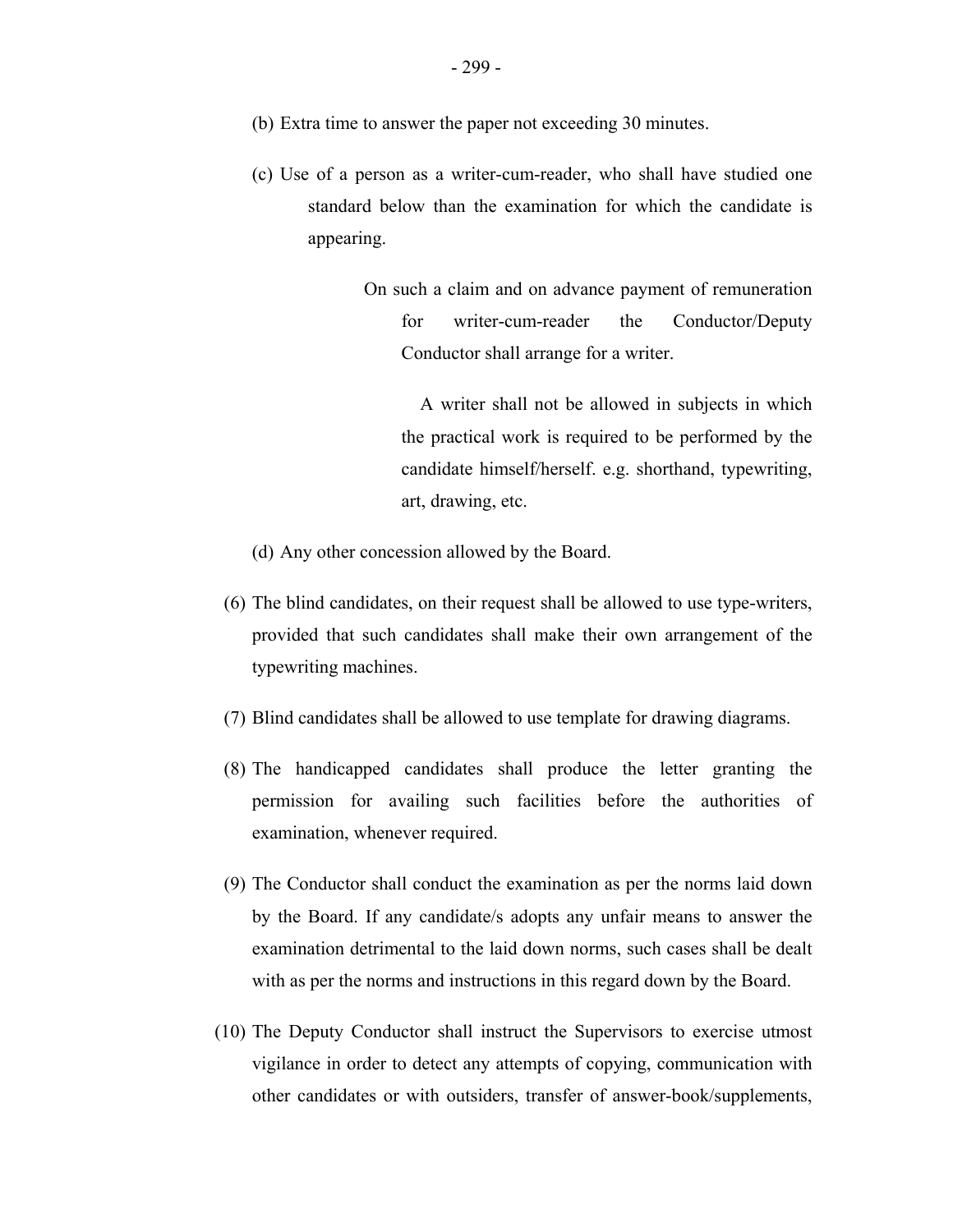transfer of copying material or communication through any other means by the candidates and bringing and possessing manuscript, notes, notebooks, text-books, guide-books, maps, mini-computers, calculators, etc.

- (11) The Deputy Conductor shall instruct the supervisors to bring to his/her notice all cases of attempts of unfair means and oral communication on the part of the candidate immediately.
- (12) On detecting such offences, the Deputy Conductor shall obtain a written explanation from the candidate confessing and explaining the act of copying or communication committed by the candidate or having possession of books or notebooks or written copying material in whatsoever form. The explanation of the candidate shall be countersigned by the Supervisor.
- (13) The Deputy Conductor shall collect the copying material found with the candidate, attest the same, obtain signature from the candidate on the said material and report the matter to the Conductor immediately.
- (14) The Deputy Conductor in consultation with the Conductor shall then expel the candidate from the examination hall after collecting the answer book of the said candidate. The answer book so collected shall be packed in a separate envelope labeled "Malpractice Case".
- (15) A candidate so expelled, shall not be readmitted under any circumstances, to the examination for writing remaining part of paper or the remaining part of the examination.
- (16) The Deputy Conductor shall prepare a report immediately on each of such cases of expulsion, categorically mentioning therein that the concerned candidate has been expelled from the examination hall and that he/she shall not be re-admitted for the remaining part of the examination.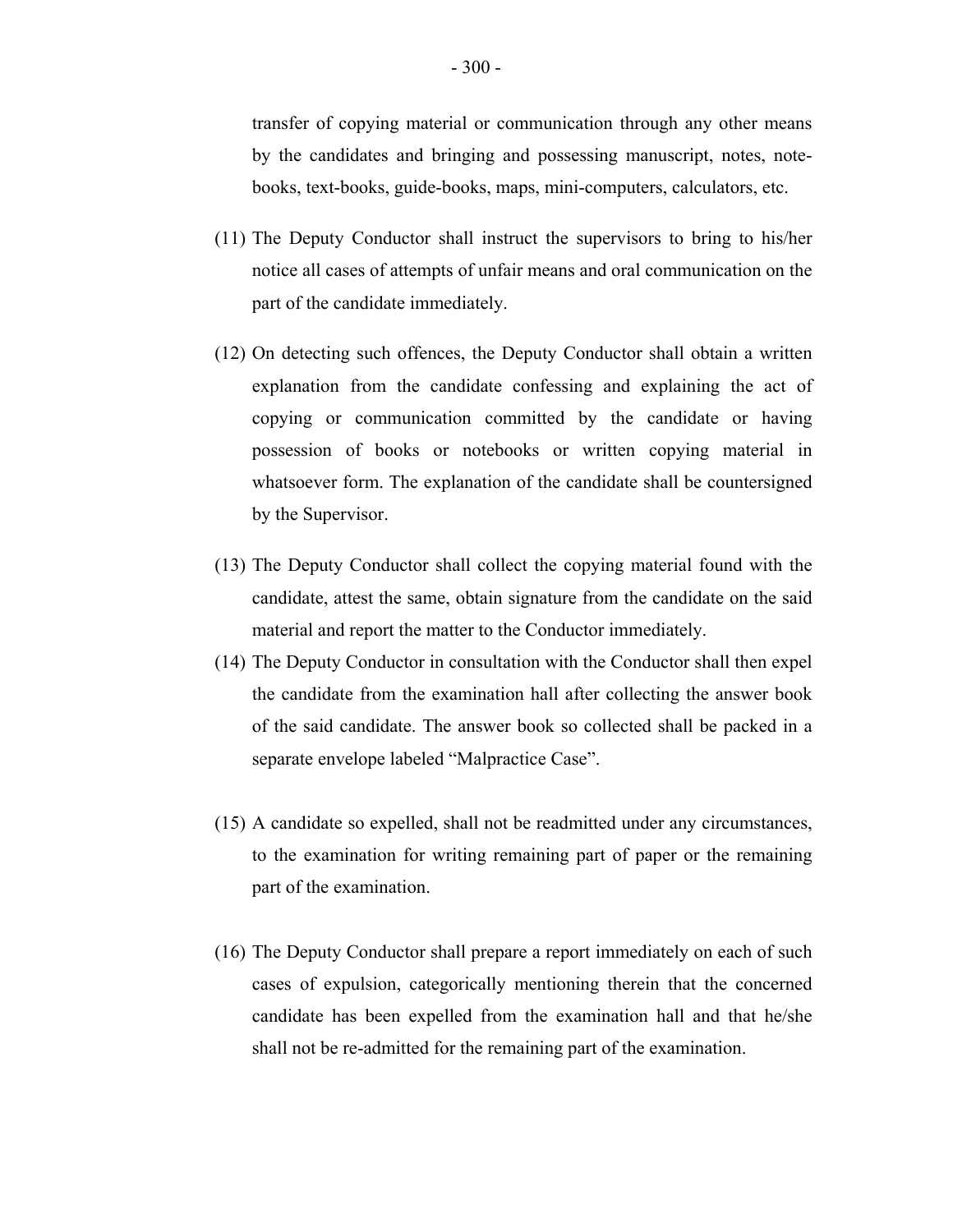- (17) The Deputy Conductor shall forward the report through the Conductor to the Secretary alongwith the following documents –
	- (a) Copying material recovered from the candidate duly signed by the candidate and attested by the concerned Supervisor and the Deputy Conductor.
	- (b) Statement of the candidate countersigned by the Supervisor and the Deputy Conductor.
	- (c) Answer book of the candidate packed in a separate envelope labeled as "Malpractice Case".
- (18) In case the candidate refuses to co-operate in giving the written explanation or to sign on the copying material recovered from him/her, he/she shall be orally informed about the punishment without even further inquiry as per provisions to that effect. The report of such cases shall be signed by both, the Supervisor and Deputy Conductor.
- (19) All the detected/suspected cases of impersonation shall be reported immediately to the Conductor through the Deputy Conductor.
- (20) Before taking final action in the cases of impersonation, the Conductor shall satisfy himself/herself-
	- (a) by making necessary inquiries as may be deemed fit, to disclose the identity of the candidate.
	- (b) by obtaining signature of the alleged impersonator and by comparing it with that on the admission Card.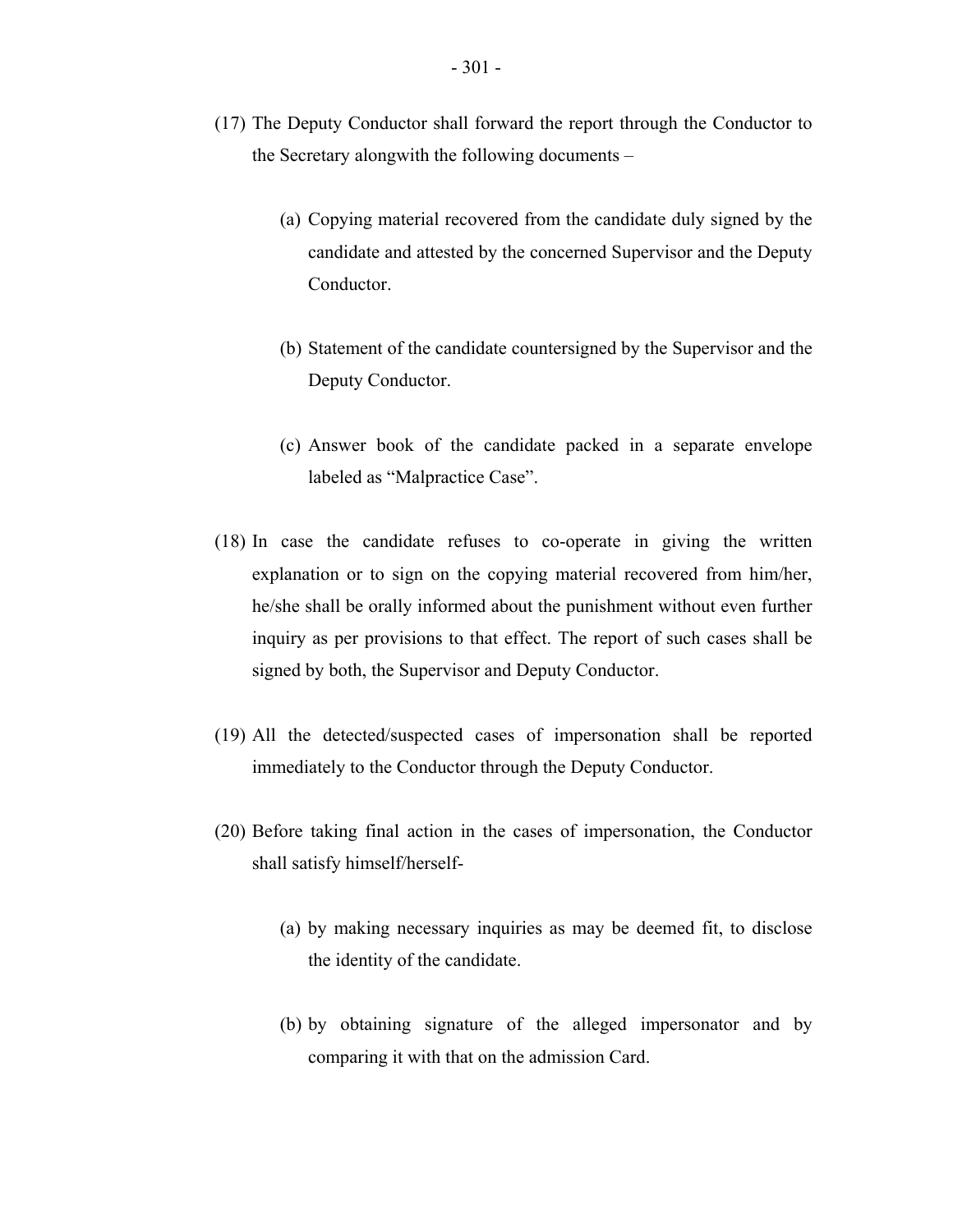by checking whether any tampering is done on the admission Card.

by any other means as may be deemed suitable

- (21) After being satisfied fully that there is a *prima-facie* case of impersonation, the Conductor shall hand over the impersonator to the competent police authorities for further necessary action.
- (22) It shall be noted invariably that before taking final action, the Conductor shall make discrete inquires very carefully, so that under any circumstances, no innocent candidate is handed over to the police authorities.
- (23) The Conductor shall collect information about the name and occupation of the impersonator.
- (24) The conductor shall prepare a report immediately in all such cases giving details about the impersonator and the details about the candidate such as seat number, name of the candidate, subject in which the impersonator has attended the examination, etc. and forward it to the Secretary of the Board.
- (25) When a candidate is found to be threatening the Supervisor or the other staff appointed for the examination or assaulting them or damaging the property at the center/sub-centre or misbehaving with the staff in whatsoever manner, the Conductor/Deputy Conductor shall hand over such candidates immediately to the police authorities or expel from examination hall.
- (26) The Conductor/Deputy Conductor shall obtain the statement of the supervisor or the concerned staff and from two neighbouring candidates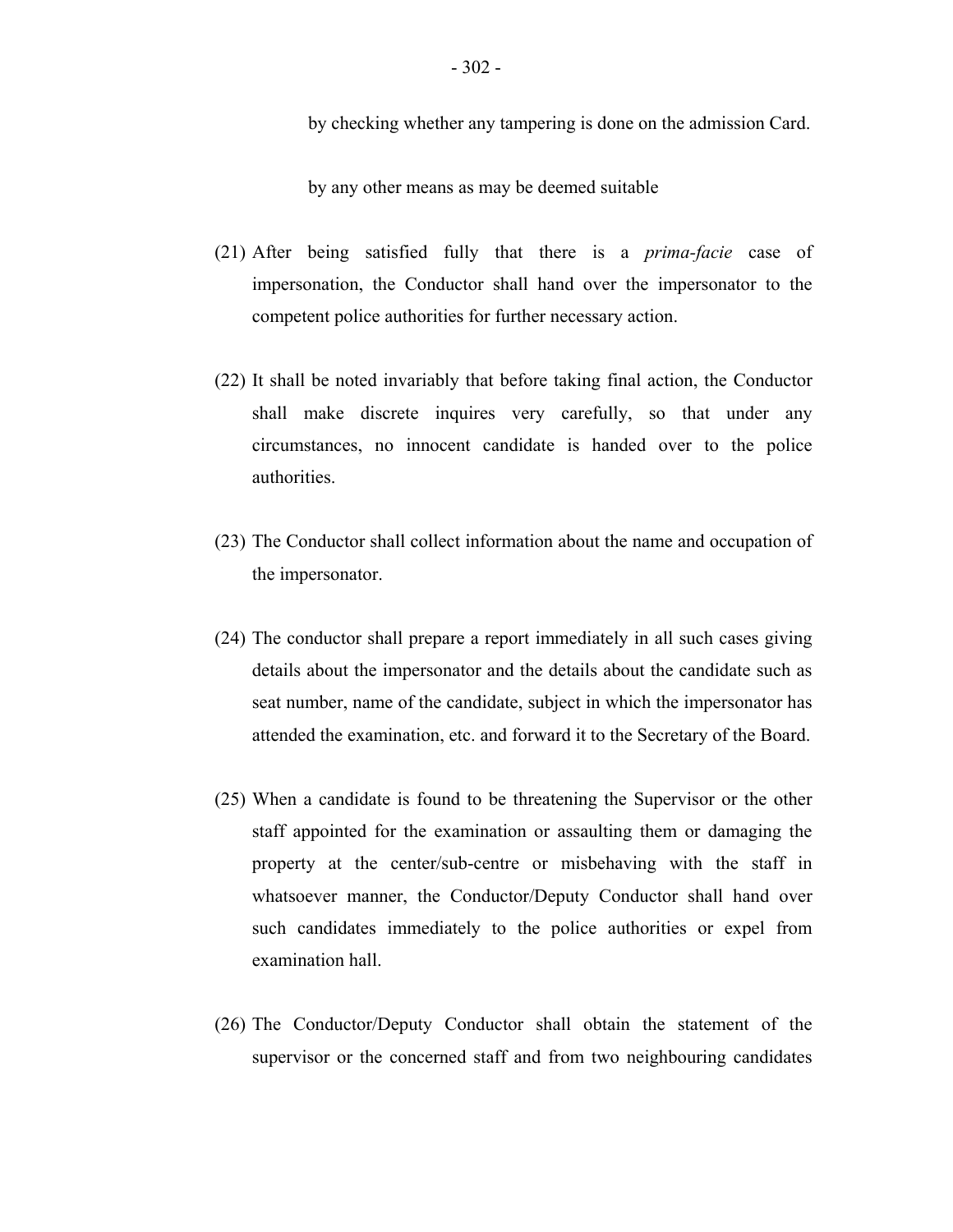corroborating the nature of the offence committed by the expelled candidate.

- (27) The Conductor shall prepare a detailed report on such case immediately and submit it to the Secretary alongwith the statement mentioned in subrule (26) above.
- (28) When a candidate who is caught red-handed in resorting unfair means, runs away from the examination hall, following actions shall be taken-
	- (a) A statement from the two neighbouring candidate shall be obtained to the effect that they have witnessed the act of running away.
	- (b) The Supervisor shall make a report to the Deputy Conductor who in turn shall report to the Conductor about running away of the concerned candidate.
	- (c) The Conductor shall forward a report to the Secretary about the case, alongwith the documents mentioned at (a) above.
	- (d) Such a candidate shall not be admitted for the examination if he/she comes to appear for any subsequent paper.
- (29) If a candidate runs away from the examination hall with his/her answerbook, the same action as stated in sub-rule (28) above shall be taken. however, the report of the supervisor and the statement of two neighbouring candidates shall categorically mention that the concerned candidate has run away from the examination hall with his/her answer book.
- 51. *Vigilance Committee*-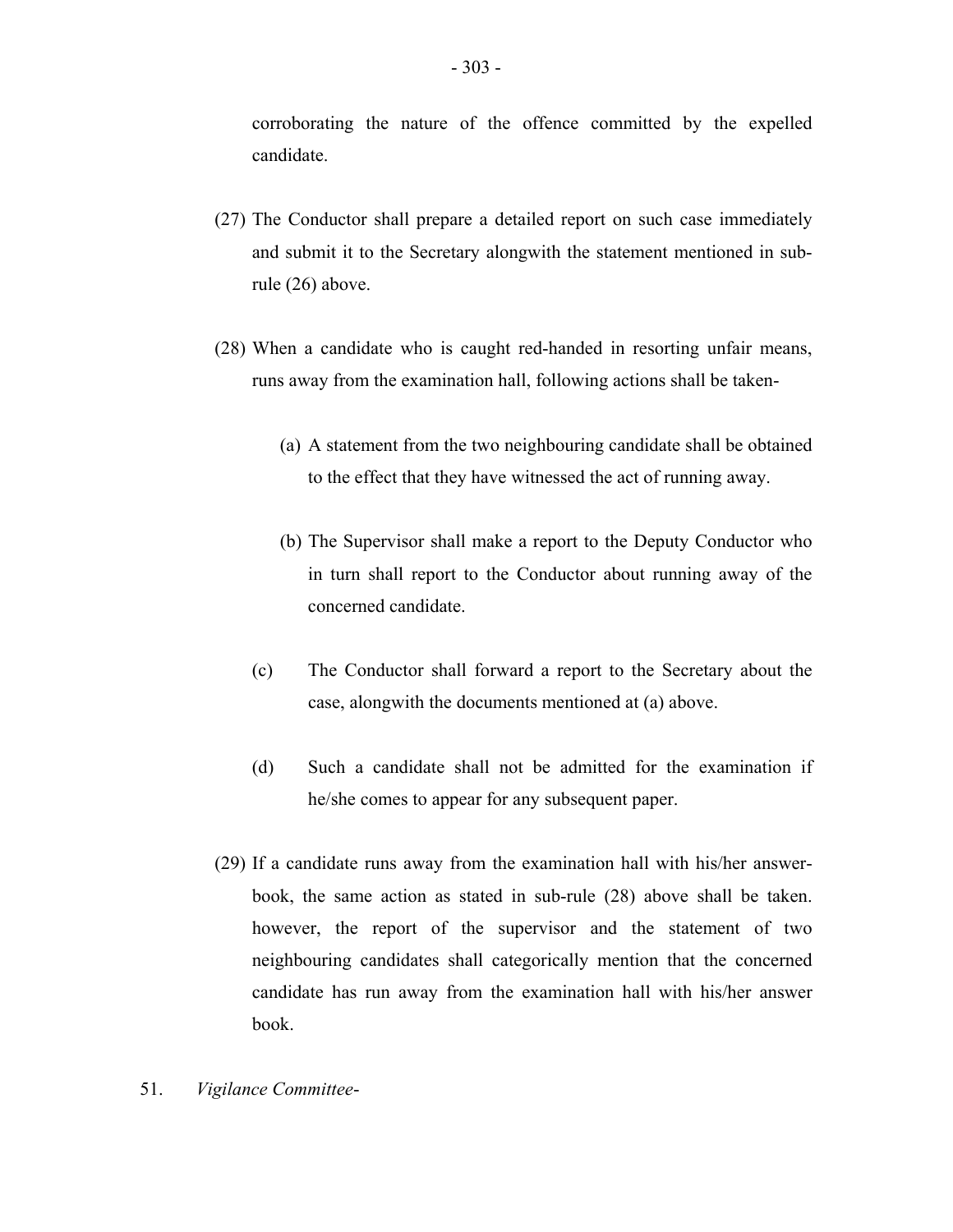*The Vigilance Committee/s shall,-* 

- (a) overview the conduct of examination through visits;
- (b) check the malpractice, if any, adopted during the conduct of examination and report such case to the Secretary;
- (c) help to have an additional check in conduct of examination;
- (d) bring to the notice of the Board any lapses, if detected, during the conduct of examination;
- (e) suggest to the Board ways and means for further improvements in the examination system

*(3) The Vigilance Committee shall make visits according to the norms laid by the Board, bring the cases needing urgent action to the notice of the concerned Conductor/Deputy Conductor/Block Supervisor and submit their reports to the Board accordingly with the suggestions, if any, for improvement.* 

# 52. *Schedule of punishment for malpractice in the examination*

(1) The case of malpractices reported by the Conductor of the examination shall be placed before the Executive Council by the Secretary. The Executive Council shall conduct inquiry in the cases by appointing a subcommittee which shall investigate into the cases as stared by the Board.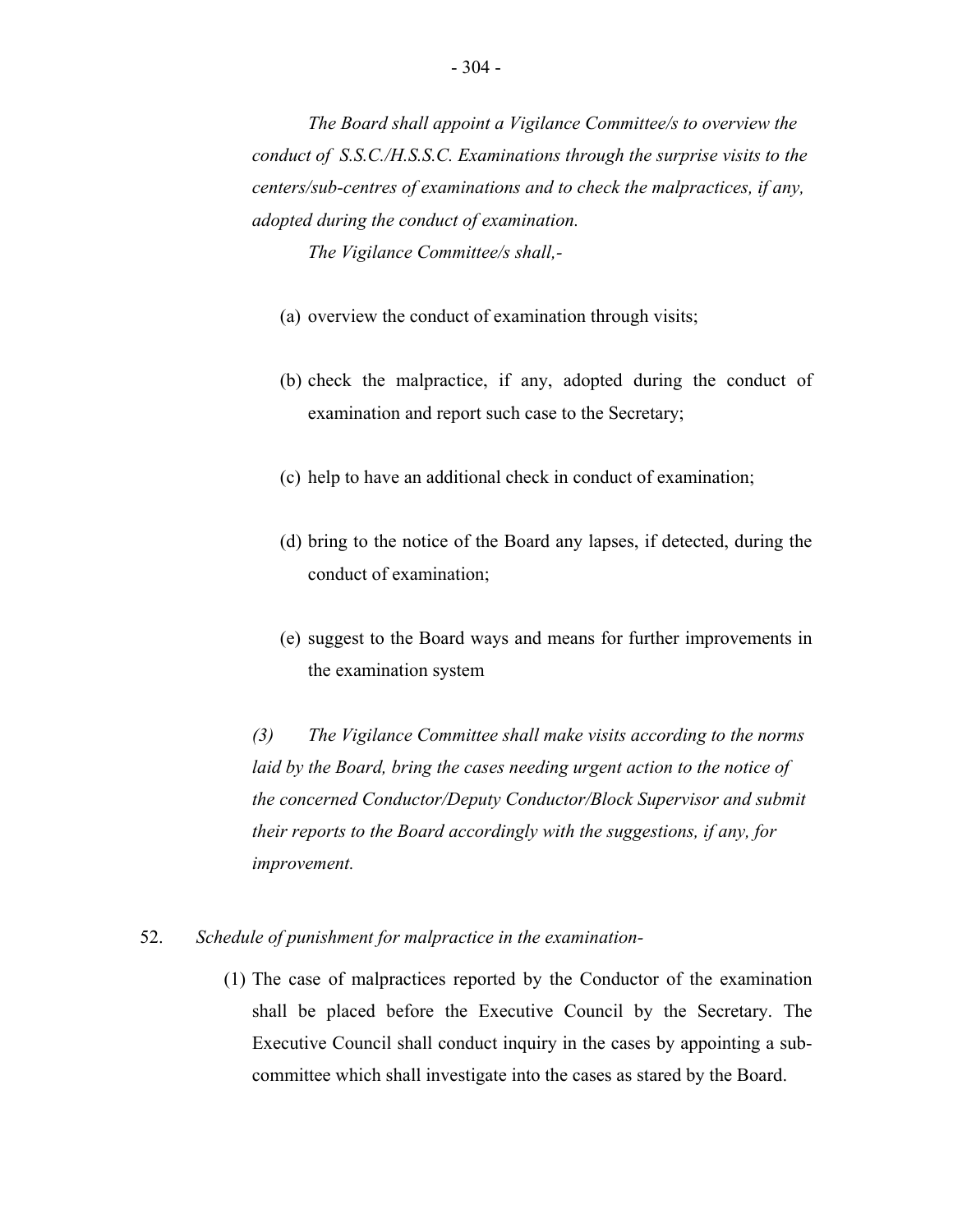- (2) The Board shall specify the norms according to the schedule of punishment for inquiry into the malpractice cases.
- (3) The decisions of the Executive Council in the cases of malpractice shall be implemented under intimation to the concerned candidate and the heads of the schools.
- (4) The decisions of the Executive Council regarding malpractice cases shall be reported to the Board for information.

# **Chapter VI**

## Procedure for assessment

53. *Collection of answer books when coding is not done-* Collection of answer-books and delivery at the assessment camp shall be as follows in case of S.S.C. if the anwerbooks are not coded.

- *(1) The Board shall appoint an official by an order not below the rank of Lower Division Clerk to collect and deliver the answer-papers.*
- (2) The Board shall specify the norms and procedure for collection and delivery of the answer-books.
- (3) The schedule for collection of answer-books shall be circulated to all the conductors of examination indicating the names of the authorized officials appointed for collection of the answer-papers with their specimen signature duly attested by the Secretary of the Board.
- (4) The representative of the Board who shall collect the sealed packets of the answer-books from the examination center shall acknowledge the receipt of the packets in specified form signed by him on behalf of the Board which shall be countersigned by the Conductor.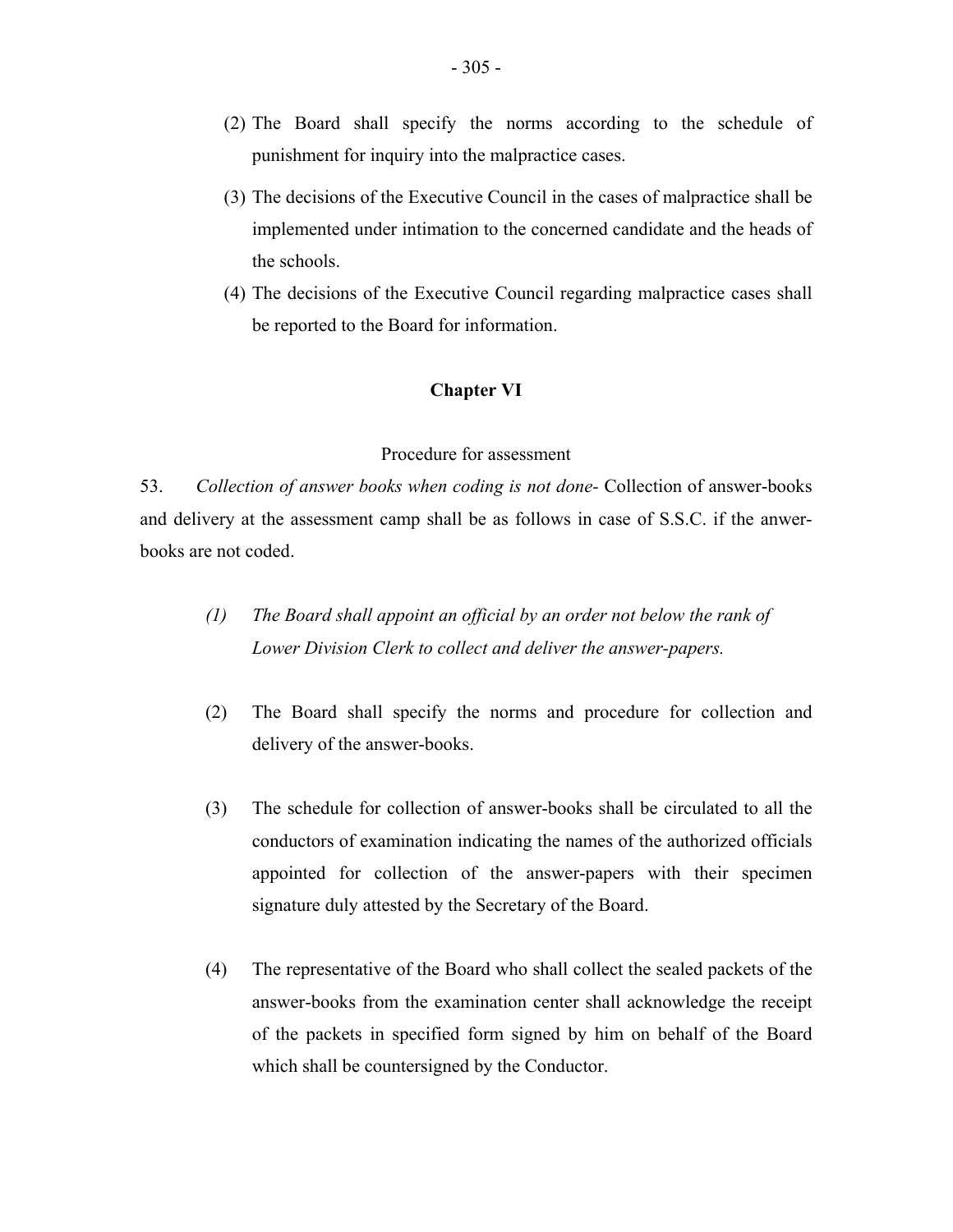- (5) The officials appointed to collect the answer-books from the examination centers shall directly deliver the sealed packets of answer-books to the camp officer appointed for the purpose at the assessment camp against authentic acknowledgment receipt.
- (6) The Camp Officer and the Custodians of the Board shall be responsible for the safe custody of the answer-books under overall supervision of the Observer.

54. *Collection of answer-books when coding is done-* Collection of answer-books and delivery at the assessment camp shall be done as follows when the answer-books are coded, in case of H.S.S.C.-

> *The schedule for collection of answer-books shall be circulated to all the conductors of examination indicating the names of the authorised officials appointed for collection of answer papers with their specimen signature duly attested by the Secretary of the Board.*

> *The representative of the Board who shall collect the sealed packets of the answer books packets from the examination centers shall acknowledge the receipt of the packets in specified form signed by him on behalf of the Board which shall be countersigned by the Conductor.*

> *In order to carry out the work of coding of answer-books for H.S.S.C. Examination the Secretary shall appoint by name and designation the persons who shall act as-*

- (a) The Coding Officer;
- (b) The Shuffling Officer;
- (c) The Coding Camp Custodian.
- *(4) The other staff required for shuffling, coding and sealing shall also be appointed by the Secretary.*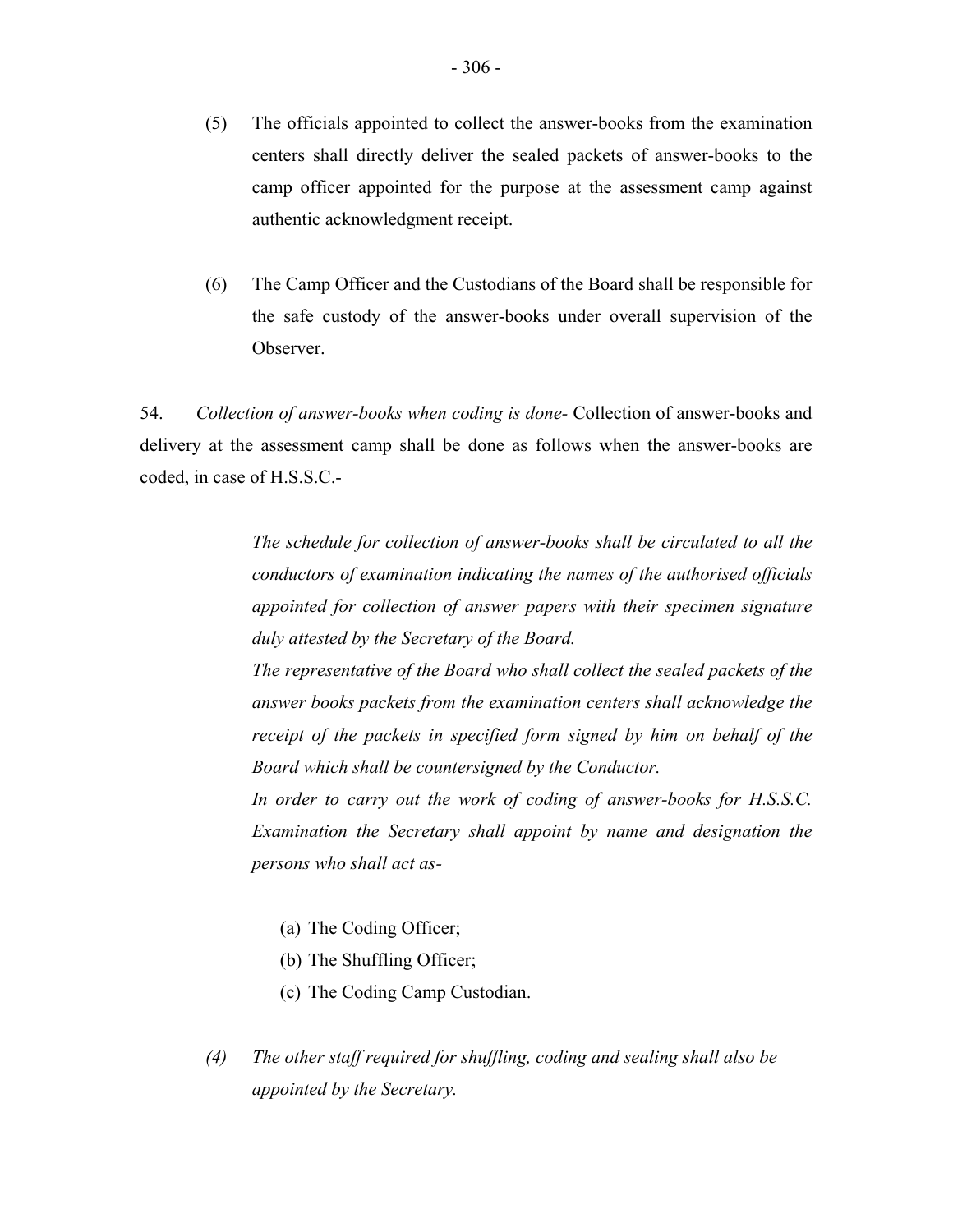- (5) The official in charge of collection of answer-books packets shall hand over the sealed packets of answer-books of H.S.S.C. Examination collected from different centers of the examination to the Coding Camp Custodian appointed fro the purpose against proper acknowledgement in register maintained in the office along with the copy of the receipt passed on to him/her by the conductor.
- (6) The Shuffling Officer shall, with the help of shuffling staff, open the sealed bundles, count the answer-books in the packets to tally the same with the labels on the bundles and packets, shuffle the answer-books and hand them over to the Coding Officer for coding under receipt in the register maintained by him/her. He/She shall identify the packets of answer-books, the number of answer-books in packets counted which do not tally as per total number superscribed.
- (7) The procedure for coding of answer-books shall be as follows-
	- (a) to imprint code numbers on the answer-books and on supplements and counterfoils.
	- (b) to record in the blank mark-list the code number against the respective seat number.
	- (c) to verify code numbers printed on the answer-books, supplements and corresponding counterfoils.
	- (d) to verify code numbers and the seat numbers vis-à-vis the numbers recorded in the answer-books and mark-lists.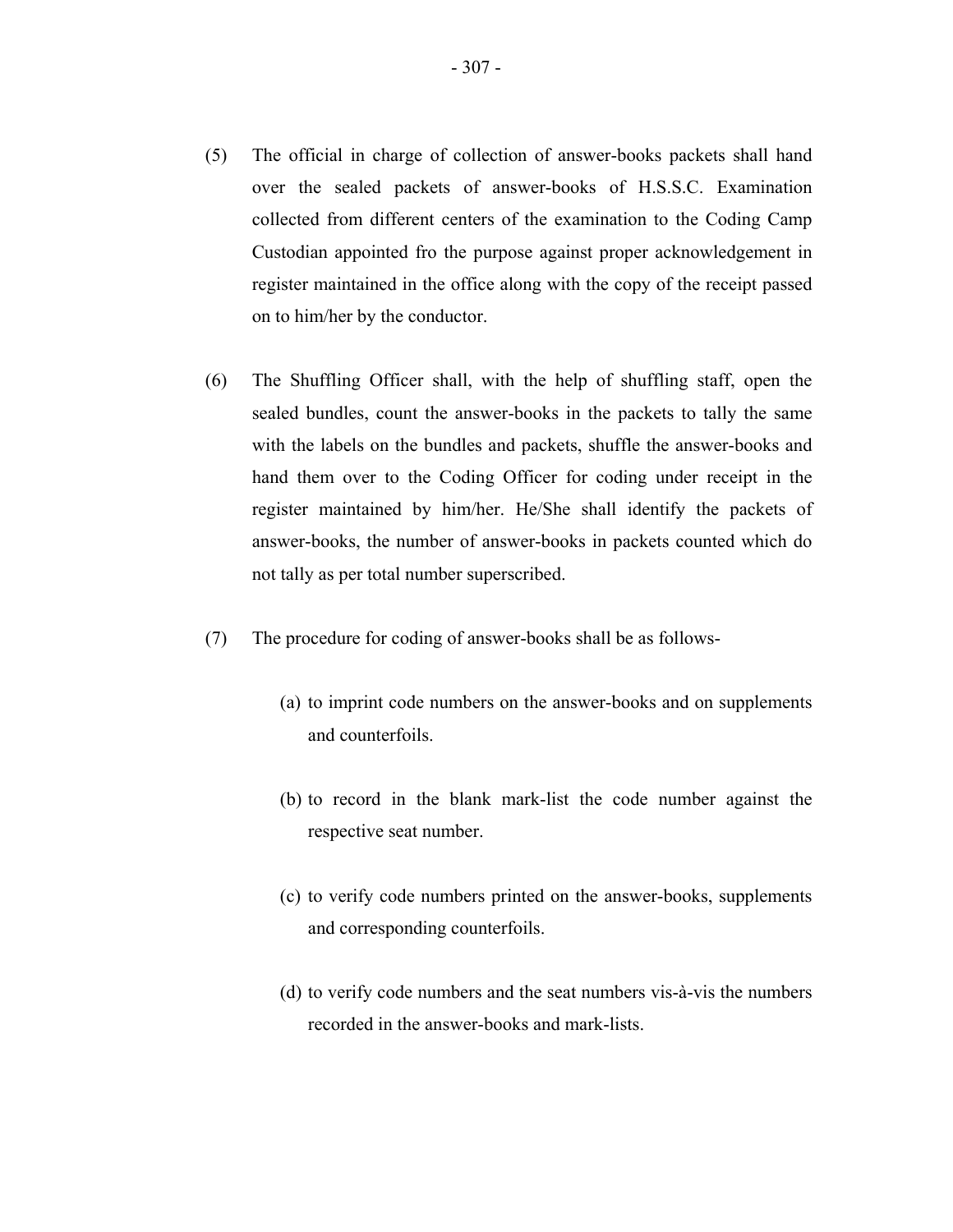- (e) to detach counterfoils of answer-books and supplements of each answer-book, staple the same together in respect of each code number and seal all the bundles of counterfoils in number of packets.
- (f) to detach and seal counter-slips of such mark-lists with seat numbers and code numbers.
- (g) to keep the sealed packets of counterfoils of answer-books and counter-slips of the mark-lists in the safe custody of the Coding Officer.
- (h) to make bundles of 20 answer-books each along with corresponding mark-list bearing code numbers and seal in suitable bundles under the signature of coding officer and the coding camp custodian. The bundles of answer-books shall be handed over to coding camp custodian for its onward distribution to the assessment camps, through board's authorized representative.
- *(8) The process of coding the answer-books shall be continuous and uninterrupted. No member of the coding team shall leave the confidential coding hall until the coding of the answer-books to be coded during the day is completed. During the process of confidential coding no person other than the concerned, shall be allowed to enter the confidential coding hall.*
- *(9) The Coding Camp Custodian shall hand over the coding sealed packets of answer books to the Board's representative on acknowledgement of receipt for further delivery to the Camp Officers at the assessment camps.*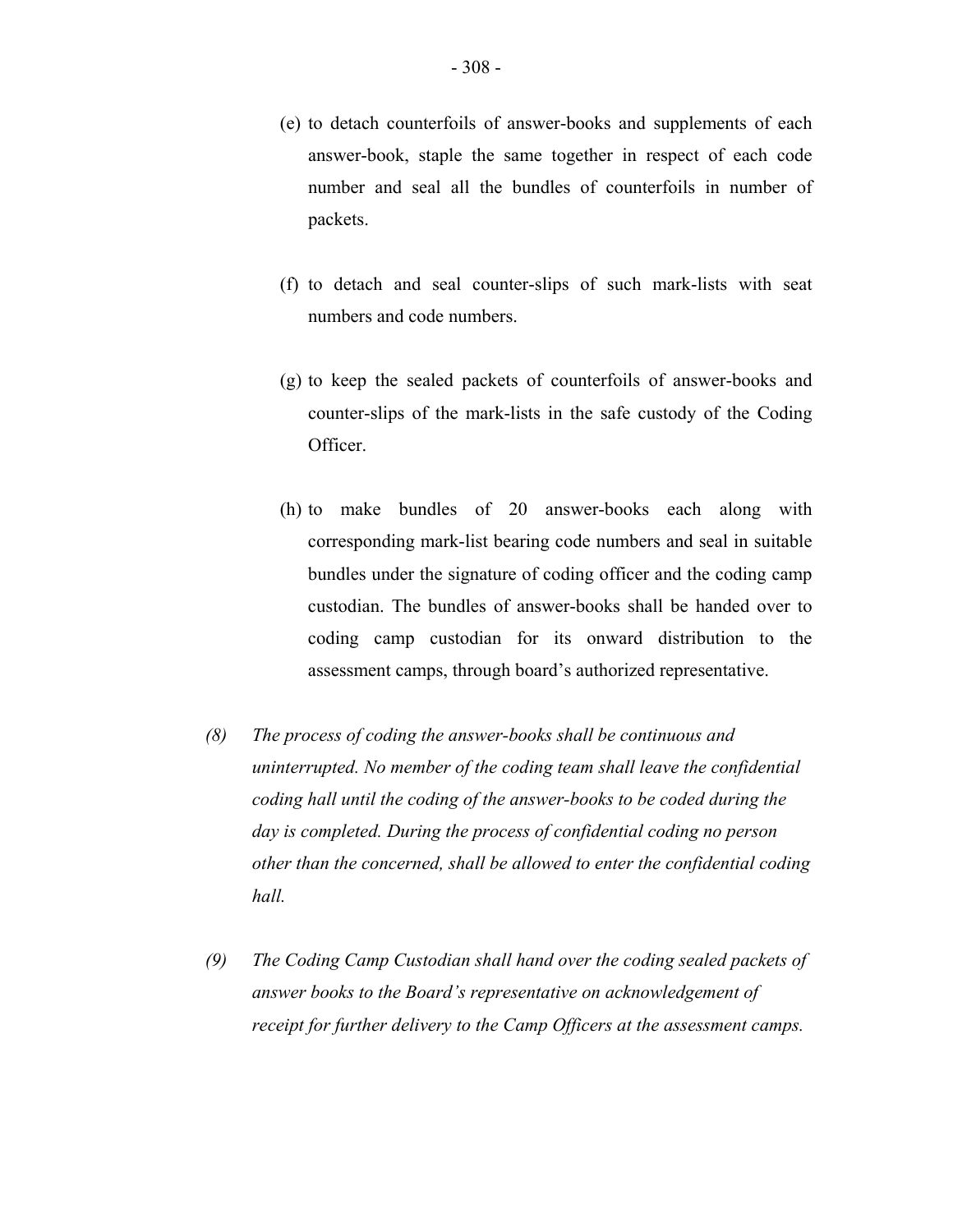- *(10) The Board's representative shall deliver the coded packets of answerbooks to the Camp Officer of each assessment camp and shall obtain from him/her thereceipt for the same in the specified proforma.*
- (11) The Coding Camp Custodian, the Shuffling Officer and the Coding Officer shall be responsible for the safe custody of the answer-books at the coding camp under the supervision of the Secretary.
- 55. *Norms for appointment of various staff for assessment-* 
	- (1) For assessment of the answer-books in theory examination of S.S.C./H.S.S.C., the Board shall make arrangements for the assessment camps by requisitioning the services to staff from the secondary and higher secondary schools for the smooth and proper assessment of answerbooks of S.S.C. and H.S.S.C. Examinations.
	- *(2) An Assessment Camp Observer shall be appointed at each assessment camp, who shall preferably be a member of the Board or any person as per the norms laid down by the Board.*
	- (3) Moderators shall be appointed according to the norms laid down by the Board.
		- (a) When the total number of Moderators in subject is more than three, the senior most among them shall be appointed as the Chief Moderator in that subject.
		- (b) When the total number of Moderators is less than four but more than one, the senior among them shall be appointed as Senior Moderator.
		- (c) When the Moderator to be appointed for the subject is only one, such Moderator shall be appointed as Associate Moderator.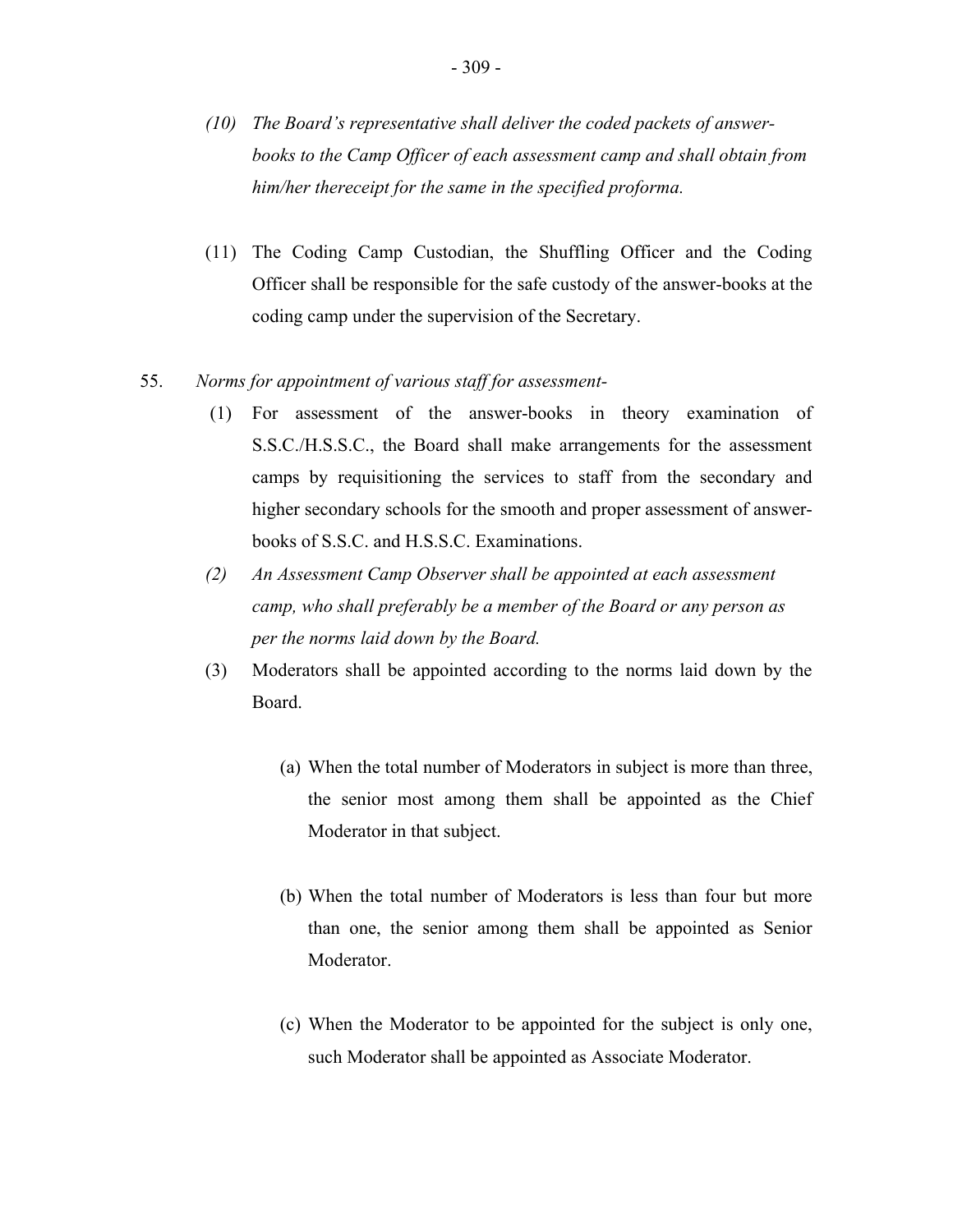- *(4) The number of Examiners shall be appointed in accordance with the requirement as against the schedule of assessment and total number of answer-books in a subject and shall be as per the norms laid down by the Board.* 
	- (a) When the total number of examiners in a subject is less than four but more than one, the senior most among them shall be appointed as Senior Examiner.
	- (b) When the number of examiners to be appointed in a subject is only one, he/she shall be appointed as an Associate Examiner.
- (5) The Board shall appoint official/s of the Board preferably not below the rank of Office Superintendent of the Board to work as Camp Officer for the Assessment Camps for Secondary and Higher Secondary Examination.
- *(6) The Board shall appoint required number of officials of the Board not below the rank of L.D.C. to perform the duties as Custodians of answerbooks at the assessment camp and at the office of the Board.*
- (7) The Board shall appoint other staff required for the assessment camp and assign them duties.
- 56. *Qualification for appointment Moderators/Examiners-* 
	- *(1) A person to be appointed as Moderator in a subject shall fulfill the following conditions-*
	- (A) For S.S.C. Examination:

He/She should have offered that subject for degree examination.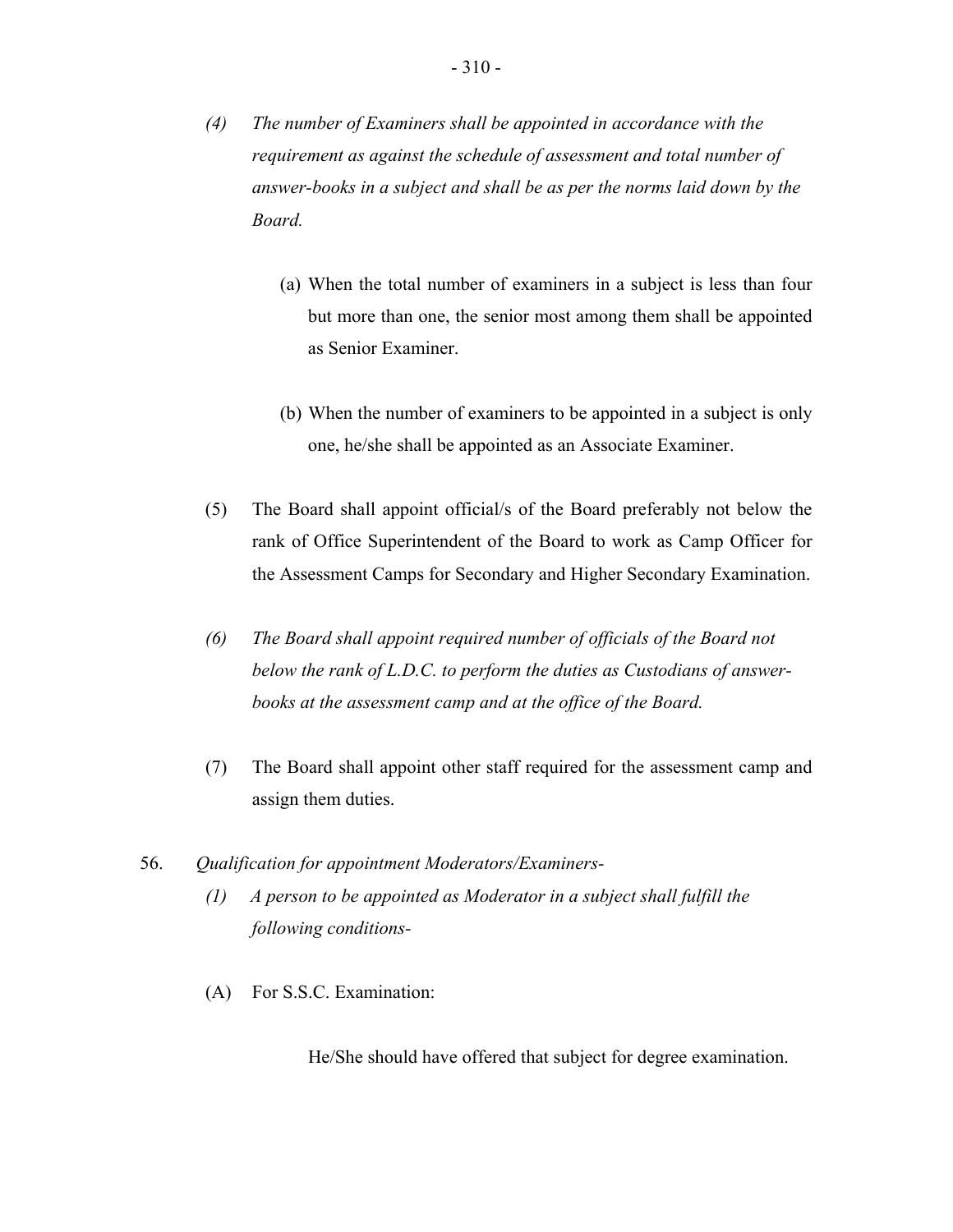He/She should have at least 10 years' experience of teaching the subject to the top classes viz.VIII, IX and X of a Secondary School or any of the classes in a higher secondary school or a recognized training institute.

He/She should have an experience as an Examiner for at least five times at the Secondary School Certificate Examination held by any Examining body during the preceding 10 years.

He/She shall be a person who is in touch with the teaching of the subject to the top classes (VIII, IX and /or X) in a secondary school or a recognized training institute for more than 3 preceding years.

- (e) He/She shall have an experience of setting a question paper in the subject at least thrice during the preceding ten years.
- (B) For H.S.S.C. Examination:
	- (a) He/She should have studied the subject at postgraduate degree level.
	- (b) He/She should have at least 10 years experience of teaching the subject in Higher Secondary School.
	- (c) He/She should have an experience as Examiner for at least five times at Higher Secondary School Certificate Examination held by any Examining body during the preceding 10 years.
	- (d) He/She shall be a person in touch with the teaching of the subject in Higher Secondary School for at least three preceding years.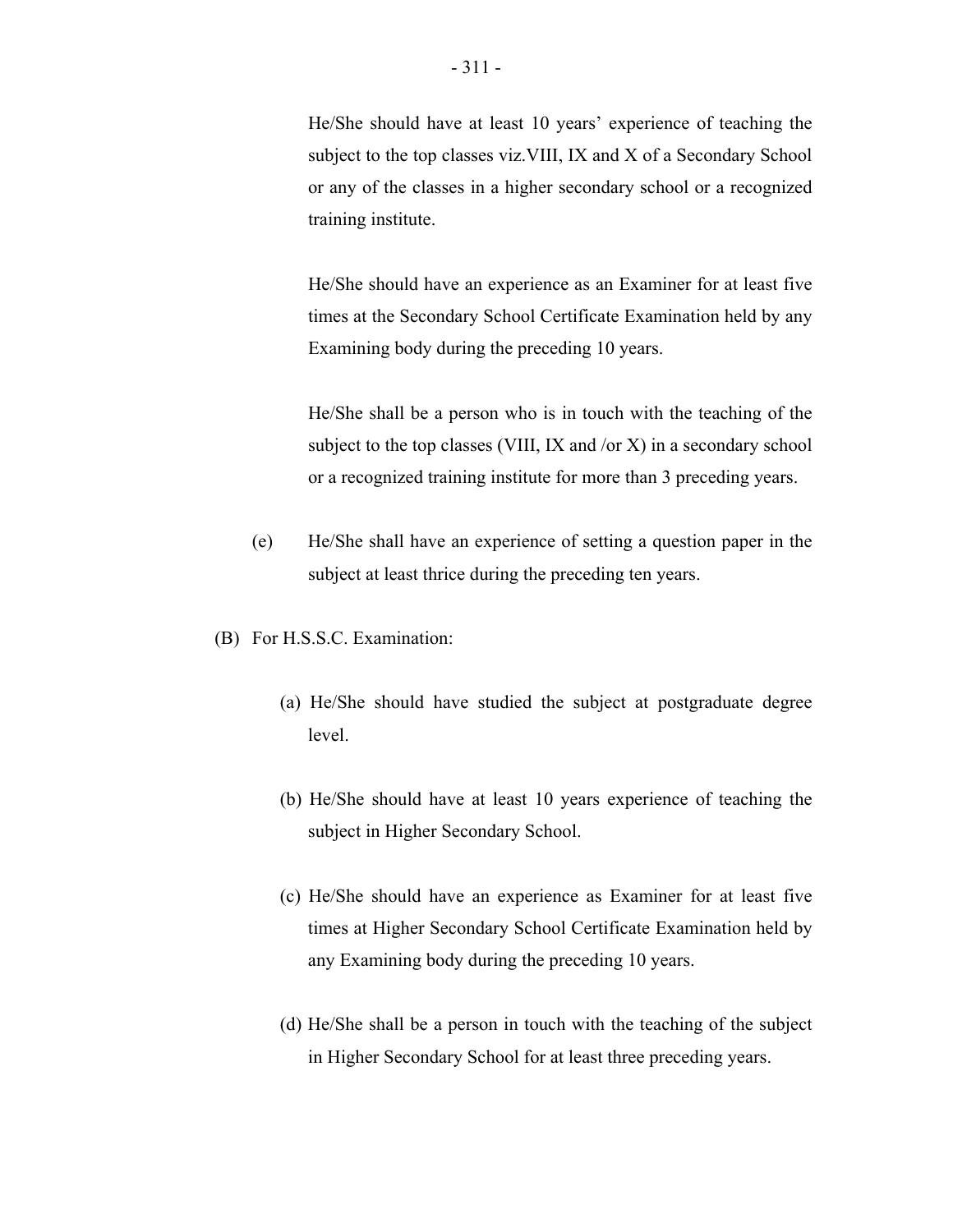- (e) He/She shall have an experience of setting a question paper in the subject at least thrice during the preceding ten years.
- $(2)$ *A person to be appointed as an examiner shall fulfill the following conditions-*
	- (A) For S.S.C. Examination:
		- (a) He/She holds a degree in that subject and is a member of the teaching staff of a secondary school;
		- (b) He/She has at least 5 years teaching experience of teaching the subject.
		- (c) He/She has the experience of teaching that subject to the top classes (i.e. VIII, IX and X) of a secondary school for at least 5 years.
		- (d) He/She is in touch with the teaching of that subject to the top classes (i.e. VIII, IX and X) in a secondary school for more than three preceding years.
	- (B) For H.S.S.C. Examination:
		- (a) He/She holds a postgraduate degree in that subject and is a member of the teaching staff of a Higher Secondary School;
		- (b) He/She has at least 5 years teaching experience of teaching the subject to higher secondary classes.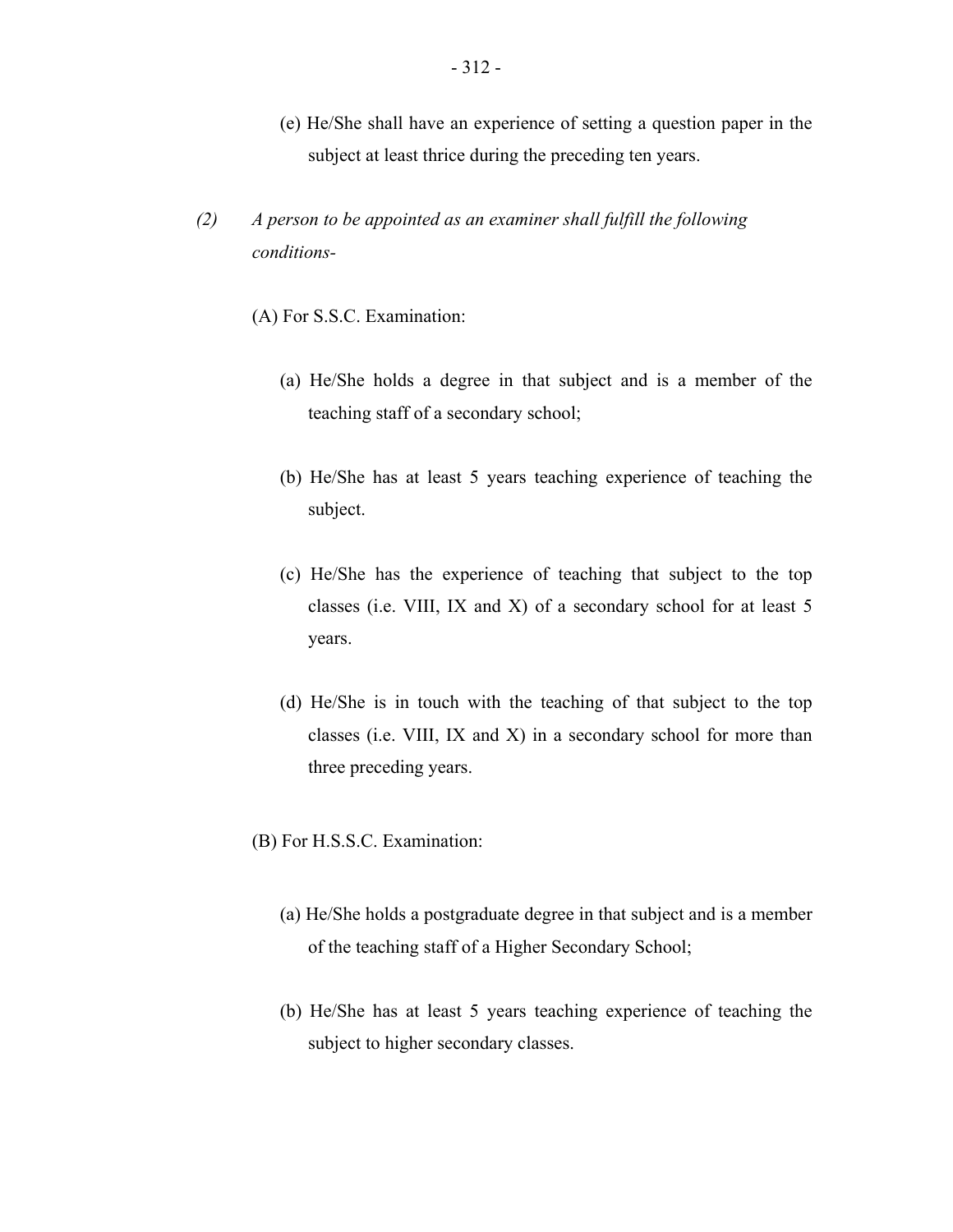- (c) He/She is not ordinarily out of touch with the teaching of that subject for Higher Secondary classes for more than three preceding years.
- $(3)$ In the case of technical subjects, a person to be appointed under clauses *(1) and (2) above should ordinarily have had an experience of teaching the subject to the top classes (i.e. VIII, IX and / or X) in a secondary school or any of the classes in a college or a Higher Secondary School, or polytechnic or any other recognized Technical Institution.*

For 3 years if he/she holds a degree in Engineering; For 5 years if he/she holds a diploma in Engineering;

- (4) It shall be competent for the Board to decide which other examination conducted by a Rural Institute or other Examining Bodies like the Rashtra Bhasha Samiti Sabha, etc. be held equivalent to a University degree purely for the purpose of this rule.
- (5) In case of non-availability of qualified person mentioned in (1) to (2) above in any subject, the concerned Board of Studies shall be competent to recommend relaxation in the required qualification, subject to the approval by the Executive Council and the Board.
- (6) In case of non-availability of experienced persons mentioned in (1) to (2) above in any subject, the chairman shall be competent to allow relaxation in the required condition.
- 57. *Premises for assessment camps: -* For assessment of the answer-books in theory examination of S.S.C./H.S.S.C., the Board shall make arrangements for the assessment camps for which it shall requisition the secondary and the higher secondary school premises with necessary infrastructure. The heads of the concerned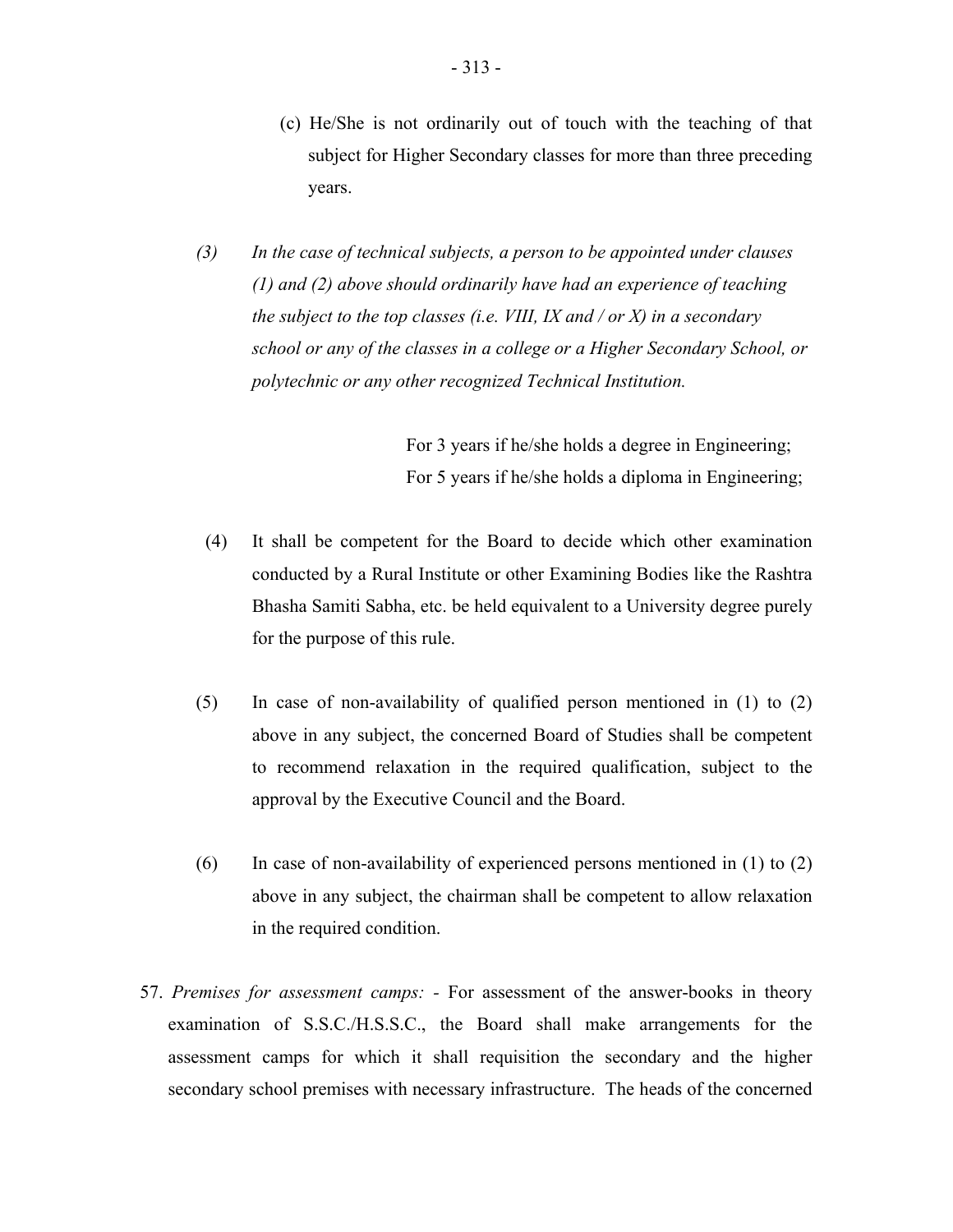school shall make available the same whenever required, for the purpose of assessment.

- 58. *Maintenance of secrecy relating to assessment work –* The staff appointed by the Board for assessment work shall maintain absolute secrecy about the matters related to evaluation of answer-books including their appointments and shall take meticulous care to adhere to norms laid down by the Board.
- 59. *Duties and responsibilities of the Camp observer for assessment camp* 
	- (1) The Camp Observer shall act as the representative of the Board at assessment camp. He/She shall ensure complete secrecy, safe custody of answer-books, mark-lists, control on malpractices during assessment and smooth conduct of assessment work by way of overall supervision.
	- *(2) He/She shall be jointly responsible with Camp Officer and Custodian for concerned subject for the safe custody of the answer –books in the assessment camp and the safe transport of the answer-books from the assessment camp to the office of the Board after assessment.*
	- (3) He/She shall be jointly responsible for custody of mark-lists with the Camp Officer.
	- (4) He/She shall be responsible for smooth conduct of assessment work in the camp.
	- (5) He/She shall submit his/her report on assessment in the camp to the Secretary after conclusion of assessment.
- 60. *Duties and functions of the Chief Moderator-*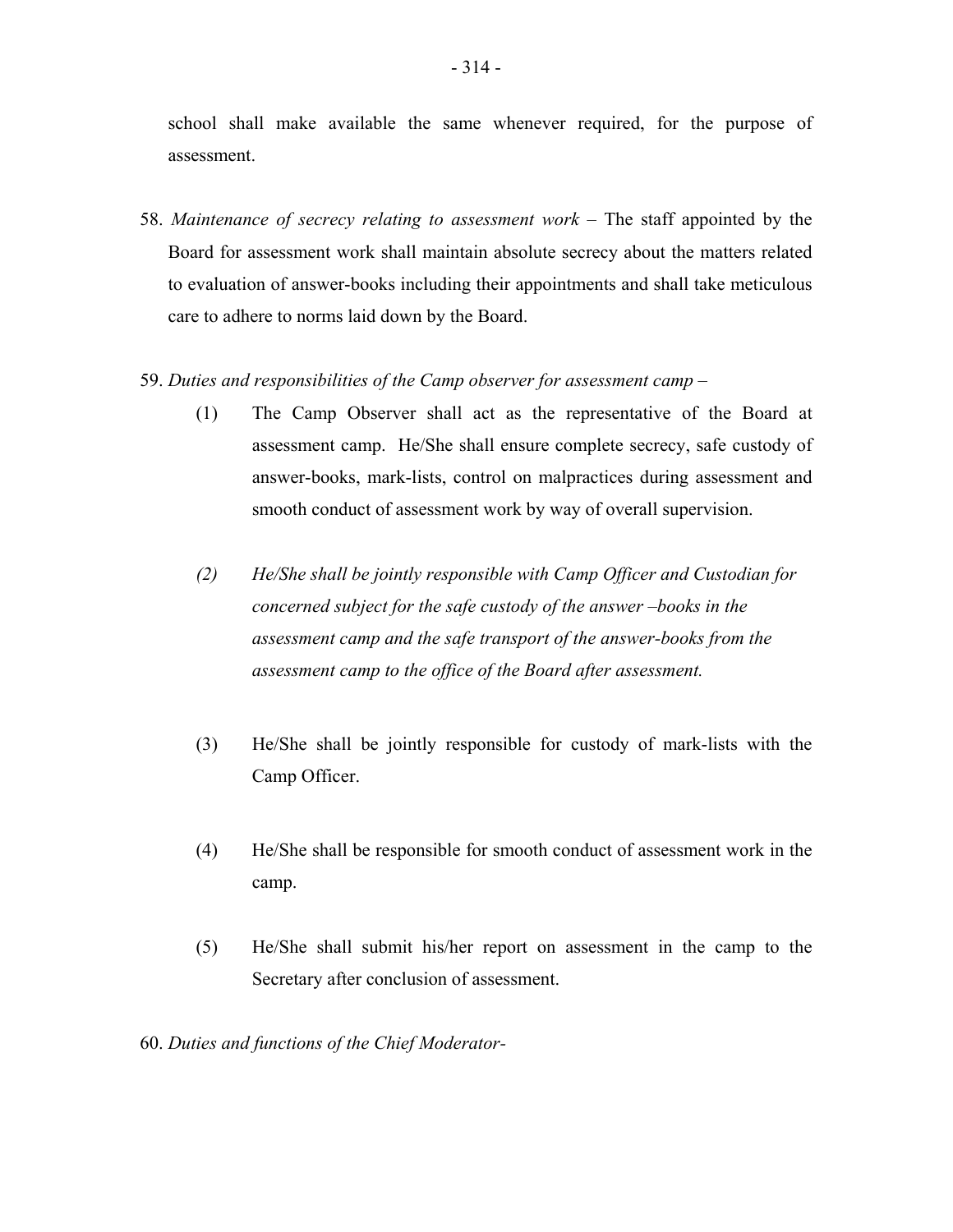- $\left( l\right)$ *The Chief Moderator shall be entirely responsible to co-ordinate and monitor the assessment work of his/her unit according to the norms specified by the Board.*
- $(2)$ *He/She shall attend the Board's office on such day and such time, as may be fixed by the Secretary, which is not prior to the examination in the subject along with other Chief Moderators-* 
	- (a) To open the seal of the envelope of the model answers and marking scheme for assessment purpose;
	- (b) For scrutiny of question paper, answer key and making scheme in the subject;
	- (c) To identify the printing mistakes, if any, detected in the question paper, propose compensation of marks, if required; and
	- (d) To finalize the pattern of assessment in the subject.
- (3) He/She shall take charge of bundles of answer-books for assessment and return back at the end of the day after completion of assessment to the camp officer.
- (4) He/She shall distribute the answer-books to the Moderators and shall collect them back at the end of the day under acknowledgement.
- (5) He/She shall exercise vigilance during assessment/moderation work. He/She shall cause to maintain the consistency in the speed of assessment/moderation work.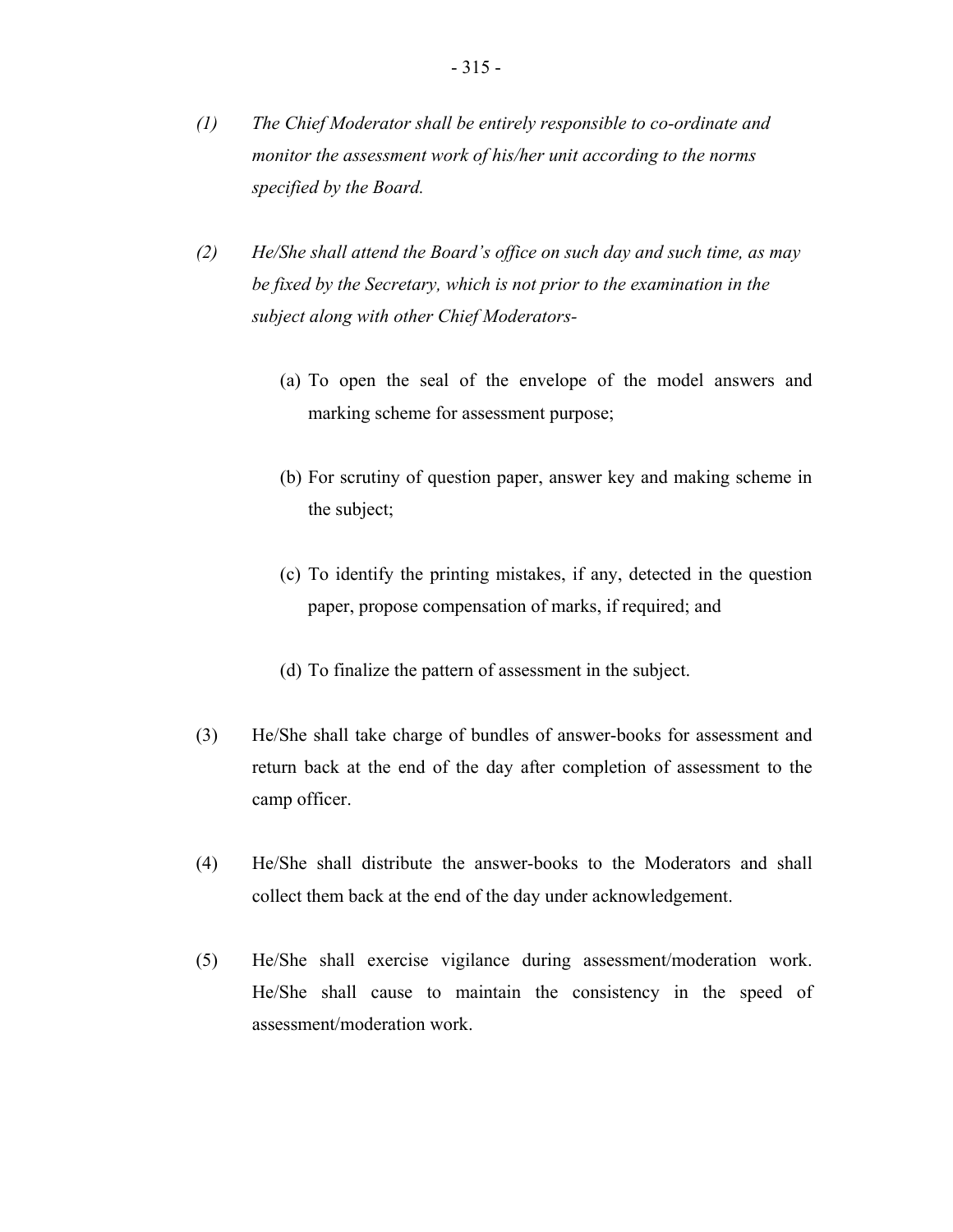(7) He/She shall moderate the answer-books as specified norms.

does not exceed 5 marks.

- (8) He/She shall discuss with the members of the unit, the model answers, and the marking scheme supplied by the Board so as to bring uniformity in the assessment.
- (9) In the event of any variations of more than 5 marks in the scores given by the examiner and the moderator, the chief moderator shall re-moderate such cases and decide. However the chief moderator shall bring such cases to notice of the Secretary for approval.
- (10) If, as a result of moderation, an entry of marks assigned need to be revised, the original entry on the answer book/mark-list shall not be erased or obliterated but shall be cancelled by drawing a line on it with black ink, so that original entry can be deciphered easily. Such entry shall be initialed invariably.
- (11) He/She shall collect the mark-list from the Moderators, check the entries vis-à-vis answer-books in presence of the Moderator by asking him/her to read the same against every seat/code number and submit them to the Camp Officer duly signed under acknowledgement. He/She shall seal the mark-lists in the presence of the Camp Officer with proper labeling.
- (12) He/She shall exercise strict vigilance to check that no answer-book or copy of the mark-list is taken away outside the assessment hall by any of the members of his/her unit or any other person.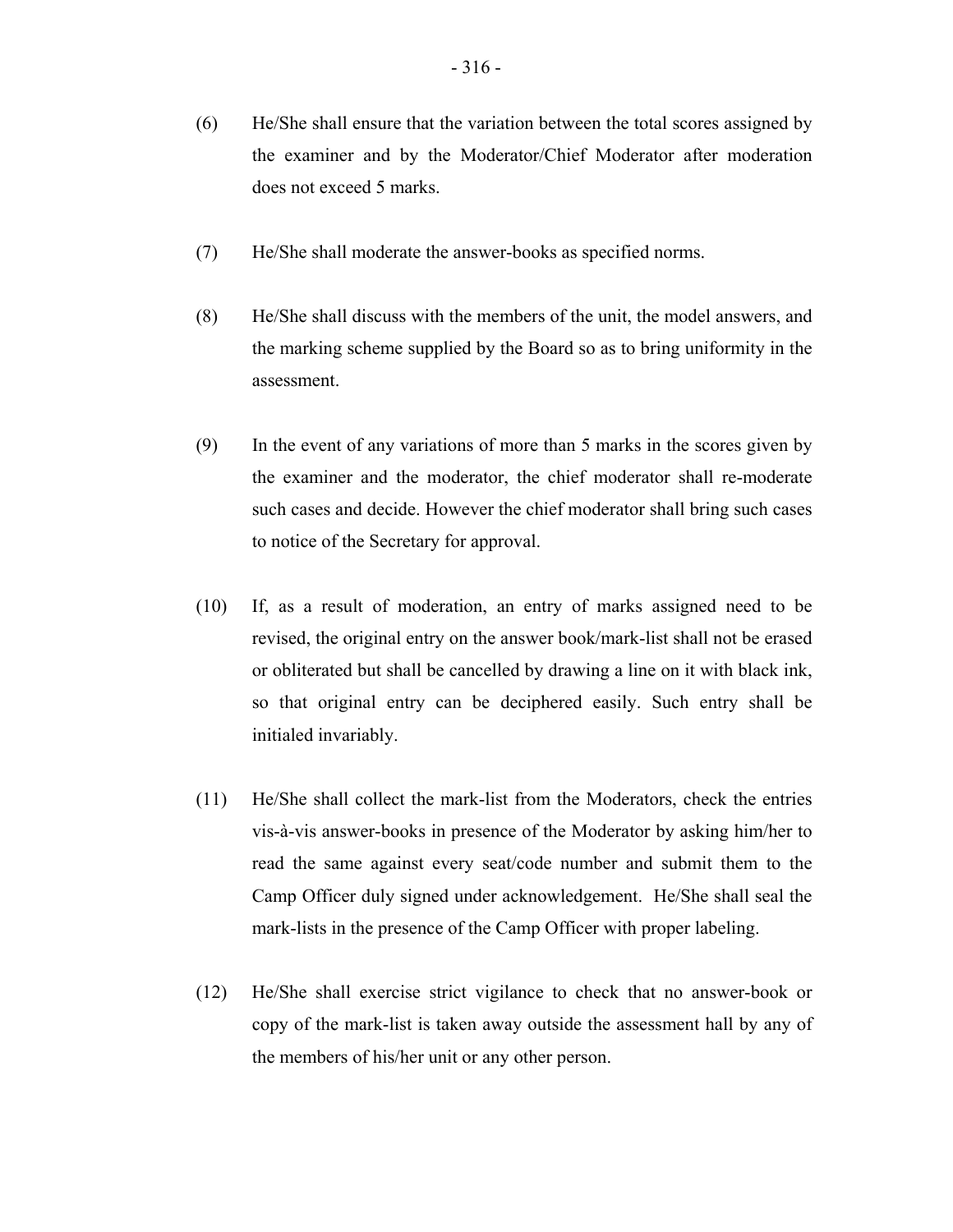- (13) The Chief Moderator shall complete moderation work within a day after the completion of the Moderation work.
- $(14)$ *He/She shall prepare and submit all the reports and such other data as may be directed by the Secretary through the camp officer at the end of assessment programme.*
- 61. *Duties and functions of the Senior Moderator*
	- *(1) A Senior Moderator shall perform his/her own duties as a moderator.*
	- (2) The Senior Moderator shall perform his/her duties and function as the Chief Moderator for the unit of Moderators and examiners and shall be directly responsible to Assessment Camp Officer and the Camp Observer for the work allotted to him/her.

## 62. *Duties and functions of the Associate Moderator-*

- *(1) An Associate Moderator shall also function as a Moderator of the unit of assessment.*
- *(2) He/She shall perform his/her powers as the Chief Moderator for the unit of assessment assigned to him/her and shall directly report to the Assessment Camp Officer and to the camp Observer for the work allotted to him/her.*

# 63. *Duties and functions of the Moderator*

(1) The Moderator shall be responsible to distribute, co-ordinate and monitor the work of assessment among the examiners assigned to his/her unit while adhering to the norms specified by the Board for assessment of the answer-books.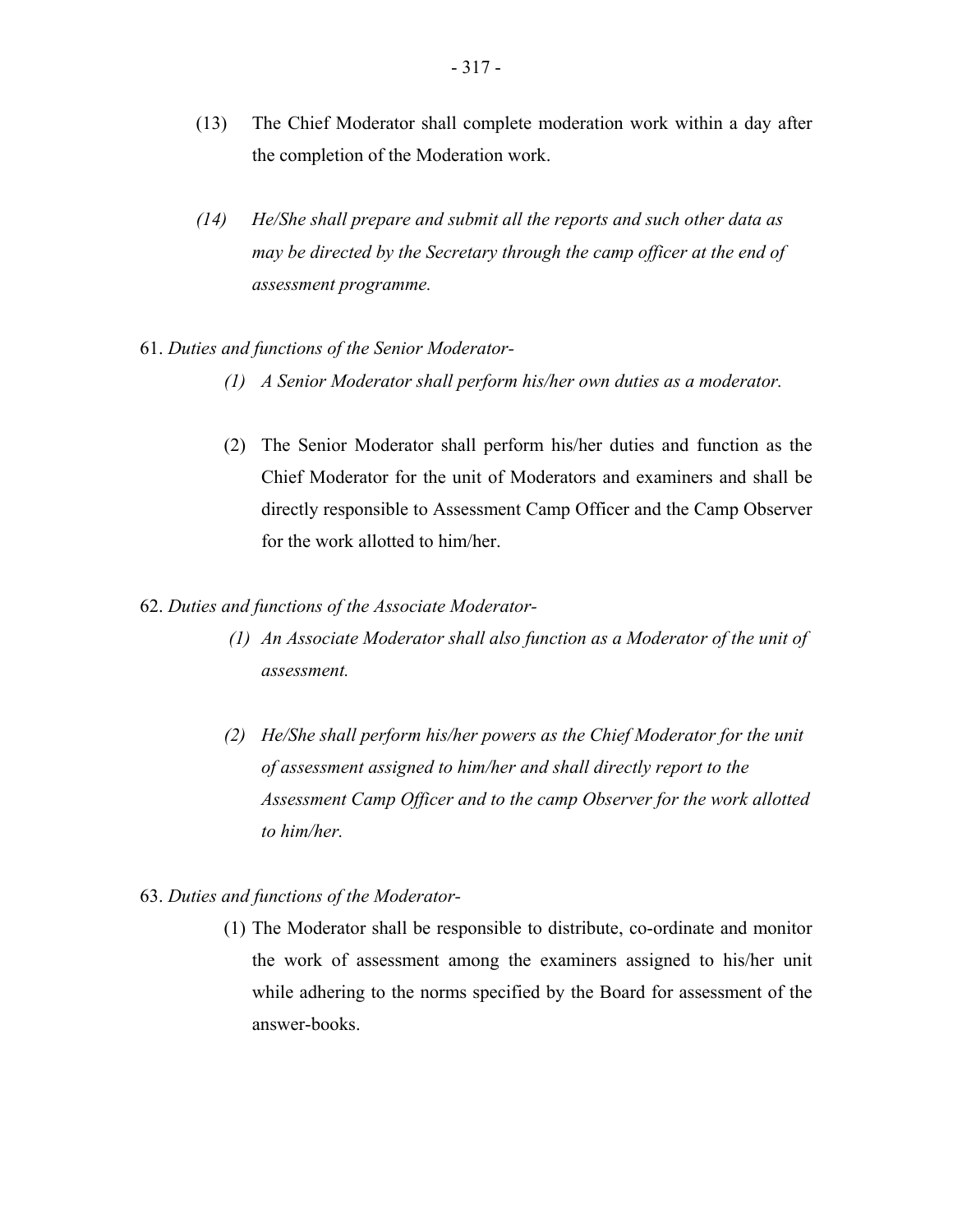- (2) He/She shall be responsible to maintain the discipline of his/her group of examiners and shall report to the Chief/Senior Moderator, if any examiner from his/her unit is found to be indulging in the acts contrary to the instructions issued.
- (3) He/She shall collect the required number of answer-books from the Chief Moderator and submit them back at the end of the day under acknowledgement.
- (4) The Moderator shall distribute the answer-books the examiners of his/her unit and shall obtain from each of them acknowledgement in the specified form.
- (5) The total number-books with the range of scores to be selected for the moderation work shall be as per the norms laid down by the Board from time to time. He/She shall ensure that the assessment of every examiner has been moderated proportionately. However, he/she shall moderate the first packet of assessed answer-books submitted by every examiner, in full and give necessary instructions for improvement in assessment, if needed.
- (6) If the assessment work inclusive of its speed, of any examiner is found to be deviating much of the mark, he/she shall inform the examiner accordingly and report the Chief Moderator/Senior Moderator, if necessary.
- (7) If a difference of opinion arises between an examiner and a Moderator about awarding of marks in general or to an answer in particular, he/she shall refer the matter to the Chief/Senior Moderator whose opinion shall prevail. All such cases shall be reported to the Secretary, in writing for approval.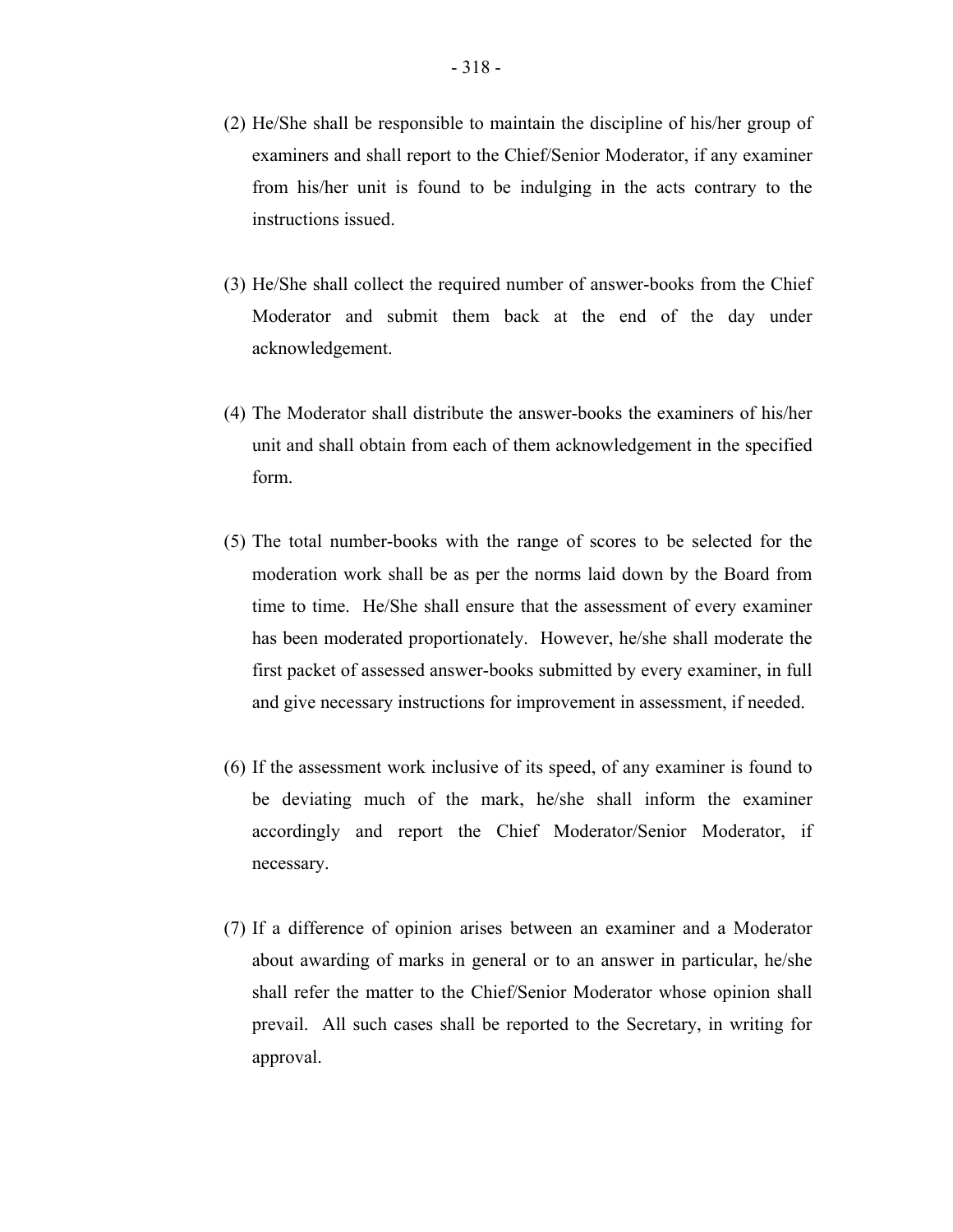- 319 -

- (8) He/She shall ensure that the variation between the total score assigned by the examiner and by Moderator /Chief Moderator does not exceed 5 marks.
- (9) During moderation if a mistake is identified by the Moderator, which results in change of allotted marks, it shall not be considered as variation. Such discrepancy shall be brought to the notice of the concerned examiner and got rectified under intimation to the Chief Moderator.
- (10) He/She shall report the cases of variation beyond 5 marks to Chief Moderator for further action.
- (11) If, as a result of moderation, an entry of marks assigned need to be revised, the original entry on the answer-book/mark-list shall not be erased or obliterated but shall be cancelled by drawing a line on it with black ink, so that original entry can be deciphered easily. Such entry shall be initialed invariably.
- (12) During the Moderation of the assessed answer-books, he/she shall go through the entire text of the answer-book and ascertain that the examiner has adhered to the instructions issued to him/her including the marking scheme, recording and rounding up of the scores, accurate totaling of scores, etc.
- (13) The work of moderation of answer-books shall be completed within three days of completion of assessment by examiners.
- (14) He/She shall maintain daily records of answer-books assessed by each of the examiners of his/her group in the specified proforma.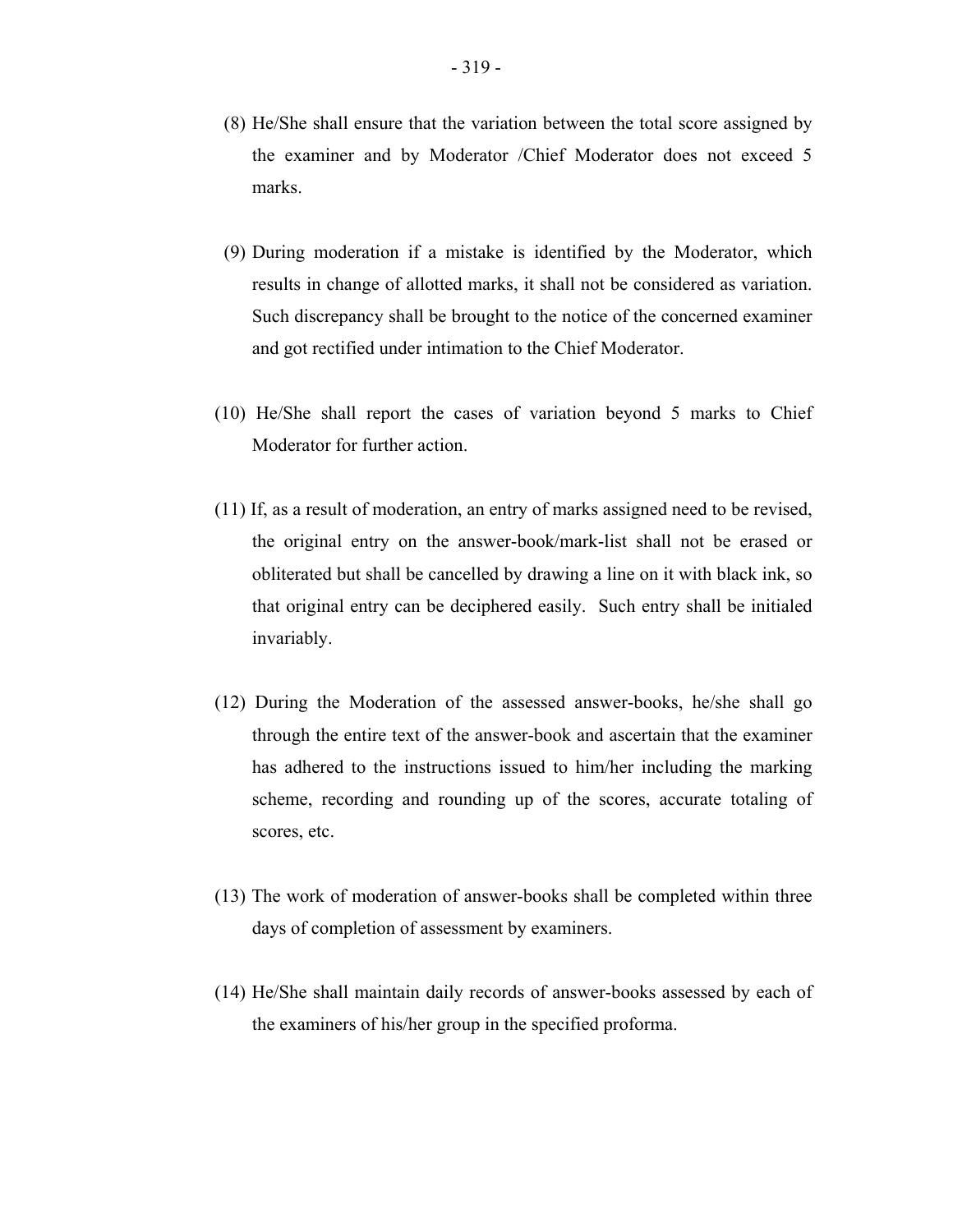- (15) He/She shall hand over all the material to the Chief/Senior Moderator, before leaving the assessment hall every day.
- (16) He/She shall check the entries made in the mark-list by the examiner by asking him/her to read them against every seat/code number. He/She shall sign on the mark-list in token of having verified the entries for which he/she shall be responsible.
- (17) The Moderator shall, after moderating the answer-books in accordance with the specified norms, hand over the moderated answer-books along with corresponding mark-lists to the Chief/Senior Moderator on acknowledgement in the specified form.
- (18) He/She shall hand over to the Chief/Senior Moderator the report on the examiners, the record of daily answer-books assessed by each of the examiners and any other report called for by the Secretary.

### 64. *Duties and functions of the Senior Examiner*

- (1) The Senior Examiner shall discharge his/her own duties as an examiner.
- (2) The Senior Examiner shall perform the duties as the Chief Moderator for the unit of assessment and shall be directly responsible to the Assessment Camp Officer and the Camp Observer for the work allotted to him/her.

### 65. *Duties and functions of the Associate Examiner-*

(1)The Associate Examiner shall perform his/her own duties as an examiner.

*(2) The Associate Examiner shall perform his/her duties as the Chief Moderator and shall directly be responsible to the Assessment Camp Officer and to the Camp Observer for the work allotted to him/her.*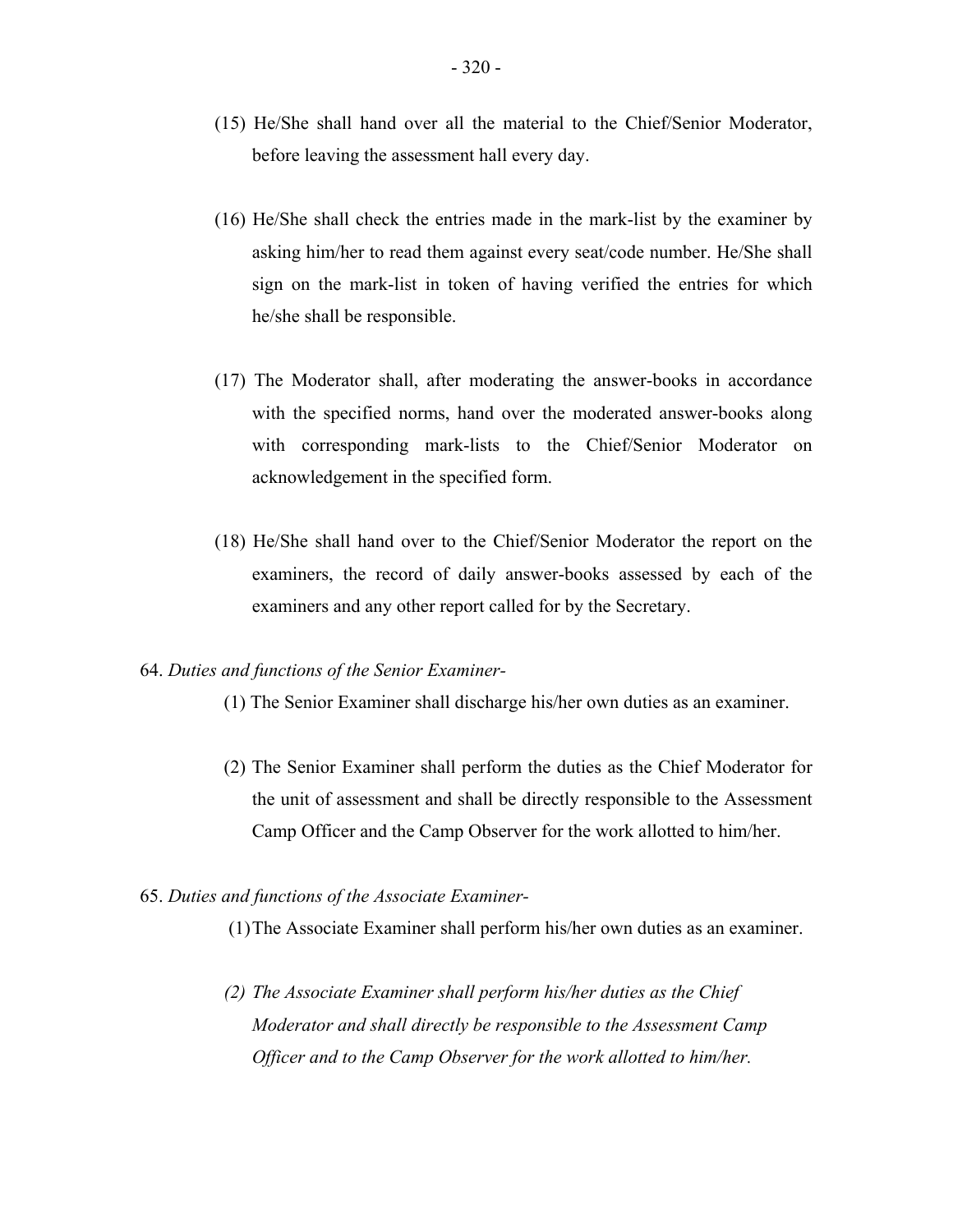- (1) The Examiner shall strictly adhere to the rules of discipline in the examination hall and general secrecy and according to the instructions of the moderator in the subject.
- (2) Any absence or leave shall not be permissible during the period of duties. The attendance certificate shall be issued to him/her only after completion of the work with full attendance.
- (3) He/She shall attend the meeting of the Chief/Senior Moderator/Associate Moderator, Moderators/Senior Examiner and examiners of the subject to discuss the scheme of model answers and marking scheme.
- (4) Before starting the assessment work, he/she shall get acquainted thoroughly with the questions to be attempted, number of sub-questions to be attempted, model answers and marking scheme.
- (5) He/She is strictly prohibited from taking away any answer-book or from removing any supplements from the answer-book or from taking away the abstract or copy of the mark-list, or any of the forms out of the assessment hall or from handing it over to any other unauthorized person.
- (6) After completion of assessment every day, he/she shall submit all the assessed answer-books to the moderator of his/her unit.
- (7) During each session of the day, he/she shall complete the quota allotted to him/her fro assessment with reasonable rate of time for assessment as per the norms laid down by the Board. He/She shall not leave the hall before completion of the assessment of the allotted answer-books.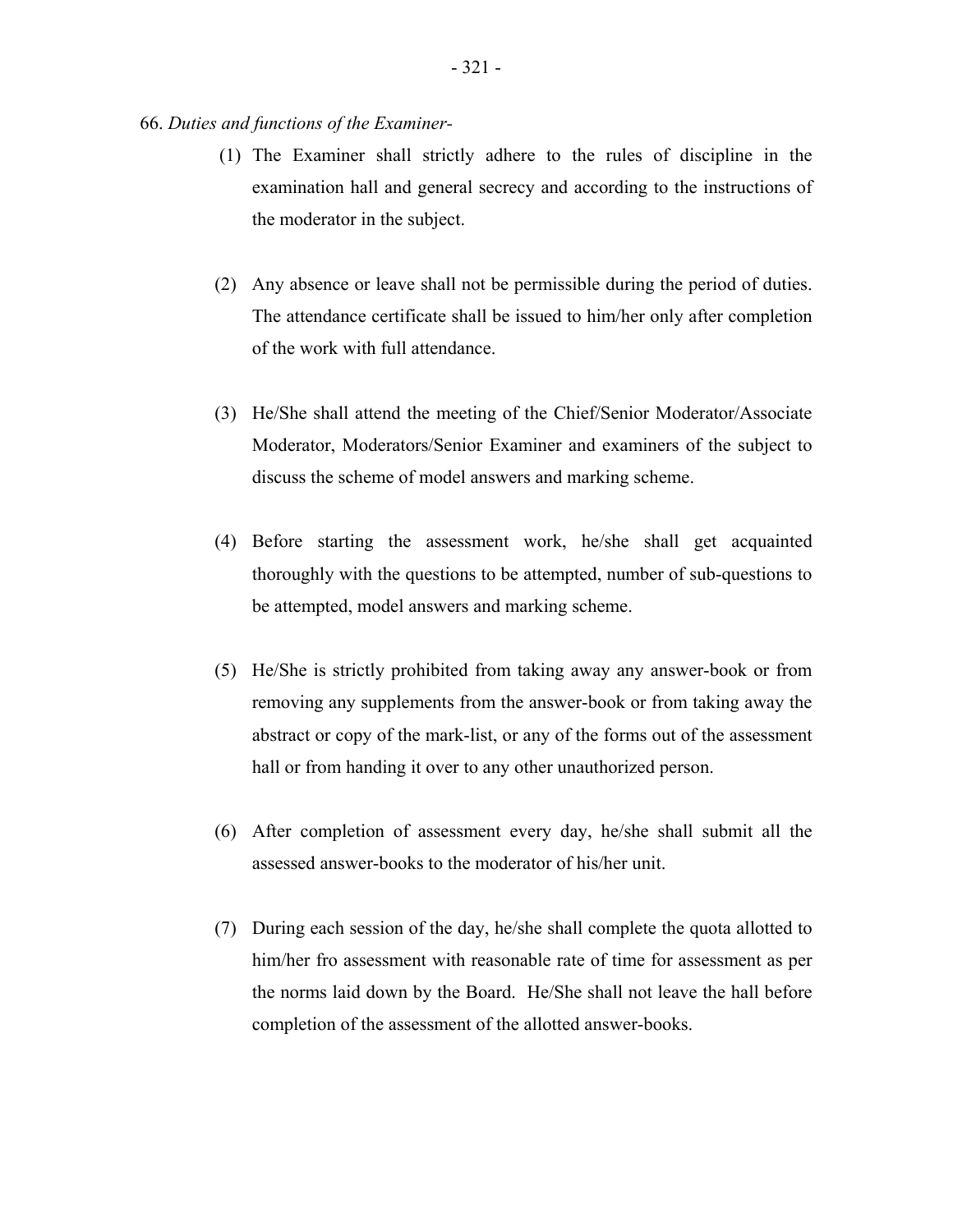- (8) The examiner shall thoroughly check the answer-books (main and supplements) and report the discrepancies in respect of seat number, signature of the block supervisor, number of supplements, subject, etc. to the Moderator/Chief Moderator for further action.
- (9) The assessment work shall be done strictly according to the norms laid down by the Board. The examiner shall scrupulously adhere to the same.
- (10) Rounding up of marks shall be done to next higher integer on the total marks of each paper and not on the total marks of each question.
- (11) The marks obtained by the candidate for each question as recorded on the front page of the answer-book shall be carefully recorded on the mark-list against the seat number/ code.

number of the candidate under the signature of the examiner He/She shall be responsible for the entries made by him/her.

- *(12) The examiner shall report the cases of malpractice, if identified by him/her during assessment, immediately to the moderator for further action.*
- (13) The Examiners, on completion of assessment, shall return the answerbooks assigned to them alongwith the corresponding mark-lists to the Moderator and obtain acknowledgement in prescribed form by the end of every day.
- 67. *Duties and responsibilities of the camp officer*.—
	- (1) The Camp Officer shall be jointly responsible with camp observer and camp Custodian for the concerned subject/s for the safe custody of answer books received during assessment period. He/She shall be in-charge of overall arrangement and co-ordination of the assessment camp.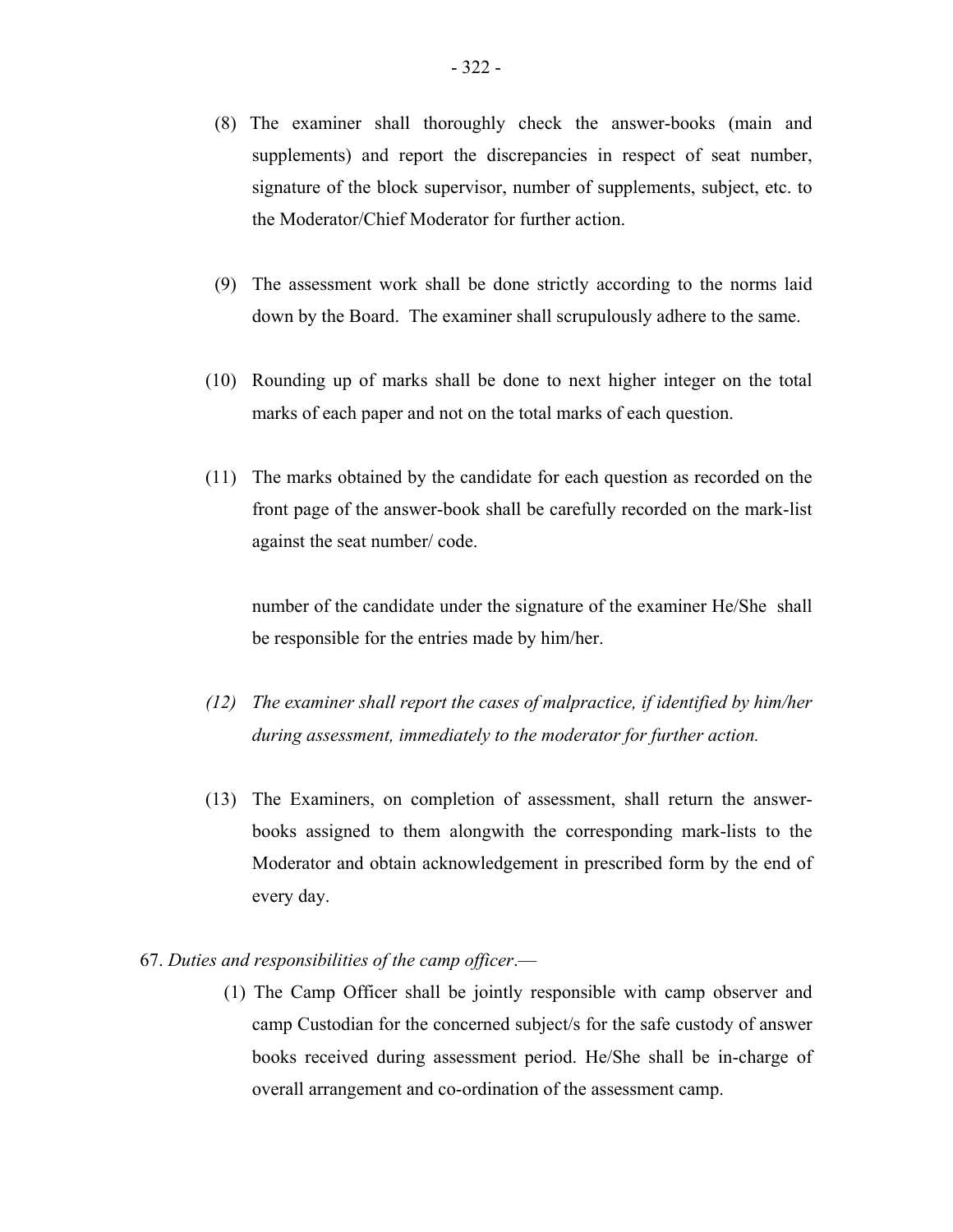- (2) He/She shall perform his/her duties in accordance with the norms laid down by the Board and under the supervision of the Camp Observer.
- (3) He/She shall receive the answer-books and acknowledge the receipt of the same, from the Board's representative for the purpose of assessment and hand over the same to the Custodian for safe custody.
- (4) He/She shall arrange to store the assessed and unassessed answer-books in the safe custody under the joint seal of the Camp Observer, Custodian and himself and cause to maintain the records while operating the custody in their presence
- (5) He/She shall hand over the respective question paper, model answer paper and the marking scheme to the chief of the subject on the first day of assessment alongwith a copy of manual of instructions for assessment.
- (6) He/She shall ensure that sufficient quota of answer-books is supplied for assessment to the chief of the subject.
- (7) He/She shall cause to maintain the register for issue and collection of the answer-books during the assessment period.
- (8) He/She shall receive the mark-lists from the chief of subjects at the end of the day. He/She shall seal the same in packets under the joint seal of himself, the chief of the subject and the observer and keep them in his/her custody.
- (9) He/She shall hand over the mark-lists to the authorized representative of the Board by opening the seal of the same in presence of the camp Observer everyday on proper acknowledgement.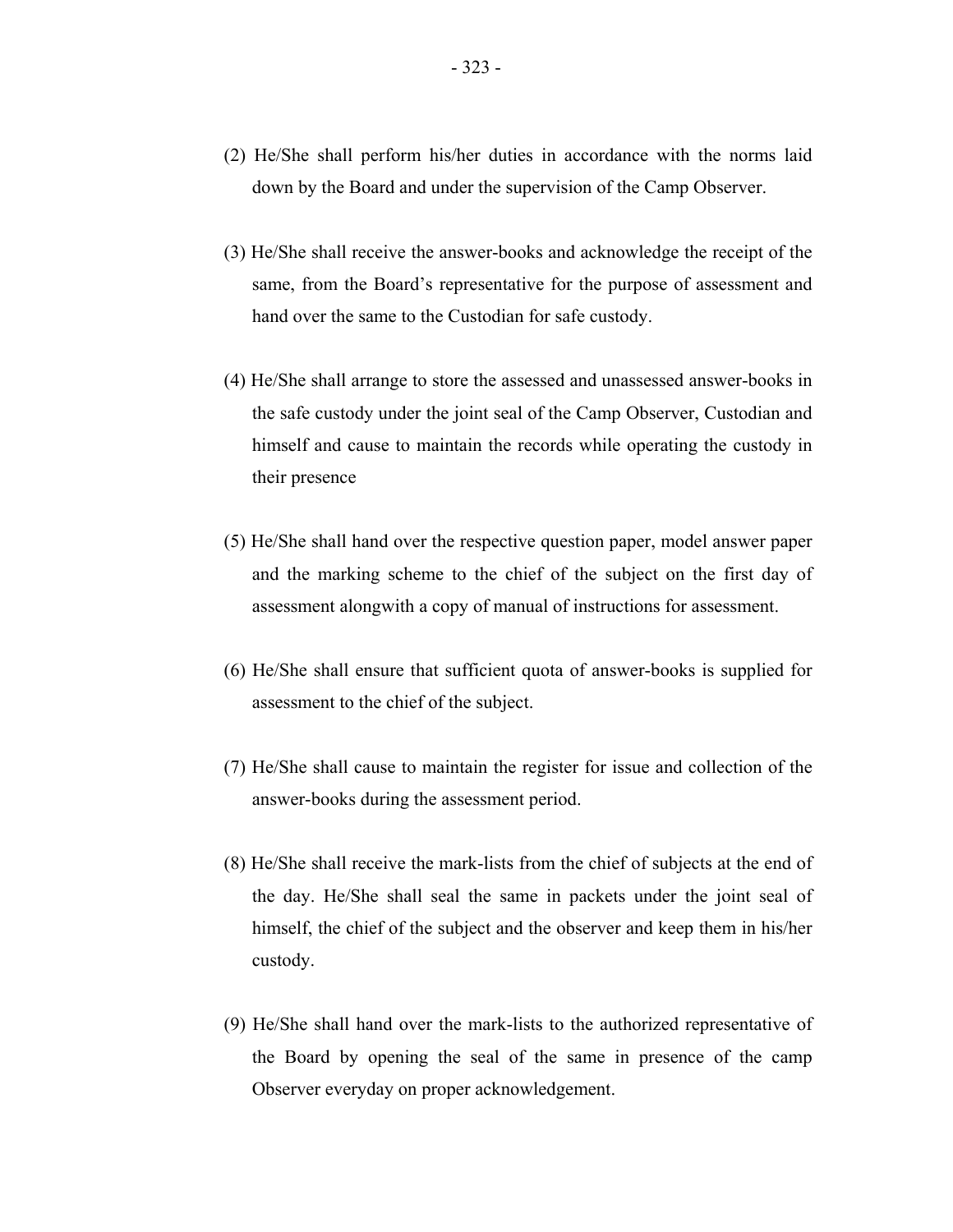- (10) While handing over the mark lists, he/she shall open sealed envelopes in presence of the camp observer. After verification of mark-lists by the Board's officer, he/she shall seal the mark-lists jointly with Board's Officer and hand them over to the Board's Officer.
- (11) He/She shall bring the irregularities of urgent nature to the notice of the camp observer and shall sort them out immediately. The irregularities requiring the attention of the Board shall immediately be brought to the notice of the secretary.
- *(12) After the entire assessment work at the camp is completed the camp officer, camp observer and the custodians shall jointly bring the answerbooks to the Board's office and the answer-books shall be kept in the specially designated rooms at the Board's office, the doors of which shall be sealed jointly by the concerned Assistant Secretary and the Custodian.*

#### 68. *Duties and responsibilities of the Custodian of answer-book*s.-

- (1) The Assessment Camp Custodian shall perform his/her duties as per norms laid down by the Board under the supervision of the camp officer.
- (2) The custodian of answer-books shall be jointly responsible with Camp Officer and Camp Observer for the issue and collection of answer-books to the chief of the subject everyday and for the safe custody of answerbooks during the assessment period. He/She shall be jointly responsible with the concerned Assistant Secretary of the Board when the papers of the said subjects are stored in the custody of the Board. He/She shall maintain the necessary records of receipt of answer-books to his/her custody from the examination centers/coding camp.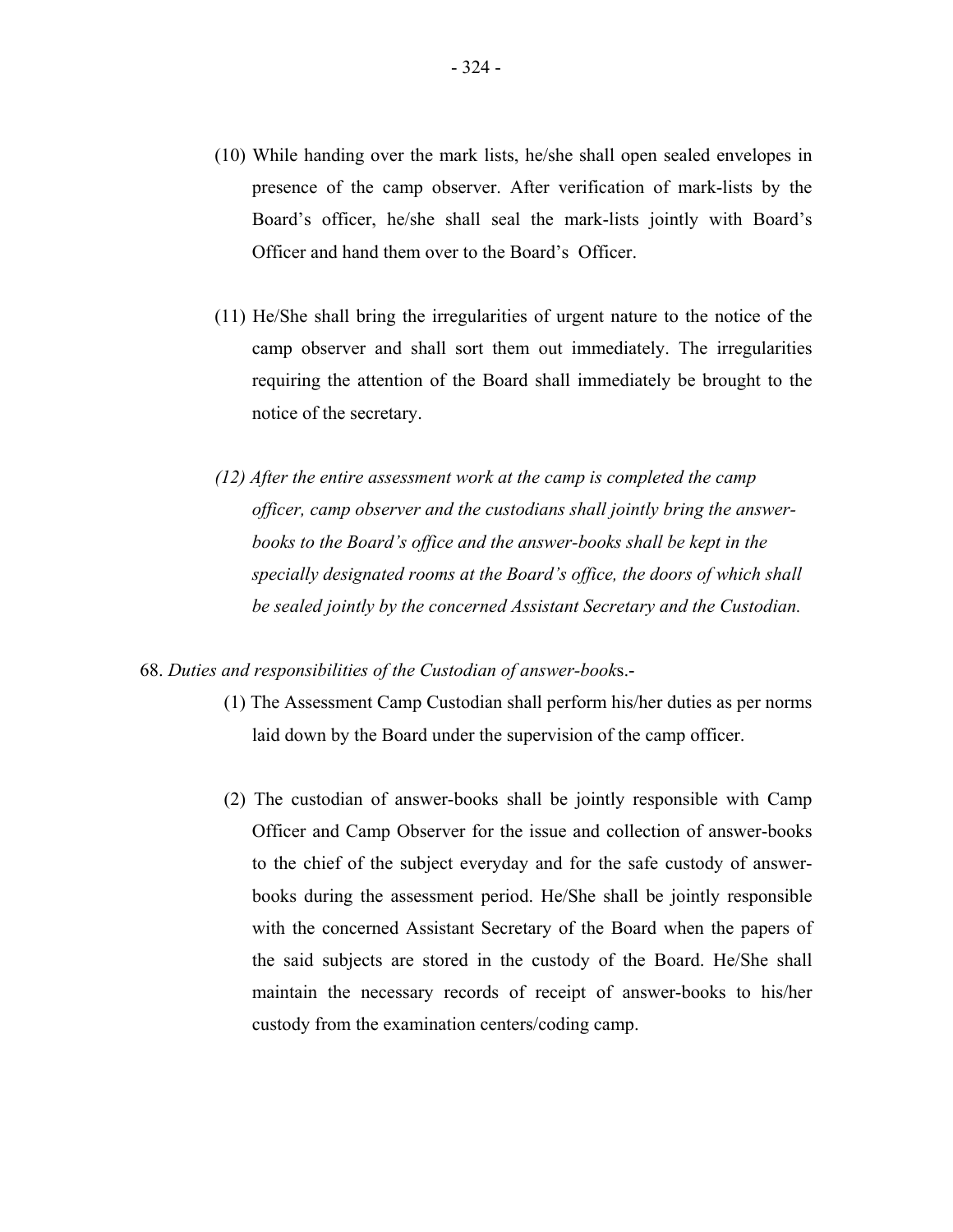- (3) He/She shall distribute the answer-books to the chief of the subject, subject-wise and obtain acknowledgement for the same everyday and maintain the records for the same.
- (4) At the end of the day, he/she shall receive the answer-books assessed/unassessed handed over by the chief of the subject, check the same, arrange them in serial order, make the entries in the respective register and store the answer-books in safe custody under the supervision of the camp officer.
- (5) He/She shall collect various reports on assessment, submitted by the assessment staff.
- (6) On the last day of the assessment camp, with the help of the staff he/she shall pack up all the material, stationery, records, answer-books and transport the same to the Board's office under the supervision of the Camp Officer.
- (7) He/She shall hand over the records, material, stationery, etc. transported from the assessment camp to the respective sections in the office of the Board.
- (8) He/She shall arrange the answer-books in the safe custody for which he/she shall be responsible for a period of 90 days from the date of declaration of results.
- (9) He/She shall locate and hand over the particular answer-book to the Assistant Secretary according to the requisition and obtain his/her signature in token of having received the same during the settlement of discrepancies.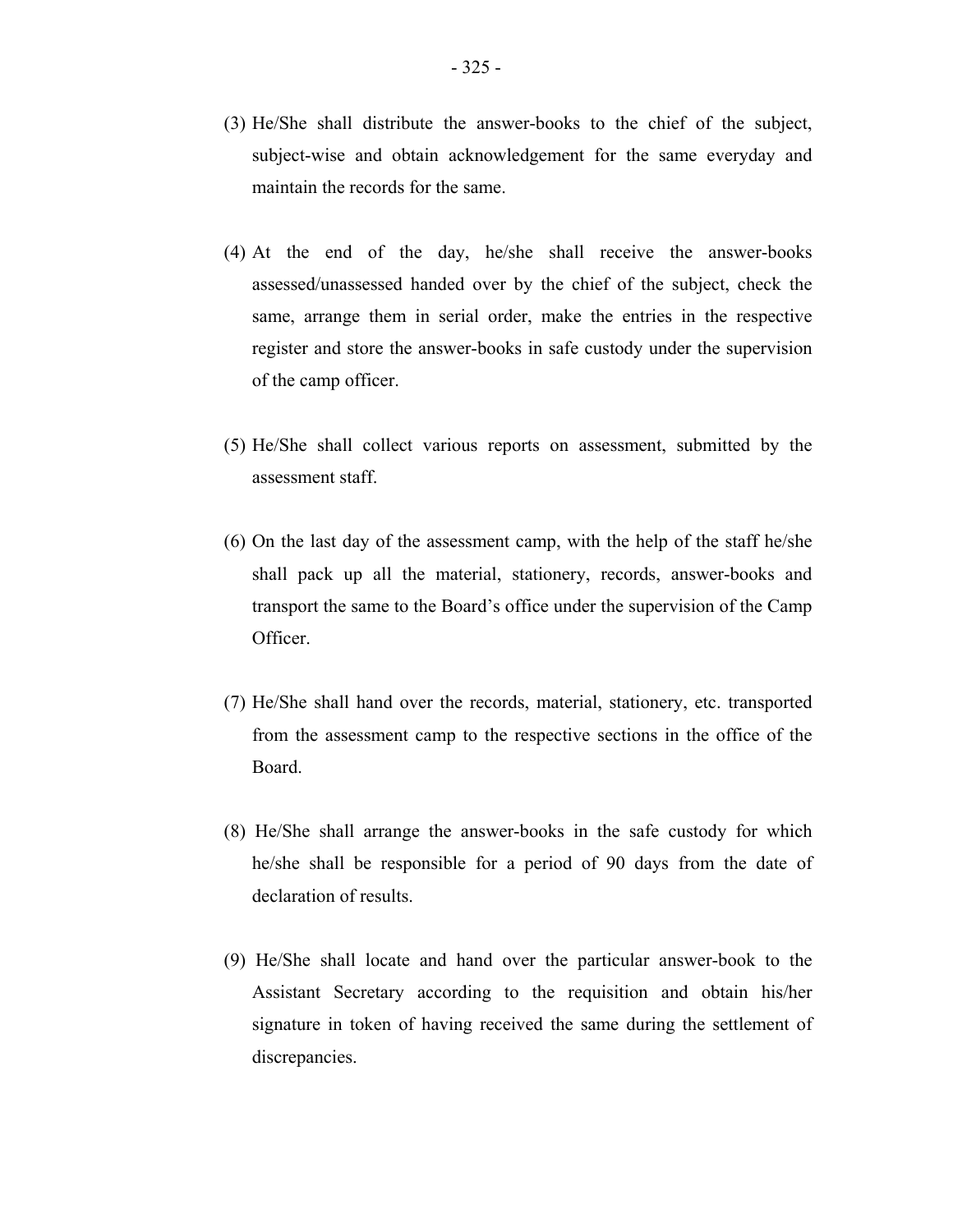- (10) He/She shall keep the record of the requisition of answer-books and the acknowledgement towards the receipt of the requisitioned answer-books, which he/she may produce, if required.
- (11) During verification he/she shall locate and hand over the answer-books to the Assistant Secretary according to the requisition and keep the records of the same.

69. *General rules of secrecy required to be maintained by the assessment staff*-The Board shall enjoin upon all the Chief Moderators, Senior Moderators, Associate Moderators, Moderators, Senior Examiners, Associate Examiners, Examiners and other staff appointed by the Board for the assessment work of answer-books to maintain absolute secrecy about all the matters connected with the assessment and shall take meticulous care to adhere to the instructions and procedures as laid down by the Board.

#### **Chapter VII**

#### Preparation and publication of results

70. *Procedure for preparation and publication of Results of SSC and HSSC Examinations*-The Secretary of the Board shall cause to process and prepare the results of the public examinations of Secondary and Higher Secondary Education as per the norms laid down by the Board.

> (1) The sealed packets containing the mark-lists shall be delivered by the authorized representative in-charge for collection of mark-lists from the Assessment Camps to the authorized Computer programmer in case of secondary school certificates examination. The mark-lists shall be handed over to the Coding Officer in case of HSSC Examination who shall hand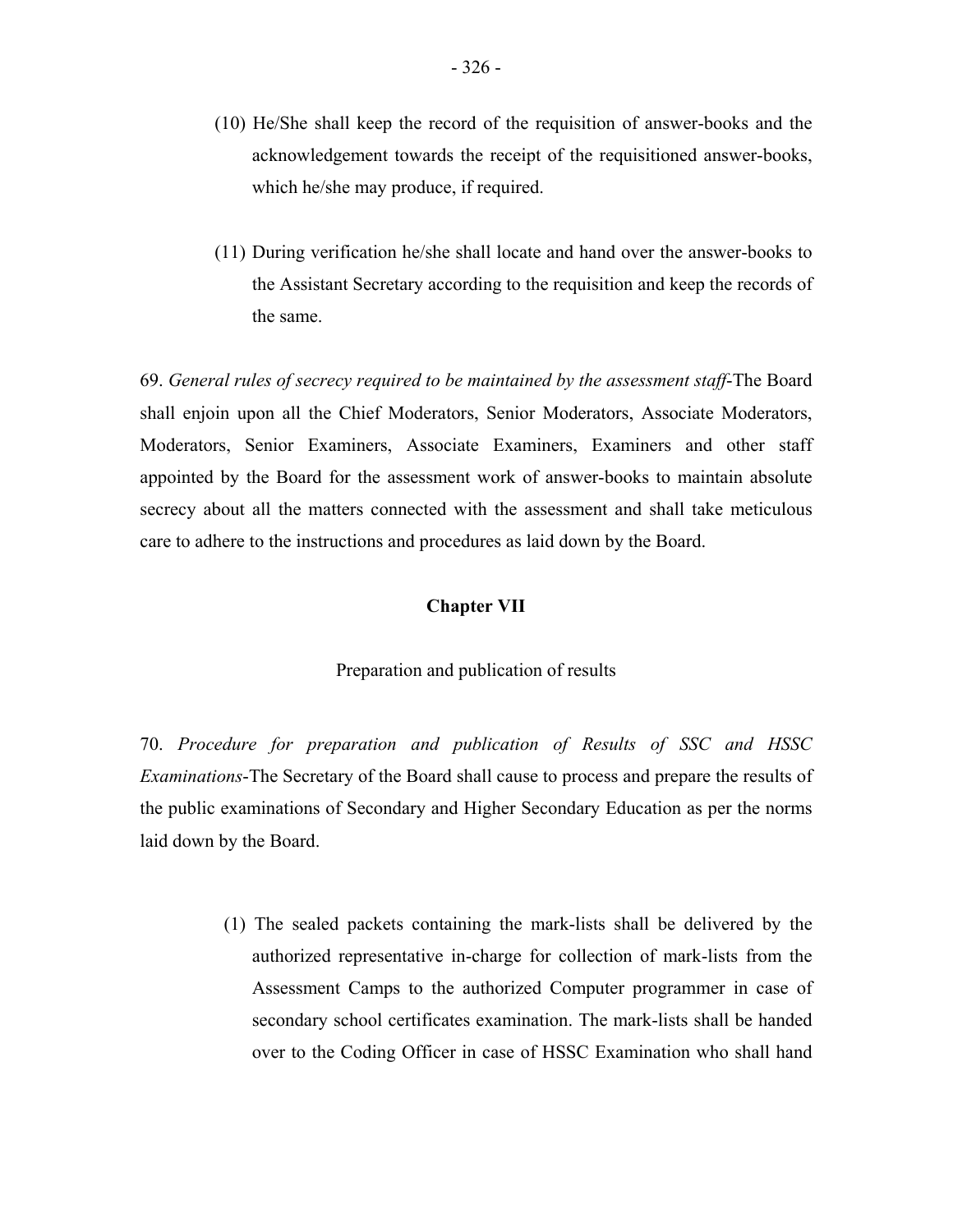over the same to the computer programmer after decoding under acknowledgement.

- (2) The Computer Programmer and Data Entry Operators shall be responsible for the entry and processing of data, and preparation of results during which they shall maintain top secrecy. The Computer Programmer alongwith the Data Entry Operators who are associated in the work of data entry and preparation of results shall be responsible for the accuracy of the entries of marks and cross checking. This work of the processing of data and preparation of results shall be done under full control of the computer programmer under the supervision of the secretary and it shall solely be the responsibility of the Computer Programmer to ascertain timely declaration of the results by maintaining secrecy and accuracy.
- (3) Any discrepancy detected during entry of the marks or at the stage of checking of the marks, such discrepancies shall be settled by crosschecking the actual marks on corresponding answer-book vis-à-vis marks in the mark-lists. For this purpose the concerned custodian shall hand over the particular answer-book to the Assistant Secretary on requisition under acknowledgement.
- (4)After entry of the marks, checking and cross checking, the computer programmer shall finalise the results by applying all relevant rules of passing, condonation, A.T.K.T., Joint moderation, etc. and the norms laid by the Board.
- (5) After counter-check and finalisation, the Secretary shall approve the results and finalise the dates of declaration of results.
- (6) For taking further precautions in an endeavour to eliminate mistakes, if any,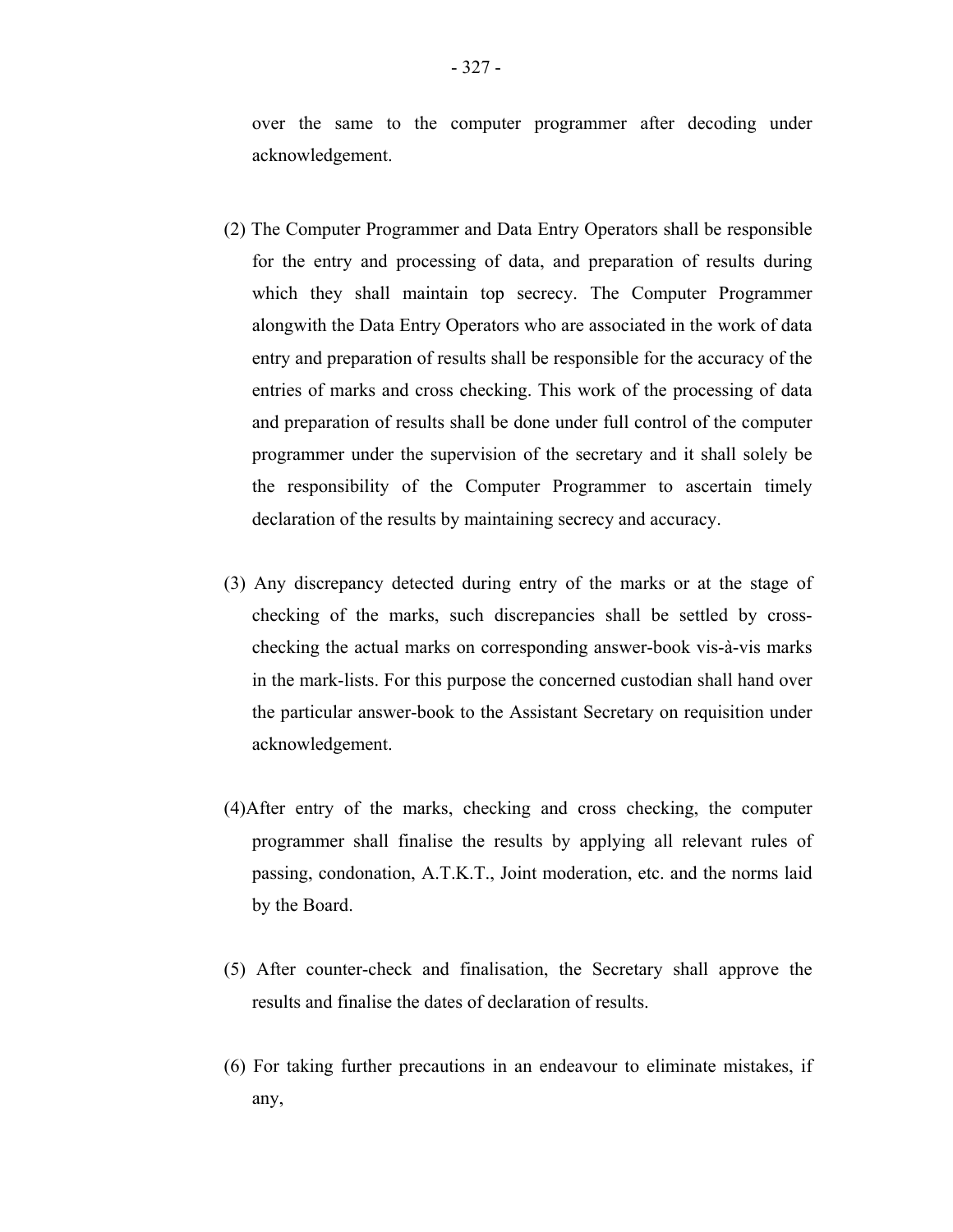- (a) A check-up of all the entries in case of subjects Physics, Chemistry, Mathematics and Biology shall be done.
- (b) A comparative check-up of entries of 500 top cases in subjects Physics, Chemistry, Biology and Mathematics shall be done by the Board official appointed for the purpose before finalizing the consolidated results.
- (7) The Computer Programmer shall prepare school-wise result sheets, individual statement of marks, consolidated center-wise results. After proper counter-check he/she shall produce required number of printout in each case. Such printed copies of school wise results shall be packed in sealed covers and kept ready for onward distribution.

## 71*. Standard of Passing* –

- (1) The Board shall specify the norms for standard of passing, rules for promotion, rules for condonation, rules for Allowed to 'Keep Terms' (A.T.K.T.), etc. for preparation of results of examinations at the secondary and higher secondary level conducted by the Board as well as by the institutions.
- (2) The Board shall follow the standard norms for passing in SSC Examinations as follows
	- (a) The norms for passing in the subject shall be as follows-
		- (i) In the subjects involving theory and practical/oral, a candidate shall obtain a minimum of 20% marks in theory and a minimum of 20% marks in practical/oral separately and a minimum of 35% on the aggregate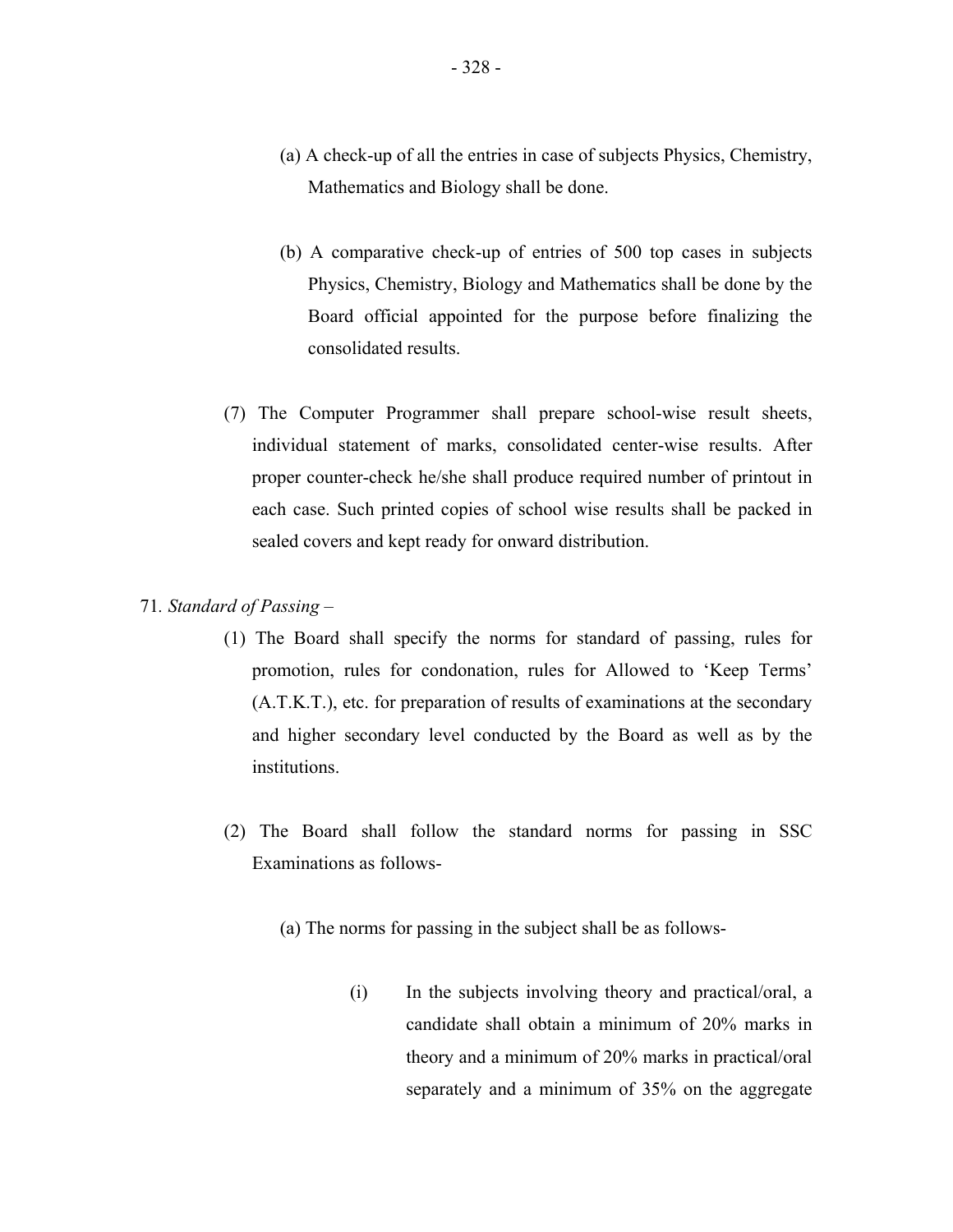- (ii) In the subjects involving only theory component, the candidate shall obtain minimum 35% of marks allotted for the subject.
- (iii) The candidate shall secure minimum E grade for passing in School Assessment Based Subjects. However, in case of technical based subjects for which the examination is conducted shall secure minimum 35% marks in both the subjects taken together.
- (b) The norms for passing the Examination shall be as follows –

The candidate appearing for examination shall be declared as passed if he/she has passed in each of the core subject with marks as mentioned at (a) (i) and (a) (ii) above and passed in each of the School Assessment Based Subjects with grade/marks as mentioned at (a)(iii) above.

- (c) Rules for Condonation shall be as follows
	- (i) The candidate appearing for the examination with or without exemption and who has obtained Grade 'E' in each of the school assessment based subjects or 35% marks on aggregate in technical subjects shall be entitled for condonation marks to the extent of 5% of the total maximum marks in the subjects offered by him/her for the said examination and maximum 10%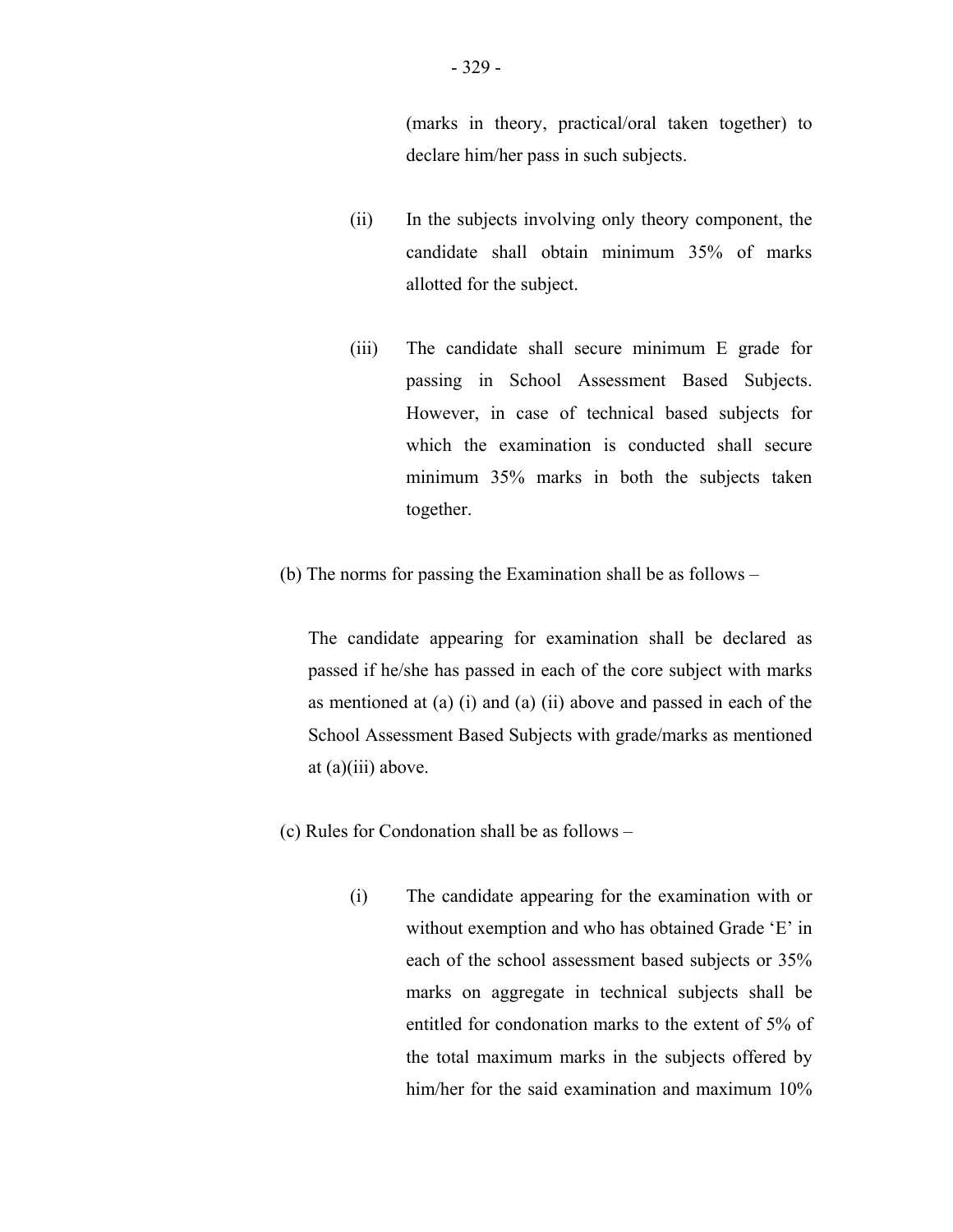marks for one subject to make the score of subject/s offered by him/her to 35% marks provided the candidate has scored minimum 20% of marks in theory and minimum of 20% of marks in practicals/orals in the subjects involving practicals/orals.

Provided that the candidate appearing for the examination for only one subject shall be entitled for maximum 7% of condonation marks.

- (ii) Condonation marks shall be added to the marks of a candidate only if the candidate passes the examination after applying the rules of condonation.
- (d) joint moderation shall be done in the subjects involving more than one theory papers, in case of candidates falling short of one mark for passing, when the marks obtained by him/her in the theory part of the subject are combined together. The joint moderation shall be done as per norms specified the Board.
- (e) The private candidates shall be exempted from the school assessment based subjects.
- (f) The candidates appearing for the examination from night schools shall be exempted from the school assessment based subjects.
- (g) A regular student shall be exempted from offering one or more subject/s of school assessment based subjects on medical grounds with the prior permission of the board at the beginning of the academic year.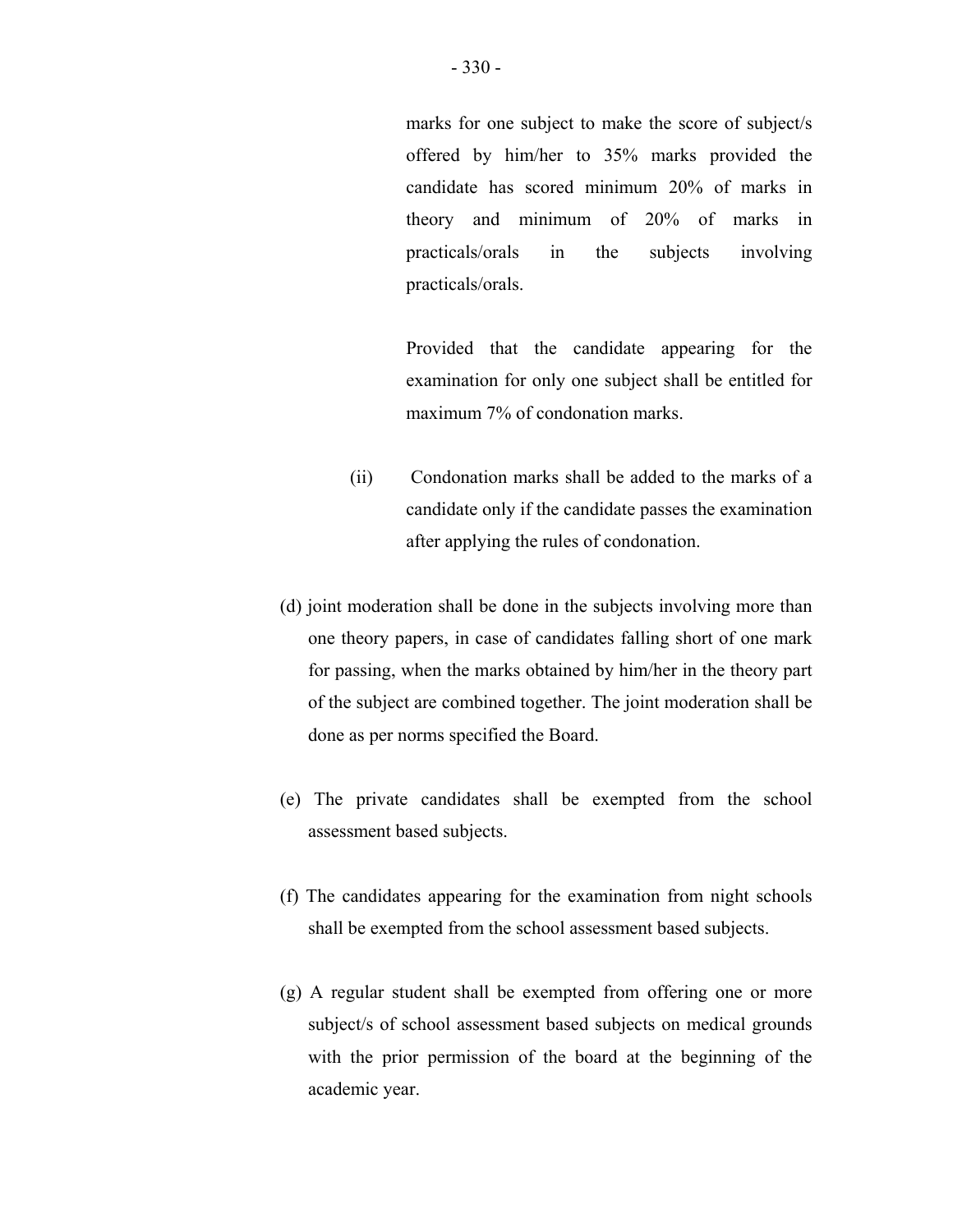- (3)The Board shall follow the standard norms for passing in HSSC Examination as follows
	- (a)The norms for passing in the subject shall be as follows-
		- (i) In the subjects involving theory and practical/oral, a candidate shall obtain a minimum of 25% marks in theory, a minimum of 25% marks in practical/oral and/or a minimum of 25% marks in sessional work separately with a minimum of 35% on the aggregate (marks in theory, practical/oral, sessional taken together) to declare him/her pass in such subjects.
		- (ii) In the subject involving only theory component, the candidate shall obtain minimum 35% of marks allotted for the subject.
		- (iii) The candidate shall secure minimum E grade for passing in School Assessment Based Subjects.
	- (b) The norms for passing the Examination shall be as follows –

The candidate appearing for examination shall be declared as passed if he/she has passes in each of the core subject with marks as mentioned at  $(a)(i)$  and  $(a)(ii)$  above and passed in each of the School Assessment Based Subjects with grade as mentioned at  $(a)(iii)$  above.

( c ) Rules for Condonation shall be as follows -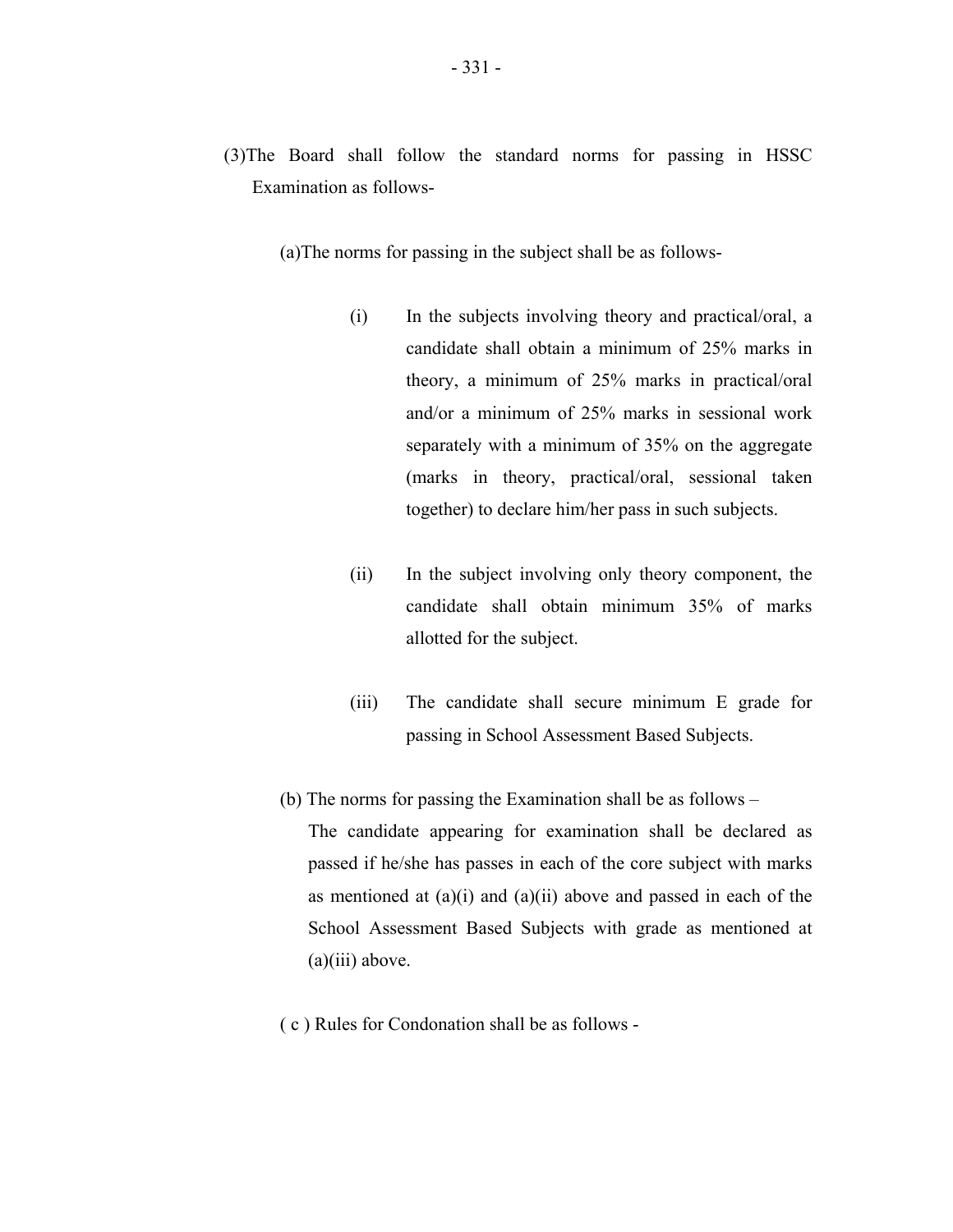- (i) A candidate shall be entitled for condonation marks limited to 15 marks in case if general stream and 20 matks in case of vocational stream, in one or more subjects in which he/she fails to bring the aggregate total 35%.
- (ii) A candidate shall be entitled for a maximum of ten marks in one subject to bring the score of the subject offered by him/her to 35% of marks if the aggregate total score of marks obtained by him/her, before adding condonation marks, in the said examination is 40% (rounded up) or more.
- (iii) A Candidate shall be entitled for a maximum of seven marks in case of general stream and eight marks in case of vocational stream, in a subject to make the score of the subject offered by him/her to 35% of marks, if the aggregate score of marks in the subjects offered for the examination is below 40% (rounded up) before application of rules for condonation of marks.
- (iv) For the subjects involving oral/practicals/sessional, the rules for condonation of marks shall be applied subject to the satisfaction of the condition mentioned at rule  $3(a)(i)$  above.
- (v) Condonation marks shall be added to the marks of a candidate only if the candidate passes the examination after applying the rules of condonation.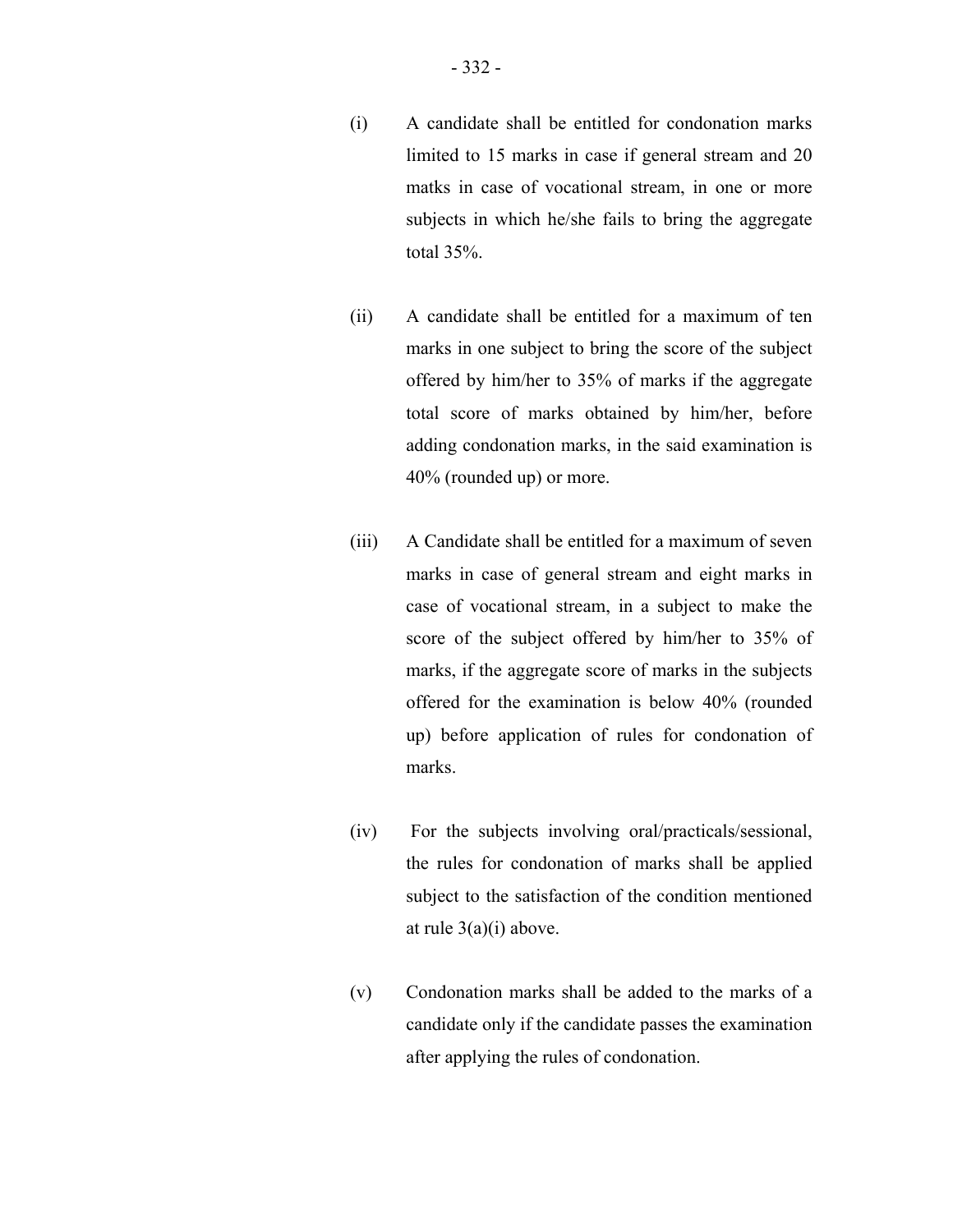- (d) The private candidates shall be exempted from the school assessment based subjects.
- (e) The candidates appearing for the examination from night schools shall be exempted from the school assessment based subjects.
- (f) A regular student shall be exempted from offering one or more subject/s of school assessment based subjects on medical grounds with the prior permission of the Board at the beginning of the academic year.

72. *Awarding of grades*.—Awarding of Grades shall be done according to the following norms-

> *(1) The Secondary and Higher Secondary School Certificates shall be awarded to the successful candidates in four grades on the basis of aggregate marks obtained in the subjects offered for the Board Examination as shown below:-*

| Percentage                           | Grade        |
|--------------------------------------|--------------|
| 75% or More                          | Distinction  |
| $60\%$ or more, but less than $75\%$ | $Ist$ Grade  |
| 45% or more, but less than $60\%$    | $IInd$ grade |
| 35% or more, but less than 45%       | pass Grade   |

However, the candidates who appear with exemption shall be eligible to get only pass Grade.

> (2) For the purpose of allotting grade the rounding of aggregate marks shall be considered. A candidate securing marks 44.5% or more, but less than 45% shall be eligible for  $II<sup>nd</sup>$  Grade, a candidate securing marks 59.5% or more,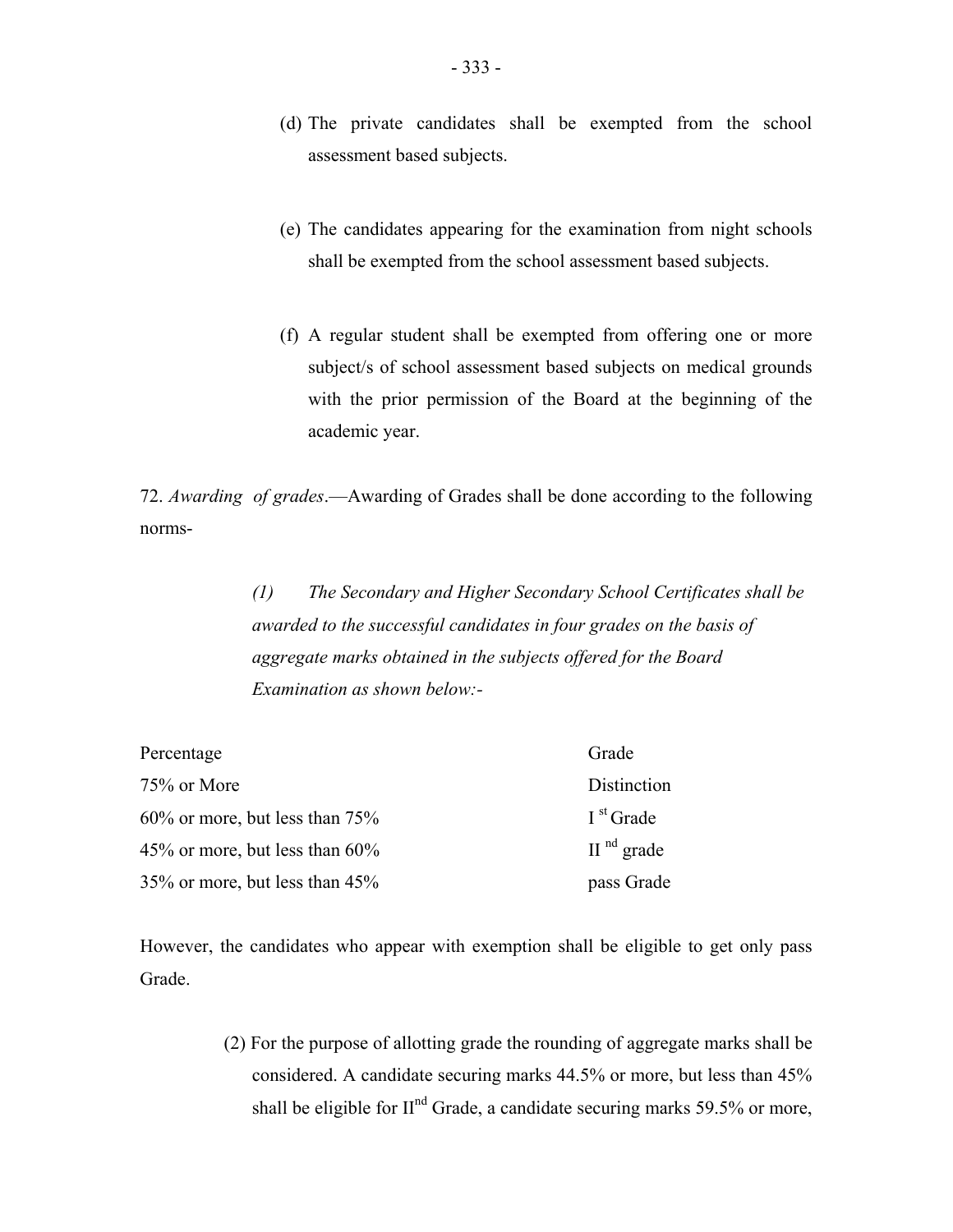but less than  $60\%$  shall be eligible for  $I<sup>st</sup>$  Grade and a candidate securing marks 74.5% or more, but less than 75% shall be eligible for Distinction after rounding up of the grades.

73. *Allowed To Keep Terms (A.T.K.T.)* – A candidate of secondary school certificate examination who has appeared for the whole examination and has been declared as failed shall be allowed to keep terms (A.T.K.T.) for any subsequent standard as per the norms laid down by the Board.

## *74. Publication of Results:-*

- (1) After preparation of the result, the Secretary of the Board shall on careful verification certify before the declaration of result that the results of SSC/HSSC Examinations so prepared are as per the rules and norms of the Board.
- (2) The Board shall publish the results of the examinations ordinarily before  $4<sup>th</sup>$  of June in case of the examinations conducted by it in March/April and 31<sup>st</sup> of December in case of the examinations conducted in October/November.
- (3) The Board shall on the recommendation of the executive Council amend the results so declared in such manner as shall be according to the true position, if it is established that such result of one or more candidates has been affected by error, malpractice, fraud, improper conduct or other matter of whatsoever nature to make such declaration as it may consider necessary in that behalf.

Provided that, except as provided in clause (4) below, no results shall be amended after the expiry of 90 days from the date of publication o f the results.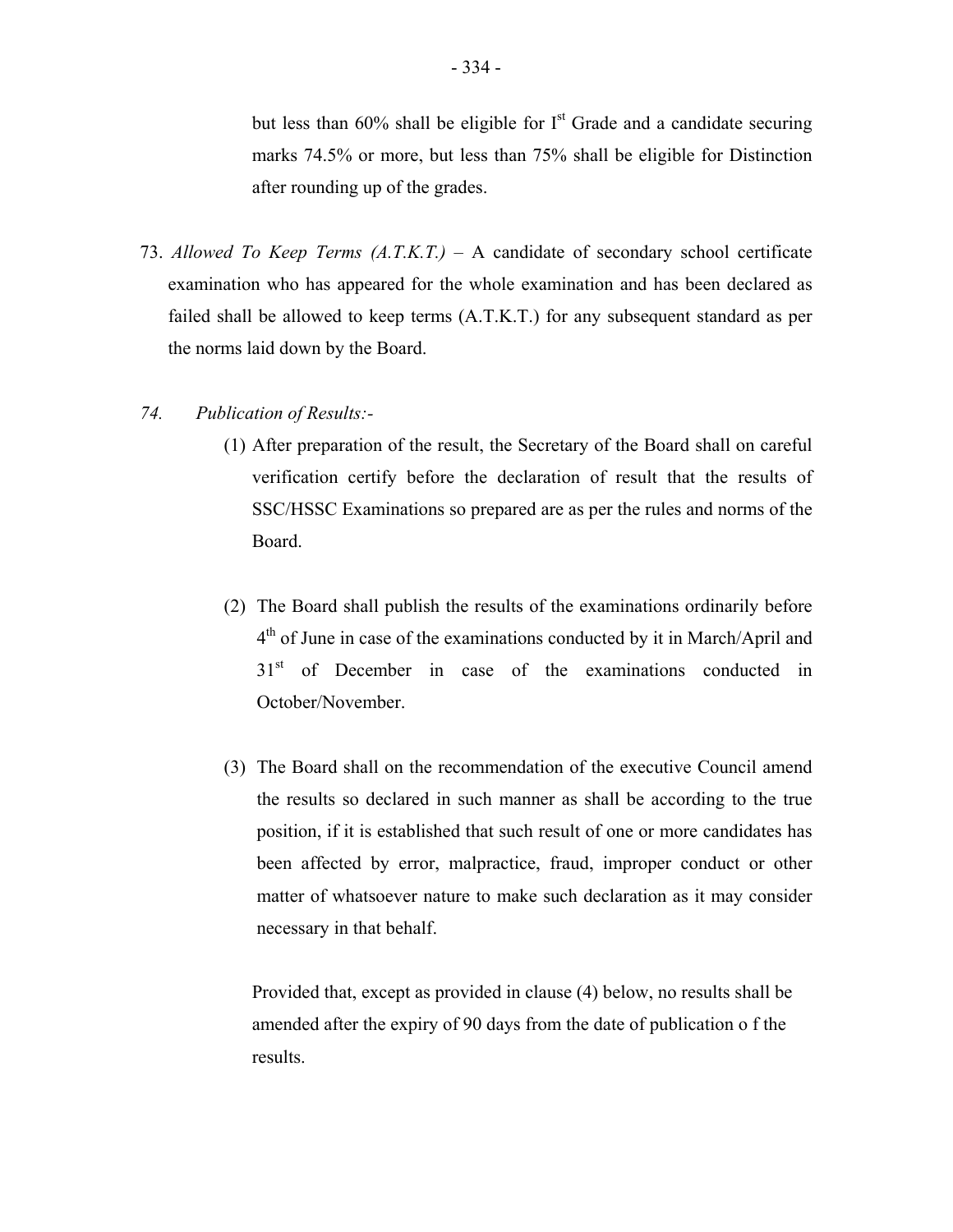- *(4) In any case where the result of the Examination has been ascertained and published and it is found that such result has been affected by any malpractice, fraud or any other improper conduct whereby an examine has, in the opinion of the Executive Council been a party to or privy to, or connived at such malpractice, fraud or improper conduct, the Board , on the recommendation of the Executive Council shall have at any time, notwithstanding the issue of the Secondary/Higher Secondary School Certificate or the award of a prize or scholarship, amend the result of such examinee and to make such declaration as it may consider necessary in that behalf.*
- (5) The Answer-books of a candidate found guilty of any malpractice, fraud or any other improper conduct, after due enquiry under sub-rule (4) above, shall be liable to be destroyed along with every paper and document in connection with such enquiry, after the expiry of a period three years from the date on which the of a final decision of the Board in the matter is communicated to the candidate concerned.

#### 75. *Supply of marks:*

- (1) The marks obtained by a candidate in each subject shall be supplies to a candidate in a printed form of statement on payment of a fee as specified by the Board from time to time. Marks obtained by a candidate for individual questions or sections of a paper shall not be supplied.
- (2) Heads of Secondary/Higher Secondary Schools shall be supplied as soon as possible after the declaration of the results, with a consolidated statement of marks obtained in each subject by the candidates presented by them for the Examination, for school record. The original individual statements of marks for supplying to the candidate concerned on payment of the specified fee (payable to the Board) shall also be supplied to Heads of the S.S.C./H.S.S.C. Examination concerned. In case the candidates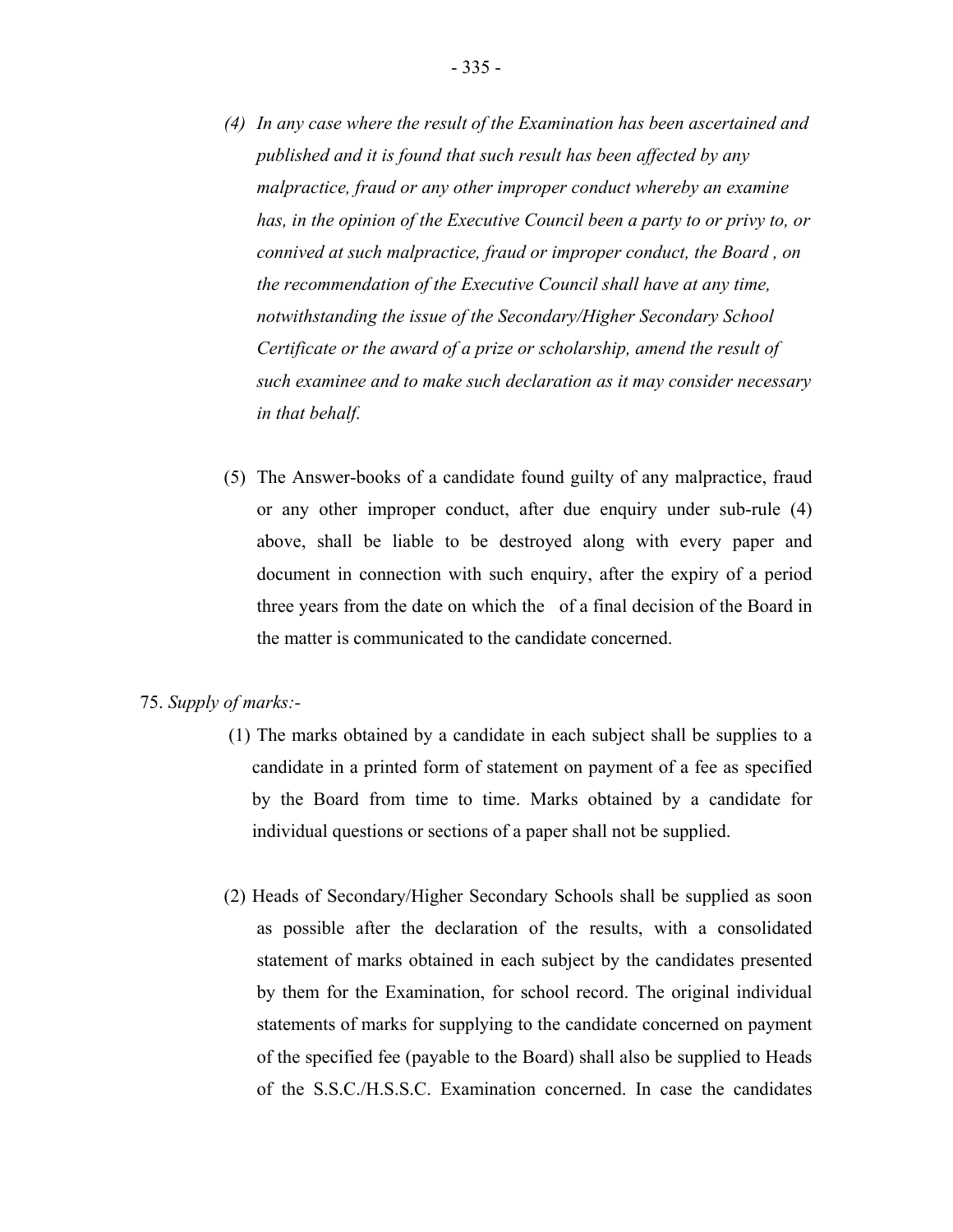require the Duplicate Copies of their statements of marks they shall obtain the same from the Board's office only on payment of the specified fees.

### 76. *Exemption:*

- (1) A candidate for SSC/HSSC examination securing not less than minimum passing percentage of the maximum marks assigned to a subject shall be allowed to claim exemption from re-appearing in that subject, for subsequent examination of the Board, if he/she claims such exemption (duly verified and endorsed by the head of the school through which he/she appears) in his/her application for admission to the examination.
- (2) The claim of a candidate for examination I a subject shall stand forfeited if the same is not claimed for the immediate next examination for which he/she appears.

### 77. *Re-appearing at the Public Examination:*

(1) A candidate once appeared for the S.S.C. or H.S.S.C. Examination of this Board and failed is eligible to appear for the examination again as a repeater candidate on a fresh application with specified fees.

Provided that in his/her case the minimum attendance as stated in rule 15 shall not be compulsory.

- (2) A candidate who has failed in the public examination and has been readmitted in the institution as regular student to the final standard shall not be eligible to appear as a repeater.
- *(3)* A repeater candidate shall submit his/her application form for admission to the examination. through the head of the school last attended, even if the leaving certificate is obtained by him/her or through any other recognized school if the last attended school is de-recognised and is not in existence.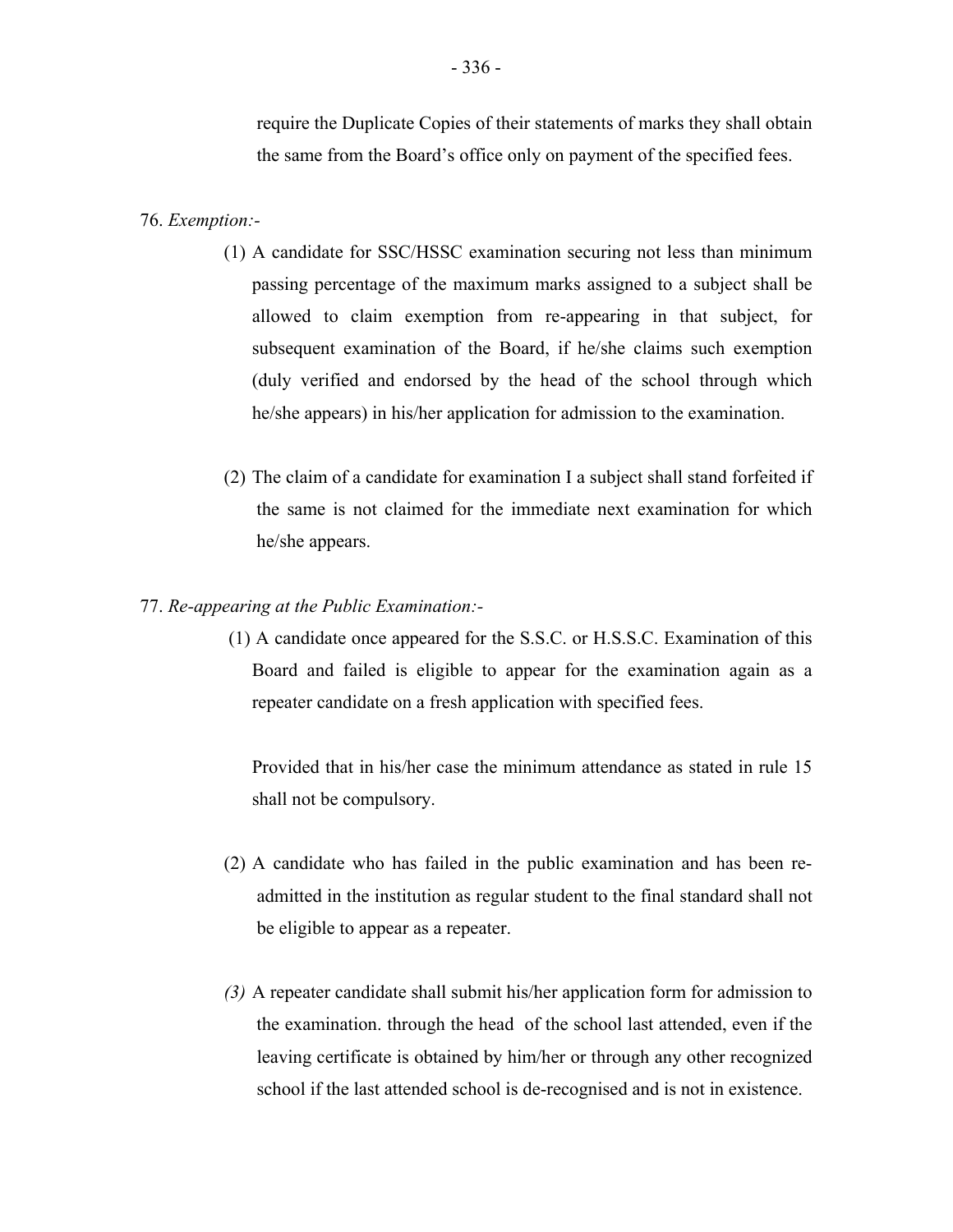*(4)* A repeater candidate wishing to offer any subjects other than those offered by him /her at the earlier examination shall not be required to satisfy the Head of the secondary/higher secondary school last attended that he/she has completed the course specified in the new subject or subjects, which he/she wishes to offer. However he/she wishes to offer. However he/she shall not offer subjects involving practical work.

*78. Appearing for the SSC/HSSC Examination with isolated subjects: -* 

- (1) A candidate who has passed SSC/HSSC Examination shall be eligible to appear for the said examination subsequently with additional subjects which do not involve practical, termed as isolated subjects.
- (2) Such candidates shall be issued a statement of marks to that effect and endorsement shall be made on the reverse side of the original passing certificate about the passing of the candidate in additional subjects as isolated subjects.

A Candidate desiring to appear for the examination with isolated subject shall submit his/her application through the school from which he/she appeared as a regular student or any other recognized school if the school from which he appeared for the examination is no more in existence or de-recognised.

The candidates appearing under isolated category shall not be entitled for condonation marks, award of prizes, etc.

*79. Improvement Scheme for S.S.C./H.S.S.C. Examination:-*

 (1) Candidate who has passed S.S.C./H.S.S.SC. Examination shall be eligible to appear for examination with one or more subjects to improve his/her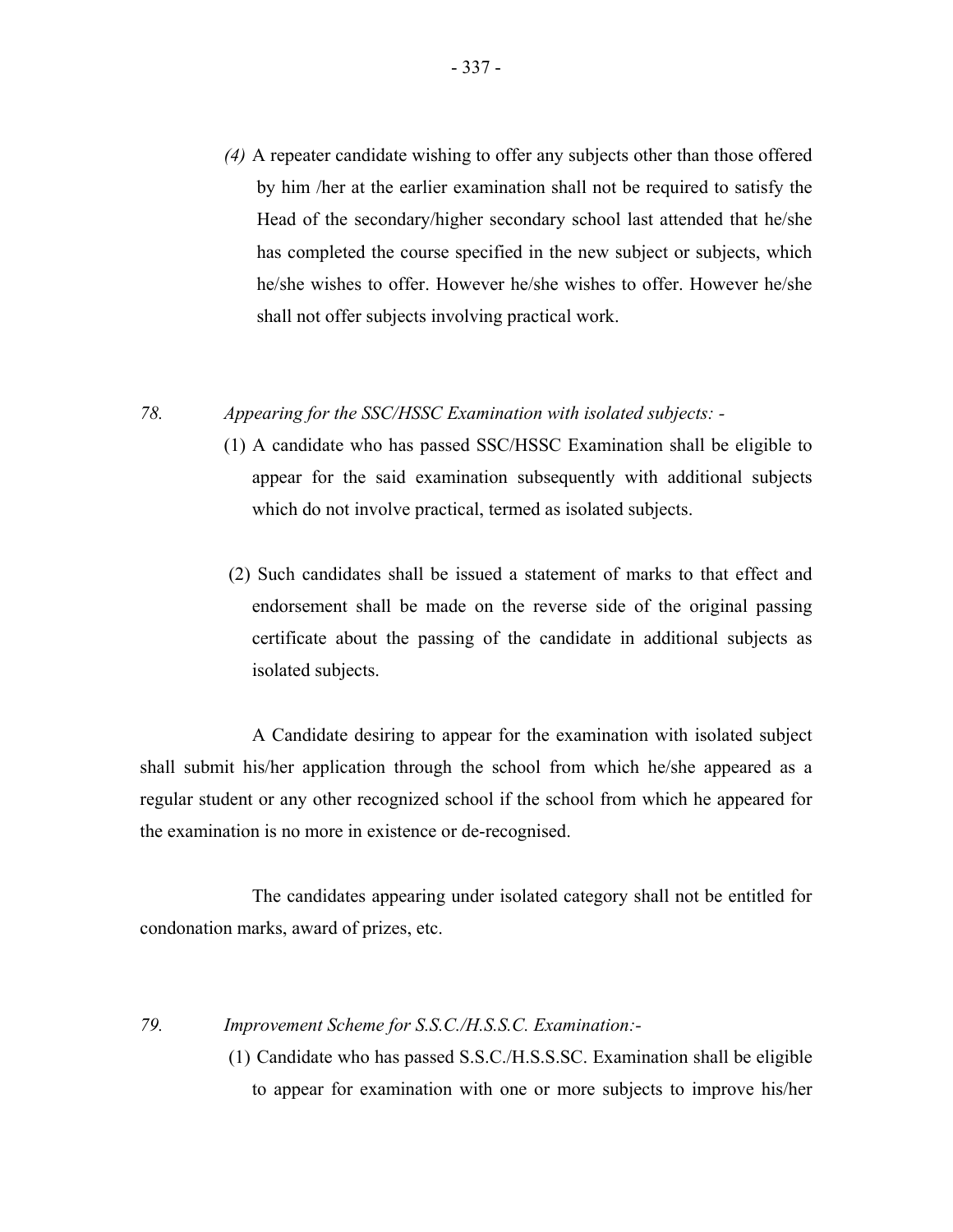performance in the Examination provided he/she has passed the examination.

- (2) The application for such examination shall be forwarded to the office of the Board through the head of the same institution last attended.
- (3) The candidate shall offer only those subjects under improvement which he/she has offered at the attempt of passing SSC/HSSSC examination. No change in the subject shall be allowed under improvement scheme.
- (4) The candidate shall be provided only one chance for improvement within a period of two years from his/her passing the SSC/HSSC examination.
- (5) The result of the examination whichever is better i.e. either after improvement or before improvement, shall prevail.
- (6) The revised statement of marks and certified in case of improvement of the result shall be issued only after surrendering of the statement of marks/certificate of passing HSSC issued to the candidate earlier.
- (7) The candidate improving his/her performance in HSSC examination shall not be eligible for prizes.
- (8) The statement of marks and under improvement scheme of such candidate shall bear a remark that the performance shown is under improvement scheme.
- (9) The candidate appearing for examination under improvement scheme shall be eligible to continue their further studies simultaneously.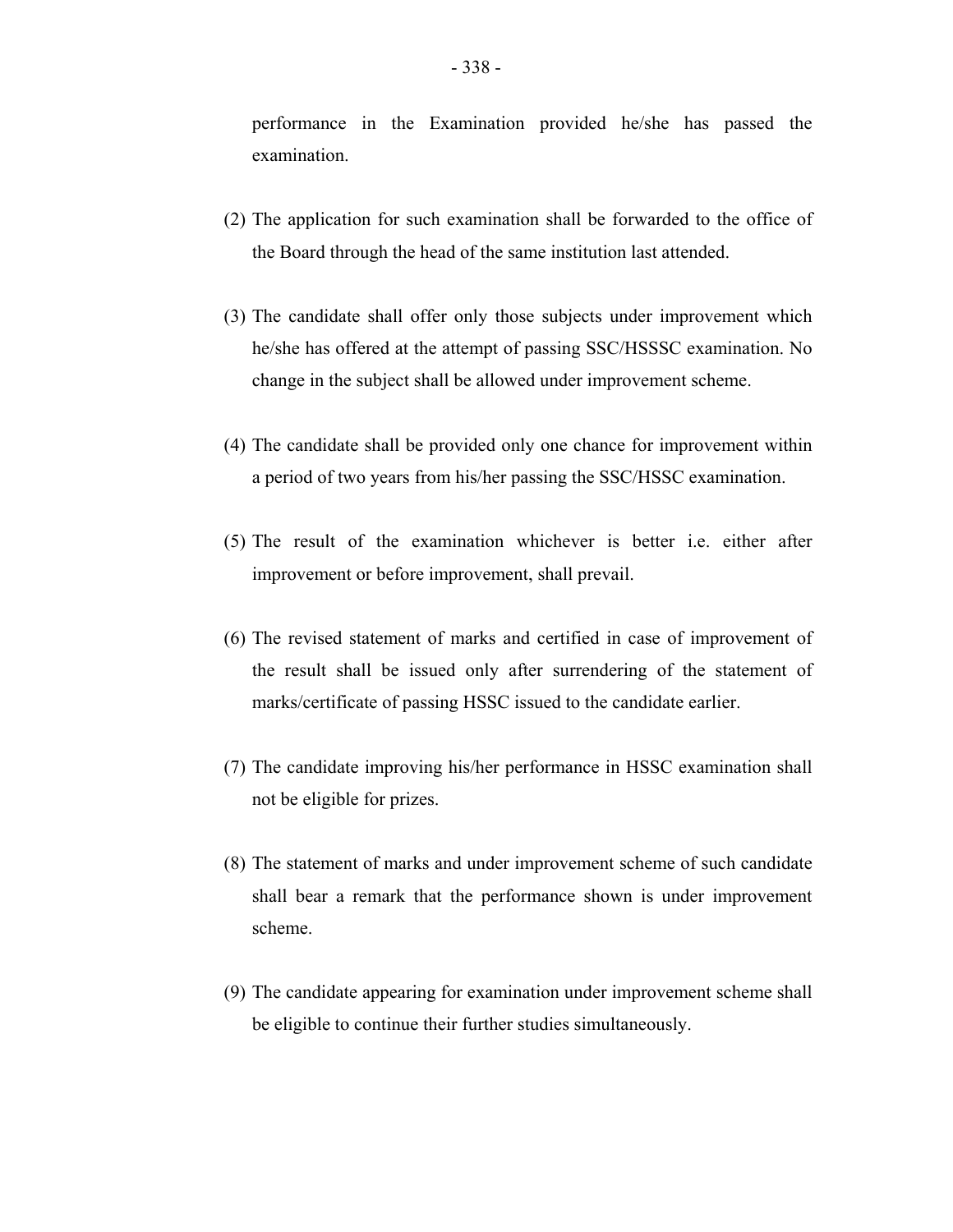*80. Verification of Marks:-*

(1)The Board shall on receipt of the application in specified form with necessary fees from any candidate who appeared for the examination, if such candidate who appeared for the examination, if such application is received through the head of the institution, shall verify the answer paper/s of such candidate as regards the correct totaling of marks, transfer of marks on the front page of the answer-books and assessment of all questions and sub-questions.

The application for verification of marks shall be made within four weeks of the declaration of results.

No application for verification shall be entertained for reassessment of answer book.

The verification shall be done as per the norms specified by the Board.

 shall be corrected by the Secretary duly attested and dated, and if as a If as a result of the verification made under this rule it is discovered that there has been either an omission to examine and mark any answer or answer and /or a mistake in the totaling of the marks, the fee for verification shall be refunded to the candidate. If a mistake is discovered it result of this correction, the candidate's result as already declared is altered in any way, he/she shall be informed of this correct result by a telegram.

The Board shall, make refund of fees paid by the candidate with application for verification if there is any change in the marks of the candidates communicated earlier.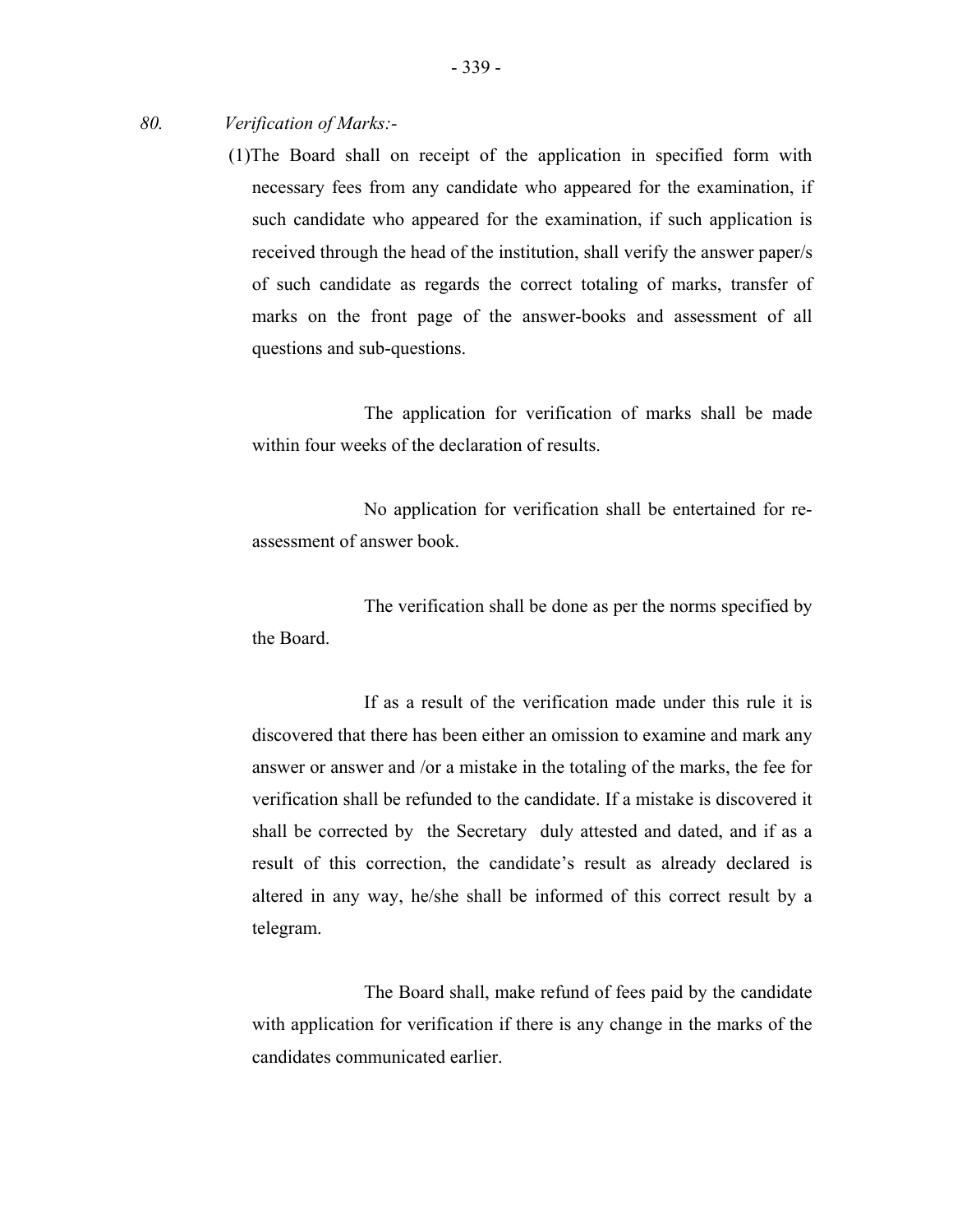The Board shall, on receipt of the application in specified form with necessary fees from any candidate, shall supply photo-copies of his/her answer-books in the subjects so desired, if such application is received through the head of the institution within ten days of declaration of results, as per norms specified by the Board.

The verification of marks of any candidates shall be permitted in presence of the candidate vis-à-vis the above mentioned procedure if desiring candidates submits such application to the Board within four week of declaration of results along with specified fees. However, such candidate shall produce hall ticket or the authentic documents as an identity for his/her presence at the time of verification of marks.

No persons other than the candidates at the time of verification shall be permitted to be present with him/her. In the event of failure of the candidate to remain present, the verification shall be done in his/her absence.

Any changes effected in the said answer book as a result of verification of marks shall be attested with date by both i.e. verifying officer and the concerned candidate.

If the application for verification of marks is rejected/withdrawn within specified time, the fees paid towards verification of marks shall be refunded after deduction of 50% amount as service charges.

# *Award of Certificates:*

(1) The Board shall award the certificates of passing to the successful candidates of secondary and higher secondary school certificate examination in the specified form indicating therein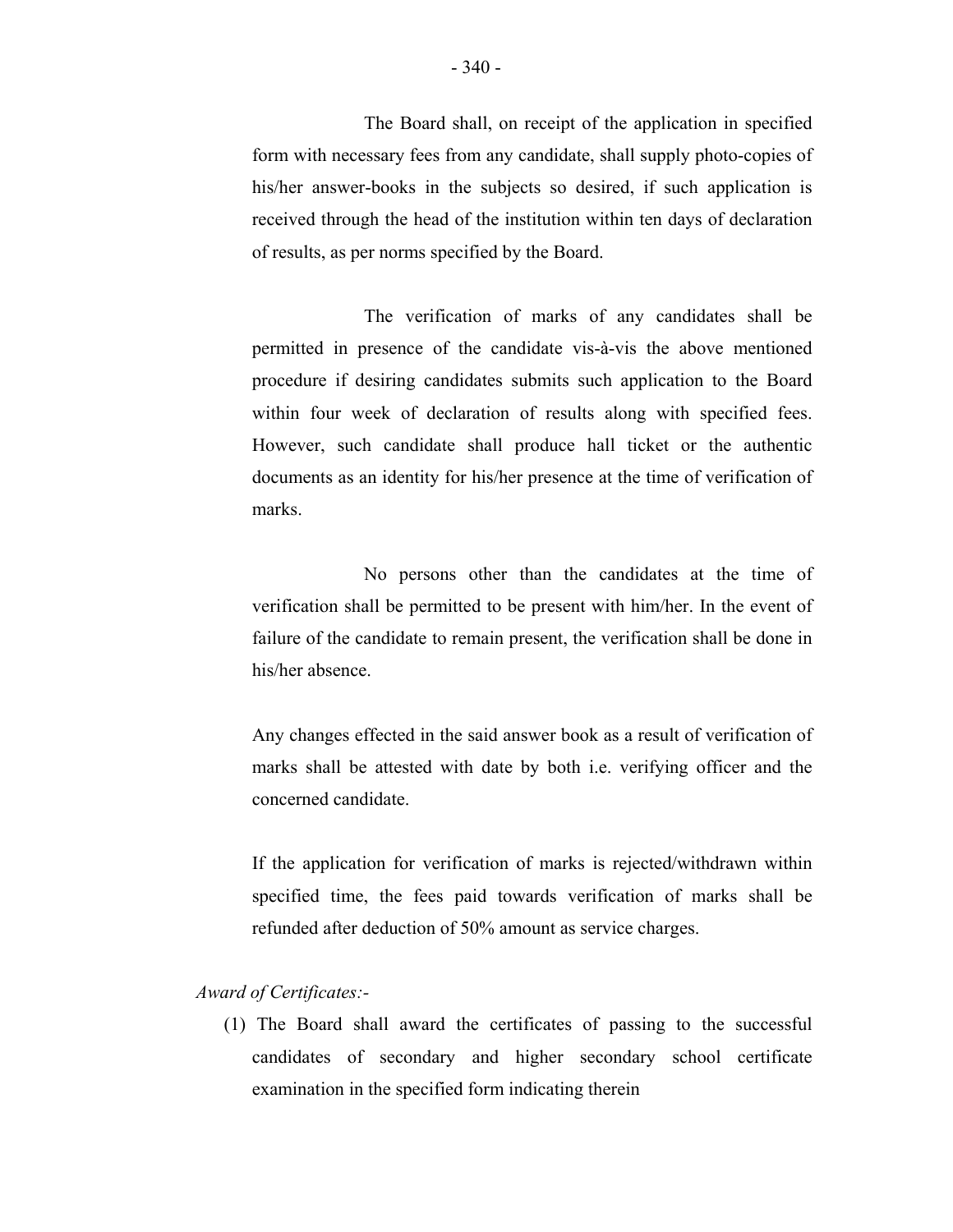The name of the candidate. Date of Birth. Seat number of the candidate School Index Number Subjects offered The grade secured by the candidate

- (2) The certificate shall be issued over the signature of Secretary of the Board with seal through the head of the institution. It shall bear the signature of the candidate and the Head of the school with seal of the school.
- (3) In case the date of the Birth of any candidate appearing for the examination as a private candidate who has declared on his form of application that his date of birth recorded is based on the production of affidavit or a medical certificate, then a mention of the above said source of date of birth may be made on his/her certificate. In such cases, the provision for change in the date of birth made in sub rule (5) of this rule shall not be applicable.
- (4) In case of the institution which has presented the candidates for the examination ceases to exist, the certificates of such candidates shall be issued through an officer authorized by the Directorate of School Education.
- (5) In the event of an error being discovered in the entry of the name or date of birth in the application of a candidate for admission to the examination and consequently in the certificate, an application for correction of such error shall be admitted only when the name or the date of birth so recorded is not identical with the name or the date of birth of the successful candidate originally entered in the school register.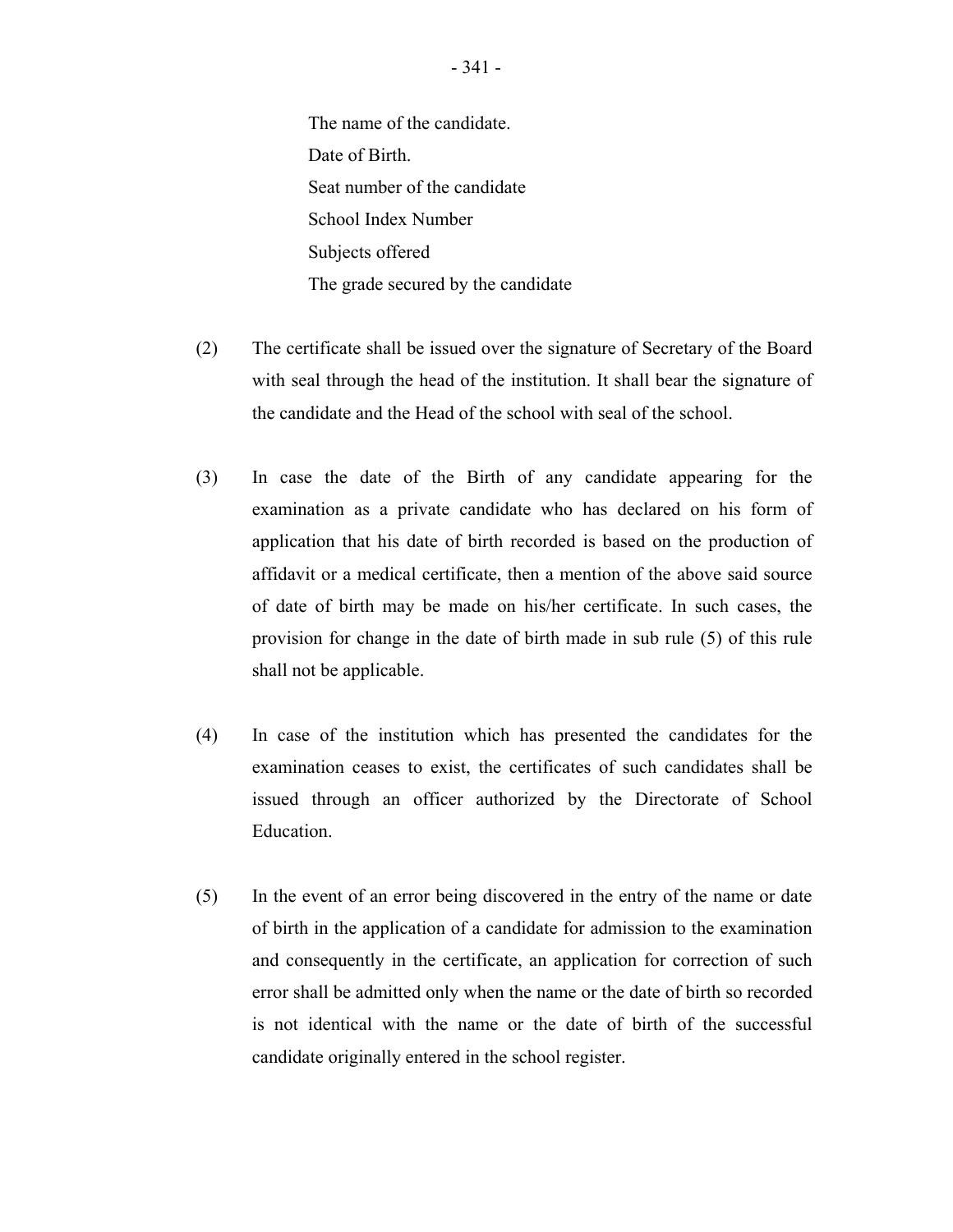- (6) An application for correction of such error shall be made through the head of the Secondary/Higher Secondary School presenting the candidate for the examination in such form as may be specified by the Board. Such correction when made by the Board shall be indicates on the reverse of the Certificate by an endorsement in such form as may be specified by the Board.
- (7) Any error on the certificate detected after issue of the same be corrected by the Board by making an endorsement in this regard on a request from the candidate received through the head of the institution through which he/she had appeared for the said examination.

 *Provisional certificate*:- A candidate who has been declared successful at the examination shall be issued a provisional passing certificate on application with the specified fees through the head of the school.

*Supply of duplicate passing certificate:-* The Board shall issue a duplicate passing certificate on receipt of application through the head of the institution from which the candidate appeared for the examination on payment of specified fees.

However, in the event of the non-existence of the school through which the candidate/s appeared for the examination, the duplicate certificate to such candidate/s shall be issued directly by the Secretary on the production of authentic identity.

*Migration Certificate:-* A migration certificate shall be issued to a candidate who has passed the secondary or higher secondary examination of the Board on receipt of application from the candidates after paying of specified fees.

## *Eligibility Certificate:-*

(1) The Board shall issue Eligibility to a student seeking admission in any recognized higher secondary school of this Board on his/her application in specified from along with required documents and on payment of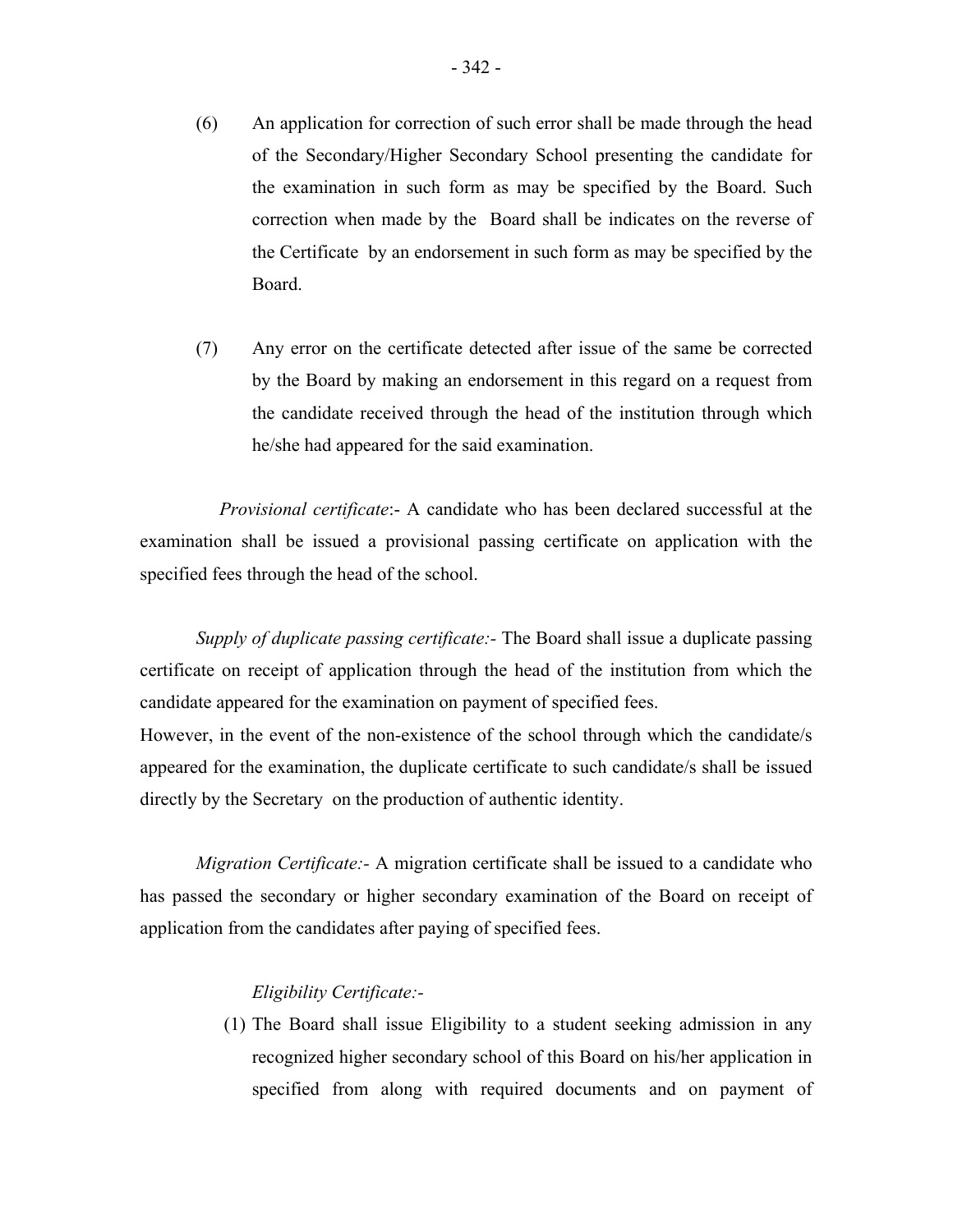specified fees. The Board shall issue such certificate as per the norms specified by the Board in this regard.

(2) A student who has passed the qualifying examination from any statutory Board, recognized bodies and Universities other than Board shall be admitted to the institutions recognized only on production of eligibility certificate issued only on by this Board.

#### *Award of Prizes, Scholarships and appreciation certificates*

- (1) It shall be competent for the Board to award such prizes and scholarships the Board may institute from time to time.
- (2) It shall be competent for the Board to accept donation to institute awards, Prizes, scholarships and merit certificate to the students for outstanding performance in different subjects on examination and on the recommendation of the Executive Council of the Board.
- (3) The Board may also review the conditions and status of these awards, Prizes and scholarships as an when felt necessary.
- (4) The Board shall specified norms for acceptance of donation and institution of prizes.
- 87. Maintenance and disposal of records:-
	- (1)The office registers pertaining to functioning of the office of the Board and the examination shall be preserved as permanent record.
	- (2) The other records such as forms of application school lists, 'supervisors reports examiners' report, mark-lists, correction slips, answer-books and other correspondence pertaining to a particular examination shall be disposal off after 90 days from the date of declaration of results.
	- (3) The above material shall be disposed off by selling to scrap paper purchaser on the written agreement that such material shall be converted into pulp or tiny pieces which shall not be identifiable and used again for some other purpose.